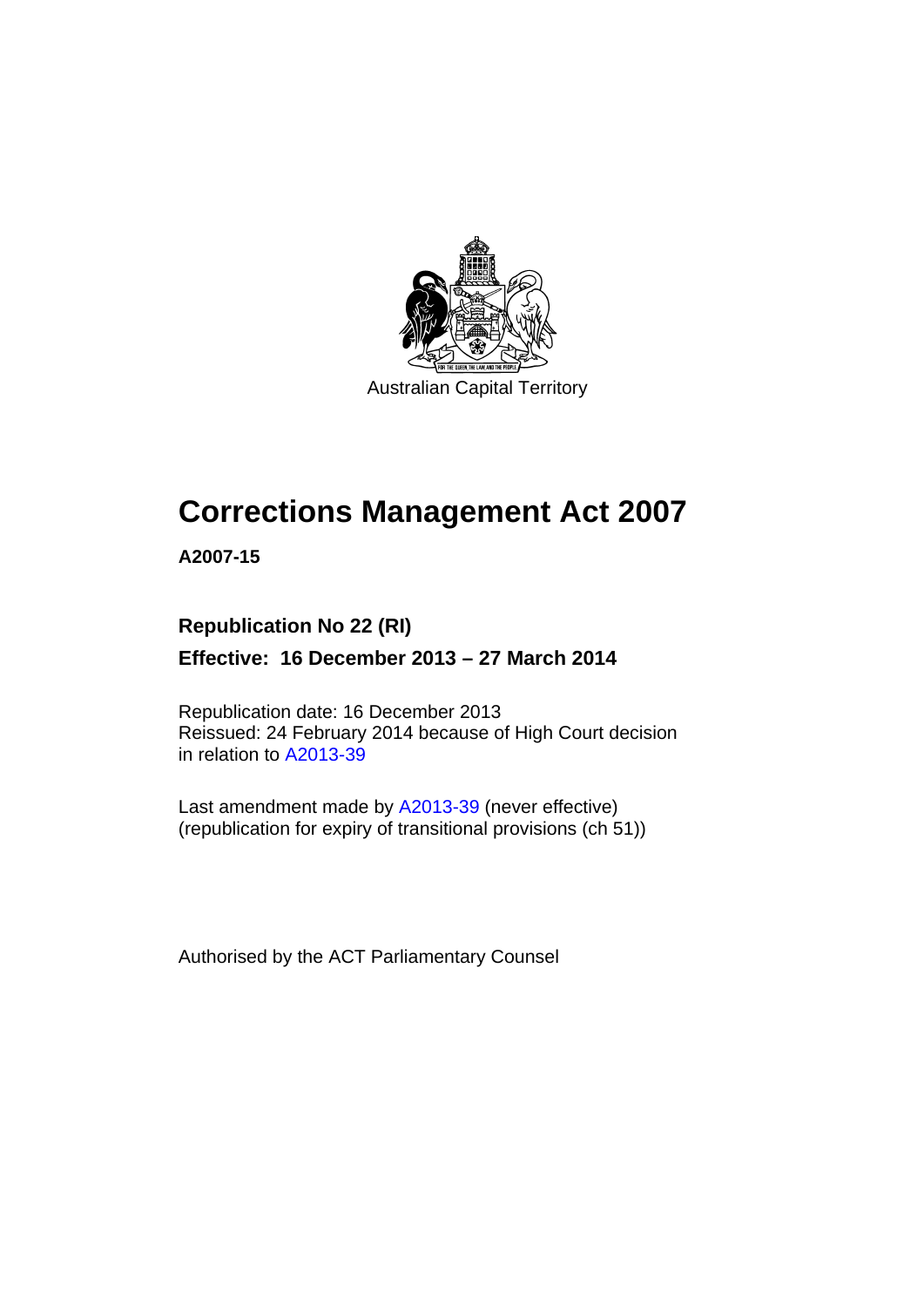### **About this republication**

#### **The republished law**

This is a republication of the *Corrections Management Act 2007* (including any amendment made under the *[Legislation Act 2001](http://www.legislation.act.gov.au/a/2001-14)*, part 11.3 (Editorial changes)) as in force on 16 December 2013*.* It also includes any commencement, amendment, repeal or expiry affecting this republished law to 16 December 2013.

The legislation history and amendment history of the republished law are set out in endnotes 3 and 4.

#### **Kinds of republications**

The Parliamentary Counsel's Office prepares 2 kinds of republications of ACT laws (see the ACT legislation register at [www.legislation.act.gov.au](http://www.legislation.act.gov.au/)):

- authorised republications to which the *[Legislation Act 2001](http://www.legislation.act.gov.au/a/2001-14)* applies
- unauthorised republications.

The status of this republication appears on the bottom of each page.

#### **Editorial changes**

The *[Legislation Act 2001](http://www.legislation.act.gov.au/a/2001-14)*, part 11.3 authorises the Parliamentary Counsel to make editorial amendments and other changes of a formal nature when preparing a law for republication. Editorial changes do not change the effect of the law, but have effect as if they had been made by an Act commencing on the republication date (see *[Legislation Act 2001](http://www.legislation.act.gov.au/a/2001-14)*, s 115 and s 117). The changes are made if the Parliamentary Counsel considers they are desirable to bring the law into line, or more closely into line, with current legislative drafting practice.

This republication does not include amendments made under part 11.3 (see endnote 1).

#### **Uncommenced provisions and amendments**

If a provision of the republished law has not commenced, the symbol  $\mathbf{U}$  appears immediately before the provision heading. Any uncommenced amendments that affect this republished law are accessible on the ACT legislation register [\(www.legislation.act.gov.au\)](http://www.legislation.act.gov.au/). For more information, see the home page for this law on the register.

#### **Modifications**

If a provision of the republished law is affected by a current modification, the symbol  $\mathbf{M}$ appears immediately before the provision heading. The text of the modifying provision appears in the endnotes. For the legal status of modifications, see the *[Legislation Act 2001](http://www.legislation.act.gov.au/a/2001-14)*, section 95.

#### **Penalties**

At the republication date, the value of a penalty unit for an offence against this law is \$140 for an individual and \$700 for a corporation (see *[Legislation Act 2001](http://www.legislation.act.gov.au/a/2001-14)*, s 133).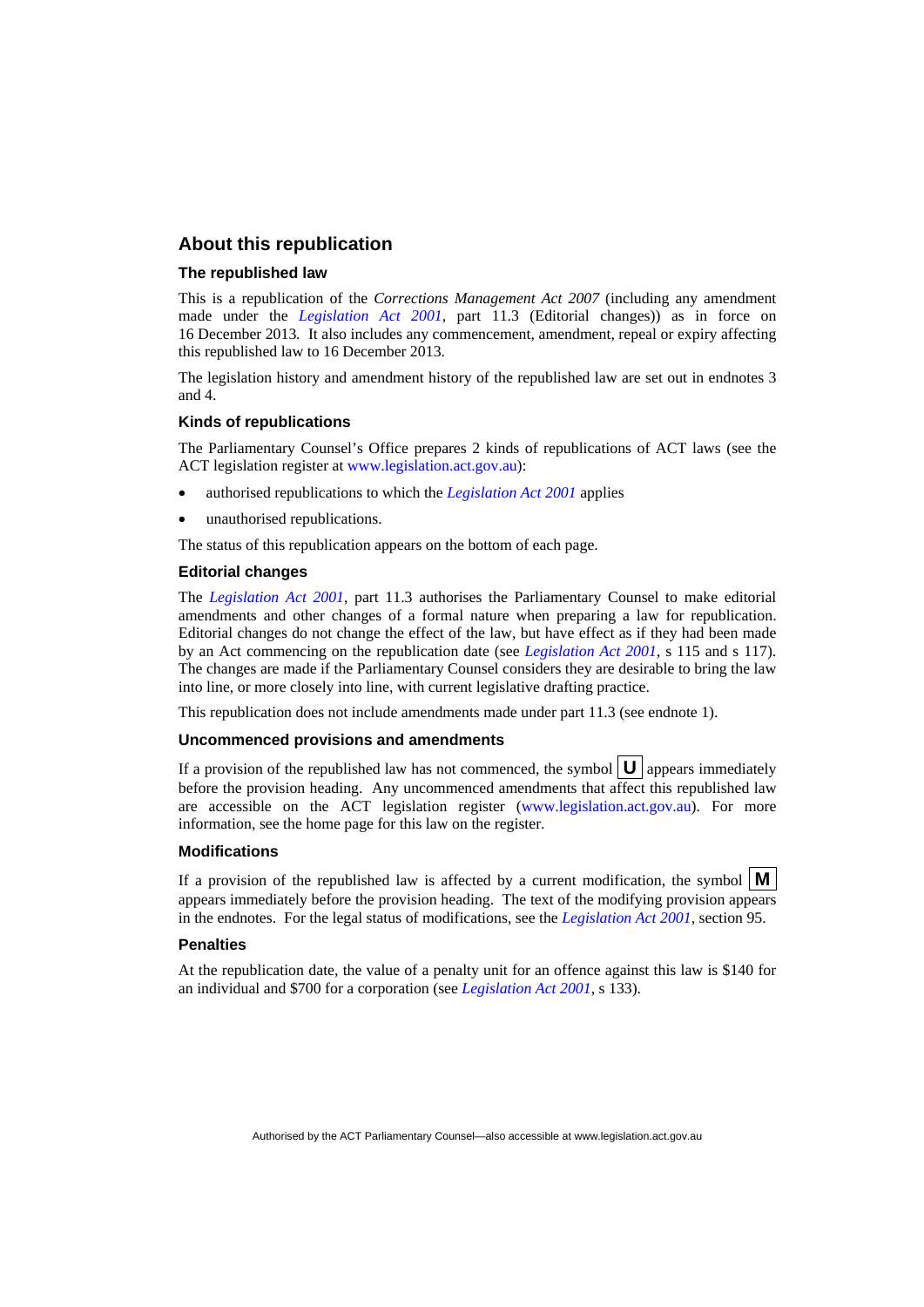

# **Corrections Management Act 2007**

## **Contents**

|                  |                                                       | Page       |
|------------------|-------------------------------------------------------|------------|
| Preamble         |                                                       | 2          |
|                  |                                                       |            |
| <b>Chapter 1</b> | <b>Preliminary</b>                                    |            |
| 1                | Name of Act                                           |            |
|                  |                                                       |            |
| 3                | Dictionary                                            |            |
| 4                | <b>Notes</b>                                          |            |
| 5                | Offences against Act-application of Criminal Code etc | 2          |
| 6                | Application of Act-detainees                          | 2          |
|                  |                                                       |            |
|                  |                                                       |            |
| <b>Chapter 2</b> | <b>Objects and principles</b>                         |            |
| 7                | Main objects of Act                                   | 4          |
| 8                | Management of correctional services                   | 4          |
| 9                | Treatment of detainees generally                      | 5          |
| 10               | Treatment of remandees                                | 5          |
|                  |                                                       |            |
| R22 (RI)         | Corrections Management Act 2007                       | contents 1 |
| 24/02/14         | Effective: 16/12/13-27/03/14                          |            |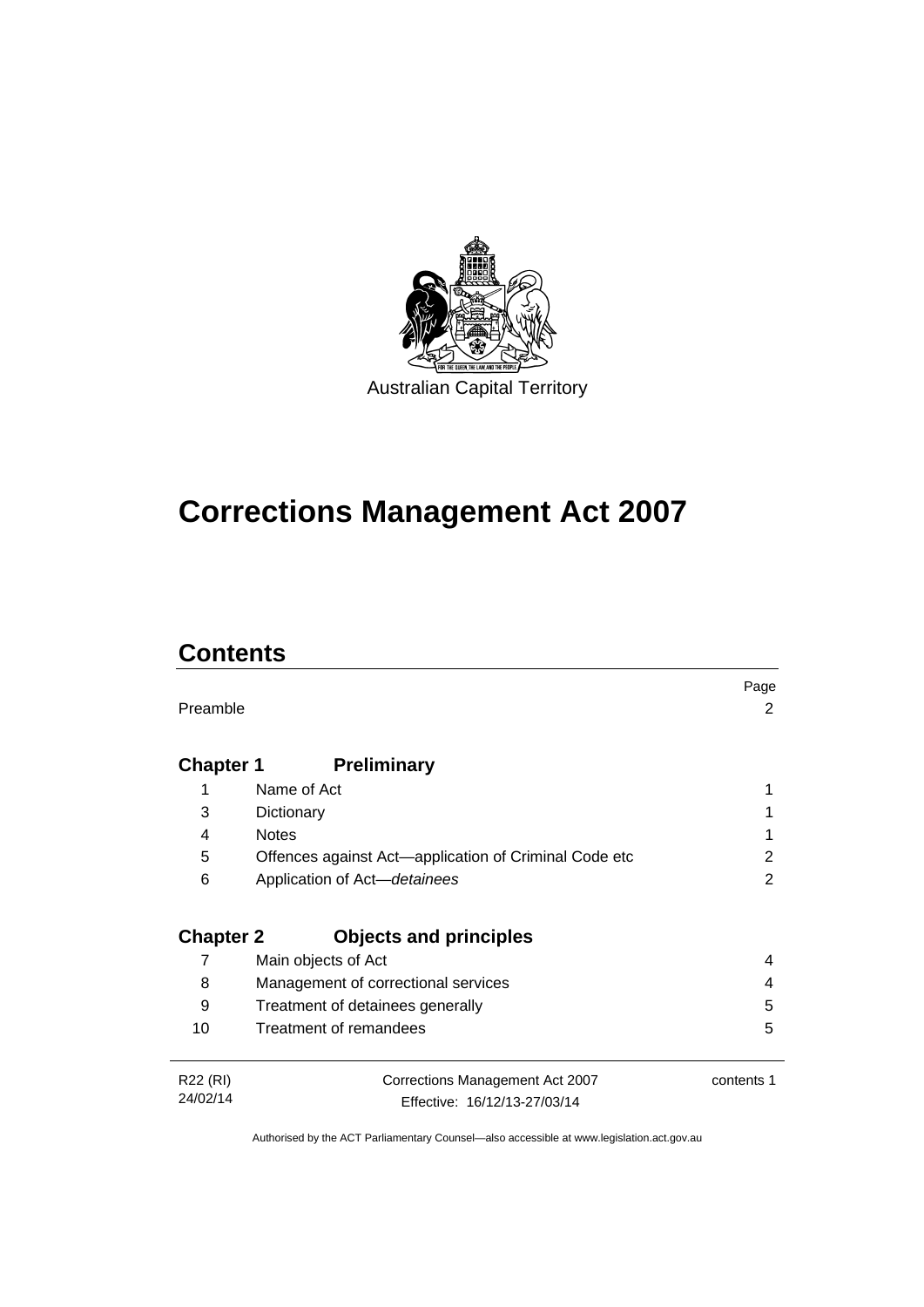| Contents |
|----------|
|----------|

|       |                                                | Page |
|-------|------------------------------------------------|------|
| - 11  | Treatment of certain detainees                 |      |
| $-12$ | Correctional centres—minimum living conditions |      |

### **Chapter 3 [Administration](#page-23-0)**

| <b>Part 3.1</b>  | Administration-general                                                 |          |
|------------------|------------------------------------------------------------------------|----------|
| 13               | Ministerial directions to director-general                             | 8        |
| 14               | Corrections policies and operating procedures                          | 8        |
| 15               | Exclusions from notified corrections policies and operating procedures | 9        |
| 16               | Director-general directions                                            | 10       |
| 17               | Director-general delegations                                           | 10       |
| 18               | Chief police officer delegations                                       | 11       |
| <b>Part 3.2</b>  | <b>Corrections officers</b>                                            |          |
| 19               | Corrections officers-appointment                                       | 12       |
| 20               | Corrections officers-functions                                         | 12       |
| 21               | Doctors-health service appointments                                    | 13       |
| 22               | Health practitioners-non-therapeutic functions                         | 13       |
| 23               | Identity cards                                                         | 13       |
| <b>Part 3.3</b>  | <b>Correctional centres</b>                                            |          |
| 24               | Correctional centres-declaration                                       | 15       |
| 25               | Correctional centres-arrangements with NSW                             | 15       |
| <b>Part 3.4</b>  | <b>Administration-special provisions</b>                               |          |
| 26               | Declaration of emergency                                               | 17       |
| 27               | <b>Emergency powers</b>                                                | 18       |
| 28               | Arrangements with police                                               | 18       |
| <b>Chapter 4</b> | Detention in police and court cells etc                                |          |
| 29               | Definitions-ch 4                                                       | 19       |
| 30               | Detention in police cells                                              | 19       |
| 31               | Detention in police cells-search powers etc                            | 20       |
| 31A              | Detention in police cells—additional provisions for young detainees    | 21       |
| contents 2       | Corrections Management Act 2007                                        | R22 (RI) |

Effective: 16/12/13-27/03/14

24/02/14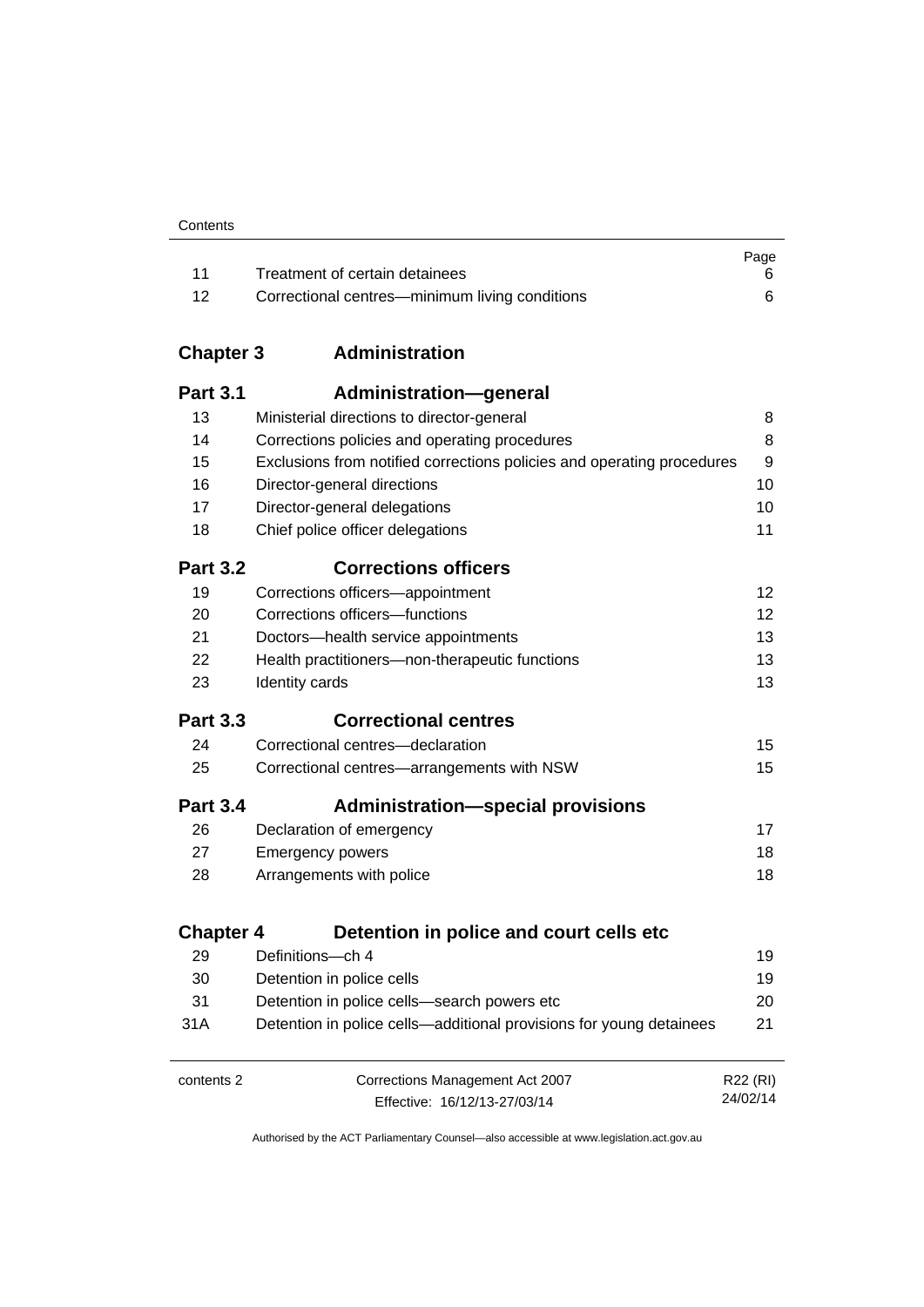|                                                                    | Page         |
|--------------------------------------------------------------------|--------------|
| Other police powers not limited                                    | 22.          |
| Detention in court cells                                           | $22^{\circ}$ |
| Detention in court cells—additional provisions for young detainees | 23           |
| Detainees accommodated away from correctional centre               | 24           |
|                                                                    |              |

### **Chapter 5 [Escorting detainees](#page-41-0)**

| 35 | Escort officer functions etc                      | 26. |
|----|---------------------------------------------------|-----|
| 36 | Escorting arrested person to court etc.           | 26. |
| 37 | Custody etc during proceedings                    | 27  |
| 38 | Executing warrants of imprisonment or remand etc. | 27  |
| 39 | Other powers not limited                          | 28. |

### **Chapter 6 [Living conditions at correctional centres](#page-44-0)**

| 40 | Food and drink                                     | 29 |
|----|----------------------------------------------------|----|
| 41 | Clothing                                           | 30 |
| 42 | Personal hygiene                                   | 30 |
| 43 | Sleeping areas                                     | 31 |
| 44 | Treatment of convicted and non-convicted detainees | 31 |
| 45 | Access to open air and exercise                    | 32 |
| 46 | Communication with family and others               | 33 |
| 47 | Telephone calls                                    | 34 |
| 48 | Mail                                               | 35 |
| 49 | Visits by family members etc                       | 37 |
| 50 | Contact with accredited people                     | 38 |
| 51 | Visits---protected communications                  | 39 |
| 52 | News and educational services                      | 39 |
| 53 | Health care                                        | 40 |
| 54 | Transfers to health facilities                     | 41 |
| 55 | Religious, spiritual and cultural needs            | 42 |
|    |                                                    |    |

### **Chapter 7 [Inspection of correctional centres](#page-59-0)**

| 56       | Independent inspections                                          | 44         |
|----------|------------------------------------------------------------------|------------|
| 57       | Official visitors—meaning of entitled person and visitable place | 44         |
|          |                                                                  |            |
| R22 (RI) | Corrections Management Act 2007                                  | contents 3 |
| 24/02/14 | Effective: 16/12/13-27/03/14                                     |            |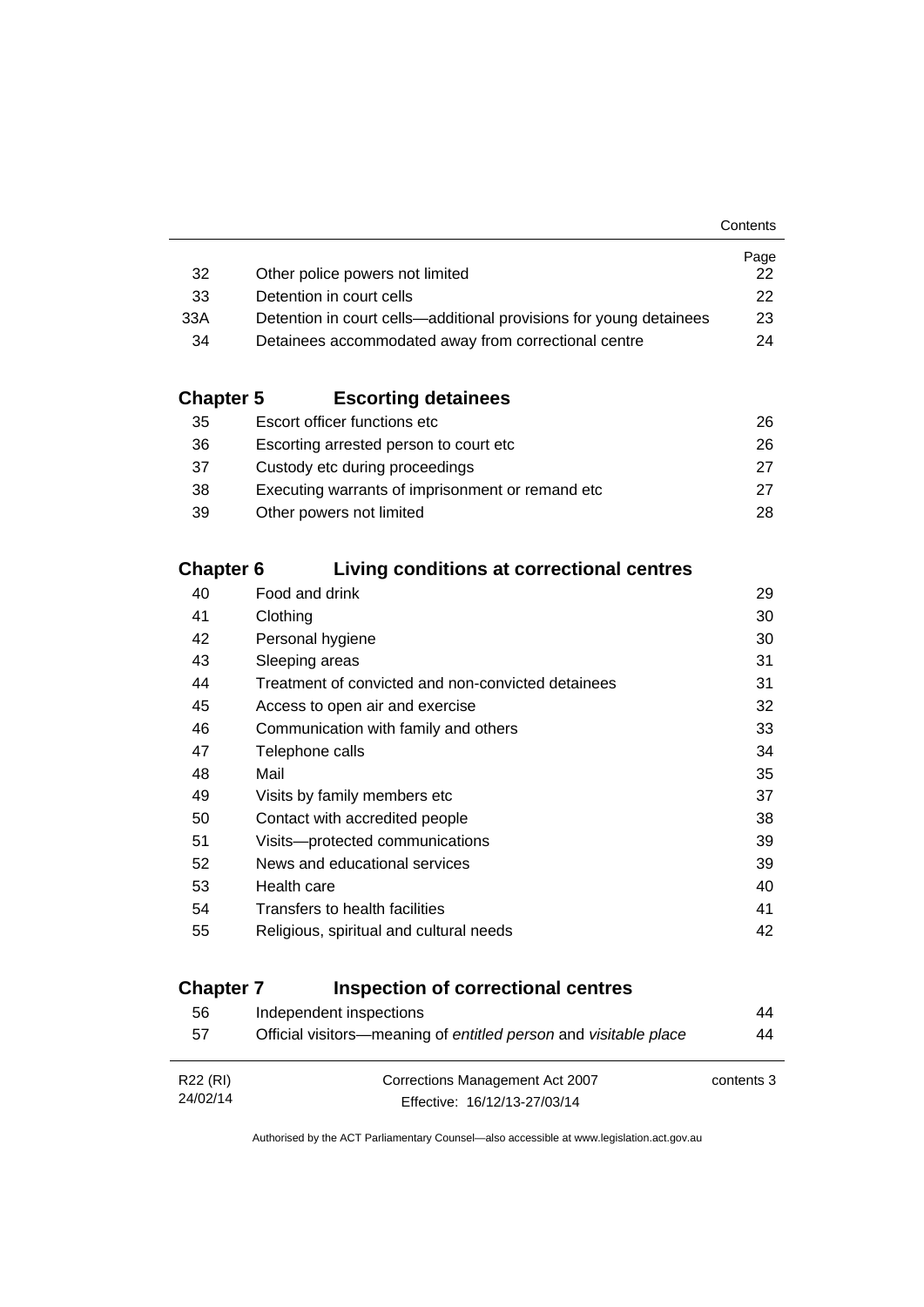| 62               | Relationship with other inspection laws            | Page<br>45 |
|------------------|----------------------------------------------------|------------|
| <b>Chapter 8</b> | <b>Admission to correctional centres</b>           |            |
| 63               | Meaning of <i>admission</i> to correctional centre | 47         |
| 64               | Authority for detention                            | 47         |
| 65               | Identification of detainees                        | 48         |
| 66               | Information about entitlements and obligations     | 49         |
| 67               | Initial assessment                                 | 51         |
| 68               | Health assessment                                  | 51         |
| 69               | Alcohol and drug tests on admission                | 52         |
| 70               | Strip search on admission                          | 52         |
| 71               | Property of detainees                              | 52         |
| 72               | Security classification                            | 53         |
| 73               | Case management plan                               | 54         |
| 74               | Entries in register of detainees                   | 54         |

### **Chapter 9 [Management and security](#page-70-0)**

| <b>Part 9.1</b> | <b>Management and security-general</b>                                   |    |
|-----------------|--------------------------------------------------------------------------|----|
| 75              | Compliance with director-general's directions                            | 55 |
| 76              | Register of detainees                                                    | 55 |
| 77              | Health reports                                                           | 56 |
| 78              | Case management plans-scope etc                                          | 58 |
| 79              | Transgender and intersex detainees—sexual identity                       | 60 |
| 80              | Security classification-basis etc                                        | 61 |
| 81              | Prohibited things                                                        | 62 |
| 82              | Possession of prohibited things                                          | 62 |
| 83              | Work by detainees                                                        | 63 |
| 84              | Trust accounts for detainees                                             | 63 |
| 85              | <b>Prohibited areas</b>                                                  | 63 |
| 86              | Nonsmoking areas                                                         | 64 |
| 87              | Management and security-corrections policies and operating<br>procedures | 64 |

| contents 4 | Corrections Management Act 2007 | R22 (RI) |
|------------|---------------------------------|----------|
|            | Effective: 16/12/13-27/03/14    | 24/02/14 |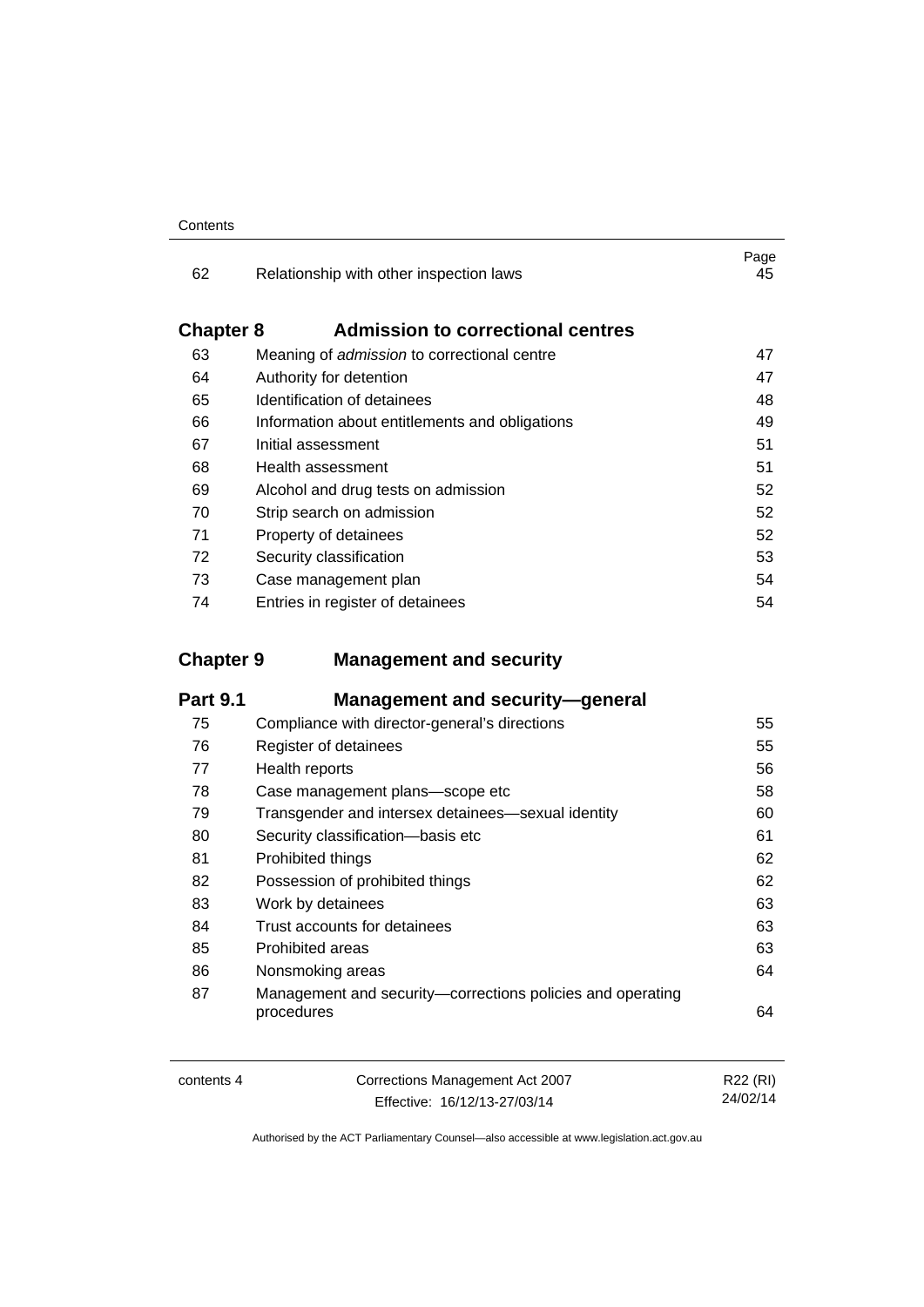|                 |                                                     | Contents   |
|-----------------|-----------------------------------------------------|------------|
|                 |                                                     | Page       |
| <b>Part 9.2</b> | <b>Segregation</b>                                  |            |
| 88              | Meaning of segregation                              | 65         |
| 89              | Segregation under pt 9.2-purpose                    | 65         |
| 90              | Segregation-safety and security                     | 65         |
| 91              | Segregation-protective custody                      | 66         |
| 92              | Segregation-health                                  | 68         |
| 93              | Interstate segregated detainees transferred to ACT  | 69         |
| 94              | Segregated detainees removed to NSW                 | 70         |
| 95              | Segregation not to affect minimum living conditions | 70         |
| 96              | Application for review of segregation directions    | 70         |
| 97              | Review of segregation directions                    | 71         |
| 98              | Other separation of detainees                       | 72         |
| <b>Part 9.3</b> | <b>Monitoring</b>                                   |            |
| 99              | Monitoring-general considerations                   | 73         |
| 100             | Monitoring at correctional centres                  | 73         |
| 101             | Personal monitoring devices                         | 74         |
| 102             | Interfering with personal monitoring devices        | 74         |
| 103             | Monitoring telephone calls etc                      | 74         |
| 104             | Monitoring ordinary mail                            | 75         |
| 105             | Monitoring protected mail                           | 77         |
| 106             | Mail searches-consequences                          | 77         |
| <b>Part 9.4</b> | <b>Searches</b>                                     |            |
| Division 9.4.1  | Searches-general                                    |            |
| 107             | Definitions-searches                                | 78         |
| 108             | Intrusiveness of searches                           | 79         |
| 109             | Searches of transgender and intersex detainees      | 79         |
| 110             | Register of strip and body searches                 | 80         |
| Division 9.4.2  | Scanning, frisk and ordinary searches               |            |
| 111             | Scanning, frisk and ordinary searches-directions    | 80         |
| 112             | Scanning, frisk and ordinary searches-requirements  | 81         |
| Division 9.4.3  | <b>Strip searches</b>                               |            |
| 113             | Meaning of seizeable item-div 9.4.3                 | 82         |
|                 |                                                     |            |
| R22 (RI)        | Corrections Management Act 2007                     | contents 5 |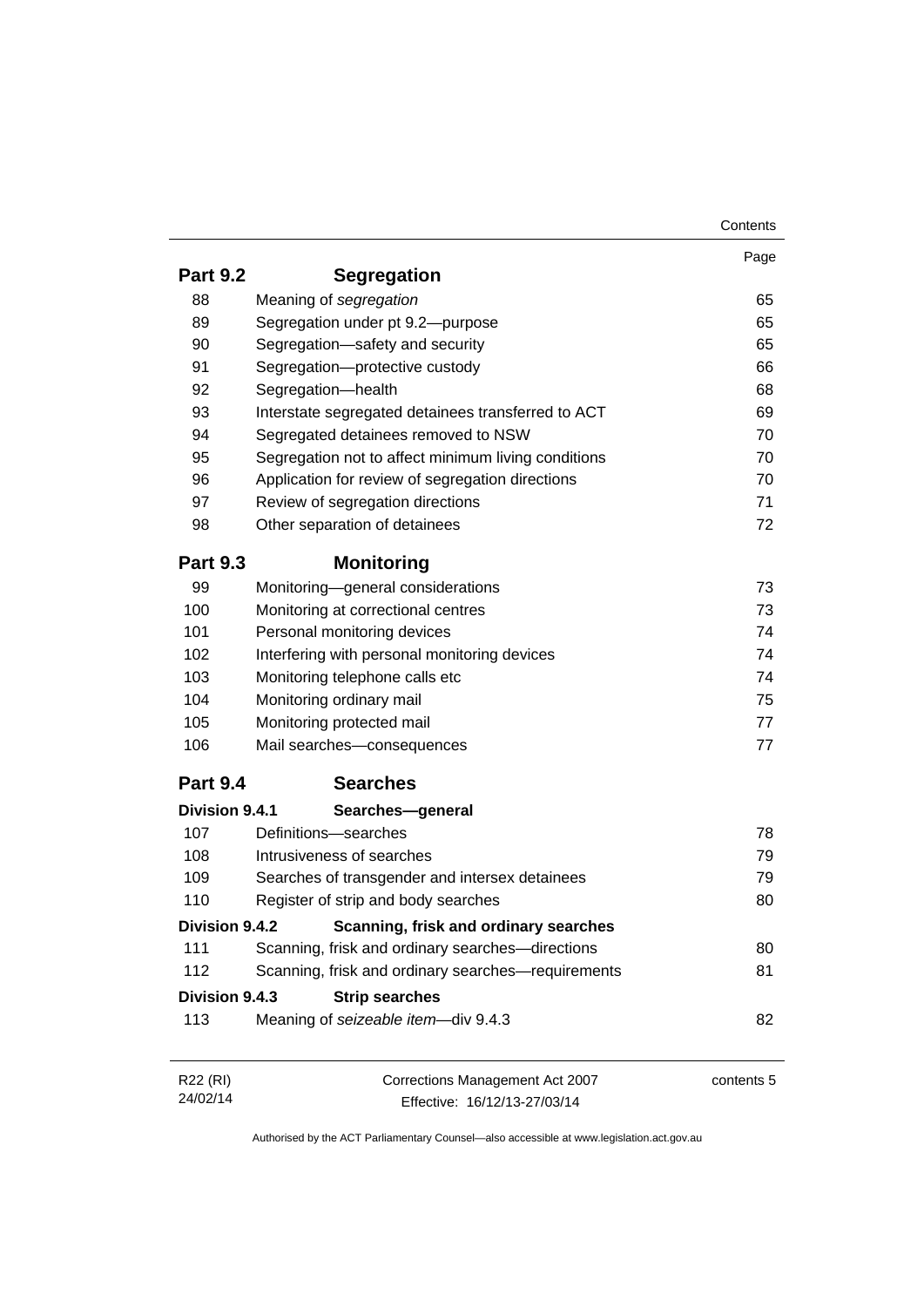| Contents |
|----------|
|----------|

|                 |                                                                  | Page     |
|-----------------|------------------------------------------------------------------|----------|
| 113A            | Strip searches-when may be conducted                             | 82       |
| 113B            | Strip searches-on suspicion                                      | 82       |
| 113C            | Strip searches-where prudent                                     | 83       |
| 114             | Strip searches-presence of corrections officers                  | 84       |
| 115             | Strip searches-general rules                                     | 84       |
| Division 9.4.4  | <b>Body searches</b>                                             |          |
| 116             | Body searches-directions                                         | 85       |
| 117             | Body searches-presence of nurse and corrections officers         | 86       |
| 118             | Body searches-assistance from corrections officer                | 86       |
| 119             | Body searches-rules about detainee's clothing                    | 87       |
| 120             | Body searches-rules about touching detainee                      | 87       |
| 121             | Body searches-seizing things                                     | 87       |
| Division 9.4.5  | Searches of premises and property                                |          |
| 122             | Searches-premises and property                                   | 88       |
| 123             | Searches of detainee cells-legally privileged material           | 89       |
| 124             | Searches of detainee cells—suspected legally privileged material | 89       |
| Division 9.4.6  | Searches-miscellaneous                                           |          |
| 125             | Searches-use of corrections dogs                                 | 90       |
| 126             | Searches-use of force                                            | 91       |
| <b>Part 9.5</b> | <b>Seizing property</b>                                          |          |
| 127             | Seizing mail etc                                                 | 92       |
| 128             | Seizing property-general                                         | 93       |
| 129             | Receipt for seizure                                              | 93       |
| 130             | Forfeiture of things seized                                      | 94       |
| 131             | Return of things seized but not forfeited                        | 95       |
| <b>Part 9.6</b> | <b>Alcohol and drug testing</b>                                  |          |
| Division 9.6.1  | General                                                          |          |
| 132             | Definitions-drug and test sample                                 | 97       |
| 133             | When test sample <i>positive</i>                                 | 97       |
| Division 9.6.2  | Alcohol and drug testing-detainees                               |          |
| 134             | Alcohol and drug testing of detainees                            | 99       |
| 135             | Effect of positive test sample from detainee                     | 99       |
| contents 6      | Corrections Management Act 2007                                  | R22 (RI) |
|                 | Effective: 16/12/13-27/03/14                                     | 24/02/14 |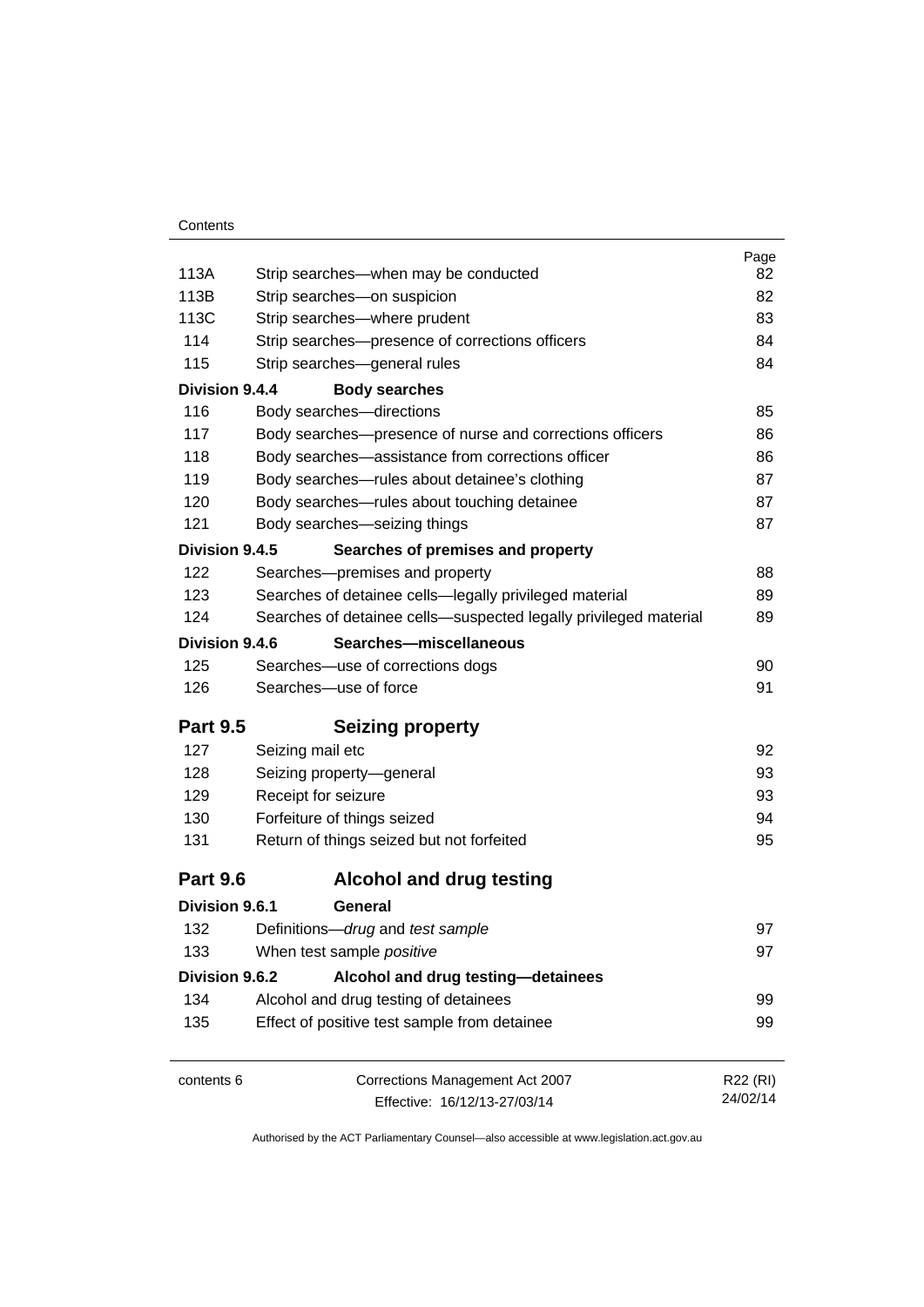|                      |                                                                 | Contents   |
|----------------------|-----------------------------------------------------------------|------------|
|                      |                                                                 | Page       |
| Division 9.6.3       | Alcohol and drug testing-corrections officers etc               |            |
| 136                  | Alcohol and drug testing of corrections officers etc            | 100        |
| <b>Part 9.7</b>      | Use of force                                                    |            |
| 137                  | Managing use of force                                           | 101        |
| 138                  | Authorised use of force                                         | 101        |
| 139                  | Application of force                                            | 102        |
| 140                  | Use of restraints or weapons                                    | 102        |
| 141                  | Medical examination after use of force                          | 104        |
| 142                  | Reporting use of force                                          | 104        |
| <b>Part 9.8</b>      | <b>Access to correctional centres</b>                           |            |
| 143                  | Visiting conditions                                             | 105        |
| 144                  | Notice of visiting conditions                                   | 105        |
| 145                  | Taking prohibited things etc into correctional centre           | 106        |
| 146                  | Directions to visitors                                          | 106        |
| 147                  | Searches of visitors                                            | 107        |
| 148                  | Directions to leave correctional centre etc.                    | 107        |
| 149                  | Removing people from correctional centre                        | 108        |
| <b>Chapter 10</b>    | <b>Discipline</b>                                               |            |
| <b>Part 10.1</b>     | <b>General</b>                                                  |            |
| 150                  | Application-ch 10                                               | 109        |
| 151                  | Definitions-discipline                                          | 109        |
| 152                  | Meaning of disciplinary breach                                  | 110        |
| 153                  | Meaning of <i>investigator</i>                                  | 112        |
| 154                  | Meaning of <i>privilege</i>                                     | 113        |
| 155                  | Overlapping disciplinary breaches and criminal offences         | 113        |
| <b>Part 10.2</b>     | <b>Disciplinary investigations</b>                              |            |
| Division 10.2.1      | <b>Investigation of disciplinary breaches</b>                   |            |
| 156                  | Report etc by corrections officer                               | 115        |
| 157                  | Investigation by investigator                                   | 116        |
| 158                  | Action by presiding officer                                     | 116        |
| R22 (RI)<br>24/02/14 | Corrections Management Act 2007<br>Fffective: 16/12/13-27/03/14 | contents 7 |

Effective: 16/12/13-27/03/14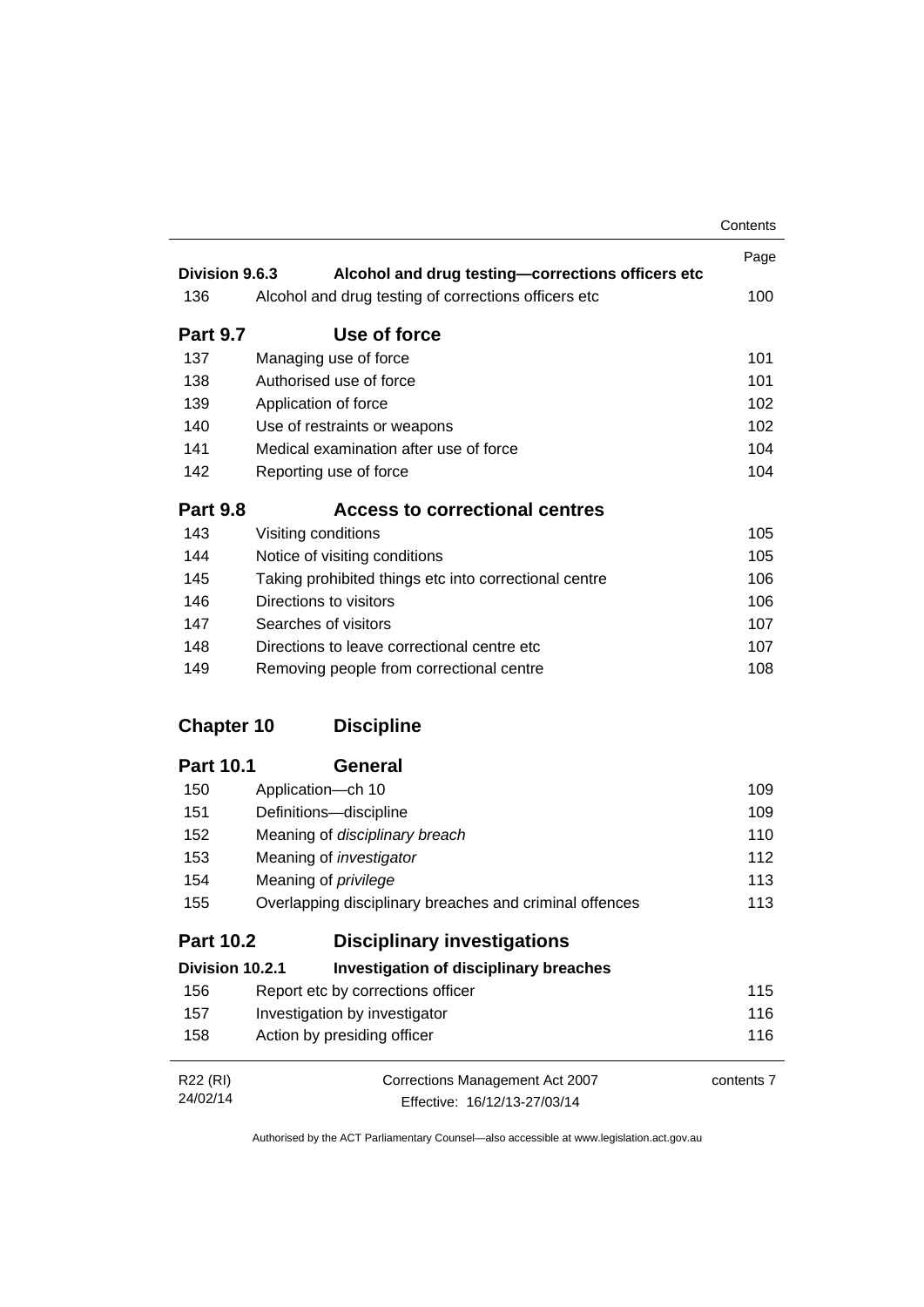#### **Contents**

| 159              | Disciplinary charge                                            | Page<br>118 |
|------------------|----------------------------------------------------------------|-------------|
| Division 10.2.2  | <b>Investigative segregation</b>                               |             |
| 160              | Director-general directions-investigative segregation          | 118         |
| 161              | Grounds for investigative segregation                          | 119         |
| 162              | Notice of investigative segregation                            | 119         |
| 163              | Duration of investigative segregation                          | 119         |
| 164              | Application for review of investigative segregation directions | 120         |
| 165              | Review of investigative segregation directions                 | 121         |
| <b>Part 10.3</b> | <b>Disciplinary action and review</b>                          |             |
| Division 10.3.1  | Disciplinary action-with accused's consent                     |             |
| 167              | Disciplinary breach admitted by accused                        | 123         |
| 168              | Presiding officer's powers--breach admitted by accused         | 124         |
| Division 10.3.2  | Internal disciplinary inquiry                                  |             |
| 170              | Disciplinary inquiry into charge                               | 124         |
| 171              | Presiding officer's powers after internal inquiry              | 125         |
| Division 10.3.3  | Internal review of inquiry decision                            |             |
| 173              | Application for review of inquiry decision                     | 126         |
| 175              | Review of inquiry decision                                     | 127         |
| 176              | Director-general's powers after further inquiry                | 127         |
| Division 10.3.4  | <b>External review of inquiry decisions</b>                    |             |
| 177              | Appointment of adjudicator                                     | 128         |
| 178              | Application for review by adjudicator                          | 128         |
| 179              | Review by adjudicator                                          | 129         |
| 180              | Adjudicator's powers after review                              | 129         |
| Division 10.3.5  | <b>Disciplinary action</b>                                     |             |
| 181              | Application-div 10.3.5                                         | 130         |
| 182              | Meaning of relevant presiding officer-div 10.3.5               | 130         |
| 183              | Disciplinary action by relevant presiding officer              | 131         |
| 184              | Administrative penalties                                       | 131         |
| 185              | Reparation                                                     | 132         |
| 186              | Maximum administrative penalties                               | 133         |
| 187              | Separate confinement conditions                                | 133         |
| 188              | Privileges and entitlements-impact of discipline               | 133         |
| contents 8       | Corrections Management Act 2007                                | R22 (RI)    |
|                  | Effective: 16/12/13-27/03/14                                   | 24/02/14    |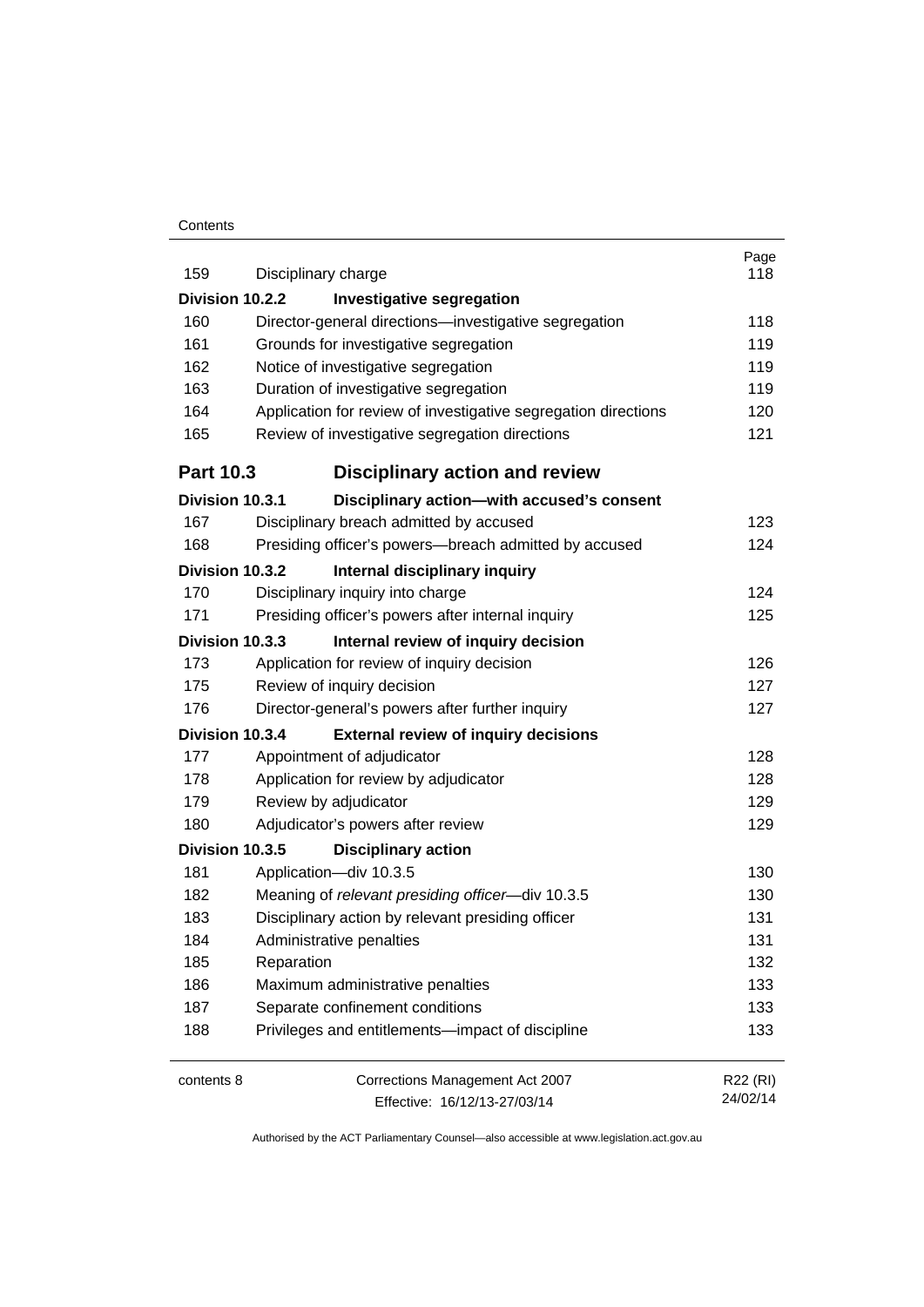|                   |                                                              | Contents    |
|-------------------|--------------------------------------------------------------|-------------|
| 189               | Record of disciplinary action                                | Page<br>134 |
| <b>Chapter 11</b> | <b>Disciplinary inquiries</b>                                |             |
| <b>Part 11.1</b>  | <b>Conduct of disciplinary inquiries-general</b>             |             |
| 190               | Application-ch 11                                            | 135         |
| 191               | Meaning of presiding officer-ch 11                           | 135         |
| <b>Part 11.2</b>  | <b>Disciplinary inquiry procedures</b>                       |             |
| 192               | Nature of disciplinary inquiries                             | 136         |
| 193               | Application of Criminal Code, ch 7                           | 136         |
| 194               | Notice of disciplinary inquiry etc                           | 136         |
| 195               | Conduct of disciplinary inquiries                            | 137         |
| 196               | Presiding officer may require official reports               | 138         |
| 197               | Presiding officer may require information and documents      | 138         |
| 198               | Possession of inquiry documents etc                          |             |
| 199               | Record of inquiry                                            | 139         |
| <b>Part 11.3</b>  | <b>Disciplinary hearing procedures</b>                       |             |
| 200               | Notice of disciplinary hearing                               | 140         |
| 201               | Appearance at disciplinary hearing                           | 140         |
| 202               | Rights of accused at disciplinary hearing                    | 141         |
| 203               | Appearance at disciplinary hearing—audiovisual or audio link |             |
| <b>Chapter 12</b> | <b>Full-time detainees-leave</b>                             |             |
| <b>Part 12.1</b>  | <b>Local leave</b>                                           |             |
| 204               | Local leave directions                                       | 144         |
| 205               | Local leave permits                                          |             |
| <b>Part 12.2</b>  | <b>Interstate leave</b>                                      |             |
| Division 12.2.1   | General                                                      |             |
| 206               | Definitions-pt 12.2                                          | 146         |
| 207               | Declaration of corresponding leave laws                      | 146         |
| R22 (RI)          | Corrections Management Act 2007                              | contents 9  |
| 24/02/14          | Effective: 16/12/13-27/03/14                                 |             |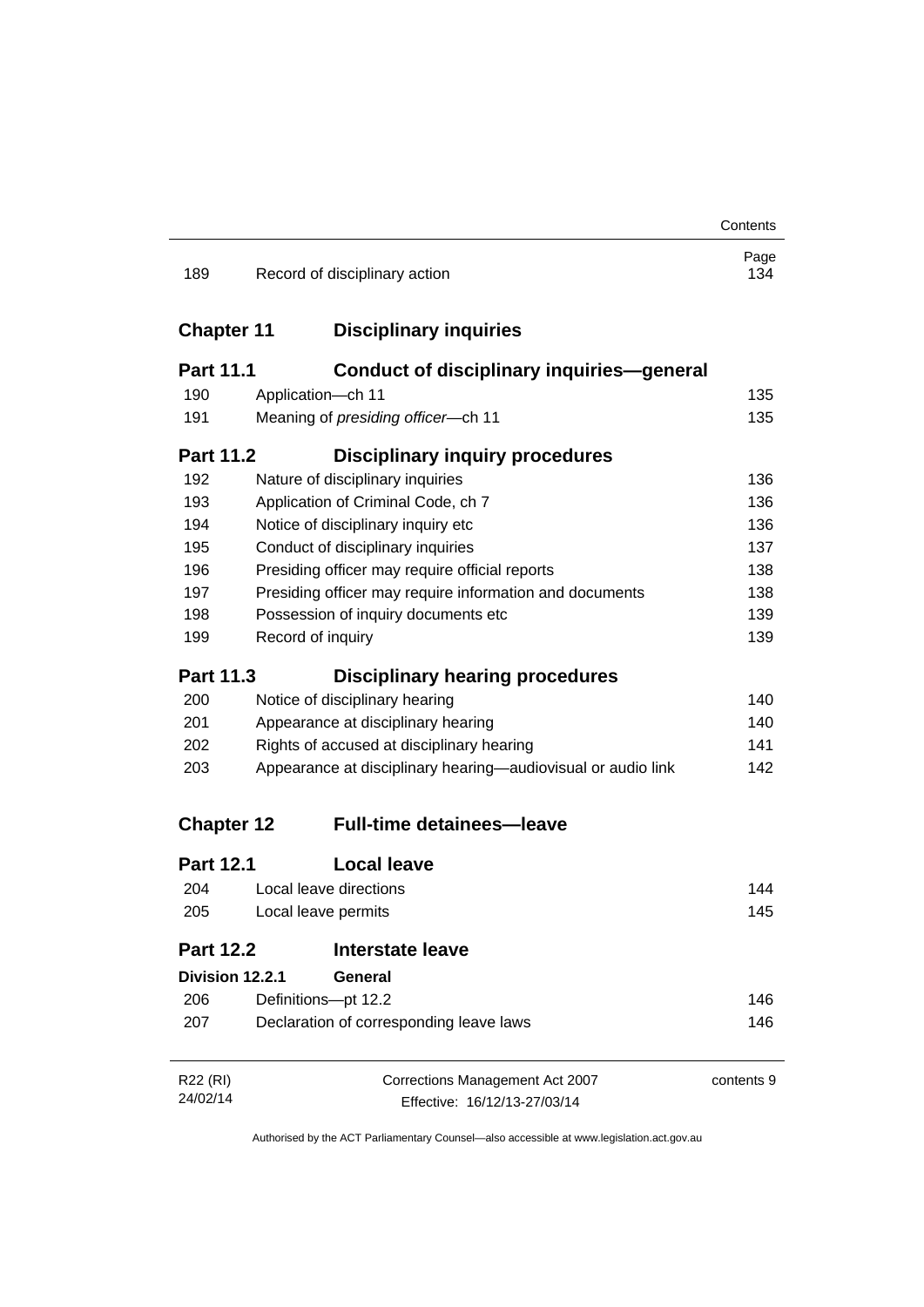#### **Contents**

|                   |                                                                        | Page |
|-------------------|------------------------------------------------------------------------|------|
| Division 12.2.2   | ACT permits for interstate leave                                       |      |
| 208               | Interstate leave permits                                               | 147  |
| 209               | Effect of ACT permit for interstate leave                              | 148  |
| 210               | Notice to participating States                                         | 149  |
| 211               | Powers of escort officers                                              | 149  |
| 212               | Liability for damage etc                                               | 150  |
| Division 12.2.3   | Interstate leave under corresponding leave laws                        |      |
| 213               | Effect in ACT of interstate leave permit under corresponding leave law | 150  |
| 214               | Powers of interstate escort officers                                   | 150  |
| 215               | Escape of interstate detainee                                          | 151  |
| 216               | Return of escaped interstate detainee                                  | 151  |
| <b>Chapter 13</b> | <b>Miscellaneous</b>                                                   |      |
| 217               | Lawful temporary absence from correctional centre                      | 153  |
| 218               | Detainee's work—no employment contract etc                             | 153. |

| 218 | Detainee's work-no employment contract etc       | 153 |
|-----|--------------------------------------------------|-----|
| 219 | Detainee's work—work health and safety           | 154 |
| 220 | Personal injury management—detainees etc         | 154 |
| 221 | Random testing of detainees—statistical purposes | 155 |
| 222 | Confidentiality                                  | 155 |
| 223 | Protection from liability                        | 158 |
| 224 | Corrections dogs                                 | 158 |
| 225 | Declaration of corresponding corrections law     | 159 |
| 226 | Evidentiary certificates                         | 159 |
| 227 | Determination of fees                            | 160 |
| 228 | Approved forms                                   | 160 |
| 229 | Regulation-making power                          | 161 |
|     |                                                  |     |

### **[Dictionary](#page-178-0)** [163](#page-178-0)

| <b>Endnotes</b> |                     |      |
|-----------------|---------------------|------|
| 1.              | About the endnotes  | 170. |
| 2               | Abbreviation key    | 170  |
| 3               | Legislation history | 171  |

| contents 10 | Corrections Management Act 2007 | R22 (RI) |
|-------------|---------------------------------|----------|
|             | Effective: 16/12/13-27/03/14    | 24/02/14 |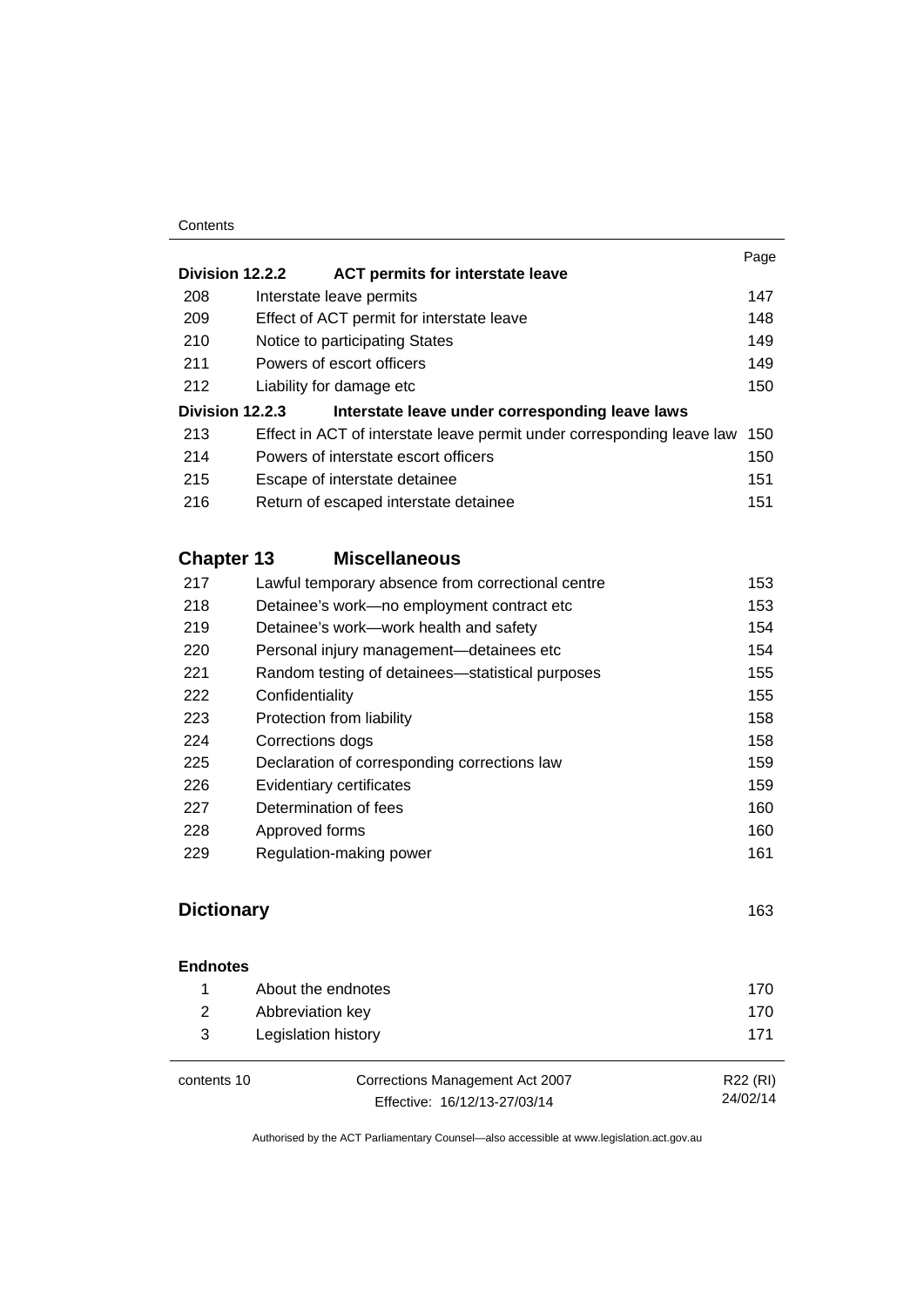|   |                                               | Contents |
|---|-----------------------------------------------|----------|
|   |                                               | Page     |
| 4 | Amendment history                             | 175      |
| 5 | Earlier republications                        | 187      |
| 6 | Expired transitional or validating provisions | 189      |

Corrections Management Act 2007 Effective: 16/12/13-27/03/14

contents 11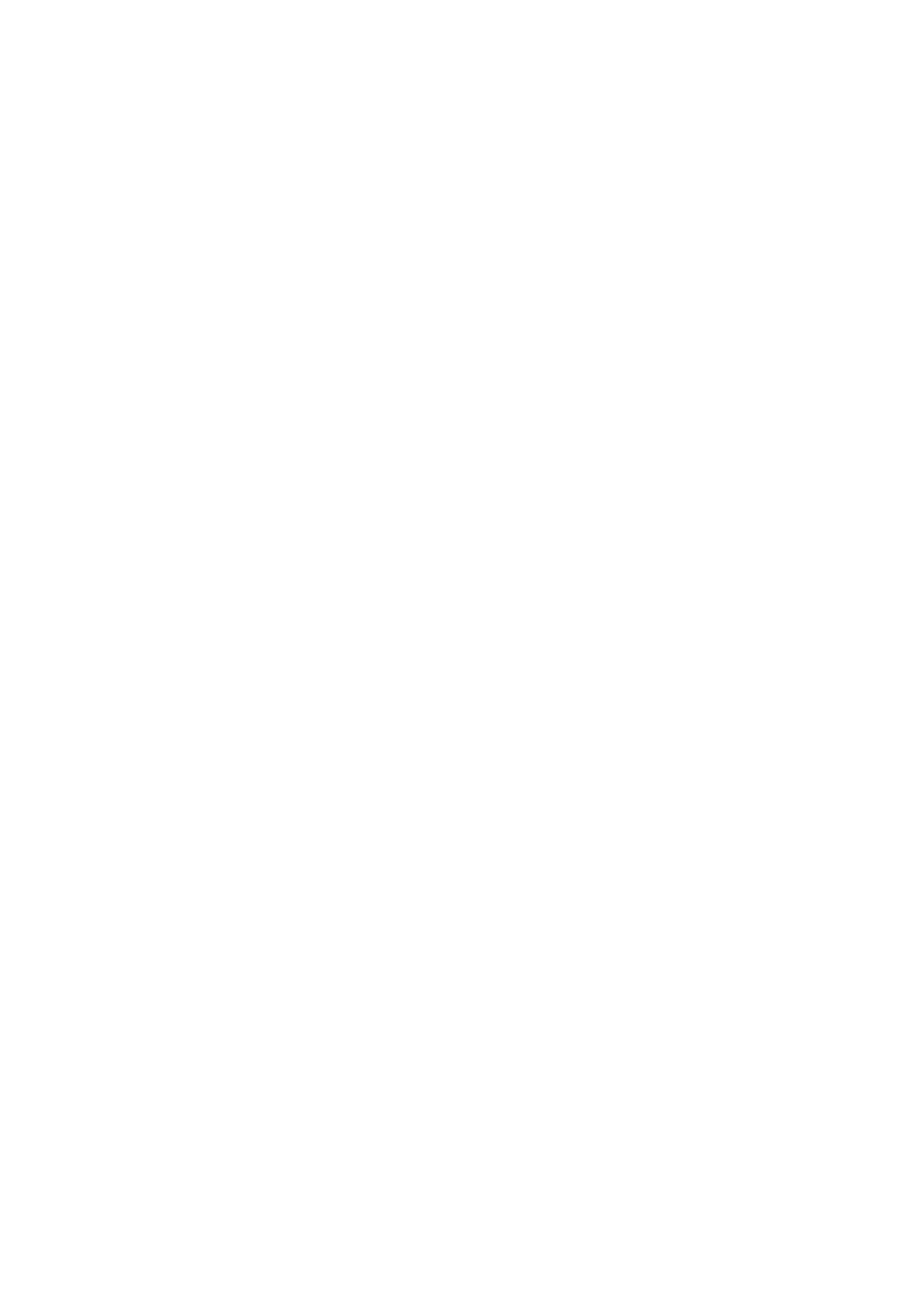

# **Corrections Management Act 2007**

An Act relating to correctional services, and for other purposes

R22 (RI) 24/02/14

֖֚֚֚֬

Corrections Management Act 2007 Effective: 16/12/13-27/03/14

page 1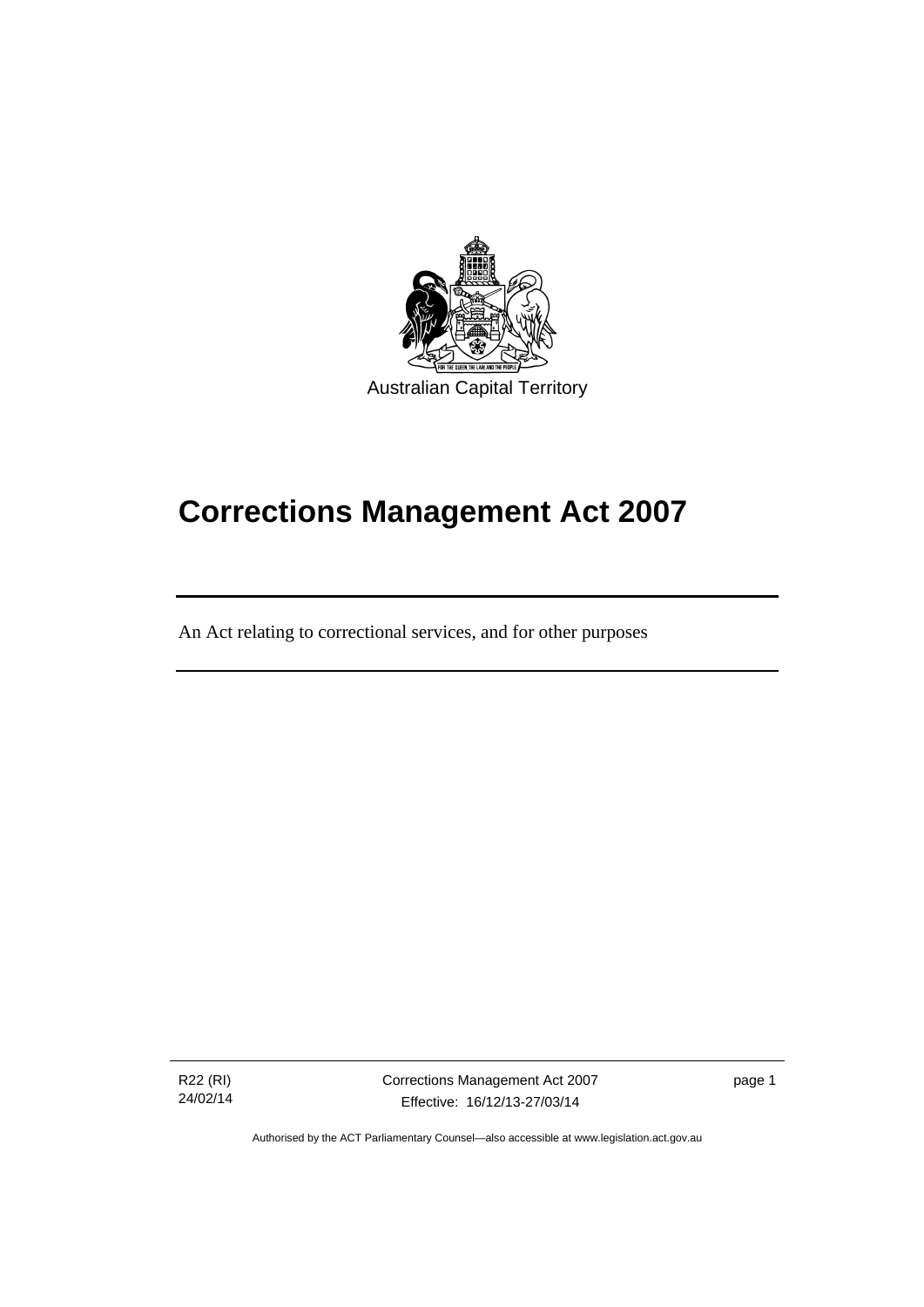#### <span id="page-15-0"></span>**Preamble**

- 1 The inherent dignity of all human beings, whatever their personal or social status, is one of the fundamental values of a just and democratic society.
- 2 The criminal justice system should respect and protect all human rights in accordance with the *[Human Rights Act 2004](http://www.legislation.act.gov.au/a/2004-5)* and international law.
- 3 Sentences are imposed on offenders as punishment, not for punishment.
- 4 The management of imprisoned offenders, and people remanded or otherwise detained in lawful custody, should contribute to the maintenance of a safe, just and democratic society, particularly as follows:
	- (a) by ensuring justice, security and good order at correctional centres;
	- (b) by ensuring that harm suffered by victims of offenders, and their need for protection, are considered appropriately in making decisions about the management of offenders;
	- (c) by promoting the rehabilitation of imprisoned offenders and their reintegration into society;
	- (d) by ensuring that imprisoned offenders and people remanded or otherwise detained in lawful custody are treated in a decent, humane and just way.

The Legislative Assembly for the Australian Capital Territory therefore enacts as follows:

R22 (RI) 24/02/14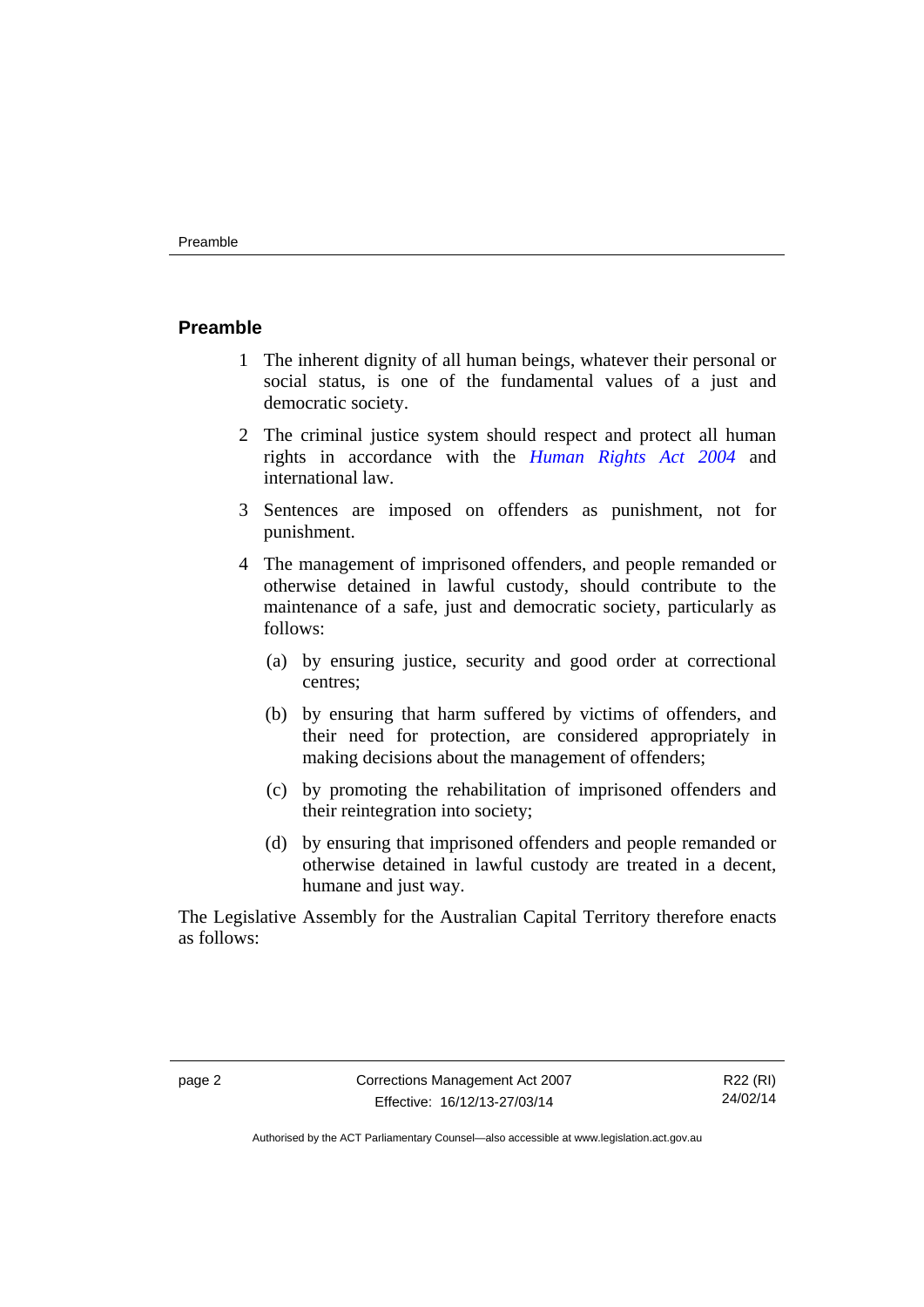## <span id="page-16-0"></span>**Chapter 1 Preliminary**

### <span id="page-16-1"></span>**1 Name of Act**

This Act is the *Corrections Management Act 2007*.

### <span id="page-16-2"></span>**3 Dictionary**

The dictionary at the end of this Act is part of this Act.

*Note 1* The dictionary at the end of this Act defines certain terms used in this Act, and includes references (*signpost definitions*) to other terms defined elsewhere.

> For example, the signpost definition '*detainee*—see section 6.' means that the term '*detainee*' is defined in that section and the definition applies to this Act.

*Note 2* A definition in the dictionary (including a signpost definition) applies to the entire Act unless the definition, or another provision of the Act, provides otherwise or the contrary intention otherwise appears (see [Legislation Act,](http://www.legislation.act.gov.au/a/2001-14) s 155 and s 156 (1)).

### <span id="page-16-3"></span>**4 Notes**

A note included in this Act is explanatory and is not part of this Act.

*Note* See the [Legislation Act,](http://www.legislation.act.gov.au/a/2001-14) s 127 (1), (4) and (5) for the legal status of notes.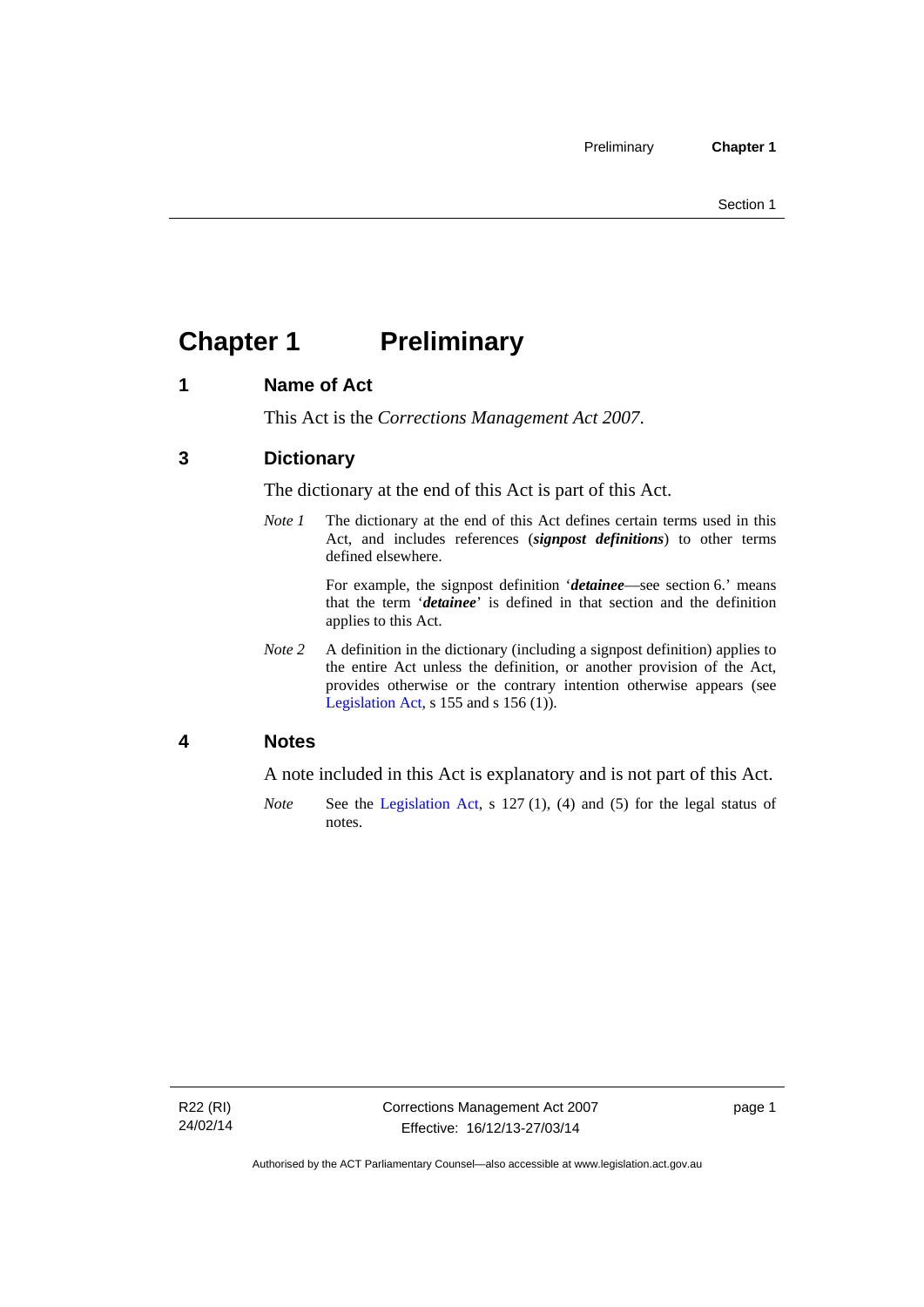### <span id="page-17-0"></span>**5 Offences against Act—application of Criminal Code etc**

Other legislation applies in relation to offences against this Act.

*Note 1 Criminal Code* The [Criminal Code](http://www.legislation.act.gov.au/a/2002-51), ch 2 applies to all offences against this Act (see Code, pt 2.1).

> The chapter sets out the general principles of criminal responsibility (including burdens of proof and general defences), and defines terms used for offences to which the Code applies (eg *conduct*, *intention*, *recklessness* and *strict liability*).

*Note 2 Penalty units* 

The [Legislation Act,](http://www.legislation.act.gov.au/a/2001-14) s 133 deals with the meaning of offence penalties that are expressed in penalty units.

### <span id="page-17-1"></span>**6 Application of Act—***detainees*

- (1) This Act applies to each of the following (each of whom is a *detainee*):
	- (a) an offender while the offender is required to be imprisoned under full-time detention because of a committal order for the *[Crimes \(Sentence Administration\) Act 2005](http://www.legislation.act.gov.au/a/2005-59)*, part 3.1;
	- (b) an offender under a sentence of imprisonment while the offender is required to perform periodic detention in a detention period under the *[Crimes \(Sentence Administration\)](http://www.legislation.act.gov.au/a/2005-59)  [Act 2005](http://www.legislation.act.gov.au/a/2005-59),* part 5.3;
	- (c) a person while the person is remanded in custody because of an order for remand for the *[Crimes \(Sentence Administration\)](http://www.legislation.act.gov.au/a/2005-59)  [Act 2005](http://www.legislation.act.gov.au/a/2005-59)*, part 3.2;

Authorised by the ACT Parliamentary Counsel—also accessible at www.legislation.act.gov.au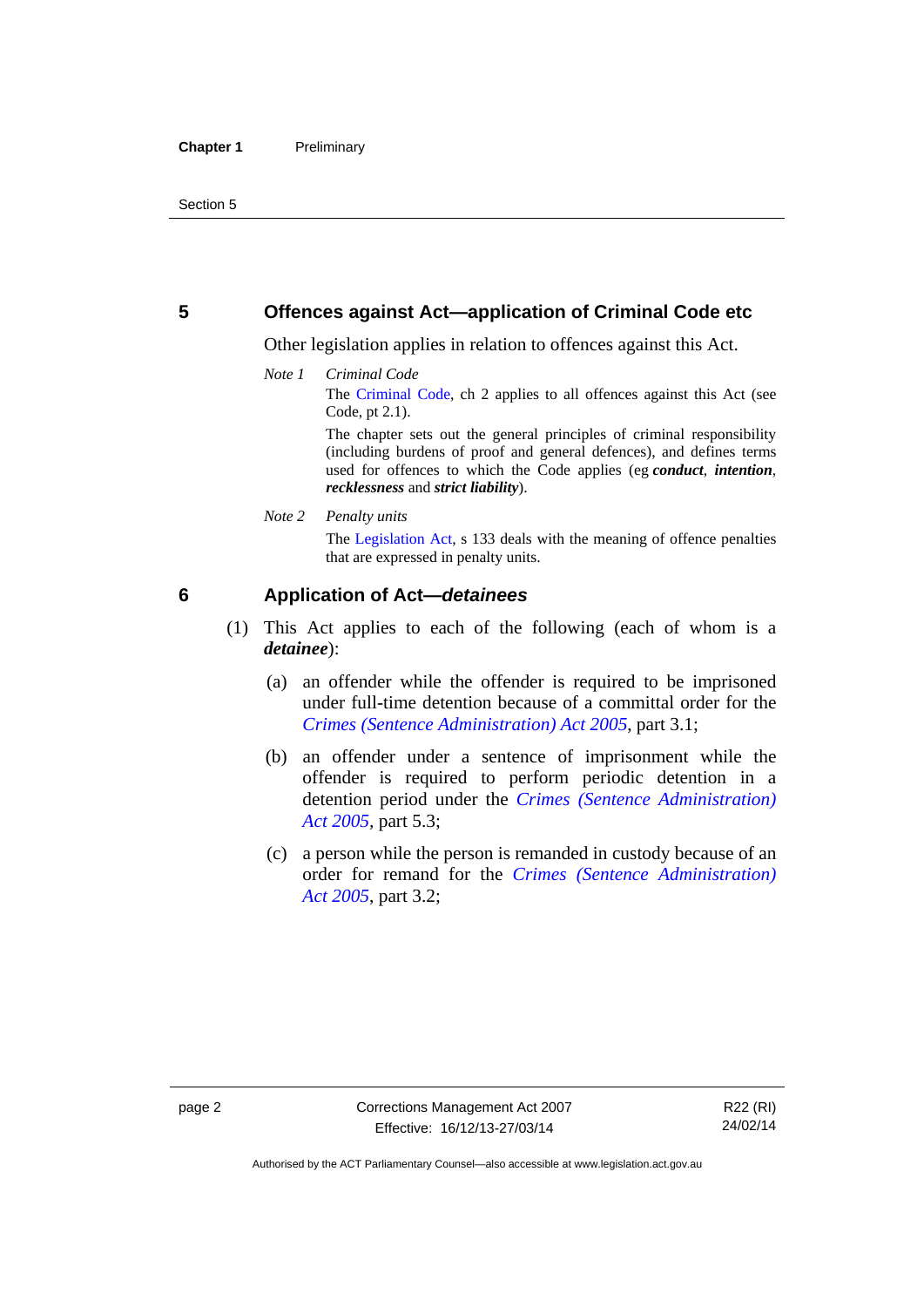(d) anyone else while the person is required to be held in custody or detention under a territory law or a law of the Commonwealth, a State or another Territory.

#### **Examples—par (d)**

- 1 a person held on a warrant issued under the *[Royal Commissions](http://www.legislation.act.gov.au/a/1991-1)  [Act 1991](http://www.legislation.act.gov.au/a/1991-1)*, section 35 (Apprehension of witnesses failing to appear)
- 2 a person in immigration detention under the *[Migration Act 1958](http://www.comlaw.gov.au/Series/C2004A07412)* (Cwlth)
- 3 an interstate detainee on leave in the ACT held in custody overnight
- *Note* An example is part of the Act, is not exhaustive and may extend, but does not limit, the meaning of the provision in which it appears (see [Legislation Act,](http://www.legislation.act.gov.au/a/2001-14) s 126 and s 132).
- (2) However, the application of this Act is subject to the *[Crimes](http://www.legislation.act.gov.au/a/2005-59)  [\(Sentence Administration\) Act 2005](http://www.legislation.act.gov.au/a/2005-59)*, part 4.3 (Full-time detention in NSW).
- (3) Also, this Act (other than chapter 4 (Detention in police and court cells)) does not apply to a person detained under the *[Children and](http://www.legislation.act.gov.au/a/2008-19)  [Young People Act 2008](http://www.legislation.act.gov.au/a/2008-19)*.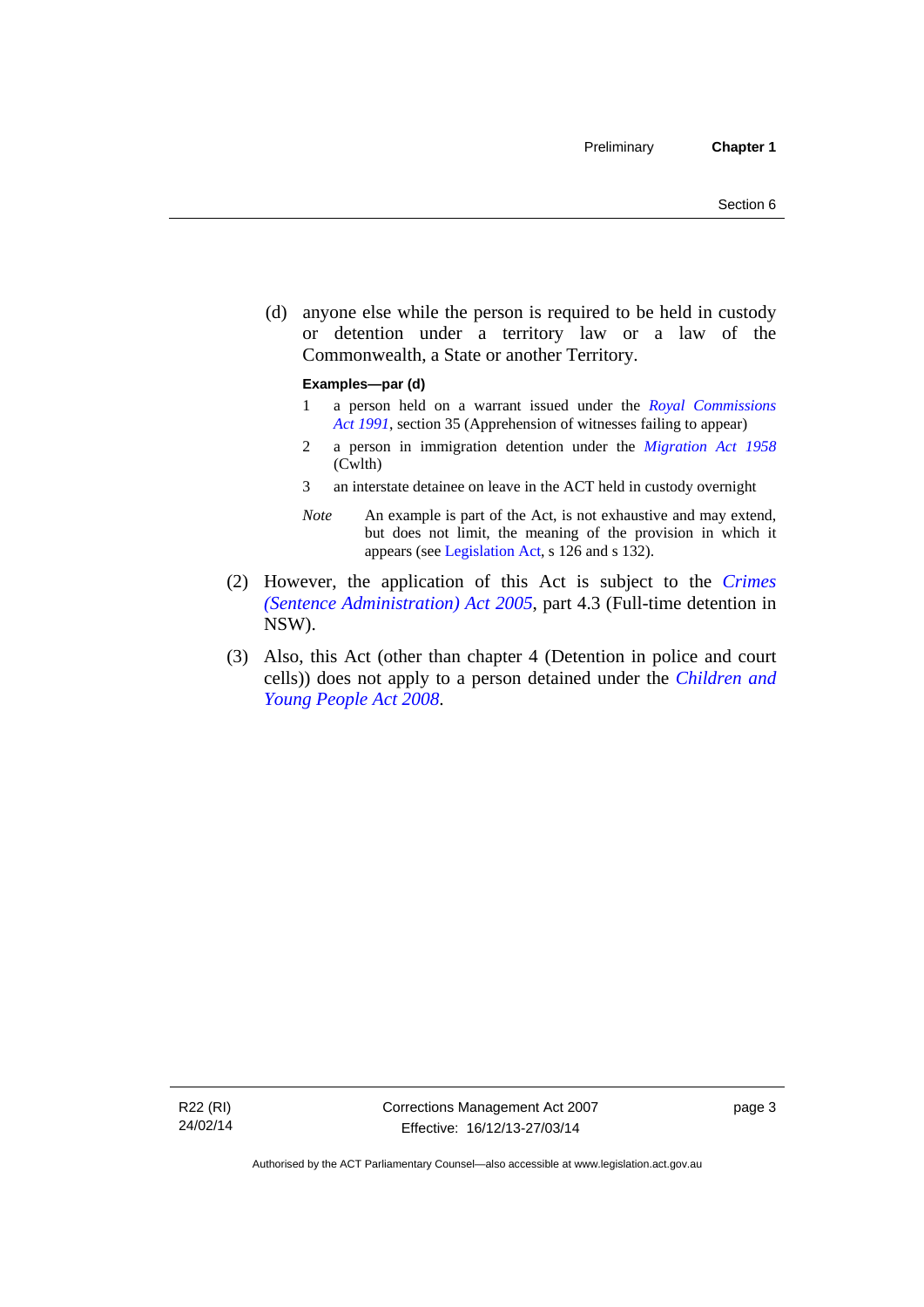Section 7

### <span id="page-19-0"></span>**Chapter 2 Objects and principles**

### <span id="page-19-1"></span>**7 Main objects of Act**

The main objects of this Act are to promote public safety and the maintenance of a just society, particularly by—

- (a) ensuring the secure detention of detainees at correctional centres; and
- (b) ensuring justice, security and good order at correctional centres; and
- (c) ensuring that detainees are treated in a decent, humane and just way; and
- (d) promoting the rehabilitation of offenders and their reintegration into society.

### <span id="page-19-2"></span>**8 Management of correctional services**

Correctional services must be managed so as to achieve the main objects of this Act, particularly by—

- (a) ensuring that public safety is the paramount consideration in decision-making about the management of detainees; and
- (b) ensuring respect for the humanity of everyone involved in correctional services, including detainees, corrections officers and other people who work at or visit correctional centres; and
- (c) ensuring behaviour by corrections officers that recognises and respects the inherent dignity of detainees as individuals; and
- (d) ensuring that harm suffered by victims, and their need for protection, are considered appropriately in decision-making about the management of detainees.

Authorised by the ACT Parliamentary Counsel—also accessible at www.legislation.act.gov.au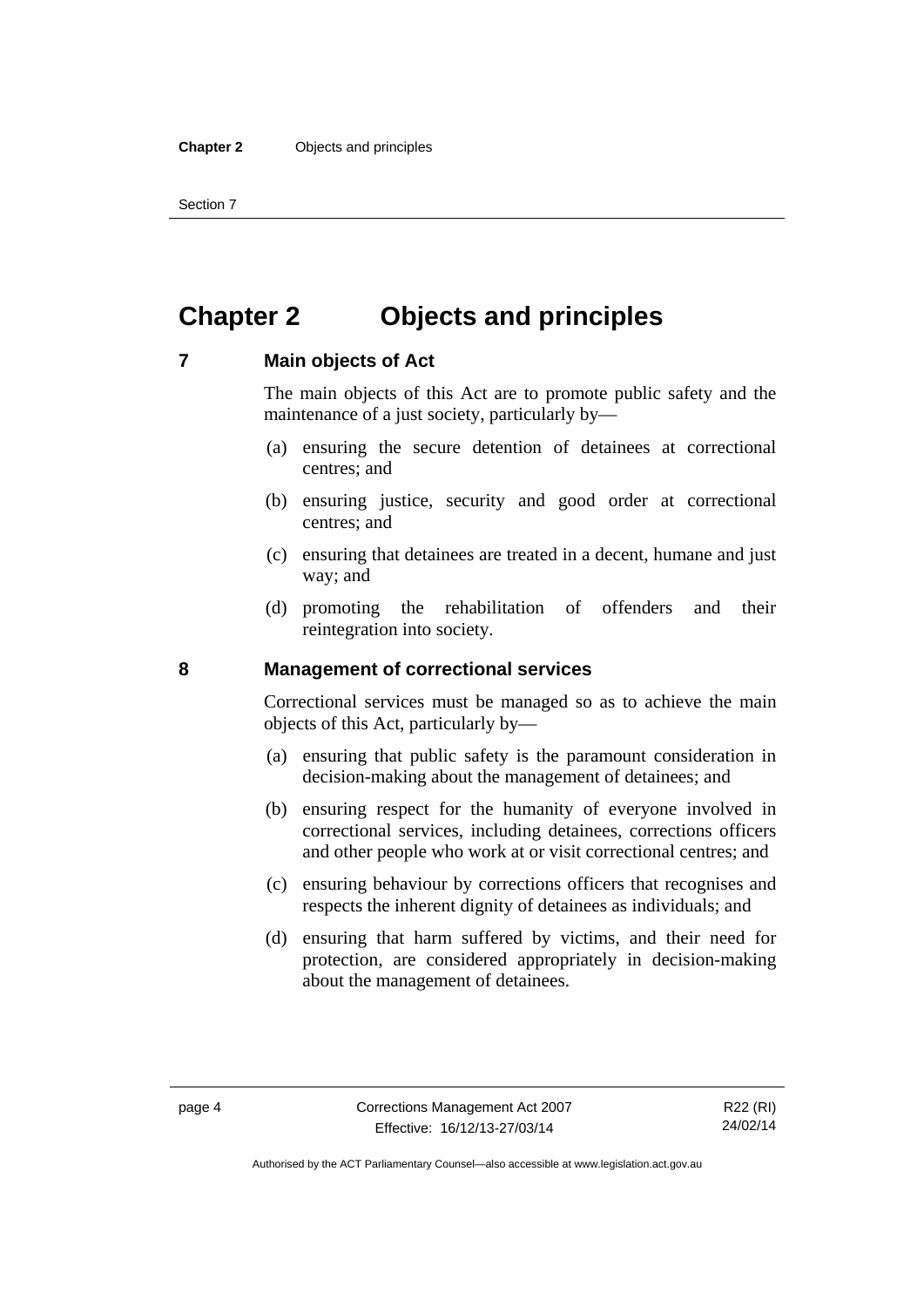### <span id="page-20-0"></span>**9 Treatment of detainees generally**

Functions under this Act in relation to a detainee must be exercised as follows:

- (a) to respect and protect the detainee's human rights;
- (b) to ensure the detainee's decent, humane and just treatment;
- (c) to preclude torture or cruel, inhuman or degrading treatment;
- (d) to ensure the detainee is not subject to further punishment (in addition to deprivation of liberty) only because of the conditions of detention;
- (e) to ensure the detainee's conditions in detention comply with section 12 (Correctional centres—minimum living conditions);
- (f) if the detainee is an offender—to promote, as far as practicable, the detainee's rehabilitation and reintegration into society.

### <span id="page-20-1"></span>**10 Treatment of remandees**

- (1) Functions under this Act in relation to a detainee who is a remandee must also be exercised to recognise and respect that—
	- (a) the remandee must be presumed innocent of any offence for which the remandee is remanded; and
	- (b) the detention is not imposed as punishment of the remandee.
- (2) Subsection (1) does not apply if the remandee—
	- (a) has been convicted or found guilty of the offence for which the remandee is detained; or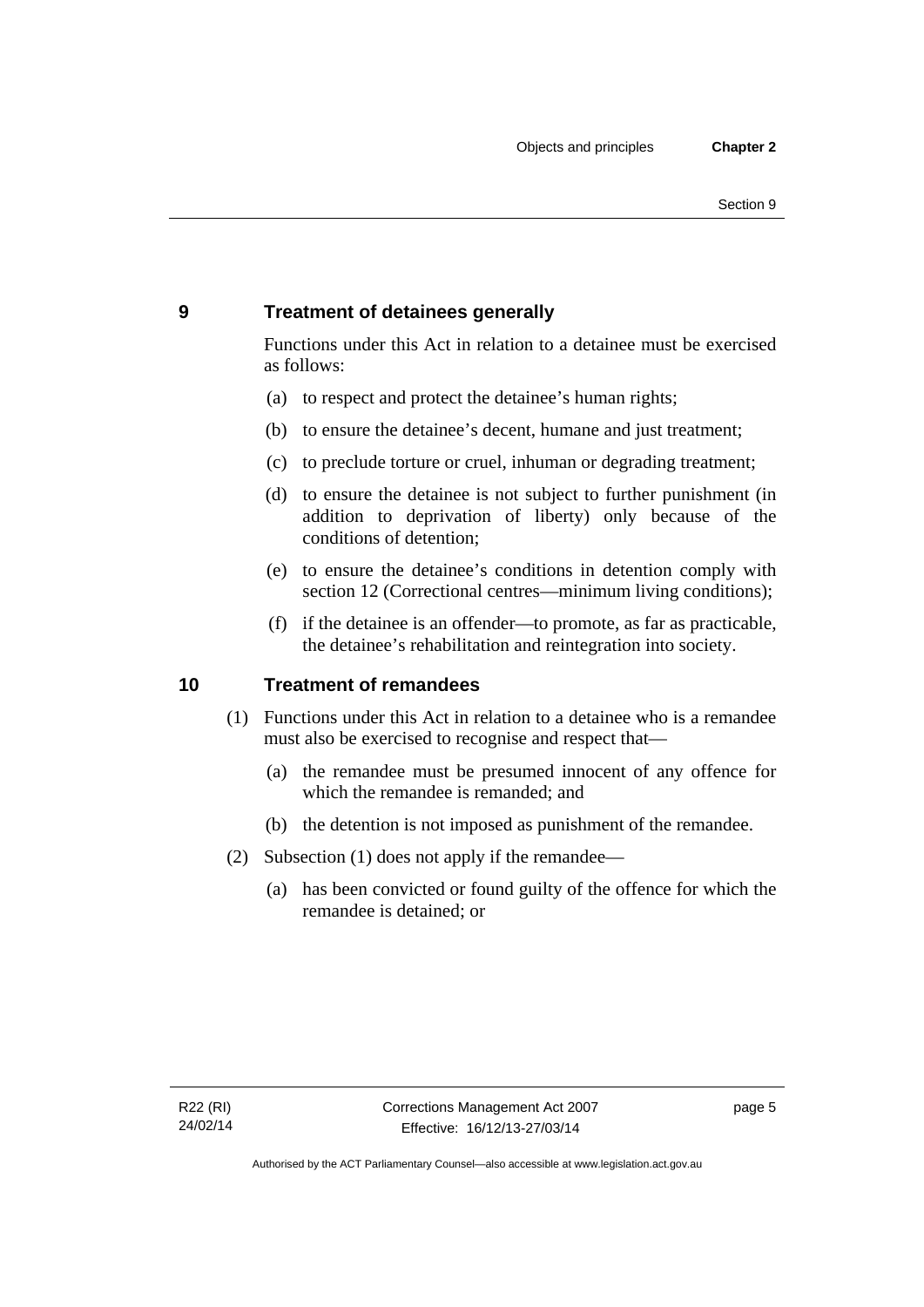(b) is under a sentence of imprisonment in relation to another offence.

#### **Examples—par (a)**

- 1 a convicted person remanded in custody for sentencing
- 2 a paroled offender remanded in custody during an adjournment of a hearing by the sentence administration board
- *Note* An example is part of the Act, is not exhaustive and may extend, but does not limit, the meaning of the provision in which it appears (see [Legislation Act,](http://www.legislation.act.gov.au/a/2001-14) s 126 and s 132).

### <span id="page-21-0"></span>**11 Treatment of certain detainees**

- (1) This section applies to a person (other than a sentenced offender or remandee) while the person is required to be held in custody or detention under a territory law or a law of the Commonwealth, a State or another Territory.
- (2) Functions under this Act in relation to the person must be exercised to recognise and respect the purpose for which the person is held in custody or detention.
- (3) This Act applies in relation to the person as a full-time detainee, with any changes prescribed by regulation.

### <span id="page-21-1"></span>**12 Correctional centres—minimum living conditions**

- (1) To protect the human rights of detainees at correctional centres, the director-general must ensure, as far as practicable, that conditions at correctional centres meet at least the following minimum standards:
	- (a) detainees must have access to sufficient food and drink to avoid hunger and poor nourishment;
	- (b) detainees must have access to sufficient suitable clothing that does not degrade or humiliate detainees;
	- (c) detainees must have access to suitable facilities for personal hygiene;

R22 (RI) 24/02/14

Authorised by the ACT Parliamentary Counsel—also accessible at www.legislation.act.gov.au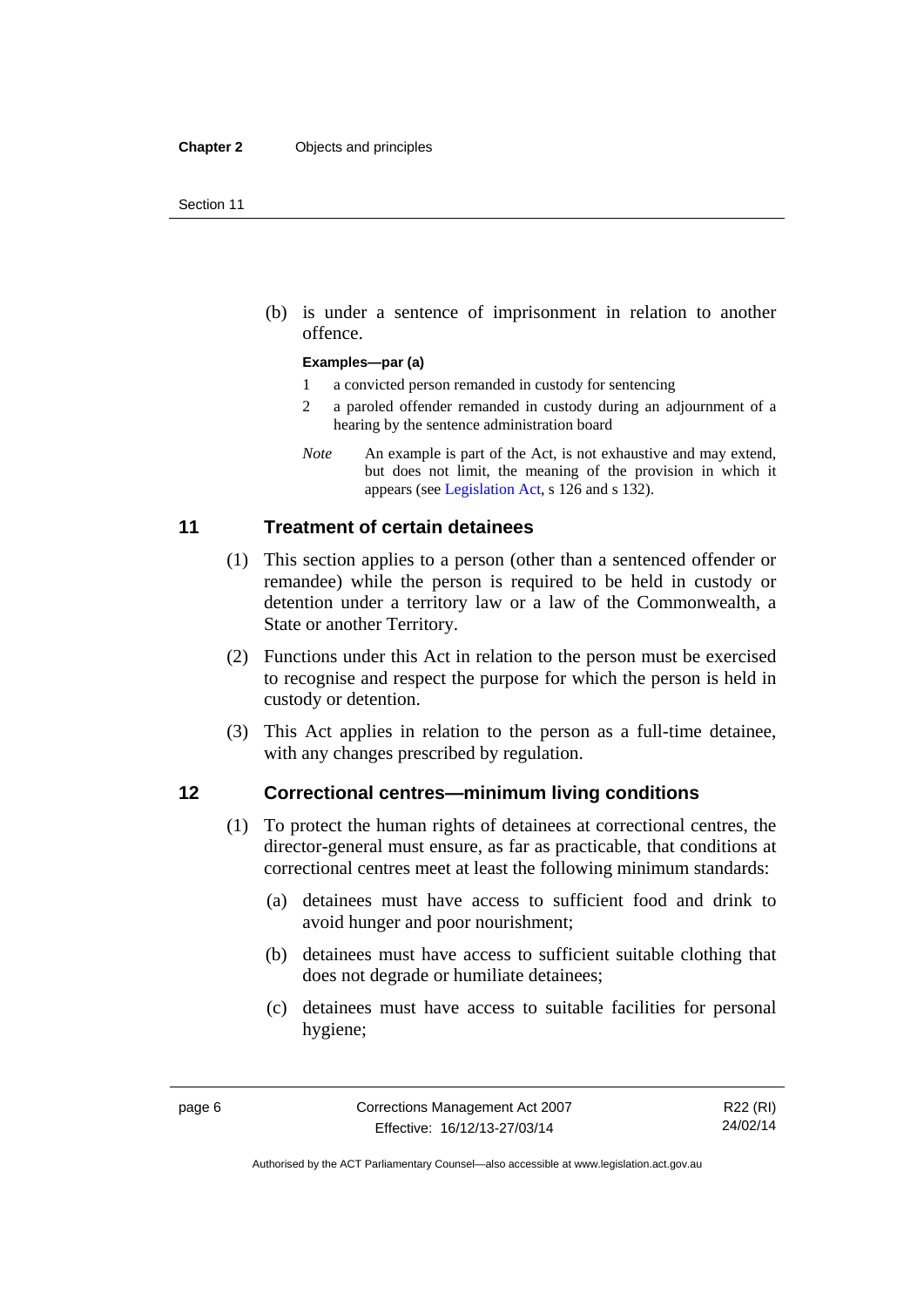- (d) detainees must have suitable accommodation and bedding for sleeping in reasonable privacy and comfort;
- (e) detainees must have reasonable access to the open air and exercise;
- (f) detainees must have reasonable access to telephone, mail and other facilities for communicating with people in the community;
- (g) detainees must have reasonable opportunities to receive visits from family members, accredited people and others;
	- *Note Family member* and *accredited person* are defined in the dictionary.
- (h) detainees must have reasonable opportunities to communicate with their lawyers;
- (i) detainees must have reasonable access to news and education services and facilities to maintain contact with society;
- (j) detainees must have access to suitable health services and health facilities;
- (k) detainees must have reasonable opportunities for religious, spiritual and cultural observances.

#### **Example—par (k)**

observances and practices relating to religious or spiritual beliefs, including indigenous spiritual beliefs

- *Note* An example is part of the Act, is not exhaustive and may extend, but does not limit, the meaning of the provision in which it appears (see [Legislation Act,](http://www.legislation.act.gov.au/a/2001-14) s 126 and s 132).
- (2) Chapter 6 (Living conditions at correctional centres) applies in relation to correctional centres.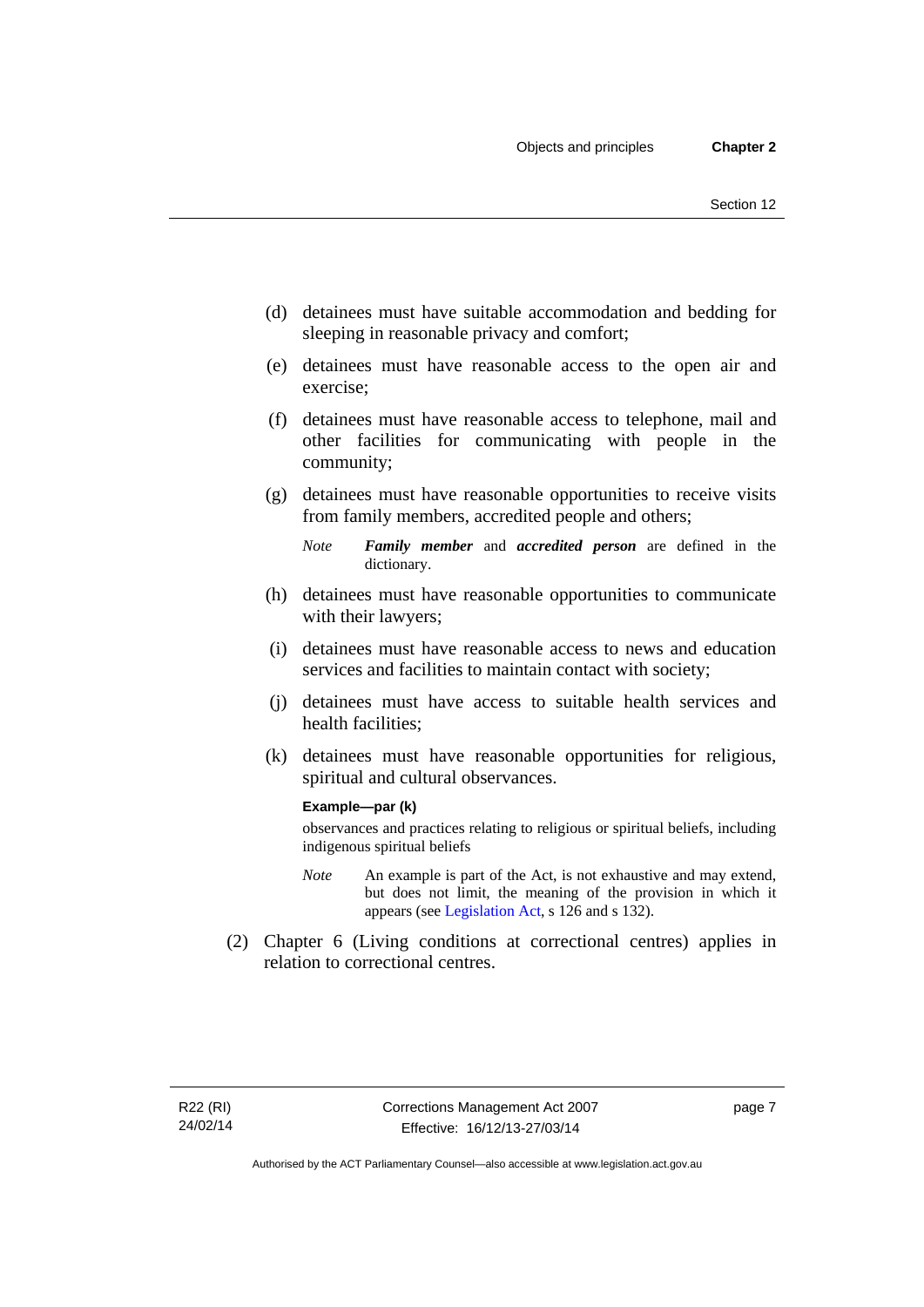**Chapter 3** Administration<br>**Part 3.1** Administration Administration—general

Section 13

### <span id="page-23-0"></span>**Chapter 3 Administration**

### <span id="page-23-1"></span>**Part 3.1 Administration—general**

### <span id="page-23-2"></span>**13 Ministerial directions to director-general**

 (1) The Minister may give written directions to the director-general about the exercise of functions under this Act.

#### **Example of direction**

a direction to make corrections policies or operating procedures to ensure that functions are exercised in accordance with a particular decision of the Supreme Court or a particular finding of a board of inquiry or royal commission

- *Note* An example is part of the Act, is not exhaustive and may extend, but does not limit, the meaning of the provision in which it appears (see [Legislation Act,](http://www.legislation.act.gov.au/a/2001-14) s 126 and s 132).
- (2) The director-general must comply with a direction under this section.
- (3) A direction is a notifiable instrument.

*Note* A notifiable instrument must be notified under the [Legislation Act](http://www.legislation.act.gov.au/a/2001-14).

## <span id="page-23-3"></span>**14 Corrections policies and operating procedures**

- (1) The director-general may make corrections policies and operating procedures, consistent with this Act, to facilitate the effective and efficient management of correctional services.
- (2) Each corrections policy or operating procedure is a notifiable instrument.
	- *Note 1* A notifiable instrument must be notified under the [Legislation Act](http://www.legislation.act.gov.au/a/2001-14).
	- *Note* 2 The amendment or repeal of a corrections policy or operating procedure is also a notifiable instrument. See the [Legislation Act,](http://www.legislation.act.gov.au/a/2001-14) section 46 (Power to make instrument includes power to amend or repeal).

Authorised by the ACT Parliamentary Counsel—also accessible at www.legislation.act.gov.au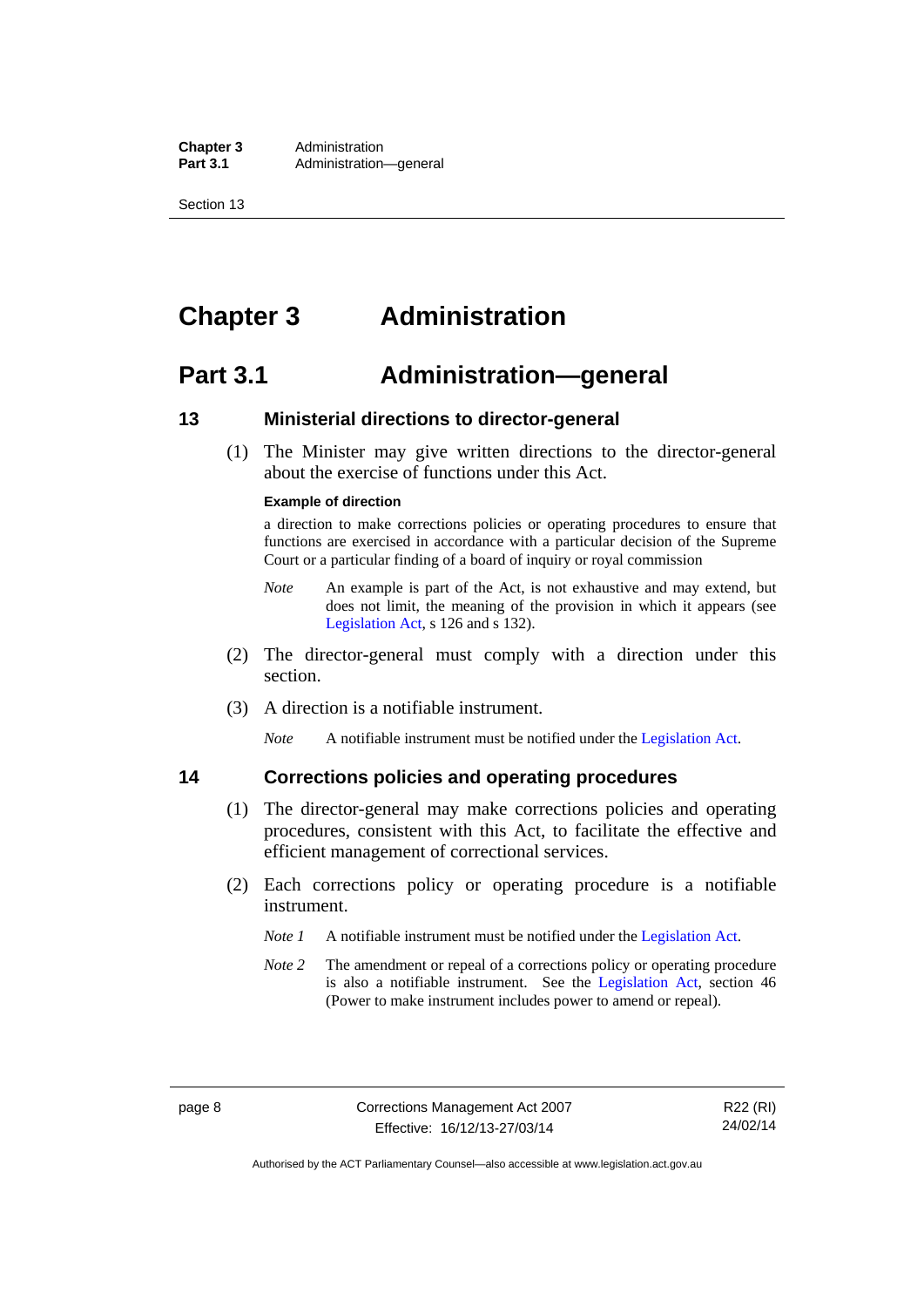- (3) Each corrections policy or operating procedure—
	- (a) must be available for inspection by anyone at each correctional centre; and
	- (b) may be made available for inspection at any other place decided by the director-general.

### <span id="page-24-0"></span>**15 Exclusions from notified corrections policies and operating procedures**

- (1) The director-general may exclude from a corrections policy or operating procedure notified or available for inspection in accordance with section 14 any matter that the director-general believes, on reasonable grounds, would be likely to disclose—
	- (a) information that may endanger public safety or undermine justice, security or good order at a correctional centre; or
	- (b) anything prescribed by regulation.
- (2) If subsection (1) applies to a corrections policy or operating procedure—
	- (a) the policy or procedure must contain a statement about the effect of this section; and
	- (b) the excluded matter must be available for inspection, on request, by any of the following:
		- (i) a judge or magistrate;
		- (ii) a member of the Legislative Assembly;
		- (iii) an official visitor;
		- (iv) the human rights commissioner;
		- (v) the public advocate;
		- (vi) the ombudsman;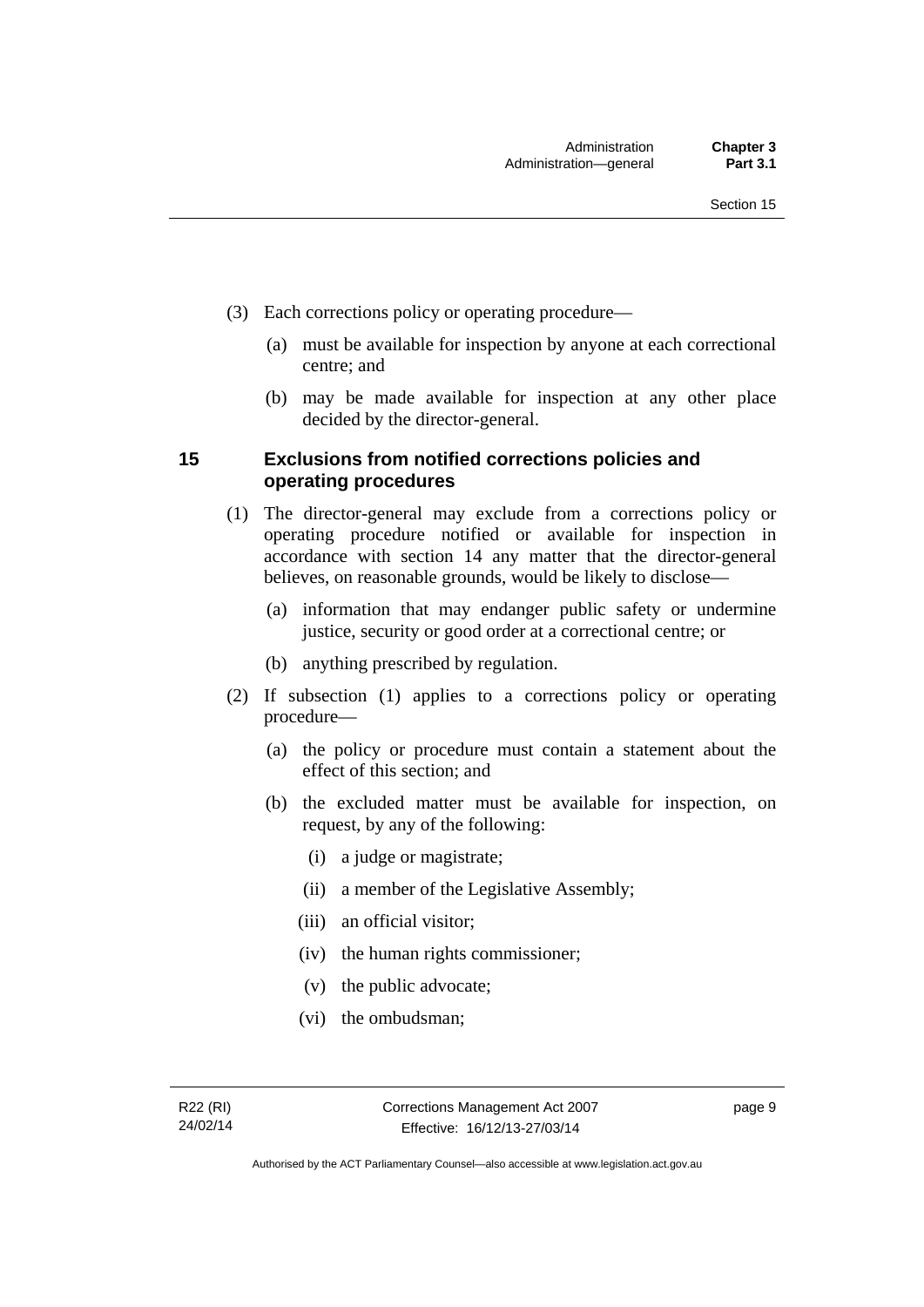**Chapter 3** Administration<br>**Part 3.1** Administration Administration—general

Section 16

- (vii) anyone else prescribed by regulation.
- *Note* Territory laws apply to a delegate of a person in the exercise of a delegation as if the delegate were the person who appointed the delegate (see [Legislation Act,](http://www.legislation.act.gov.au/a/2001-14) s 239 (2)).

### <span id="page-25-0"></span>**16 Director-general directions**

- (1) The director-general may give directions in relation to a detainee.
- (2) Without limiting subsection (1), the director-general may give a direction that the director-general considers necessary and reasonable in relation to any of the following:
	- (a) the welfare or safety of the detainee or anyone else;
	- (b) security or good order at a correctional centre;
	- (c) ensuring compliance with any requirement under this Act or another territory law.
- (3) A direction may be given orally or in writing and may apply to a particular detainee or 2 or more detainees.
- (4) A direction by the director-general under this Act, or anything done under the direction, is not invalid because of a defect or irregularity in or in relation to the direction.

### <span id="page-25-1"></span>**17 Director-general delegations**

(1) The director-general may delegate any of the director-general's functions under this Act to a corrections officer.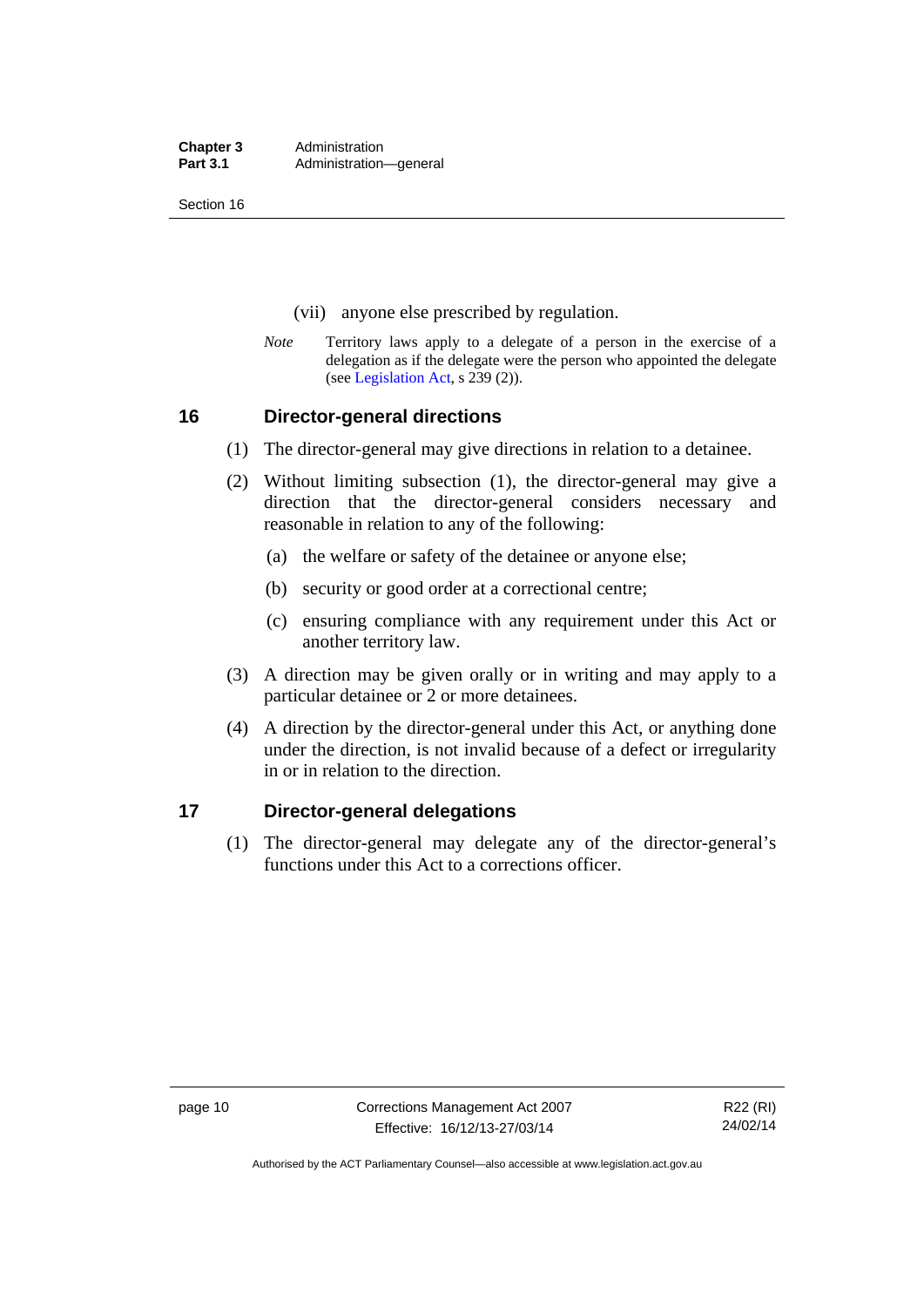(2) This section does not limit the director-general's power to delegate a function under any other territory law.

#### **Examples of delegation**

- 1 a delegation for directions to be given to detainees at a correctional centre by the corrections officer in charge of the centre
- 2 a delegation for functions under chapter 10 (Discipline) to be exercised by a corrections officer at a correctional centre
- *Note 1* An example is part of the Act, is not exhaustive and may extend, but does not limit, the meaning of the provision in which it appears (see [Legislation Act,](http://www.legislation.act.gov.au/a/2001-14) s 126 and s 132).
- *Note* 2 For the making of delegations and the exercise of delegated functions, see the [Legislation Act,](http://www.legislation.act.gov.au/a/2001-14) pt 19.4.
- *Note 3* The *[Public Sector Management Act 1994](http://www.legislation.act.gov.au/a/1994-37)*, s 36 also provides for a director-general to delegate, and sub-delegate, powers given to the director-general under a territory law.

### <span id="page-26-0"></span>**18 Chief police officer delegations**

- (1) The chief police officer may delegate any of the chief police officer's functions under this Act to a police officer.
- (2) This section does not limit the chief police officer's power to delegate a function under any other territory law.

#### **Example of delegation**

a delegation for giving directions under section 30 (Detention in police cells).

- *Note 1* An example is part of the Act, is not exhaustive and may extend, but does not limit, the meaning of the provision in which it appears (see [Legislation Act,](http://www.legislation.act.gov.au/a/2001-14) s 126 and s 132).
- *Note 2* For the making of delegations and the exercise of delegated functions, see the [Legislation Act,](http://www.legislation.act.gov.au/a/2001-14) pt 19.4.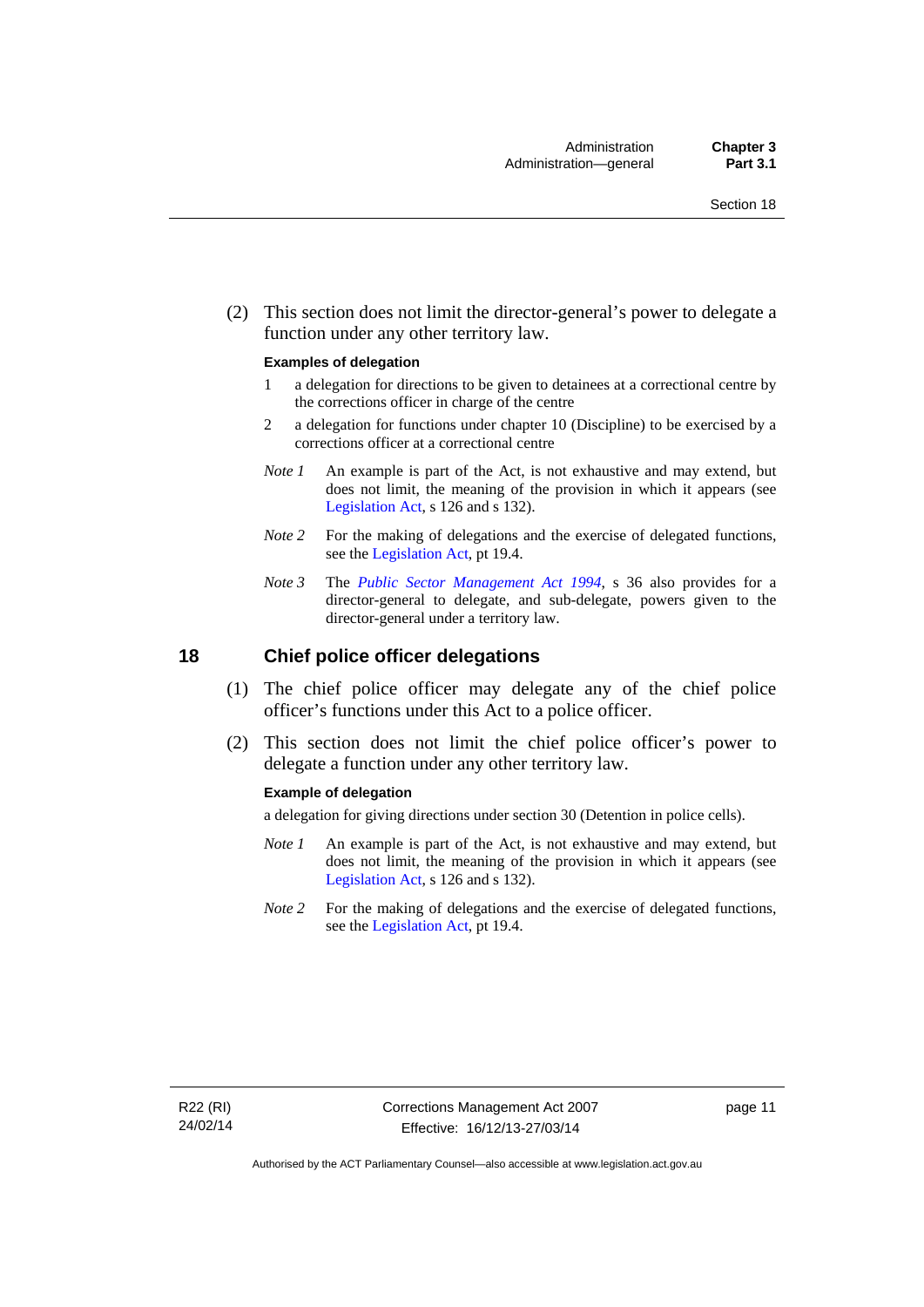**Chapter 3** Administration<br>**Part 3.2** Corrections of **Corrections officers** 

Section 19

### <span id="page-27-0"></span>**Part 3.2 Corrections officers**

### <span id="page-27-1"></span>**19 Corrections officers—appointment**

- (1) The director-general may appoint a public servant, or anyone else, as a corrections officer for this Act.
	- *Note 1* For the making of appointments (including acting appointments), see the [Legislation Act,](http://www.legislation.act.gov.au/a/2001-14) pt 19.3.
	- *Note* 2 In particular, a person may be appointed for a particular provision of a law (see [Legislation Act,](http://www.legislation.act.gov.au/a/2001-14) s 7 (3)) and an appointment may be made by naming a person or nominating the occupant of a position (see s 207).
	- *Note 3* A reference to an Act includes a reference to the statutory instruments made or in force under the Act, including any regulation and corrections policy and operating procedure (see [Legislation Act,](http://www.legislation.act.gov.au/a/2001-14) s 104).
- (2) The director-general may make an appointment under this section only if satisfied that the appointee has appropriate qualifications or experience to exercise the functions of a corrections officer.

### <span id="page-27-2"></span>**20 Corrections officers—functions**

- (1) A corrections officer—
	- (a) has the functions given to the officer under this Act or any other territory law; and
	- (b) is subject to the directions of the director-general in the exercise of the functions.
- (2) The functions of a corrections officer may be limited by—
	- (a) the instrument appointing the officer; or
	- (b) written notice given to the officer by the director-general; or
	- (c) a regulation.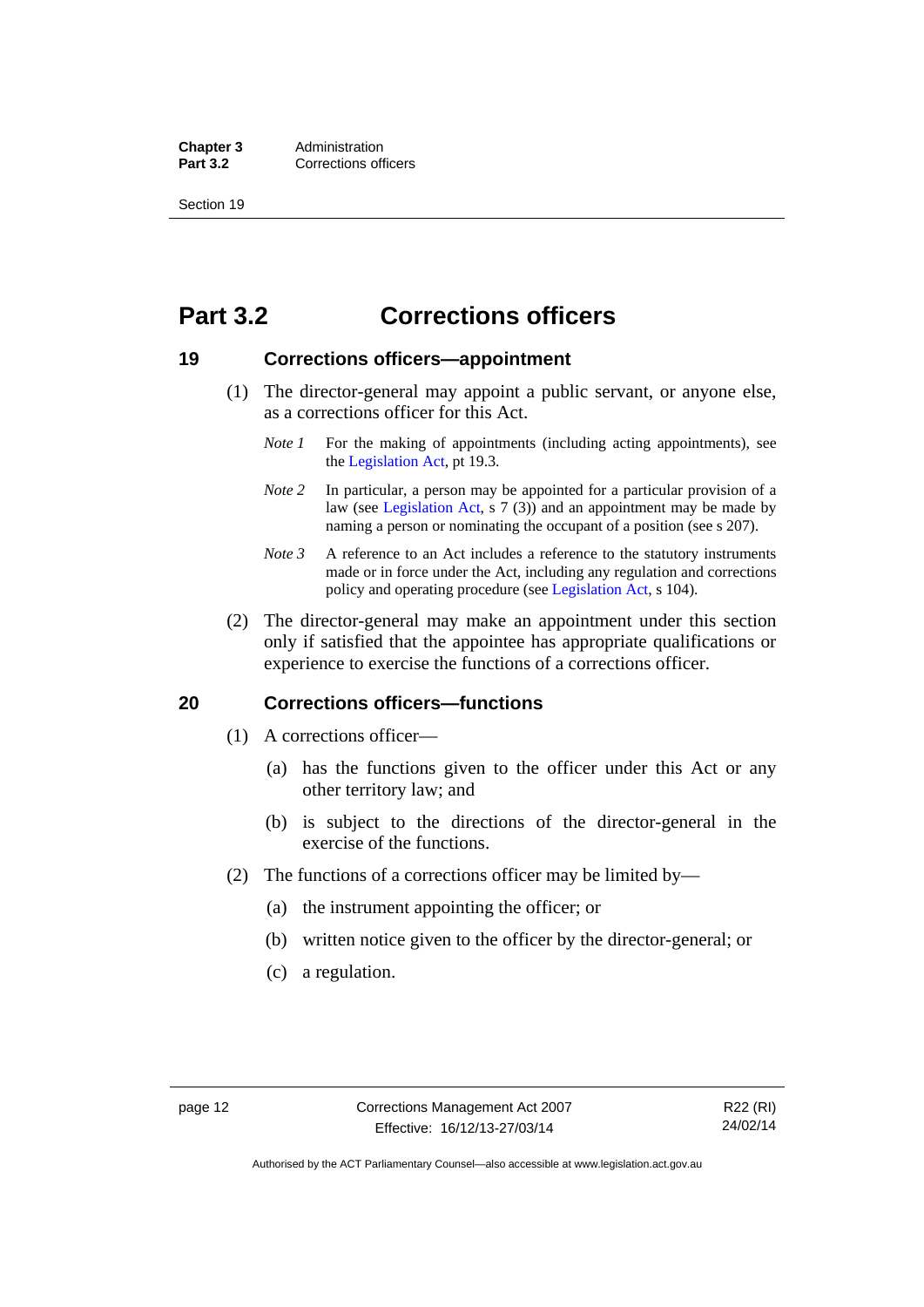### <span id="page-28-0"></span>**21 Doctors—health service appointments**

- (1) The director-general responsible for the administration of the *[Public](http://www.legislation.act.gov.au/a/1997-69)  [Health Act 1997](http://www.legislation.act.gov.au/a/1997-69)* must appoint a doctor for each correctional centre.
- (2) The doctor's functions are—
	- (a) to provide health services to detainees; and
	- (b) to protect the health of detainees (including preventing the spread of disease at correctional centres).
- (3) A doctor appointed for a correctional centre must be available to provide health services at the centre at least once each week.
- (4) The doctor may give written directions to the director-general for subsection (2) (b).
- (5) The director-general must ensure that each direction under subsection (4) is complied with unless the director-general believes, on reasonable grounds, that compliance would undermine security or good order at the correctional centre.

### <span id="page-28-1"></span>**22 Health practitioners—non-therapeutic functions**

- (1) The director-general must appoint a health practitioner to exercise non-therapeutic functions at each correctional centre.
	- *Note Health practitioner* includes a doctor and nurse registered under the *[Health Practitioner Regulation National Law \(ACT\)](http://www.legislation.act.gov.au/a/db_39269/default.asp)*.
- (2) In this section:

*non-therapeutic function* does not include a health service or other function mentioned in section 21.

### <span id="page-28-2"></span>**23 Identity cards**

- (1) This section applies in relation to a person appointed under any of the following:
	- (a) section 19 (Corrections officers—appointment);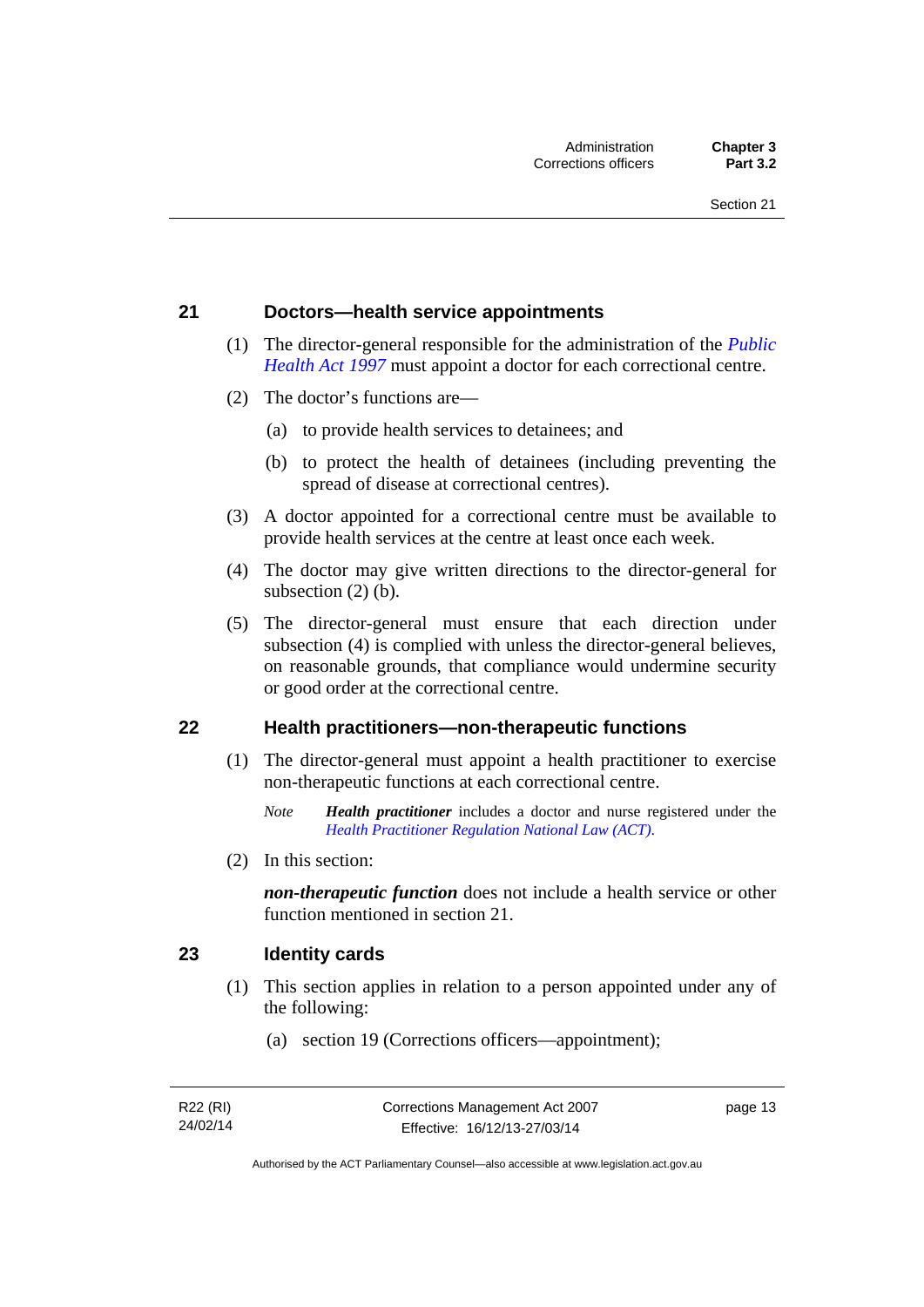Section 23

- (b) section 21 (Doctors—health service appointments);
- (c) section 22 (Health practitioners—non-therapeutic functions).
- (2) The director-general must give each person an identity card stating the person's name and the position to which the person is appointed.
- (3) The identity card must show—
	- (a) a recent photograph of the person; and
	- (b) the card's date of issue and expiry; and
	- (c) anything else prescribed by regulation.
- (4) A person commits an offence if the person—
	- (a) stops being a person to whom this section applies; and
	- (b) does not return the person's identity card to the director-general no later than 7 days after the day the person stops being a corrections officer.

Maximum penalty: 1 penalty unit.

(5) An offence against this section is a strict liability offence.

Authorised by the ACT Parliamentary Counsel—also accessible at www.legislation.act.gov.au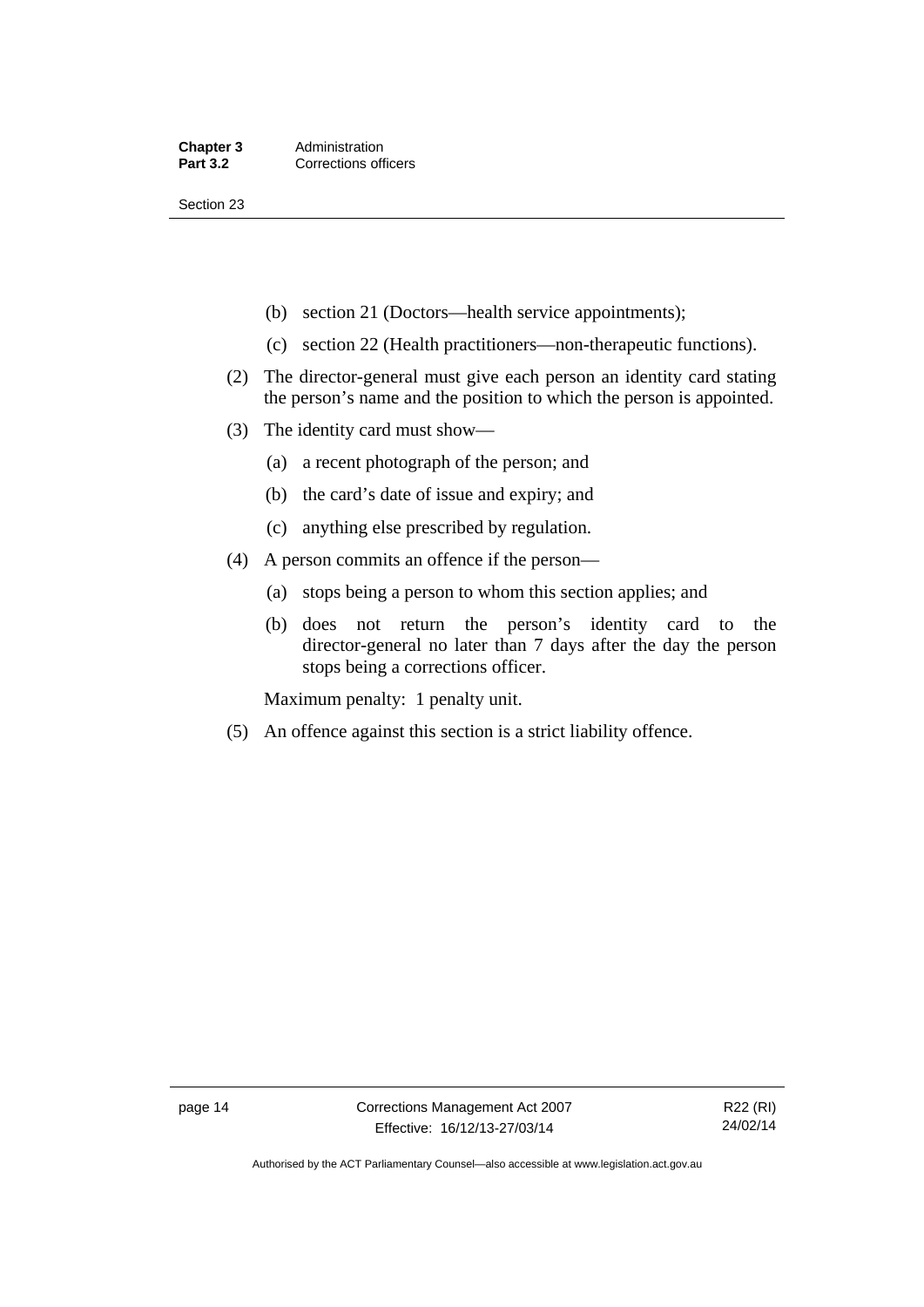### <span id="page-30-0"></span>**Part 3.3 Correctional centres**

### <span id="page-30-1"></span>**24 Correctional centres—declaration**

- (1) The Minister may declare a place to be a correctional centre.
- (2) A declaration is a notifiable instrument.

#### **Examples of declarations**

- 1 the declaration of a place, including a buffer zone surrounding a secure perimeter, to be a correctional centre
- 2 a declaration of a place to be a correctional centre for full-time detention, or for a stated time and purpose, eg a temporary correctional centre for remandees
- *Note 1* An example is part of the Act, is not exhaustive and may extend, but does not limit, the meaning of the provision in which it appears (see [Legislation Act,](http://www.legislation.act.gov.au/a/2001-14) s 126 and s 132).
- *Note 2* A notifiable instrument must be notified under the [Legislation Act](http://www.legislation.act.gov.au/a/2001-14).
- *Note 3* The power to make an instrument includes power to make different provisions in relation to different matters or different classes of matters, and provisions that apply differently by reference to stated exceptions or factors (see [Legislation Act](http://www.legislation.act.gov.au/a/2001-14), s 48).

### <span id="page-30-2"></span>**25 Correctional centres—arrangements with NSW**

- (1) The Chief Minister may make arrangements with the Governor of New South Wales in relation to keeping full-time detainees at a NSW correctional centre.
- (2) The arrangements may include provision for—
	- (a) the exercise by NSW officers of functions in relation to full-time detainees kept at a NSW correctional centre; and
	- (b) reports by NSW officers about the exercise of those functions.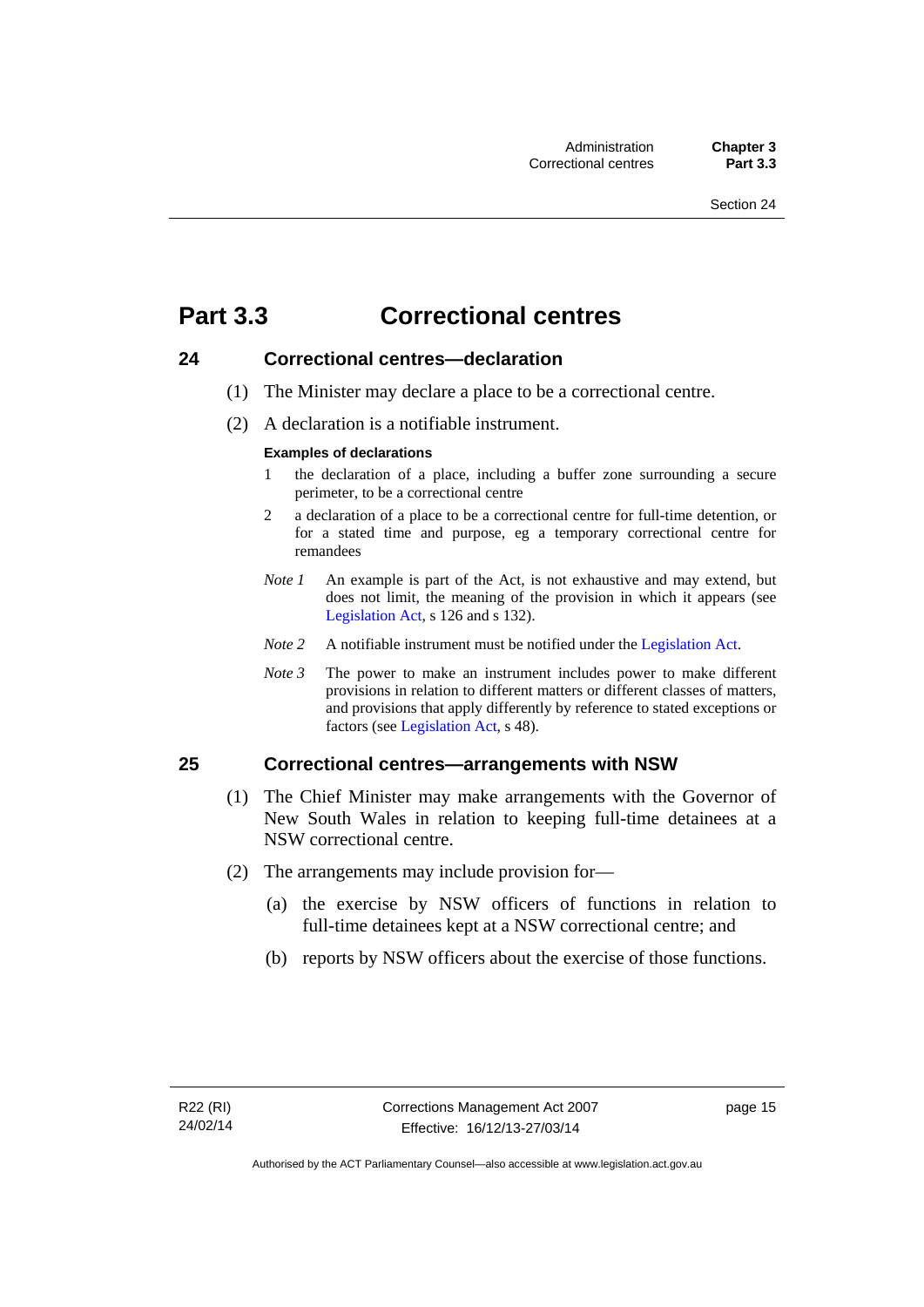| Chapter 3       | Administration       |
|-----------------|----------------------|
| <b>Part 3.3</b> | Correctional centres |

Section 25

(3) In this section:

*NSW officer* means an officer or other person having authority under the *[Crimes \(Administration of Sentences\) Act 1999](http://www.legislation.nsw.gov.au/maintop/view/inforce/act+93+1999+cd+0+N)* (NSW) to exercise a function in relation to a full-time detainee.

*Note* The *[Crimes \(Sentence Administration\) Act 2005](http://www.legislation.act.gov.au/a/2005-59)*, pt 4.3 (Full-time detention in NSW) provides for the removal of full-time detainees to NSW correctional centres.

page 16 Corrections Management Act 2007 Effective: 16/12/13-27/03/14

R22 (RI) 24/02/14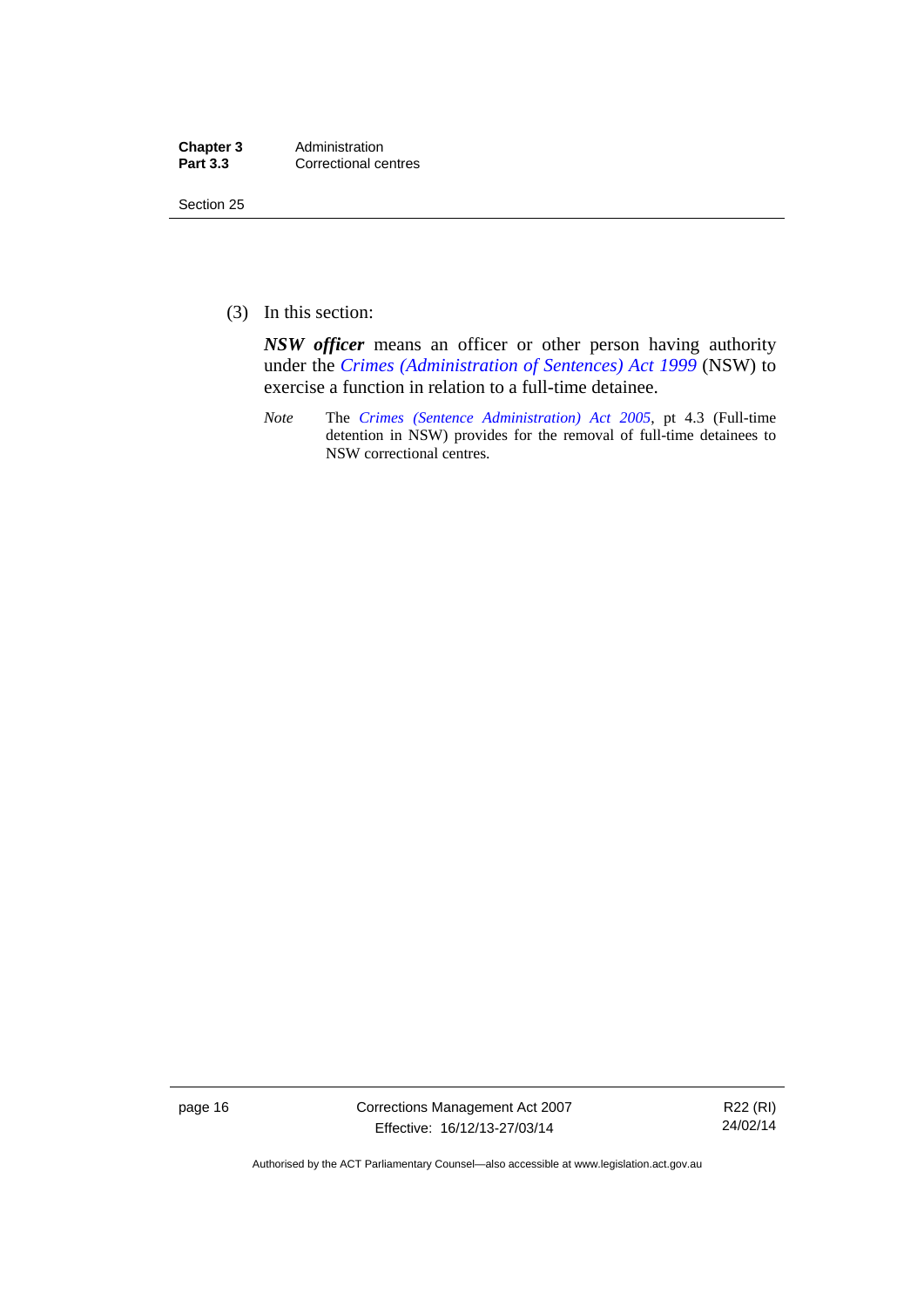### <span id="page-32-0"></span>**Part 3.4 Administration—special provisions**

### <span id="page-32-1"></span>**26 Declaration of emergency**

- (1) This section applies if the director-general believes, on reasonable grounds, that an emergency (including an imminent emergency) exists in relation to a correctional centre that threatens or is likely to threaten—
	- (a) security or good order at the centre; or
	- (b) the safety of anyone at the centre or elsewhere.
- (2) The director-general may declare that an emergency exists in relation to the correctional centre for a stated period of not more than—
	- (a) 3 days; or
	- (b) if another period is prescribed by regulation—the period prescribed.
- (3) To remove any doubt, the director-general may make declarations for 2 or more consecutive periods in relation to the same emergency.
- (4) A declaration commences when it is made, unless it provides for a later commencement.
- (5) A declaration—
	- (a) is a notifiable instrument; and
	- (b) must be notified under the [Legislation Act](http://www.legislation.act.gov.au/a/2001-14) no later than the day after the day it is made.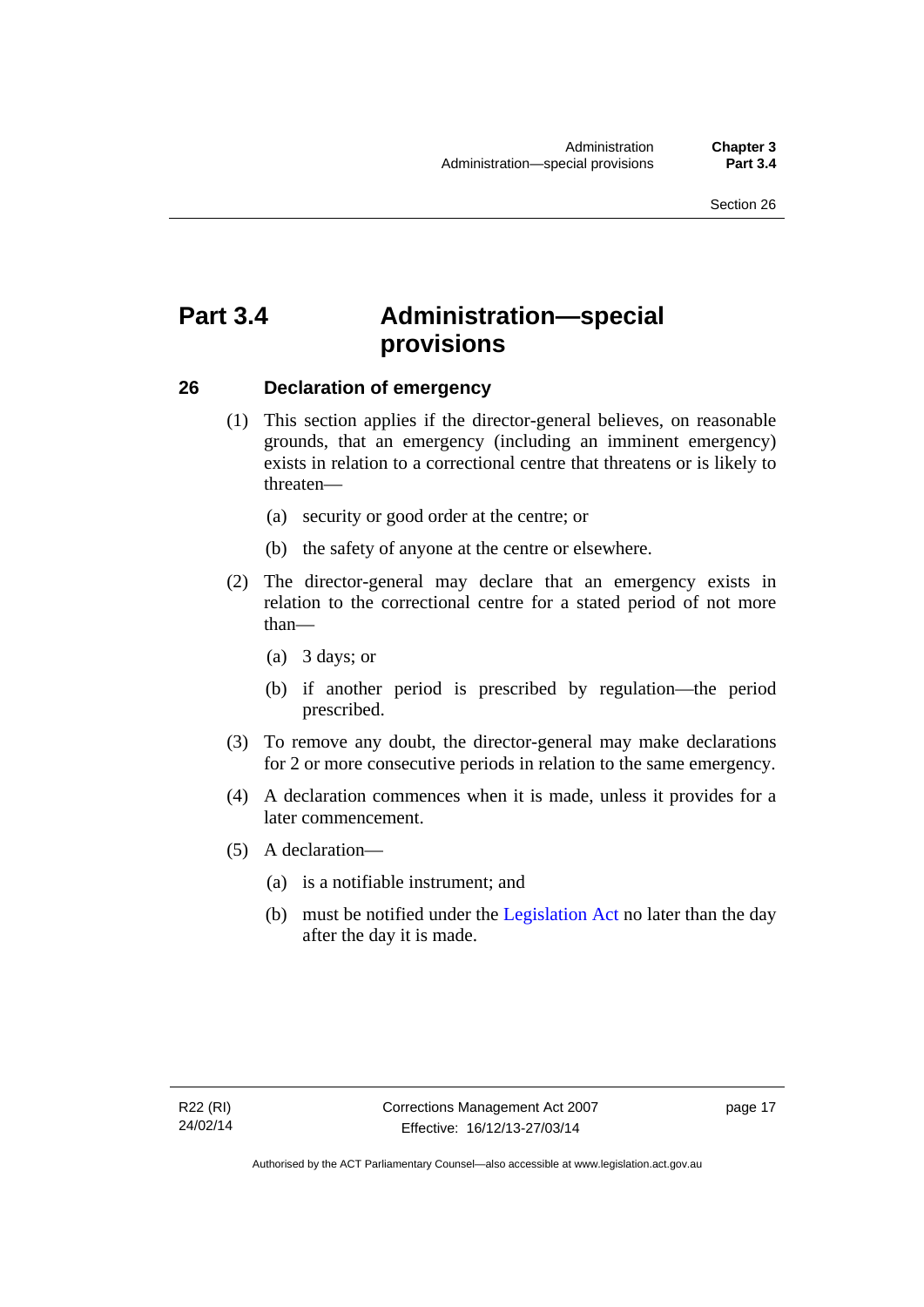Section 27

### <span id="page-33-0"></span>**27 Emergency powers**

- (1) While an emergency is declared under section 26 in relation to a correctional centre, the director-general may do 1 or more of the following:
	- (a) restrict any work or activity at the centre;
	- (b) restrict access in, or to or from, the centre or any part of the centre;
	- (c) restrict communications between a detainee and anyone else;
	- (d) authorise a police officer or public servant to exercise any function exercisable by a corrections officer under this Act in accordance with any direction by the director-general.
- (2) The director-general must ensure that action taken under this section is necessary and reasonable in the circumstances.

### <span id="page-33-1"></span>**28 Arrangements with police**

- (1) The director-general may make arrangements with the chief police officer for police assistance in relation to the administration of the following Acts:
	- (a) the *[Crimes \(Sentencing\) Act 2005](http://www.legislation.act.gov.au/a/2005-58)*;
	- (b) the *[Crimes \(Sentence Administration\) Act 2005](http://www.legislation.act.gov.au/a/2005-59)*;
	- (c) this Act.
- (2) Subject to any arrangement under this section, the chief police officer must comply, as far as practicable, with any request by the director-general for police assistance mentioned in subsection (1).
- (3) A police officer providing assistance under this section may exercise any function exercisable by a corrections officer under an Act mentioned in subsection (1) in accordance with any direction by the director-general.

R22 (RI) 24/02/14

Authorised by the ACT Parliamentary Counsel—also accessible at www.legislation.act.gov.au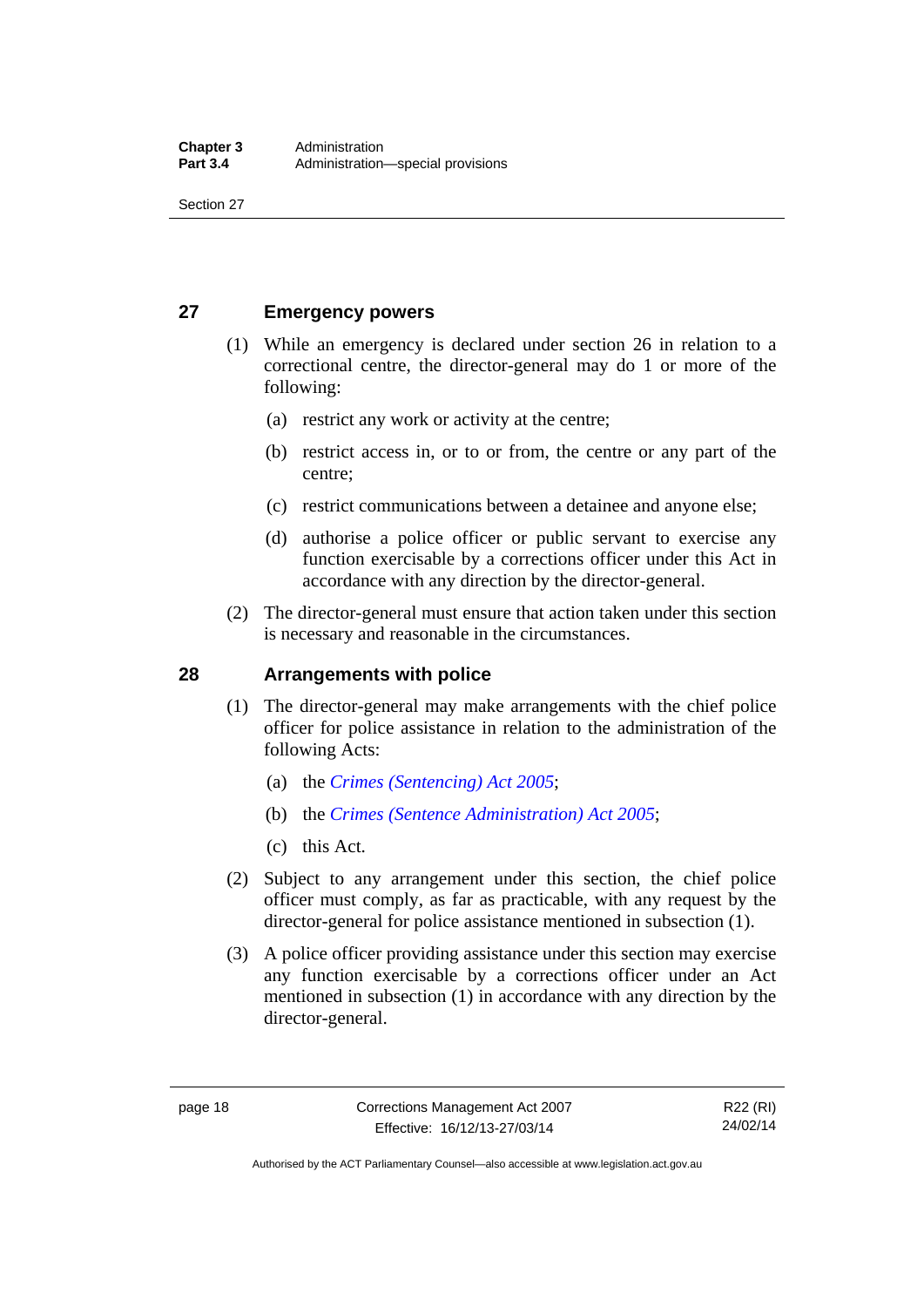### <span id="page-34-0"></span>**Chapter 4 Detention in police and court cells etc**

### <span id="page-34-1"></span>**29 Definitions—ch 4**

(1) In this chapter:

*court cell* means a cell (however described) for the detention of a person at a court.

### *director-general* means—

- (a) for a detainee (other than a young detainee)—the director-general responsible for this Act; and
- (b) for a young detainee—the director-general responsible for the *[Children and Young People Act 2008](http://www.legislation.act.gov.au/a/2008-19)*.

*police cell* means a cell (however described) for the detention of a person at a police station.

*young detainee*—see the *[Children and Young People Act 2008](http://www.legislation.act.gov.au/a/2008-19)*, section 95.

- (2) In this chapter—
	- (a) a reference to a *correctional centre* is, in relation to the custody or detention of a young detainee, a reference to a detention place under the *[Children and Young People](http://www.legislation.act.gov.au/a/2008-19)  [Act 2008](http://www.legislation.act.gov.au/a/2008-19)*; and
	- (b) a reference to a *corrections officer* is, in relation to the custody or detention of a young detainee, a reference to a youth detention officer under the *[Children and Young People](http://www.legislation.act.gov.au/a/2008-19)  [Act 2008](http://www.legislation.act.gov.au/a/2008-19)*.

### <span id="page-34-2"></span>**30 Detention in police cells**

(1) A person lawfully required to be in police custody may, for the purposes of the custody, be detained at a police cell.

| R22 (RI) | Corrections Management Act 2007 | page 19 |
|----------|---------------------------------|---------|
| 24/02/14 | Effective: 16/12/13-27/03/14    |         |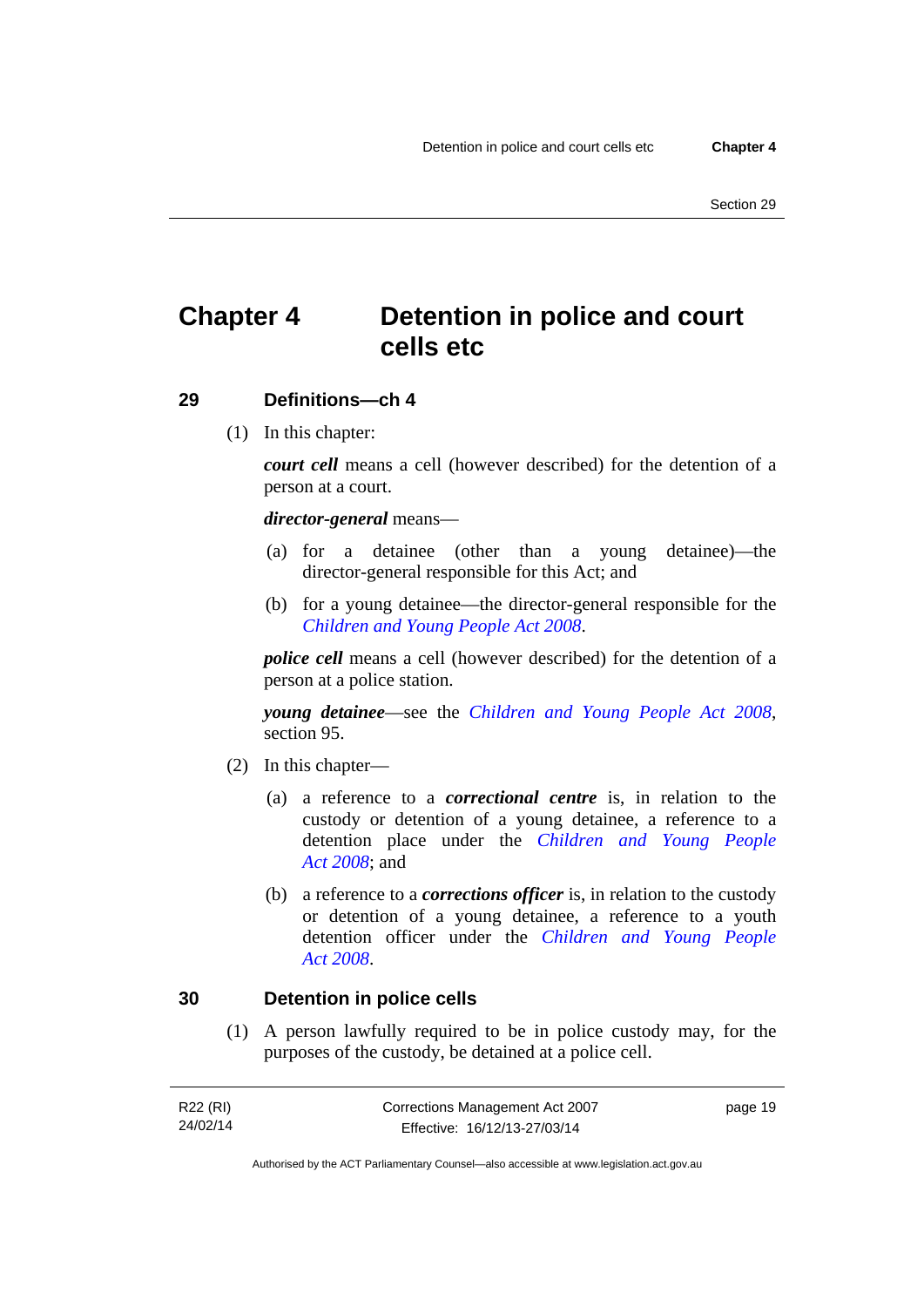- (2) However, a person lawfully required to be in police custody must not be detained continuously at a police cell for a period longer than the following period (the *allowed period*):
	- (a) for a detainee (other than a young detainee)—36 hours;
	- (b) for a young detainee—12 hours.
- (3) If a person is lawfully required to remain in police custody for a period longer than the allowed period, the chief police officer may direct that the person be transferred to the custody of the director-general for the purposes of the police custody.
- (4) The direction by the chief police officer—
	- (a) authorises the director-general to have custody of the person under the direction; and
	- (b) requires the director-general to do the following:
		- (i) take the person into custody;
		- (ii) arrange for the person's admission to a correctional centre;
		- (iii) keep the person in custody under full-time detention under the direction;
		- (iv) provide for police access to the person;
		- (v) return the person to the custody of the chief police officer as required by the direction.
- (5) To remove any doubt, the person is also taken to remain in police custody while in custody under subsection (4).

### <span id="page-35-0"></span>**31 Detention in police cells—search powers etc**

(1) The chief police officer may direct a police officer to conduct a scanning search, frisk search, ordinary search or strip search of a person detained at a police cell.

Authorised by the ACT Parliamentary Counsel—also accessible at www.legislation.act.gov.au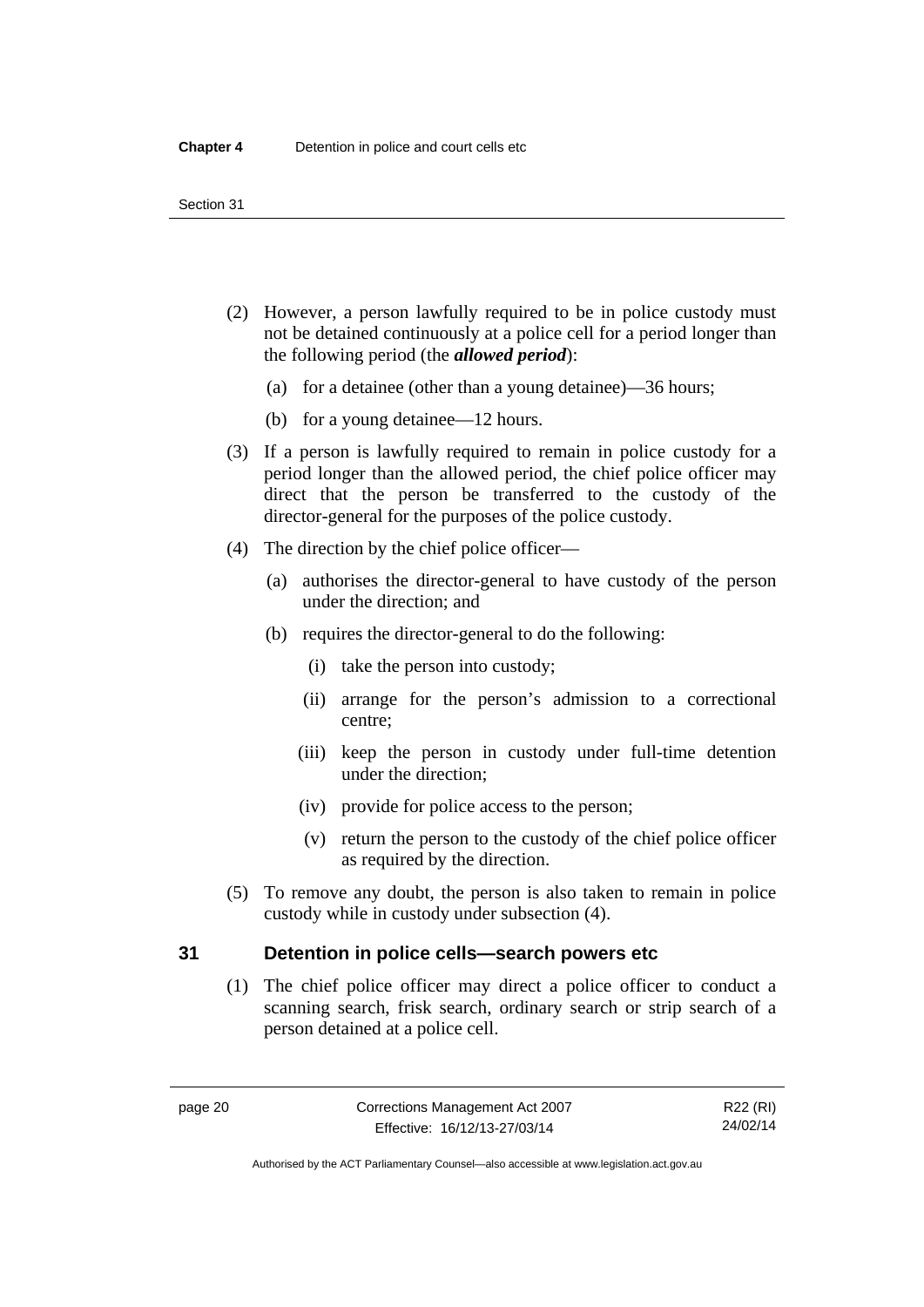- (2) For the application of this section to a detainee (other than a young detainee), part 9.4 (Searches) and part 9.5 (Seizing property) apply as if the direction, search or seizure occurred under the relevant part in relation to a detainee at a correctional centre.
- (3) For the application of this section to a young detainee, the following provisions of the *[Children and Young People Act 2008](http://www.legislation.act.gov.au/a/2008-19)* apply as if the direction, search or seizure occurred under the relevant part in relation to a young detainee at a detention place:
	- (a) part 7.1 (Preliminary—ch 7);
	- (b) part 7.2 (Searches generally);
	- (c) part 7.3 (Scanning, frisking and ordinary searches);
	- (d) part 7.4 (Strip searches—young detainees);
	- (e) part 7.9 (Seizing property).

## **31A Detention in police cells—additional provisions for young detainees**

- (1) This section applies if a young detainee is detained at a police cell under section 30.
- (2) The chief police officer must ensure that the young detainee—
	- (a) is kept separate from adult detainees; and
	- (b) has prompt access to medical and legal assistance; and
	- (c) is told, in language and a way he or she can readily understand, about the reason for the detention and the procedures that apply; and
	- (d) is able to contact and be contacted by each of the following:
		- (i) a commissioner exercising functions under the *[Human](http://www.legislation.act.gov.au/a/2005-40)  [Rights Commission Act 2005](http://www.legislation.act.gov.au/a/2005-40)*;
		- (ii) the public advocate;

page 21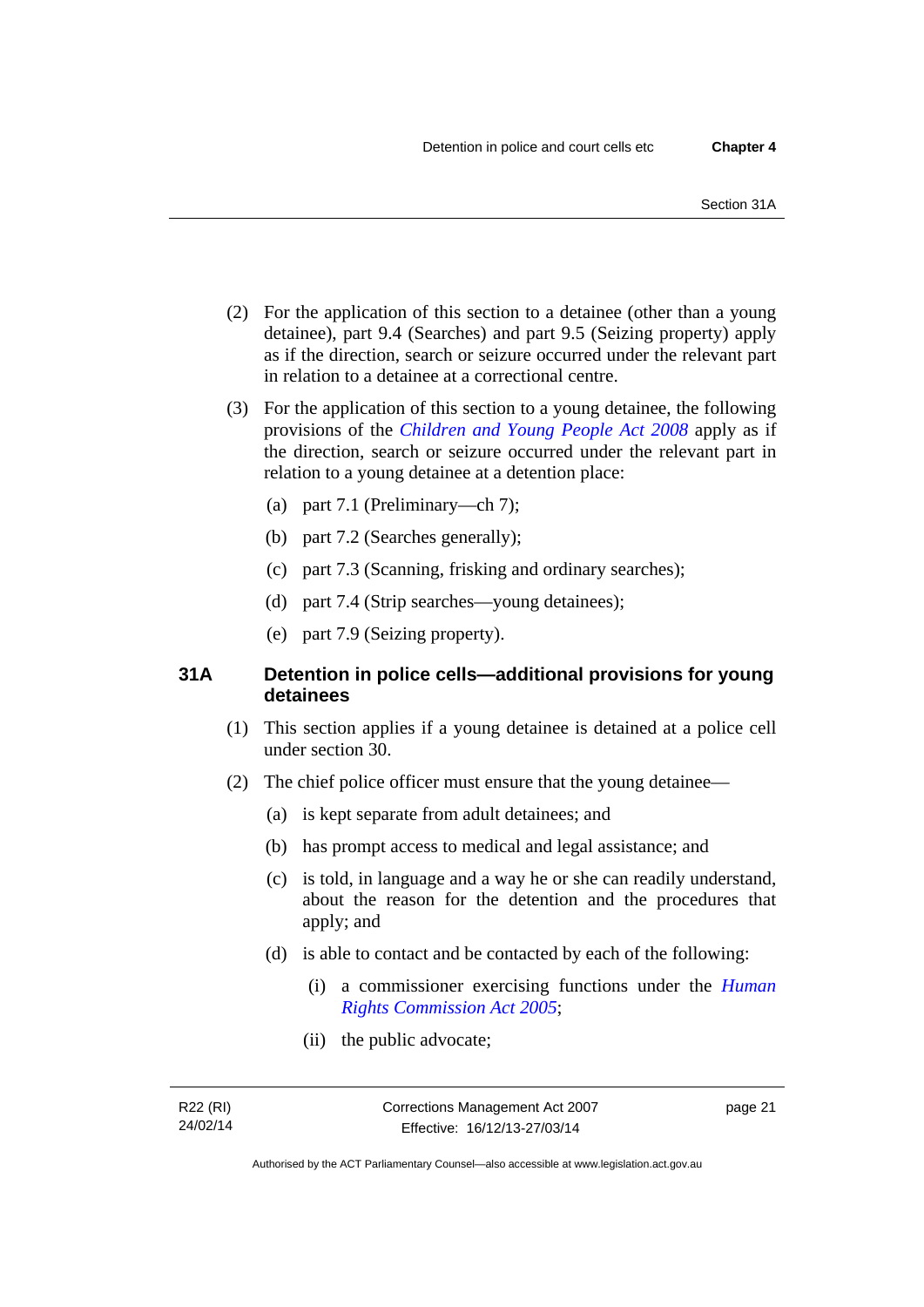Section 32

#### (iii) the ombudsman.

*Note* The *[Crimes Act 1914](http://www.comlaw.gov.au/Series/C2004A07391)* (Cwlth), pt 1C contains provisions about investigation of offences (including about periods of arrest and obligations of investigating officials) that apply to offences against ACT laws punishable by imprisonment for longer than 12 months.

In particular, that Act, s 23Q provides that a person who is under arrest or a protected suspect must be treated with humanity and with respect for human dignity, and must not be subjected to cruel, inhuman or degrading treatment.

## **32 Other police powers not limited**

To remove any doubt, section 30 and section 31 are additional to, and do not limit, any other provision relating to a police function under a territory law or a law of the Commonwealth, a State or another Territory.

## **33 Detention in court cells**

- (1) This section applies to a person who is—
	- (a) in the director-general's custody but not admitted as a detainee at a correctional centre; and
	- (b) required to attend a court.
- (2) The director-general may direct that the person be detained at a court cell in the custody of a corrections officer for the purposes of the person's attendance at the court.
	- *Note* If the person is a young offender who is under 18 years old, he or she must not be placed in a room with an adult who is under detention (see *[Children and Young People Act 2008](http://www.legislation.act.gov.au/a/2008-19)*, s 100).
- (3) However, the person must not be detained continuously at a court cell for a period longer than the following period (the *allowed period*):
	- (a) for a detainee (other than a young detainee)—36 hours;
	- (b) for a young detainee—12 hours.

Authorised by the ACT Parliamentary Counsel—also accessible at www.legislation.act.gov.au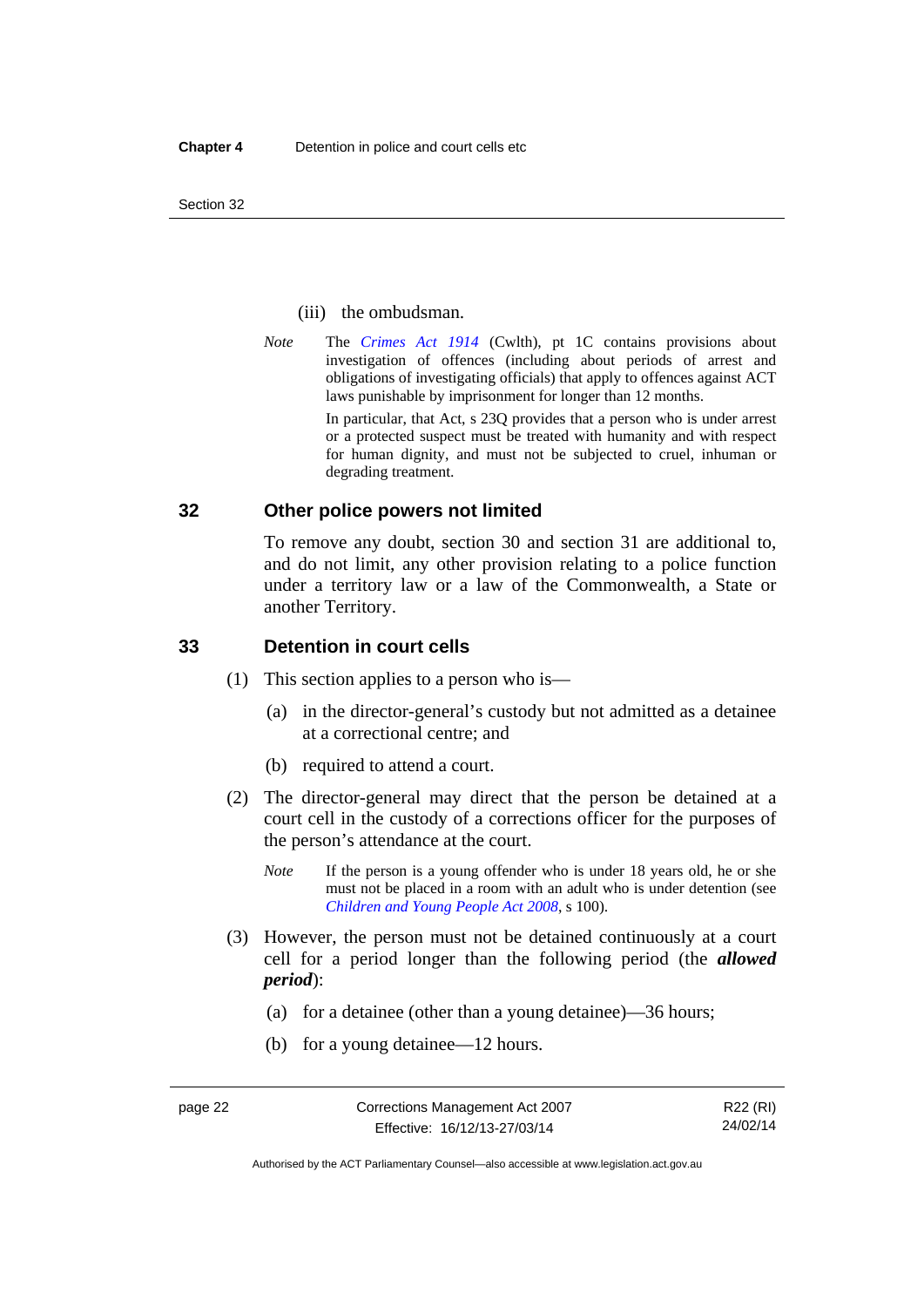- (4) If the person is required to remain in detention for a period longer than the allowed period for the court attendance, the director-general must—
	- (a) arrange for the person's admission to a correctional centre; and
	- (b) keep the person in custody under full-time detention for the attendance; and
	- (c) take the person to the court as required by the court.
- (5) While detained at a court cell under this section—
	- (a) a detainee (other than a young detainee) is taken to be a detainee for all purposes under this Act; and
	- (b) a young detainee is taken to be a young detainee for all purposes under the *[Children and Young People Act 2008](http://www.legislation.act.gov.au/a/2008-19)*.

## **33A Detention in court cells—additional provisions for young detainees**

- (1) This section applies if a young detainee is detained at a court cell under section 33.
- (2) The director-general must ensure that the young detainee—
	- (a) is kept separate from adult detainees; and
	- (b) has prompt access to medical and legal assistance; and
	- (c) is told, in language and a way he or she can readily understand, about the reason for the detention and the procedures that apply; and
	- (d) is able to contact and be contacted by each of the following:
		- (i) a commissioner exercising functions under the *[Human](http://www.legislation.act.gov.au/a/2005-40)  [Rights Commission Act 2005](http://www.legislation.act.gov.au/a/2005-40)*;
		- (ii) the public advocate;
		- (iii) the ombudsman.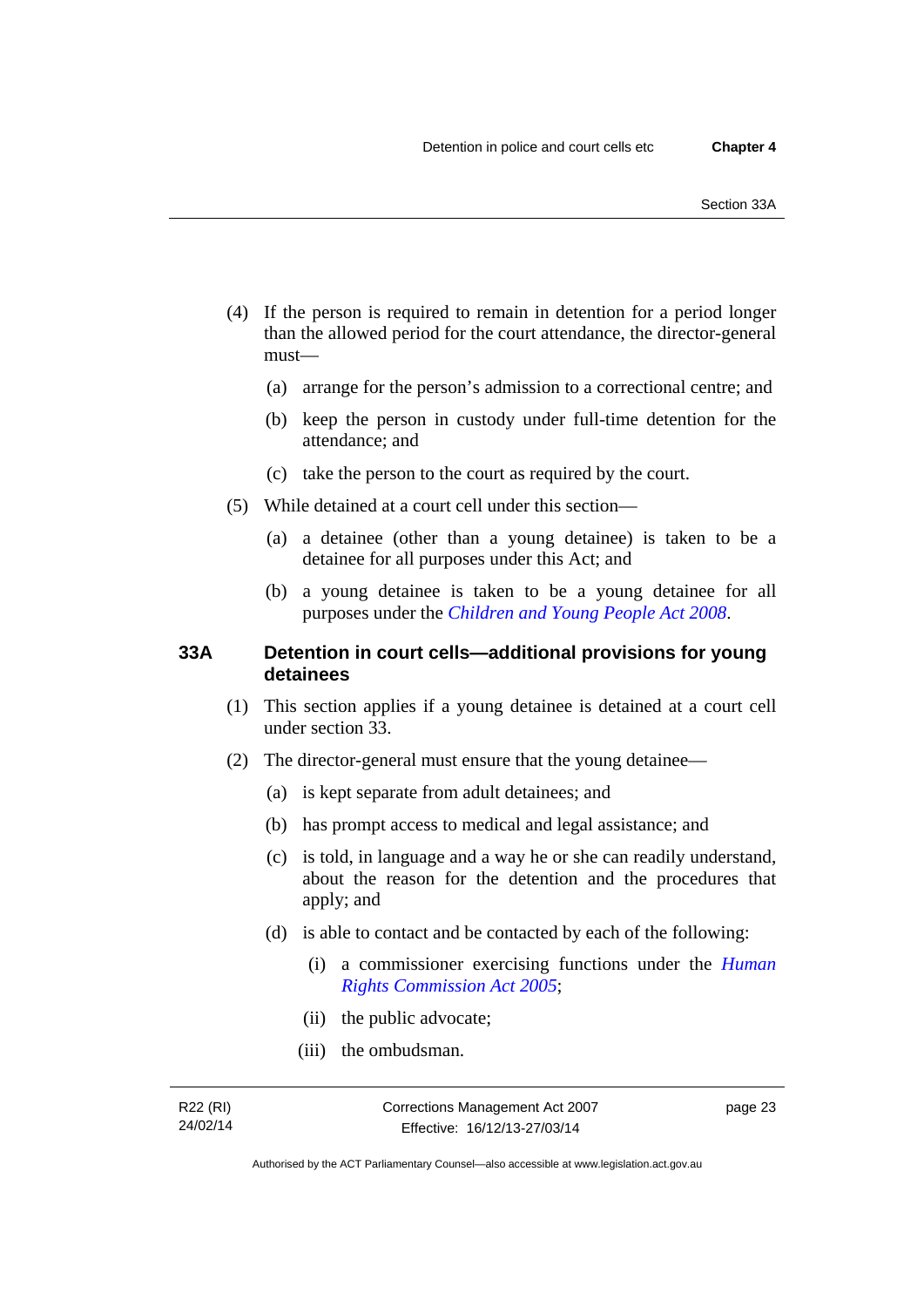## **34 Detainees accommodated away from correctional centre**

 (1) This section applies if the director-general believes, on reasonable grounds, that circumstances exist in relation to a correctional centre that make it necessary or prudent for a detainee admitted at the centre to be accommodated temporarily away from the centre.

#### **Examples**

- 1 where a correctional centre cannot properly accommodate any more detainees
- 2 where there is an outbreak of disease or violent behaviour at a correctional centre
- 3 where a detainee is being transferred to or from a correctional centre or other place and needs accommodation in transit
- *Note* An example is part of the Act, is not exhaustive and may extend, but does not limit, the meaning of the provision in which it appears (see [Legislation Act,](http://www.legislation.act.gov.au/a/2001-14) s 126 and s 132).
- (2) The director-general may declare that this section applies in relation to the correctional centre for a stated period.
- (3) A declaration is a notifiable instrument.

*Note* A notifiable instrument must be notified under the [Legislation Act](http://www.legislation.act.gov.au/a/2001-14).

- (4) The director-general may direct that, while a declaration is in force in relation to a correctional centre, a detainee at the centre be detained—
	- (a) at a police cell in the custody of a police officer; or
	- (b) at a court cell in the custody of a corrections officer.
- (5) The period of detention at a police cell or court cell is not limited by section 30 or section 33.
- (6) To remove any doubt, while detained under this section—
	- (a) a detainee (other than a young detainee) remains a detainee for all purposes under this Act; and

R22 (RI) 24/02/14

Authorised by the ACT Parliamentary Counsel—also accessible at www.legislation.act.gov.au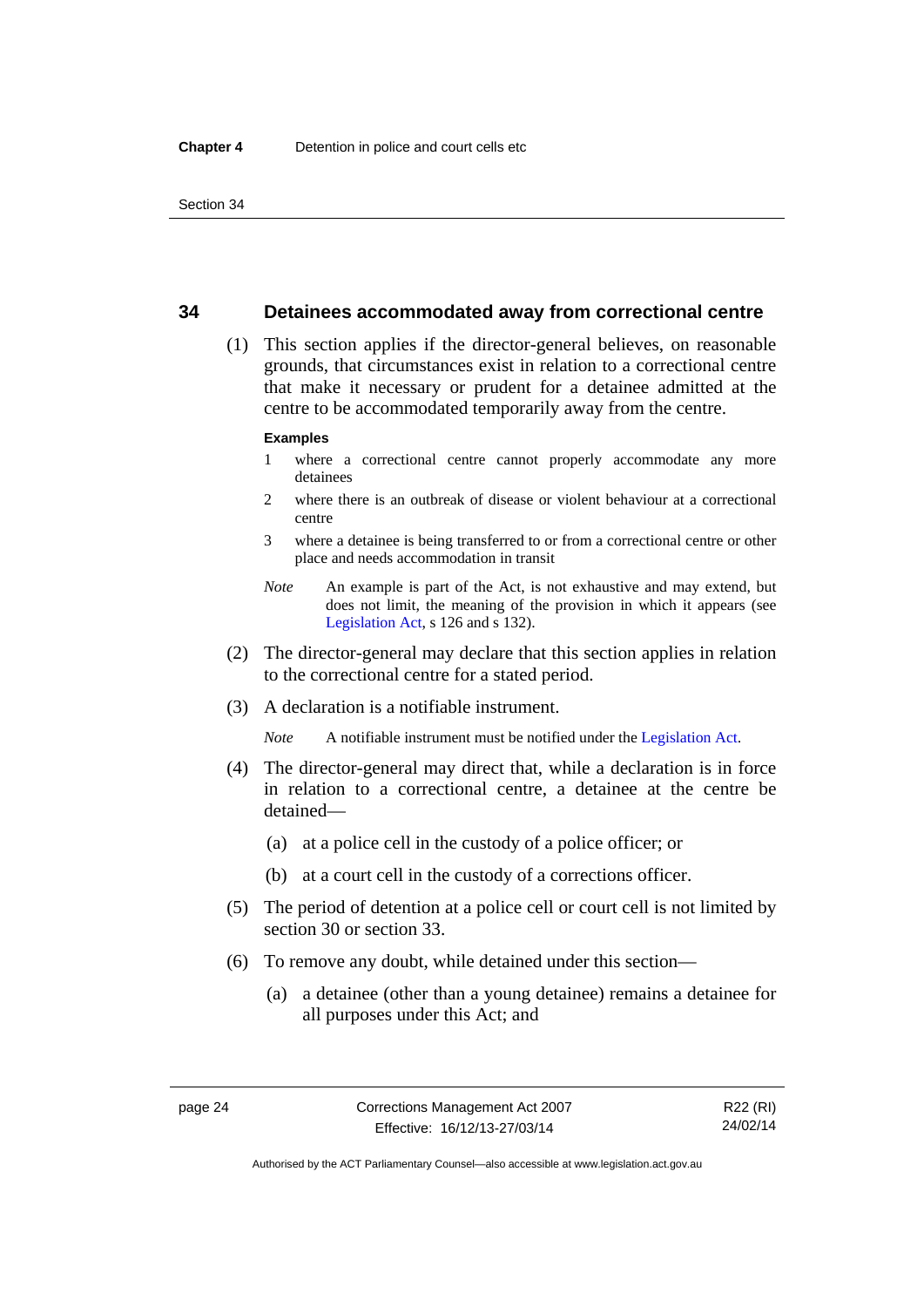(b) a young detainee remains a young detainee for all purposes under the *[Children and Young People Act 2008](http://www.legislation.act.gov.au/a/2008-19)*.

R22 (RI) 24/02/14 Corrections Management Act 2007 Effective: 16/12/13-27/03/14

page 25

Authorised by the ACT Parliamentary Counsel—also accessible at www.legislation.act.gov.au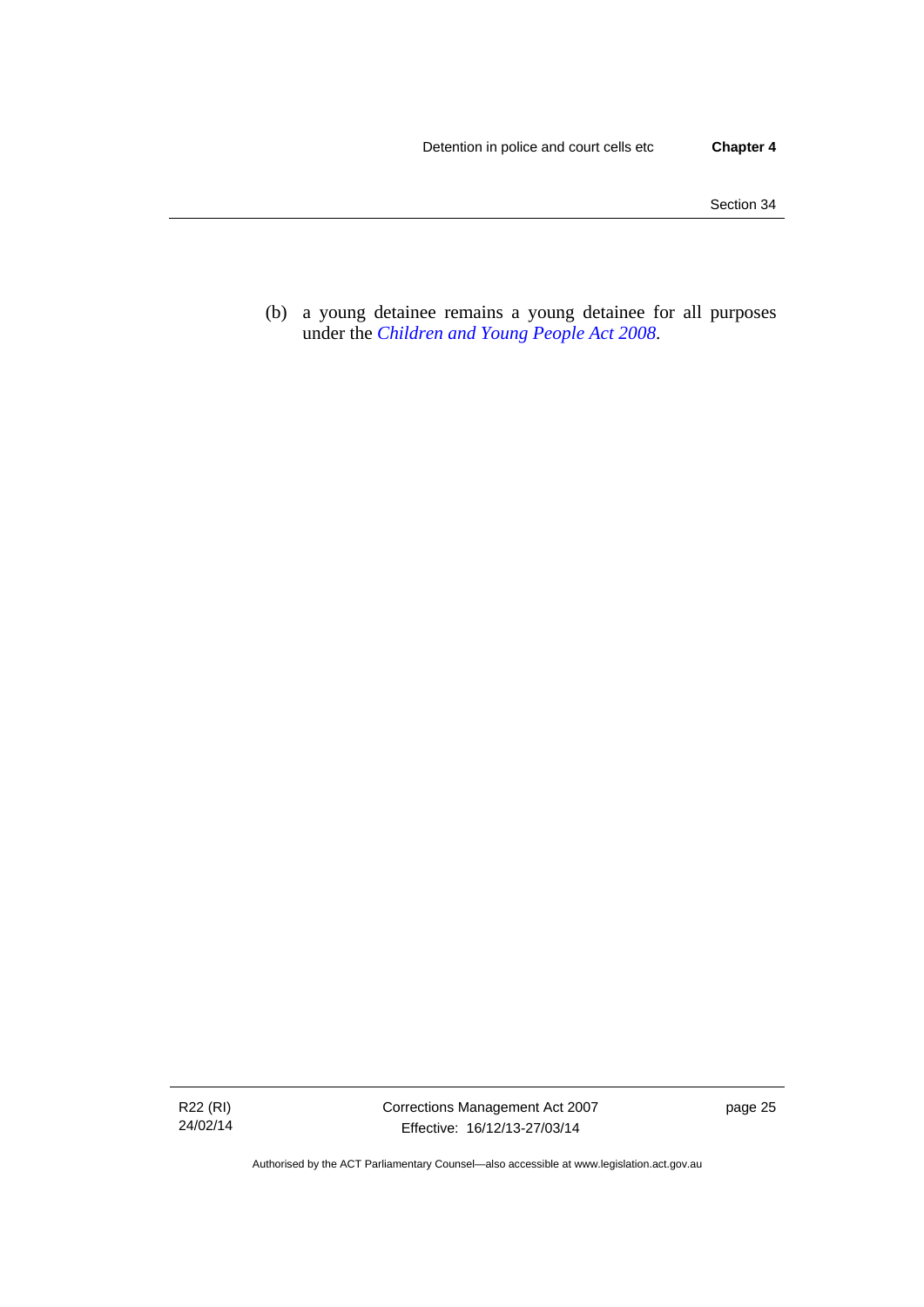#### **Chapter 5** Escorting detainees

Section 35

# **Chapter 5 Escorting detainees**

## **35 Escort officer functions etc**

- (1) This section applies if, under a law in force in the ACT, a person required to be held in the director-general's custody is to be escorted anywhere by an escort officer.
- (2) To remove any doubt—
	- (a) the escort officer is authorised to have custody of the person for the purpose of escorting the person; and
	- (b) the person is also taken to be in the director-general's custody; and
	- (c) a corrections officer acting as the escort officer may, for the purpose of escorting the person, exercise any function under this Act that the officer may exercise in relation to a detainee admitted at a correctional centre.

#### **Examples of functions—par (c)**

- 1 functions given to the officer under section 20 (Corrections officers functions) or delegated to the officer by the director-general (for example, giving directions to detainees)
- 2 the officer's functions under part 9.4 (Searches) or part 9.7 (Use of force)
- *Note* An example is part of the Act, is not exhaustive and may extend, but does not limit, the meaning of the provision in which it appears (see [Legislation Act,](http://www.legislation.act.gov.au/a/2001-14) s 126 and s 132).

## **36 Escorting arrested person to court etc**

- (1) This section applies if a person arrested by a police officer—
	- (a) has not been released on bail; and
	- (b) is in police custody; and
	- (c) is required by law to be brought before a court or tribunal.

R22 (RI) 24/02/14

Authorised by the ACT Parliamentary Counsel—also accessible at www.legislation.act.gov.au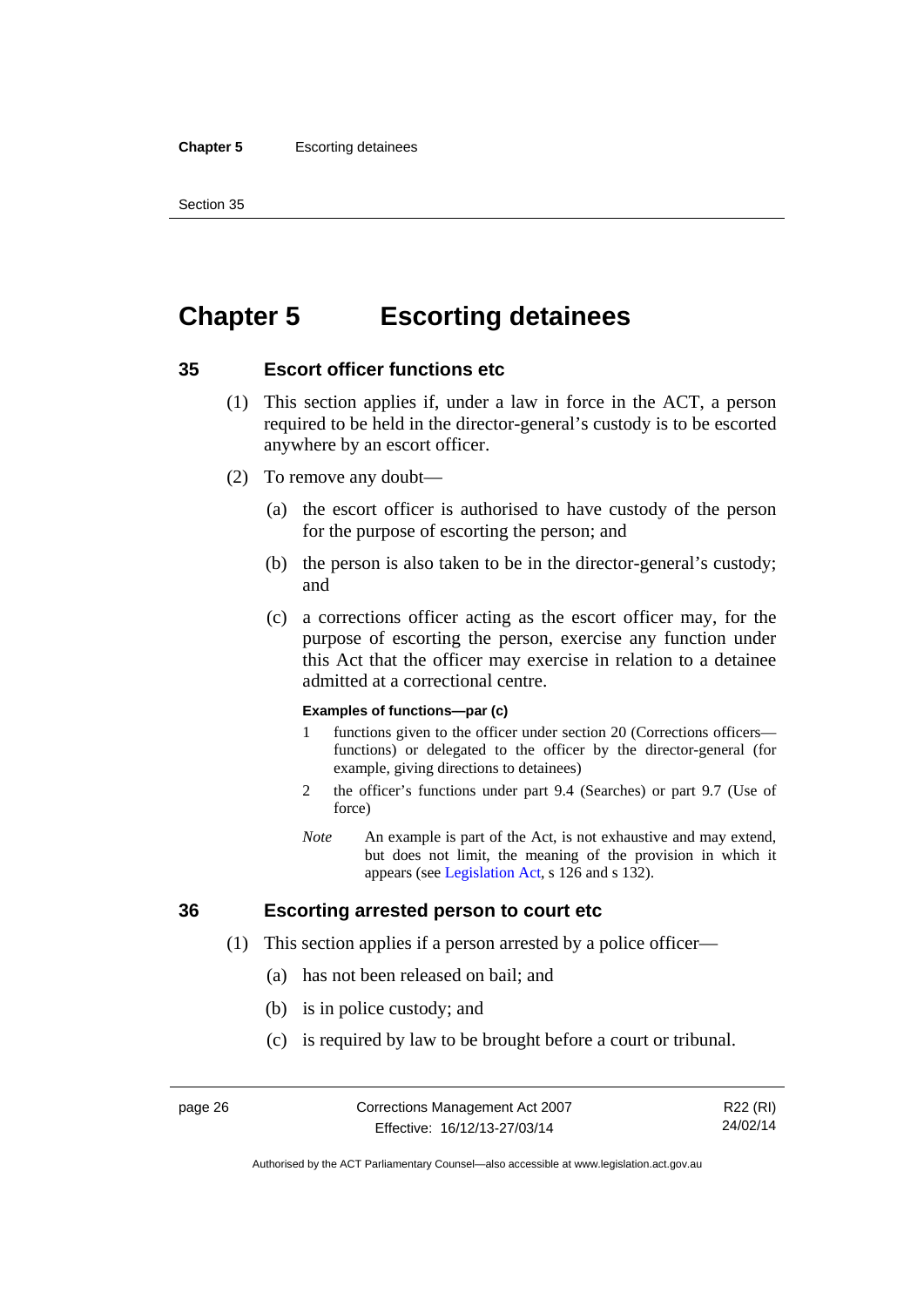- (2) A police officer may request an escort officer to bring the person before the court or tribunal.
- (3) The escort officer must bring the person before the court or tribunal and, for that purpose, may—
	- (a) take the person into custody; and
	- (b) arrange for the person to be detained under this Act until the person is brought before the court or tribunal.

## **37 Custody etc during proceedings**

Subject to any order or direction of a court, an escort officer who is required to bring a person before a court must, as far as practicable—

- (a) ensure the safe custody and welfare of the person for the purposes of the proceeding; and
- (b) ensure that the person does not obstruct or hinder the proceeding.

## **38 Executing warrants of imprisonment or remand etc**

- (1) The director-general may make escort officers available to attend on a court or tribunal—
	- (a) to take a person into custody; or
	- (b) to arrange for a person to be kept in custody; or
	- (c) to transfer or otherwise deal with a person.
- (2) An order or direction of the court addressed to all escort officers—
	- (a) is taken to be addressed to each escort officers; and
	- (b) may be executed by any escort officers.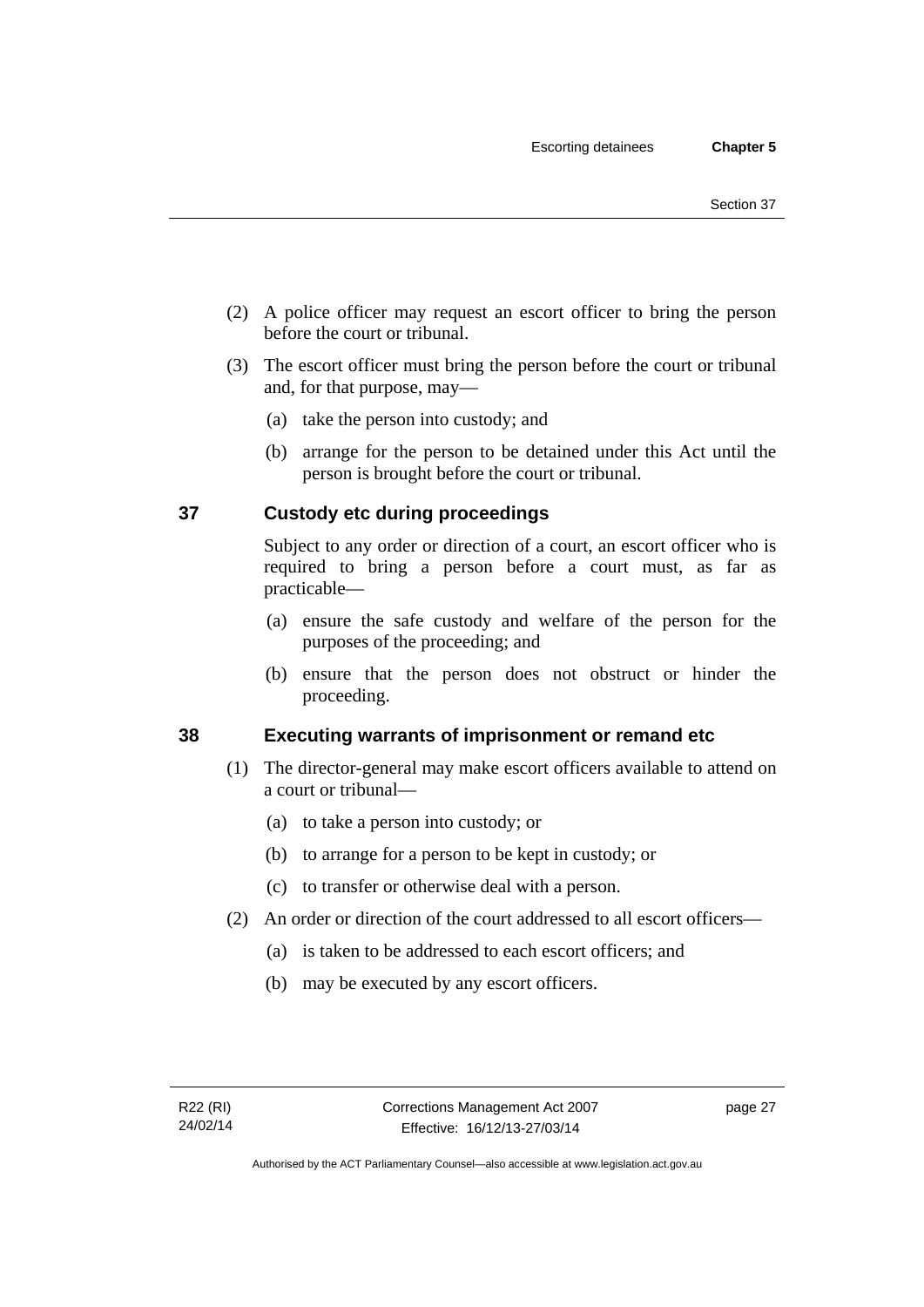#### **Chapter 5** Escorting detainees

Section 39

## **39 Other powers not limited**

To remove any doubt, this chapter is additional to, and does not limit, any other provision relating to the escorting of detainees under a territory law or a law of the Commonwealth, a State or another territory.

#### **Examples of other provisions**

- 1 The *[Crimes \(Sentence Administration\) Act 2005](http://www.legislation.act.gov.au/a/2005-59)*, part 3.3 (Committal miscellaneous)—
	- section 20 (Directions to escort officers)
	- section 21 (Orders to bring offender or remandee before court etc).
- 2 A law of a State relating to the escort of prisoners through the ACT.
- *Note* An example is part of the Act, is not exhaustive and may extend, but does not limit, the meaning of the provision in which it appears (see [Legislation Act,](http://www.legislation.act.gov.au/a/2001-14) s 126 and s 132).

page 28 Corrections Management Act 2007 Effective: 16/12/13-27/03/14

R22 (RI) 24/02/14

Authorised by the ACT Parliamentary Counsel—also accessible at www.legislation.act.gov.au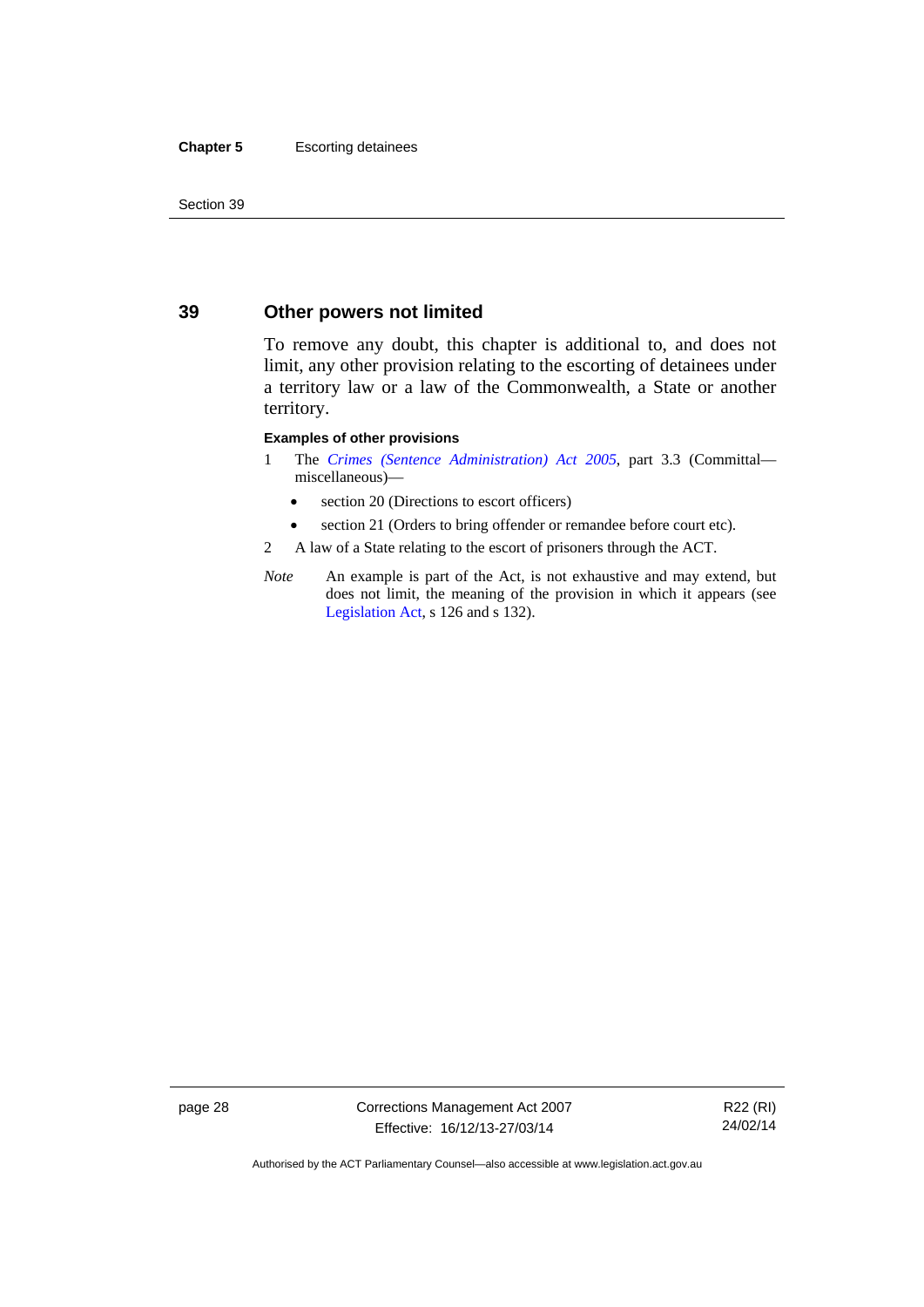# **Chapter 6 Living conditions at correctional centres**

#### *Note to ch 6*

Anything expressed in this chapter to be an entitlement for ch 10 (Discipline) is not affected by anything that happens under that chapter. See s 154 (Meaning of *privilege*) and s 188 (Privileges and entitlements—impact of discipline).

#### **40 Food and drink**

- (1) The director-general must ensure that—
	- (a) sufficient nutritional food and drink are provided for detainees to avoid hunger and poor nourishment; and
	- (b) meals are provided for detainees at times consistent with the cultural norms of Australia; and
	- (c) clean drinking water is provided to meet the needs of detainees.
- (2) The director-general must also ensure, as far as practicable, that allowance is made for the religious, spiritual and cultural needs of detainees in relation to the provision of food and drink.
- (3) If a doctor, other than a doctor appointed under section 22 (Health practitioners—non-therapeutic functions), prescribes a particular diet for a detainee, the director-general must ensure that reasonable steps are taken to provide the detainee with the diet.
- (4) For chapter 10 (Discipline), subsections (1), (2) and (3) are taken to provide an entitlement for each detainee in relation to food and drink.

page 29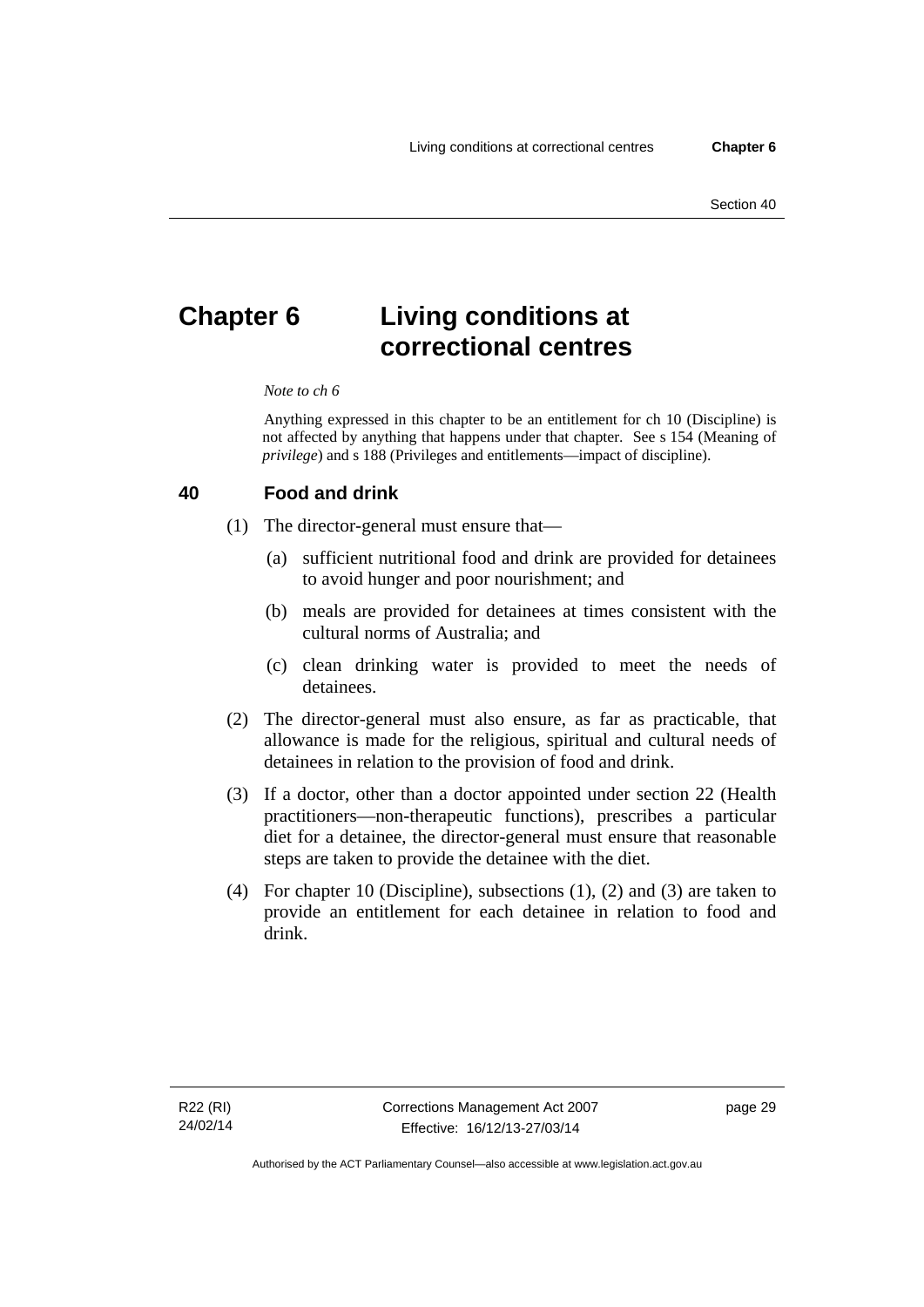- (5) Without limiting section 14 (Corrections policies and operating procedures), a corrections policy or operating procedure may include provision for any of the following:
	- (a) the nutritional standards to be met by food and drink for detainees;
	- (b) the provision of nutritional advice about food and drink provided to detainees;
	- (c) the appointment of a nutritionist.
- (6) For chapter 10 (Discipline), a detainee's entitlement in relation to food and drink includes anything expressed to be an entitlement in a corrections policy or operating procedure made for subsection (5).

## <span id="page-45-0"></span>**41 Clothing**

- (1) The director-general must ensure that—
	- (a) sufficient, suitable clothing is provided for detainees; and
	- (b) any particular clothing, including a uniform, issued to detainees is not likely to degrade or humiliate detainees.
- (2) The director-general must also ensure, as far as practicable, that clothing provided for detainees is clean and hygienic.
- (3) For chapter 10 (Discipline), this section is taken to provide an entitlement for each detainee in relation to clothing.

## **42 Personal hygiene**

- (1) The director-general must ensure that—
	- (a) toilet facilities and washing or showering facilities are available to detainees; and
	- (b) the facilities are clean, hygienic and private enough to ensure the dignity and self-respect of detainees.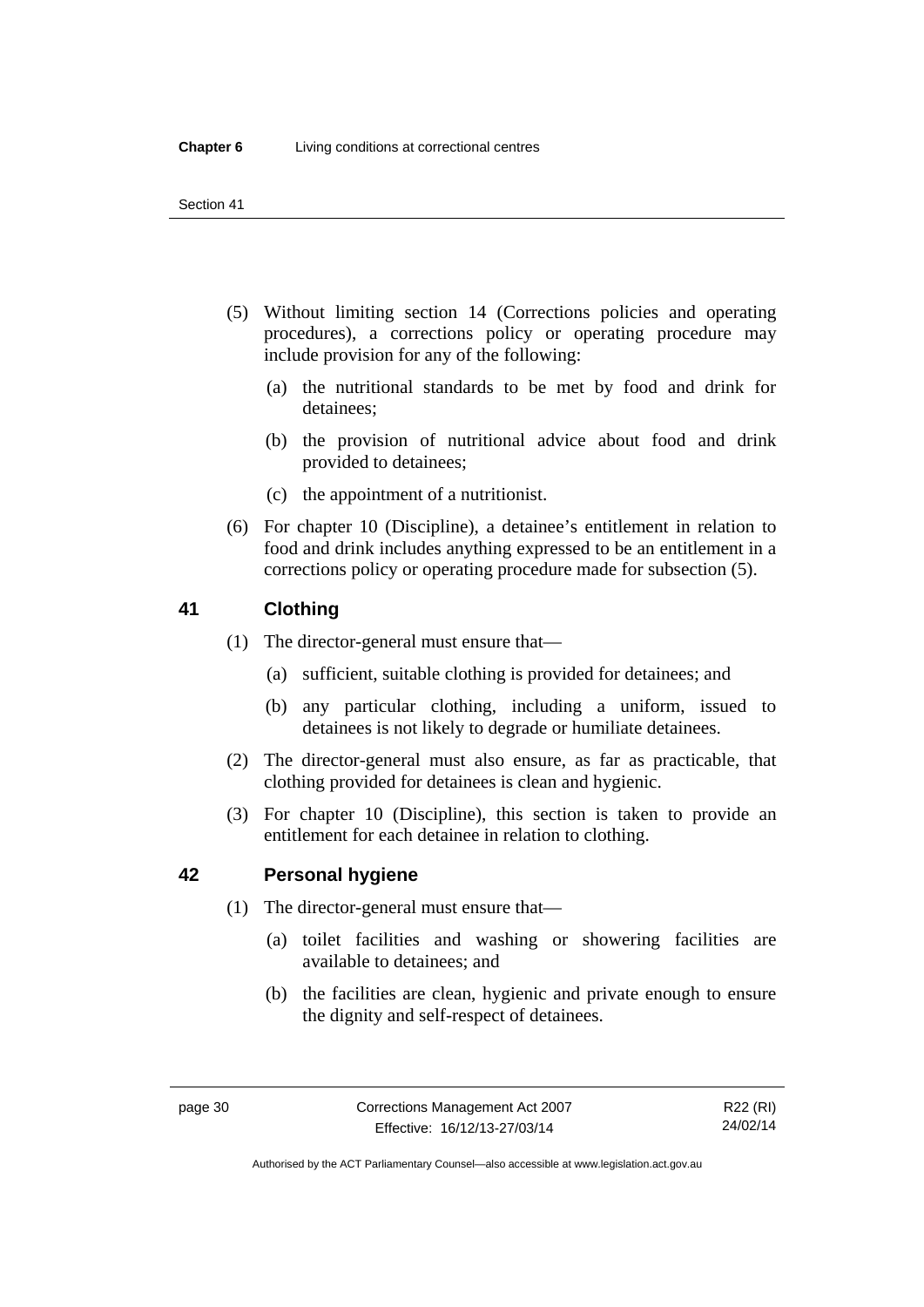(2) For chapter 10 (Discipline), this section is taken to provide an entitlement for each detainee in relation to personal hygiene.

## <span id="page-46-0"></span>**43 Sleeping areas**

- (1) The director-general must ensure that—
	- (a) detainees have sleeping places, with bed and bedding, suitable for reasonable privacy and comfort; and
	- (b) sleeping places, including beds and bedding, are clean and hygienic.
- (2) For chapter 10 (Discipline), this section is taken to provide an entitlement for each detainee in relation to sleeping areas.

## **44 Treatment of convicted and non-convicted detainees**

(1) Without limiting section 14 (Corrections policies and operating procedures), the director-general must make a corrections policy or operating procedure providing for different treatment of convicted detainees and non-convicted detainees.

#### **Example**

a corrections policy or operating procedure, in accordance with the following rules of the United Nations *[Standard Minimum Rules for the Treatment of](http://www2.ohchr.org/english/law/treatmentprisoners.htm)  [Prisoners](http://www2.ohchr.org/english/law/treatmentprisoners.htm)*, for non-convicted detainees to be able to—

- procure food at own expense (r 87)
- be offered work but not be obliged to work (r 89)
- procure reading and writing material at own expense (r 90)
- visit and be treated by own doctor at own expense (r 91)
- *Note* An example is part of the Act, is not exhaustive and may extend, but does not limit, the meaning of the provision in which it appears (see [Legislation Act,](http://www.legislation.act.gov.au/a/2001-14) s 126 and s 132).
- (2) The director-general must also ensure that convicted detainees are accommodated separately from non-convicted detainees.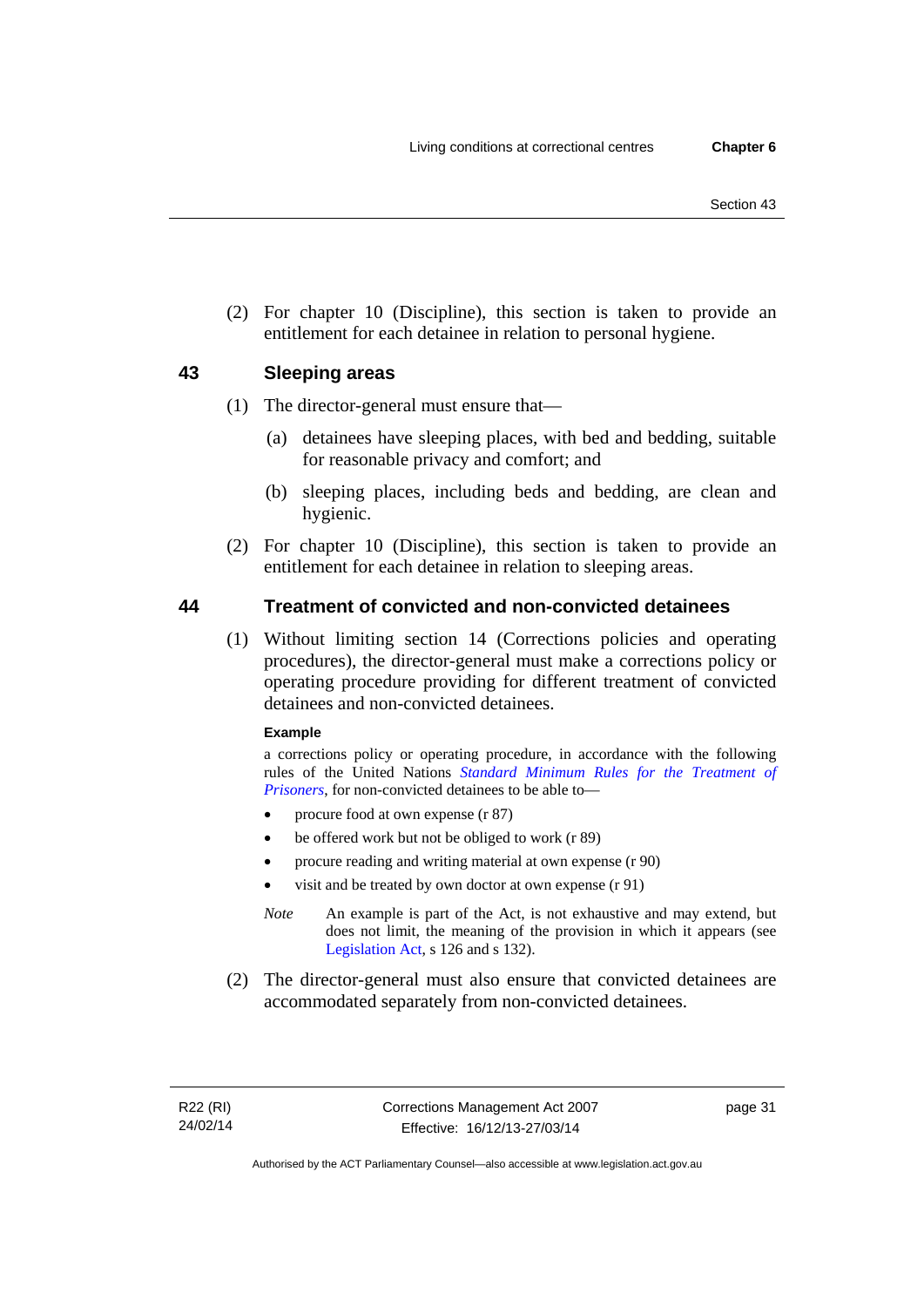- (3) For chapter 10 (Discipline)—
	- (a) a detainee's entitlement in relation to treatment in detention includes anything expressed to be an entitlement in a corrections policy or operating procedure made for subsection (1); and
	- (b) subsection (2) is taken to provide an entitlement for each detainee in relation to accommodation.
- (4) However, the director-general may give directions for different accommodation of a non-convicted detainee if the director-general suspects, on reasonable grounds, that is necessary to ensure the safety of the detainee or anyone else.

#### **Example**

Remandee J has served various sentences for violence offences, has an aggressive personality and enjoys bullying other people. The director-general suspects that other remandees detained with J are highly vulnerable in comparison with J. The director-general decides that J should be accommodated with convicted offenders.

- *Note* An example is part of the Act, is not exhaustive and may extend, but does not limit, the meaning of the provision in which it appears (see [Legislation Act,](http://www.legislation.act.gov.au/a/2001-14) s 126 and s 132).
- (5) In this section:

*convicted detainee* means a detainee whose detention is because of the detainee's conviction of an offence.

## **45 Access to open air and exercise**

- (1) The director-general must ensure, as far as practicable, that detainees—
	- (a) have access to the open air for at least 1 hour each day; and
	- (b) can exercise for at least 1 hour each day.
- (2) The standards under subsection (1) may both be satisfied during the same hour on any day.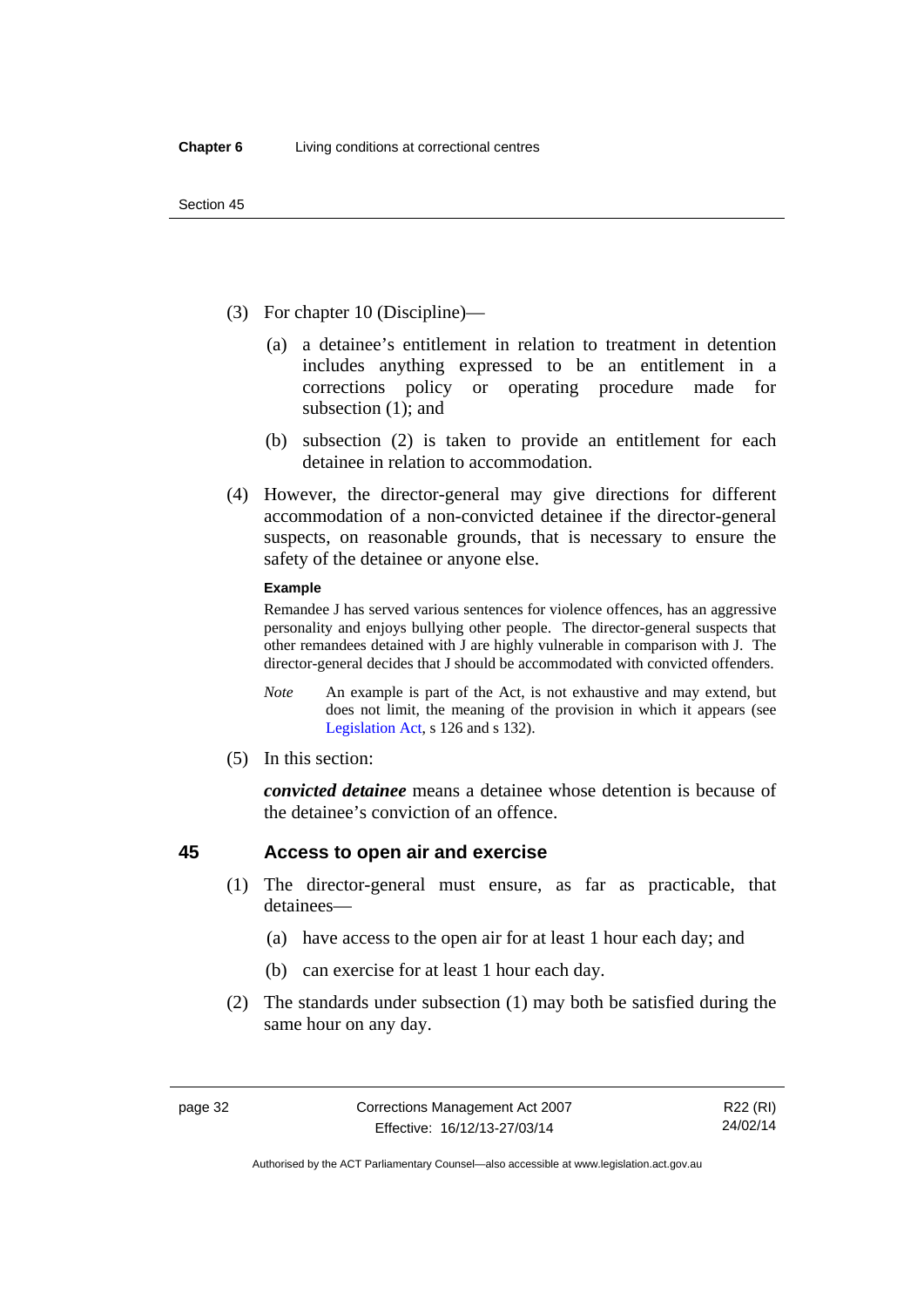(3) For chapter 10 (Discipline), this section is taken to provide an entitlement for each detainee in relation to access to the open air and exercise.

## **46 Communication with family and others**

- (1) The director-general must ensure, as far as practicable, that adequate opportunities are provided for detainees to be able to remain in contact with family members, friends, associates and others by telephone calls, mail and visits.
- (2) For subsection (1), the director-general must have regard, in addition to any other relevant matter, to whether the detainee's detention is for a reason other than the conviction of an offence.
- (3) The director-general must also ensure that the overall treatment of a detainee, including any segregation or disciplinary action, does not unreasonably deprive the detainee generally of all communication with other people.
- (4) In particular, the director-general must ensure that the overall treatment of a detainee does not deprive the detainee generally of all communication with any of the following:
	- (a) the courts;
	- (b) accredited people;
	- (c) a doctor of the detainee's choice for health services;
	- (d) family members;
	- (e) other people with whom the detainee may communicate under this Act.
- (5) For chapter 10 (Discipline), subsections (1) to (4) are taken to provide an entitlement for each detainee in relation to communication generally with other people.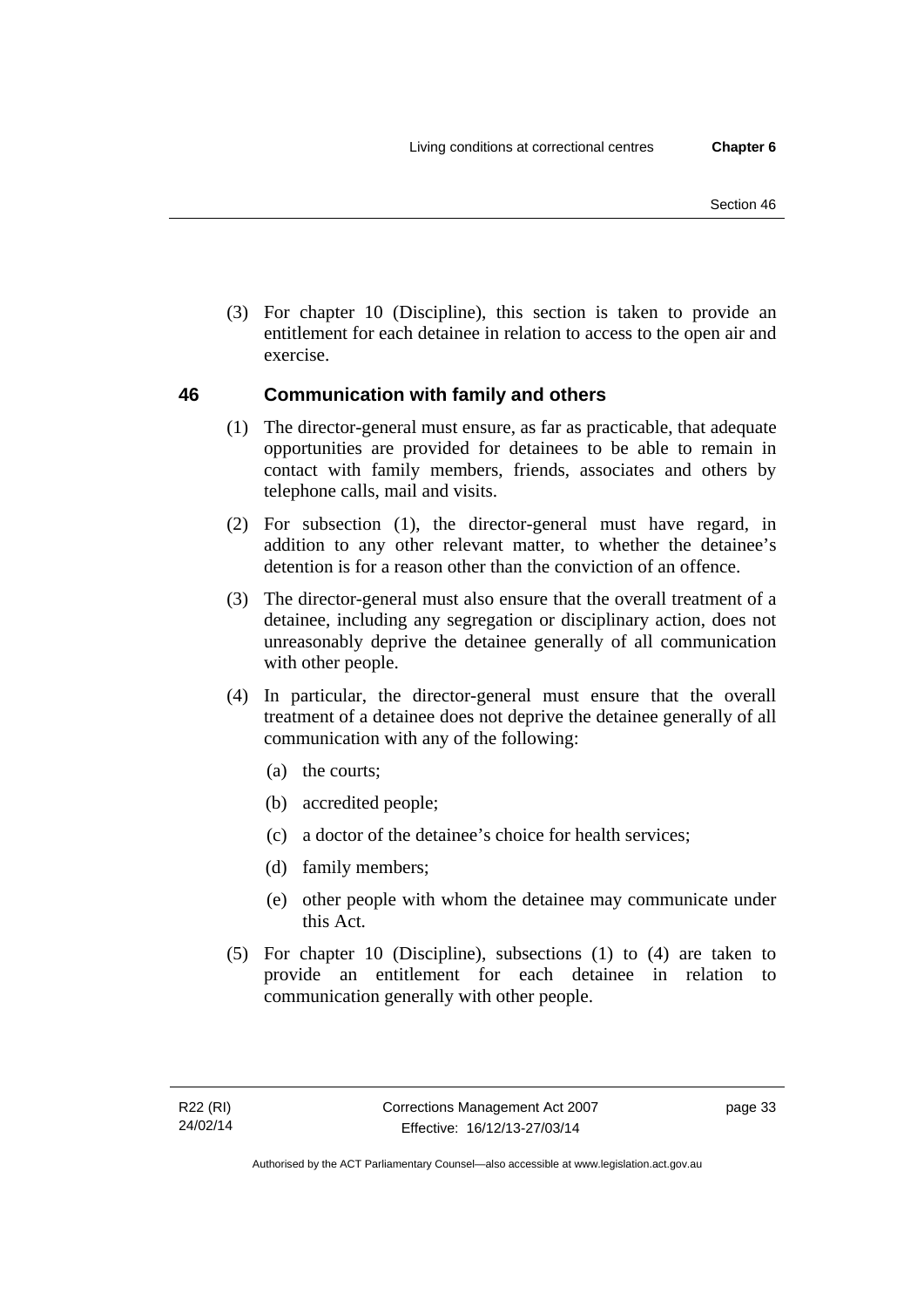- (6) However, this section is subject to the following:
	- (a) section 47 (Telephone calls);
	- (b) section 48 (Mail);
	- (c) section 49 (Visits by family members etc);
	- (d) section 50 (Contact with accredited people).

## **47 Telephone calls**

- (1) The director-general must ensure that each correctional centre has telephone facilities for detainees to make and receive telephone calls.
- (2) A detainee may make at least—
	- (a) 1 telephone call on admission to a correctional centre; and
	- (b) 1 telephone call each week to a family member.

*Note Family member* is defined in the dictionary.

- (3) A detainee may also make and receive further telephone calls for necessary contact with a family member, friend or someone else.
- (4) A detainee who makes a telephone call mentioned in subsection (2) or (3) must pay for the call if the director-general believes, on reasonable grounds, that is appropriate.

#### **Example**

if the detainee can afford to pay for the call

- *Note* An example is part of the Act, is not exhaustive and may extend, but does not limit, the meaning of the provision in which it appears (see [Legislation Act,](http://www.legislation.act.gov.au/a/2001-14) s 126 and s 132).
- (5) For chapter 10 (Discipline), subsections (2) and (3) are taken to provide entitlements for each detainee in relation to telephone calls.

R22 (RI) 24/02/14

Authorised by the ACT Parliamentary Counsel—also accessible at www.legislation.act.gov.au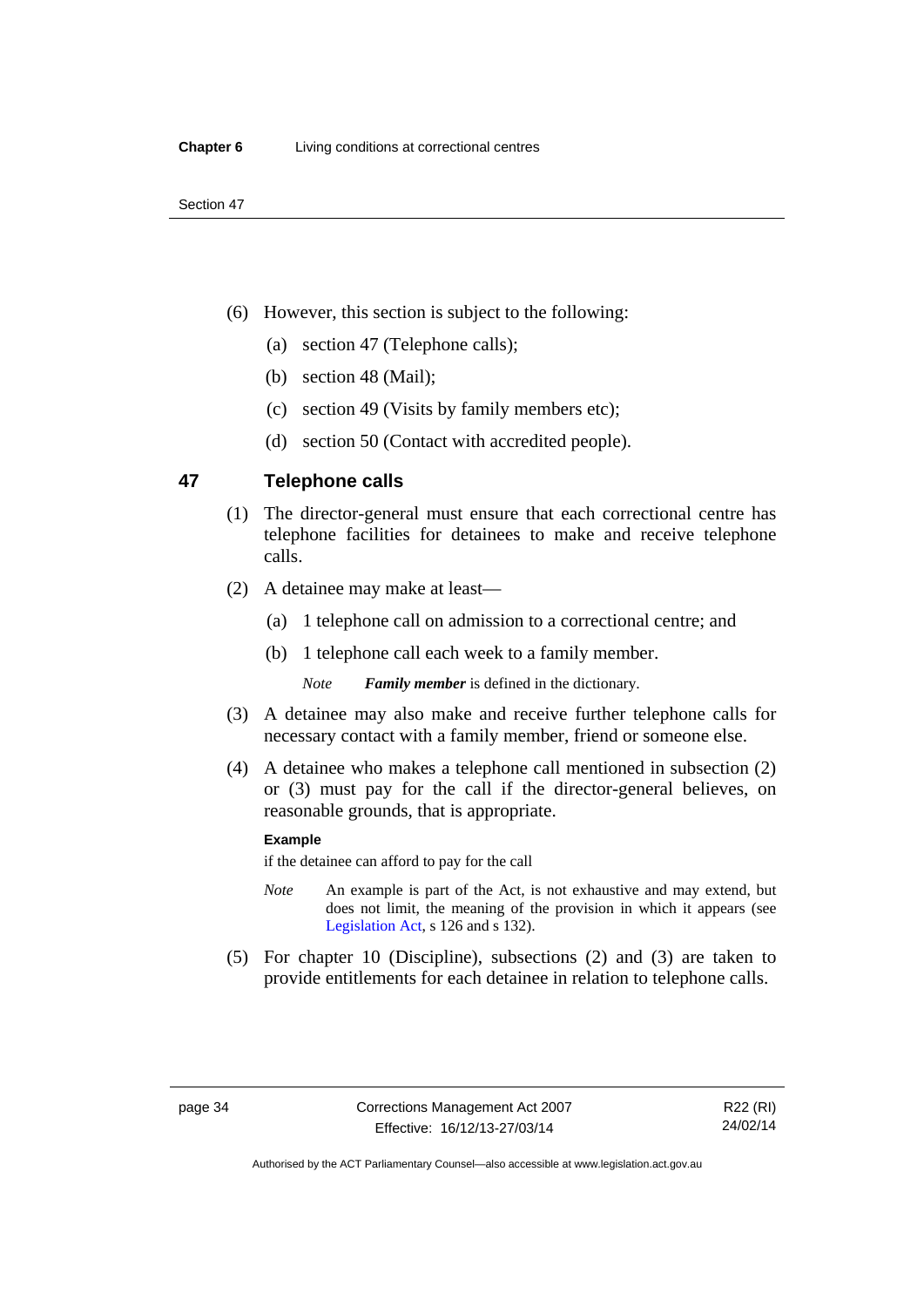- Section 48
- (6) However, the director-general may give directions denying or limiting the use of a telephone by a detainee for a call mentioned in subsection (2) or (3) if the director-general suspects, on reasonable grounds, that the call may—
	- (a) undermine security or good order at a correctional centre; or
	- (b) revictimise a victim; or
	- (c) circumvent any process for investigating complaints or reviewing decisions under this Act; or
	- (d) have the purpose of causing community distress.

#### **Example—par (d)**

Mr F was imprisoned for intentionally inflicting grievous bodily harm against his former wife. He had been convicted previously of domestic violence offences. He believes he has a right to assault his former wife and advocates the matter is private. Mr F believes that organisations that support victims of domestic violence are a social evil. He begins to use telephone calls to his brother to organise him into inciting violence against organisations advocating women's rights. Following complaints from the organisations, the director-general denies phone calls between Mr F and his brother.

- (7) Also, subsections (2) and (3) are subject to—
	- (a) section 103 (Monitoring telephone calls etc); and
	- (b) any operating procedure mentioned in subsection (8).
- (8) An operating procedure may include provision regulating the following in relation to detainees' telephone calls:
	- (a) the times for making or receiving calls;
	- (b) the frequency and length of calls;
	- (c) arrangements for payment for the cost of calls made.

#### **48 Mail**

(1) The director-general must ensure, as far as practicable, that detainees can send and receive as much mail as they wish.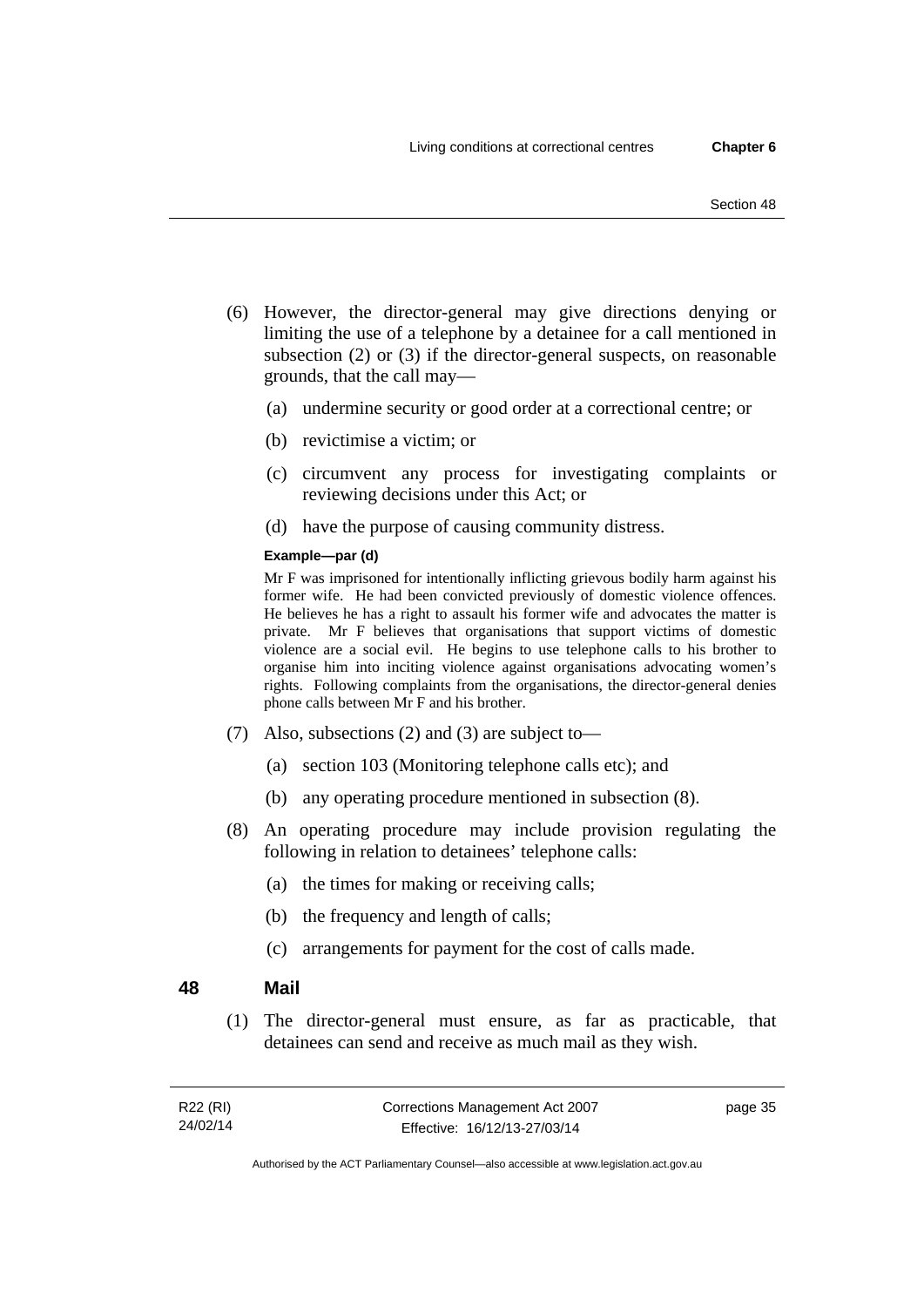- (2) However, a detainee may send mail to, and receive mail from, a person only if the person is nominated by the detainee by written notice given to the director-general.
- (3) A detainee who sends mail must pay for the cost of any writing and other material, and postage, for the mail if the director-general believes, on reasonable grounds, that is appropriate.

#### **Example**

if the detainee can afford to pay for the material and postage

- *Note* An example is part of the Act, is not exhaustive and may extend, but does not limit, the meaning of the provision in which it appears (see [Legislation Act,](http://www.legislation.act.gov.au/a/2001-14) s 126 and s 132).
- (4) For chapter 10 (Discipline), subsection (2) is taken to provide an entitlement for each detainee in relation to mail.
- (5) However, the director-general may give directions denying or limiting the sending or receiving of an item of mail by a detainee if the director-general suspects, on reasonable grounds, that it may—
	- (a) undermine security or good order at a correctional centre; or
	- (b) revictimise a victim; or
	- (c) circumvent any process for investigating complaints or reviewing decisions under this Act; or
	- (d) have the purpose of causing community distress.

#### **Example—par (d)**

AW was convicted of murdering her parents with a view to obtaining an inheritance. The W family are well known in the community and family members had actively campaigned for a higher sentence for AW. AW began writing inflammatory letters to her relatives and friends of her parents. Having received complaints about the letters from family members, the director-general denies AW from sending further letters to family members who had complained about the letters.

- (6) Also, subsections (1) and (2) are subject to—
	- (a) section 104 (Monitoring ordinary mail); and

R22 (RI) 24/02/14

Authorised by the ACT Parliamentary Counsel—also accessible at www.legislation.act.gov.au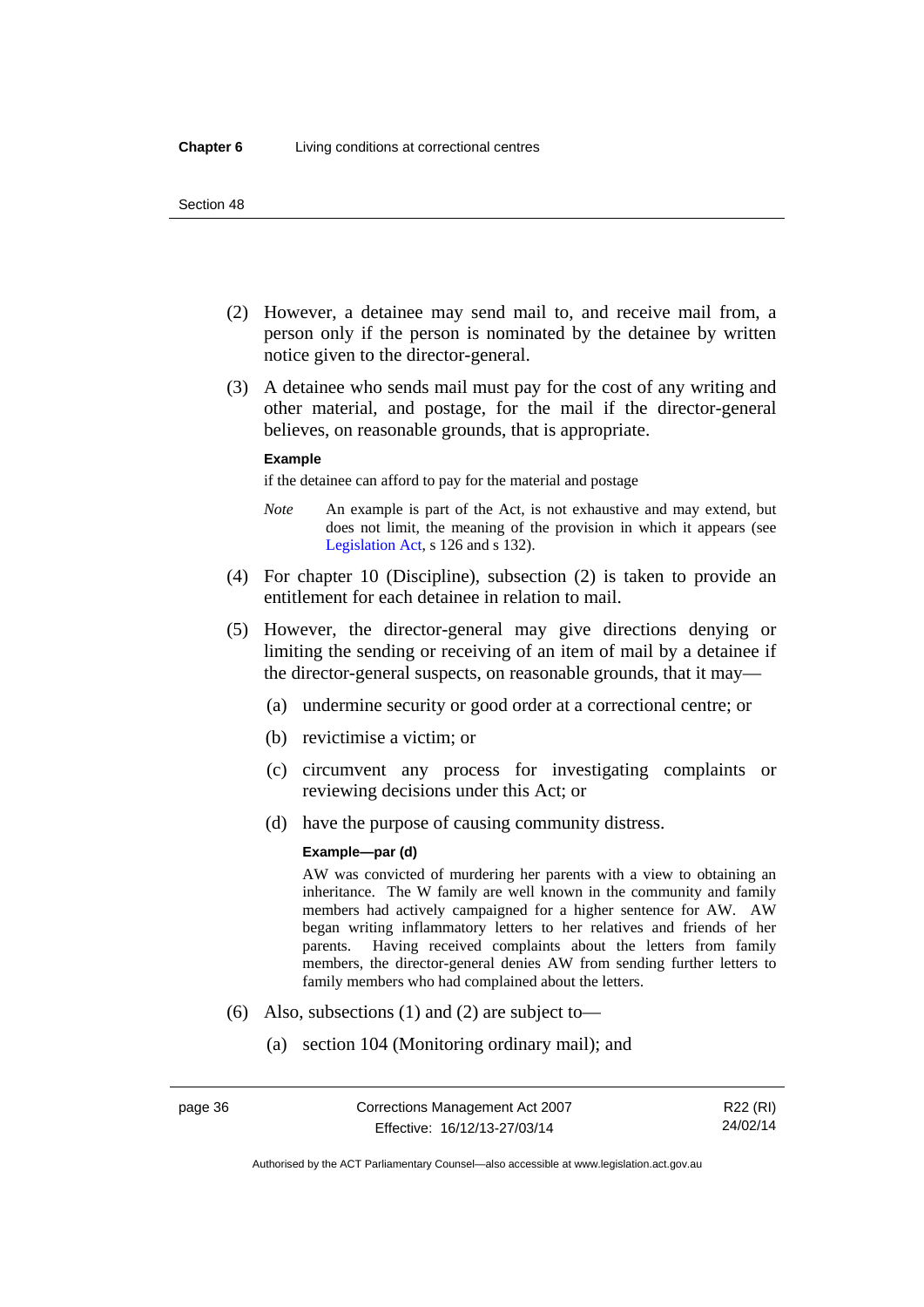- (b) section 105 (Monitoring protected mail); and
- (c) any operating procedure mentioned in subsection (7).
- (7) An operating procedure may include provision regulating the following in relation to detainees' mail:
	- (a) the way mail is sent or received;
	- (b) the provision of writing and other material for sending mail;
	- (c) arrangements for payment for the cost of the material and postage.

#### **49 Visits by family members etc**

(1) The director-general must ensure that each correctional centre has suitable facilities for detainees to receive visits from family members and other people.

#### **Example of non-family member visitor**

a person who is a long-term friend or a friend who normally lives with the detainee

- *Note* An example is part of the Act, is not exhaustive and may extend, but does not limit, the meaning of the provision in which it appears (see [Legislation Act,](http://www.legislation.act.gov.au/a/2001-14) s 126 and s 132).
- (2) A detainee may have at least 1 visit, of at least 30 minutes, each week by a family member.

*Note Family member* is defined in the dictionary.

- (3) For chapter 10 (Discipline), subsection (2) is taken to provide an entitlement for each detainee in relation to visits by family members.
- (4) However, the director-general may give directions denying or limiting a visit mentioned in subsection (1) if the director-general suspects, on reasonable grounds, that the visit may—
	- (a) undermine security or good order at a correctional centre; or

page 37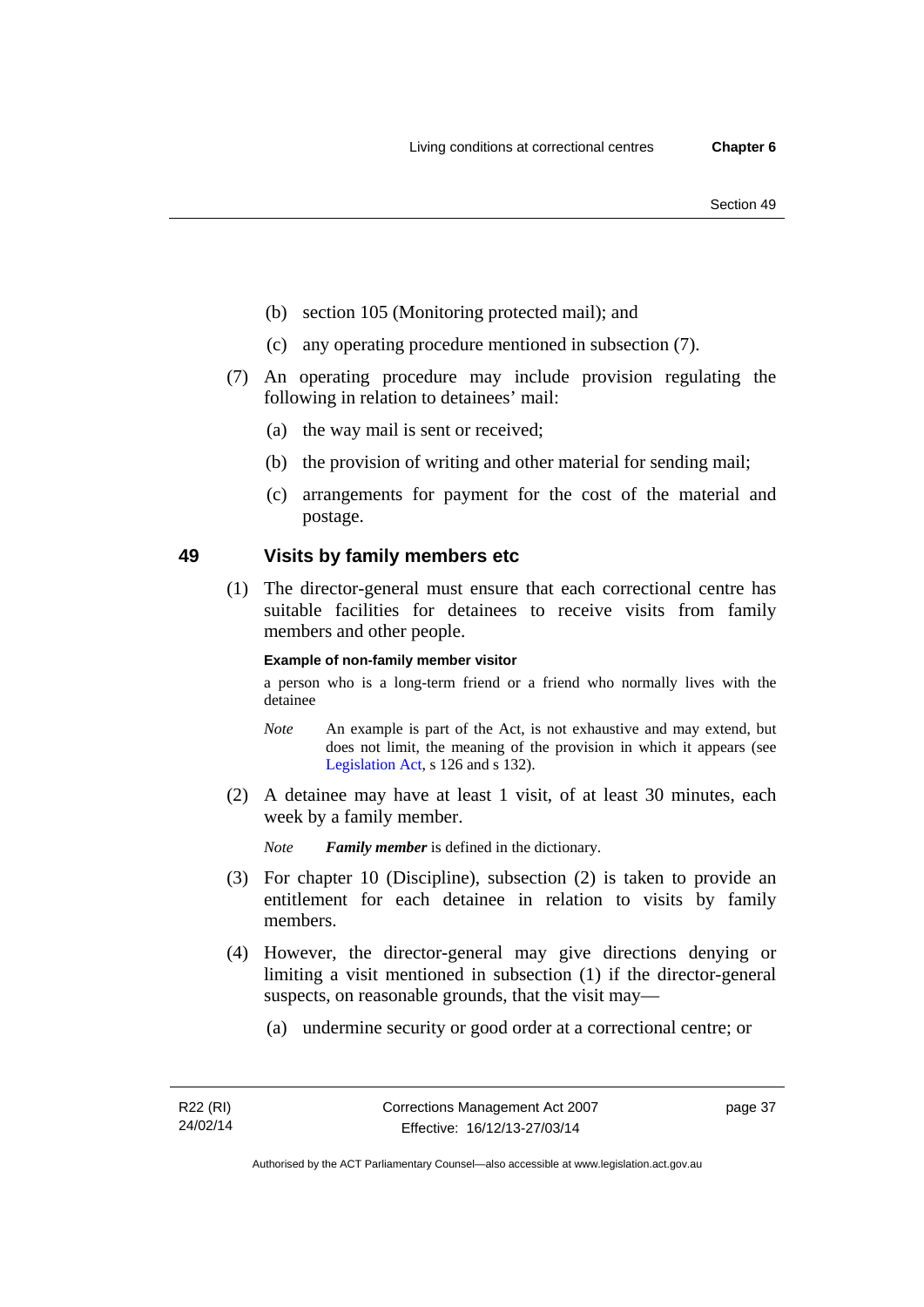- (b) revictimise a victim; or
- (c) circumvent any process for investigating complaints or reviewing decisions under this Act; or
- (d) have the purpose of causing community distress.

#### **Example—par (d)**

Mr J is convicted of numerous serious sexual offences against young girls. He begins to write letters to various public figures, including journalists, stating that his crimes were motivated by a love for the children and that he intends to change his name to that of one of his victims. He makes arrangements for a visit by a journalist for a story about why he wants to change his name. The director-general may deny the visit on the ground that it may cause community distress.

(5) Also, this section is subject to section 143 (Visiting conditions).

## **50 Contact with accredited people**

(1) The director-general must ensure that a detainee has adequate opportunities for contact with an accredited person, whether by telephone or mail or by a visit by an accredited person.

*Note Accredited person* is defined in the dictionary.

- (2) For chapter 10 (Discipline), subsection (1) is taken to provide an entitlement for each detainee in relation to contact with an accredited person.
- (3) However, the director-general may give directions denying or limiting a detainee's contact with an accredited person if the director-general suspects, on reasonable grounds, that the contact may—
	- (a) undermine security or good order at a correctional centre; or
	- (b) circumvent any process for investigating complaints or reviewing decisions under this Act.
- (4) Also, this section is subject to section 143 (Visiting conditions).

R22 (RI) 24/02/14

Authorised by the ACT Parliamentary Counsel—also accessible at www.legislation.act.gov.au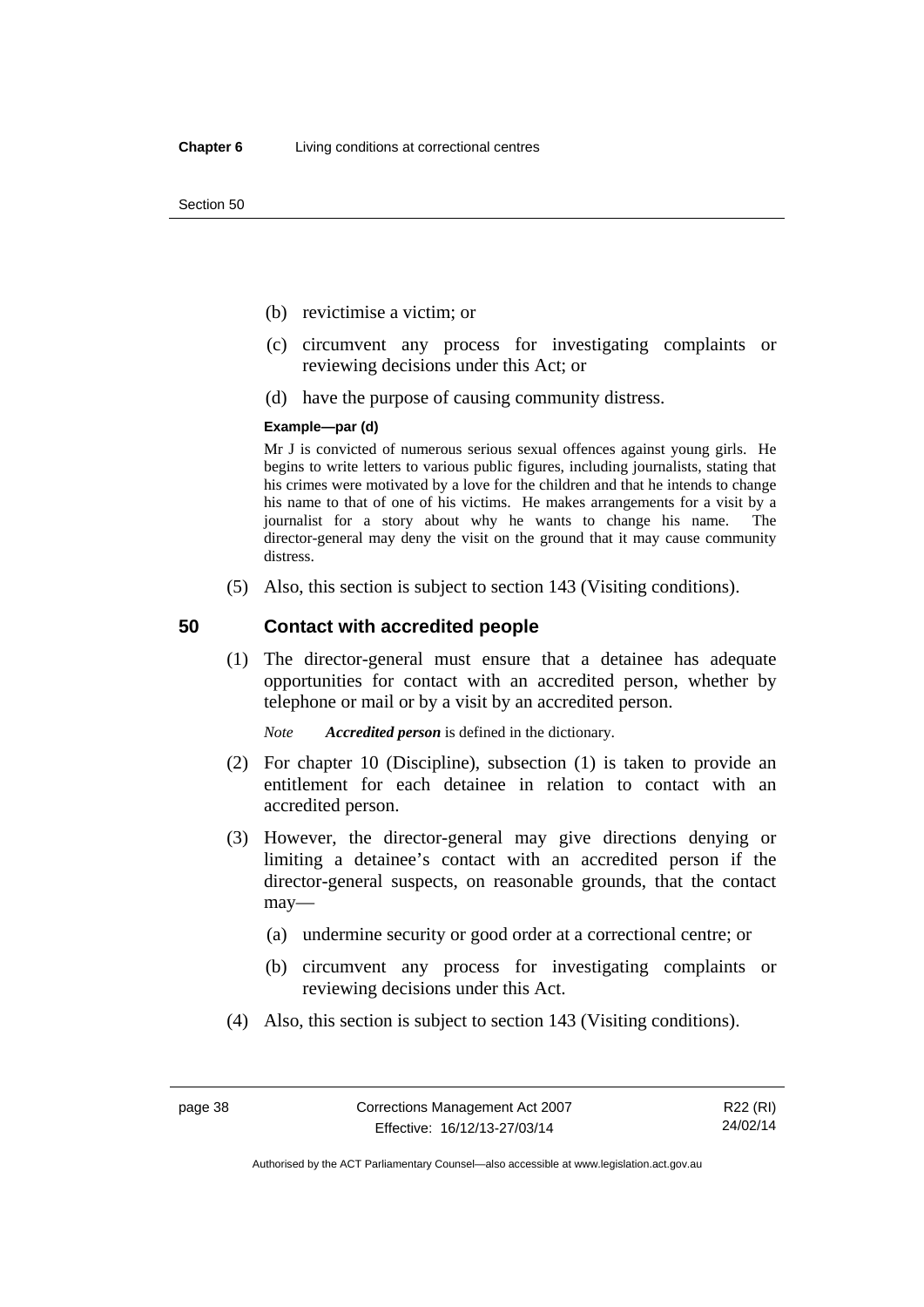#### Section 51

## **51 Visits—protected communications**

The director-general must not listen to, or record, a communication at a visit between a detainee and any of the following people:

- (a) a lawyer representing the detainee;
- (b) an official visitor;
- (c) the human rights commissioner;
- (d) the public advocate;
- (e) the ombudsman;
- (f) a person prescribed by regulation.
- *Note 1* Electronic communications between a detainee and a person mentioned in this section must not be monitored, see s 103.
- *Note 2* For restrictions on monitoring mail between a detainee and a person mentioned in this section, see s 105.

## **52 News and educational services**

- (1) The director-general must ensure, as far as practicable, that detainees have reasonable access to—
	- (a) newspapers, radio and television broadcasts and other mass media (including the internet) for news and information; and
	- (b) a library or library service.
- (2) The director-general may, as part of a detainee's case management plan, approve a detainee participating in academic, vocational or cultural education or training if satisfied it would benefit the detainee in any of the following ways:
	- (a) by providing the detainee with suitable vocational skills;
	- (b) by promoting the detainee's rehabilitation or reintegration into society;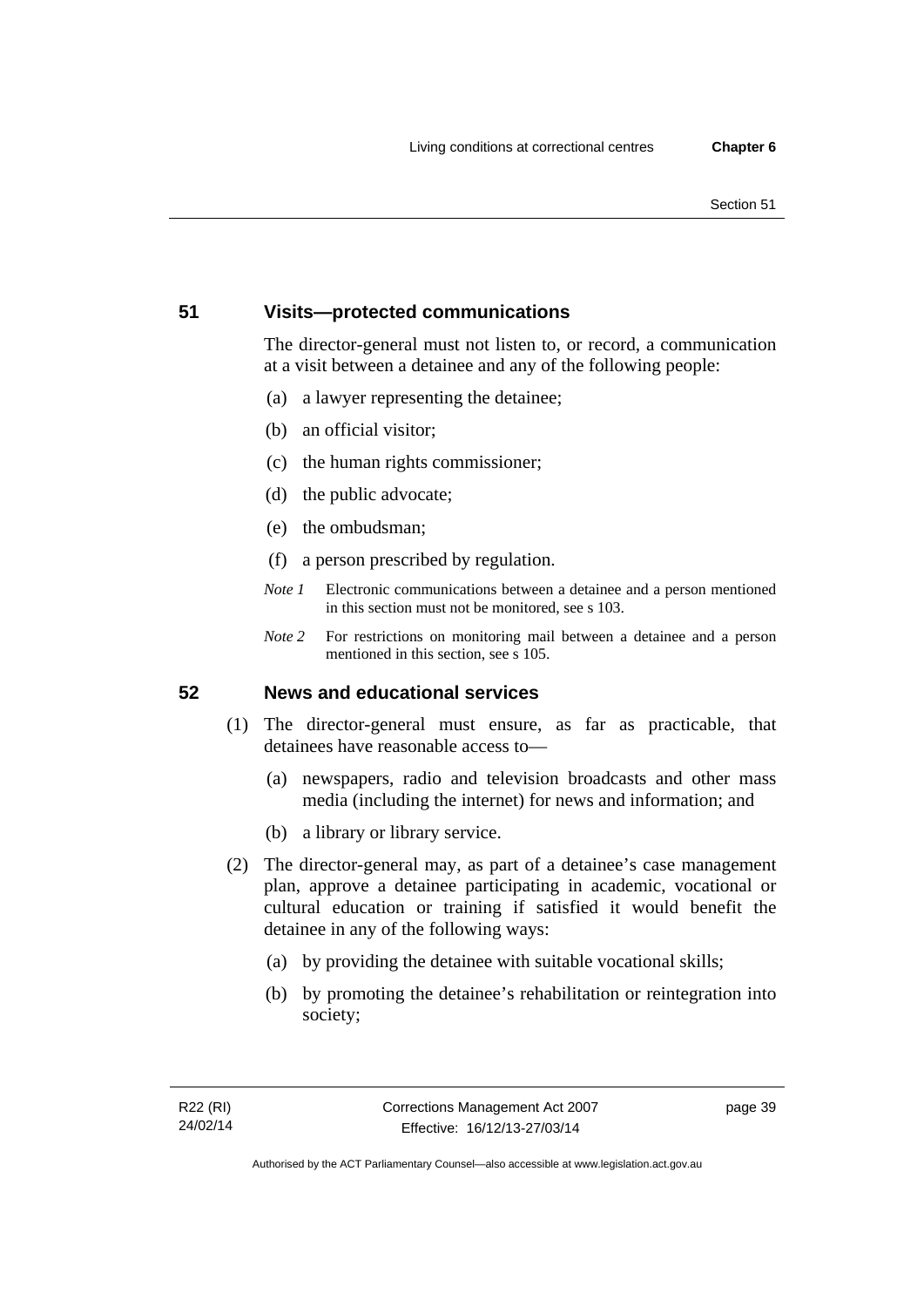- (c) by contributing satisfactorily to the detainee's personal development.
- (3) For chapter 10 (Discipline), participation in education or training approved under subsection (2) is taken to be an entitlement for the detainee.

#### **53 Health care**

- (1) The director-general must ensure that—
	- (a) detainees have a standard of health care equivalent to that available to other people in the ACT; and
	- (b) arrangements are made to ensure the provision of appropriate health services for detainees; and
	- (c) conditions in detention promote the health and wellbeing of detainees; and
	- (d) as far as practicable, detainees are not exposed to risks of infection.
- (2) In particular, the director-general must ensure that detainees have access to—
	- (a) regular health checks; and
	- (b) timely treatment where necessary, particularly in urgent circumstances; and
	- (c) hospital care where necessary; and
	- (d) as far as practicable—
		- (i) specialist health services from health practitioners; and
		- (ii) necessary health care programs, including rehabilitation programs.
- (3) For chapter 10 (Discipline), subsections (1) and (2) are taken to provide an entitlement for each detainee in relation to health care.

R22 (RI) 24/02/14

Authorised by the ACT Parliamentary Counsel—also accessible at www.legislation.act.gov.au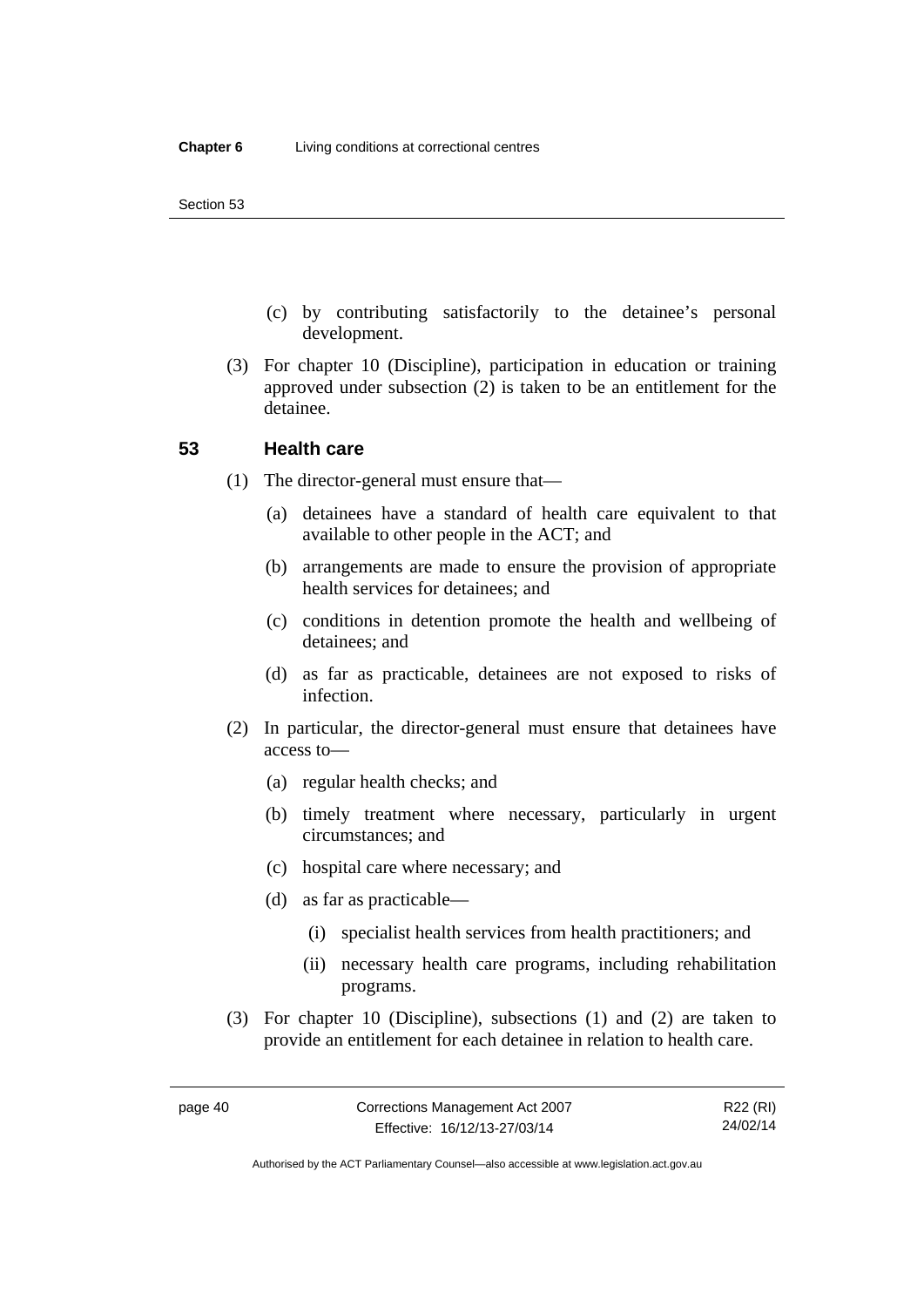- (4) A regulation may make provision in relation to health services for detainees, including provision about the following:
	- (a) the appointment of health practitioners for this Act;
	- (b) the provision of health service clinics for detainees;
	- (c) appointments for detainees with health practitioners;
	- (d) rehabilitation for detainees who suffer personal injury arising out of or in the course of their detention;
	- (e) security arrangements for detainees visiting health practitioners or health facilities, particularly outside correctional centres.
- (5) For chapter 10 (Discipline), a detainee's entitlement in relation to health care includes anything expressed to be an entitlement in a regulation made for subsection (4).

## **54 Transfers to health facilities**

(1) The director-general may direct that a detainee be transferred to a health facility at a correctional centre, or outside a correctional centre, if the director-general believes, on reasonable grounds, that is necessary or desirable for the detainee to receive health services at the facility.

*Note Health facility* is defined in the dictionary.

- (2) The director-general must have regard to the advice of a doctor appointed under section 21 (Doctors—health service appointments) when considering whether to make a direction under subsection  $(1)$ .
- (3) The director-general may direct an escort officer to escort the detainee to or from the health facility, or while at the facility.
- (4) The detainee may be discharged from the health facility only if—
	- (a) the health practitioner in charge of the detainee's care approves the discharge; or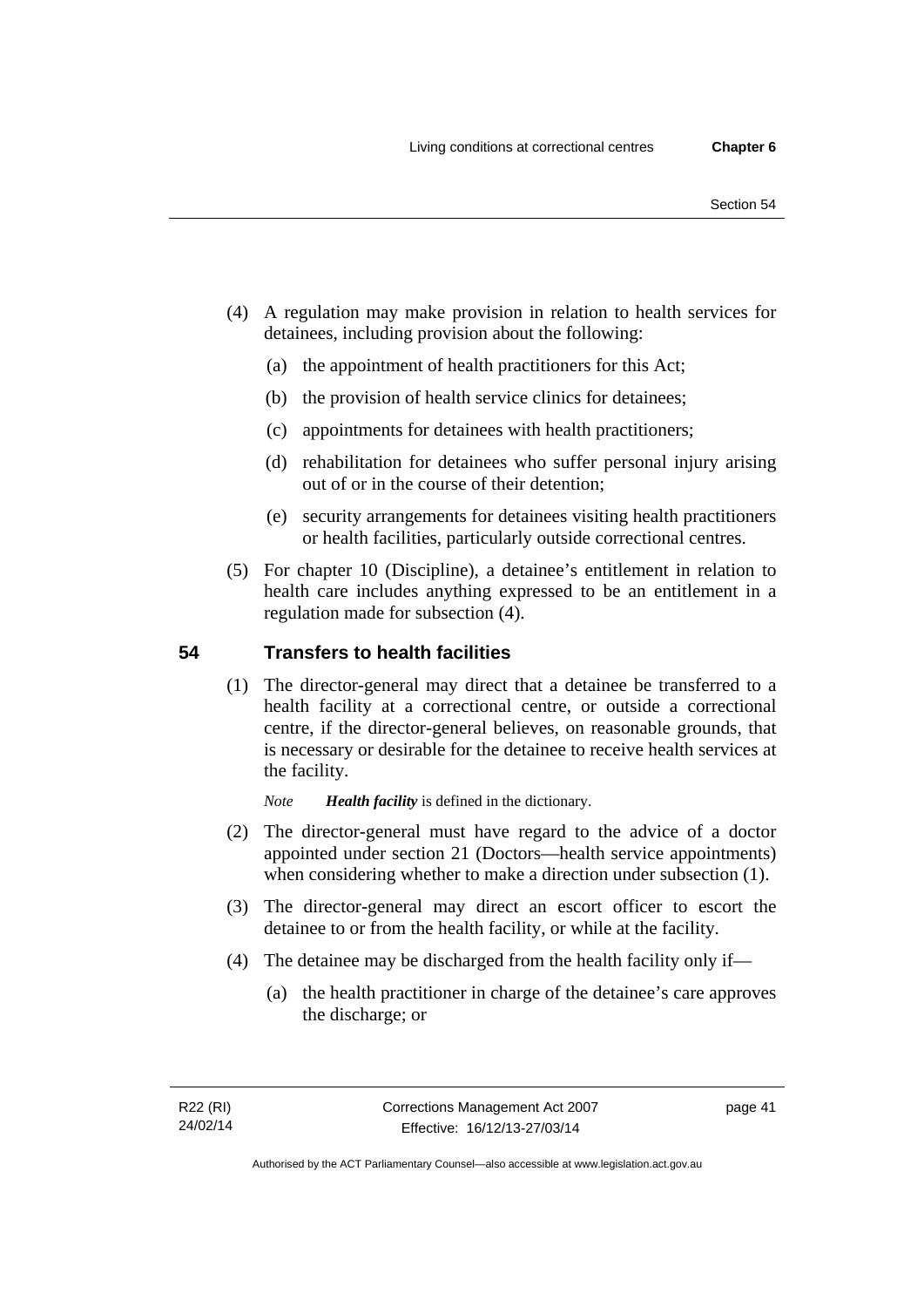(b) the director-general directs that the detainee be removed from the facility.

#### **Example of direction for removal of detainee from health facility**

where the detainee is a danger to the safety of people at the facility

- *Note* An example is part of the Act, is not exhaustive and may extend, but does not limit, the meaning of the provision in which it appears (see [Legislation Act,](http://www.legislation.act.gov.au/a/2001-14) s 126 and s 132).
- (5) The director-general may give a direction for ensuring that a detainee discharged from a health facility under this section is returned to a correctional centre stated in the direction.
- (6) For chapter 10 (Discipline), this section is taken to provide an entitlement for each detainee in relation to health care.

#### **55 Religious, spiritual and cultural needs**

(1) The director-general must ensure, as far as practicable, that provision is made at correctional centres for the religious, spiritual and cultural needs of detainees.

#### **Examples of religious, spiritual or cultural needs**

- 1 observances and practices relating to religious or spiritual beliefs, including indigenous spiritual beliefs
- 2 observances or practices arising because a person belongs to a particular culture
- *Note* An example is part of the Act, is not exhaustive and may extend, but does not limit, the meaning of the provision in which it appears (see [Legislation Act,](http://www.legislation.act.gov.au/a/2001-14) s 126 and s 132).
- (2) In particular, the director-general must ensure, as far as practicable, that detainees have reasonable access to—
	- (a) ministers of religion and other people with standing in a particular culture whom detainees wish to see for religious, spiritual or cultural purposes; and
	- (b) religious services at the correctional centre; and

R22 (RI) 24/02/14

Authorised by the ACT Parliamentary Counsel—also accessible at www.legislation.act.gov.au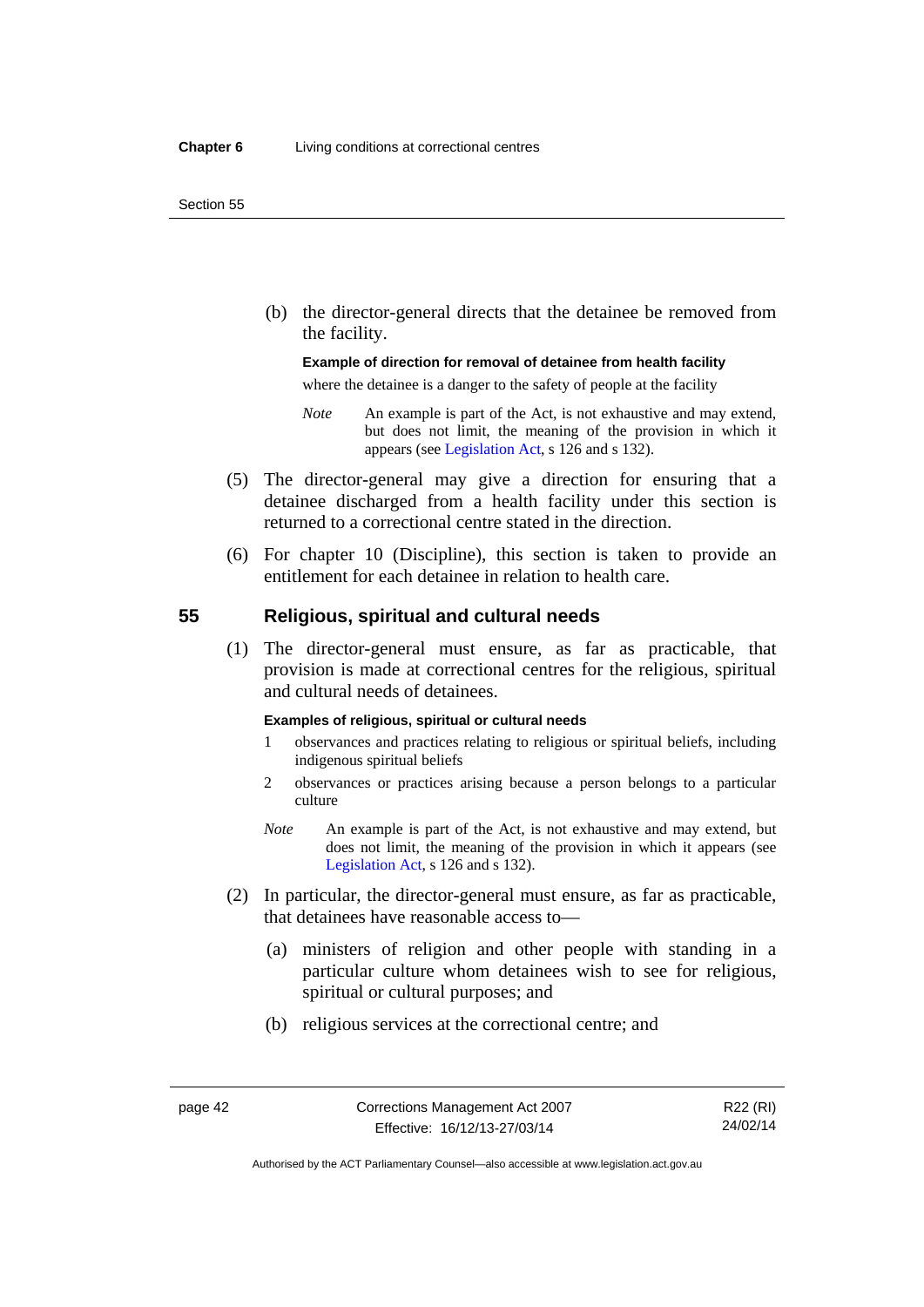- (c) books and other articles associated with their religious, spiritual or cultural practices.
- (3) However, the director-general may give directions denying or limiting a detainee's access under subsection (1) or (2) if the director-general suspects, on reasonable grounds, that it may—
	- (a) undermine security or good order at a correctional centre; or
	- (b) revictimise a victim; or
	- (c) circumvent any process for investigating complaints or reviewing decisions under this Act; or
	- (d) cause community distress.
- (4) A detainee must not be required to receive a visit from anyone representing a particular religion, spiritual belief or culture, or attend any related service or practice, if the detainee does not wish to do so.
- (5) For chapter 10 (Discipline), subsections (1) and (2) are taken to provide an entitlement for each detainee in relation to religious observance.
- (6) In this section:

*minister of religion* means—

- (a) a person registered under the *[Marriage Act 1961](http://www.comlaw.gov.au/Series/C2004A07402)* (Cwlth), part 4.1 (Authorised celebrants); or
- (b) a person prescribed by regulation.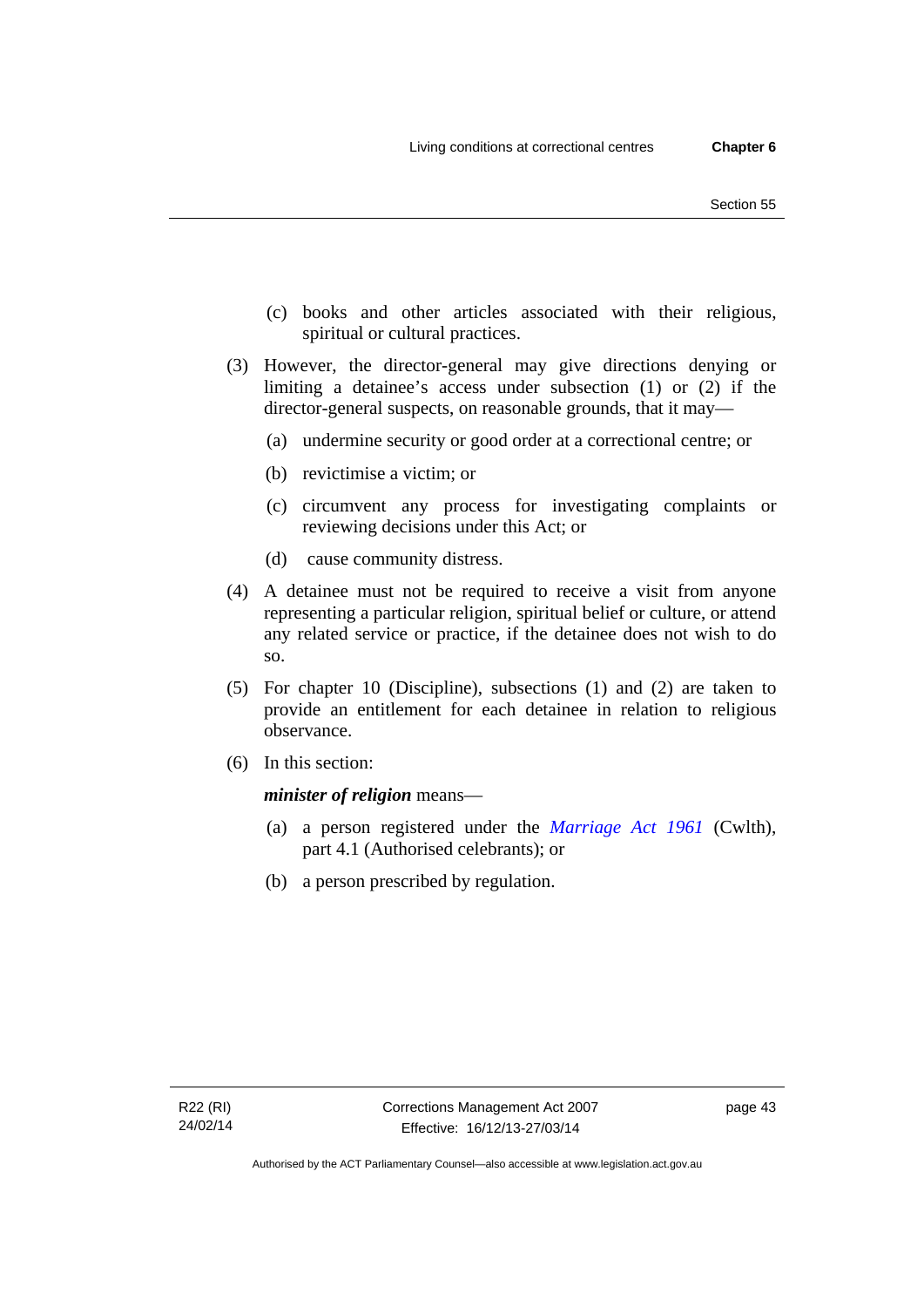Section 56

# **Chapter 7 Inspection of correctional centres**

#### **56 Independent inspections**

- (1) This section applies to each of the following:
	- (a) a judge;
	- (b) a magistrate;
	- (c) a member of the Legislative Assembly;
	- (d) the human rights commissioner;
	- (e) the ombudsman.
- (2) A person mentioned in subsection (1) may, at any reasonable time, enter and inspect—
	- (a) a correctional centre; or
	- (b) a place outside a correctional centre where a detainee is, or has been, directed to work or participate in an activity.

#### **Example of time that would not be reasonable**

a time that would hinder a search at a correctional centre

*Note* An example is part of the Act, is not exhaustive and may extend, but does not limit, the meaning of the provision in which it appears (see [Legislation Act,](http://www.legislation.act.gov.au/a/2001-14) s 126 and s 132).

## **57 Official visitors—meaning of** *entitled person* **and** *visitable place*

In this Act:

#### *entitled person* means—

- (a) a detainee at a correctional centre; or
- (b) a person prescribed by regulation.

Authorised by the ACT Parliamentary Counsel—also accessible at www.legislation.act.gov.au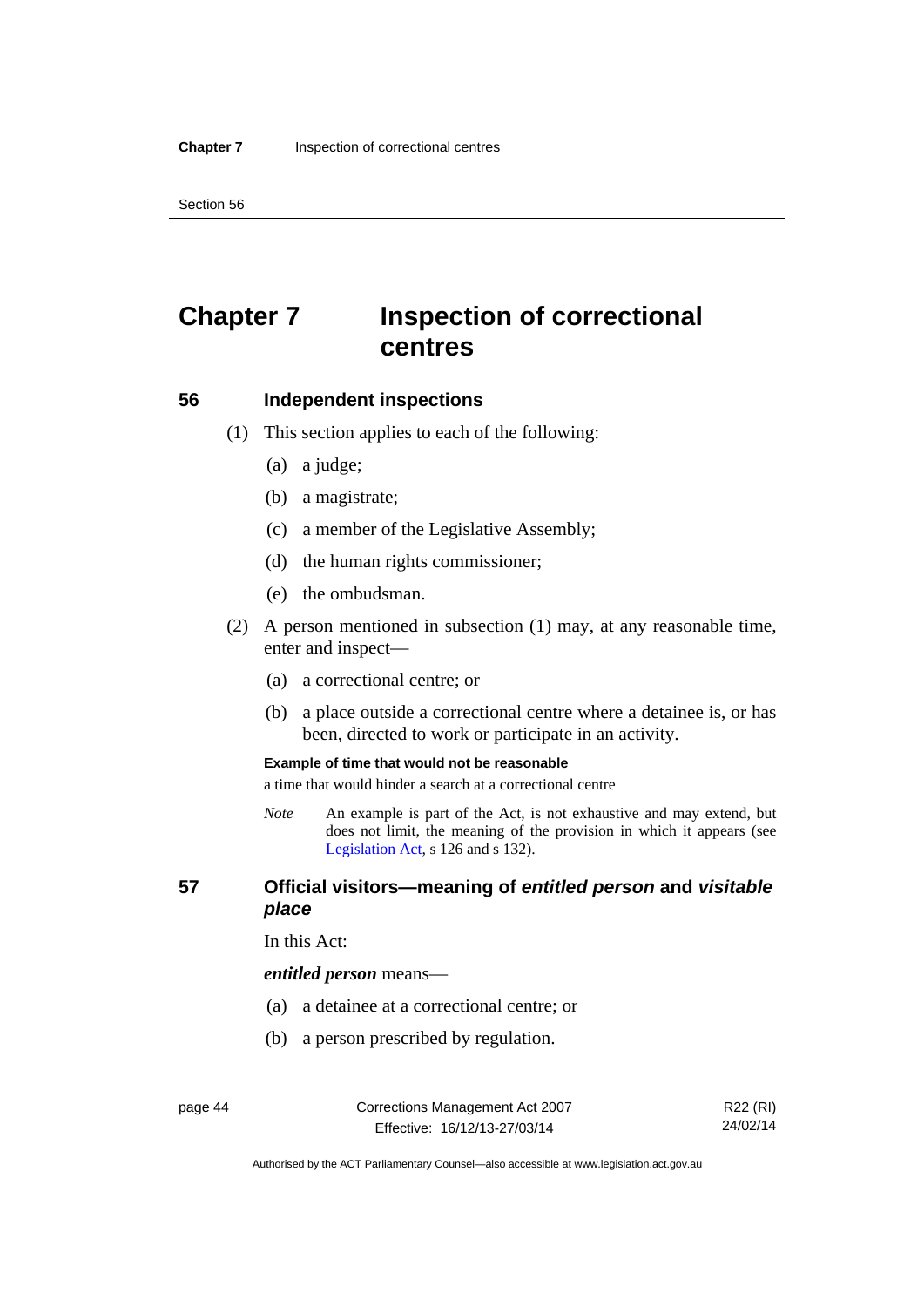## *visitable place* means—

- (a) a correctional centre; or
- (b) a place outside a correctional centre if a detainee is, or has been, directed to work or participate in an activity at the place.
- *Note* At least 2 official visitors (including a visitor who is an Aboriginal or Torres Strait Islander person) must be appointed for this Act under the *[Official Visitor Act 2012](http://www.legislation.act.gov.au/a/2012-33/default.asp)* (the *OV Act*).

The [OV Act sets out](#page-45-0) the functions of official visitors which includes visiting visitable places, handling complaints from entitled people and reporting on those matters.

This part defines what is an *entitled person* and a *visitable place* for the OV Act.

## **[62 Relatio](#page-46-0)nship with other inspection laws**

- (1) This Act must be construed and administered in a way that is consistent with an inspection law unless the contrary intention appears from this Act or that law.
- (2) This Act is taken to be consistent with an inspection law to the extent that it is capable of operating concurrently with that law.
- (3) The director-general may make arrangements with a person responsible for the exercise of functions under an inspection law to ensure, as far as practicable, the safety of an inspector (however described) or anyone else affected by the exercise of the function in relation to a detainee or correctional centre.
- (4) A person exercising a function under an inspection law in relation to a detainee or correctional centre must exercise the function in accordance with any direction by the director-general in relation to—
	- (a) the safety of anyone at the correctional centre; or
	- (b) security or good order at a correctional centre.

page 45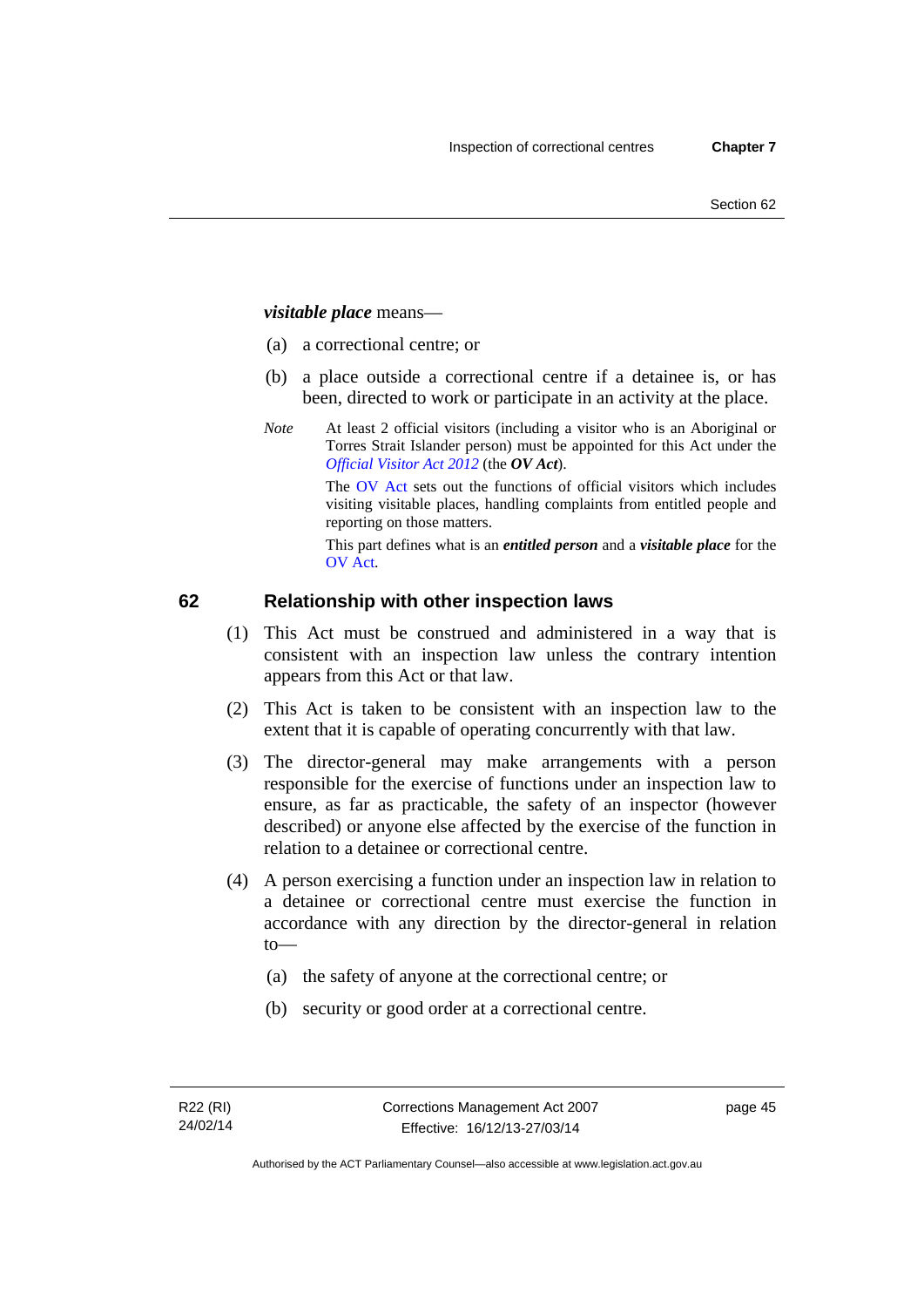(5) In this section:

*inspection law* means an Act that provides for the entry and inspection of premises, or the search of people or premises.

#### **Examples of inspection laws**

- *[Crimes Act 1900](http://www.legislation.act.gov.au/a/1900-40)*
- *[Emergencies Act 2004](http://www.legislation.act.gov.au/a/2004-28)*
- *[Food Act 2001](http://www.legislation.act.gov.au/a/2001-66)*
- *[Public Health Act 1997](http://www.legislation.act.gov.au/a/1997-69)*
- *Note* An example is part of the Act, is not exhaustive and may extend, but does not limit, the meaning of the provision in which it appears (see [Legislation Act,](http://www.legislation.act.gov.au/a/2001-14) s 126 and s 132).

page 46 Corrections Management Act 2007 Effective: 16/12/13-27/03/14

R22 (RI) 24/02/14

Authorised by the ACT Parliamentary Counsel—also accessible at www.legislation.act.gov.au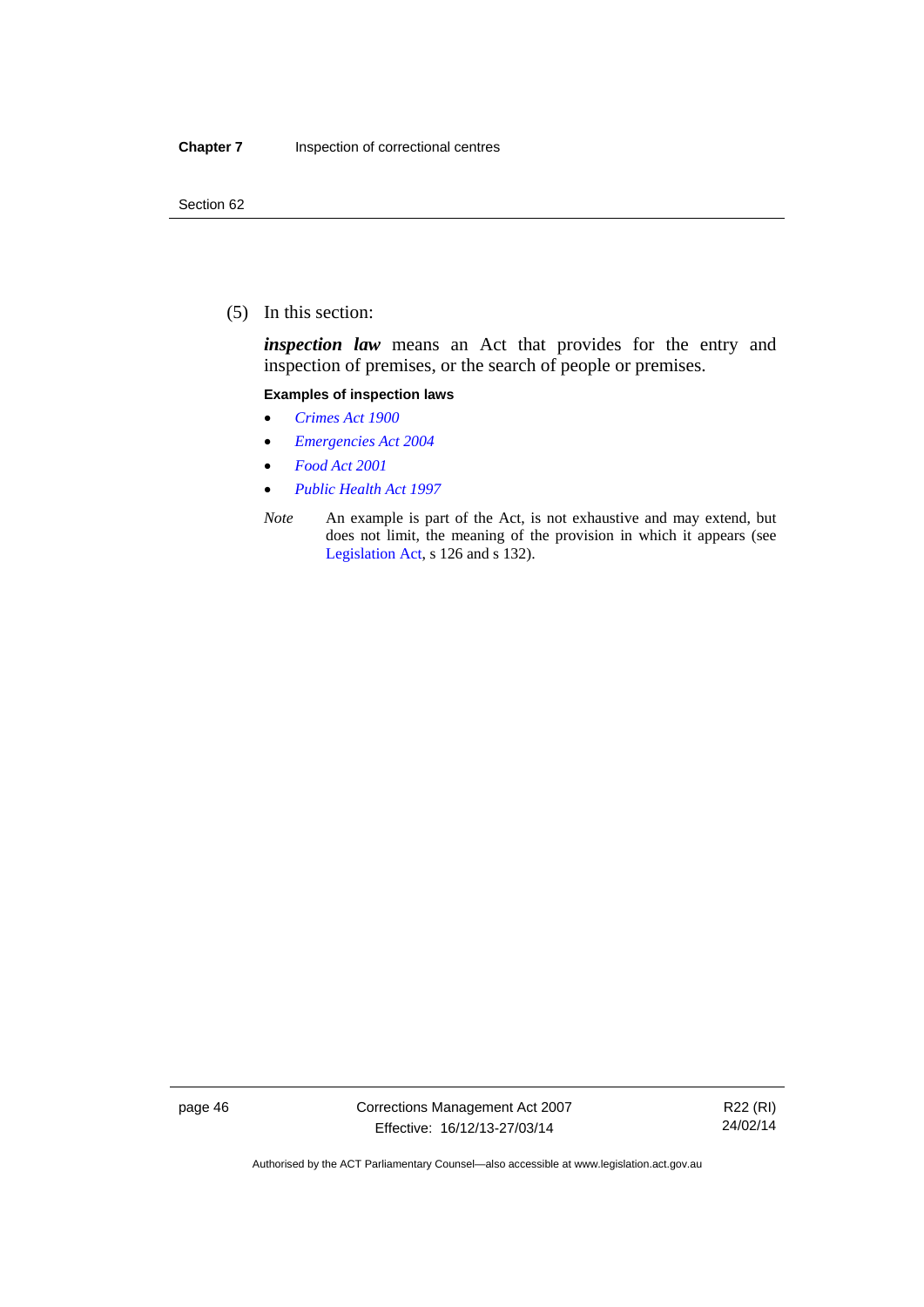# **Chapter 8 Admission to correctional centres**

#### **63 Meaning of** *admission* **to correctional centre**

In this Act:

*admission,* of a detainee to a correctional centre, means—

- (a) admission of the detainee to the centre for detention; and
- (b) for a detainee reporting to the centre to perform periodic detention—includes the first, but not the second or subsequent, time the detainee reports to the centre to perform periodic detention.

#### **64 Authority for detention**

- (1) A person must not be admitted to, or detained at, a correctional centre unless the detention is—
	- (a) authorised by a warrant under the *[Crimes \(Sentence](http://www.legislation.act.gov.au/a/2005-59)  [Administration\) Act 2005](http://www.legislation.act.gov.au/a/2005-59)*, section 12 (Warrant for imprisonment); or
	- (b) authorised by a warrant under the *[Crimes \(Sentence](http://www.legislation.act.gov.au/a/2005-59)  [Administration\) Act 2005](http://www.legislation.act.gov.au/a/2005-59)*, section 17 (Warrant for remand); or

page 47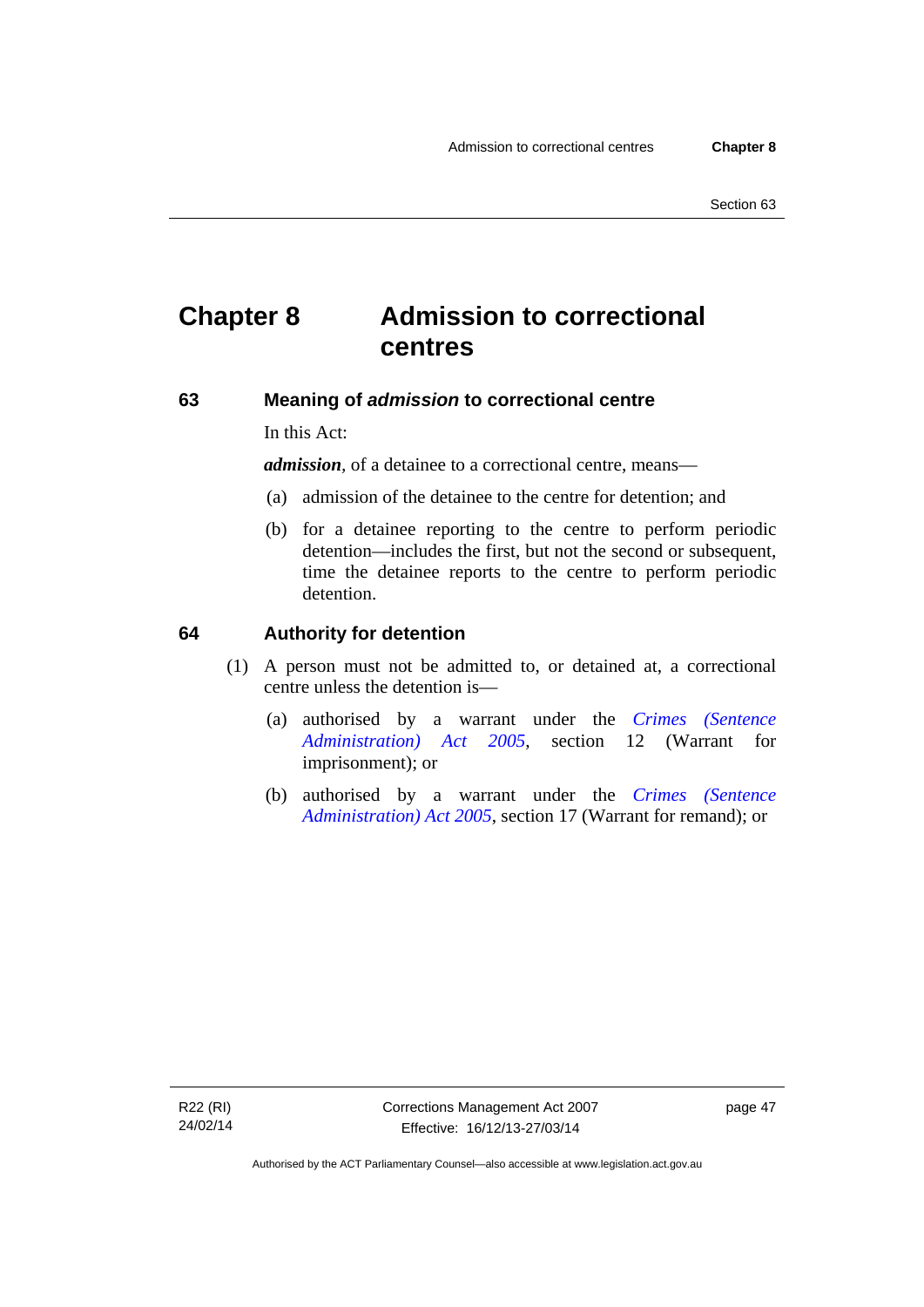#### Section 65

 (c) otherwise authorised, whether by a warrant or other authority (however named), under a territory law or a law of the Commonwealth, a State or another Territory.

#### **Examples—par (c)**

- 1 an accused person who is refused bail by an authorised person under the *[Bail Act 1992](http://www.legislation.act.gov.au/a/1992-8)*
- 2 a person held on a warrant issued under the *[Royal Commissions](http://www.legislation.act.gov.au/a/1991-1)  [Act 1991](http://www.legislation.act.gov.au/a/1991-1)*, section 35 (Apprehension of witnesses failing to appear)
- 3 a person in immigration detention under the *[Migration Act 1958](http://www.comlaw.gov.au/Series/C2004A07412)* (Cwlth)
- 4 an interstate detainee on leave in the ACT held in custody overnight
- *Note* An example is part of the Act, is not exhaustive and may extend, but does not limit, the meaning of the provision in which it appears (see [Legislation Act,](http://www.legislation.act.gov.au/a/2001-14) s 126 and s 132).
- (2) Before the person is admitted to the correctional centre, the director-general must be given the warrant or evidence of other authority for the detention.
- (3) The validity of a person's detention at a correctional centre is not affected by a defect or irregularity in or in relation to the warrant or the evidence of other authority for the detention.

#### **65 Identification of detainees**

- (1) For the identification of a detainee admitted to a correctional centre, the director-general may direct that 1 or more of the following be taken of, or from, the detainee:
	- (a) prints of the detainee's hands, fingers, feet or toes;
	- (b) a photograph or video recording;
	- (c) a measurement;
	- (d) a cast or impression;
	- (e) a buccal swab or saliva sample;
	- (f) a blood sample;

Authorised by the ACT Parliamentary Counsel—also accessible at www.legislation.act.gov.au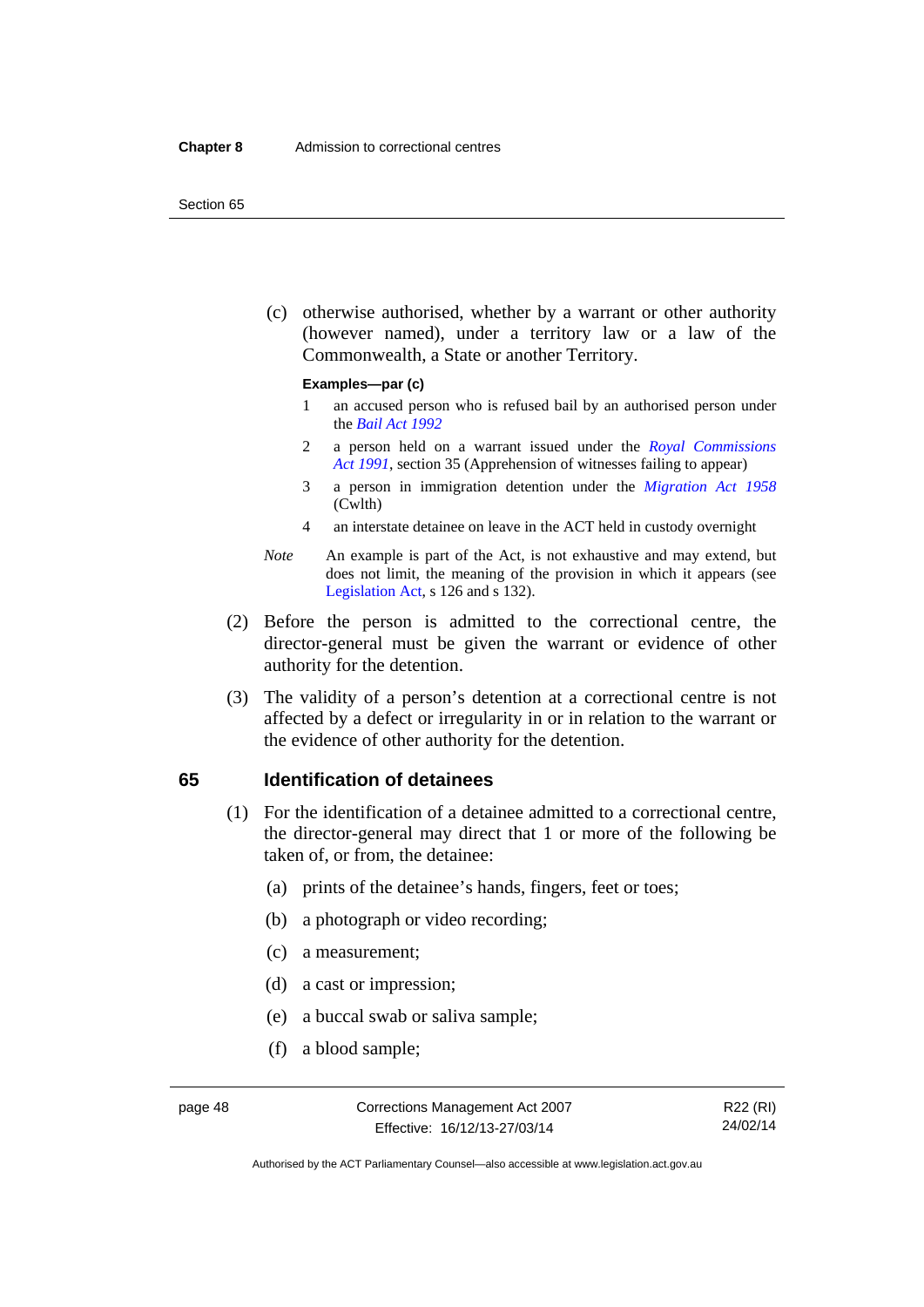- (g) anything else prescribed by regulation.
- (2) Anything taken of, or from, a detainee under subsection (1) must be destroyed if—
	- (a) the detainee is found not guilty of any offence to which the detention relates, other than on the ground of unsoundness of mind; or
	- (b) proceedings for any offence to which the detention relates are discontinued or dismissed.
- (3) However, subsection (2) does not apply if, for any part of the period of detention in relation to an offence, the detainee was also being detained for another offence—
	- (a) of which the detainee has been convicted; or
	- (b) for which a proceeding (including any appeal proceeding) is still pending.
- (4) A blood sample under this section may only be taken by a health practitioner appointed under section 22 (Health practitioners non-therapeutic functions).
	- *Note* The *[Crimes \(Forensic Procedures\) Act 2000](http://www.legislation.act.gov.au/a/2000-61)* includes provision for carrying out forensic procedures on people in custody. See particularly pt 2.7 (Carrying out of certain forensic procedures after conviction of serious offenders).

## **66 Information about entitlements and obligations**

- (1) As soon as practicable after a detainee is admitted to a correctional centre, the director-general must ensure that reasonable steps are taken to explain the following to the detainee:
	- (a) the detainee's entitlements and obligations under this Act;
	- (b) the case management plan arrangements;
	- (c) the role of official visitors;

page 49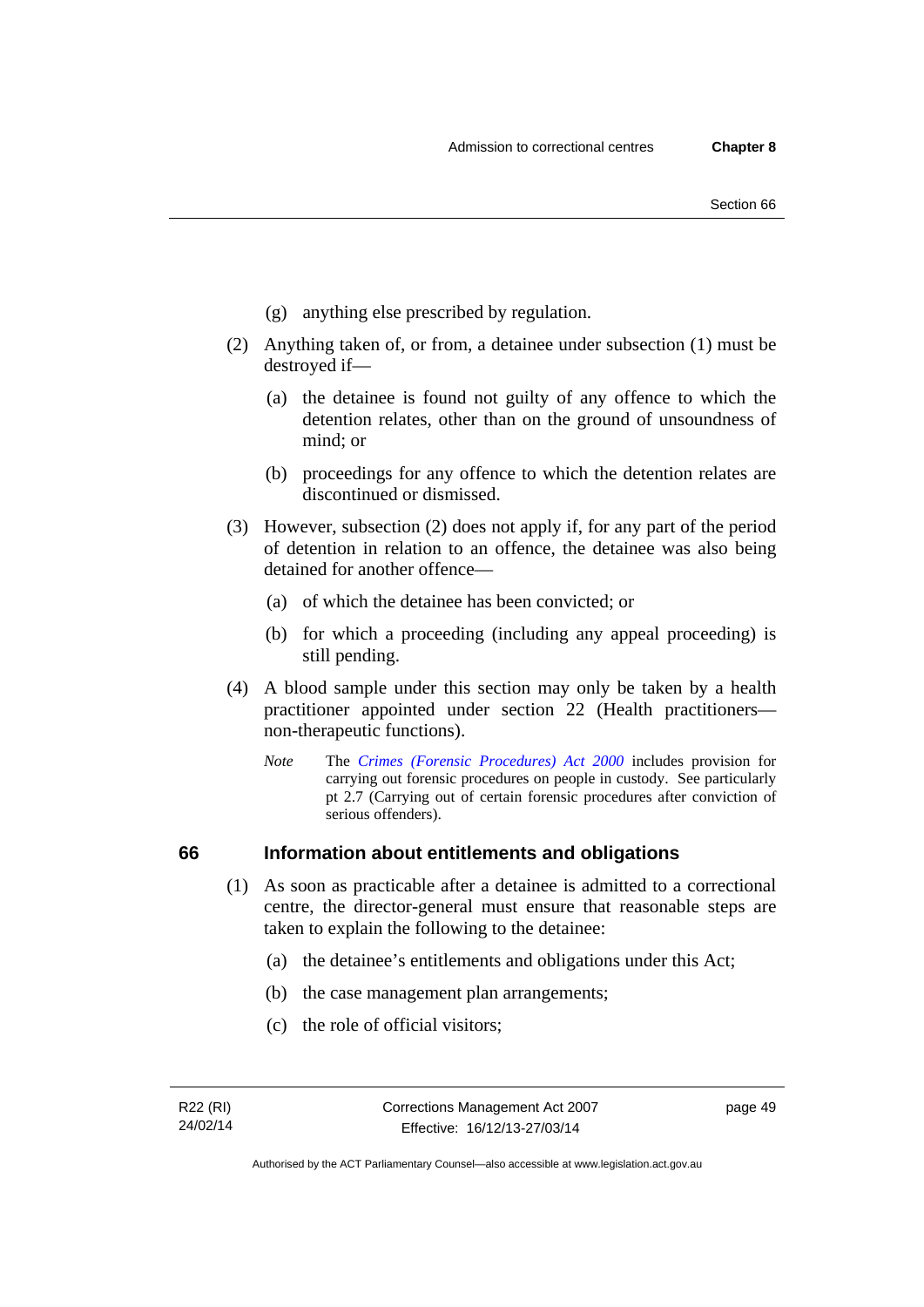- (d) the procedures for seeking information and making complaints;
- (e) if the detainee is a national of a foreign country—the right to have a diplomatic or consular representative of the country told about the detention;
- (f) anything else prescribed by regulation;
- (g) anything else the director-general considers necessary or desirable.

#### **Examples—par (g)**

- 1 corrections policies and operating procedures relevant to the detainee
- 2 the scope and effect of the director-general's directions
- 3 for a transgender or intersex detainee—the effect of section 79 in relation to choice of sexual identity
- 4 the health services, work and activities available to detainees
- 5 for an offender—the role of the sentence administration board
- *Note* An example is part of the Act, is not exhaustive and may extend, but does not limit, the meaning of the provision in which it appears (see [Legislation Act,](http://www.legislation.act.gov.au/a/2001-14) s 126 and s 132).
- (2) The explanation under subsection (1)—
	- (a) may be in general terms; and
	- (b) as far as practicable, must be in language the detainee can readily understand.

#### **Example—par (a)**

a written statement or checklist used by corrections officers to give detainees a general summary of the things mentioned in subsection (1)

*Note* An example is part of the Act, is not exhaustive and may extend, but does not limit, the meaning of the provision in which it appears (see [Legislation Act,](http://www.legislation.act.gov.au/a/2001-14) s 126 and s 132).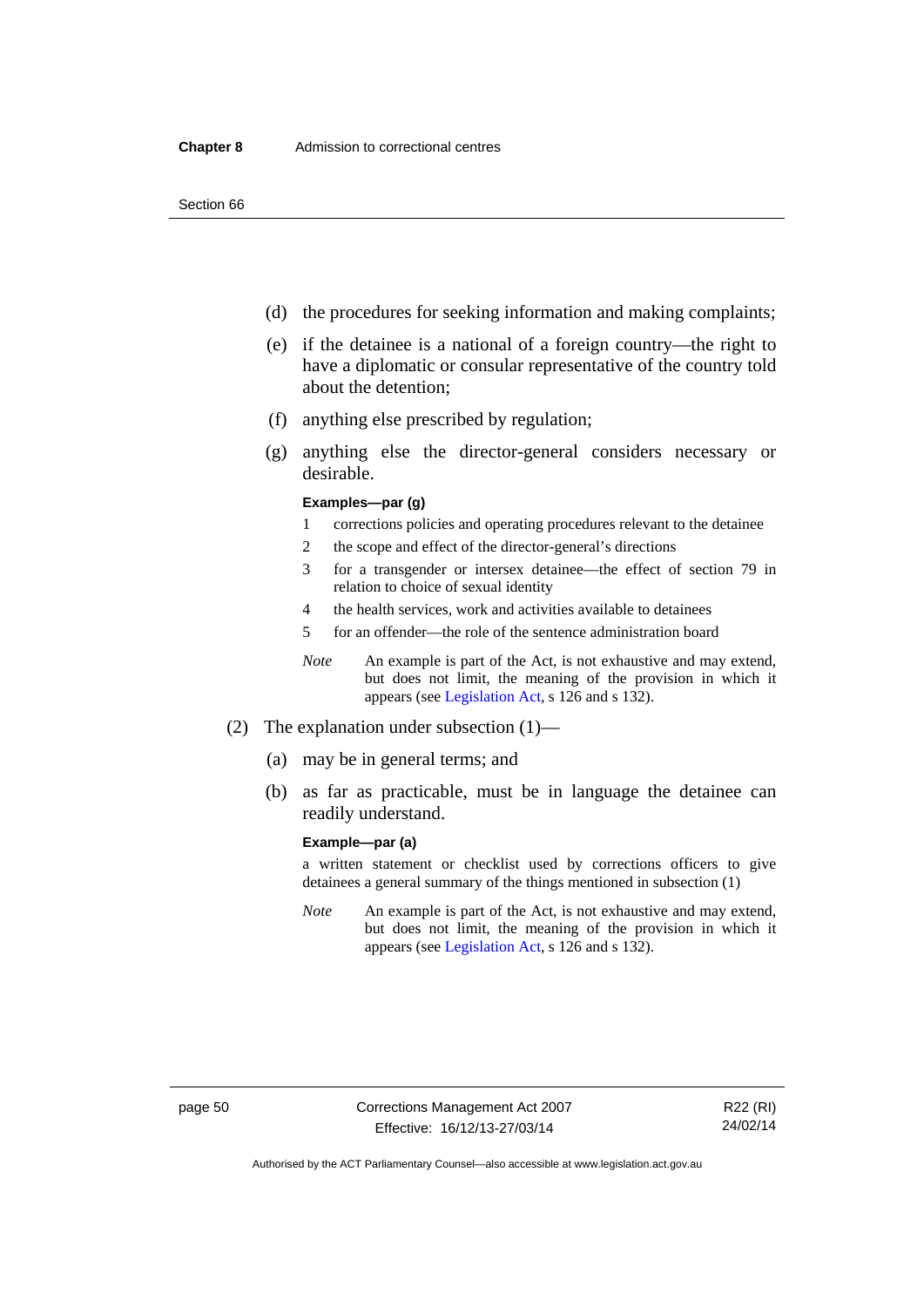- (3) The director-general must arrange for the assistance of an interpreter in complying with subsection (1) or (2) if the director-general believes, on reasonable grounds, that the detainee is unable, because of inadequate knowledge of the English language or a disability, to communicate with reasonable fluency in English.
- (4) Without limiting subsection (3), the assistance of the interpreter may be provided by telephone.
- (5) The director-general must also ensure that copies of the following are available for inspection by detainees at each correctional centre:
	- (a) this Act;
	- (b) corrections policies and operating procedures available under section 14.
- (6) The director-general must tell a diplomatic or consular representative of a foreign country about the detention of a national of that country, if asked by the detainee.

## **67 Initial assessment**

- (1) The director-general must ensure that—
	- (a) each detainee admitted to a correctional centre is assessed as soon as practicable to identify any immediate physical or mental health, or safety or security, risks and needs; and
	- (b) any risks and needs identified by the assessment are addressed.
- (2) In particular, the director-general must ensure that any ongoing risks and needs are addressed in the detainee's case management plan.

## **68 Health assessment**

(1) The assessment under section 67 of a detainee's physical and mental health needs and risks must be made within 24 hours after the detainee's admission.

page 51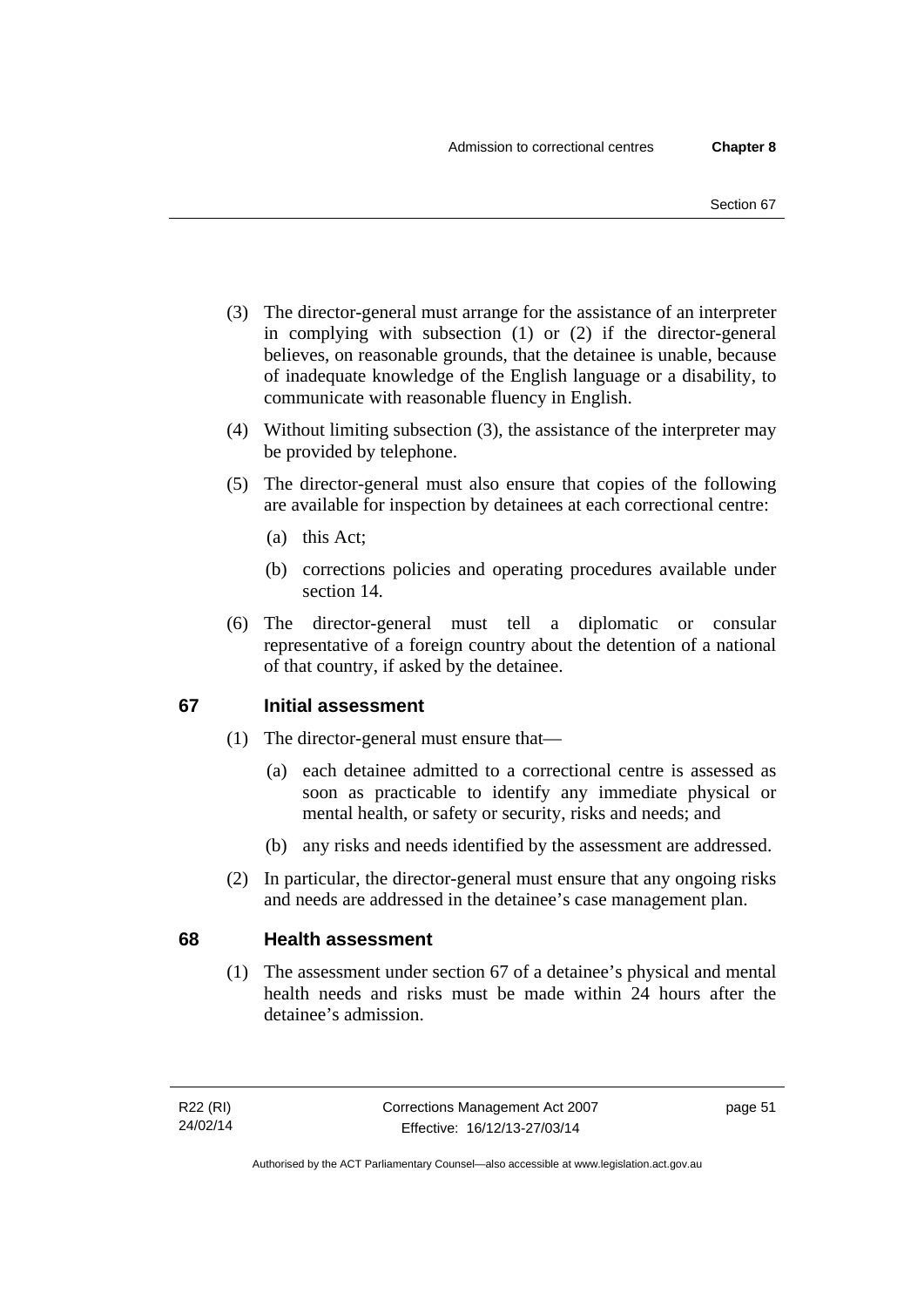- (2) The health assessment must involve—
	- (a) an initial assessment by a nurse and a review of the nurse's assessment by a doctor appointed under section 21 (Doctors health service appointments); or
	- (b) an assessment by a doctor appointed under section 21 (Doctors—health service appointments).
- (3) The health assessment must include an assessment of the detainee's risk of self-harm.
	- *Note 1* The detainee's case management plan must also address the detainee's health condition, any risk of self-harm and any treatment regime (see s 78).
	- *Note 2* The *[Mental Health \(Treatment and Care\) Act 1994](http://www.legislation.act.gov.au/a/1994-44)* also includes provision for assessment orders, and emergency detention and care, under that Act.

## **69 Alcohol and drug tests on admission**

- (1) For an assessment under section 67, the director-general may direct the detainee, orally or in writing, to provide a test sample.
- (2) Division 9.6.2 (Alcohol and drug testing—detainees) applies in relation to the direction and any sample given under the direction.

## **70 Strip search on admission**

- (1) For an assessment under section 67, the director-general may direct the detainee, orally or in writing, to submit to a strip search.
- (2) Part 9.4 (Searches) and part 9.5 (Seizing property) apply in relation to the direction and any strip search conducted under the direction.

## **71 Property of detainees**

(1) The director-general may allow a detainee's property to be brought into a correctional centre.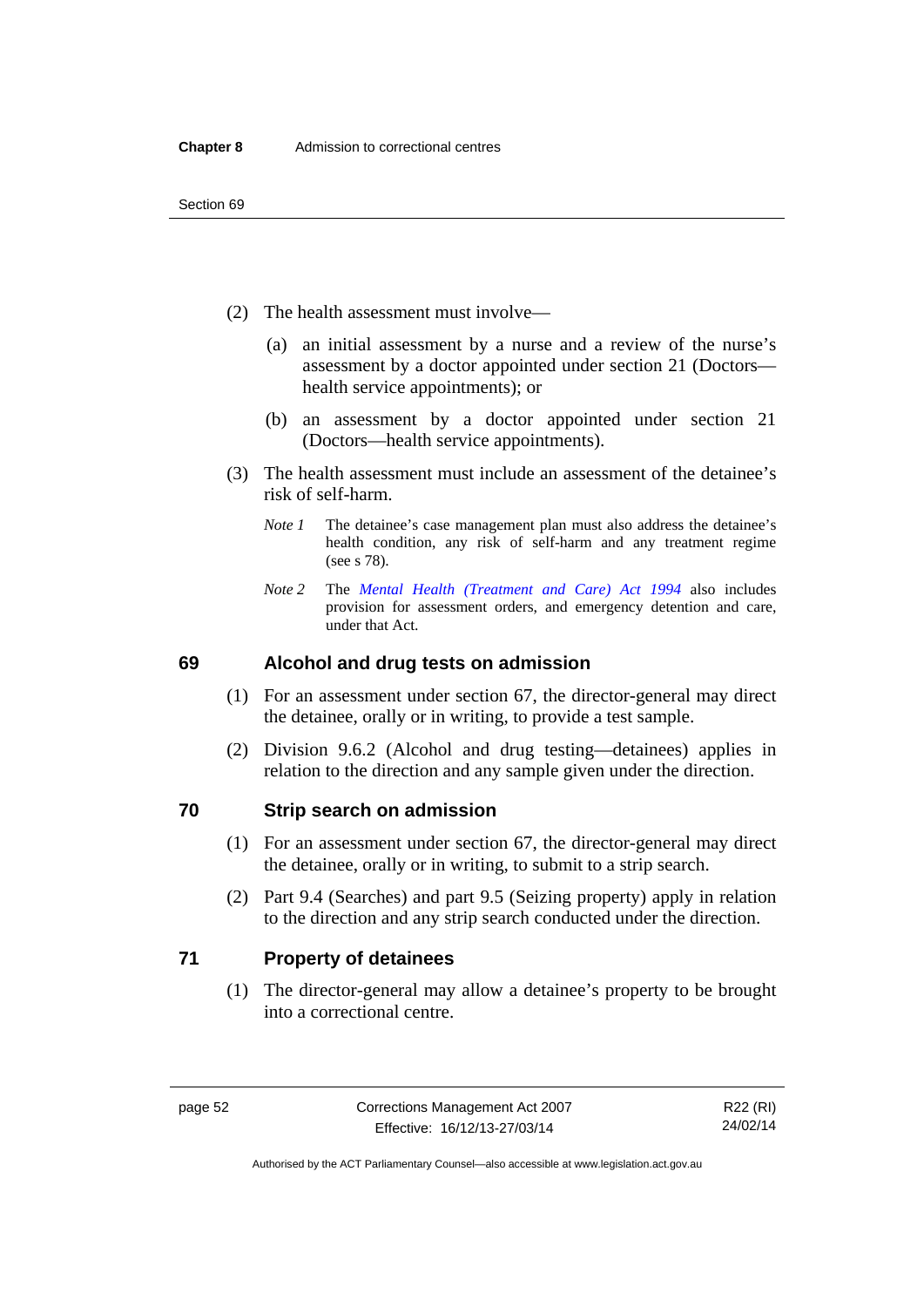- (2) However, the director-general may give directions imposing conditions in relation to the detainee's property brought into a correctional centre, including conditions in relation to—
	- (a) the nature, amount and location of property that may be held by a detainee at the centre; and
	- (b) the use of the property.
- (3) The director-general must ensure that the register of detainees includes details of the property each detainee has at a correctional centre.
- (4) Without limiting section 14 (Corrections policies and operating procedures), a corrections policy or operating procedure may make provision in relation to detainee's property, including provision in relation to the following:
	- (a) the taking and storage of the property;
	- (b) access to, and use of, the property;
	- (c) transfer of the property;
	- (d) compensation for loss or damage;
	- (e) return of the property to the detainee.
- (5) In this section:

*detainee's property* does not include a prohibited thing.

*Note* Pt 9.5 (Seizing property) provides generally for the seizure, forfeiture and return of property.

## **72 Security classification**

The director-general must arrange a security classification for a detainee as soon as practicable after the detainee's admission to a correctional centre.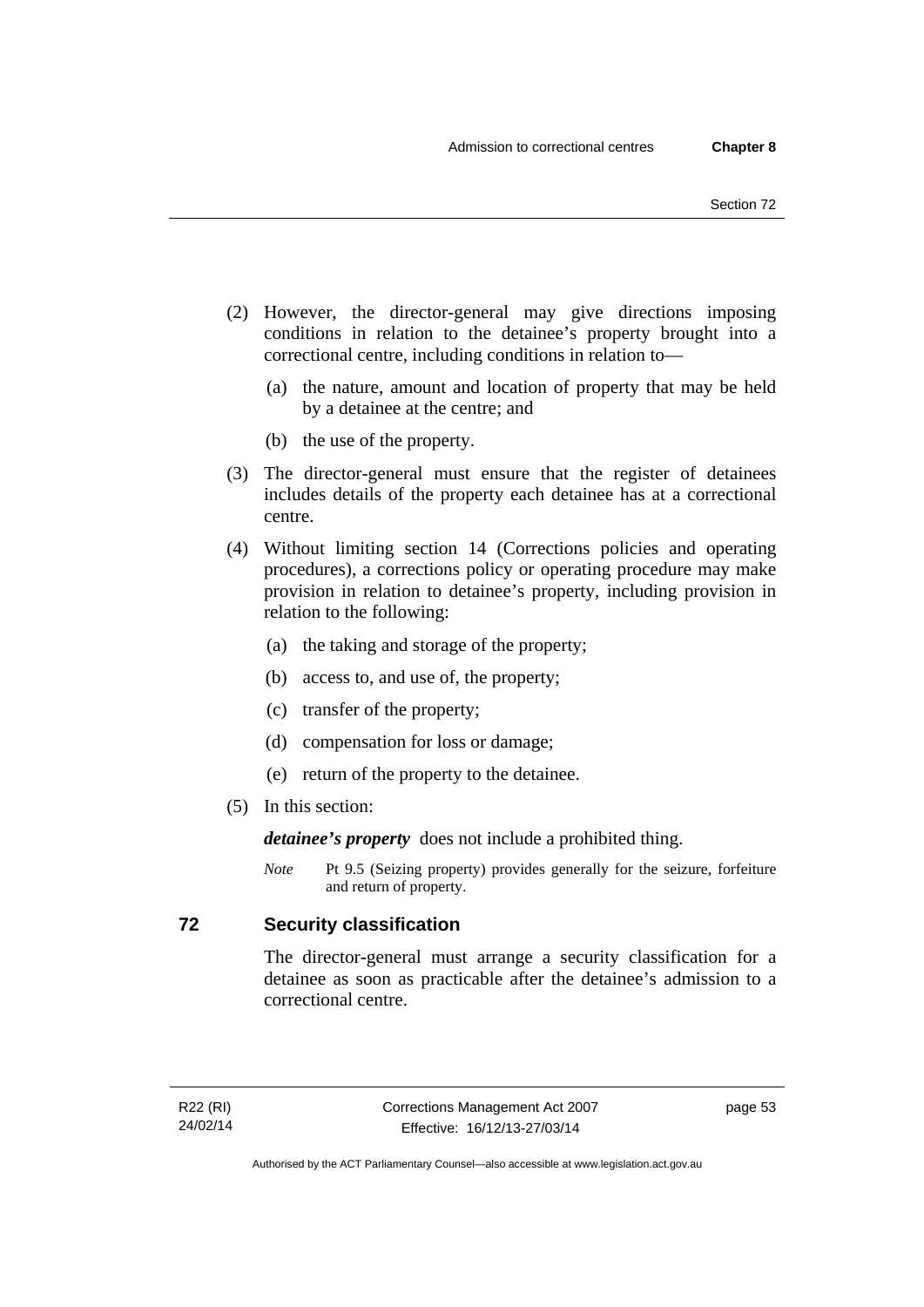Section 73

## **73 Case management plan**

The director-general must arrange for a case management plan to be prepared for a detainee as soon as practicable after the detainee's admission to a correctional centre.

## **74 Entries in register of detainees**

The director-general must ensure that details of each detainee admitted to a correctional centre are entered in the register of detainees on the detainee's admission to the centre.

*Note* The director-general must keep a register of detainees at a correctional centre (see s 76).

page 54 Corrections Management Act 2007 Effective: 16/12/13-27/03/14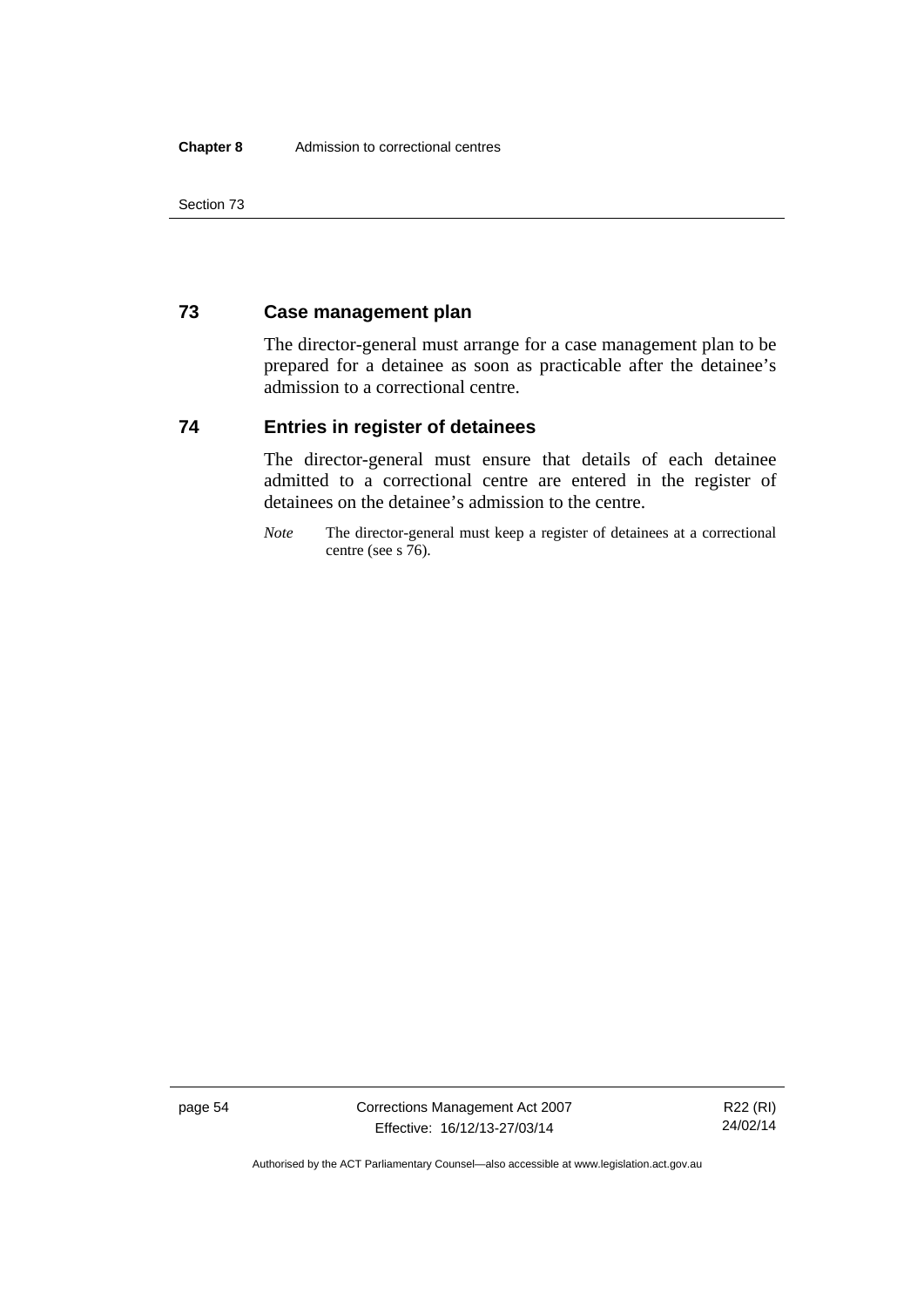# **Chapter 9 Management and security**

# **Part 9.1 Management and security general**

## **75 Compliance with director-general's directions**

A detainee must comply with any direction given under this Act to the detainee by the director-general.

*Note* Under s 17, the director-general may delegate any of the director-general's functions, including the giving of directions, to a corrections officer.

## **76 Register of detainees**

- (1) The director-general must keep a register containing details of each detainee at a correctional centre.
- (2) The register must include details of the following for each detainee:
	- (a) full name;
	- (b) authority for detention;
	- (c) period of authorised detention;
	- (d) for a detainee under a sentence of imprisonment—
		- (i) the sentence, including any periodic detention period or other element of a combination sentence; and
		- (ii) any nonparole period;
	- (e) current place of detention;
	- (f) security classification;
	- (g) case management plan;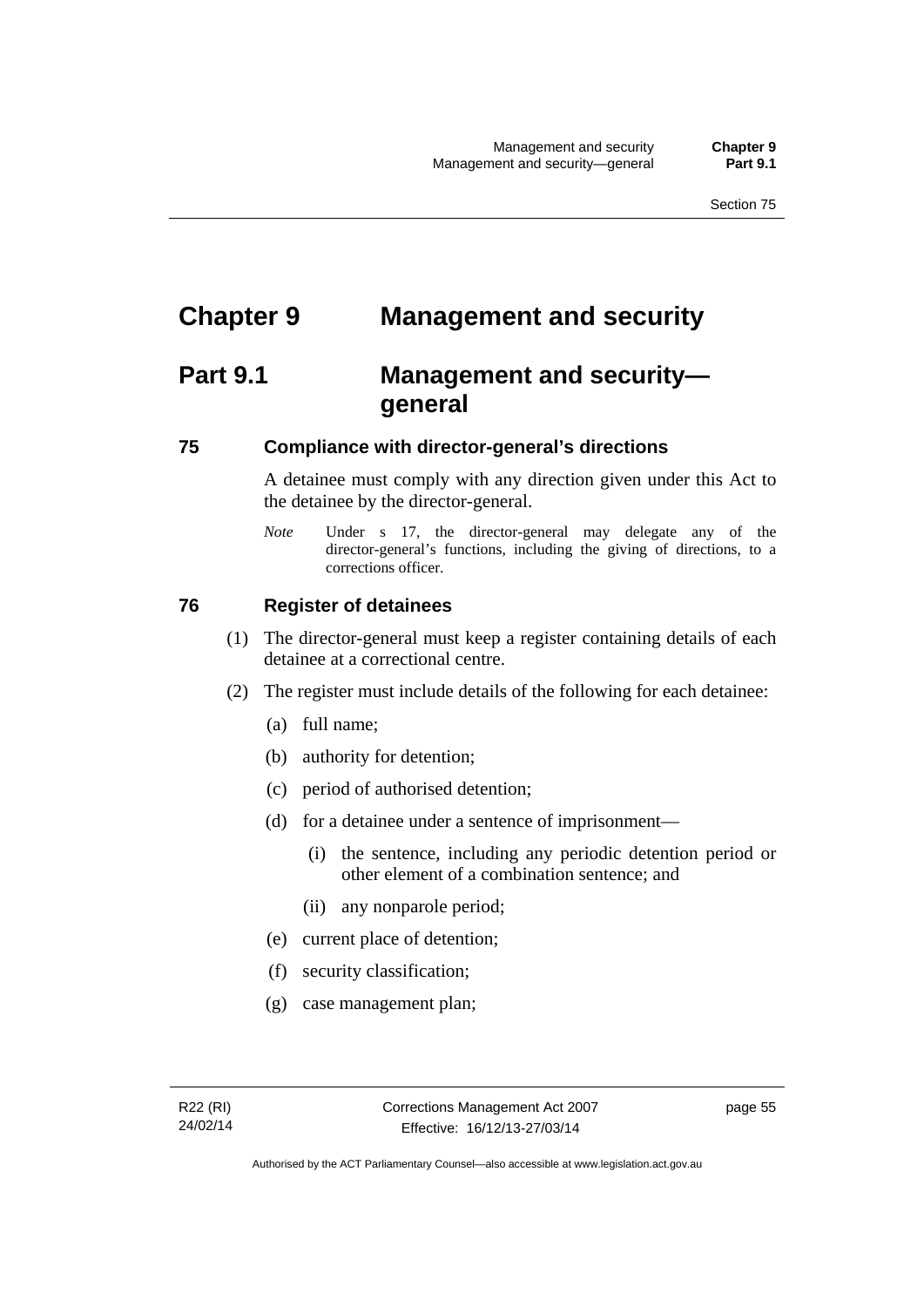Section 77

- (h) sex, including that chosen under section 79 (Transgender and intersex detainees—sexual identity);
- (i) any known condition of the detainee that requires, or is likely to require, a health service;
- (j) anything taken under section 65 (Identification of detainees);
- (k) anything else the director-general considers necessary or appropriate for the proper management of the detainee.

#### **Examples—par (i)**

- 1 nutritional or health needs
- 2 need for spectacles, contact lens, crutches, prosthesis or other artificial aids
- 3 language or literacy difficulties
- *Note* An example is part of the Act, is not exhaustive and may extend, but does not limit, the meaning of the provision in which it appears (see [Legislation Act,](http://www.legislation.act.gov.au/a/2001-14) s 126 and s 132).
- (3) The register must be available for inspection under chapter 7 (Inspection of correctional centres).
- (4) In this section:

*combination sentence*—see the *[Crimes \(Sentencing\) Act 2005](http://www.legislation.act.gov.au/a/2005-58)*, dictionary.

## **77 Health reports**

- (1) For this Act, the director-general may ask a relevant director-general for a written report about a detainee's health.
- (2) The relevant director-general must comply with the request as soon as practicable.
- (3) The relevant director-general's report must include personal health information about the detainee that is in a health record—
	- (a) in the relevant director-general's custody; or

Authorised by the ACT Parliamentary Counsel—also accessible at www.legislation.act.gov.au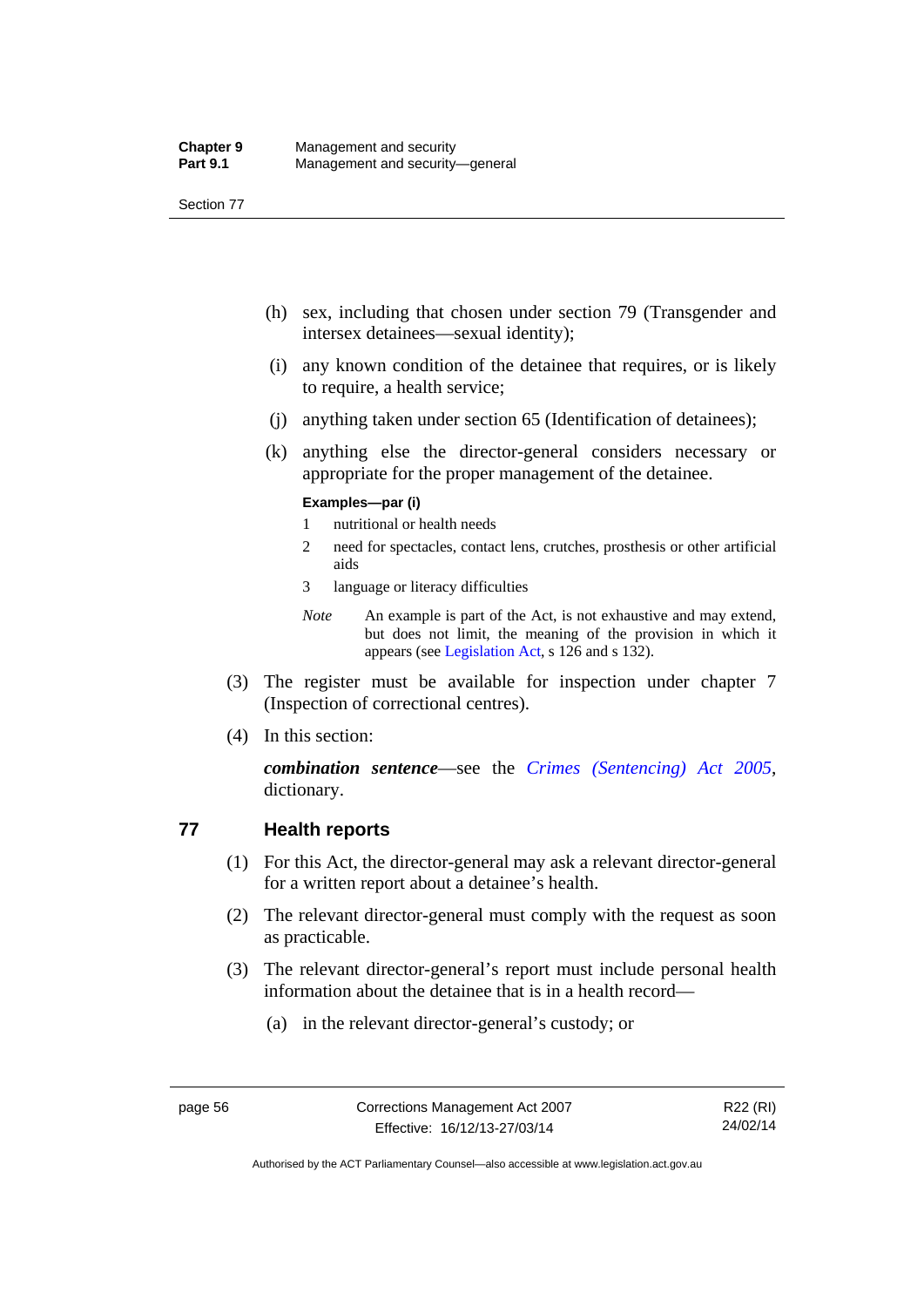- (b) to which the relevant director-general has access through any arrangement with another director-general.
- (4) The director-general must ensure that a doctor appointed under section 21 (Doctors—health service appointments) assesses the report from a relevant director-general and includes a statement of the detainee's condition (the *health schedule*) in the detainee's case management plan.
- (5) The health schedule must include a summary of—
	- (a) the detainee's condition and health risks, including any likelihood of the condition resulting in a medical emergency or the onset of significant health problems and any associated symptoms; and
	- (b) a treatment regime for the detainee

#### **Examples—s (5)**

- 1 Detainee D has diabetes. The health schedule for D explains the type of diabetes, the treatment required, any likely medical emergency or significant health problem and the associated symptoms, such as hypoglycaemia.
- 2 Detainee P has epilepsy. The health schedule for P explains the type of epilepsy, the treatment required, the symptoms and consequences of any failure to maintain the treatment regime.
- *Note* An example is part of the Act, is not exhaustive and may extend, but does not limit, the meaning of the provision in which it appears (see [Legislation Act,](http://www.legislation.act.gov.au/a/2001-14) s 126 and s 132).
- (6) Without limiting section 14 (Corrections policies and operating procedures), a corrections policy or operating procedure may include provision in relation to the health schedule, including provision in relation to any of the following:
	- (a) the content of the schedule and, in particular, any statement about the detainee's health risks and treatment regime;
	- (b) the people who may access the health schedule and the circumstances for access.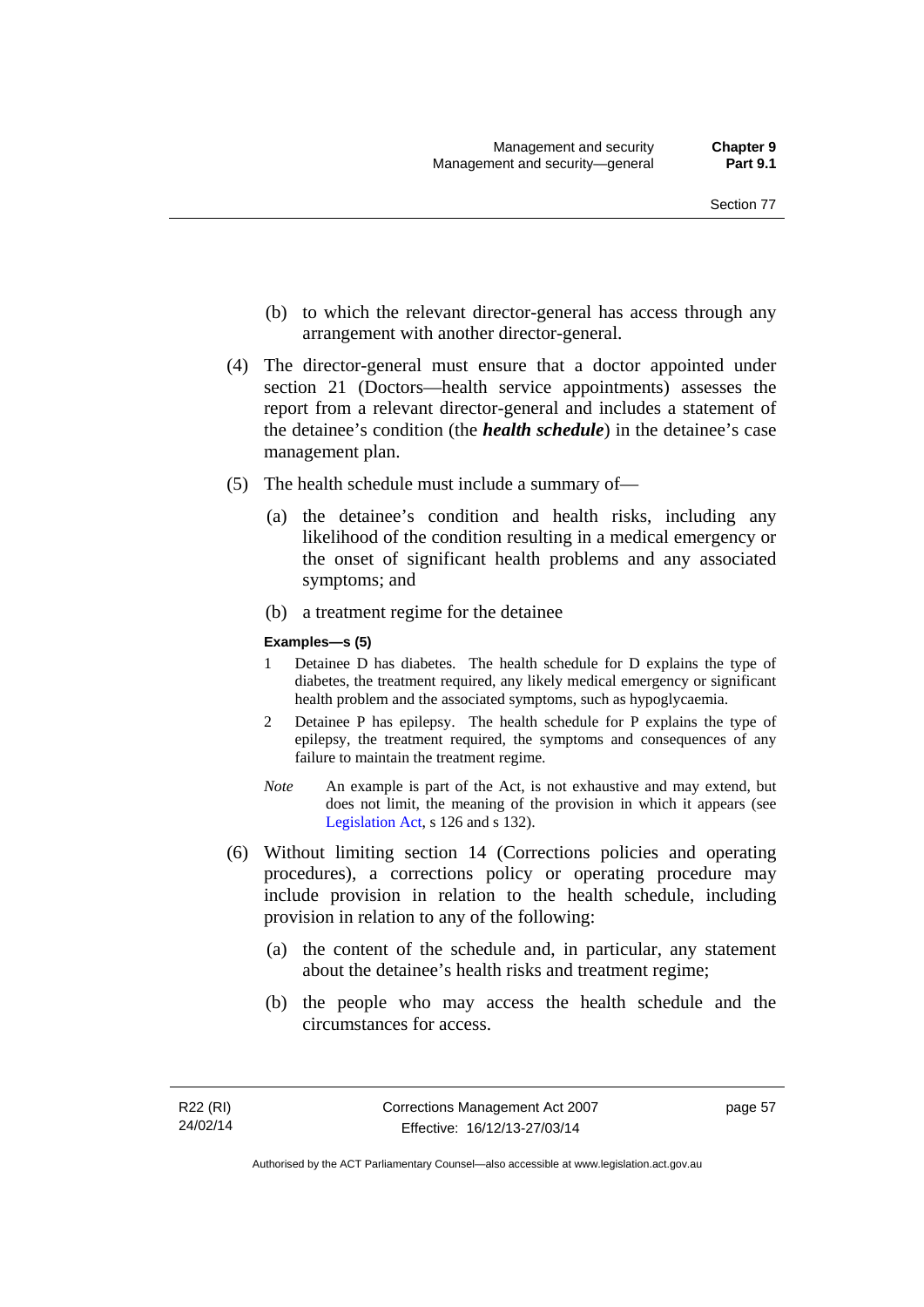- (7) The director-general must ensure that the relevant director-general's report and the health schedule is available only to people authorised by the director-general.
- (8) In this section:

*health record*—see the *[Health Records \(Privacy and Access\)](http://www.legislation.act.gov.au/a/1997-125)  [Act 1997](http://www.legislation.act.gov.au/a/1997-125)*, dictionary.

*personal health information*—see the *[Health Records \(Privacy and](http://www.legislation.act.gov.au/a/1997-125)  [Access\) Act 1997](http://www.legislation.act.gov.au/a/1997-125)*, dictionary.

*relevant director-general* means a director-general whose administrative unit is responsible for any provision of the following Acts:

- (a) the *[Children and Young People Act 2008](http://www.legislation.act.gov.au/a/2008-19)*;
- (b) the *[Disability Services Act 1991](http://www.legislation.act.gov.au/a/1991-98)*;
- (c) the *[Health Act 1993](http://www.legislation.act.gov.au/a/1993-13)*;
- (d) the *[Mental Health \(Treatment and Care\) Act 1994](http://www.legislation.act.gov.au/a/1994-44)*.
- *Note* Compliance with a request under this section does not involve a contravention of a privacy principle under the *[Health Records \(Privacy](http://www.legislation.act.gov.au/a/1997-125)  [and Access\) Act 1997](http://www.legislation.act.gov.au/a/1997-125)* (see that Act, s 5 (The privacy principles))*.*

### **78 Case management plans—scope etc**

- (1) The director-general—
	- (a) must maintain an individual management plan for each detainee, other than a remandee; and
	- (b) may maintain an individual management plan for a detainee who is a remandee.
- (2) A case management plan for a detainee must—
	- (a) outline work and activities for the detainee; and

R22 (RI) 24/02/14

Authorised by the ACT Parliamentary Counsel—also accessible at www.legislation.act.gov.au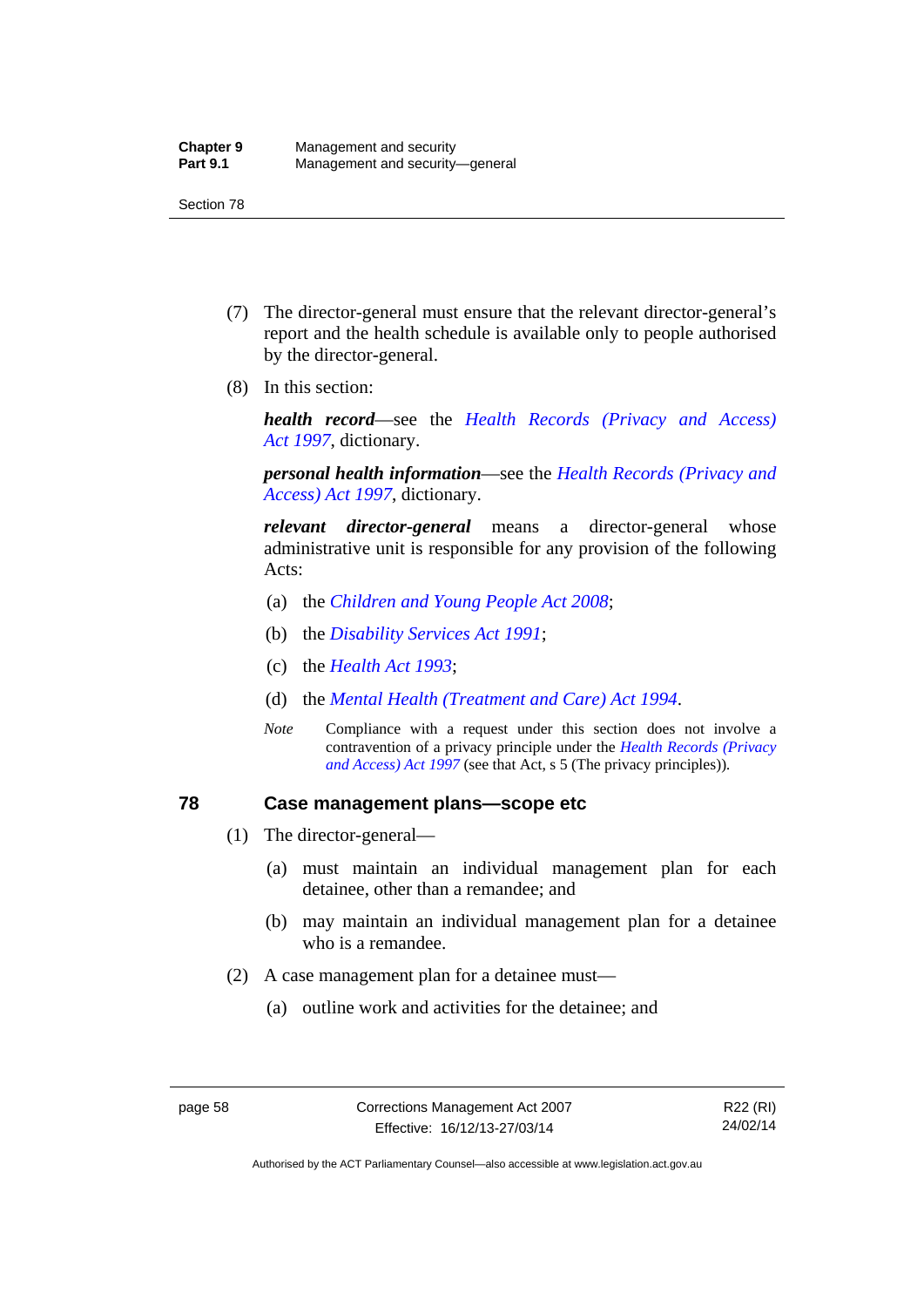- (b) be based on an assessment of the needs, capacities and disposition of the detainee; and
- (c) be consistent with the resources available to the director-general to manage the detainee; and
- (d) if the detainee is an offender—outline how the detainee is to be prepared for lawful release and reintegration into society at the earliest possible time.
- (3) A case management plan may deal with any matter relating to a detainee, including the following:
	- (a) provision for the safe, secure and humane treatment of the detainee;
	- (b) for a detainee at risk of self-harm—an outline of the risk and strategies for managing the risk;
	- (c) the welfare of the detainee, including the detainee's participation in work or activities, and other constructive use of time in detention;
	- (d) details of any academic, vocational or cultural education or training for the detainee approved under section 52 (News and educational services);
	- (e) the detainee's health condition and risks, and any associated treatment regime;
	- (f) for a detainee with a physical, mental or educational disability—strategies for extra assistance to minimise any disadvantage suffered by the detainee because of the disability, particularly in relation to suitability for work and release from detention;
	- (g) for a detainee serving a sentence of imprisonment by full-time detention—requirements for the detainee to be—
		- (i) told the detainee's release date under the sentence; and

page 59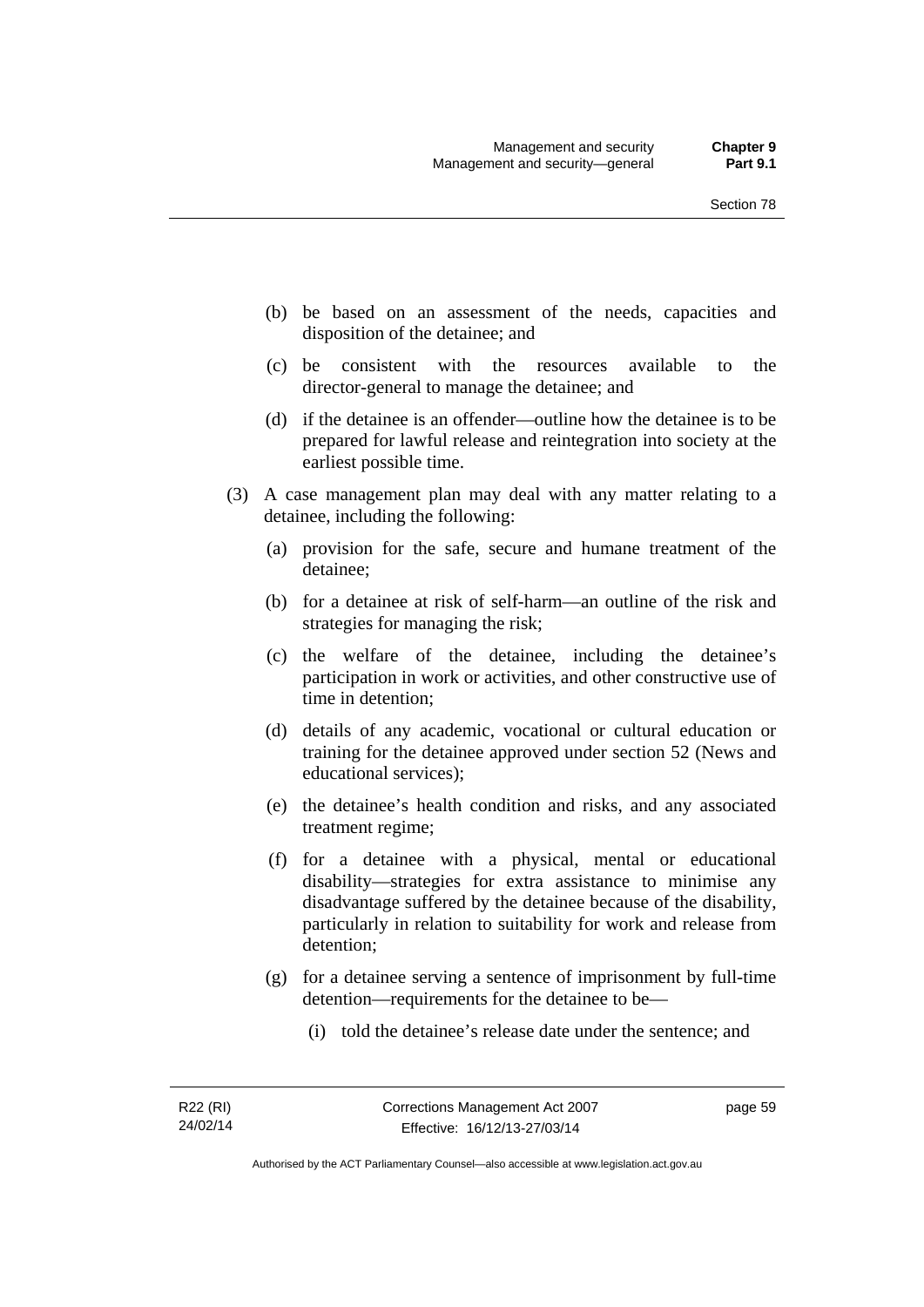- (ii) given necessary assistance in applying for parole;
- (h) anything else prescribed by regulation or directed by the director-general.

### **79 Transgender and intersex detainees—sexual identity**

- (1) This section applies to a transgender or intersex detainee.
- (2) For this Act, the sex of the detainee is taken to be—
	- (a) the sex chosen under subsection (3); or
	- (b) if subsection (4) applies—the sex chosen with approval under subsection (4).
- (3) On admission to a correctional centre—
	- (a) the detainee may tell the director-general the sex the detainee chooses to be identified with; or
	- (b) if the detainee fails to make a choice under paragraph (a)—the director-general may choose the sex the detainee is to be identified with having regard to the report obtained under subsection (5).

*Note Fail* includes refuse, see the [Legislation Act,](http://www.legislation.act.gov.au/a/2001-14) dict, pt 1.

- (4) The director-general may, on application by the detainee, approve a change in the sex the detainee chooses to be identified with, having regard to the report obtained under subsection (5).
- (5) Before making a decision under subsection (3) or (4), the director-general must obtain a report by a doctor appointed under section 22 (Health practitioners—non-therapeutic functions) about the detainee's sexual identity.
- (6) The director-general must—
	- (a) give the detainee written notice of a decision by the director-general under subsection (3) or (4); and

R22 (RI) 24/02/14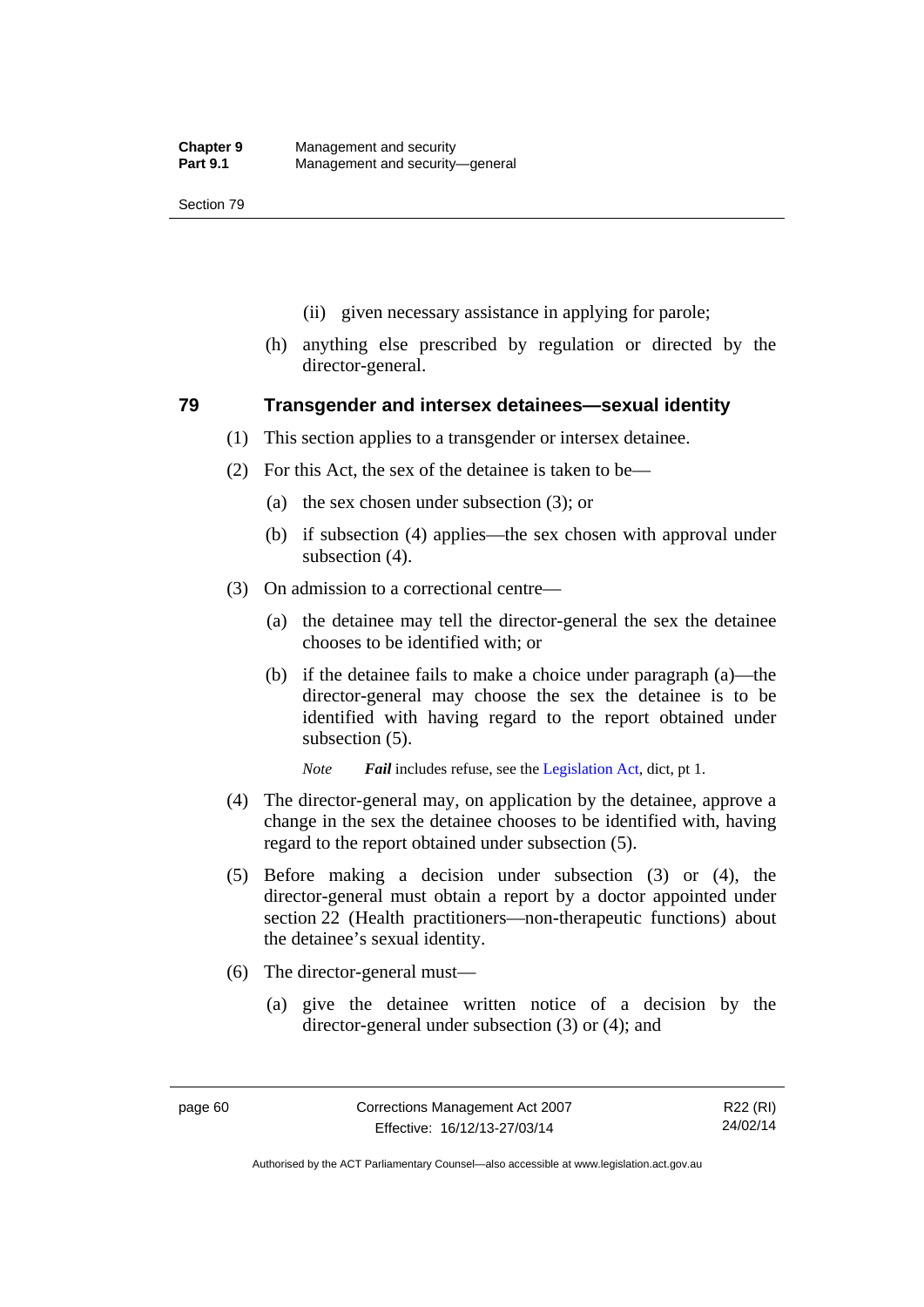(b) must ensure that the detainee's sex chosen under this section is entered in the register of detainees.

#### **Examples of effect of this section**

The conduct of searches of the detainee, and the allocation of accommodation and sanitary facilities for the detainee, would be on the basis that the detainee was a person of the chosen sex.

*Note* An example is part of the Act, is not exhaustive and may extend, but does not limit, the meaning of the provision in which it appears (see [Legislation Act,](http://www.legislation.act.gov.au/a/2001-14) s 126 and s 132).

### **80 Security classification—basis etc**

- (1) The director-general must—
	- (a) give each detainee a security classification; and
	- (b) review the classification at least annually or otherwise as prescribed by regulation.
- (2) When deciding a detainee's security classification, the director-general must consider the following:
	- (a) the reason for the detention, including the nature of any offence for which the detainee is detained;
	- (b) the risks posed by the detainee if the detainee were to escape;
	- (c) the risk of the detainee escaping;
	- (d) the risks posed by the detainee while at a correctional centre;
	- (e) the risks to the detainee of being accommodated with particular detainees or in particular areas at a correctional centre;
	- (f) any matter prescribed by regulation.
- (3) The director-general may consider anything else the director-general considers relevant.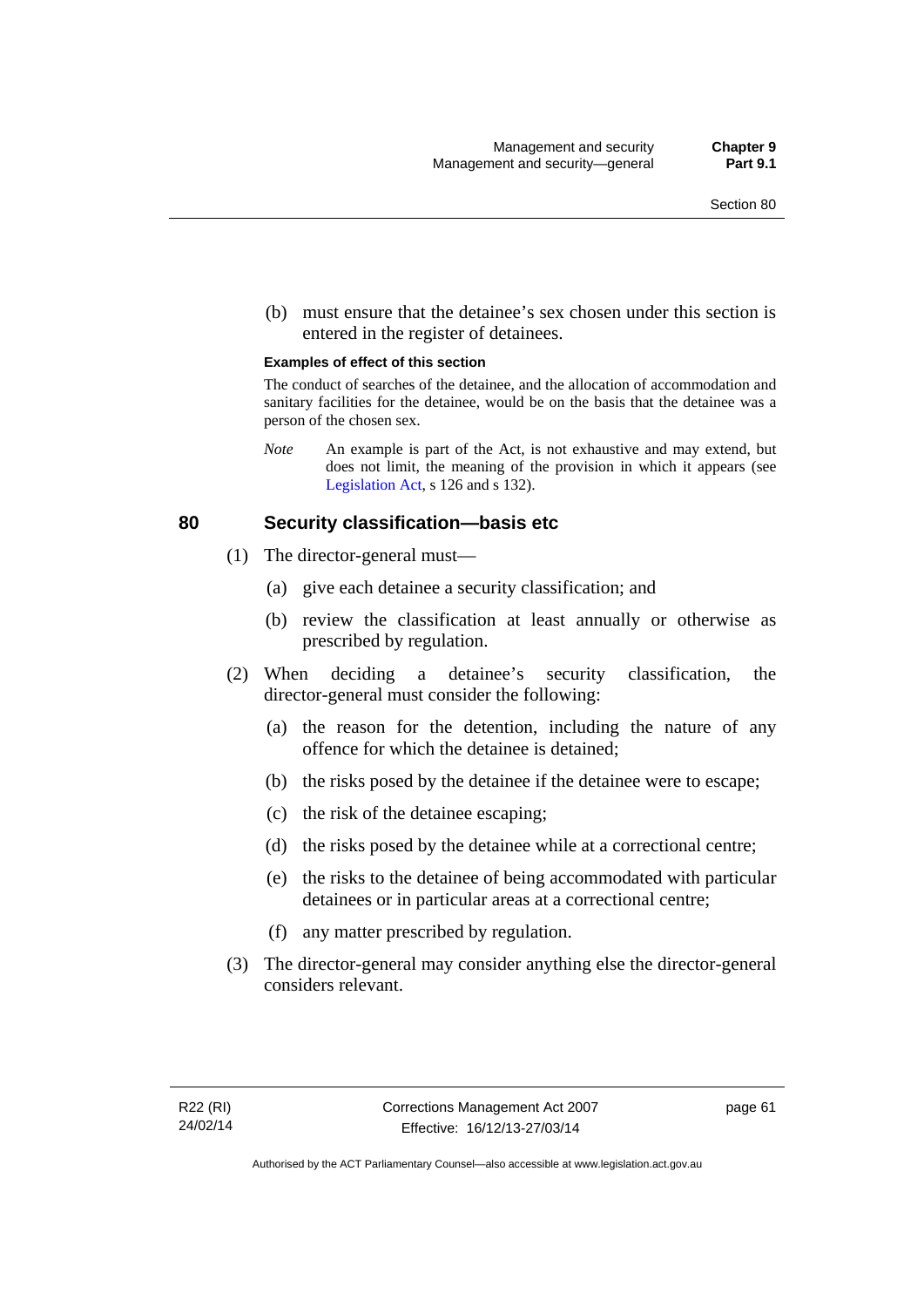| <b>Chapter 9</b> | Management and security         |
|------------------|---------------------------------|
| <b>Part 9.1</b>  | Management and security-general |

 (4) The security measures to which a detainee is subject under a security classification must be the minimum necessary to ensure secure detention of the detainee.

### **81 Prohibited things**

- (1) The director-general may declare a thing to be a prohibited thing.
- (2) A declaration is a notifiable instrument.

#### **Examples of prohibited things**

- 1 a weapon or something crafted as a weapon
- 2 an explosive
- 3 alcohol
- 4 a controlled drug under the [Criminal Code](http://www.legislation.act.gov.au/a/2002-51)
- 5 a mobile phone
- *Note 1* The power to make an instrument includes power to make different provisions in relation to different matters or different classes of matters, and provisions that apply differently by reference to stated exceptions or factors (see [Legislation Act](http://www.legislation.act.gov.au/a/2001-14), s 48.)
- *Note 2* A notifiable instrument must be notified under the [Legislation Act](http://www.legislation.act.gov.au/a/2001-14).
- *Note 3* An example is part of the Act, is not exhaustive and may extend, but does not limit, the meaning of the provision in which it appears (see [Legislation Act,](http://www.legislation.act.gov.au/a/2001-14) s 126 and s 132).

### **82 Possession of prohibited things**

 (1) A detainee commits an offence if the detainee possesses a prohibited thing.

Maximum penalty: 50 penalty units, imprisonment for 6 months or both.

 (2) Subsection (1) does not apply if the director-general approves the detainee's possession of the thing.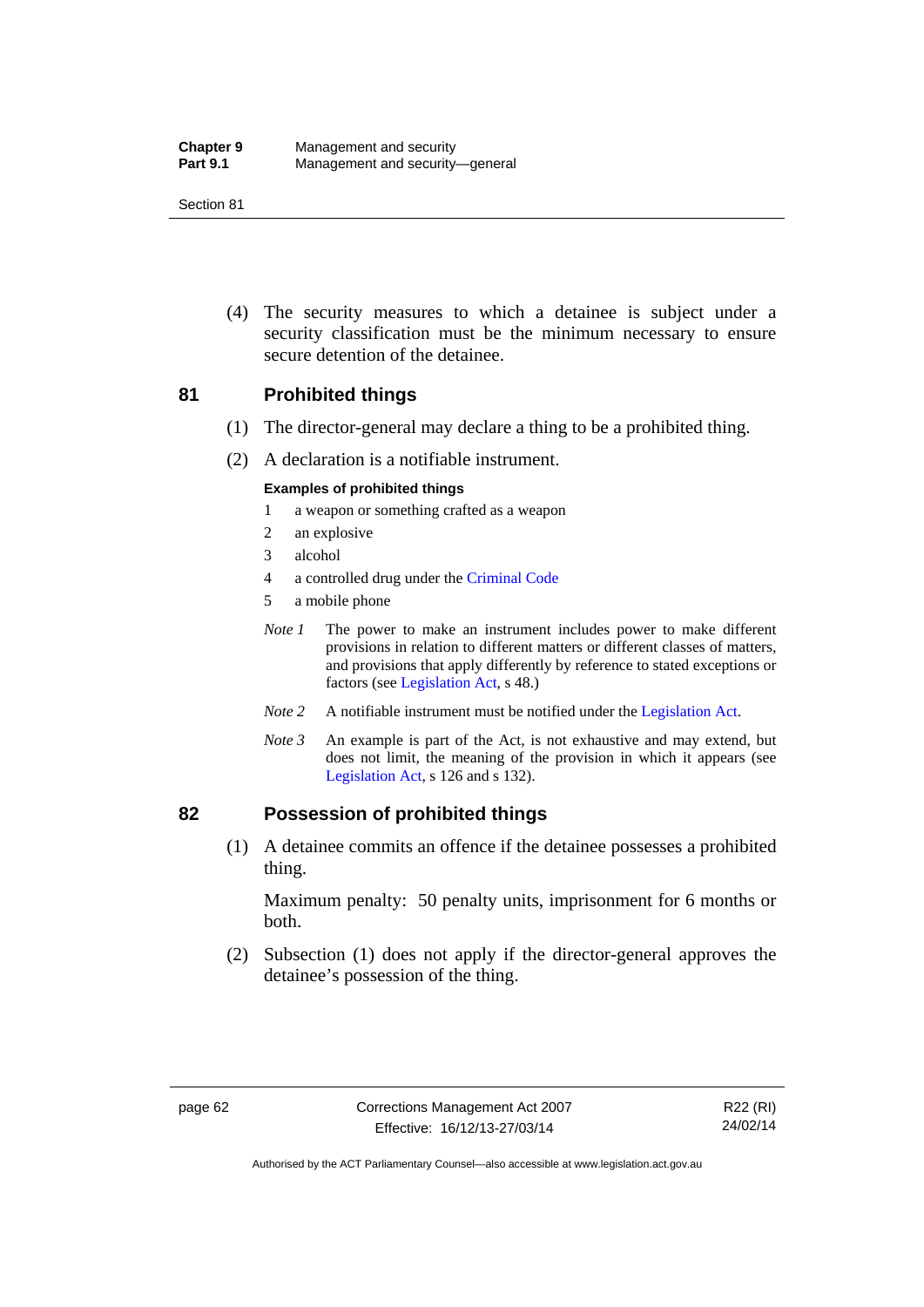### **83 Work by detainees**

A regulation may make provision in relation to work by detainees, including provision in relation to any of the following:

- (a) the kind of work that may be done by detainees;
- (b) the places where detainees may work, including places outside a correctional centre;
- (c) any payment or other return to which detainees are entitled for work done;
- (d) accounting for any payment or other return credited to detainees for work done.

### **84 Trust accounts for detainees**

- (1) The director-general must ensure that money belonging to a detainee is held for the detainee in a trust account.
- (2) The director-general may deduct amounts from the amount held in trust for a detainee the amount for payment of any financial penalty or reparation that must be paid as disciplinary action against the detainee.
- (3) A regulation may make provision in relation to the operation or maintenance of trust accounts.

### **85 Prohibited areas**

- (1) The director-general may define an area at a correctional centre where detainees are prohibited (a *prohibited area*).
- (2) The director-general must take reasonable steps to bring each prohibited area to the attention of detainees, corrections officers and other people who work at or visit the centre.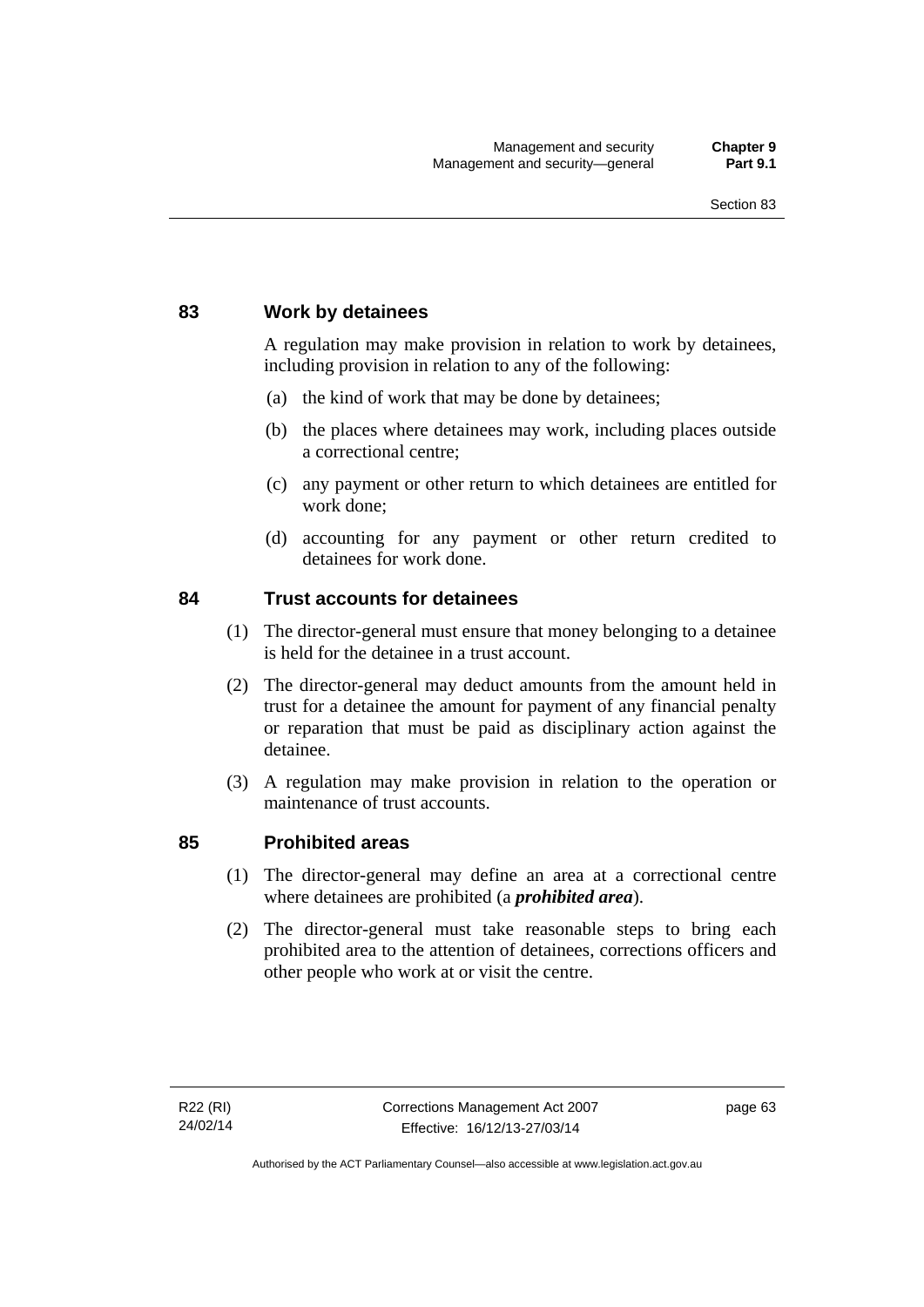(3) Without limiting subsection (1), the director-general must ensure that notices or signs are prominently displayed at or near each prohibited area indicating that it is an area where detainees are prohibited.

### **86 Nonsmoking areas**

- (1) The director-general may define an area at a correctional centre as an area in which smoking is prohibited (a *nonsmoking area*).
- (2) The director-general must take reasonable steps to bring each non-smoking area to the attention of detainees, corrections officers and other people who work at or visit the centre.
- (3) Without limiting subsection (1), the director-general must ensure that notices or signs are prominently displayed at or near each nonsmoking area indicating that smoking is prohibited in the area.
- (4) The *[Smoke-Free Public Places Act 2003](http://www.legislation.act.gov.au/a/2003-51)* does not apply to a correctional centre.

### **87 Management and security—corrections policies and operating procedures**

- (1) Without limiting section 14 (Corrections policies and operating procedures), a corrections policy or operating procedure may include provision for any other matter in relation to the management or security of detainees.
- (2) The director-general must ensure that a corrections policy or operating procedure makes provision in relation to each the following:
	- (a) a detainee giving birth;
	- (b) a marriage, civil union or civil partnership of a detainee;
	- (c) the death of a detainee.

Authorised by the ACT Parliamentary Counsel—also accessible at www.legislation.act.gov.au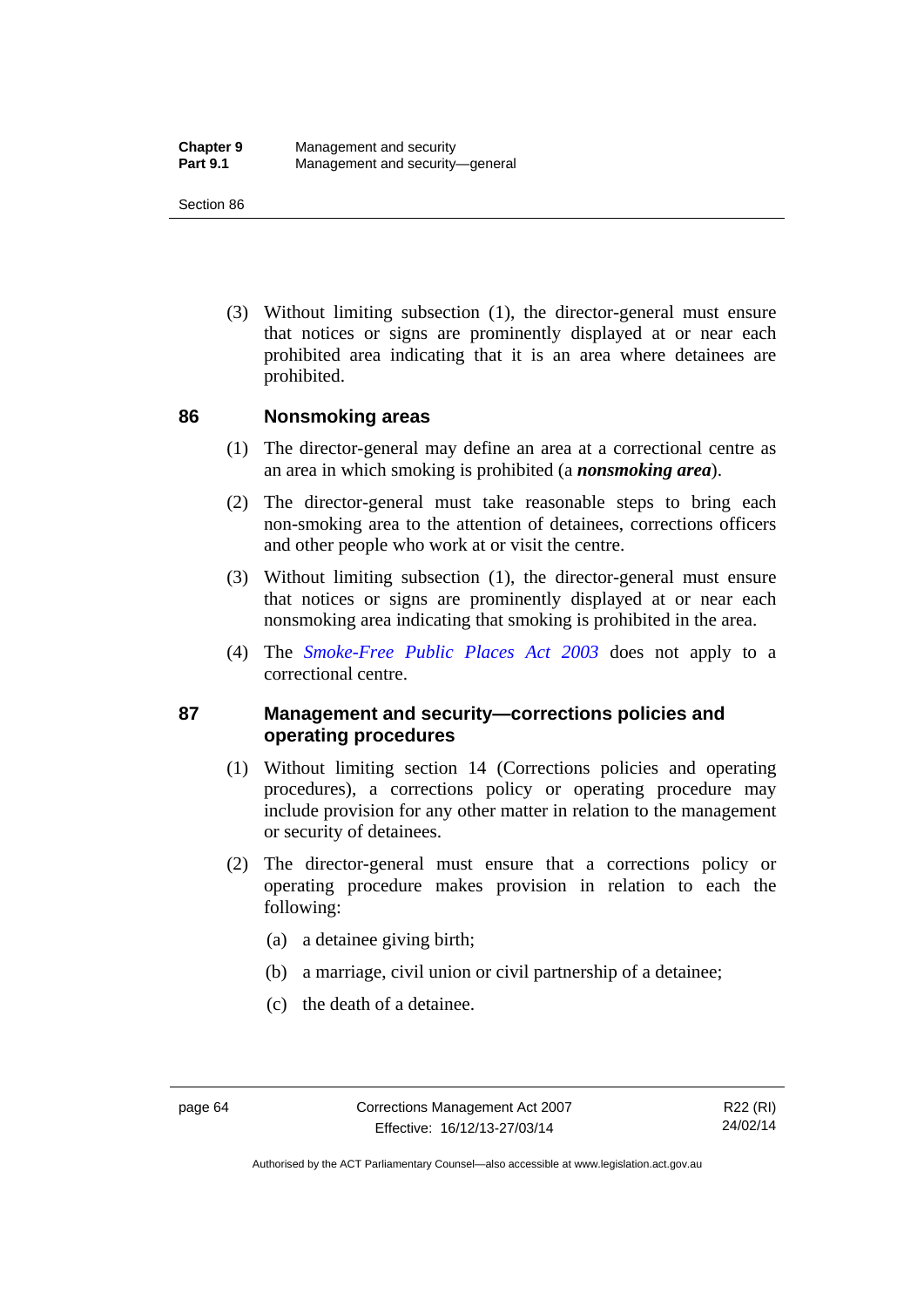# **Part 9.2 Segregation**

### **88 Meaning of** *segregation*

In this Act:

*segregation*, of a detainee—

- (a) means the restriction or denial of the detainee's opportunity—
	- (i) to go into, or be in, a particular part of a correctional centre; or
	- (ii) to associate with other detainees; and
- (b) includes separate confinement.

### **89 Segregation under pt 9.2—purpose**

To remove any doubt, segregation under this part must not be used for punishment or disciplinary purposes.

### **90 Segregation—safety and security**

- (1) The director-general may direct that a detainee be segregated from other detainees if the director-general believes, on reasonable grounds, that the segregation is necessary or prudent to protect—
	- (a) the safety of anyone else at a correctional centre; or
	- (b) security or good order at a correctional centre.
- (2) When making a direction under this section, the director-general must also have regard to any relevant, known cultural consideration and the likely impact of segregation on the health and wellbeing of the detainee.
- (3) The director-general must give the detainee prompt notice of the direction, why it was given, when it takes effect and the provisions for its duration and review under this part.

page 65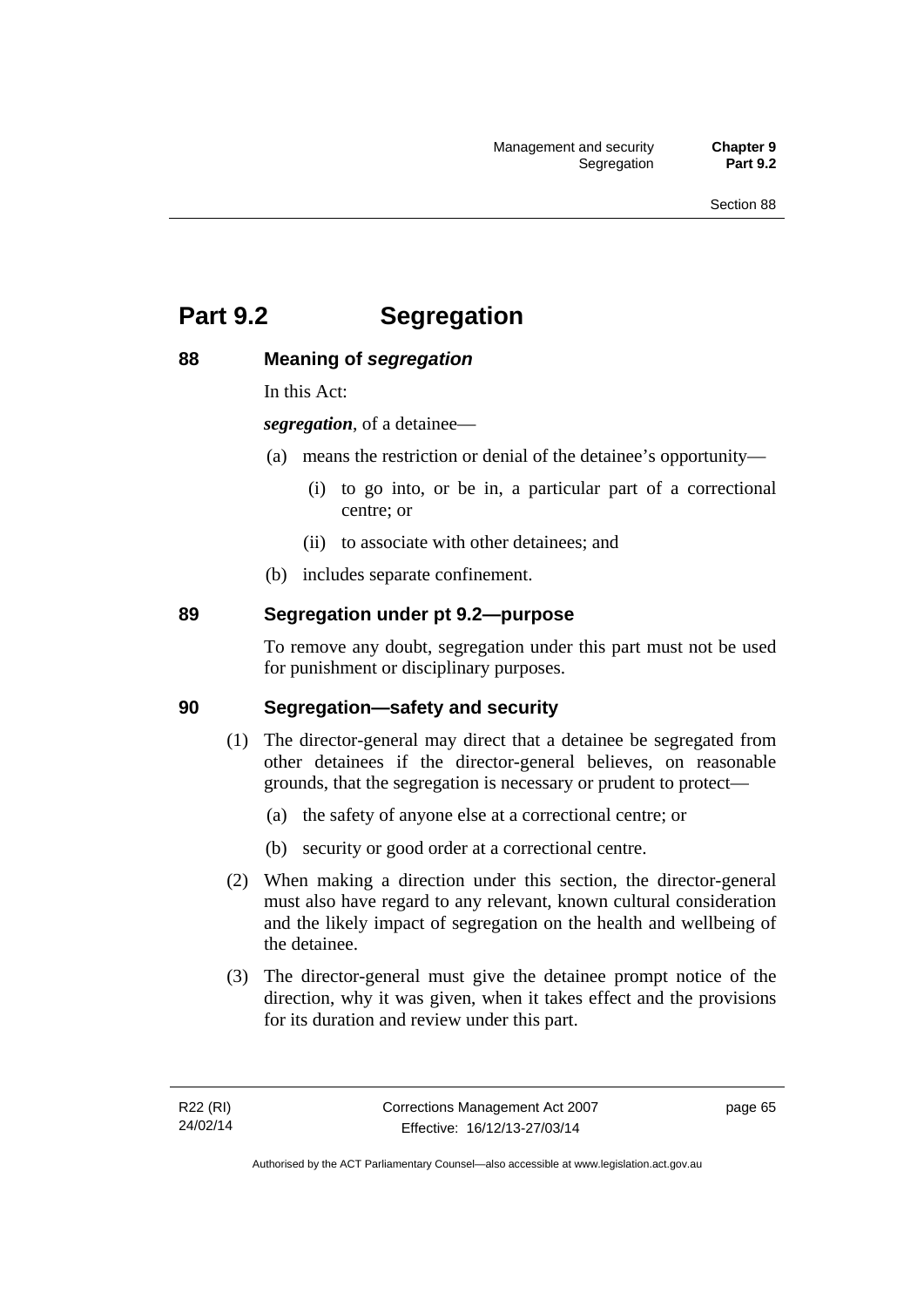- (4) The director-general must revoke the direction if the director-general believes, on reasonable grounds, that the protection mentioned in subsection (1) is no longer necessary or prudent.
- (5) The director-general—
	- (a) may review the direction at any time, on the director-general's own initiative or on request by the detainee; and
	- (b) if the detainee is to be transferred to another correctional centre for longer than 1 day—must review the direction before the transfer; and
	- (c) must review the direction at least once every 21 days while it remains in force.
- (6) After reviewing the direction, the director-general may—
	- (a) confirm the direction; or
	- (b) make a further direction under subsection (1); or
	- (c) revoke the direction under subsection (4).
- (7) To remove any doubt, the director-general may make more than 1 further direction under this section.
- (8) Subject to this section and section 94 (Segregated detainees removed to NSW), a direction ends at the end of—
	- (a) 28 days after the day it is given; or
	- (b) if subsection (6) (b) applies—90 days after the day the further direction, or latest further direction, is given.

### **91 Segregation—protective custody**

(1) The director-general may direct that a detainee be segregated from other detainees if the director-general believes, on reasonable grounds, that the segregation is necessary or prudent to protect the safety of the detainee.

R22 (RI) 24/02/14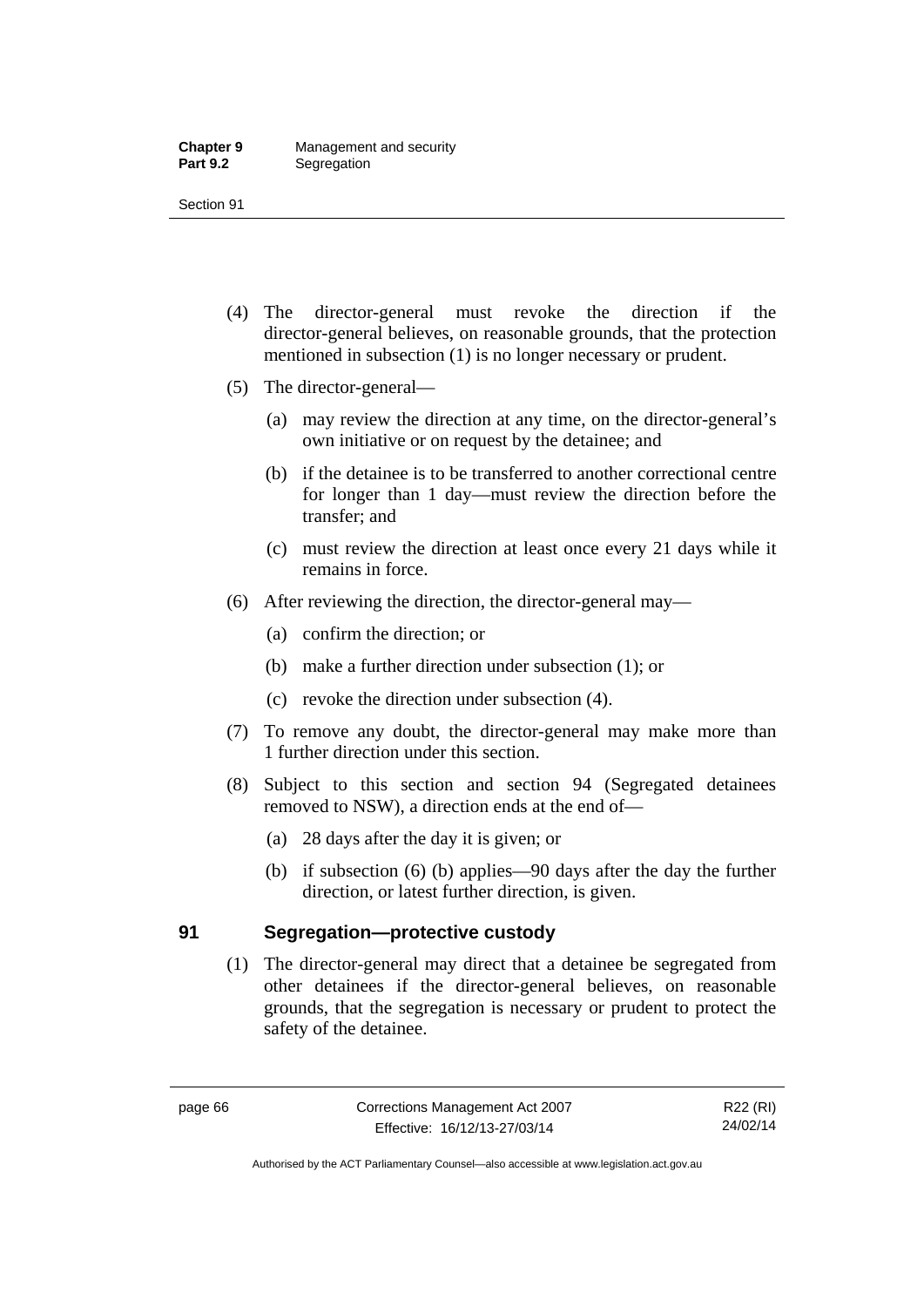- (2) The director-general may give the direction at any time, on the director-general's own initiative or on request by the detainee.
- (3) The director-general must give the detainee prompt notice of the direction, why it was given, when it takes effect and the provisions for its duration and review under this part.
- (4) The director-general must revoke the direction if the director-general believes, on reasonable grounds, that the protection mentioned in subsection (1) is no longer necessary or prudent.
- (5) The director-general—
	- (a) may review the direction at any time, on the director-general's own initiative or on request by the detainee; and
	- (b) if the detainee is to be transferred to another correctional centre for longer than 1 day—must review the direction before the transfer; and
	- (c) must review the direction at least once every 21 days while it remains in force.
- (6) After reviewing the direction, the director-general may—
	- (a) confirm the direction; or
	- (b) make a further direction under subsection (1); or
	- (c) revoke the direction under subsection (4).
- (7) To remove any doubt, the director-general may make more than 1 further direction under this section.
- (8) Subject to this section and section 94 (Segregated detainees removed to NSW), a direction ends—
	- (a) 28 days after the day it is given; or
	- (b) if subsection (6) (b) applies—90 days after the day the further direction, or latest further direction, is given.

page 67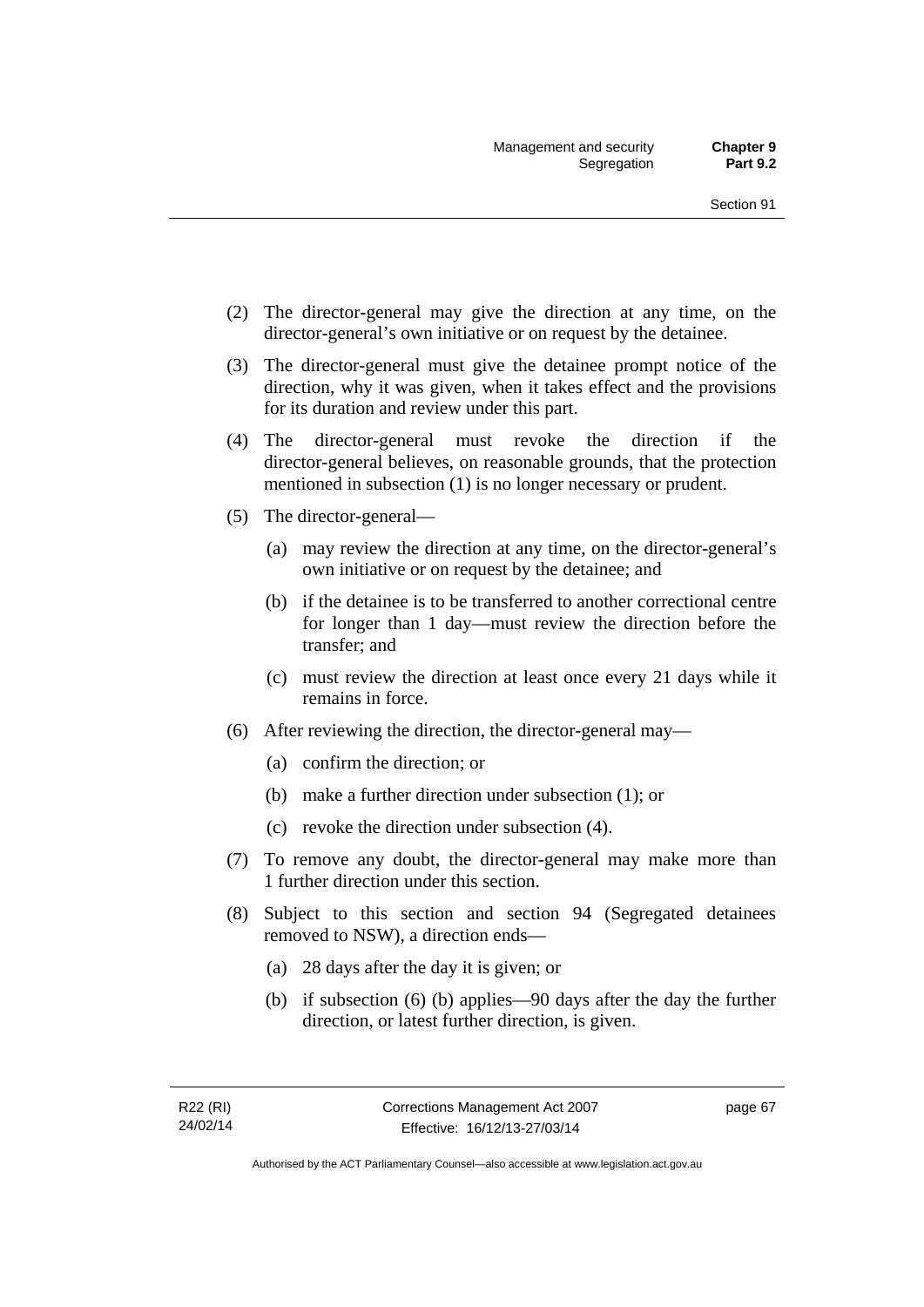### **92 Segregation—health**

- (1) The director-general may direct that a detainee be segregated from other detainees if the director-general believes, on reasonable grounds, that the segregation is necessary or prudent—
	- (a) to assess the detainee's physical or mental health; or
	- (b) to protect anyone (including the detainee) from harm because of the detainee's physical or mental health; or
	- (c) to prevent the spread of disease.
- (2) The director-general must give the detainee prompt notice of the direction, why it was given, when it takes effect and the provisions for its duration and review under this part.
- (3) The director-general must revoke the direction if the director-general believes, on reasonable grounds, that the direction is no longer necessary or prudent.
- (4) The director-general—
	- (a) may review the direction at any time, on the director-general's own initiative or on request by the detainee; and
	- (b) must review the direction on request by a doctor appointed under section 21 (Doctors—health service appointments); and
	- (c) if the detainee is to be transferred to another correctional centre for longer than 1 day—must review the direction before the transfer; and
	- (d) must review the direction at least once every 21 days while it remains in force.
- (5) After reviewing the direction, the director-general may—
	- (a) confirm the direction; or
	- (b) make a further direction under subsection (1); or
	- (c) revoke the direction under subsection (3).

Authorised by the ACT Parliamentary Counsel—also accessible at www.legislation.act.gov.au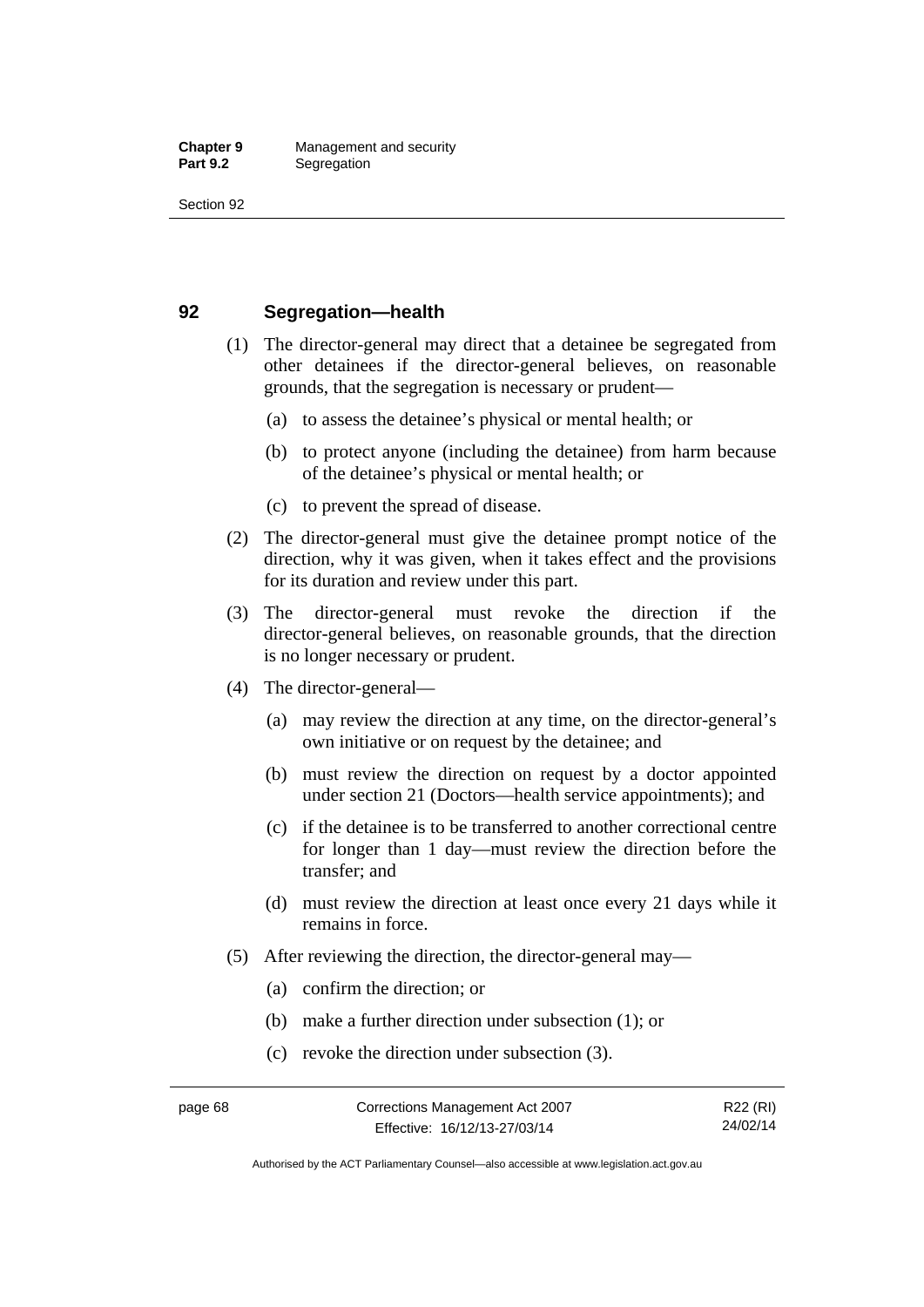- (6) To remove any doubt, the director-general may make more than 1 further direction under this section.
- (7) When acting under subsection (1), (3) or (4), the director-general must have regard to any advice given by a doctor appointed under section 21 (Doctors—health service appointments) in relation to the segregation of the detainee.

### **93 Interstate segregated detainees transferred to ACT**

- (1) This part applies if—
	- (a) an interstate segregation direction applies to a detainee; and
	- (b) the detainee is transferred (however described) into custody at a correctional centre in the ACT.
- (2) Despite the transfer, the interstate direction—
	- (a) continues to apply in relation to the detainee—
		- (i) as if it were a direction under this part; and
		- (ii) with any necessary changes, and any change prescribed by regulation; and
	- (b) subject to this part, ends 3 days after the day the detainee is taken into custody at the correctional centre in the ACT.
- (3) In this section:

*interstate segregation direction* means a direction or order (however described) that—

- (a) corresponds substantially to a direction under this part; and
- (b) is in force under a law of the Commonwealth, a State or another Territory that is declared by regulation to be a corresponding law for this section.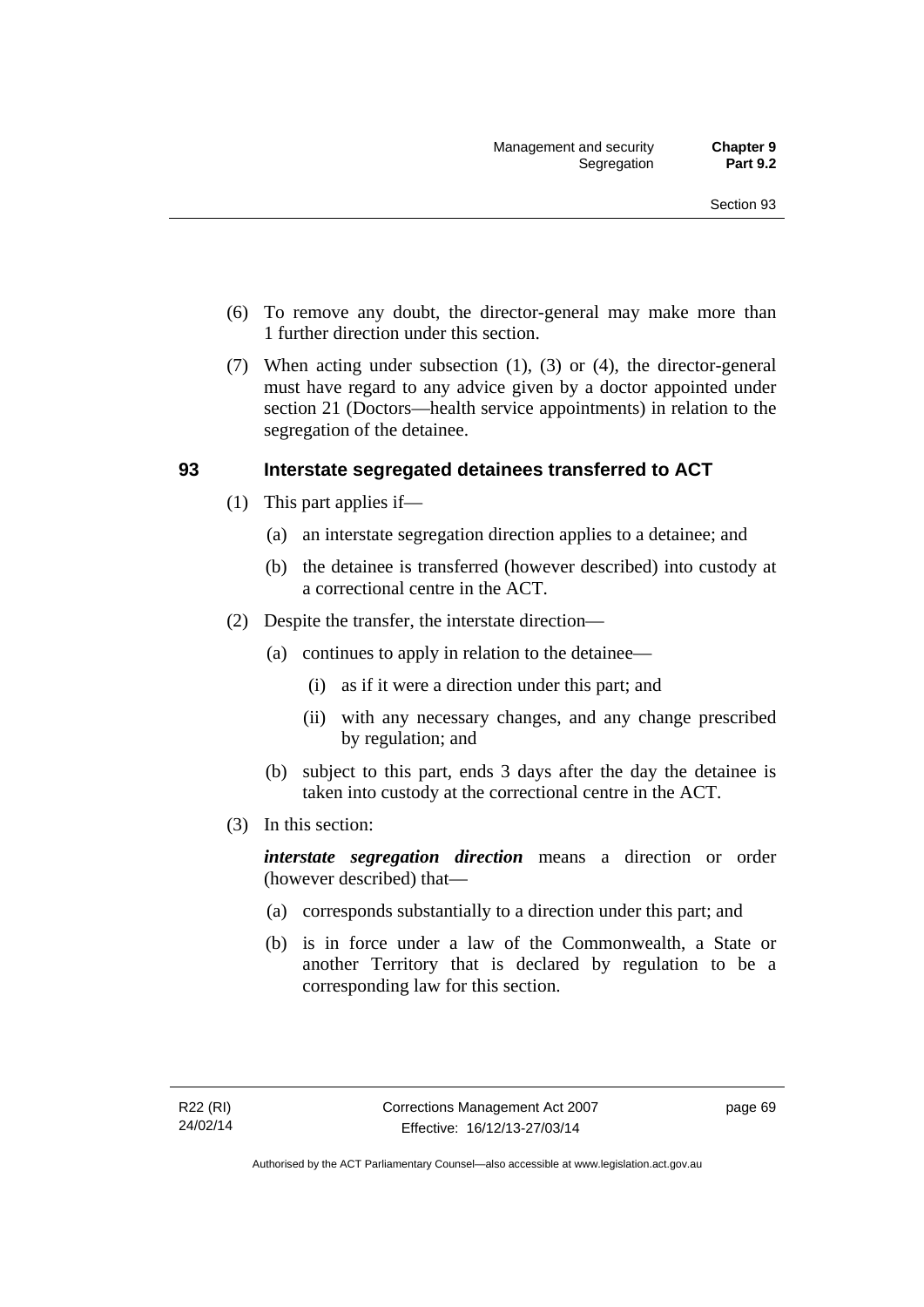### **94 Segregated detainees removed to NSW**

- (1) This section applies if both of the following apply to a detainee:
	- (a) a direction under the *[Crimes \(Sentence Administration\)](http://www.legislation.act.gov.au/a/2005-59)  [Act 2005](http://www.legislation.act.gov.au/a/2005-59)*, section 26 (Full-time detention in ACT or NSW) that the detainee be removed to a NSW correctional centre;
	- (b) a direction (the *ACT direction*)—
		- (i) under this part; or
		- (ii) under chapter 10 (Discipline) for investigative segregation.
- (2) Despite the detainee's removal to a NSW correctional centre, the ACT direction—
	- (a) continues to apply in relation to the detainee, with any necessary changes, and any change prescribed by regulation; and
	- (b) subject to this part, ends 3 days after the day the detainee is taken into custody at the NSW correctional centre.

### **95 Segregation not to affect minimum living conditions**

- (1) The segregation of a detainee under this part does not affect the standards applying to the detainee under section 12 (Correctional centres—minimum living conditions).
- (2) However, subsection (1) does not prevent the application of the standards in a way that is necessary and reasonable for the purpose of the segregation.

### **96 Application for review of segregation directions**

- (1) A detainee may apply to an adjudicator for a review of the director-general's directions under any of the following sections:
	- (a) section 90 (Segregation—safety and security);

Authorised by the ACT Parliamentary Counsel—also accessible at www.legislation.act.gov.au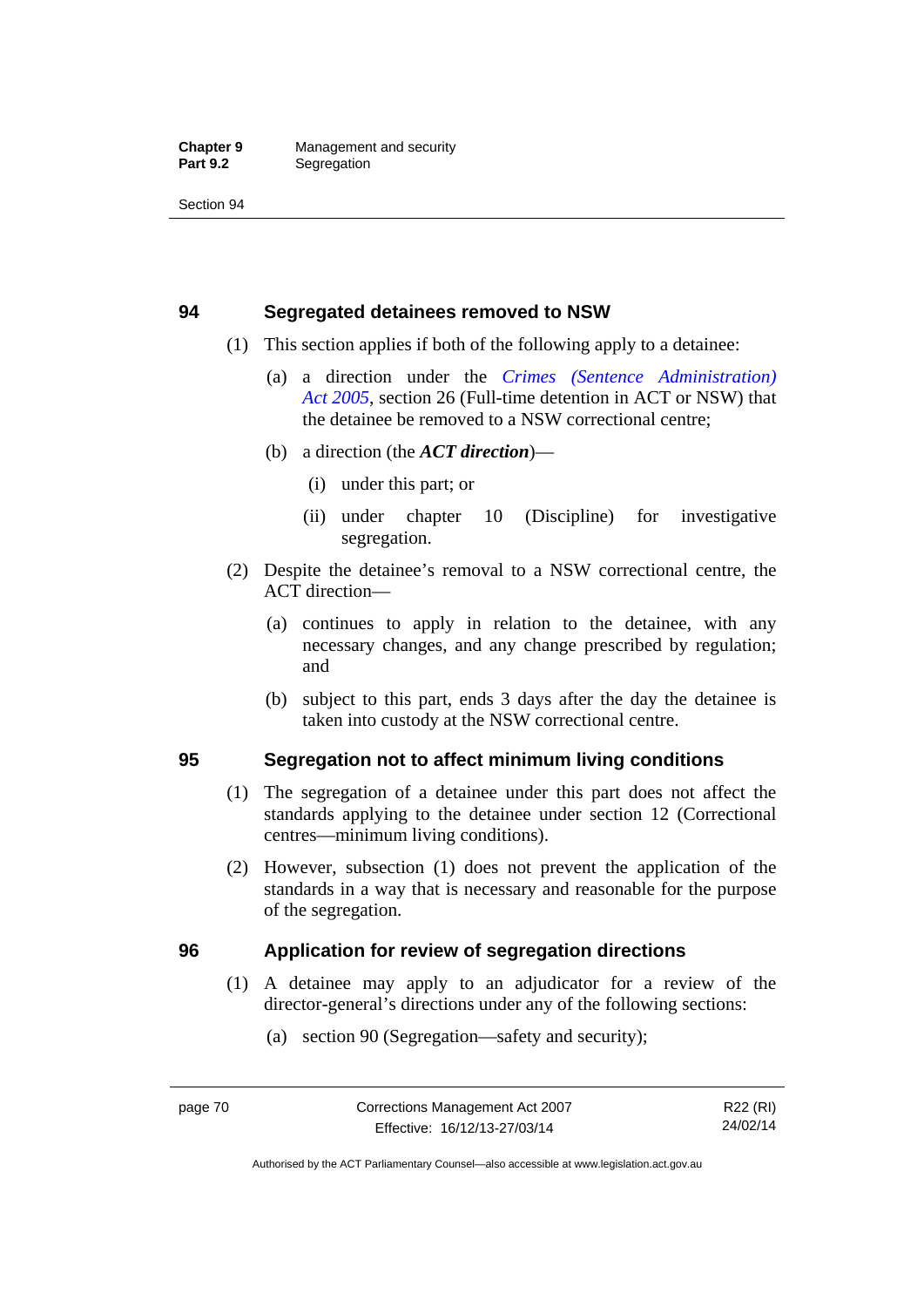- (b) section 91 (Segregation—protective custody);
- (c) section 92 (Segregation—health).
- (2) The application must be made no later than 7 days after the day the director-general gives the detainee notice of the direction.
	- *Note* If a form is approved under s 228 for an application under this section, the form must be used.
- (3) Subject to any decision by the adjudicator under section 97, the application does not affect the segregation of the detainee under the direction under review.

### **97 Review of segregation directions**

- (1) On application under section 96, an adjudicator may—
	- (a) conduct an inquiry to review the director-general's direction; or
	- (b) refuse to review the director-general's direction.
- (2) Chapter 11 (Disciplinary inquiries) applies, with any changes prescribed by regulation, in relation to the inquiry as if it were an inquiry under that chapter.
- (3) After completing an inquiry under this section, the adjudicator may—
	- (a) confirm the direction under review; or
	- (b) give any direction the director-general may make under the section authorising the direction under review, either by—
		- (i) amending the direction under review; or
		- (ii) setting aside the direction under review and making a direction in substitution for the direction set aside.
- (4) The adjudicator must give the detainee prompt written notice of the adjudicator's decision under this section.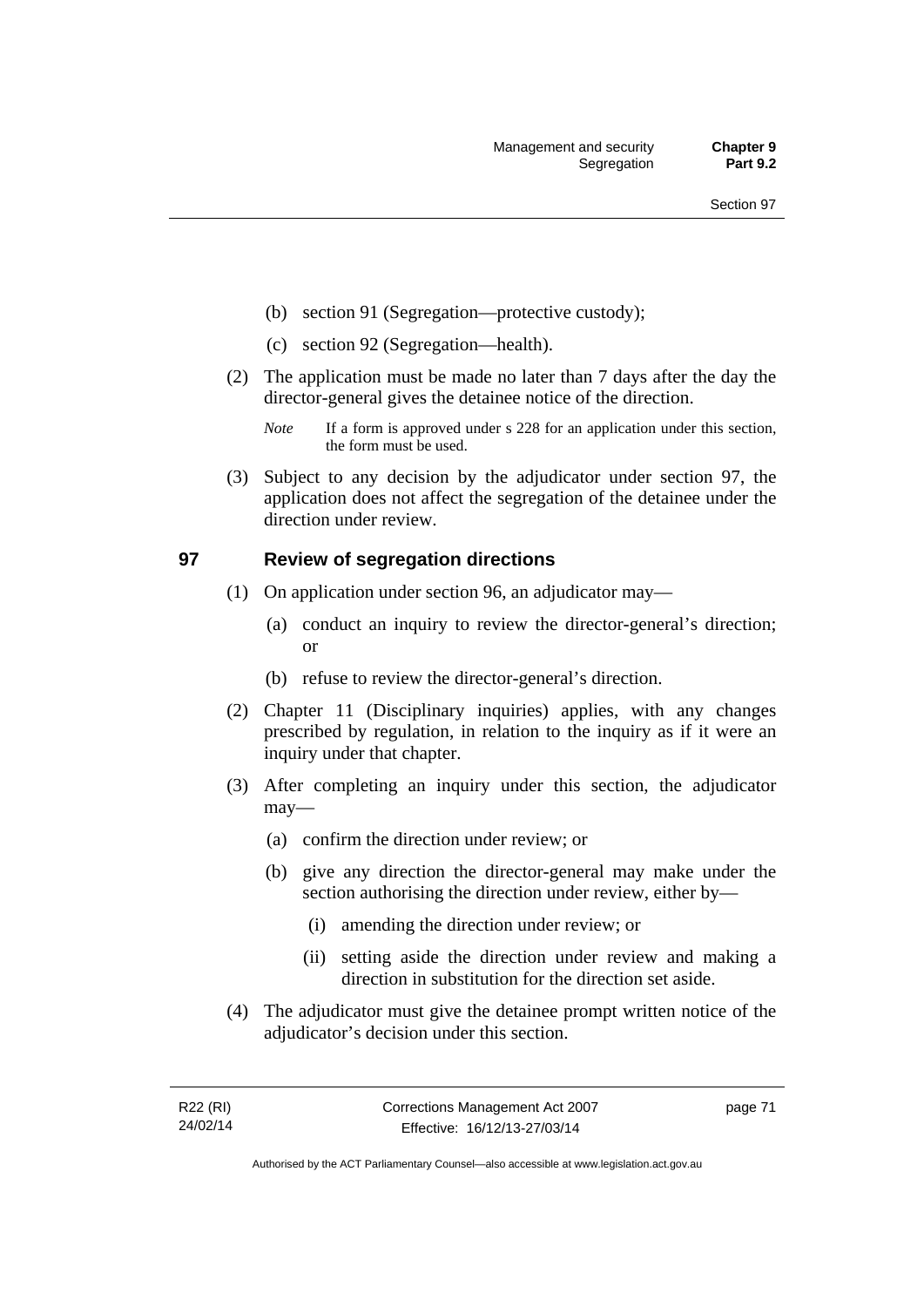| <b>Chapter 9</b> | Management and security |
|------------------|-------------------------|
| <b>Part 9.2</b>  | Segregation             |

- (5) If the adjudicator refuses to review the director-general's direction, the notice must include the reasons for the refusal.
	- *Note* Under the *[Administrative Decisions \(Judicial Review\) Act 1989](http://www.legislation.act.gov.au/a/alt_a1989-33co)*, a person aggrieved by an administrative decision made under an enactment may apply to the Supreme Court for a review of the decision. Subject to any order of the court, the making of the application does not affect the operation of the decision or prevent its implementation (see that Act, s 16).

### **98 Other separation of detainees**

- (1) The director-general must provide separate accommodation for males and females.
- (2) Without limiting section 14 (Corrections policies and operating procedures), the director-general may make a corrections policy or operating procedure in relation to the management of detainees, including provision in relation to the separation of detainees in relation to any of the following:
	- (a) the cultural background or vulnerability of detainees;
	- (b) accommodation or use of facilities;
	- (c) participation in work or other activities.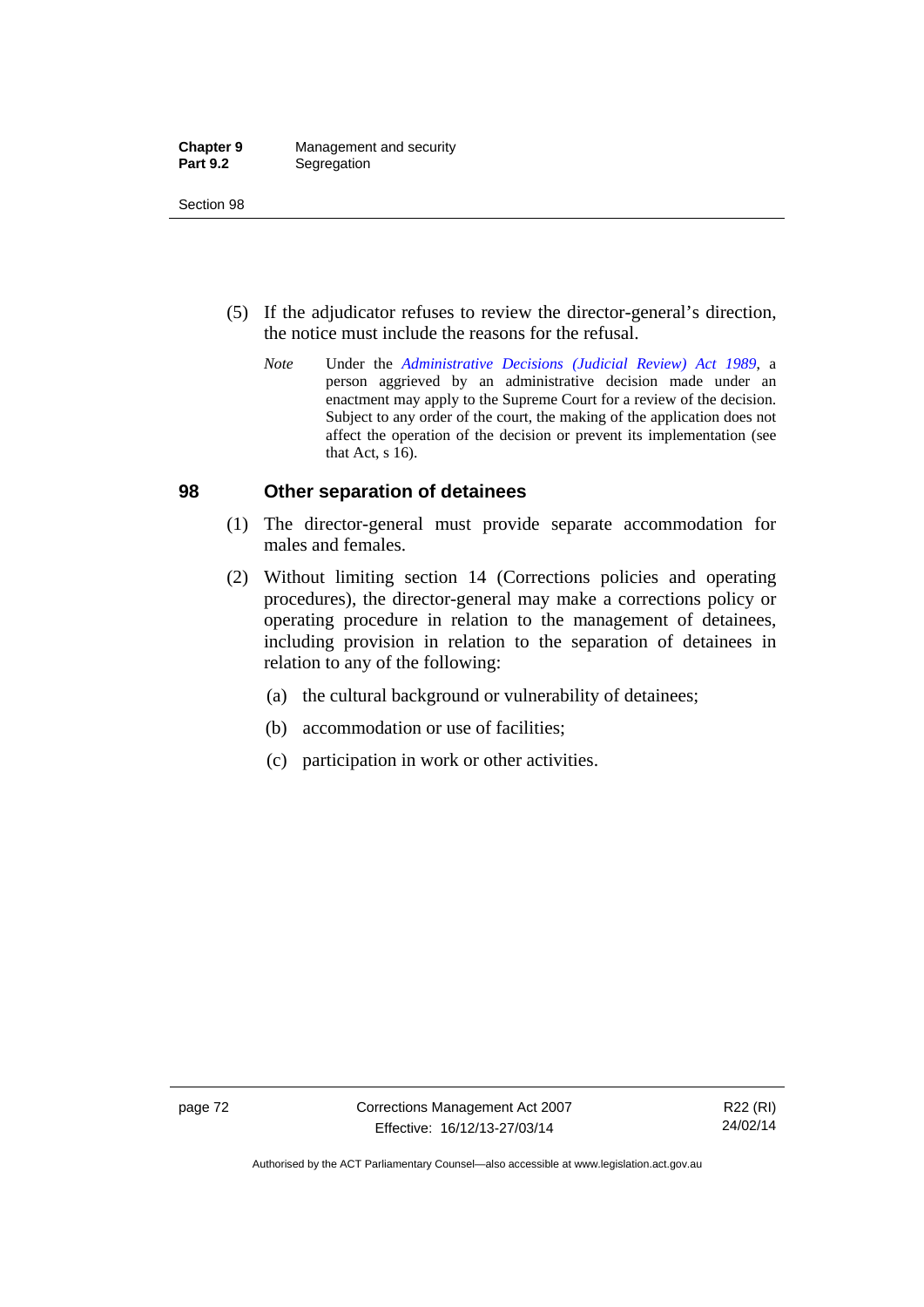# **Part 9.3 Monitoring**

### **99 Monitoring—general considerations**

In exercising a function under this part, the director-general must ensure that the following are balanced appropriately:

- (a) the need to protect the safety of detainees, corrections officers, other people who work at or visit correctional centres, and the community;
- (b) the need for security and good order at correctional centres;
- (c) the benefits of detainees maintaining contact with the community outside correctional centres;
- (d) the need to protect the privacy of detainees;
- (e) the need to prevent intimidation and corruption at correctional centres, and the commission of offences;
- (f) the need to detect prohibited things entering, at, or leaving correctional centres;
- (g) anything else the director-general considers, on reasonable grounds, to be relevant.

### **100 Monitoring at correctional centres**

The director-general may arrange for any part of a correctional centre to be monitored for any activity, including the movement of anyone at the centre.

#### **Examples of monitoring**

direct viewing, closed-circuit television coverage and the use of other devices for detecting movement

*Note* An example is part of the Act, is not exhaustive and may extend, but does not limit, the meaning of the provision in which it appears (see [Legislation Act,](http://www.legislation.act.gov.au/a/2001-14) s 126 and s 132).

R22 (RI) 24/02/14 page 73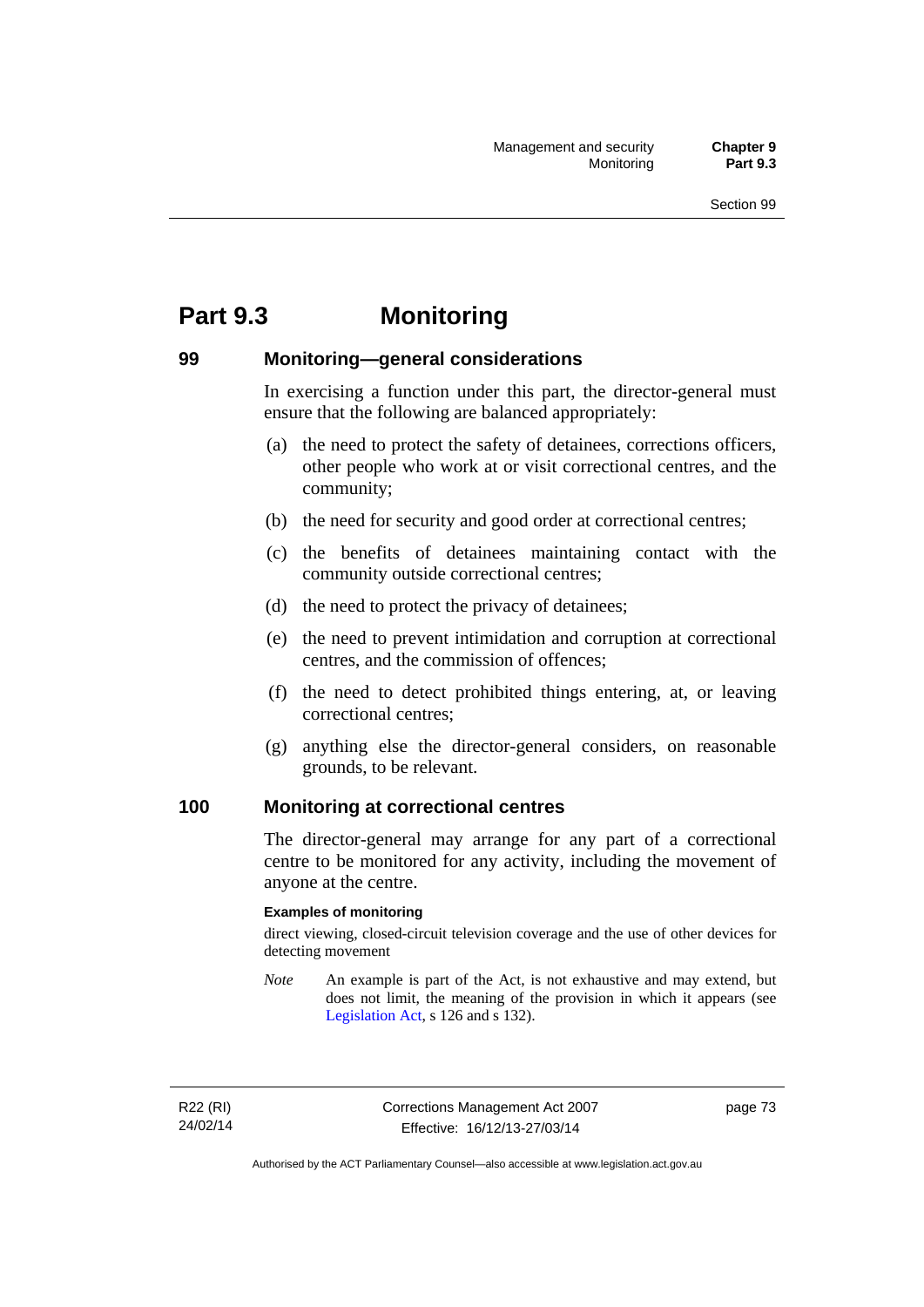#### **Chapter 9** Management and security<br>**Part 9.3** Monitoring **Monitoring**

Section 101

### **101 Personal monitoring devices**

- (1) The director-general may, orally or in writing, direct a person at a correctional centre to wear a device (a *personal monitoring device*) that allows the person's location at the centre to be monitored.
- (2) To remove any doubt, a direction under this section may be given to any of the following:
	- (a) a detainee;
	- (b) a corrections officer;
	- (c) anyone working at or visiting a correctional centre.

### **102 Interfering with personal monitoring devices**

 (1) A person commits an offence if the person interferes with a personal monitoring device.

Maximum penalty: 50 penalty units, imprisonment for 6 months or both.

- (2) It does not matter whether the interference is by the person directed to wear the device or someone else.
- (3) Subsection (1) does not apply if the interference is authorised by the director-general.
- (4) In this section:

*interfere*, with a personal monitoring device, includes damage, cause to malfunction, disable and remove but does not include the effect of normal wear and tear associated with wearing the device.

### **103 Monitoring telephone calls etc**

(1) This section applies in relation to an electronic communication with a detainee, other than a protected electronic communication.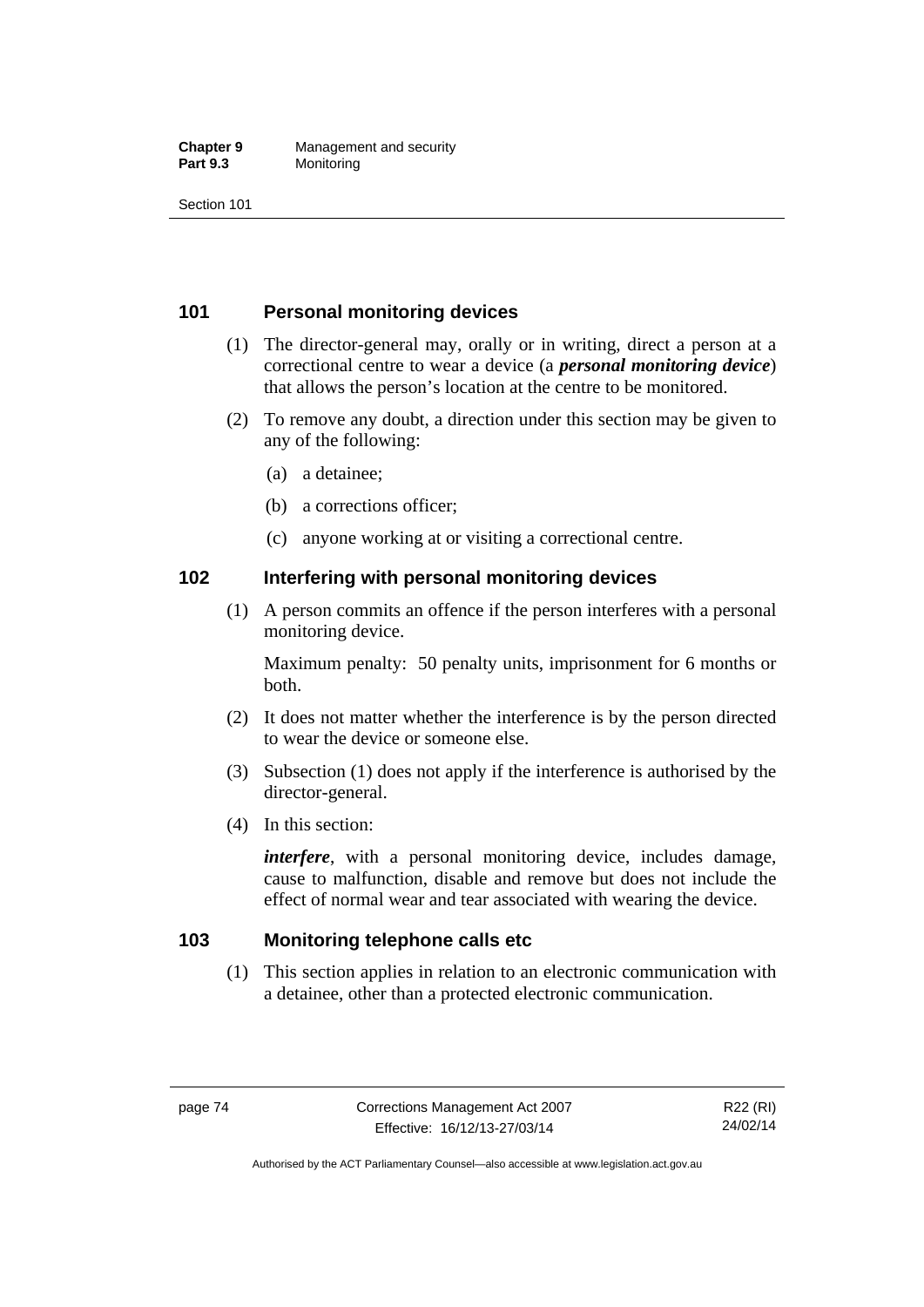- (2) The director-general may do either or both of the following in relation to the communication:
	- (a) monitor the communication;
	- (b) record the communication.
- (3) The director-general must tell the parties to the communication that the communication might be monitored and recorded.
- (4) If the communication reveals information about the commission of an offence, the director-general must give the information to the chief police officer.
- (5) In this section:

*electronic communication* means communication by—

- (a) telephone, email or fax; or
- (b) any other electronic means.

*protected electronic communication* means an electronic communication between a detainee and any of the following:

- (a) a lawyer representing the detainee;
- (b) an official visitor;
- (c) the human rights commissioner;
- (d) the public advocate;
- (e) the ombudsman;
- (f) a person prescribed by regulation.

### **104 Monitoring ordinary mail**

(1) The director-general may open and search a detainee's ordinary mail.

page 75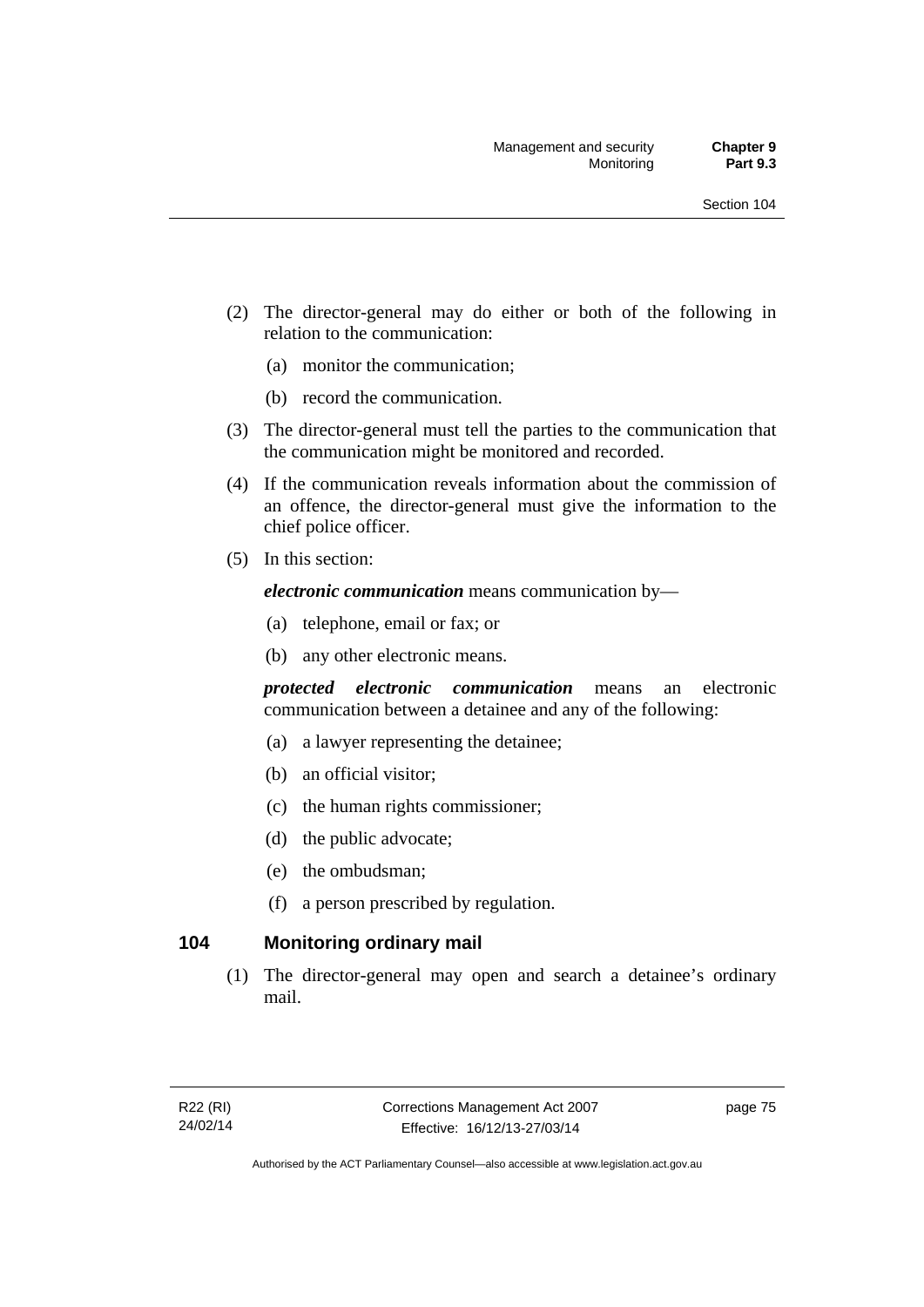#### **Chapter 9** Management and security<br>**Part 9.3** Monitoring **Monitoring**

Section 104

- (2) The director-general may read a detainee's ordinary mail only if the director-general suspects, on reasonable grounds, that the mail may—
	- (a) undermine security or good order at a correctional centre; or
	- (b) revictimise a victim; or
	- (c) circumvent any process for investigating complaints or reviewing decisions under this Act.
- (3) However, and without limiting section 14 (Corrections policies and operating procedures), the director-general may make a corrections policy or operating procedure in relation to reading a random selection of detainees' ordinary mail.
- (4) In this section:

*ordinary mail* means mail other than protected mail.

*protected mail* means mail between a detainee and any of the following:

- (a) a lawyer representing the detainee;
- (b) an official visitor;
- (c) the human rights commissioner;
- (d) the public advocate;
- (e) the ombudsman;
- (f) a person prescribed by regulation.

*search* includes search—

- (a) with any device using electronic or other technology; and
- (b) by physical means; and
- (c) with the assistance of a corrections dog.

Authorised by the ACT Parliamentary Counsel—also accessible at www.legislation.act.gov.au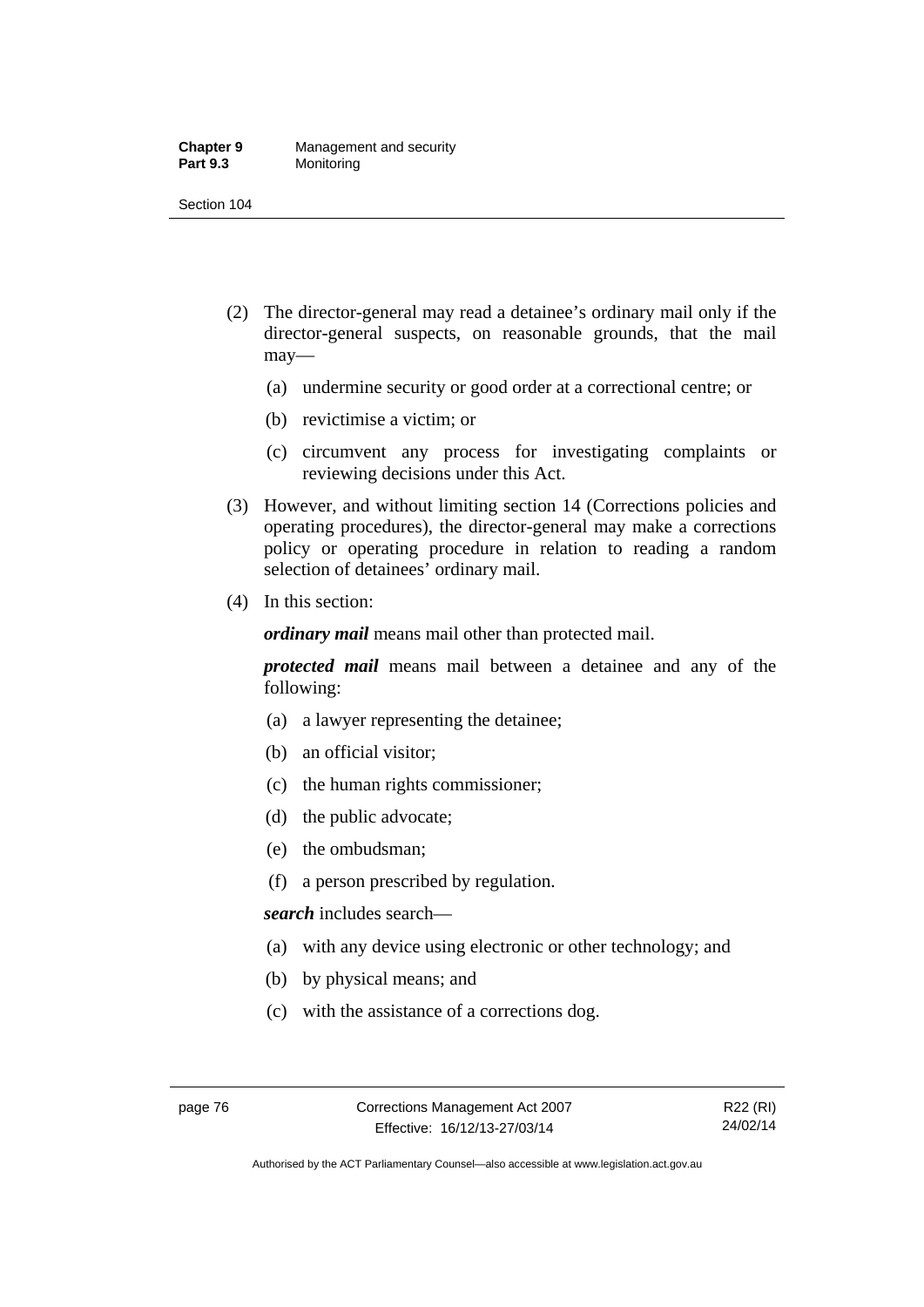### **105 Monitoring protected mail**

- (1) The director-general may open and search a detainee's protected mail in the detainee's presence if the director-general suspects, on reasonable grounds, that the mail contains—
	- (a) something that may physically harm the addressee; or
	- (b) a prohibited thing.
- (2) However, the director-general must not read a detainee's protected mail without the detainee's written consent.
- (3) In this section:

*search*—see section 104 (4).

### **106 Mail searches—consequences**

- (1) Subject to section 127 (Seizing mail etc), a detainee's mail, once searched, must be delivered to the addressee as soon as practicable.
- (2) If a search of a detainee's mail reveals information about the commission of an offence, the director-general must give the information to the chief police officer.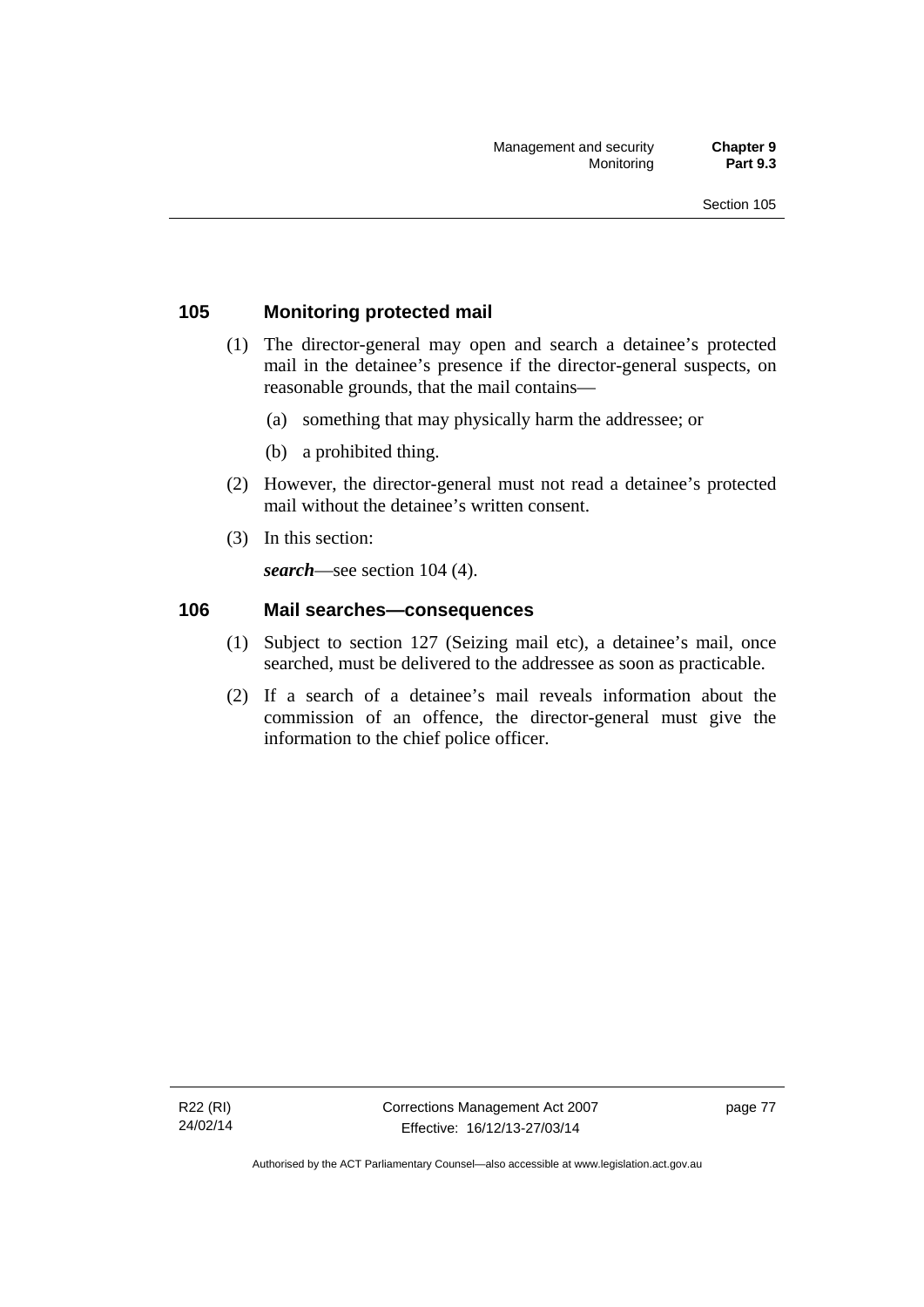**Chapter 9** Management and security<br>**Part 9.4** Searches **Part 9.4 Searches**<br>**Division 9.4.1** Searches Searches—general Section 107

# **Part 9.4 Searches**

### **Division 9.4.1 Searches—general**

#### **107 Definitions—searches**

In this Act:

*body search*, of a detainee, means a search of the detainee's body, including an examination of any orifice or cavity of the detainee's body.

*frisk search* means—

- (a) a search of a person conducted by quickly running the hands over the person's outer garments; and
- (b) an examination of anything worn or carried by the person that is conveniently and voluntarily removed by the person.

*ordinary search* means a search of a person, or of articles in a person's possession, that may include—

- (a) requiring the person to remove the person's overcoat, coat or jacket and any gloves, shoes or hat; and
- (b) an examination of those items.

*scanning search* means a search of a person by electronic or other means that does not require the person to remove the person's clothing or to be touched by someone else.

#### **Examples of scanning searches**

- 1 passing a portable electronic or other device over a person
- 2 requiring a person to pass by or through an electronic or other device
- *Note* An example is part of the Act, is not exhaustive and may extend, but does not limit, the meaning of the provision in which it appears (see [Legislation Act,](http://www.legislation.act.gov.au/a/2001-14) s 126 and s 132).

page 78 Corrections Management Act 2007 Effective: 16/12/13-27/03/14

R22 (RI) 24/02/14

Authorised by the ACT Parliamentary Counsel—also accessible at www.legislation.act.gov.au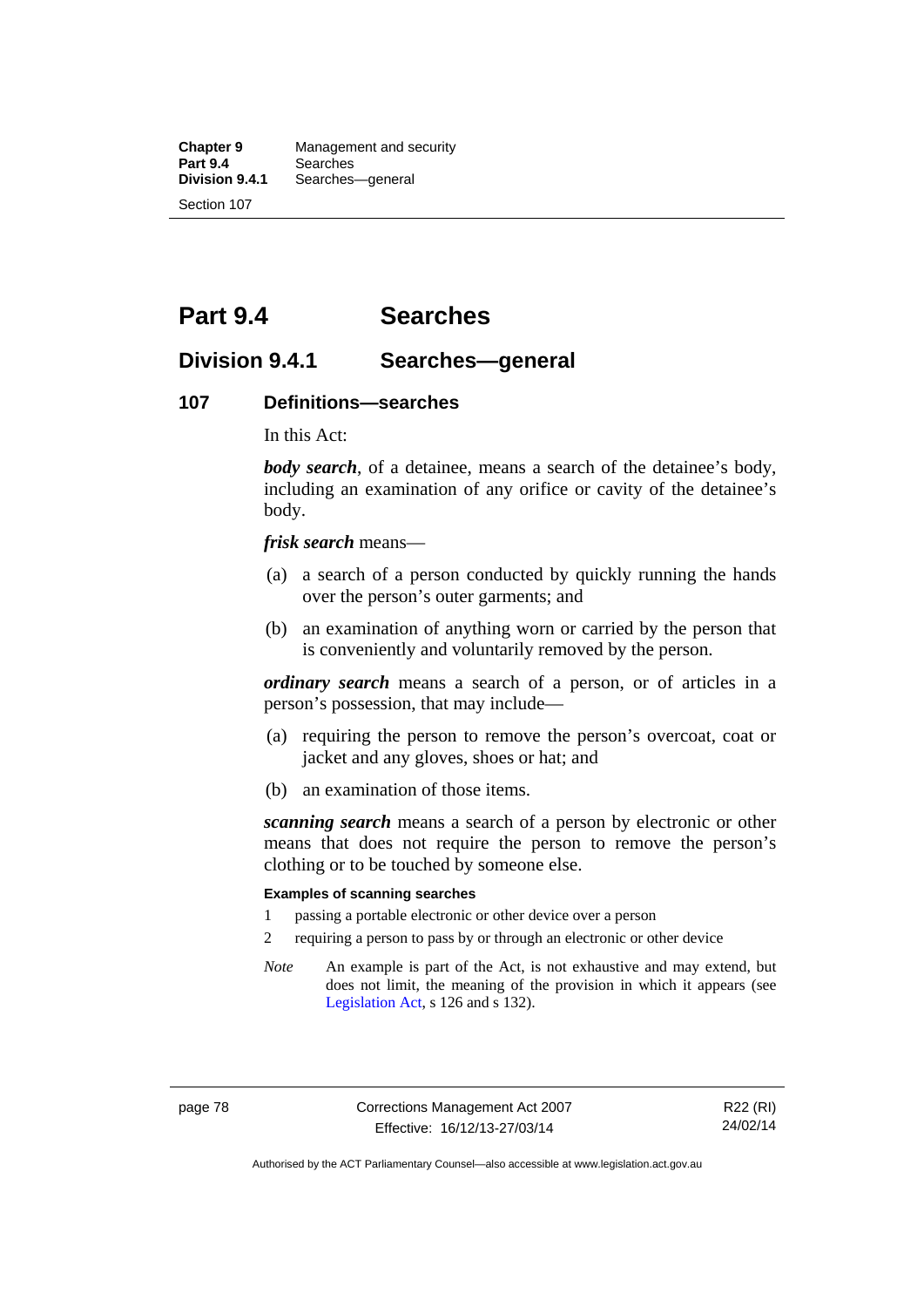*strip search*, of a detainee, means a search of the detainee, or of articles in the detainee's possession, that may include—

- (a) requiring the detainee to remove all of the detainee's clothing; and
- (b) an examination of the detainee's body (but not the detainee's body orifices or cavities) and of that clothing.

### **108 Intrusiveness of searches**

The person conducting a search of a person under this part must ensure, as far as practicable, that—

- (a) the search is the least intrusive kind of search that is reasonable and necessary in the circumstances; and
- (b) the search is conducted in the least intrusive way that is reasonable and necessary in the circumstances.

#### **Example**

searching for a prohibited thing by a frisk search (rather than an ordinary search) with the assistance of a corrections dog

*Note* An example is part of the Act, is not exhaustive and may extend, but does not limit, the meaning of the provision in which it appears (see [Legislation Act,](http://www.legislation.act.gov.au/a/2001-14) s 126 and s 132).

### **109 Searches of transgender and intersex detainees**

- (1) This section applies if a transgender or intersex detainee is to be subjected to a search under this part.
- (2) To remove any doubt, the detainee's sex is taken to be that entered for the detainee in the register of detainees.
	- *Note* For the meaning of *transgender person* and *intersex person*, see the [Legislation Act,](http://www.legislation.act.gov.au/a/2001-14) s 169A and s 169B.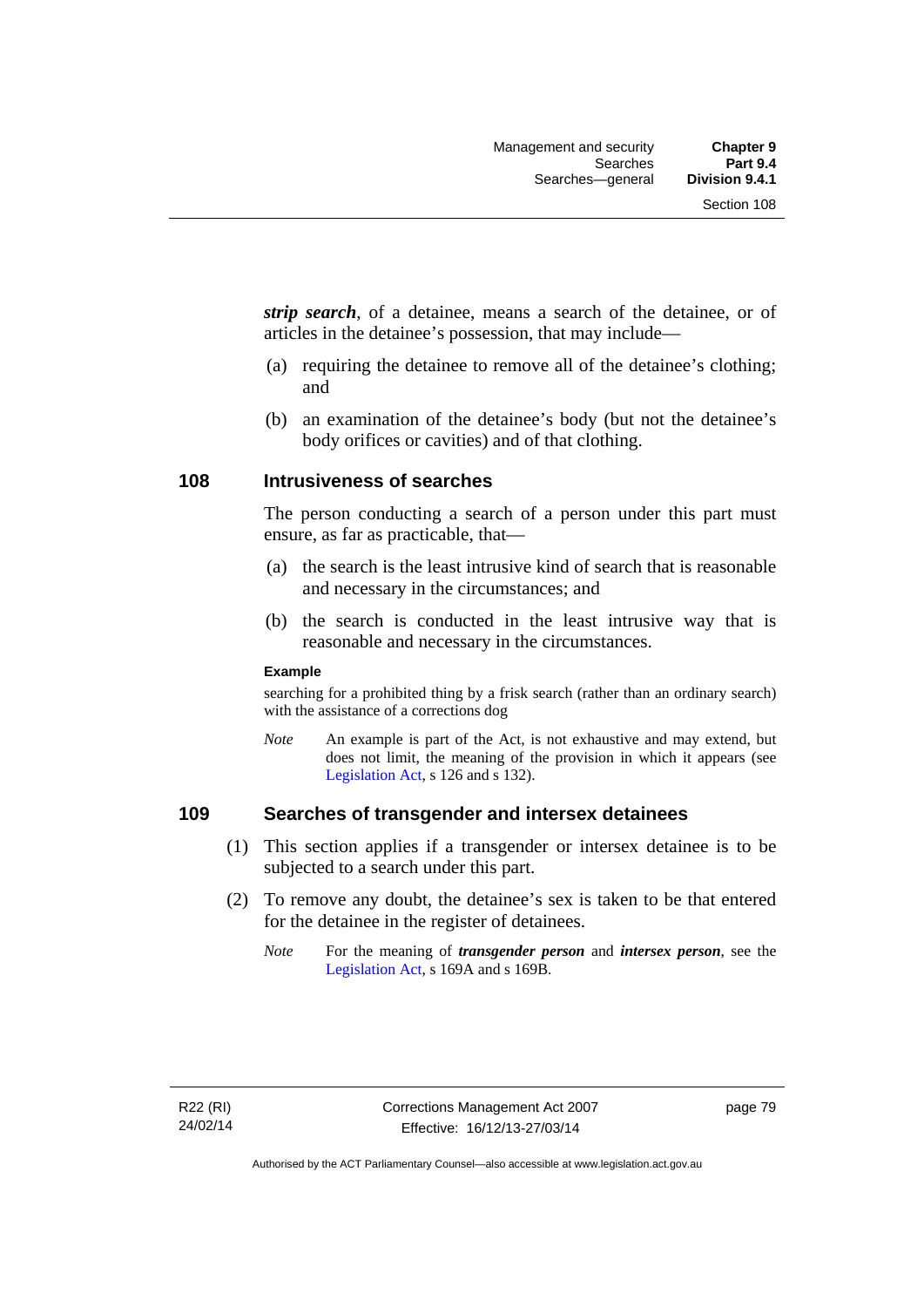### **110 Register of strip and body searches**

- (1) This section applies in relation to—
	- (a) a strip search of a detainee; and
	- (b) a body search of a detainee.
- (2) The director-general must keep a register containing the following details in relation to each search:
	- (a) the name of the detainee searched;
	- (b) the reason for the search;
	- (c) when the search was conducted;
	- (d) the name of each person present at any time during the search;
	- (e) details of anything seized during the search;
	- (f) anything else prescribed by regulation.
- (3) The register may contain anything else the director-general considers relevant.
- (4) The register must be available for inspection under chapter 7 (Inspection of correctional centres).

### **Division 9.4.2 Scanning, frisk and ordinary searches**

### **111 Scanning, frisk and ordinary searches—directions**

- (1) The director-general may, at any time, direct a corrections officer to conduct a scanning search, frisk search or ordinary search of a detainee, another corrections officer or anyone else working at or visiting a correctional centre if the director-general believes, on reasonable grounds, that it is prudent to conduct the search to protect—
	- (a) the safety of anyone at a correctional centre; or

Authorised by the ACT Parliamentary Counsel—also accessible at www.legislation.act.gov.au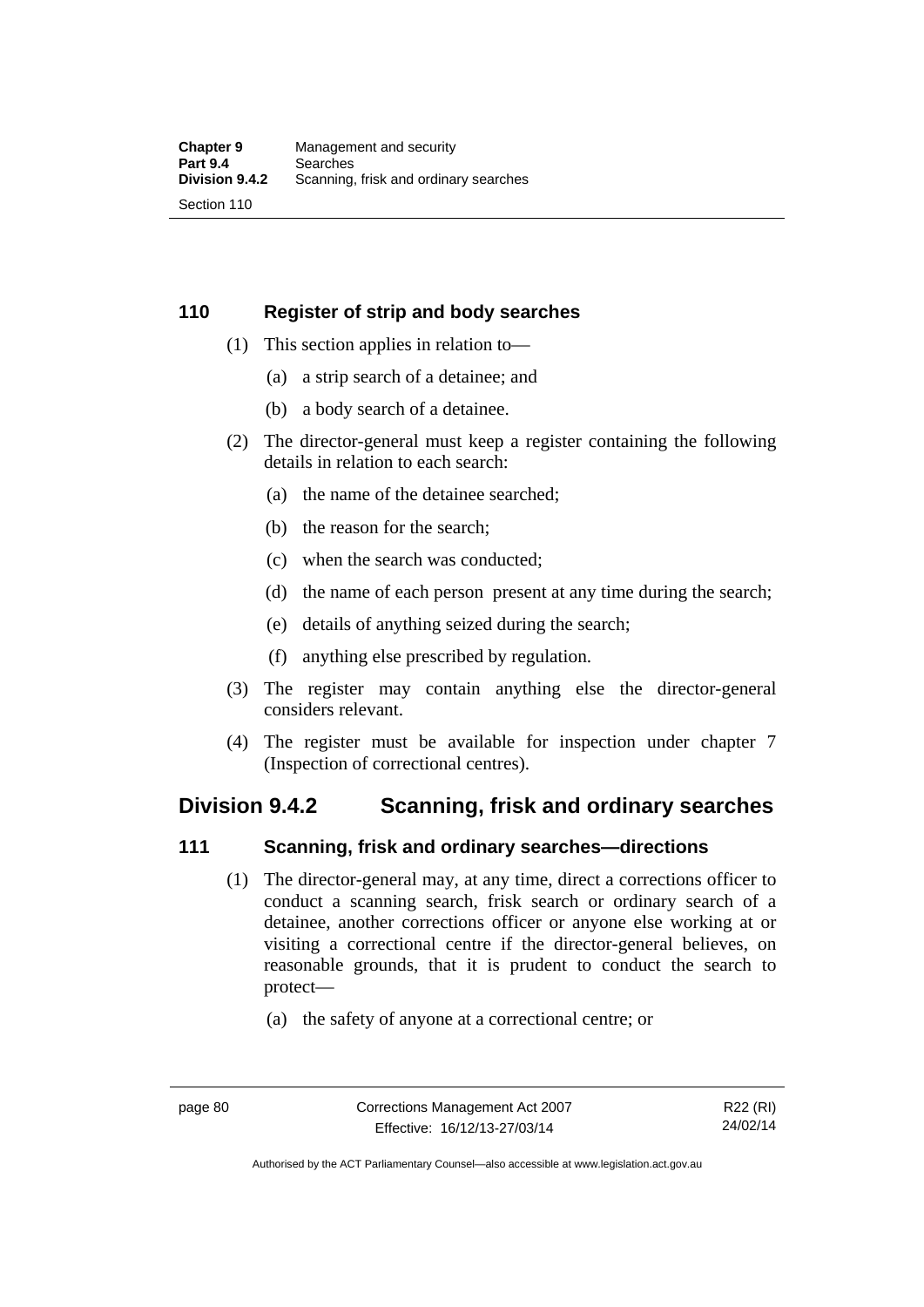#### (b) security or good order at a correctional centre.

#### **Examples of other people working at correctional centre**

counsellors, psychologists, maintenance workers and volunteers

#### **Examples of searches**

- 1 searching a detainee returning to a correctional centre after performing community service
- 2 searching a corrections officer reporting for work
- 3 searching a person engaged to provide an educational program at a correctional centre when the person arrives at, or returns to, the centre
- 4 searching a detainee returning to the detainee's accommodation at a correctional centre after working in another part of the centre
- *Note* An example is part of the Act, is not exhaustive and may extend, but does not limit, the meaning of the provision in which it appears (see [Legislation Act,](http://www.legislation.act.gov.au/a/2001-14) s 126 and s 132).
- (2) Also, a corrections officer may conduct a scanning search, frisk search or ordinary search of a detainee if the officer suspects, on reasonable grounds, that the detainee is carrying—
	- (a) a prohibited thing; or
	- (b) anything else that creates, or is likely to create, a risk to—
		- (i) the personal safety of the detainee or anyone else; or
		- (ii) security or good order at a correctional centre.
	- *Note* Section 126 provides for the use of force to carry out searches under this part.

### **112 Scanning, frisk and ordinary searches—requirements**

- (1) A corrections officer may conduct a scanning search, frisk search or ordinary search of a person under section 111 only if—
	- (a) the person is of the same sex as the officer; or
	- (b) if that is not the case—another person of the same sex as the person to be searched is present while the search is conducted.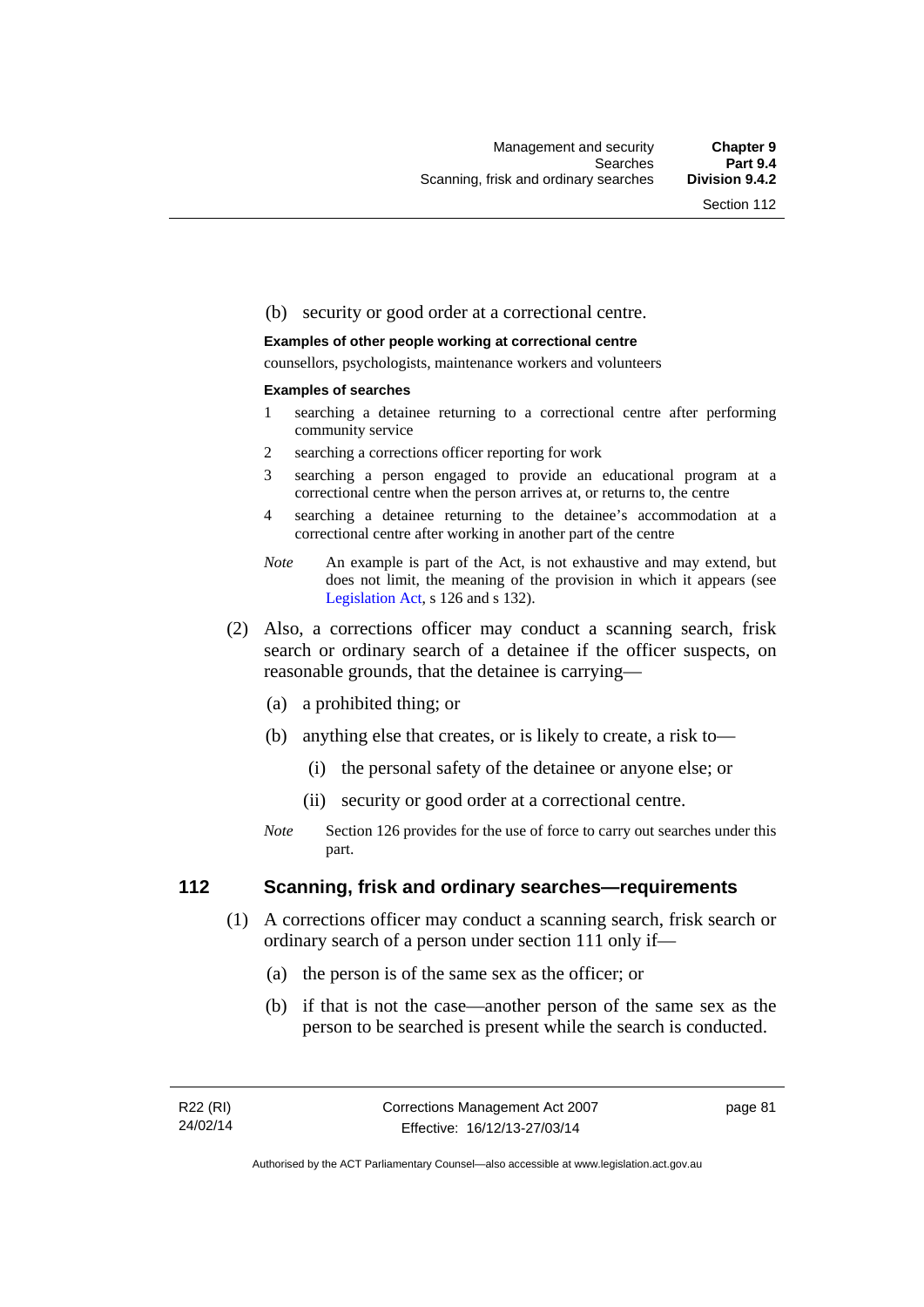(2) The other person mentioned in subsection (1) must not be a detainee.

## **Division 9.4.3 Strip searches**

### **113 Meaning of** *seizeable item***—div 9.4.3**

In this division:

*seizeable item* means anything that—

- (a) is a prohibited thing; or
- (b) may be used by the detainee in a way that may involve—
	- (i) intimidating anyone else; or
	- (ii) an offence or disciplinary breach; or
	- (iii) a risk to the personal safety of anyone else; or
	- (iv) a risk to security or good order at a correctional centre.

### **113A Strip searches—when may be conducted**

- (1) A detainee may be strip searched only if the director-general gives a direction in accordance with section 113B or section 113C.
	- *Note* Section 126 provides for the use of force to carry out searches under this part.
- (2) To remove any doubt, a strip search of a detainee may be conducted immediately after any scanning search, frisk search or ordinary search of the detainee.

### **113B Strip searches—on suspicion**

The director-general may direct a corrections officer to strip search a detainee if the director-general suspects on reasonable grounds that the detainee has a seizeable item concealed on the detainee.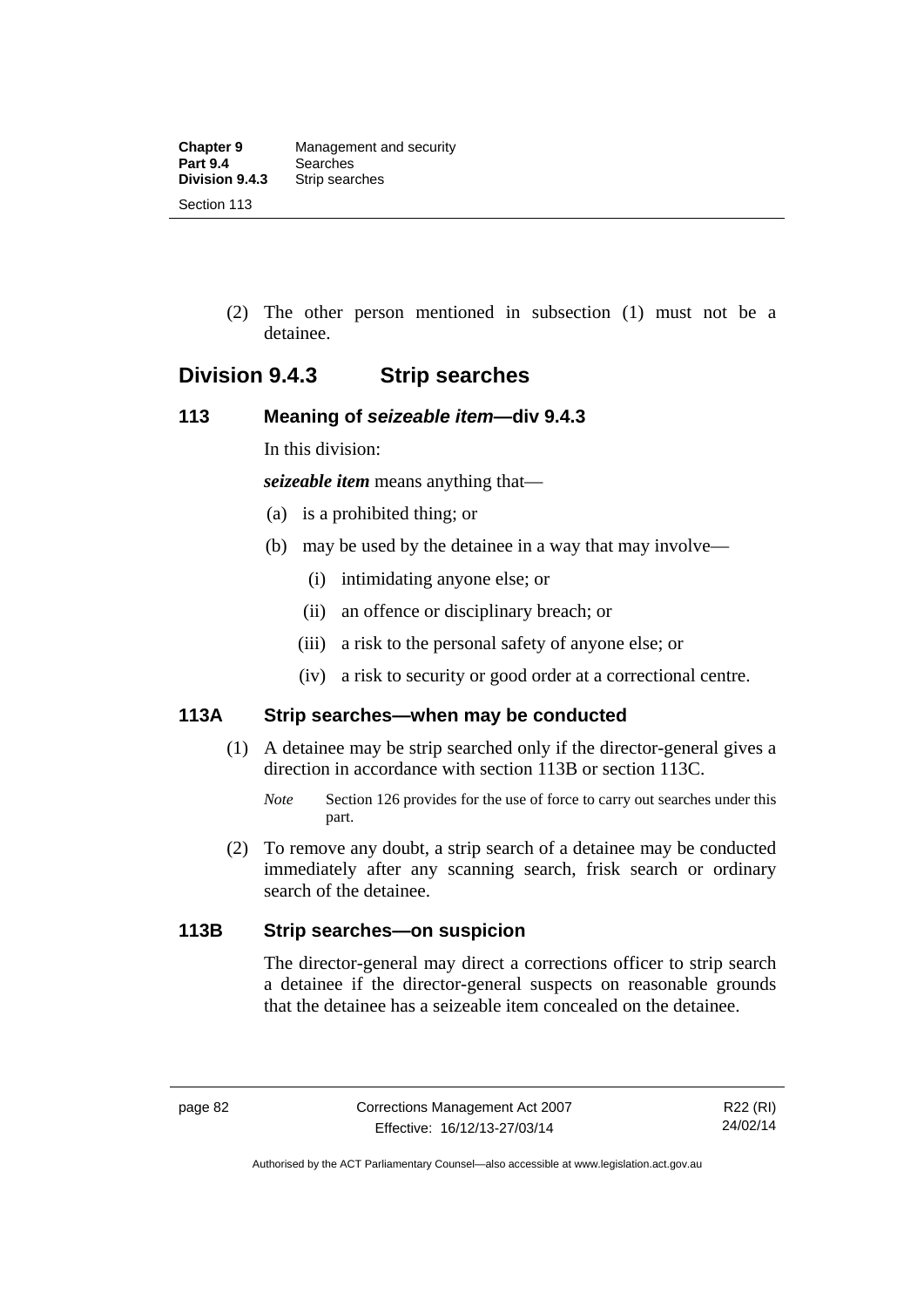### **113C Strip searches—where prudent**

- (1) The director-general may direct a corrections officer to strip search a detainee at a correctional centre if—
	- (a) the director-general believes on reasonable grounds that it is prudent to search the detainee for a seizeable item that may be concealed on or in the detainee because the detainee—
		- (i) has recently not been under the control or immediate supervision of a corrections officer for a period; and
		- (ii) during the period, may have had an opportunity to obtain a seizeable item; and
	- (b) a scanning search may assist in detecting the item but—
		- (i) the means of conducting the search is not available at the correctional centre; or
		- (ii) if the means of conducting the search is available—the scanning search is not likely to detect more than a limited range of seizeable items; or
		- (iii) the search could only be carried out using force that would be likely to make it ineffectual; and
	- (c) a frisk search or ordinary search is not likely to detect more than a limited range of seizeable items.

### **Example—par (a) (ii)**

the detainee has had a personal contact visit by someone who is not an accredited person

#### **Example—par (b) (ii)**

a metal detector

*Note* An example is part of the Act, is not exhaustive and may extend, but does not limit, the meaning of the provision in which it appears (see [Legislation Act,](http://www.legislation.act.gov.au/a/2001-14) s 126 and s 132).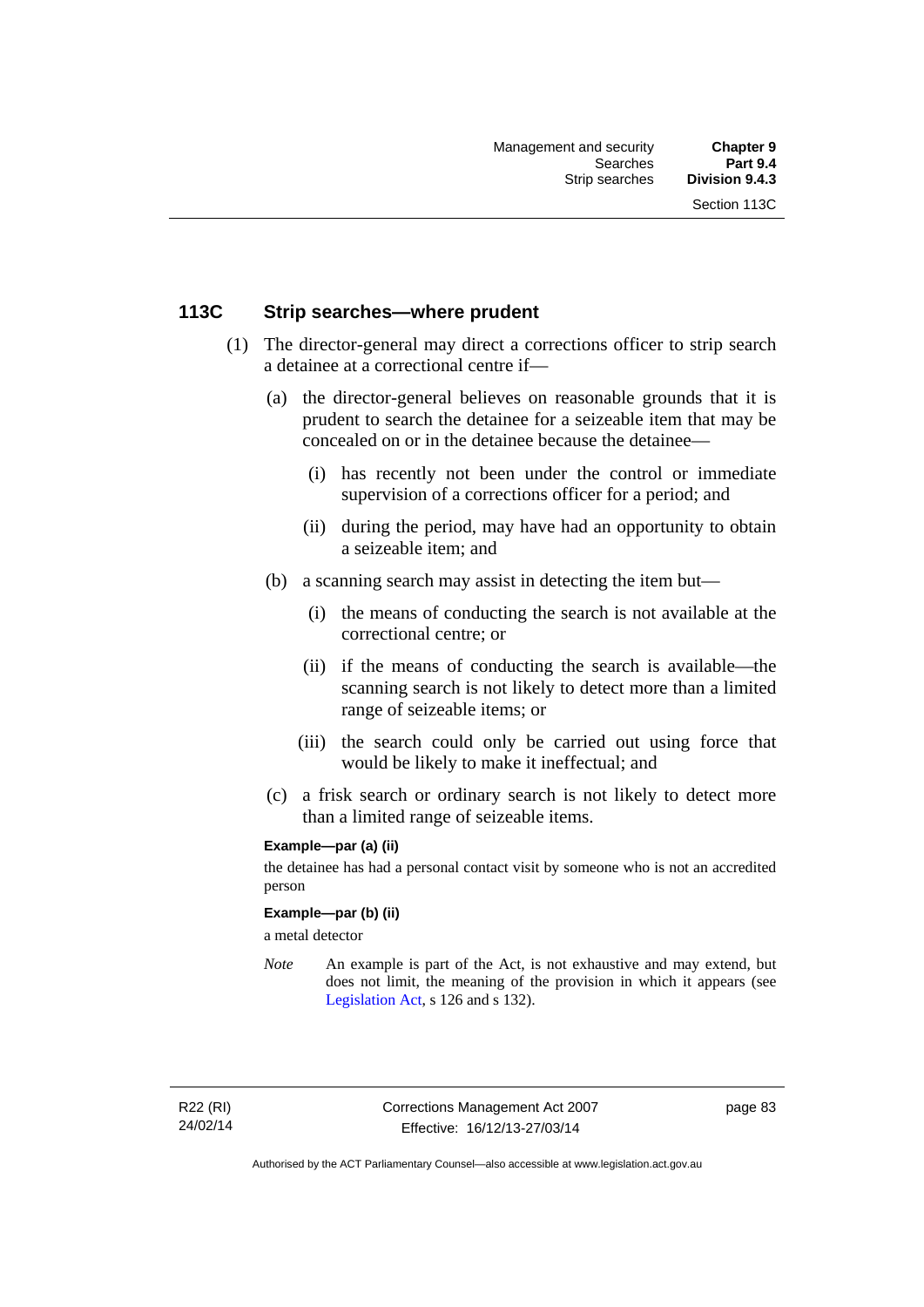(2) Without limiting section 14 (Corrections policies and operating procedures), the director-general must make a corrections policy or operating procedure in relation to strip searches under this section.

### **114 Strip searches—presence of corrections officers**

- (1) A strip search of a detainee must be done—
	- (a) by a corrections officer of the same sex as the detainee; and
	- (b) in the presence of 1 or more other corrections officers each of whom must be of the same sex as the detainee.
- (2) However, the number of corrections officers present during the search must be no more than necessary and reasonable to ensure the search is carried out as safely and effectively as possible.
- (3) The corrections officer conducting the search may direct another corrections officer present to provide assistance that the conducting officer believes, on reasonable grounds, is necessary and reasonable for the search.
- (4) A corrections officer may give directions to the detainee for the conduct of the search in accordance with this section.

#### **Examples**

directions that the detainee raise 1 or both arms, raise any long hair or turn in a particular direction

*Note* An example is part of the Act, is not exhaustive and may extend, but does not limit, the meaning of the provision in which it appears (see [Legislation Act,](http://www.legislation.act.gov.au/a/2001-14) s 126 and s 132).

### **115 Strip searches—general rules**

- (1) A strip search must be conducted in a private area or an area that provides reasonable privacy for the detainee being searched.
- (2) The search must not be conducted—
	- (a) in the presence of someone of the opposite sex to the detainee; or

R22 (RI) 24/02/14

Authorised by the ACT Parliamentary Counsel—also accessible at www.legislation.act.gov.au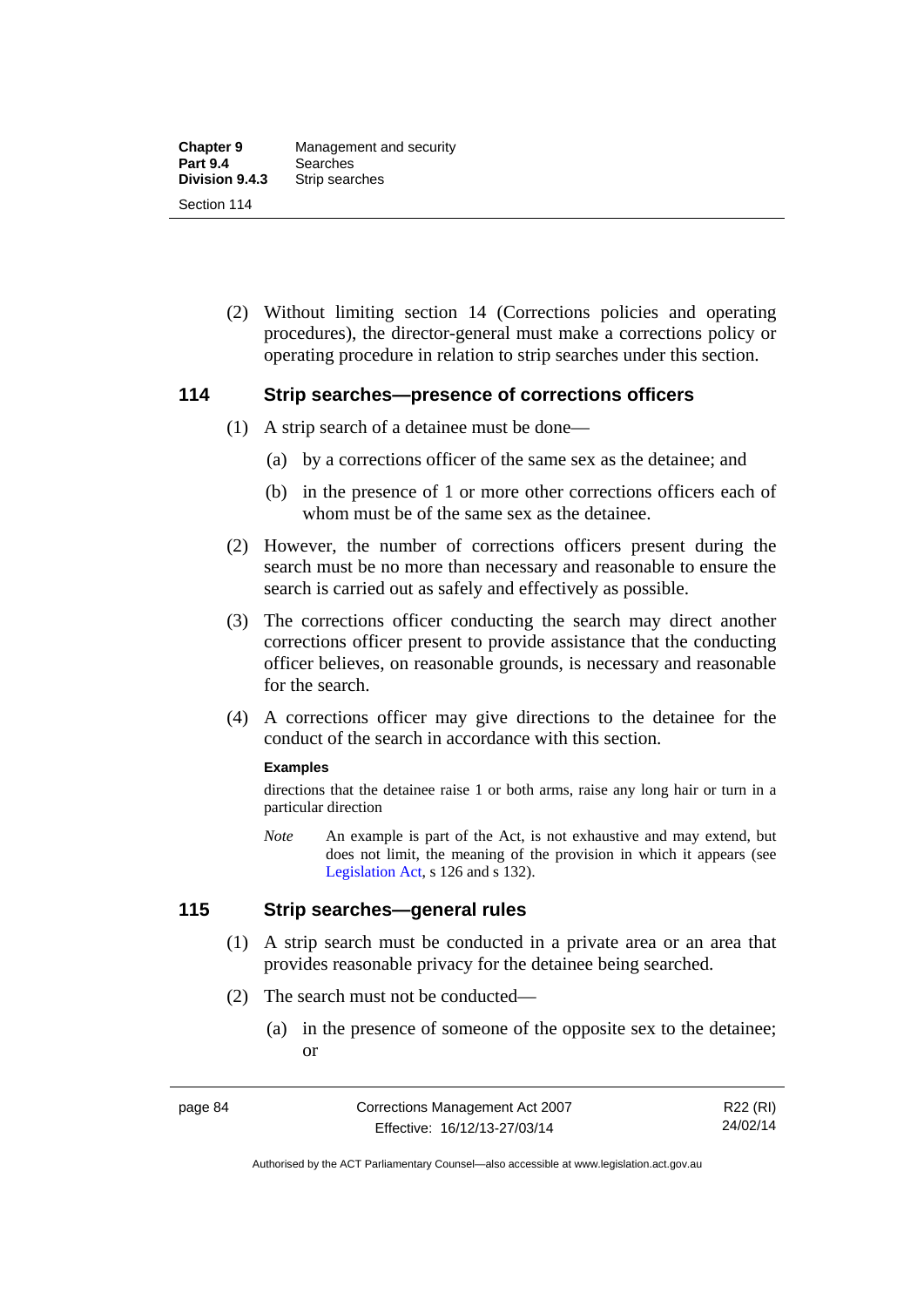- (b) in the presence or sight of someone else whose presence is not necessary for the search or the safety of everyone present.
- (3) The search must not involve—
	- (a) the removal from the detainee of more clothes than is necessary and reasonable to conduct the search; or
	- (b) the removal from the detainee of more clothes at any time than is necessary and reasonable to conduct the search; or
	- (c) without limiting paragraph (b), both the upper and lower parts of the person's body being uncovered at the same time.
- (4) Subject to section 126 (Searches—use of force), the search must not involve any touching of the detainee's body by a corrections officer.
- (5) Each corrections officer present during the search must ensure, as far as practicable, that—
	- (a) the search is done in a way that minimises embarrassment for the detainee; and
	- (b) the search is done quickly; and
	- (c) the detainee is allowed to dress in private immediately after the search is finished.
- (6) If clothing from a detainee is seized during a strip search, the director-general must ensure that the detainee is left with, or given, appropriate clothing to wear.

### **Division 9.4.4 Body searches**

### **116 Body searches—directions**

The director-general may direct a doctor appointed under section 22 (Health practitioners—non-therapeutic functions) to conduct a body search of a detainee if the director-general suspects, on reasonable grounds, that the detainee—

page 85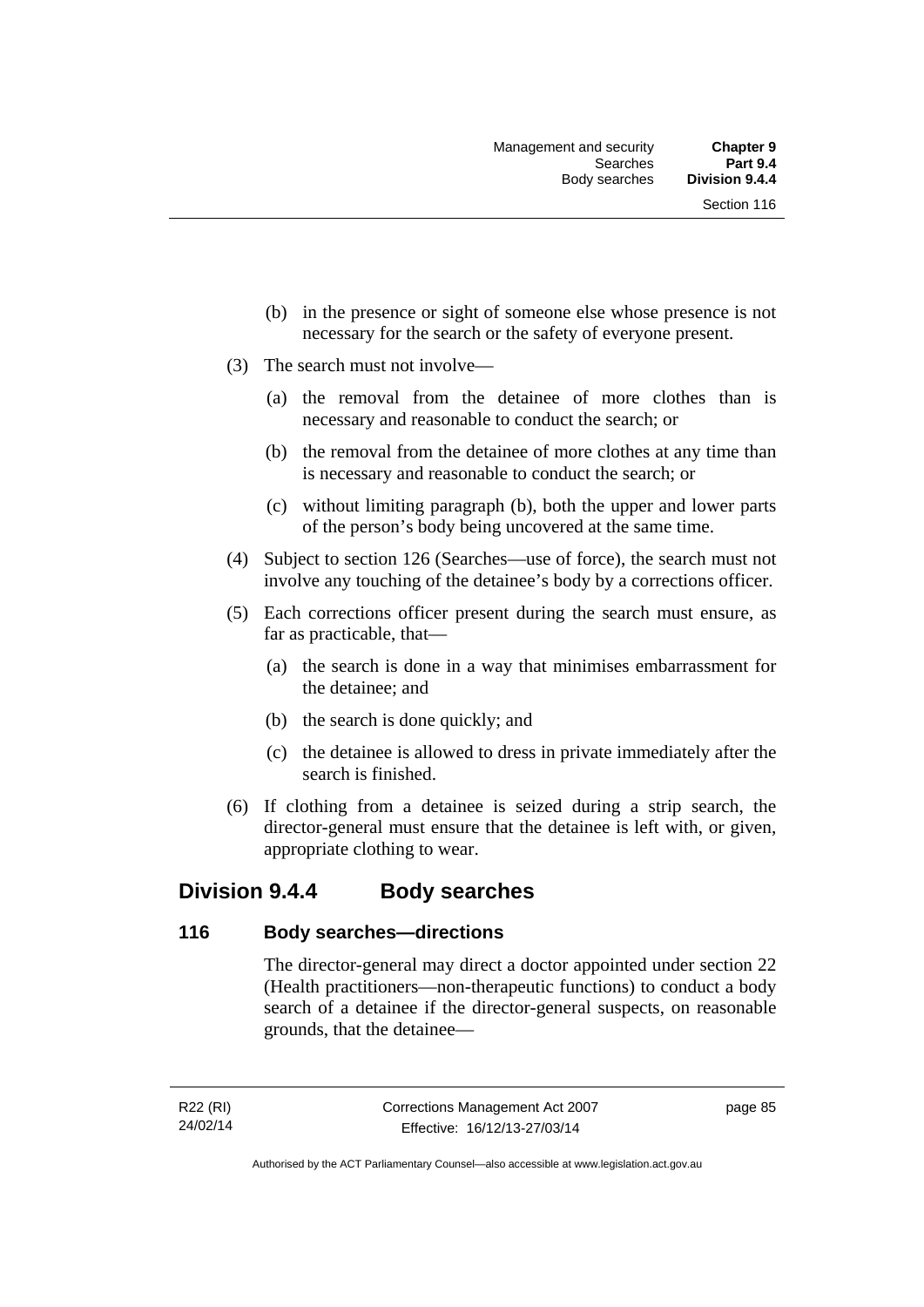- (a) has ingested or inserted something in the detainee's body that may jeopardise the detainee's health or wellbeing; or
- (b) has a prohibited thing concealed in or on the detainee's body that may be used in a way that may pose a risk to the security or good order at a correctional centre; or
- (c) has evidence of the commission of an offence or disciplinary breach concealed in or on the detainee.

### **117 Body searches—presence of nurse and corrections officers**

- (1) A nurse appointed under section 22 (Health practitioners non-therapeutic functions) must be present during the body search of a detainee.
- (2) If the doctor conducting the body search is not of the same sex as the detainee, the nurse must be of the same sex as the detainee.
- (3) The director-general may direct 1 or more corrections officers to be present during the search, each of whom must be of the same sex as the detainee.
- (4) However, the number of corrections officers present during the search must be no more than is necessary and reasonable to ensure the search is carried out as safely and effectively as possible.
- (5) A body search must be conducted in a private area or an area that provides reasonable privacy for the detainee being searched.

### **118 Body searches—assistance from corrections officer**

- (1) This section applies if the doctor conducting a body search of a detainee asks the director-general for assistance that the doctor believes, on reasonable grounds, is necessary and reasonable for the search.
- (2) The director-general may direct a corrections officer (the *assistant*) to assist in the conduct of the search.

R22 (RI) 24/02/14

Authorised by the ACT Parliamentary Counsel—also accessible at www.legislation.act.gov.au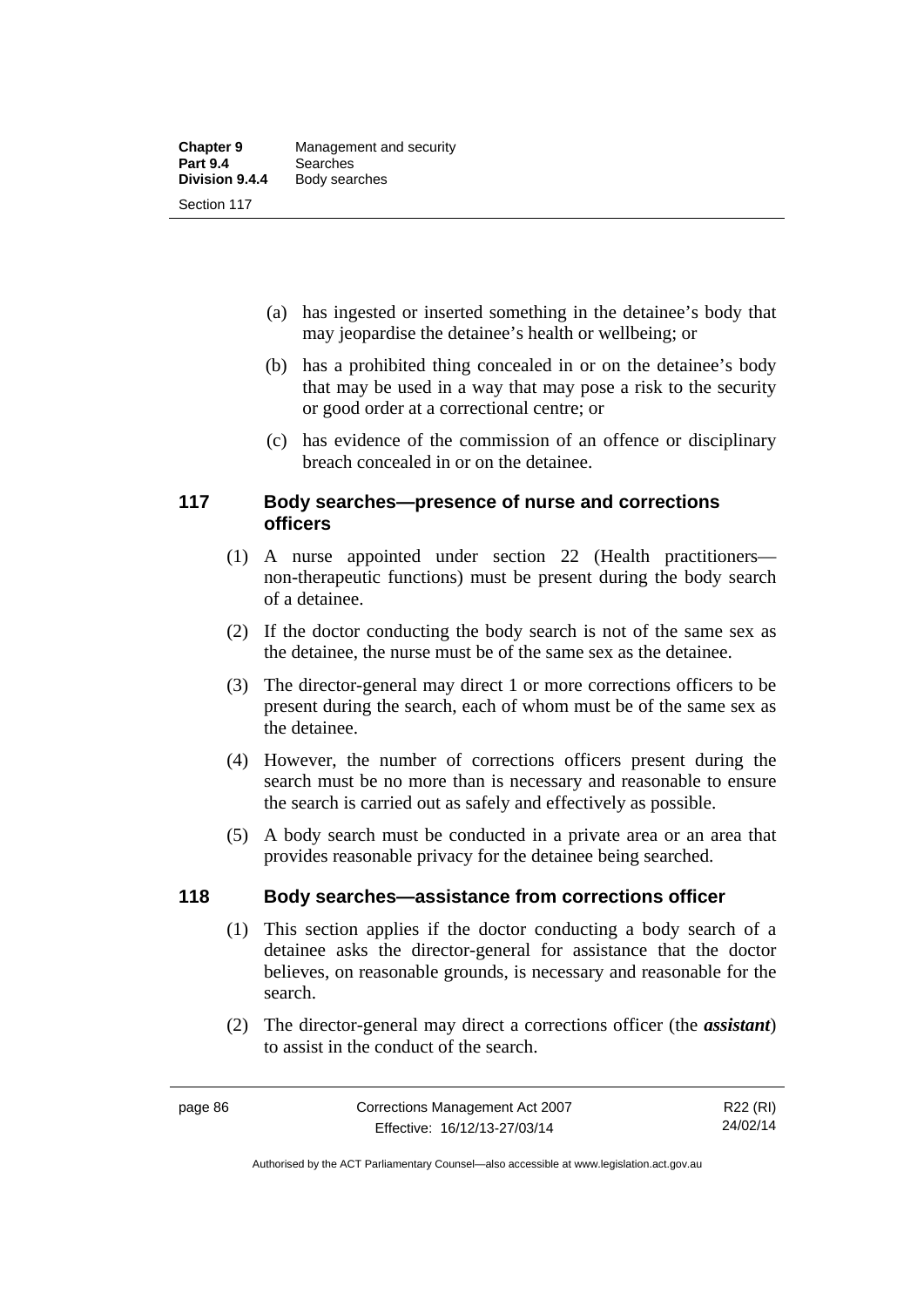(3) However, the assistant must be of the same sex as the detainee.

*Note* Section 126 provides for the use of force to assist at a body search.

### **119 Body searches—rules about detainee's clothing**

- (1) A body search of a detainee must not involve—
	- (a) the removal of more clothes than is necessary and reasonable to conduct the search; or
	- (b) the removal of more clothes at any time than is necessary and reasonable to conduct the search; or
	- (c) without limiting paragraph (b), both the upper and lower parts of the person's body being uncovered at the same time.
- (2) A detainee who has been body searched must be allowed to dress in private immediately after the search is finished.
- (3) If clothing from a detainee is seized during a body search, the director-general must ensure that the detainee is left with, or given, appropriate clothing to wear.

### **120 Body searches—rules about touching detainee**

The doctor conducting the body search of a detainee, and the nurse present at the search, may, for the search, touch the detainee and examine the detainee's orifices and cavities, but only if the doctor or nurse is of the same sex as the detainee.

### **121 Body searches—seizing things**

- (1) The doctor conducting a body search of a detainee may seize anything discovered during the search if—
	- (a) seizing the thing would not be likely to cause injury to the detainee; and

page 87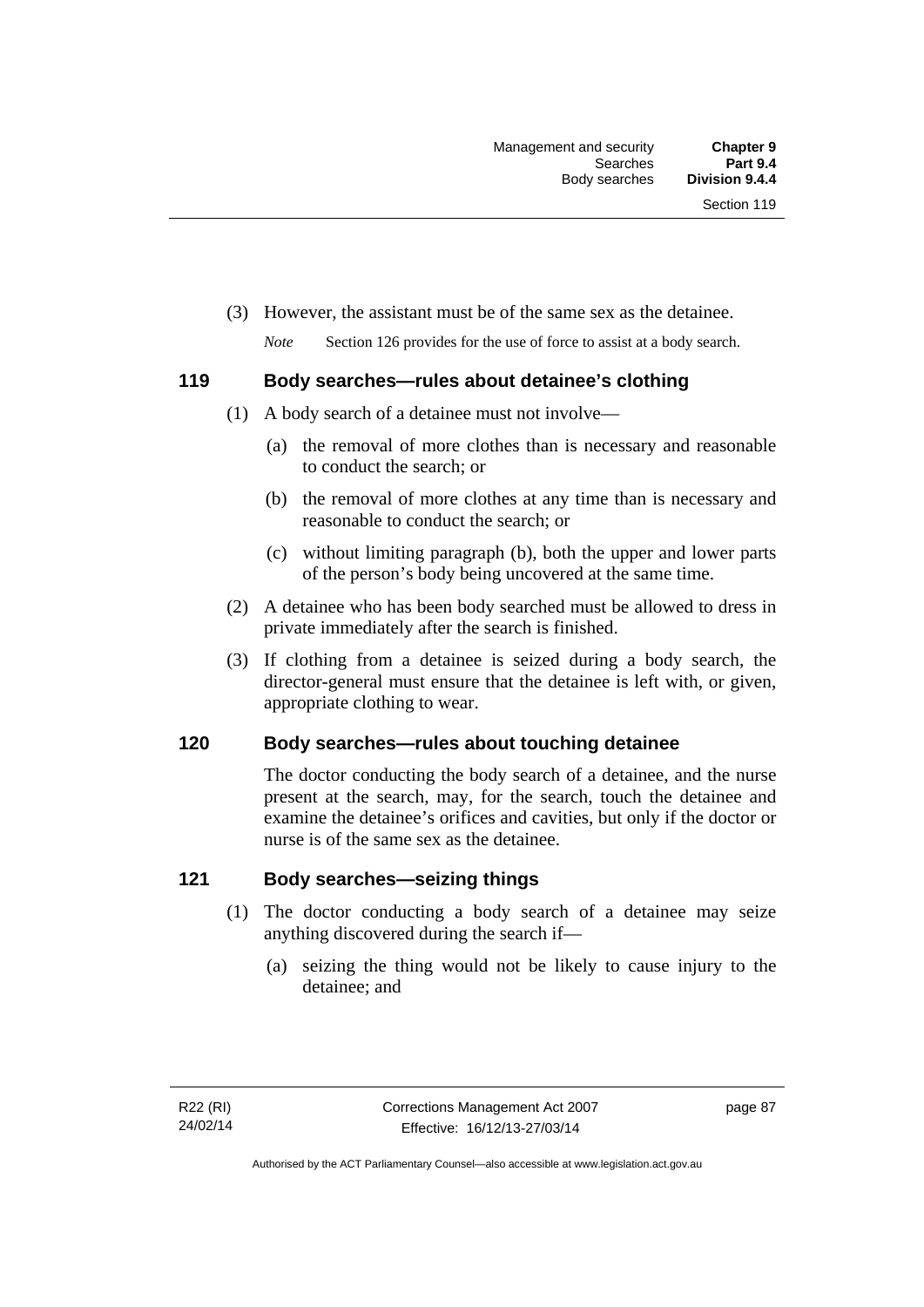- (b) the doctor believes, on reasonable grounds, that the thing may be evidence of the commission of an offence or disciplinary breach by the detainee.
- (2) The doctor must give the thing seized to a corrections officer as soon as practicable.

### **Division 9.4.5 Searches of premises and property**

### **122 Searches—premises and property**

- (1) The director-general may, at any time, direct a corrections officer to search—
	- (a) any part of a correctional centre; or
	- (b) anything at a correctional centre, including anything in the possession of anyone at a correctional centre; or
	- (c) any vehicle used for transporting a detainee.

#### **Examples of searches under this section**

a search of any of the following for a prohibited thing:

- any area or building or part of a building (including a cell) at a correctional centre
- any storage area, including an area used by detainees or corrections officers, at a correctional centre
- any vehicle, machinery or equipment at a correctional centre
- *Note* An example is part of the Act, is not exhaustive and may extend, but does not limit, the meaning of the provision in which it appears (see [Legislation Act,](http://www.legislation.act.gov.au/a/2001-14) s 126 and s 132).
- (2) However, this section does not authorise—
	- (a) a search of anyone at a correctional centre; or
	- (b) any clothing being worn by anyone at a correctional centre at the time of the search.

R22 (RI) 24/02/14

Authorised by the ACT Parliamentary Counsel—also accessible at www.legislation.act.gov.au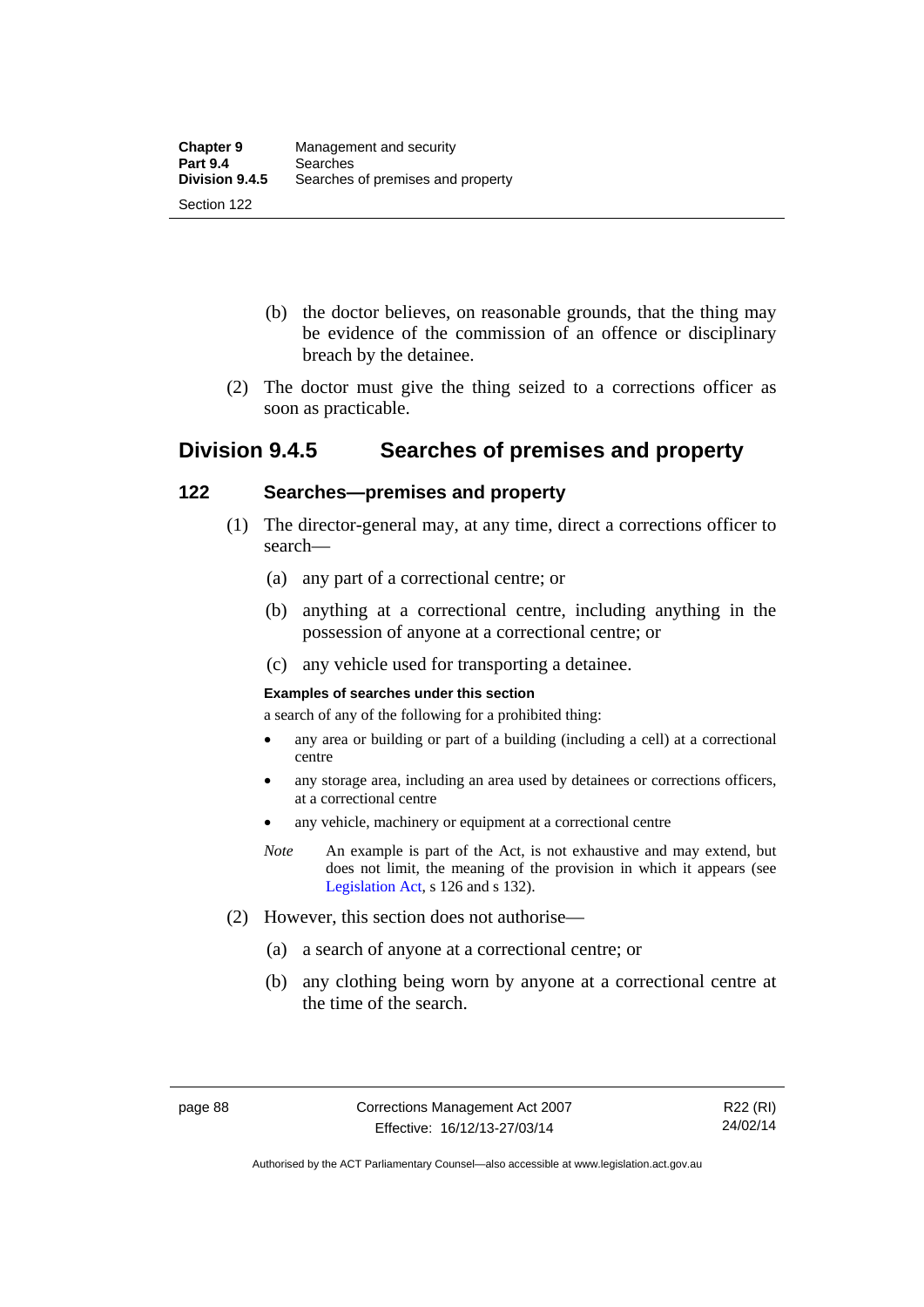(3) In this section:

*search* includes search—

- (a) with any device using electronic or other technology; and
- (b) by physical means; and
- (c) with the assistance of a corrections dog.

### **123 Searches of detainee cells—legally privileged material**

- (1) This section applies if a detainee has legally privileged material at a correctional centre.
- (2) A corrections officer may search the detainee's cell under section 122 in the absence of the detainee if—
	- (a) the detainee removes the legally privileged material from the cell; or
	- (b) the legally privileged material is stored in accordance with a corrections policy or operating procedure made for subsection (3).
- (3) Without limiting section 14 (Corrections policies and operating procedures), a corrections policy or operating procedure may include provision for the secure storage at a correctional centre of legally privileged material for detainees.

### **124 Searches of detainee cells—suspected legally privileged material**

- (1) If a corrections officer suspects, on reasonable grounds, that a detainee's cell contains legally privileged material, the officer may search the cell only if the detainee is present.
- (2) A search under subsection (1) may include an examination of any legally privileged material, and anything containing the material, found in the cell.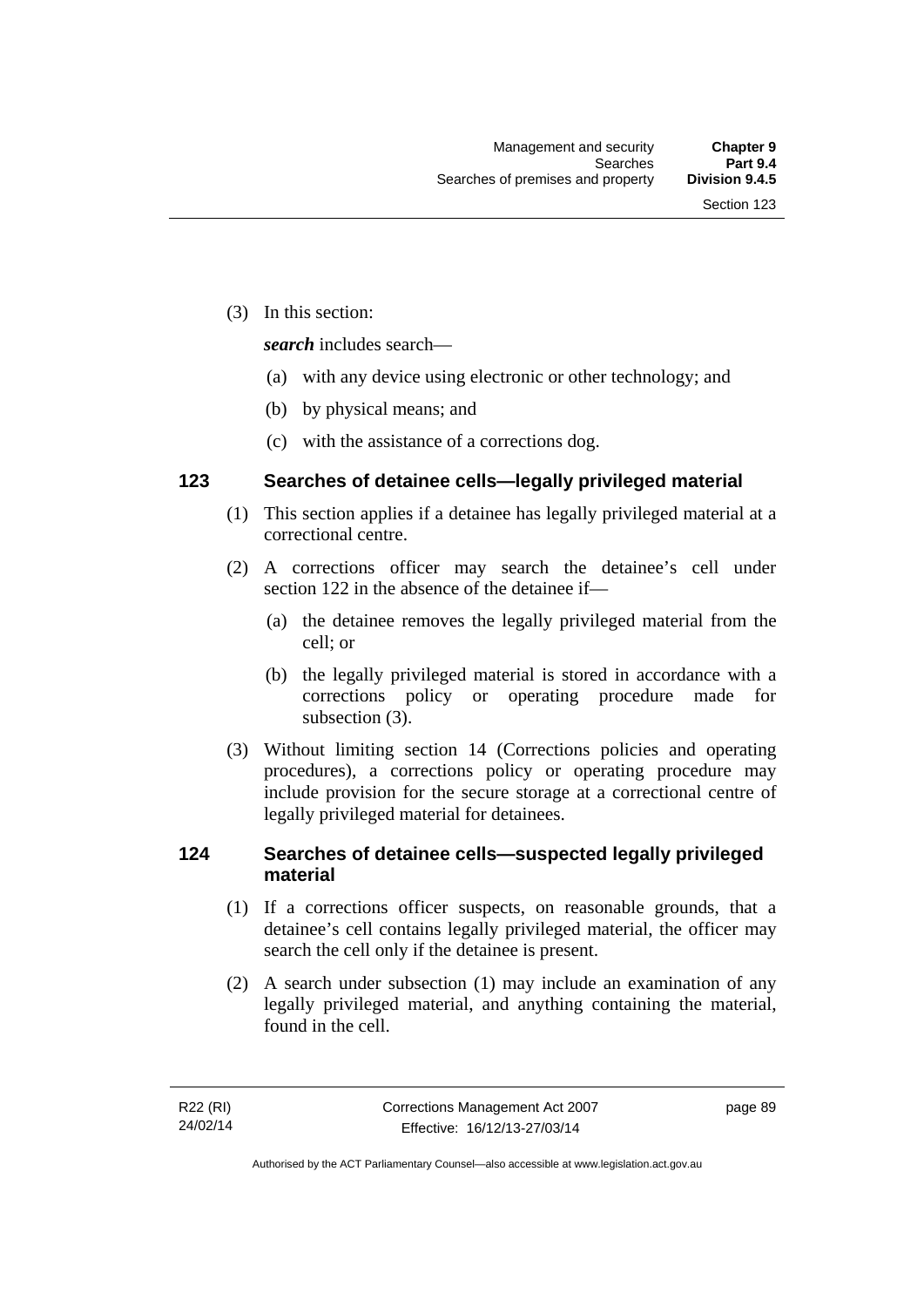- (3) However, the officer may not read any legally privileged material found in the cell unless the detainee is present and—
	- (a) the detainee consents to the officer reading the material; or
	- (b) the officer suspects, on reasonable grounds, that the material contains information that—
		- (i) may threaten security or good order at a correctional centre; or
		- (ii) relates to an offence or disciplinary breach.
- (4) The officer need not comply with subsection (1) or (3) if the officer believes, on reasonable grounds, that urgent circumstances exist and that complying with the subsection would create a risk of injury to the officer, the detainee or anyone else.
- (5) The director-general must ensure that a record of action under subsection (4) is made and entered in the register of detainees.

### **Division 9.4.6 Searches—miscellaneous**

### **125 Searches—use of corrections dogs**

- (1) The director-general may direct a corrections officer to use a corrections dog to assist the officer in conducting a search under this part.
- (2) Without limiting subsection (1), the director-general may give the direction if the director-general believes, on reasonable grounds, that the assistance of the dog would minimise the intrusiveness of the search of a detainee by the officer.
- (3) The corrections officer and corrections dog may enter, and remain at any place, to assist in the conduct of a search under this part.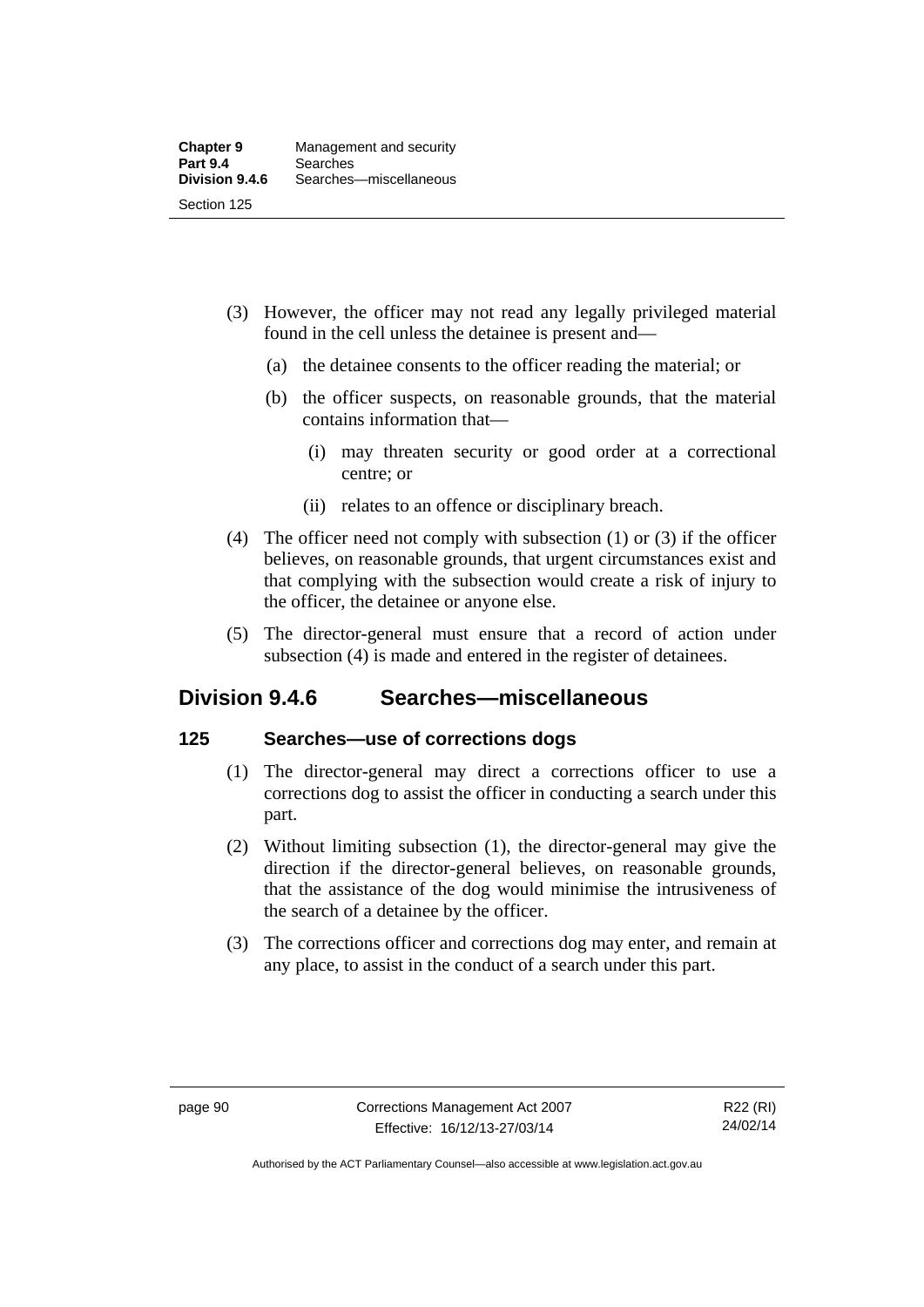### **126 Searches—use of force**

- (1) A corrections officer may use force—
	- (a) to carry out a search under this part; or
	- (b) to assist at a body search under section 118 (Body searches assistance from corrections officer); or
	- (c) to prevent the loss, destruction or contamination of anything seized, or that may be seized, during the search.
- (2) However, the corrections officer may use force only in accordance with part 9.7 (Use of force).

R22 (RI) 24/02/14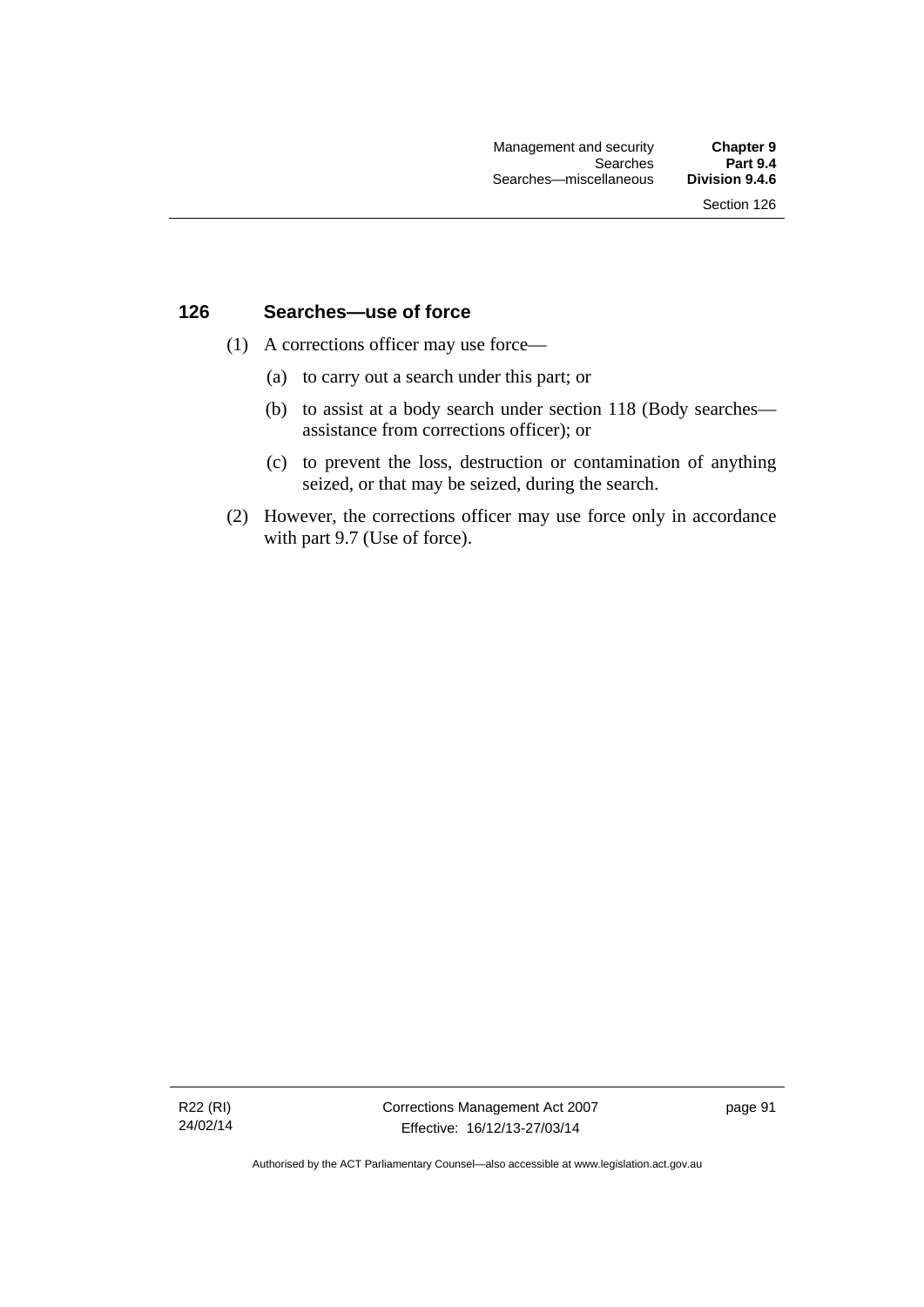**Chapter 9 Management and security**<br>**Part 9.5 Conserved Seizing property Seizing property** 

Section 127

# **Part 9.5 Seizing property**

### **127 Seizing mail etc**

- (1) The director-general may seize anything in a detainee's protected mail if the director-general believes, on reasonable grounds, that the thing—
	- (a) may physically harm the addressee or anyone else; or
	- (b) is a prohibited thing.
- (2) The director-general may seize other mail of a detainee, or anything in the mail, if the director-general suspects, on reasonable grounds, that the seizure is necessary to stop—
	- (a) any of the following entering or leaving a correctional centre:
		- (i) a prohibited thing;
		- (ii) anything that may pose a risk to security or good order at a correctional centre;
		- (iii) anything that appears is being used, or is intended, for the commission of an offence or disciplinary breach; or
	- (b) threatening or otherwise inappropriate correspondence leaving a correctional centre; or
	- (c) a detainee obtaining or buying goods without the director-general's approval.

#### **Example of inappropriate correspondence—par (b)**

mail addressed to a person by someone convicted of a sexual offence against the person

*Note* An example is part of the Act, is not exhaustive and may extend, but does not limit, the meaning of the provision in which it appears (see [Legislation Act,](http://www.legislation.act.gov.au/a/2001-14) s 126 and s 132).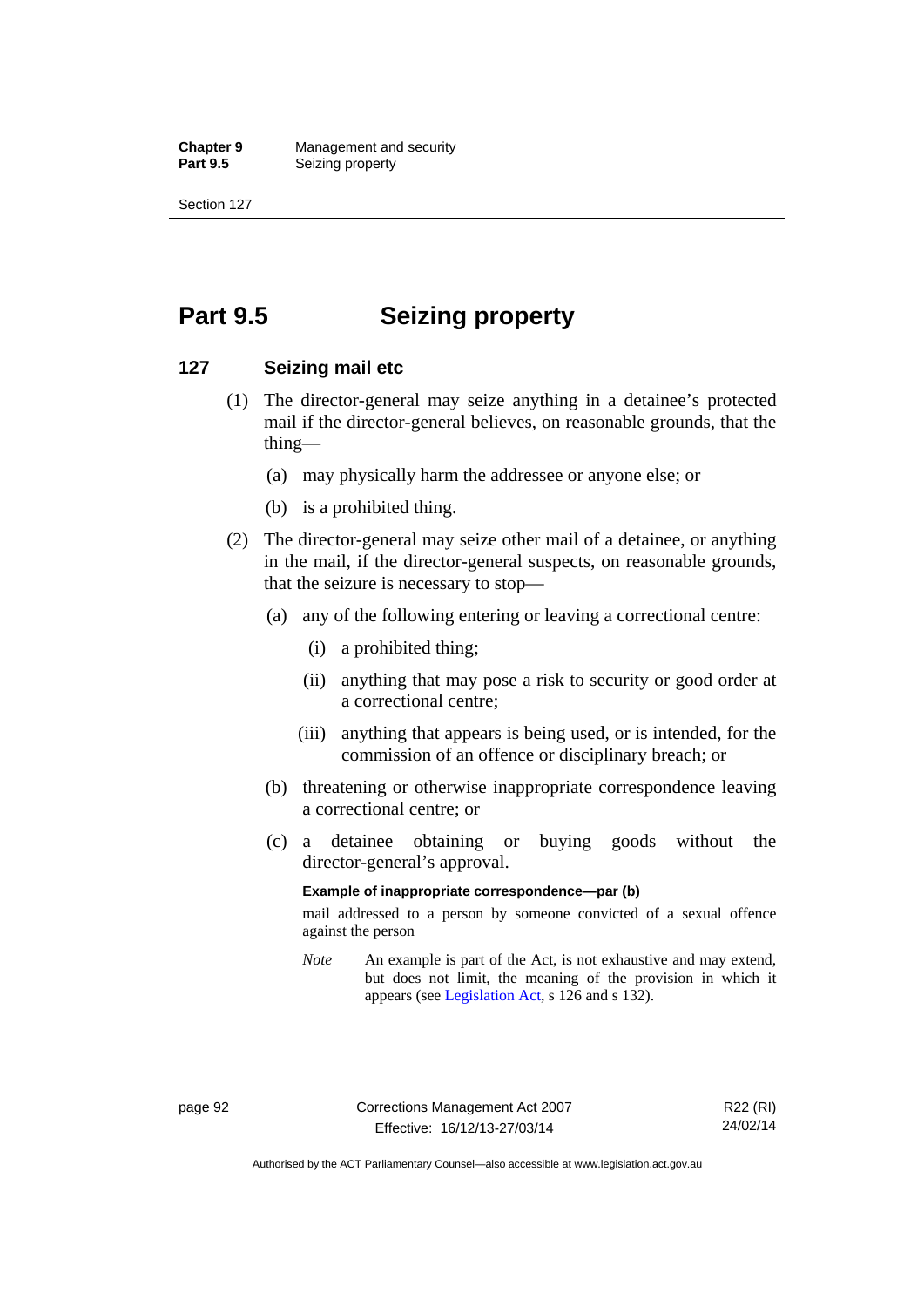(3) The director-general may seize a document only if the director-general believes, on reasonable grounds, that the document is not legally privileged.

### **128 Seizing property—general**

- (1) The director-general may seize—
	- (a) anything found at a correctional centre, whether or not in a person's custody or possession, that the director-general suspects, on reasonable grounds, jeopardises or is likely to jeopardise—
		- (i) security or good order at a correctional centre; or
		- (ii) the safety of anyone at a correctional centre; or
	- (b) anything found at a correctional centre, whether or not in a person's possession, that the director-general suspects, on reasonable grounds, is being used, or is intended, for the commission of an offence or a disciplinary breach; or
	- (c) a prohibited thing found on a detainee or in a detainee's custody or possession, unless the detainee has the written approval of the director-general to possess the thing.
- (2) To remove any doubt, this section extends to anything found in a search under part 9.4 (Searches).
- (3) The director-general may seize a document only if the director-general believes, on reasonable grounds, that the document is not legally privileged.

### **129 Receipt for seizure**

(1) The director-general must prepare a written receipt for a seizure under section 127 or section 128.

page 93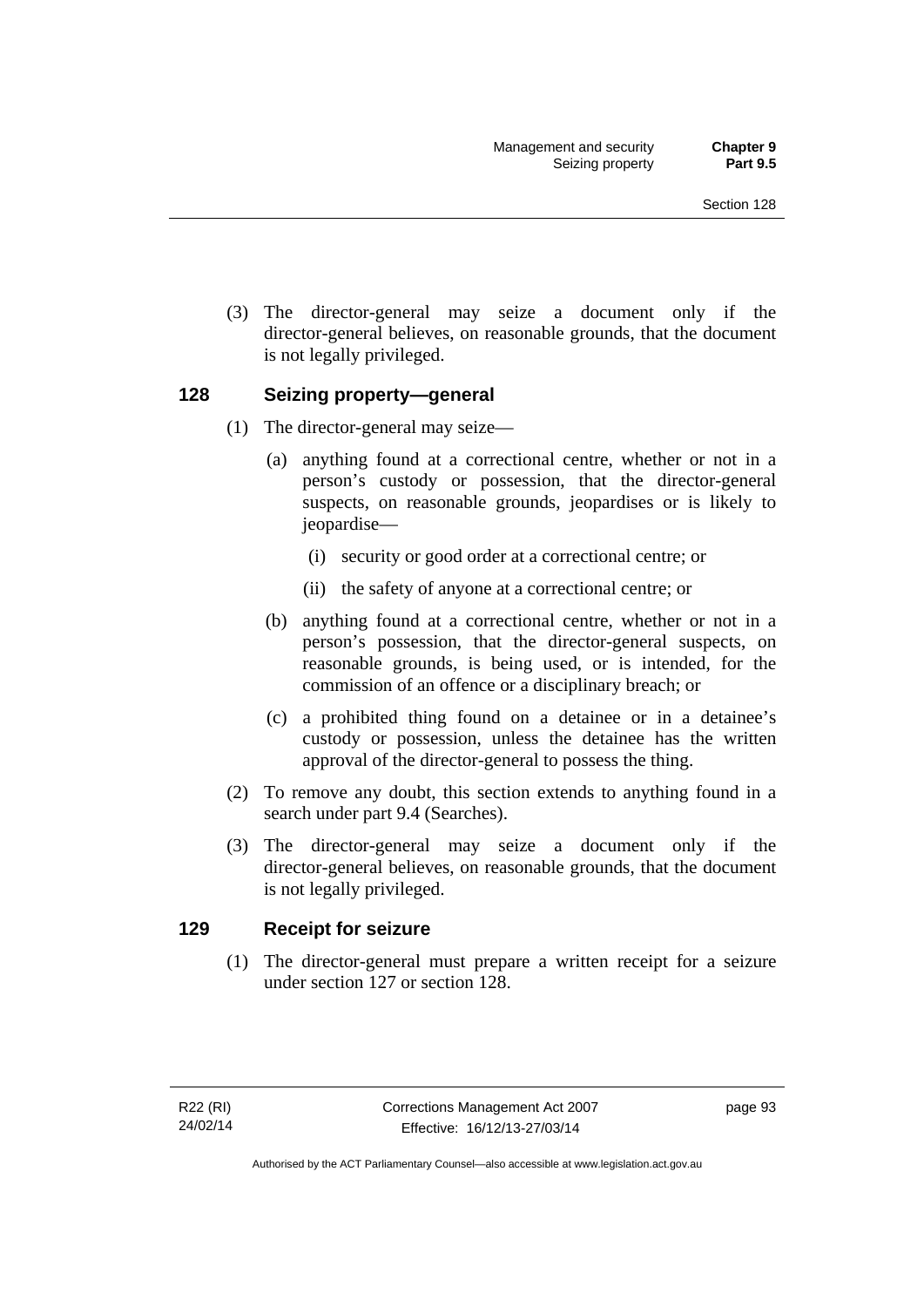### **Chapter 9** Management and security<br>**Part 9.5** Seizing property **Seizing property**

Section 130

- (2) As soon as practicable after the seizure (but no later than 7 days after the day of the seizure), the director-general must give a copy of the receipt to—
	- (a) the owner of the thing seized; or
	- (b) if the owner cannot be identified after reasonable inquiries (given the thing's apparent value)—the person from whom the thing was seized.
- (3) The receipt must—
	- (a) identify the thing seized; and
	- (b) outline the grounds for the seizure; and
	- (c) include a statement about the effect of section 130; and
	- (d) include anything else prescribed by regulation.
- (4) In this section:

*owner*, of a thing, includes a person entitled to possession of the thing.

### **130 Forfeiture of things seized**

- (1) A thing seized under section 127 or section 128 is forfeited to the Territory if the director-general decides, on reasonable grounds—
	- (a) that—
		- (i) after making reasonable inquiries (given the thing's apparent value), the owner of the thing cannot be found; or
		- (ii) after making reasonable efforts (given the thing's apparent value), the thing cannot be returned to the owner; or

Authorised by the ACT Parliamentary Counsel—also accessible at www.legislation.act.gov.au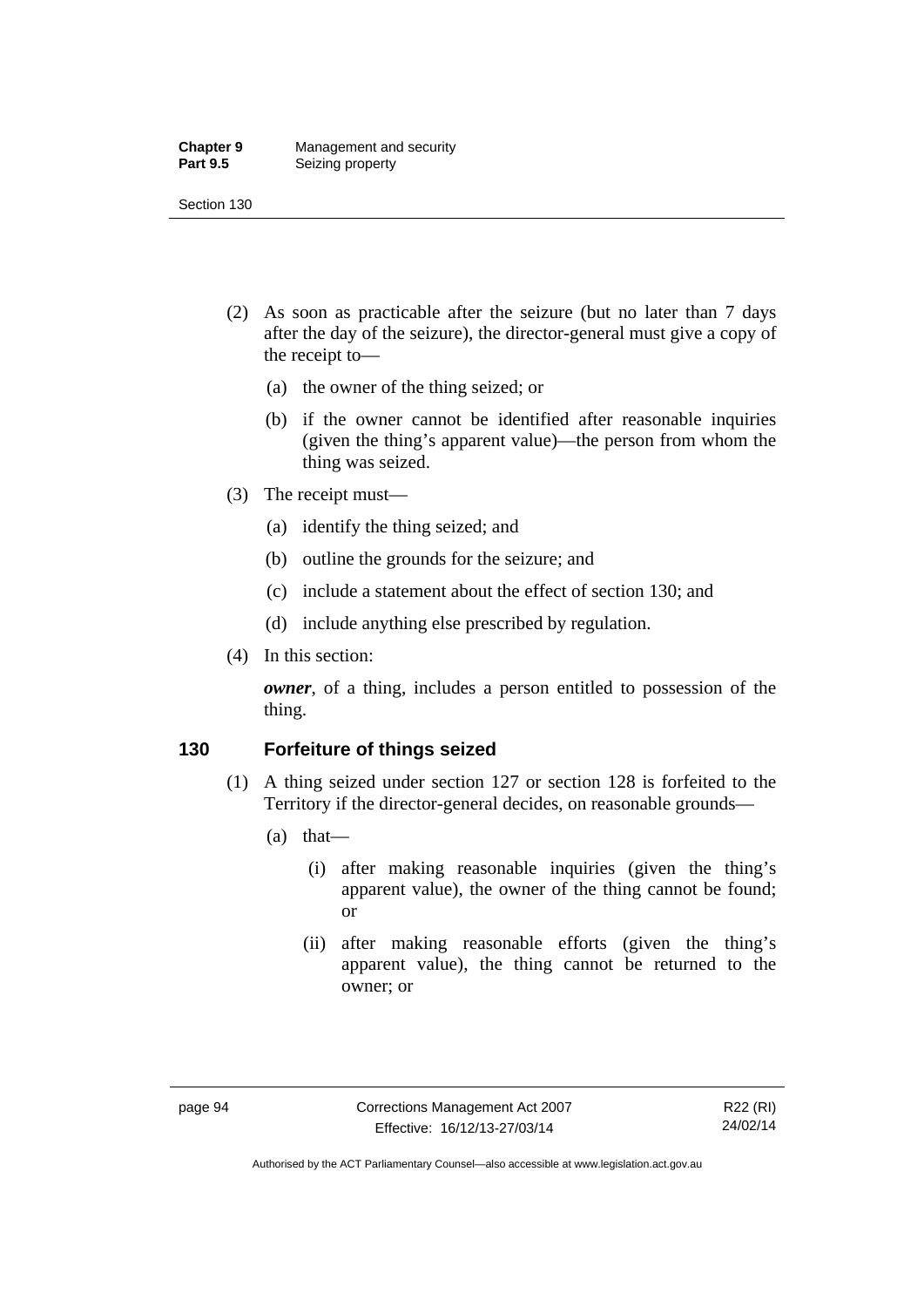- (b) that—
	- (i) possession of the thing by a detainee is an offence or disciplinary breach; or
	- (ii) it is necessary to keep the thing to stop it being used for the commission of an offence or disciplinary breach; or
	- (iii) the thing is inherently unsafe.
- (2) The director-general may deal with a thing forfeited to the Territory under this section, or dispose of it, as the director-general considers, on reasonable grounds, to be appropriate.
- (3) However, subsection (2) is subject to any order under the *[Crimes](http://www.legislation.act.gov.au/a/1900-40)  [Act 1900](http://www.legislation.act.gov.au/a/1900-40),* section 249 (Seizure of forfeited articles).

#### **Examples—s (2)**

- 1 giving a forfeited weapon to a police officer
- 2 keeping a forfeited electrical appliance and using it for the benefit of detainees generally
- 3 dumping a forfeited thing of little value
- *Note 1* An example is part of the Act, is not exhaustive and may extend, but does not limit, the meaning of the provision in which it appears (see [Legislation Act,](http://www.legislation.act.gov.au/a/2001-14) s 126 and s 132).
- *Note 2* The *[Crimes Act 1900](http://www.legislation.act.gov.au/a/1900-40)* also provides for articles forfeited under any law in force in the ACT to be seized by a member of the police force, taken before the Magistrates Court and for the court to order disposal of the article by the public trustee (see that Act, s 249 and s 250).
- *Note 3* The *[Uncollected Goods Act 1996](http://www.legislation.act.gov.au/a/1996-86)* provides generally for the disposal of uncollected goods, including goods abandoned on premises controlled by the Territory.

### **131 Return of things seized but not forfeited**

- (1) If a thing seized under section 127 or section 128 is not forfeited, the director-general must return it to its owner—
	- (a) no later than the end of 6 months after the day it was seized; or

page 95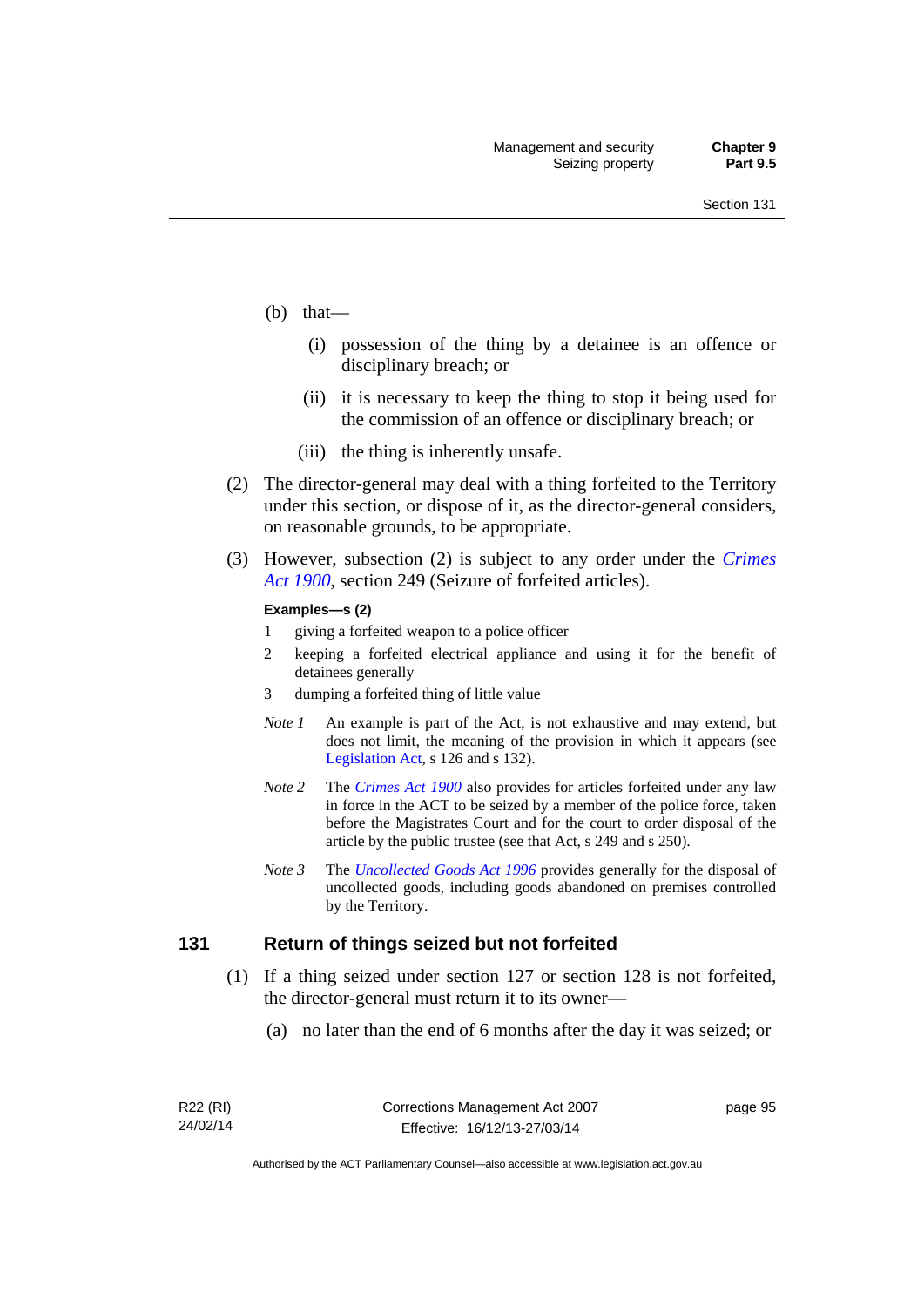| <b>Chapter 9</b> | Management and security |
|------------------|-------------------------|
| <b>Part 9.5</b>  | Seizing property        |

- (b) if a proceeding for an offence or disciplinary breach involving the thing is started within the 6-month period—at the end of the proceeding and any appeal from, or the review of, the proceeding.
- (2) However, if the thing was being retained as evidence of an offence or disciplinary breach and the director-general believes, on reasonable grounds, that its retention as evidence is no longer necessary, the director-general must return it immediately.
- (3) In this section:

*owner*—see section 129 (4).

page 96 Corrections Management Act 2007 Effective: 16/12/13-27/03/14

R22 (RI) 24/02/14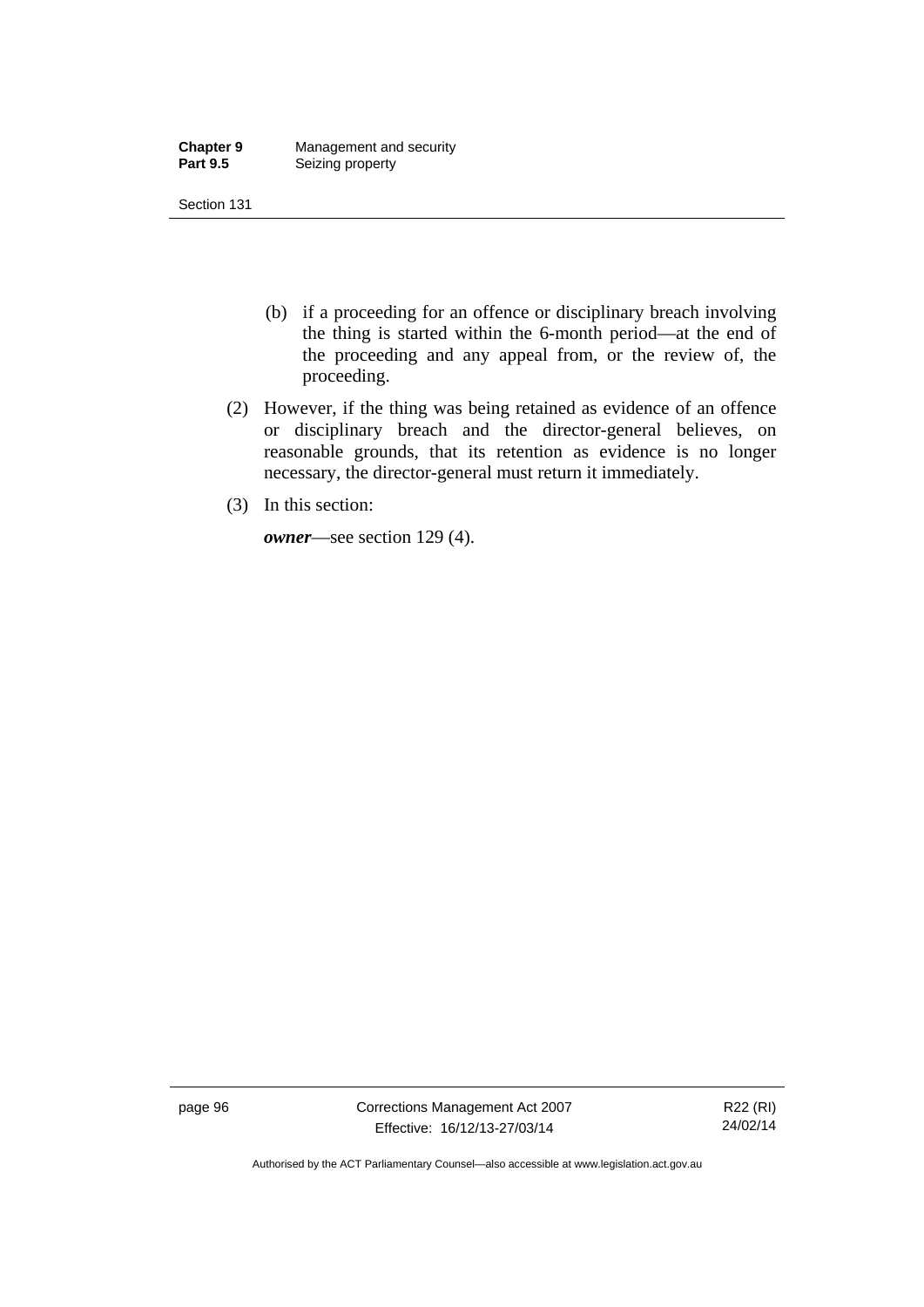# **Part 9.6 Alcohol and drug testing**

## **Division 9.6.1 General**

### **132 Definitions—***drug* **and** *test sample*

In this Act:

### *drug*—

- (a) means—
	- (i) a controlled drug under the [Criminal Code](http://www.legislation.act.gov.au/a/2002-51), section 600; or
	- (ii) a substance prescribed by regulation for this definition; but
- (b) does not include any of the following:
	- (i) a drug lawfully supplied, and taken as prescribed or directed, by a health practitioner;
	- (ii) a drug lawfully supplied and self-administered;
	- (iii) a drug exempted under section 133.

*test sample* means a sample of breath, saliva, urine, hair, blood, or anything else prescribed by regulation.

### **133 When test sample** *positive*

- (1) A person is taken to provide a *positive* test sample for alcohol or a drug if, when directed under this Act or the *[Crimes \(Sentence](http://www.legislation.act.gov.au/a/2005-59)  [Administration\) Act 2005](http://www.legislation.act.gov.au/a/2005-59)*, to provide a test sample—
	- (a) the person fails to provide a test sample in accordance with the direction; or
		- *Note Fail* includes refuse, see the [Legislation Act,](http://www.legislation.act.gov.au/a/2001-14) dict, pt 1.
	- (b) the person provides an invalid test sample; or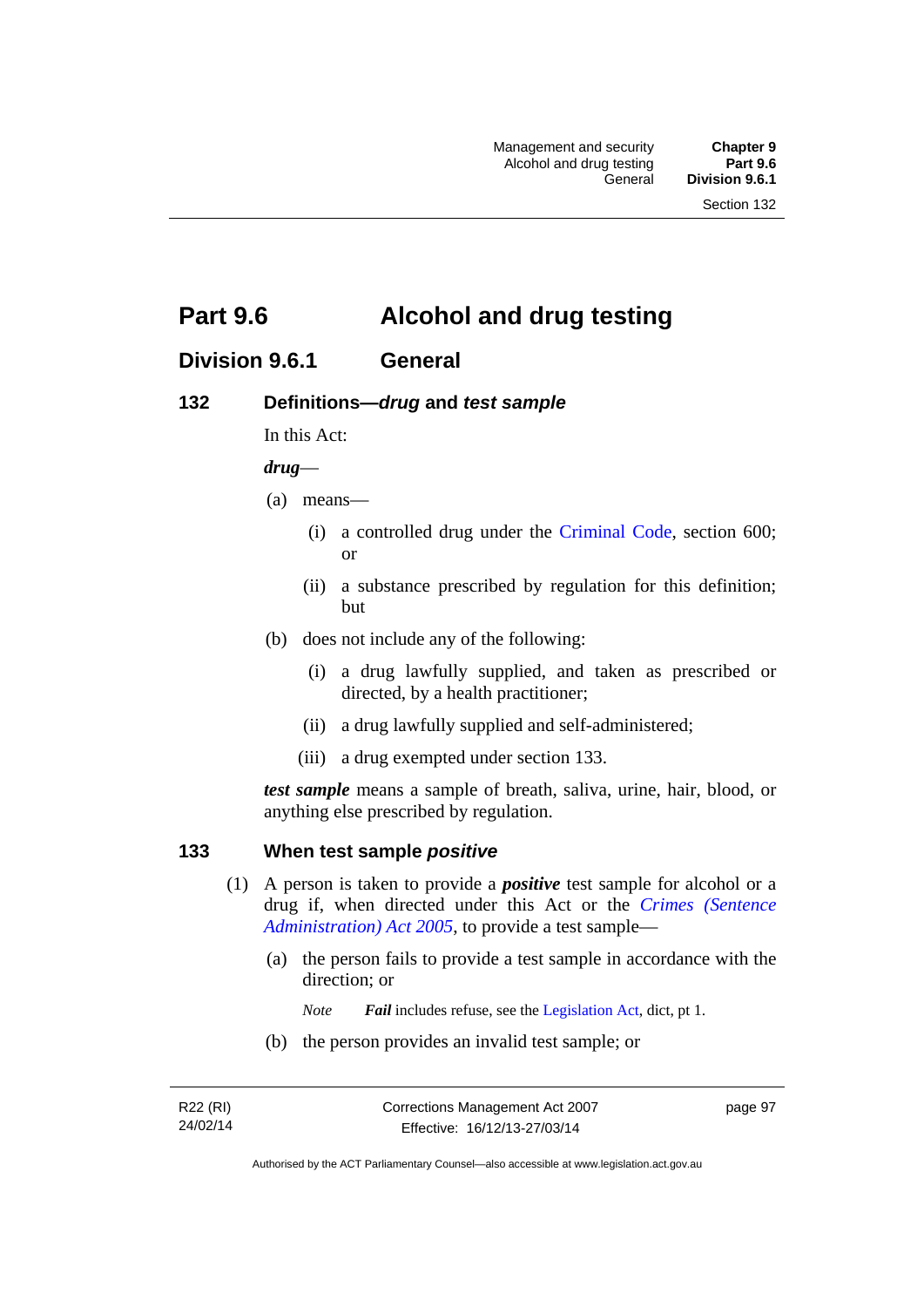- (c) for a full-time detainee—the detainee provides a test sample that shows the detainee has taken alcohol or a drug; or
- (d) for a detainee under periodic detention—the detainee provides a test sample that shows the detainee—
	- (i) has a blood alcohol concentration of the prescribed concentration or more; or
	- (ii) has taken a drug.
- (2) However, subsection (1) (a) does not apply if the person has a reasonable excuse for failing to provide the test sample within a reasonable time of the direction being given.

#### **Examples of reasonable excuse**

- 1 a medical condition that prevents the person from providing a test sample as directed
- 2 prescribed medication that may affect test results
- *Note* An example is part of the Act, is not exhaustive and may extend, but does not limit, the meaning of the provision in which it appears (see [Legislation Act,](http://www.legislation.act.gov.au/a/2001-14) s 126 and s 132).
- (3) The director-general may exempt a drug from the application of this part.
- (4) An exemption is a notifiable instrument.

*Note* A notifiable instrument must be notified under the [Legislation Act](http://www.legislation.act.gov.au/a/2001-14).

(5) In this section:

*invalid*—a test sample provided by a person is *invalid* if—

- (a) the person tampers, or attempts to tamper, with the test sample; or
- (b) the person otherwise changes, or attempts to change, the results of the test sample.

*prescribed concentration*, of alcohol, means—

(a) 0.02g of alcohol per 100mL of blood; or

R22 (RI) 24/02/14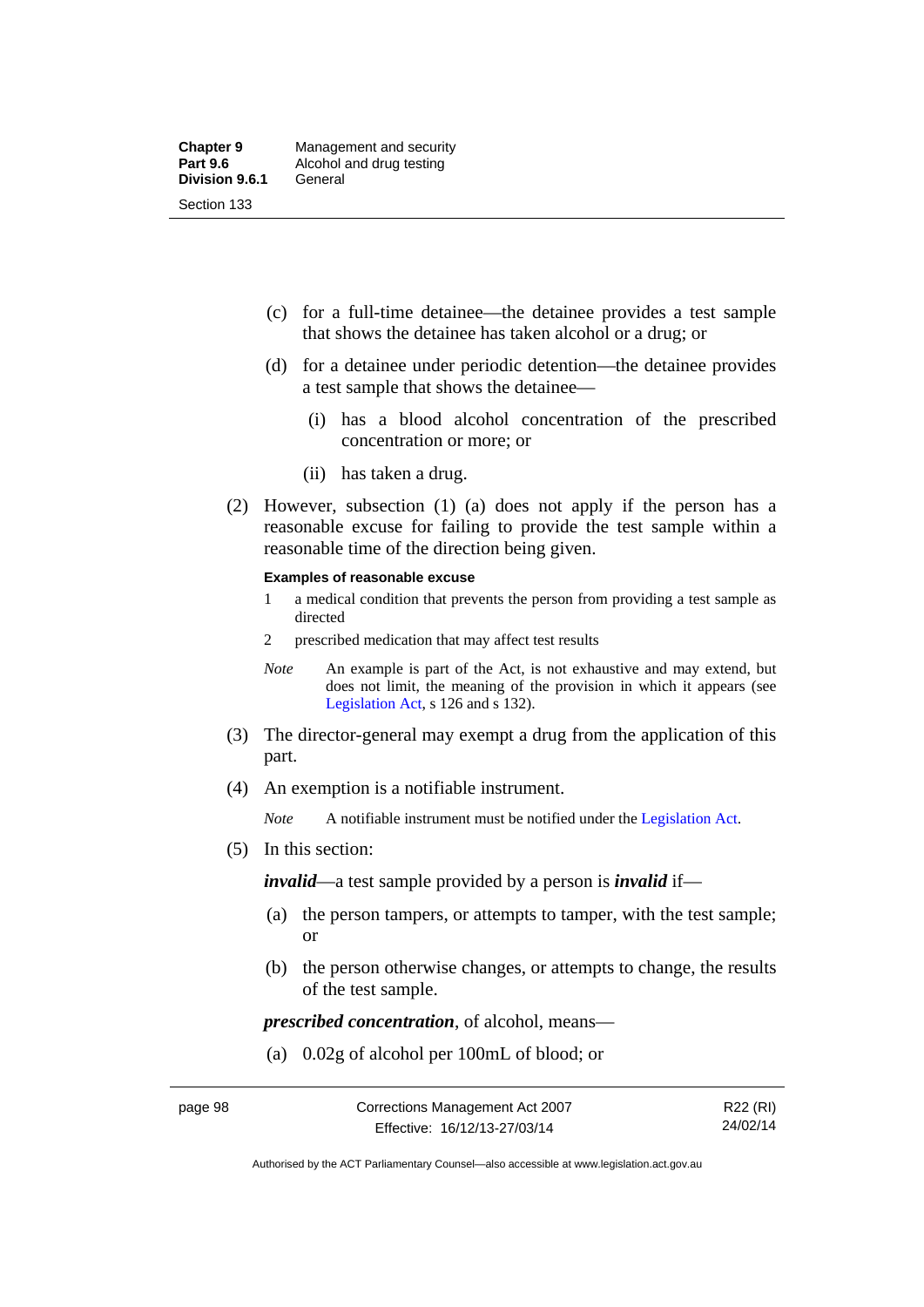(b) if a regulation prescribes another concentration—the prescribed concentration.

## **Division 9.6.2 Alcohol and drug testing—detainees**

### **134 Alcohol and drug testing of detainees**

- (1) The director-general may direct a detainee to provide a stated kind of test sample.
- (2) The director-general, or a doctor, or nurse, appointed under section 22 (Health practitioners—non-therapeutic functions), may give a detainee a direction about the way a detainee must provide the test sample.
- (3) However—
	- (a) a direction under this section must be consistent with any requirement prescribed by an operating procedure for this section; and
	- (b) only a doctor, or nurse, appointed under section 22 (Health practitioners—non-therapeutic functions) may take a blood sample.
- (4) A doctor or nurse who takes a test sample from a detainee must give the sample to a corrections officer.
- (5) The director-general must give the detainee notice of the results of any test conducted on the test sample as soon as practicable after the director-general receives them.

### **135 Effect of positive test sample from detainee**

- (1) This section applies if—
	- (a) a detainee is directed under this Act or the *[Crimes \(Sentence](http://www.legislation.act.gov.au/a/2005-59)  [Administration\) Act 2005](http://www.legislation.act.gov.au/a/2005-59)* to provide a test sample; and
	- (b) the test sample provided by the detainee is positive.

page 99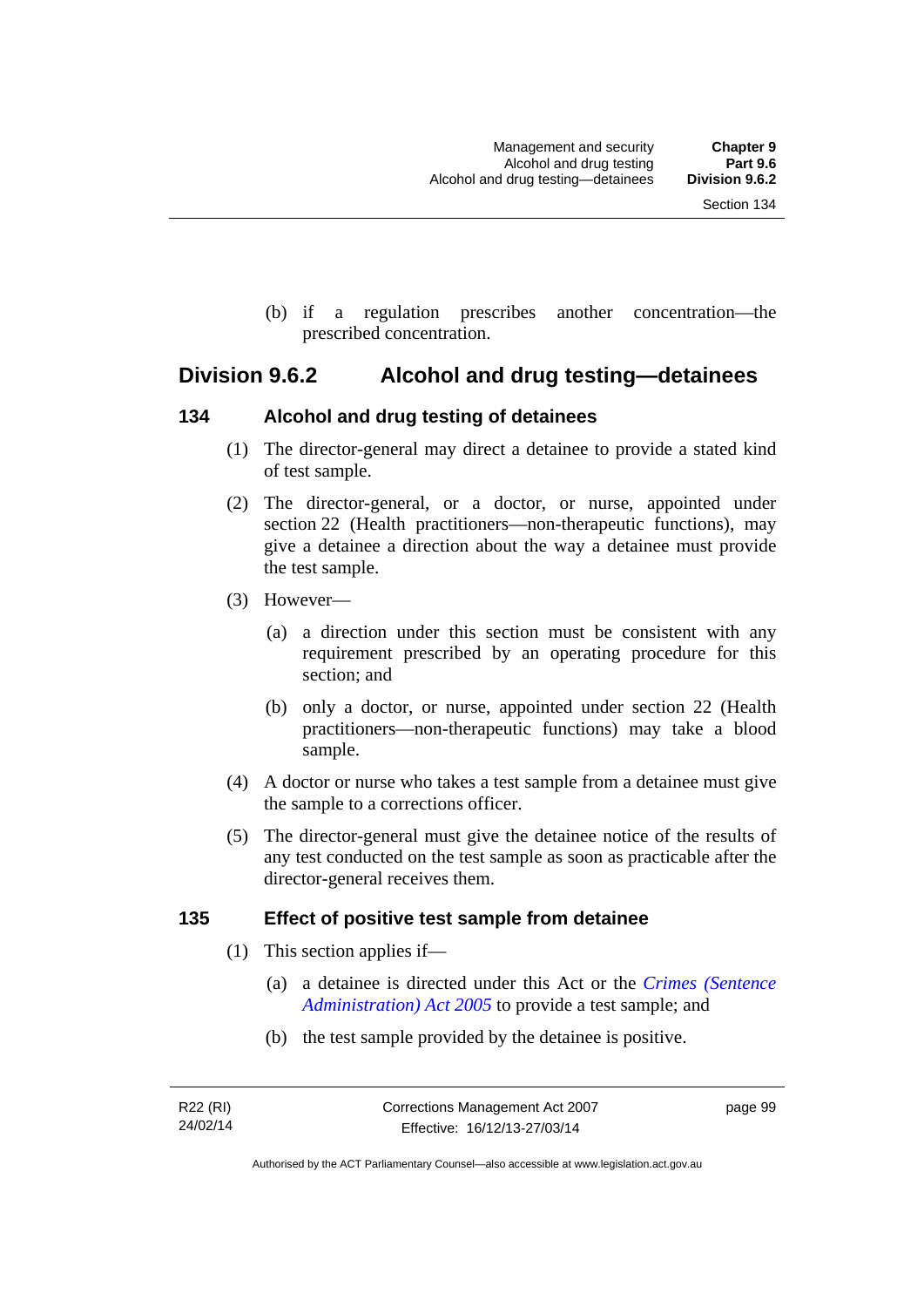(2) The director-general may have regard to the positive test sample in making any decision in relation to the management of the detainee under this Act.

### **Examples of decisions**

- 1 decisions under section 78 (Case management plans—scope etc) or section 80 (Security classification—basis etc)
- 2 decisions under chapter 10 (Discipline)
- *Note 1* An example is part of the Act, is not exhaustive and may extend, but does not limit, the meaning of the provision in which it appears (see [Legislation Act,](http://www.legislation.act.gov.au/a/2001-14) s 126 and s 132).
- *Note* 2 The taking (in any way) of alcohol or a drug into the body is a disciplinary breach (see s 152 (Meaning of *disciplinary breach*)). The results of the analysis of a substance under this Act, signed by an analyst, is evidence of the facts stated in the certificate (see s 226 (Evidentiary certificates)).

## **Division 9.6.3 Alcohol and drug testing—corrections officers etc**

### **136 Alcohol and drug testing of corrections officers etc**

- (1) A regulation may make provision in relation to alcohol and drug testing of—
	- (a) corrections officers; and
	- (b) public servants and other people who work at or visit correctional centres, whether as employees, contractors, volunteers or otherwise.
- (2) In particular, a regulation may make provision in relation to any of the following:
	- (a) the circumstances for testing, including when and where tests may be conducted;
	- (b) the conduct of the tests.

Authorised by the ACT Parliamentary Counsel—also accessible at www.legislation.act.gov.au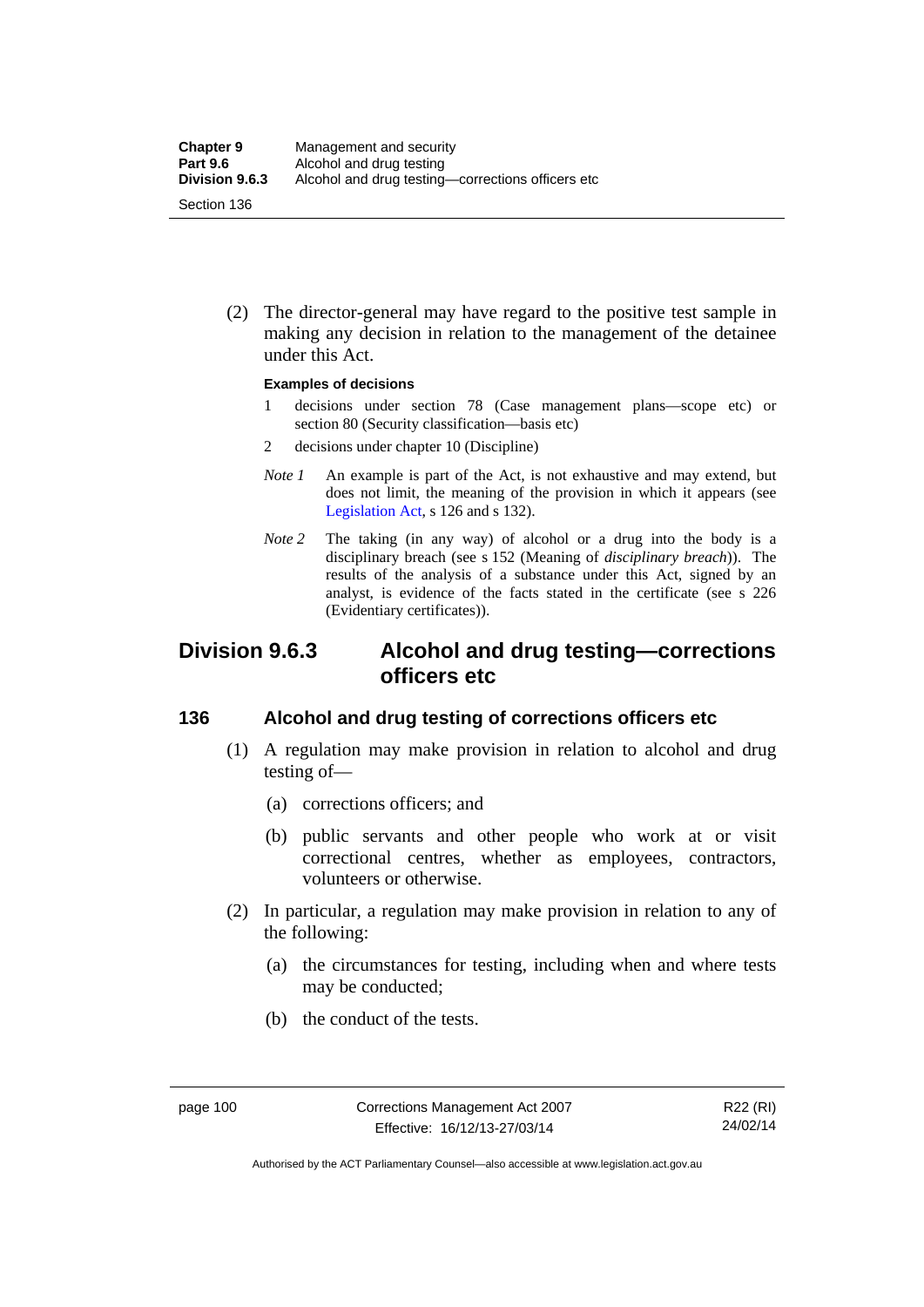# **Part 9.7 Use of force**

### **137 Managing use of force**

- (1) The director-general must ensure, as far as practicable, that the use of force in relation to the management of detainees is always—
	- (a) a last resort; and
	- (b) in accordance with this part.
- (2) Without limiting section 14 (Corrections policies and operating procedures), the director-general must make a corrections policy or operating procedure in relation to the use of force, including provision in relation to the following:
	- (a) the circumstances, and by whom, force may be used;
	- (b) the kinds of force that may be used.
	- *Note* The power to make a corrections policy or operating procedure includes power to make different provisions in relation to different matters or different classes of matters, and provisions that apply differently by reference to stated exceptions or factors (see [Legislation Act](http://www.legislation.act.gov.au/a/2001-14), s 48).

### **138 Authorised use of force**

- (1) A corrections officer may use force that is necessary and reasonable for this Act, including for any of the following:
	- (a) to compel compliance with a direction given in relation to a detainee by the director-general;
	- (b) to act under section 126 (Searches—use of force);
	- (c) to prevent or stop the commission of an offence or disciplinary breach;
	- (d) to prevent the escape of a detainee;
	- (e) to prevent unlawful damage, destruction or interference with property;

| R22 (RI) | Corrections Management Act 2007 | page 101 |
|----------|---------------------------------|----------|
| 24/02/14 | Effective: 16/12/13-27/03/14    |          |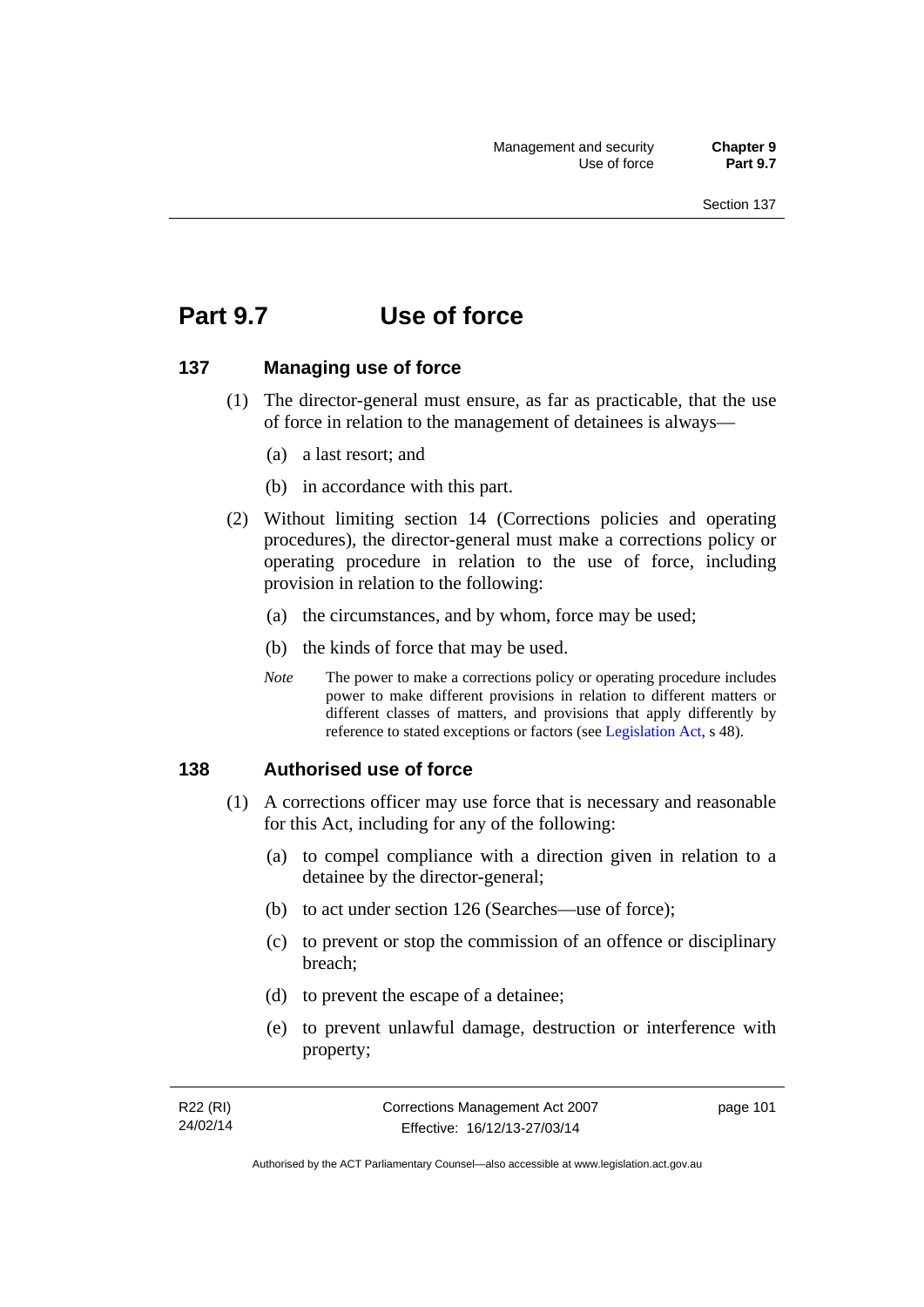- (f) to defend the officer or someone else;
- (g) to prevent a detainee from inflicting self-harm;
- (h) anything else prescribed by regulation.
- (2) However, a corrections officer may use force only if the officer believes, on reasonable grounds, that the purpose for which force may be used cannot be achieved in another way.

### **139 Application of force**

- (1) A corrections officer may use force under this part only if the officer—
	- (a) gives a clear warning of the intended use of force; and
	- (b) allows enough time for the warning to be observed; and
	- (c) uses no more force than is necessary and reasonable in the circumstances; and
	- (d) uses force, as far as practicable, in a way that reduces the risk of causing death or grievous bodily harm.
- (2) However, the corrections officer need not comply with subsection  $(1)$   $(a)$  or  $(b)$  if, in urgent circumstances, the officer believes, on reasonable grounds, that doing so would create a risk of injury to the officer, the detainee or anyone else.

### **Example of urgent circumstances**

the detainee is assaulting someone or engaging in self-harm

*Note* An example is part of the Act, is not exhaustive and may extend, but does not limit, the meaning of the provision in which it appears (see [Legislation Act,](http://www.legislation.act.gov.au/a/2001-14) s 126 and s 132).

### **140 Use of restraints or weapons**

 (1) The use of force under this part includes the use of restraints and weapons.

page 102 Corrections Management Act 2007 Effective: 16/12/13-27/03/14

R22 (RI) 24/02/14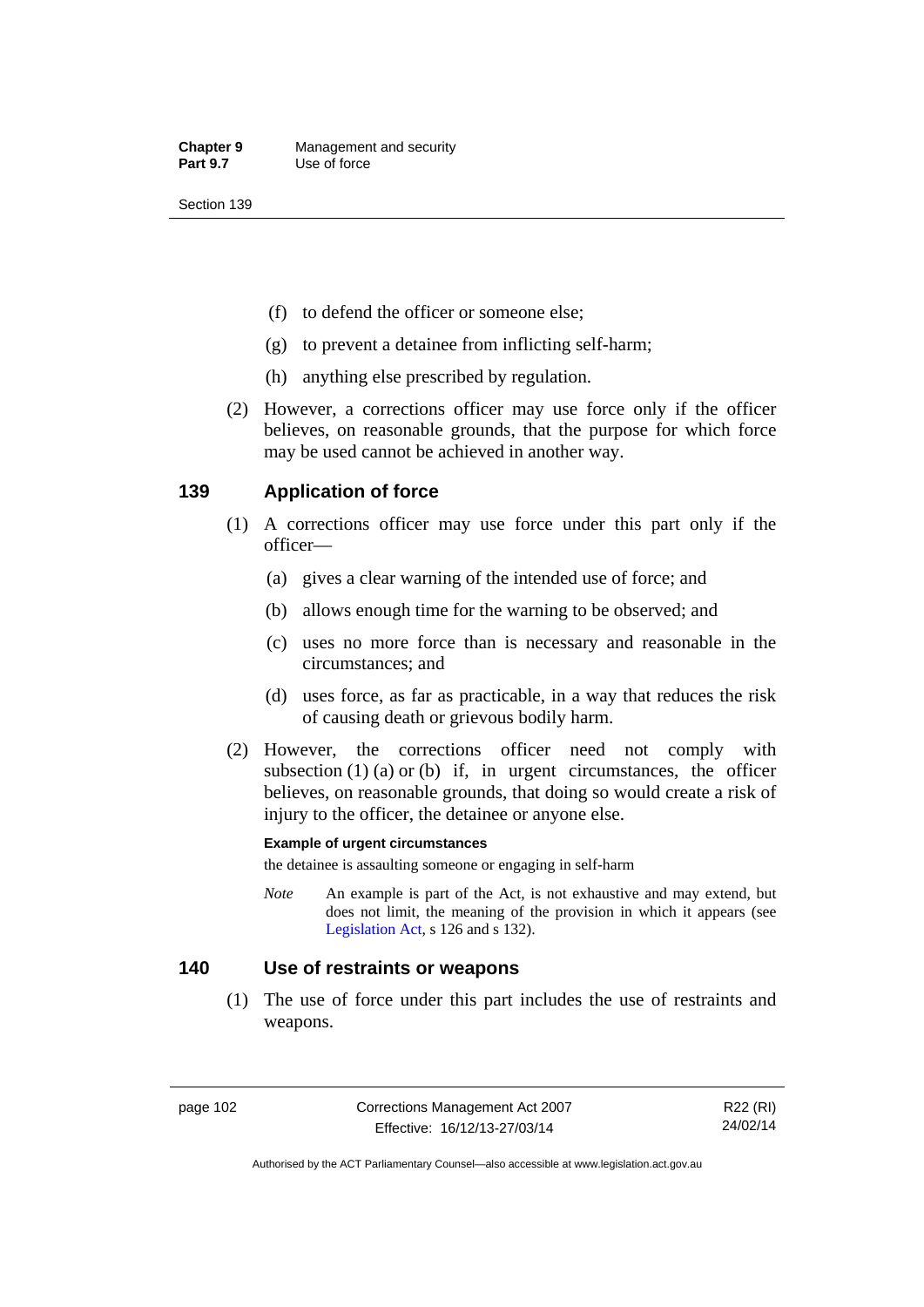- (2) The director-general must ensure, as far as practicable, that the use of force involving a restraint or weapon is proportionate to the circumstances, and in particular that—
	- (a) the circumstances are sufficiently serious to justify the use; and
	- (b) the kind of restraint or weapon is appropriate in the circumstances; and
	- (c) the restraint or weapon is used appropriately in the circumstances.
- (3) The director-general must also ensure that restraints and weapons are only used under this part—
	- (a) by corrections officers trained to use them; and
	- (b) in accordance with a corrections policy or operating procedure that applies to their use.
- (4) A health practitioner appointed under section 22 (Health practitioners—non-therapeutic functions) may administer a drug as a restraint, or direct the use of another form of restraint, if the health practitioner believes, on reasonable grounds, that is necessary and reasonable—
	- (a) to treat a detainee, particularly where the detainee's behaviour cannot be controlled otherwise; or
	- (b) to prevent a detainee inflicting self-harm, or harming someone else, particularly where other forms of restraint are unlikely to be effective; or
	- (c) to prevent the escape of a detainee, particularly while being transferred to or from a correctional centre or other place.
- (5) The director-general must ensure that firearms are not used under this part unless someone's life is under threat or a detainee or other person offers armed resistance to a corrections officer or police officer exercising a function under this Act or another Act.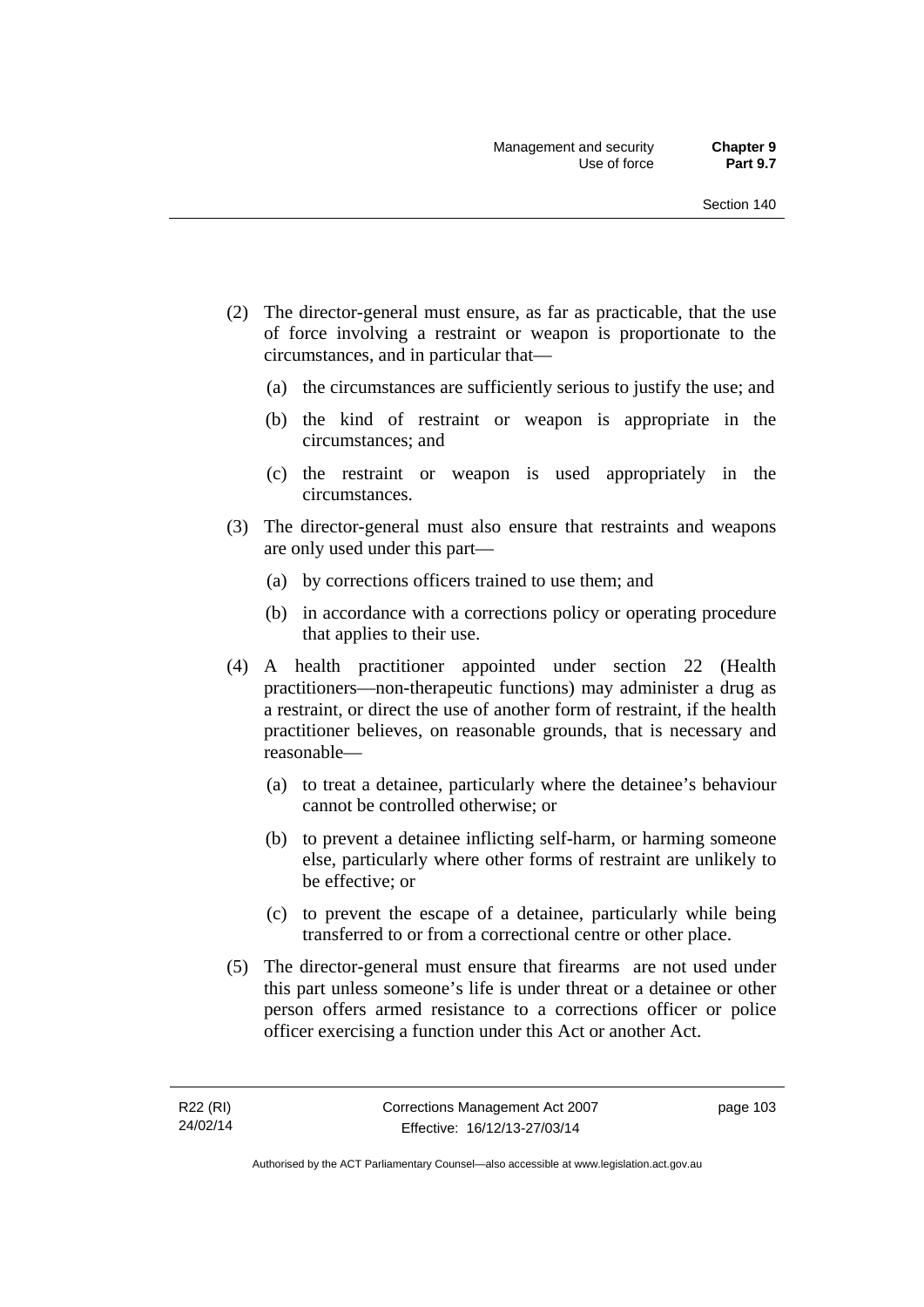| <b>Chapter 9</b> | Management and security |
|------------------|-------------------------|
| <b>Part 9.7</b>  | Use of force            |

- (6) In applying force under this part, a corrections officer may use a restraint or weapon, including any of the following:
	- (a) body contact;
	- (b) handcuffs, restraint jackets and other restraining devices;
	- (c) riot control equipment;
	- (d) a chemical agent;
	- (e) a gas gun;
	- (f) a firearm;
	- (g) anything else prescribed by regulation.

### **141 Medical examination after use of force**

The director-general must ensure that a doctor appointed under section 21 (Doctors—health service appointments) examines a detainee injured by the use of force under this part as soon as practicable and that appropriate health care is available to the detainee.

## **142 Reporting use of force**

- (1) The director-general must keep a record of any incident involving the use of force under this part that causes injury or death to anyone.
- (2) The record must—
	- (a) include details of the incident, including the circumstances, the decision to use force and the force used; and
	- (b) be available for inspection under chapter 7 (Inspection of correctional centres).
- (3) The director-general must give a copy of the record to an official visitor.

Authorised by the ACT Parliamentary Counsel—also accessible at www.legislation.act.gov.au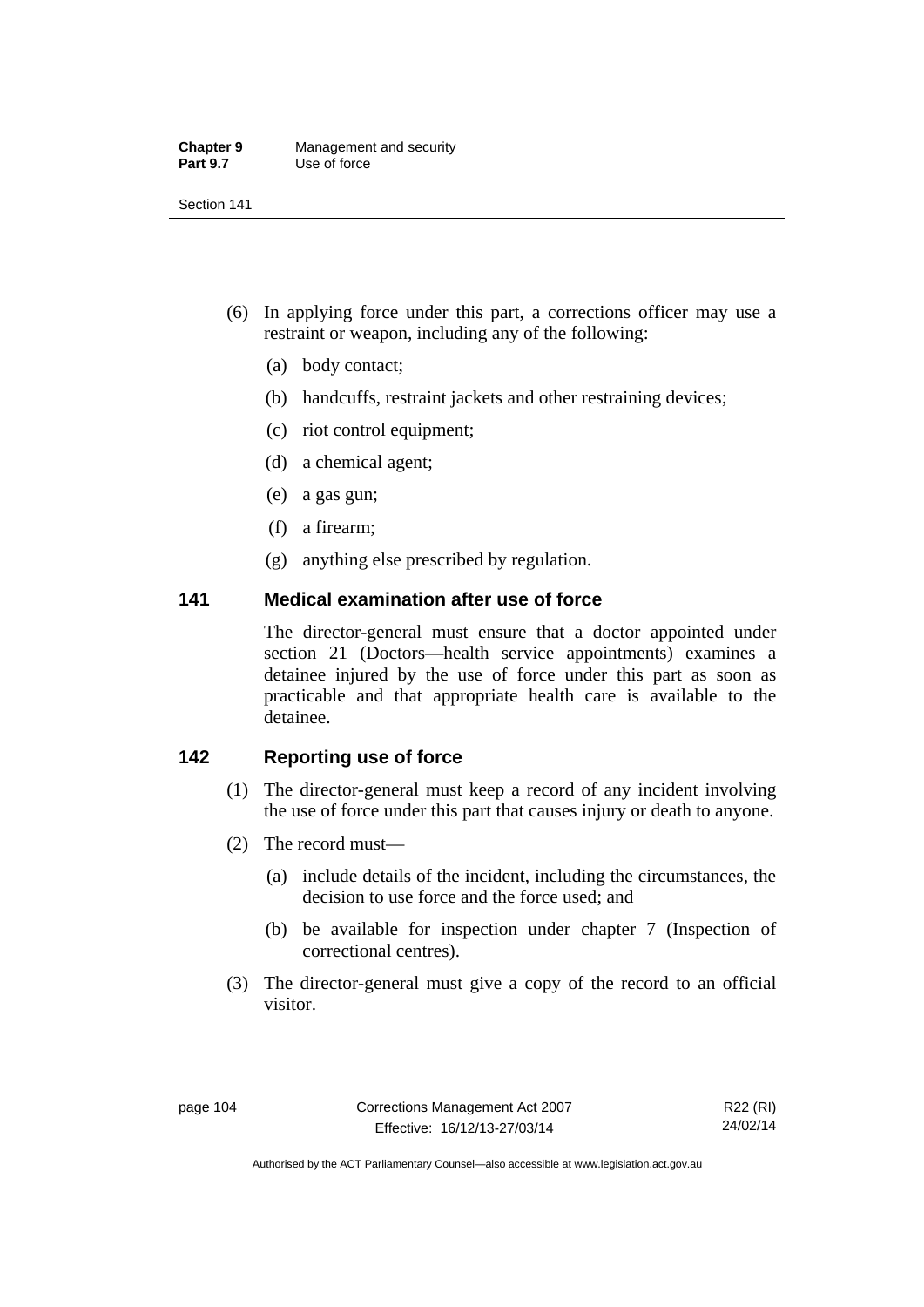## **Part 9.8 Access to correctional centres**

### **143 Visiting conditions**

 (1) The director-general may declare conditions that apply in relation to visits to a correctional centre.

### **Examples of conditions declared**

- 1 the times and duration of visits
- 2 the number of visitors allowed
- 3 the conditions for conjugal, contact and non-contact visits
- 4 the circumstances in which visitors may be monitored
- 5 a prohibition on smoking in nonsmoking areas
- *Note* An example is part of the Act, is not exhaustive and may extend, but does not limit, the meaning of the provision in which it appears (see [Legislation Act,](http://www.legislation.act.gov.au/a/2001-14) s 126 and s 132).
- (2) A declaration is a disallowable instrument.
	- *Note I* The power to make an instrument includes power to make different provisions in relation to different matters or different classes of matters, and provisions that apply differently by reference to stated exceptions or factors (see [Legislation Act](http://www.legislation.act.gov.au/a/2001-14), s 48).
	- *Note 2* A disallowable instrument must be notified, and presented to the Legislative Assembly, under the [Legislation Act.](http://www.legislation.act.gov.au/a/2001-14)

### **144 Notice of visiting conditions**

- (1) The director-general must take reasonable steps to bring the visiting conditions to the attention of visitors at a correctional centre.
- (2) Without limiting subsection (1), the director-general must ensure that—
	- (a) a notice is prominently displayed at each entrance to the centre open to visitors to the effect that visiting conditions apply at the centre; and
	- (b) a copy of the visiting conditions is available for inspection on request by visitors at the centre.

| R22 (RI) | Corrections Management Act 2007 | page 105 |
|----------|---------------------------------|----------|
| 24/02/14 | Effective: 16/12/13-27/03/14    |          |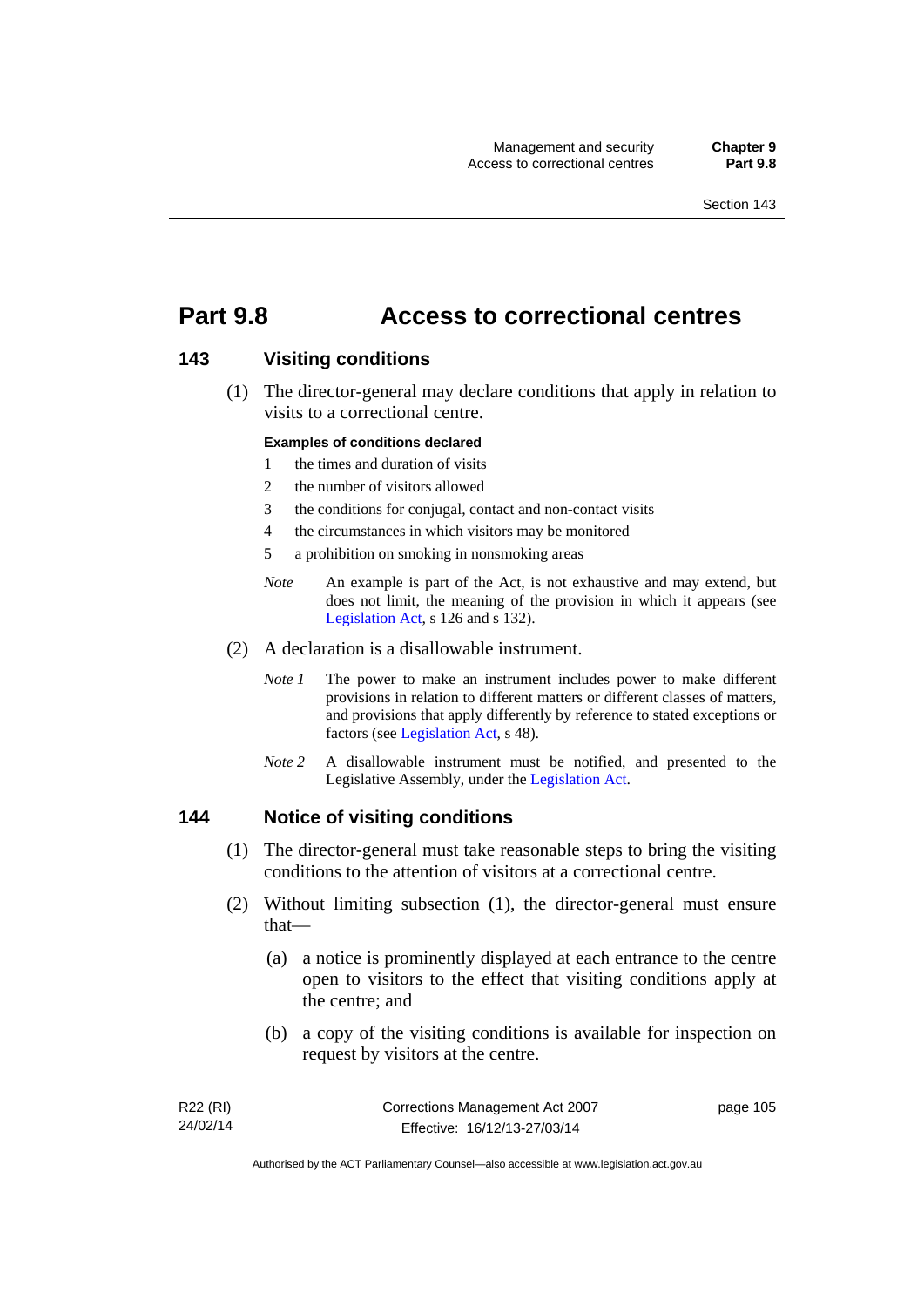### **145 Taking prohibited things etc into correctional centre**

- (1) A person commits an offence if the person—
	- (a) takes a prohibited thing into a correctional centre; or
	- (b) gives a prohibited thing to a detainee; or
	- (c) removes a prohibited thing from a correctional centre.

Maximum penalty: 100 penalty units, imprisonment for 1 year or both.

- (2) Subsection (1) does not apply to any action approved by the director-general.
- (3) In this section:

*give* includes send.

*prohibited thing* includes something the person intends a detainee to use for making a prohibited thing or use otherwise in relation to a prohibited thing.

### **146 Directions to visitors**

- (1) The director-general may, orally or in writing, give a direction to a visitor at a correctional centre to do, or not do, something if the director-general believes, on reasonable grounds, that the direction is necessary and reasonable—
	- (a) to ensure compliance with the visiting conditions; or
	- (b) for security or good order at a correctional centre.
- (2) A person commits an offence if the person fails to comply with a direction given to the person under this section.

Maximum penalty: 50 penalty units, imprisonment for 6 months or both.

(3) An offence against this section is a strict liability offence.

R22 (RI) 24/02/14

Authorised by the ACT Parliamentary Counsel—also accessible at www.legislation.act.gov.au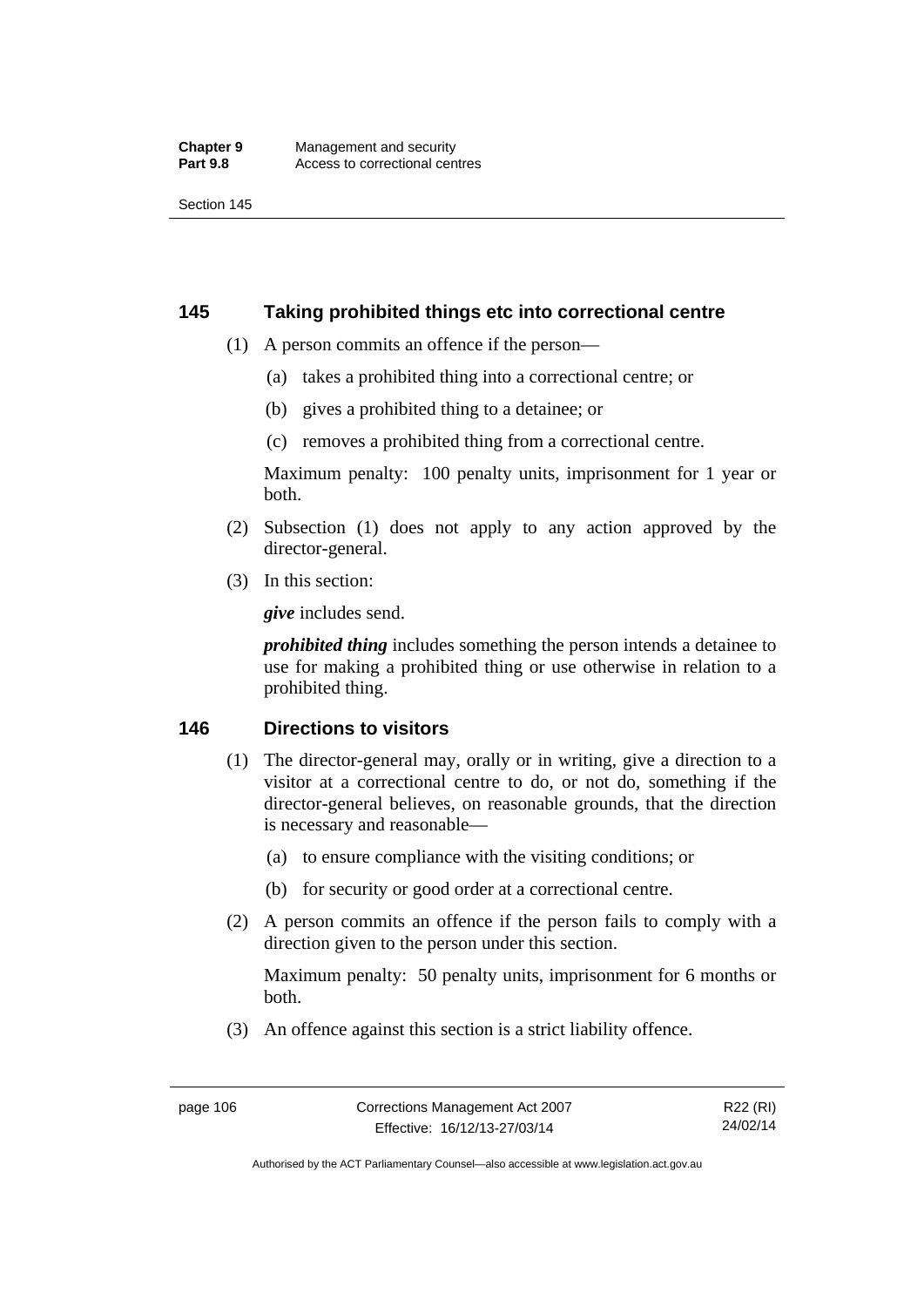(4) Subsection (2) does not apply if the person takes reasonable steps to comply with the direction.

### **147 Searches of visitors**

- (1) The director-general may direct a corrections officer to conduct a scanning search, frisk search or ordinary search of a visitor at a correctional centre if the director-general suspects, on reasonable grounds, that the visitor is carrying—
	- (a) a prohibited thing; or
	- (b) anything else that creates, or is likely to create, a risk to—
		- (i) the personal safety of anyone else; or
		- (ii) security or good order at a correctional centre.
- (2) Part 9.4 (Searches) and part 9.5 (Seizing property) apply as if a direction under this section, any scanning search, frisk search or ordinary search conducted under the direction, and anything found in the search, occurred under the relevant part in relation to a detainee at a correctional centre.
- (3) However, section 126 (Searches—use of force) does not apply in relation to a search of a visitor at a correctional centre.

### **148 Directions to leave correctional centre etc**

- (1) The director-general may direct a person at a correctional centre—
	- (a) not to enter the centre; or
	- (b) if the person is already in the centre—to leave the centre.
- (2) The director-general may give the direction only if—
	- (a) the director-general suspects, on reasonable grounds, that—
		- (i) the person is intoxicated; or
		- (ii) the person has possession of a prohibited thing; or

page 107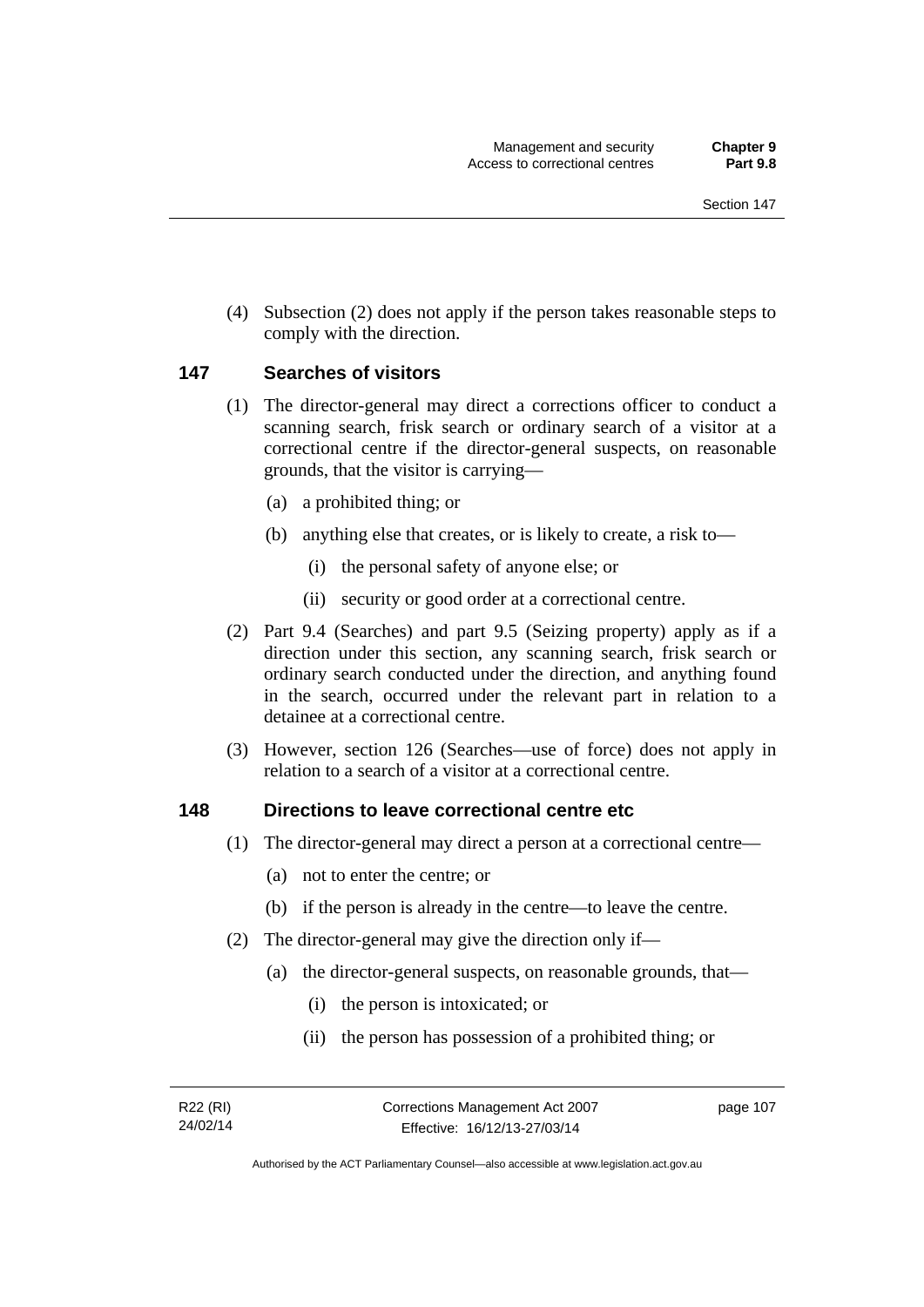- (iii) the direction is necessary and reasonable for security or good order at a correctional centre; or
- (b) the person contravenes a direction given to the person under section 146.
- (3) A person commits an offence if the person fails to comply with a direction given to the person under this section.

Maximum penalty: 50 penalty units, imprisonment for 6 months or both.

- (4) An offence against this section is a strict liability offence.
- (5) Subsection (3) does not apply if the person takes reasonable steps to comply with the direction.
- (6) In this section:

*intoxicated* means under the influence of alcohol, a drug or another substance, or a combination of alcohol, drugs or substances.

### **Examples of substances**

- 1 glue
- 2 petrol
- 3 another solvent
- *Note* An example is part of the Act, is not exhaustive and may extend, but does not limit, the meaning of the provision in which it appears (see [Legislation Act,](http://www.legislation.act.gov.au/a/2001-14) s 126 and s 132).

*prohibited thing*—see section 145 (3).

### **149 Removing people from correctional centre**

- (1) The director-general may direct a corrections officer to enforce a direction under section 148 if the person given the direction contravenes the direction.
- (2) The corrections officer may use force that is necessary and reasonable to enforce the direction.

R22 (RI) 24/02/14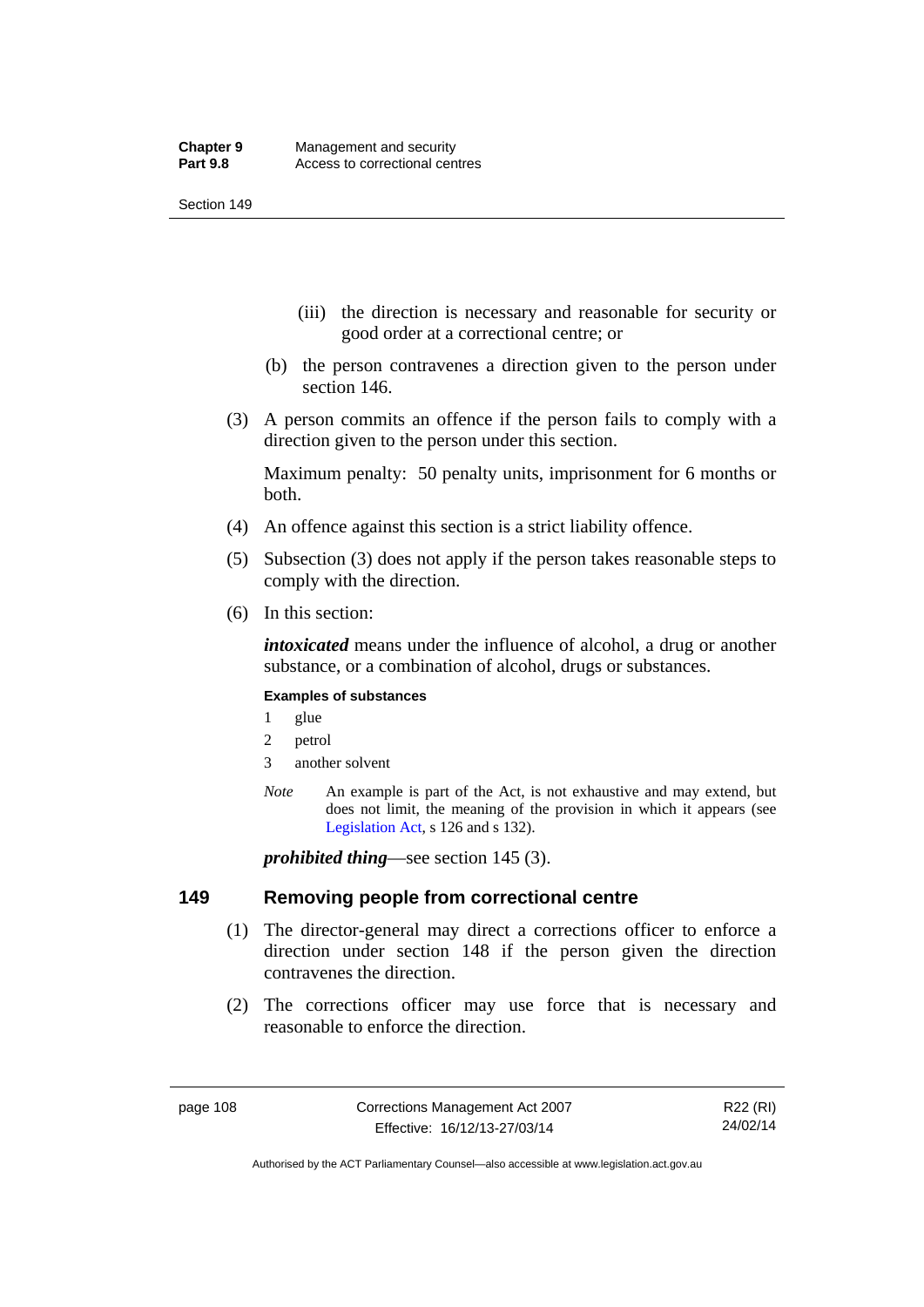# **Chapter 10 Discipline**

# **Part 10.1 General**

## **150 Application—ch 10**

This chapter applies in relation to a disciplinary breach committed, or allegedly committed, by a detainee.

## **151 Definitions—discipline**

In this Act:

*accused* means a detainee charged with a disciplinary breach.

*administrative penalty*—see section 184.

*charge* means a disciplinary charge.

*charge notice*—see section 159.

*disciplinary action*—see section 183.

*disciplinary breach*—see section 152.

*disciplinary charge* means a charge under section 159.

*hearing*, for an inquiry, means a hearing under part 11.3 (Disciplinary hearing procedures).

*initial report*—see section 156 (2) (e).

*inquiry* means an inquiry to which chapter 11 (Disciplinary inquiries) applies.

*investigative segregation* means segregation directed under any of the following:

- (a) section 156 (Report etc by corrections officer);
- (b) section 158 (Action by presiding officer);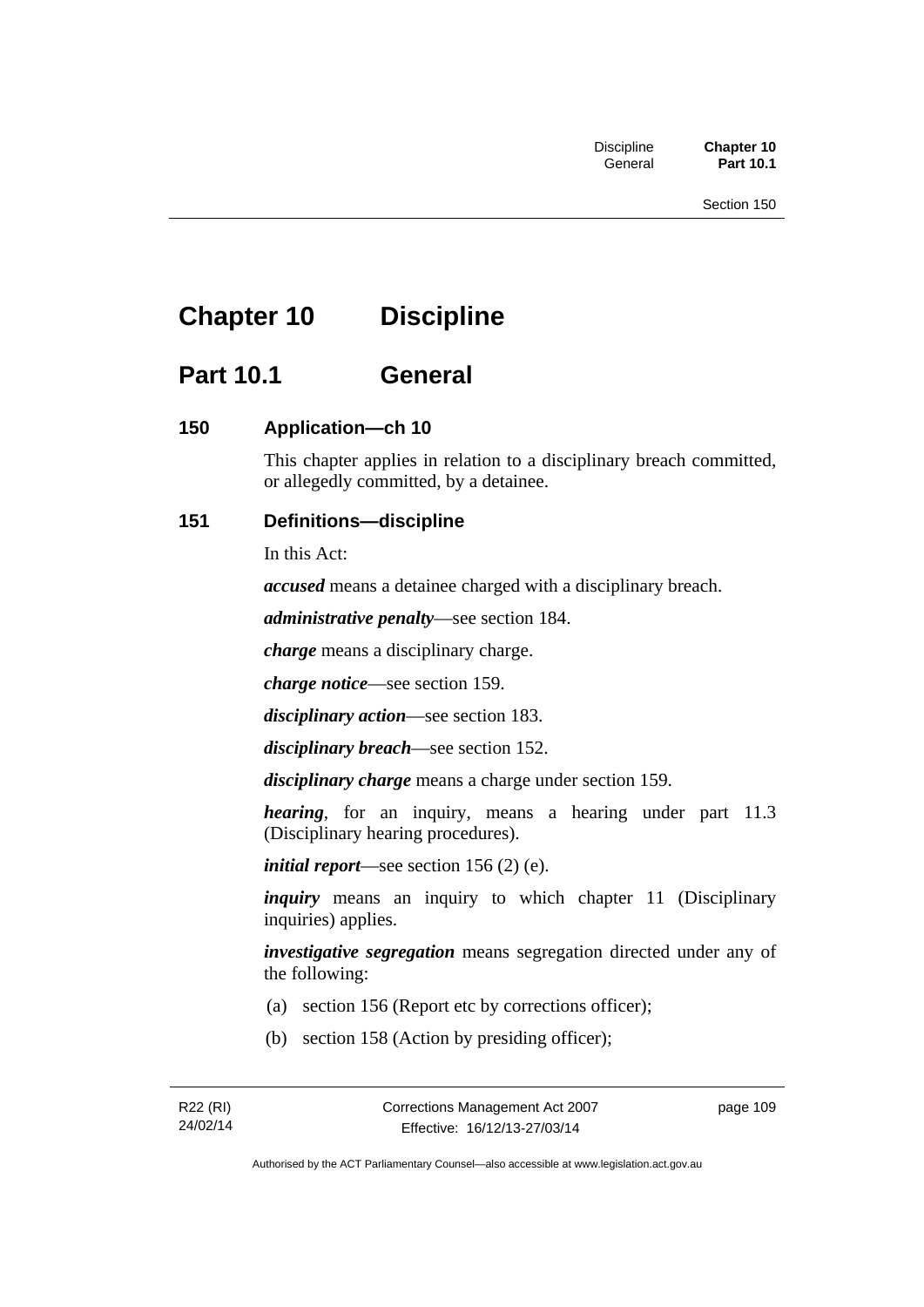| <b>Chapter 10</b> | <b>Discipline</b> |
|-------------------|-------------------|
| <b>Part 10.1</b>  | General           |

 (c) section 160 (Director-general directions—investigative segregation).

*investigator*—see section 153.

*investigator's report*—see section 157 (2) (b).

*presiding officer* means a corrections officer to whom the director-general has given functions of a presiding officer under this Act.

*privilege*, in relation to a detainee—see section 154.

*separate confinement*, of a detainee, means confinement of the detainee in a cell, away from other detainees.

### **152 Meaning of** *disciplinary breach*

For a detainee, each of the following is a *disciplinary breach*:

- (a) contravening a direction given to the detainee by the director-general or a corrections officer under this Act or the *[Crimes \(Sentence Administration\) Act 2005](http://www.legislation.act.gov.au/a/2005-59)*;
	- *Note* A reference to an Act includes a reference to the statutory instruments made or in force under the Act, including any regulation (see [Legislation Act,](http://www.legislation.act.gov.au/a/2001-14) s 104).
- (b) being in a prohibited area, without the director-general's approval;
- (c) smoking in a nonsmoking area at a correctional centre;
- (d) taking (in any way) alcohol or a drug into the detainee's body;
- (e) providing a positive test sample for alcohol or a drug when directed, under this Act or the *[Crimes \(Sentence](http://www.legislation.act.gov.au/a/2005-59)  [Administration\) Act 2005](http://www.legislation.act.gov.au/a/2005-59)*, to provide a test sample;
- (f) making, possessing, concealing, knowingly consuming or dealing with a prohibited thing, without the director-general's approval;

R22 (RI) 24/02/14

Authorised by the ACT Parliamentary Counsel—also accessible at www.legislation.act.gov.au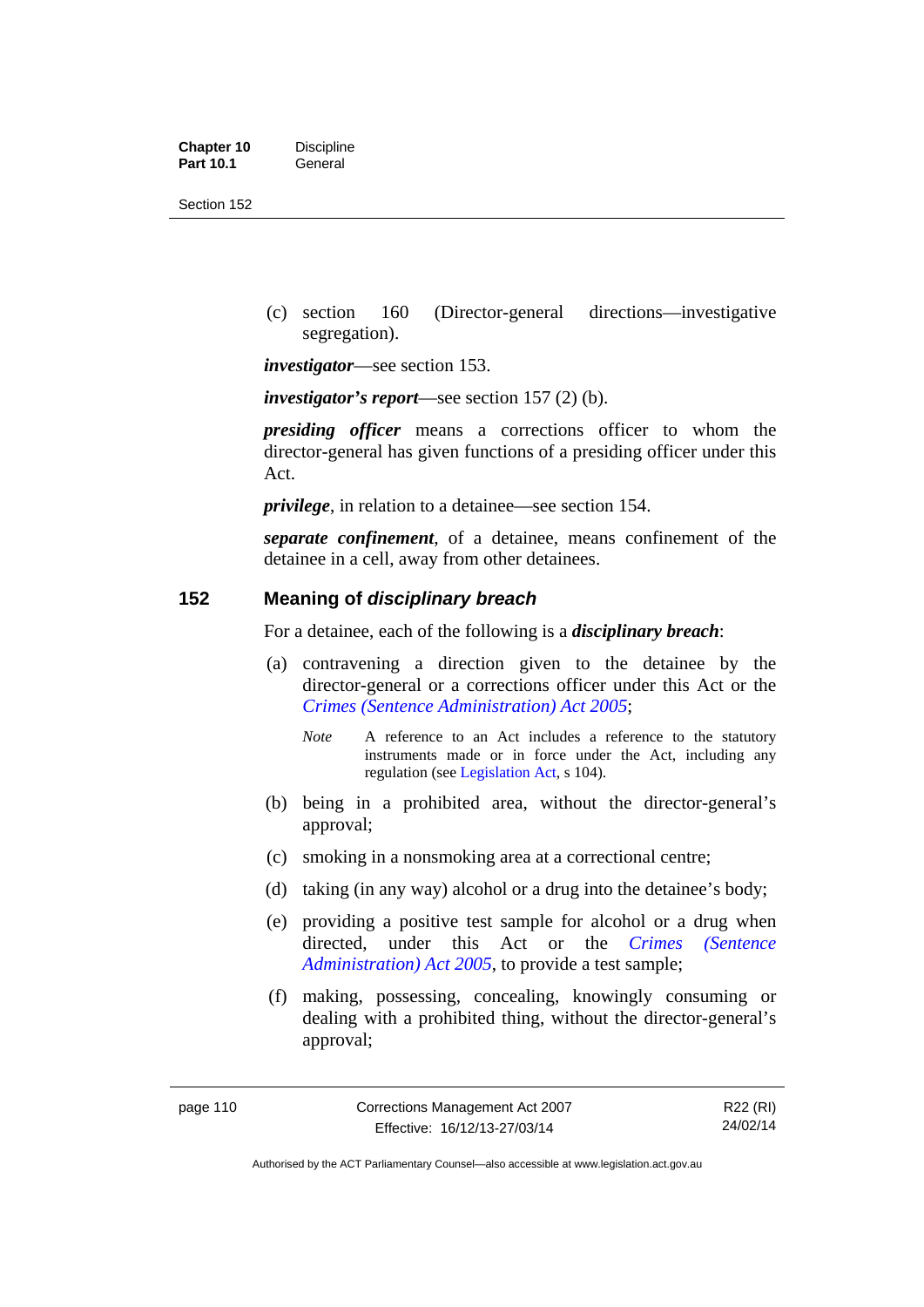- (g) gambling;
- (h) being disrespectful or abusive towards a corrections officer in a way that undermines the officer's authority;
- (i) being disrespectful or abusive towards someone in a way that is likely to provoke a person to be violent;
- (j) intentionally or recklessly engaging in conduct that endangers, or may endanger, the health or safety of the detainee or anyone else;
- (k) fighting;
- (l) assaulting someone else;
- (m) theft;
- (n) possessing stolen property;
- (o) possessing or dealing in things without the director-general's approval;
- (p) intentionally or recklessly damaging or destroying property belonging to someone else;
- (q) interfering with property belonging to someone else, without approval by the owner of the property;
- (r) interfering with anyone's personal monitoring device without the director-general's approval;
- (s) creating or participating in a disturbance, or other activity, likely to endanger security or good order at a correctional centre;
- (t) contravening a condition of any of the following:
	- (i) a direction under section 204 (Local leave directions);
	- (ii) a local leave permit;
	- (iii) an interstate leave permit;

page 111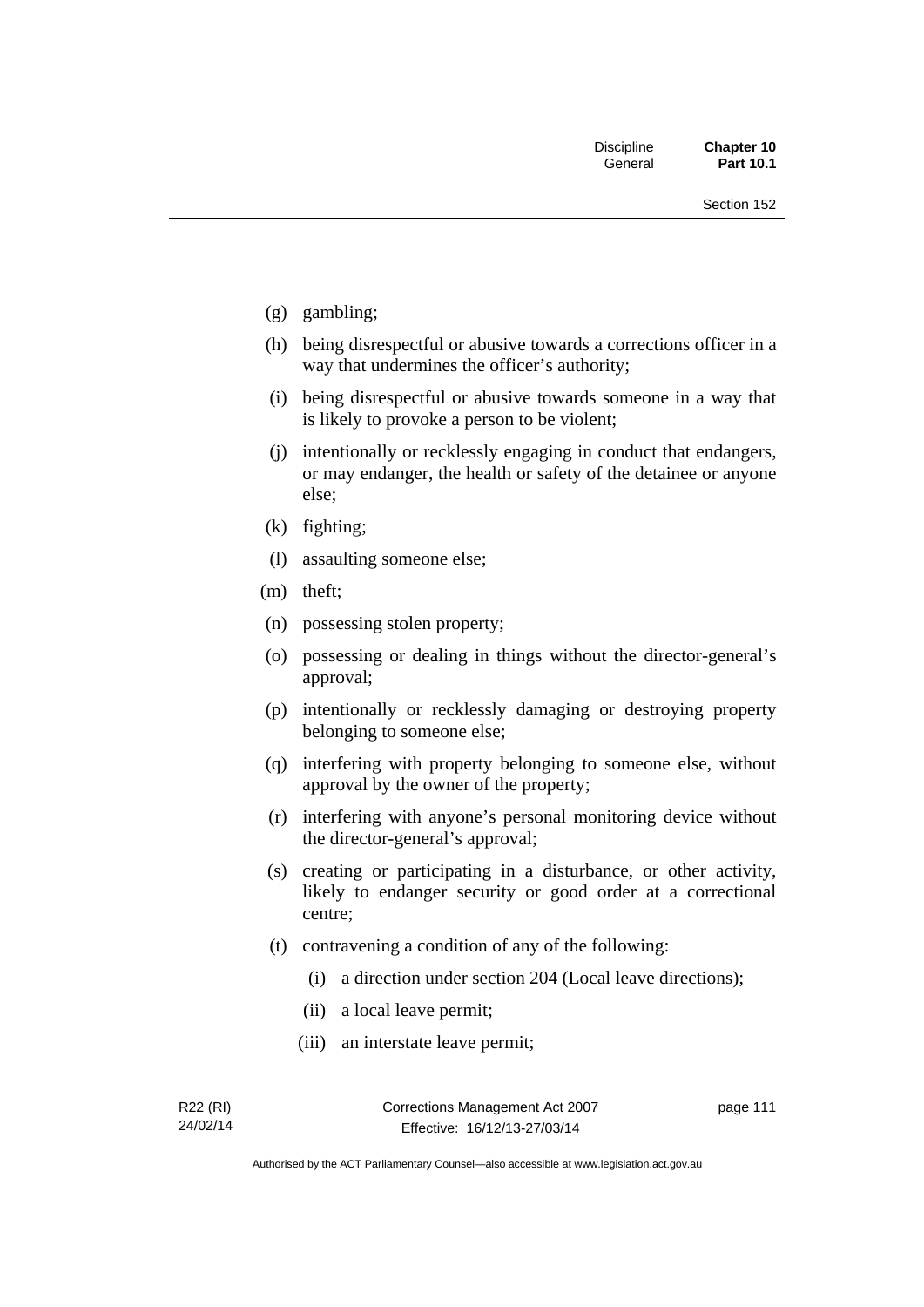| <b>Chapter 10</b> | <b>Discipline</b> |
|-------------------|-------------------|
| <b>Part 10.1</b>  | General           |

- (u) doing anything for the purpose of escaping, or assisting a detainee to escape, from detention;
- (v) offering, giving or taking a bribe;
- (w) attempting, or assisting anyone else attempting, to commit another disciplinary breach;
- $(x)$  threatening to do anything mentioned in paragraphs (j), (k), (l), (p) or (s);
- (y) anything else prescribed by regulation.

## **Examples of contravening director-general directions—par (a)**

failing to comply with a direction by the director-general to provide a test sample or submit to a search under this Act

*Note* An example is part of the Act, is not exhaustive and may extend, but does not limit, the meaning of the provision in which it appears (see [Legislation Act,](http://www.legislation.act.gov.au/a/2001-14) s 126 and s 132).

### **153 Meaning of** *investigator*

- (1) An *investigator* is—
	- (a) a corrections officer to whom the director-general has given functions of an investigator; or
	- (b) a person engaged under subsection (2).
- (2) The director-general may, on behalf of the Territory, engage a person (other than a corrections officer) to exercise the functions of an investigator.
- (3) The director-general may engage a person under subsection (2) only if satisfied the person has appropriate qualifications or experience to exercise the functions of an investigator.

Authorised by the ACT Parliamentary Counsel—also accessible at www.legislation.act.gov.au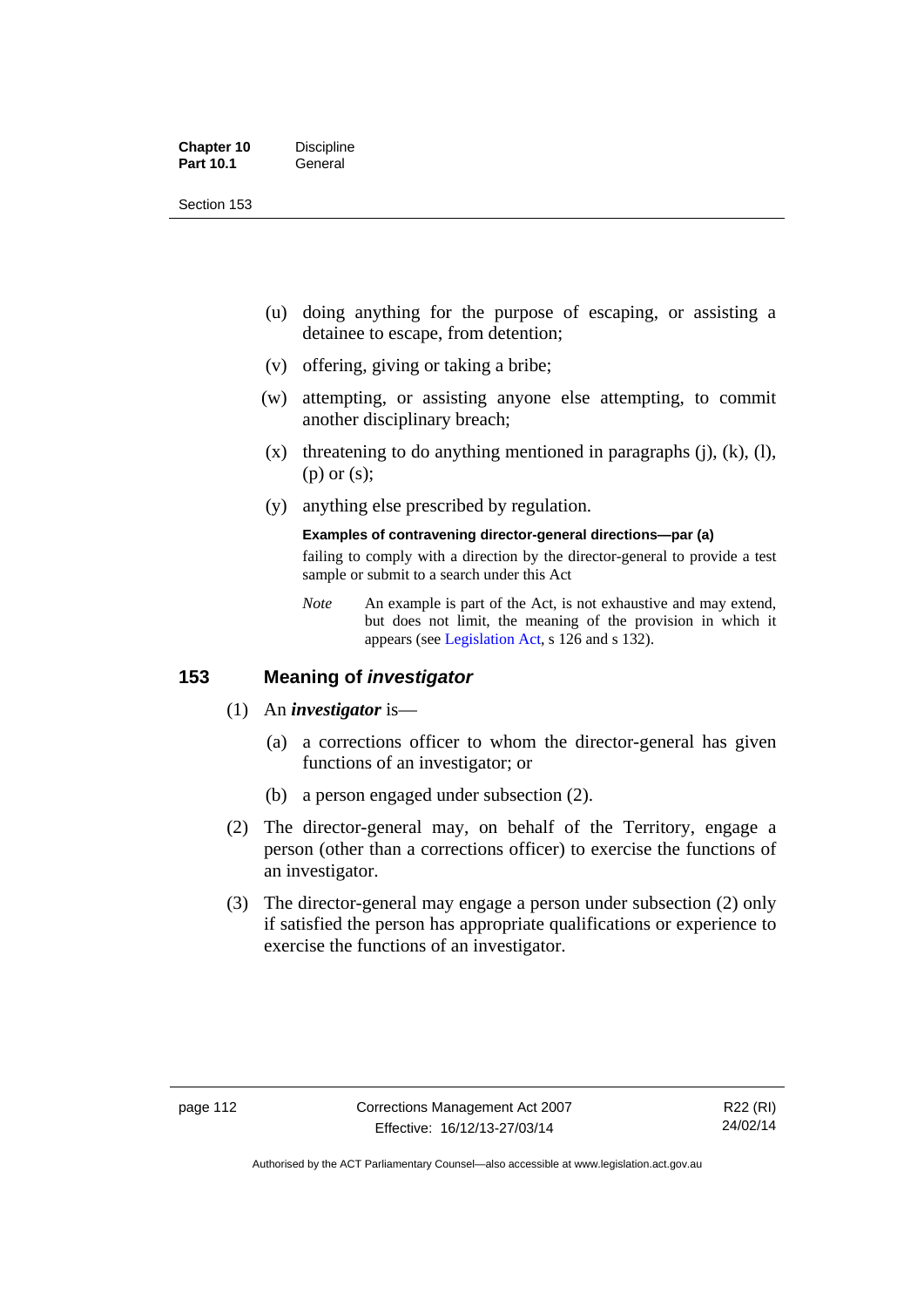## **154 Meaning of** *privilege*

A *privilege*, in relation to a detainee*—*

- (a) is any amenity, facility or opportunity the detainee may have the benefit of in detention; but
- (b) does not include anything that is, for this chapter, an entitlement for the detainee.

### **Examples of privileges**

- 1 using common areas at a correctional centre for mixing with other detainees
- 2 participating in activities other than those forming part of a detainee's case management plan
- 3 using phones, email or the internet other than for entitled usage
- 4 buying non-essential goods from money held in trust for a detainee
- 5 using a radio, television, CD or DVD player or other electronic equipment for recreational purposes
- 6 pursuing hobbies and crafts
- 7 keeping personal property in a cell

### **Examples of entitlements**

things expressed in chapter 6 (Living conditions at correctional centres) to be entitlements for detainees

*Note* An example is part of the Act, is not exhaustive and may extend, but does not limit, the meaning of the provision in which it appears (see [Legislation Act,](http://www.legislation.act.gov.au/a/2001-14) s 126 and s 132).

## **155 Overlapping disciplinary breaches and criminal offences**

- (1) This section applies if a detainee engages, or is alleged to have engaged, in conduct that is both—
	- (a) a disciplinary breach; and
	- (b) an offence (a *criminal offence*) against a territory law, including this Act.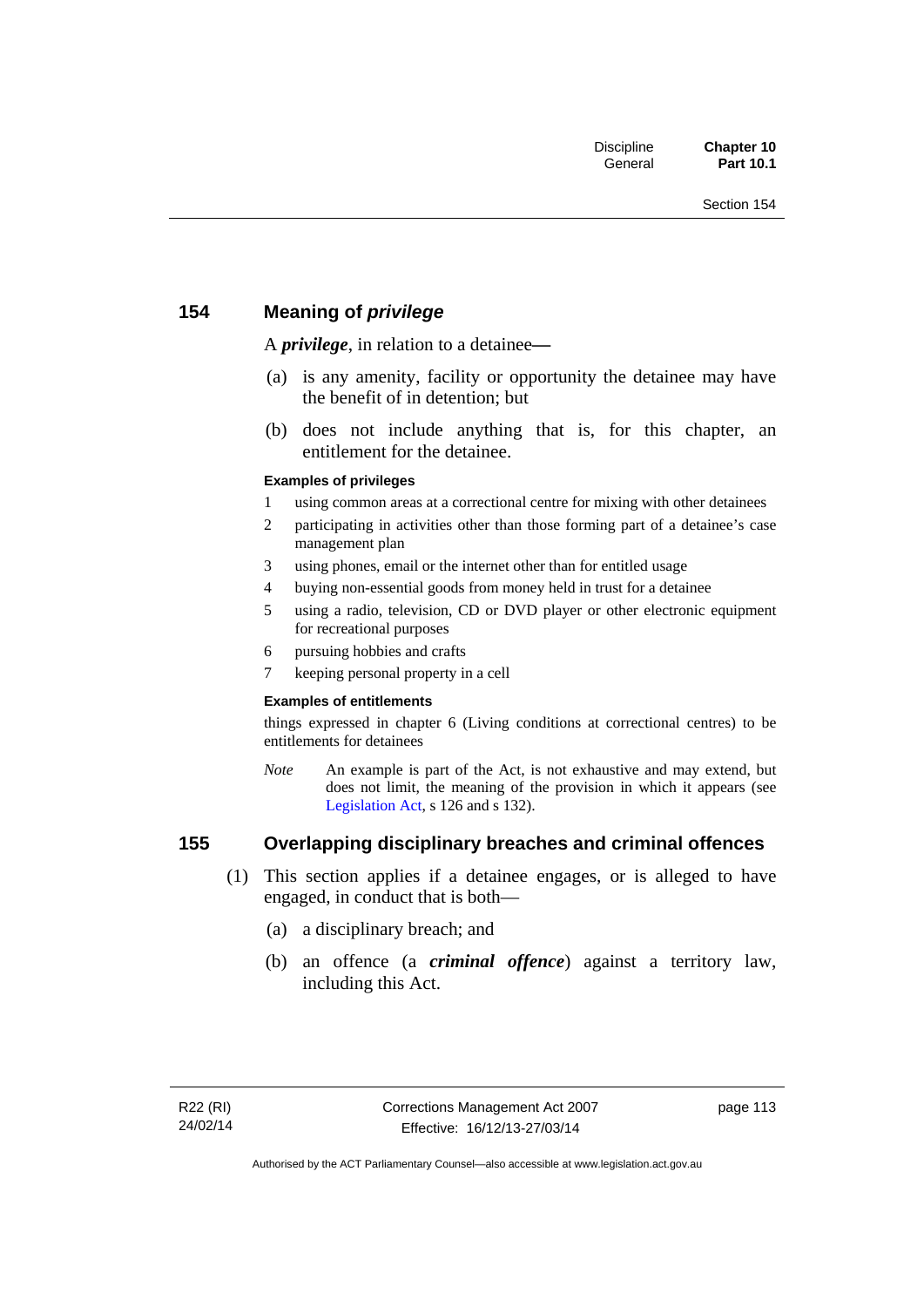| <b>Chapter 10</b> | <b>Discipline</b> |
|-------------------|-------------------|
| <b>Part 10.1</b>  | General           |

- (2) The detainee must not be prosecuted for the criminal offence if an administrative penalty has been imposed on the detainee because of the disciplinary breach.
- (3) A disciplinary charge for the disciplinary breach must not be started, or further dealt with, under this chapter if a prosecution for the criminal offence has been started in a court.
- (4) Disciplinary action for the disciplinary breach must not be taken against the detainee if the detainee has been convicted or found guilty of the criminal offence by a court.

*Note* For the kinds of disciplinary action that may be taken, see s 183.

page 114 Corrections Management Act 2007 Effective: 16/12/13-27/03/14

R22 (RI) 24/02/14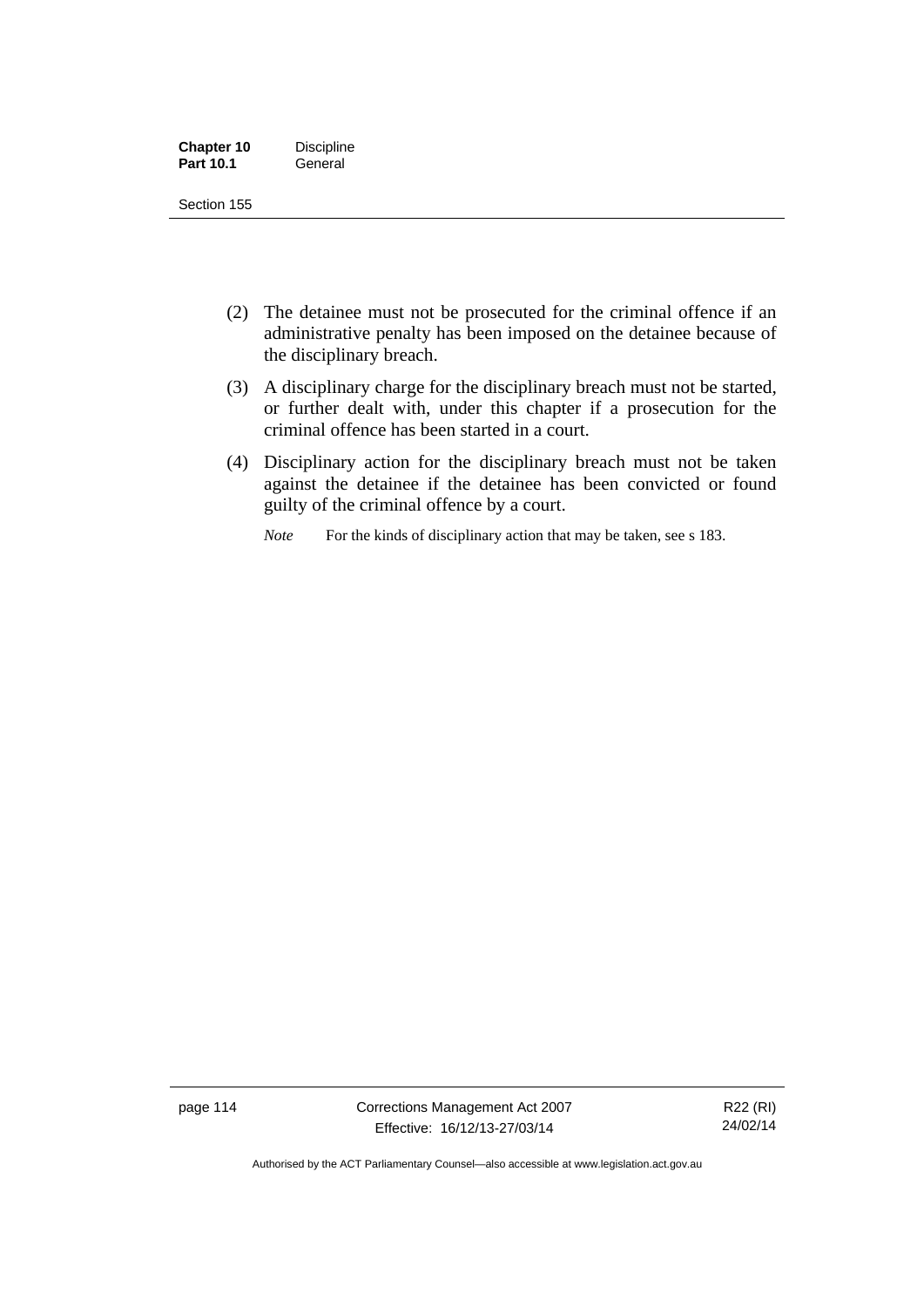# **Part 10.2 Disciplinary investigations**

## **Division 10.2.1 Investigation of disciplinary breaches**

### **156 Report etc by corrections officer**

- (1) This section applies if a corrections officer believes, on reasonable grounds, that a detainee has committed a disciplinary breach.
- (2) The corrections officer may do 1 or more of the following if the officer believes, on reasonable grounds, that it is appropriate in the circumstances:
	- (a) counsel the detainee;
	- (b) warn the detainee about committing a disciplinary breach;
	- (c) reprimand the detainee;
	- (d) subject to section 161 (Grounds for investigative segregation), direct that the detainee be segregated from other detainees for the purposes of this part;
	- (e) give a presiding officer a report (an *initial report*) about the alleged disciplinary breach.
- (3) A report under subsection (2) (e) must be given to the presiding officer as soon as possible, and must set out the following:
	- (a) details of the alleged disciplinary breach;
	- (b) the officer's reasons for believing the detainee has committed the disciplinary breach;
	- (c) if subsection  $(2)$  (d) applies—
		- (i) details of the segregation directed; and
		- (ii) the officer's reasons for the direction; and
		- (iii) a recommendation about the detainee's segregation;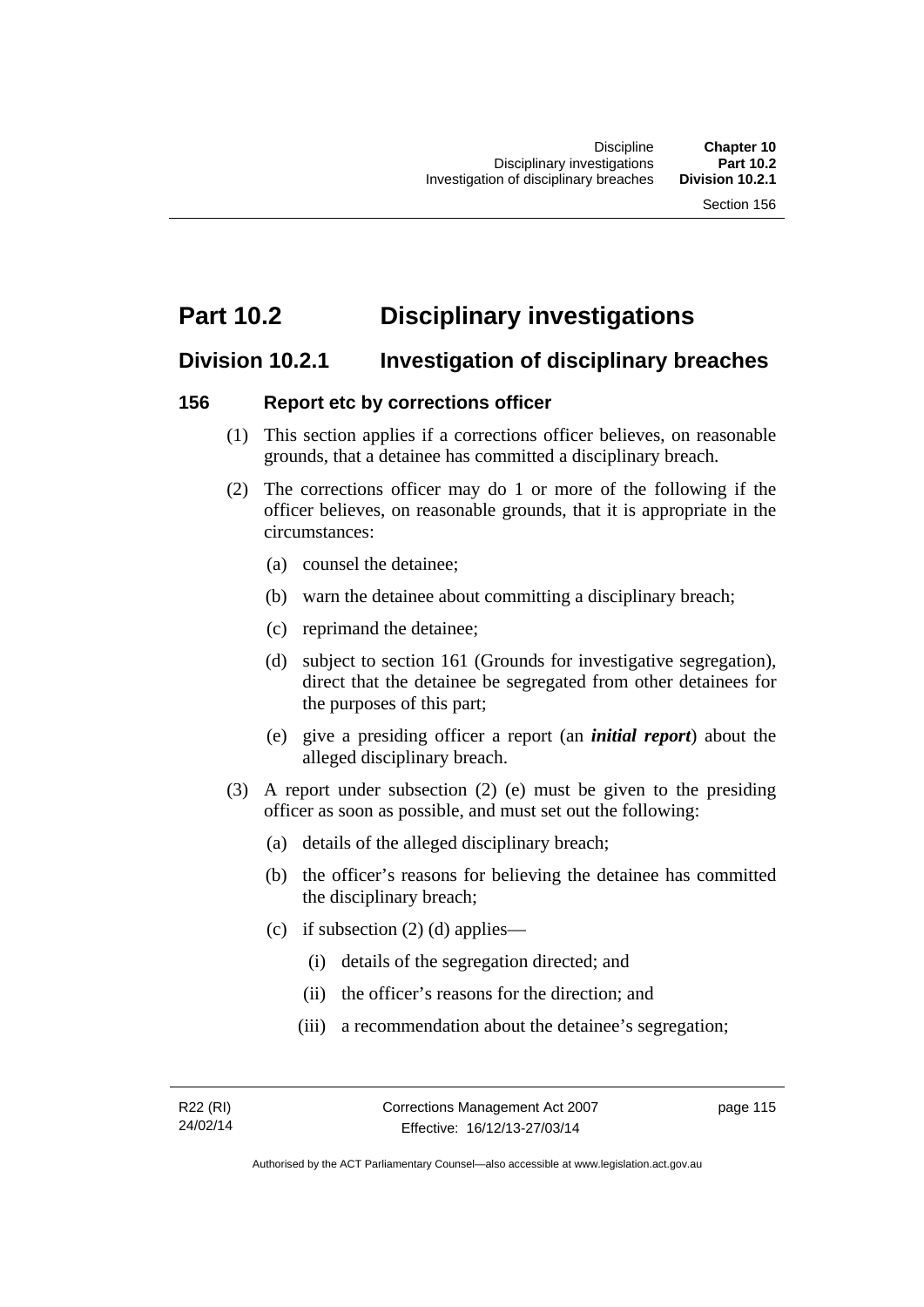(d) anything else prescribed by regulation.

### **157 Investigation by investigator**

- (1) After being given an initial report about an alleged disciplinary breach by a detainee, the presiding officer may, if the presiding officer believes on reasonable grounds it is appropriate, refer the report to an investigator.
- (2) The investigator must—
	- (a) consider the initial report and investigate the alleged disciplinary breach by the detainee; and
	- (b) give the presiding officer a report (an *investigator's report*) about the alleged disciplinary breach.
- (3) The report must include the following:
	- (a) a copy of the initial report;
	- (b) a recommendation for any action by the presiding officer under section 158 (2):
	- (c) the investigator's reasons for the recommendation;
	- (d) anything else prescribed by regulation.
- (4) The report may include any other information the investigator considers is relevant in relation to the alleged disciplinary breach.
- (5) The corrections officer who made the initial report about the alleged disciplinary breach by the detainee must not exercise any function of an investigator in relation to the breach.

### **158 Action by presiding officer**

- (1) This section applies if a presiding officer is given—
	- (a) an initial report about an alleged disciplinary breach by a detainee; or

Authorised by the ACT Parliamentary Counsel—also accessible at www.legislation.act.gov.au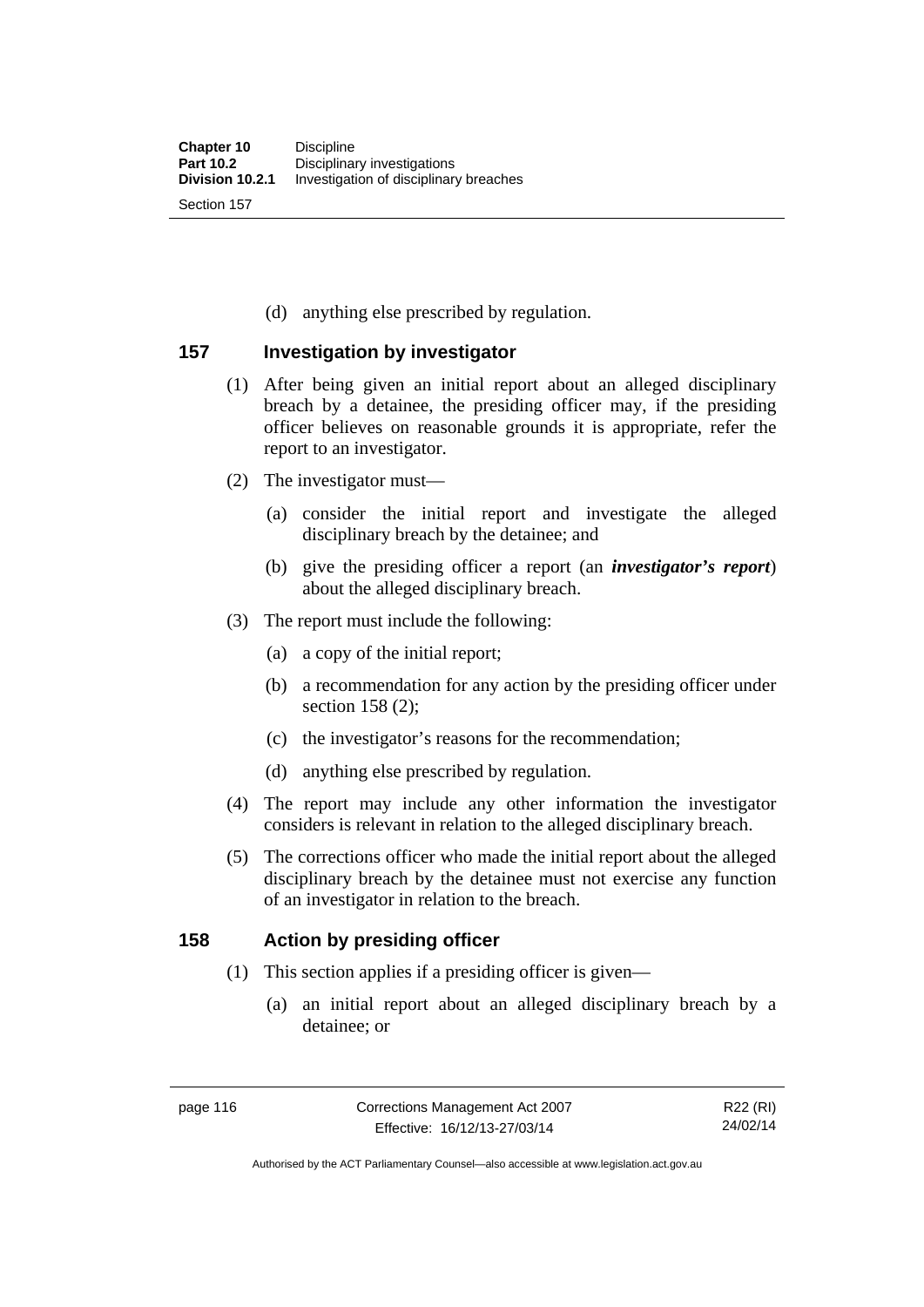- (b) an investigator's report about an alleged disciplinary breach by a detainee.
- (2) After considering the report and making any further investigation the presiding officer considers appropriate, the presiding officer may, if the presiding officer believes on reasonable grounds it is appropriate, do 1 or more of the following:
	- (a) take no further action in relation to the initial report;
	- (b) counsel the detainee;
	- (c) warn the detainee about committing a disciplinary breach;
	- (d) reprimand the detainee;
	- (e) refer the allegation to—
		- (i) the chief police officer; or
		- (ii) the director of public prosecutions;
	- (f) charge the detainee under section 159 (Disciplinary charge);
	- (g) subject to section 161 (Grounds for investigative segregation), direct that the detainee be segregated from other detainees for this part;
	- (h) anything else prescribed by regulation.
- (3) A referral under subsection (2) (e) must be in writing and be accompanied by a report by the presiding officer.
- (4) The corrections officer who made the initial report or investigator's report about the alleged disciplinary breach by the detainee must not exercise any function of a presiding officer under this division in relation to the breach.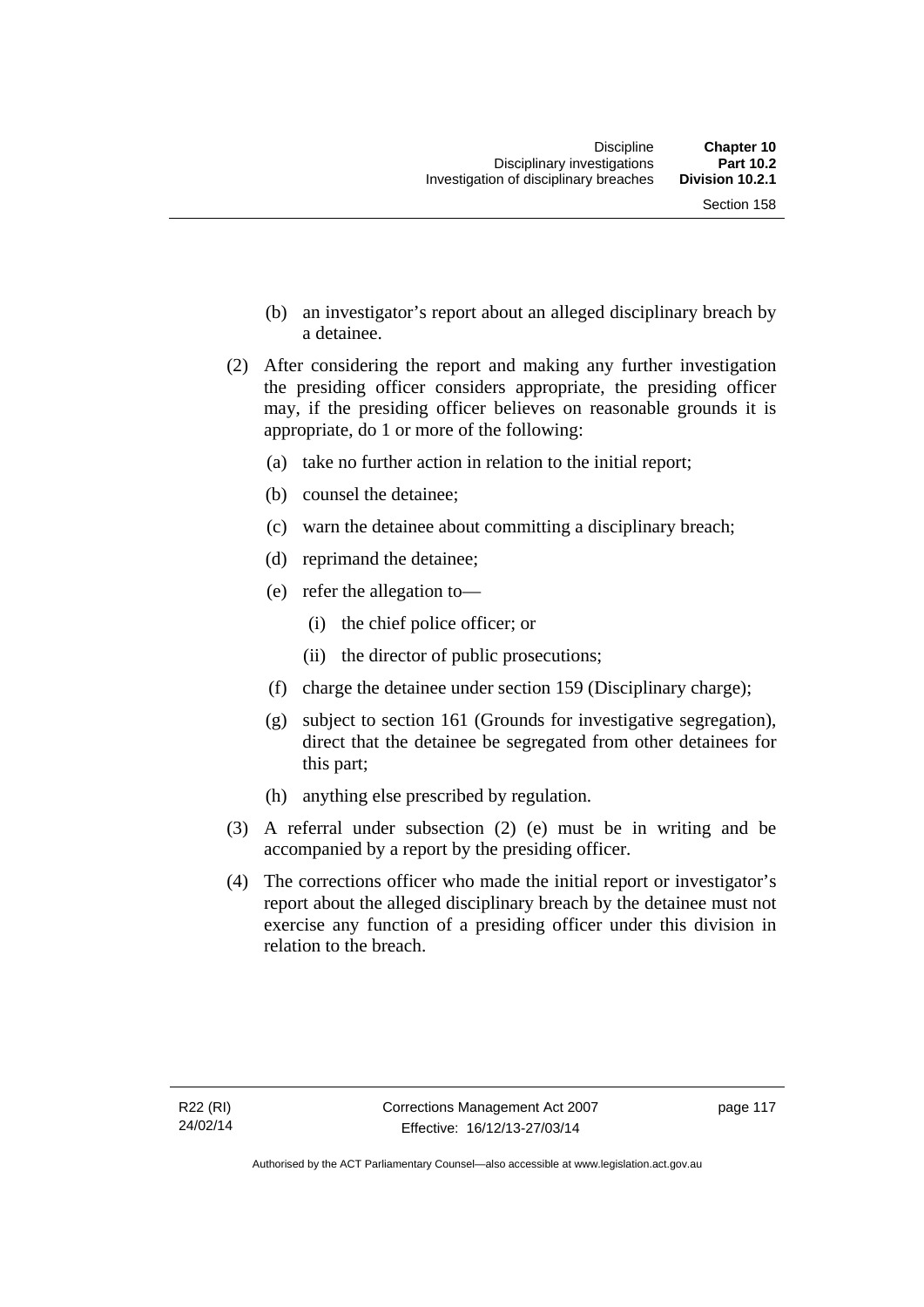### **159 Disciplinary charge**

To charge a detainee with a disciplinary breach, the presiding officer must give the detainee written notice of the charge (a *charge notice*), including details of the following:

- (a) the disciplinary breach charged;
- (b) a brief statement of the conduct to which the charge applies and when, or the period during which, it happened or is alleged to have happened;
- (c) the option of having the charge dealt with by consent under division 10.3.1 (Disciplinary action—with accused's consent);
- (d) the election available under section 167 (Disciplinary breach admitted by accused) to accept the disciplinary action proposed by the presiding officer;
- (e) the disciplinary action the presiding officer believes, on reasonable grounds, would be appropriate if the charge were dealt with under section 168 (Presiding officer's powers breach admitted by accused).
- *Note* If a form is approved under s 228 for a disciplinary charge, the form must be used.

## **Division 10.2.2 Investigative segregation**

### **160 Director-general directions—investigative segregation**

- (1) Subject to section 161, the director-general may direct that a detainee be segregated from other detainees for the purposes of this part.
- (2) To remove any doubt, this section is additional to, and does not limit, the power to direct that a detainee be segregated from other detainees under either of the following:
	- (a) section 156 (Report etc by corrections officer);

Authorised by the ACT Parliamentary Counsel—also accessible at www.legislation.act.gov.au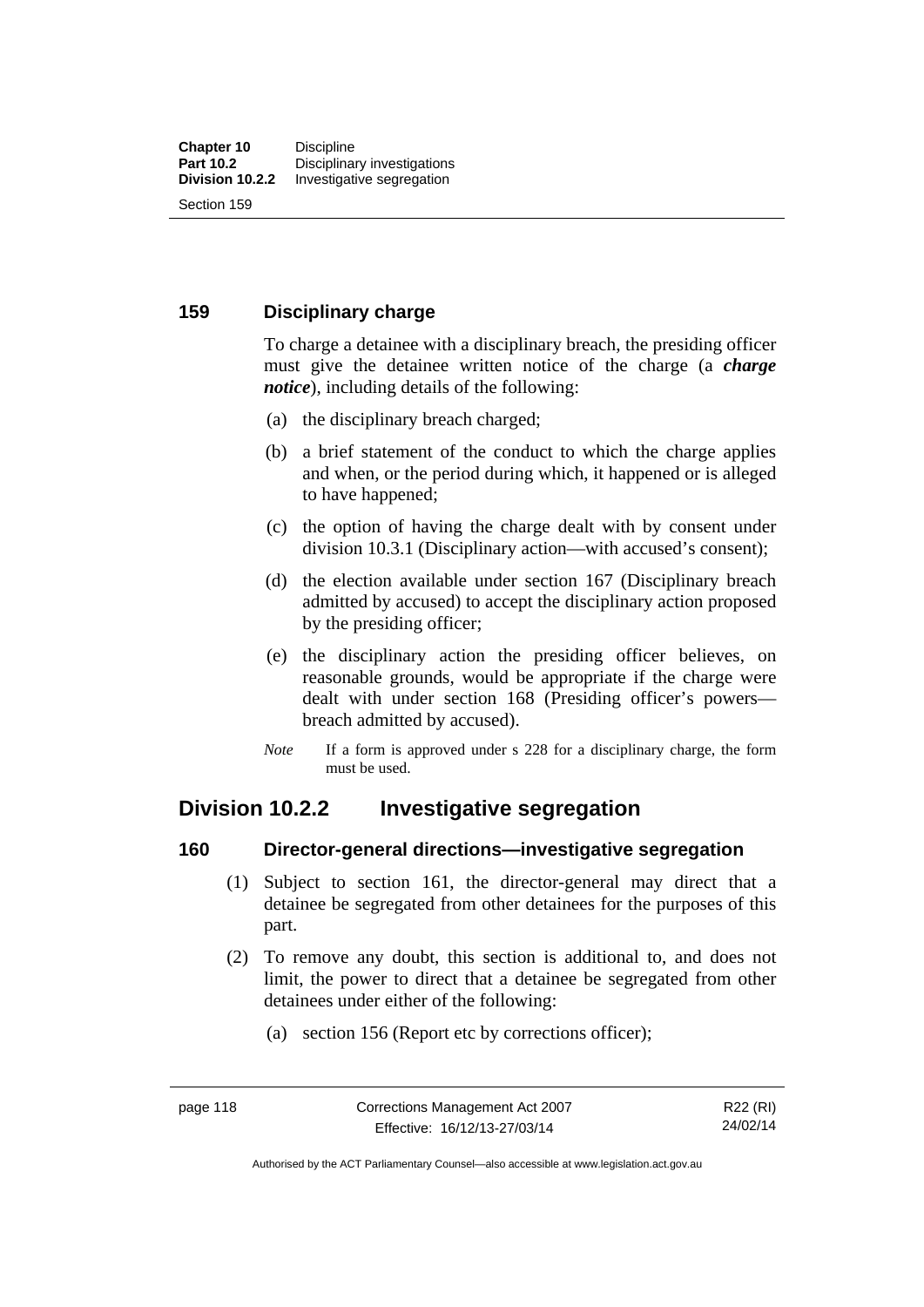(b) section 158 (Action by presiding officer).

### **161 Grounds for investigative segregation**

- (1) This section applies to a direction for investigative segregation.
- (2) The direction may be given only if the person giving the direction believes, on reasonable grounds, that segregation of the detainee is necessary or prudent for the purposes of this part.
- (3) Without limiting subsection (2), the direction may be given if the person giving the direction believes, on reasonable grounds, that the opportunity for the detainee to associate with anyone else creates, or is likely to create, a risk of—
	- (a) harm, or threatened harm, to the detainee or anyone else; or
	- (b) the perverting, or attempted perverting, of an investigation, under this part; or
	- (c) undermining security or good order at a correctional centre.

### **162 Notice of investigative segregation**

The person giving a direction for investigative segregation of a detainee must give the detainee prompt notice of the direction, why it was given, when it takes effect and the provisions for its duration and review under this part.

### **163 Duration of investigative segregation**

- (1) The director-general must revoke a direction for investigative segregation if the director-general believes, on reasonable grounds, that the direction is no longer necessary or prudent.
- (2) The director-general—
	- (a) may review a direction for investigative segregation of a detainee at any time on the director-general's own initiative or on request by the detainee; and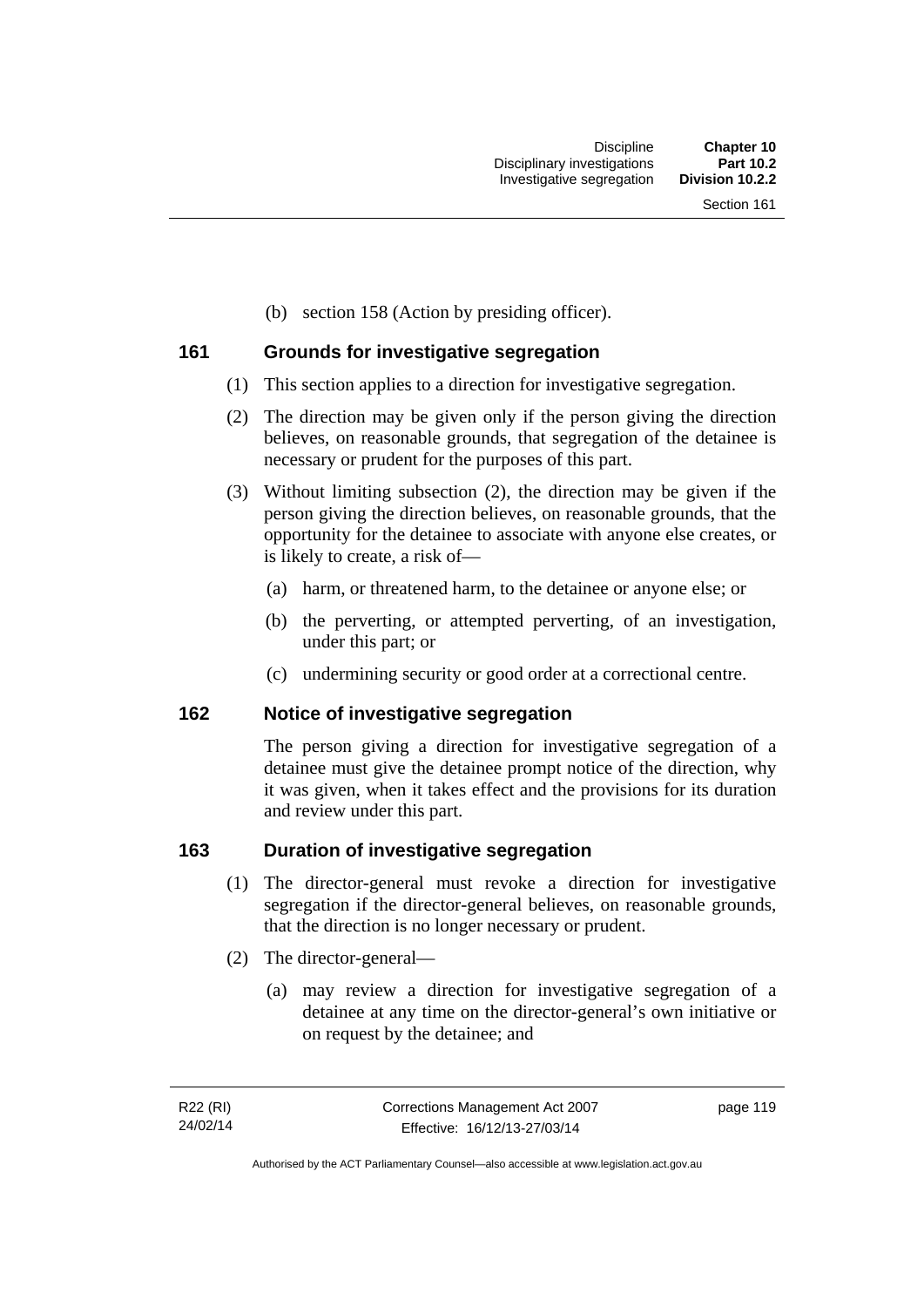- (b) if the detainee is to be transferred to another correctional centre for longer than 1 day—must review the direction before the transfer; and
- (c) must review the direction at least once every 7 days while it remains in force.
- (3) After reviewing a direction for investigative segregation, the director-general may—
	- (a) confirm the direction; or
	- (b) make a direction or further direction under section 160 (1); or
	- (c) revoke the direction under subsection (1).
- (4) To remove any doubt, the director-general may make more than 1 direction under section 160 (1) in relation to a detainee for the same investigation.
- (5) Subject to this section and section 94 (Segregated detainees removed to NSW), a direction, or further direction, for investigative segregation ends at the end of the earlier of the following days:
	- (a) the 7th day after the day the direction is given;
	- (b) the day a presiding officer makes a decision under section 158 (Action by presiding officer) in relation to the alleged disciplinary breach to which the direction applies (other than a decision to direct investigative segregation of the detainee).

### **164 Application for review of investigative segregation directions**

(1) A detainee may apply to an adjudicator for a review of a direction for investigative segregation of the detainee.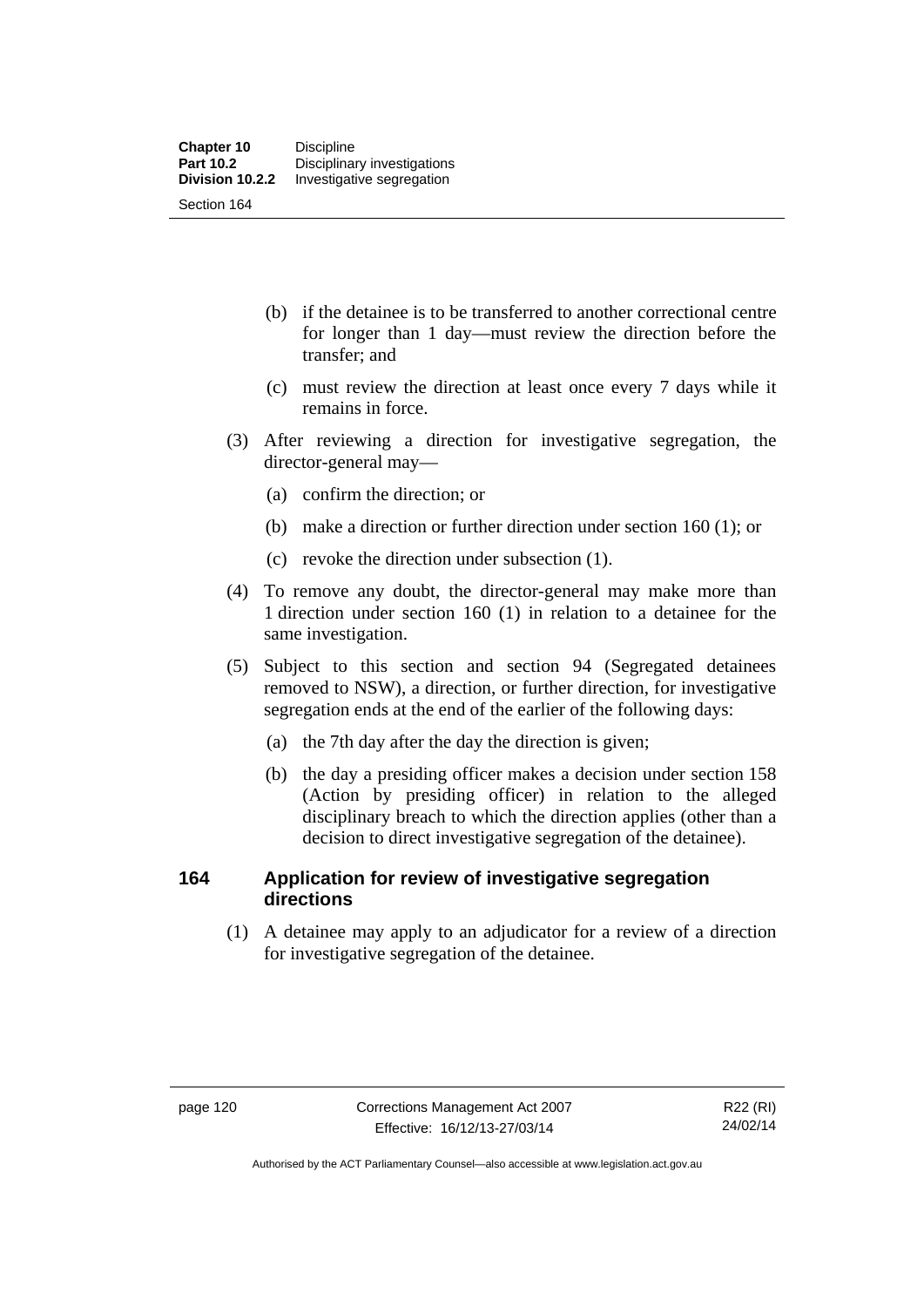- (2) The application must be made no later than 7 days after the day the person making the direction gives the detainee notice under section 162 of the direction.
	- *Note* If a form is approved under s 228 for an application under this section, the form must be used.
- (3) Subject to any decision by the adjudicator under section 165, the making of the application does not affect the segregation of the detainee under the direction.

### **165 Review of investigative segregation directions**

- (1) On application under section 164, an adjudicator may—
	- (a) conduct an inquiry to review the direction for investigative segregation of the detainee; or
	- (b) refuse to review the direction.
- (2) Chapter 11 (Disciplinary inquiries) applies to the inquiry, with any changes prescribed by regulation, as if it were an inquiry under that chapter.
- (3) After completing an inquiry under this section, the adjudicator may—
	- (a) confirm the direction under review; or
	- (b) amend the direction under review; or
	- (c) set aside the direction under review; or
	- (d) set aside the direction under review and make a substitute direction that the detainee be segregated from other detainees for the purposes of this part.
- (4) The adjudicator must give the detainee prompt written notice of the adjudicator's decision under this section.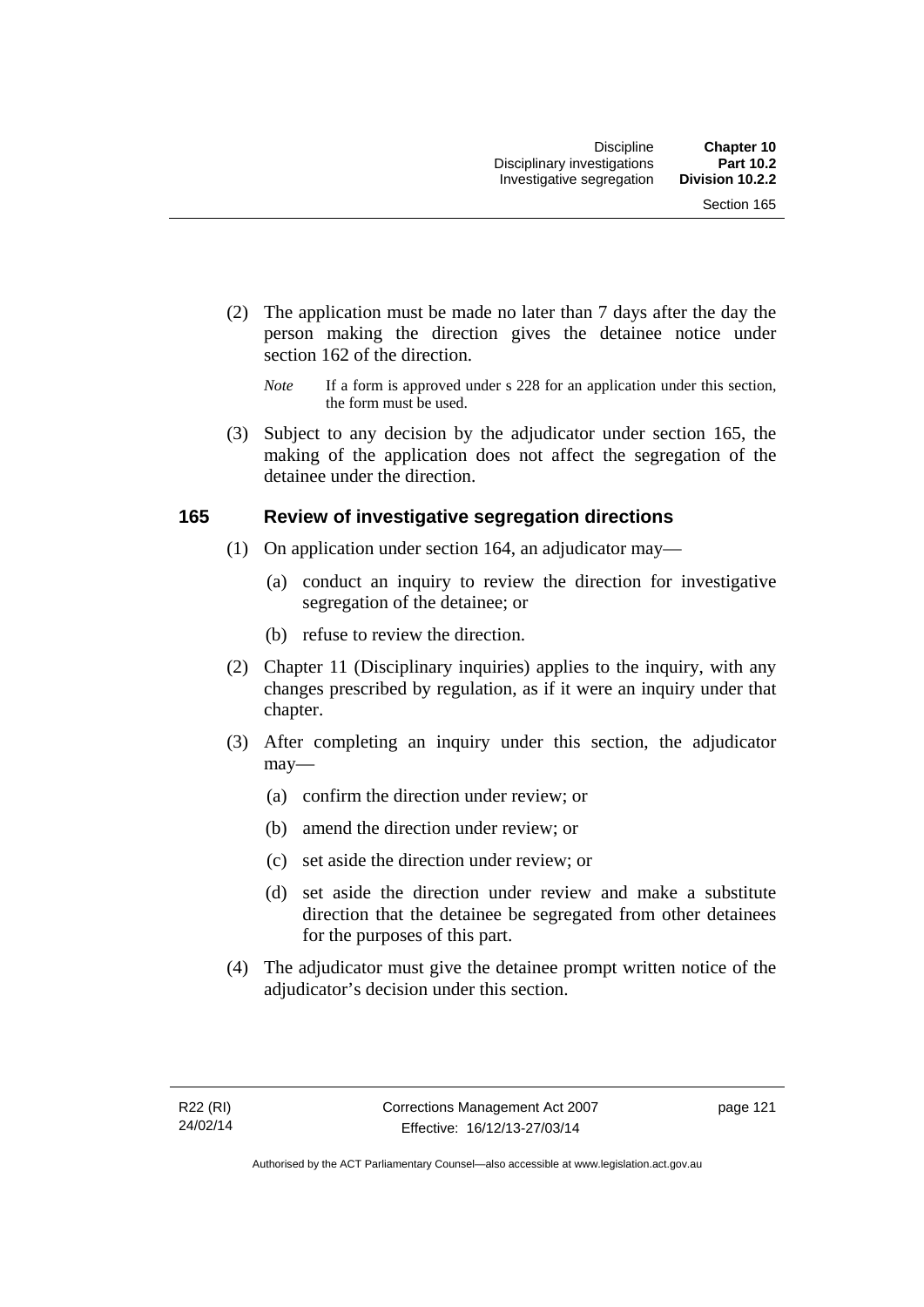- (5) If the adjudicator refuses to review the direction, the notice must include the reasons for the refusal.
	- *Note* Under the *[Administrative Decisions \(Judicial Review\) Act 1989](http://www.legislation.act.gov.au/a/alt_a1989-33co)*, a person aggrieved by an administrative decision made under an enactment may apply to the Supreme Court for a review of the decision. Subject to any order of the court, the making of the application does not affect the operation of the decision or prevent its implementation (see that Act, s 16).

page 122 Corrections Management Act 2007 Effective: 16/12/13-27/03/14

R22 (RI) 24/02/14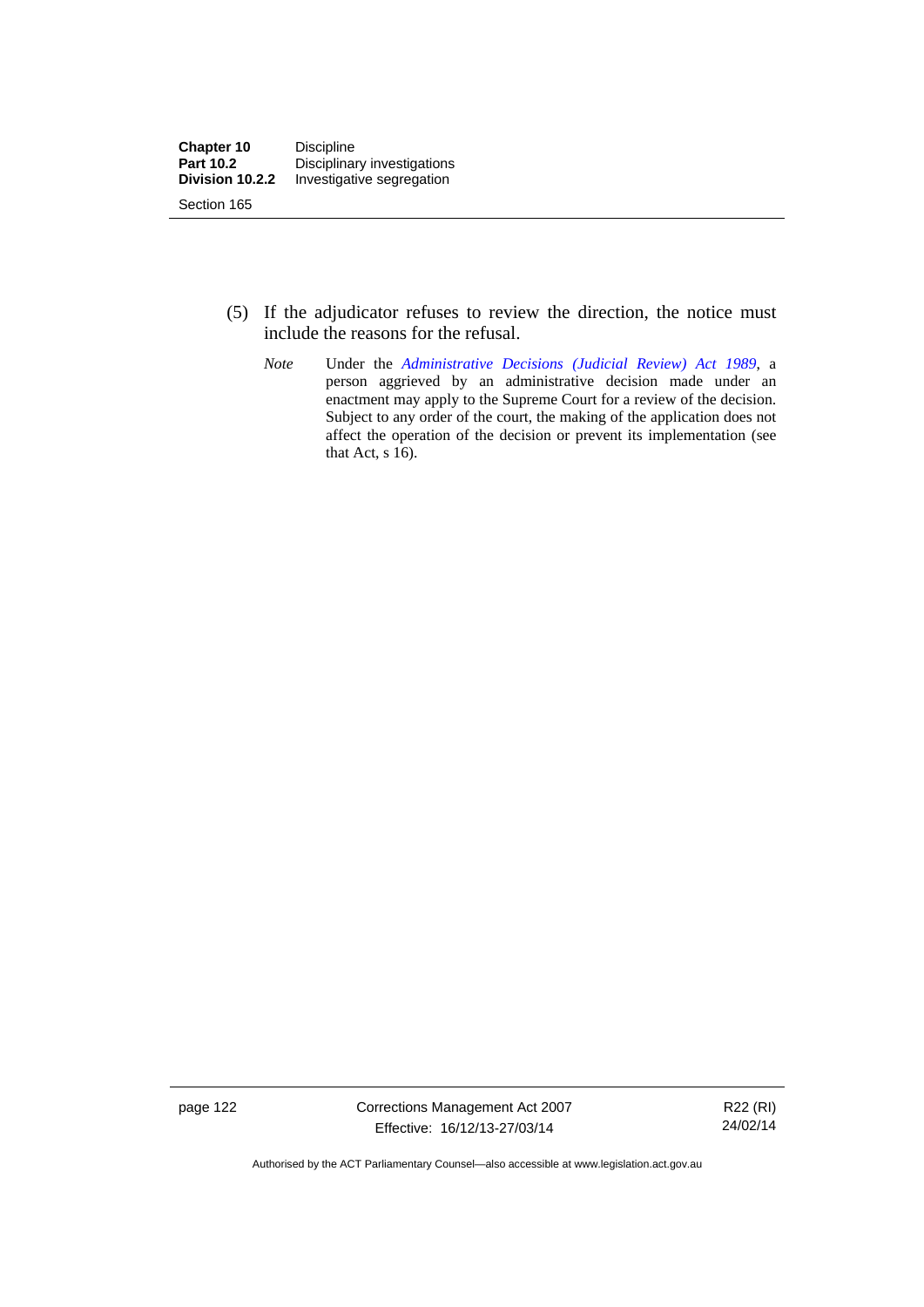# **Part 10.3 Disciplinary action and review**

## **Division 10.3.1 Disciplinary action—with accused's consent**

### **167 Disciplinary breach admitted by accused**

- (1) An accused may elect to have a disciplinary charge against the detainee dealt with under this division by giving a presiding officer a written notice in which the accused—
	- (a) admits the disciplinary breach charged; and
	- (b) accepts the proposed disciplinary action stated in the charge notice.

### **Example of election**

a signed admission and acceptance on the charge notice

- *Note 1* An example is part of the Act, is not exhaustive and may extend, but does not limit, the meaning of the provision in which it appears (see [Legislation Act,](http://www.legislation.act.gov.au/a/2001-14) s 126 and s 132).
- *Note* 2 If a form is approved under s 228 for an election under this section, the form must be used.
- (2) The election must be given to the presiding officer—
	- (a) no later than the day after the day the presiding officer gives the accused the charge notice; or
	- (b) within any extended period allowed under subsection (3).
- (3) For subsection (2) (b), the presiding officer may extend the period within which the election must be made if the presiding officer believes, on reasonable grounds, that is appropriate.
	- *Note* An extension of the time for making an election may be given even though the relevant time has ended (see [Legislation Act](http://www.legislation.act.gov.au/a/2001-14), s 151C (Power to extend time)).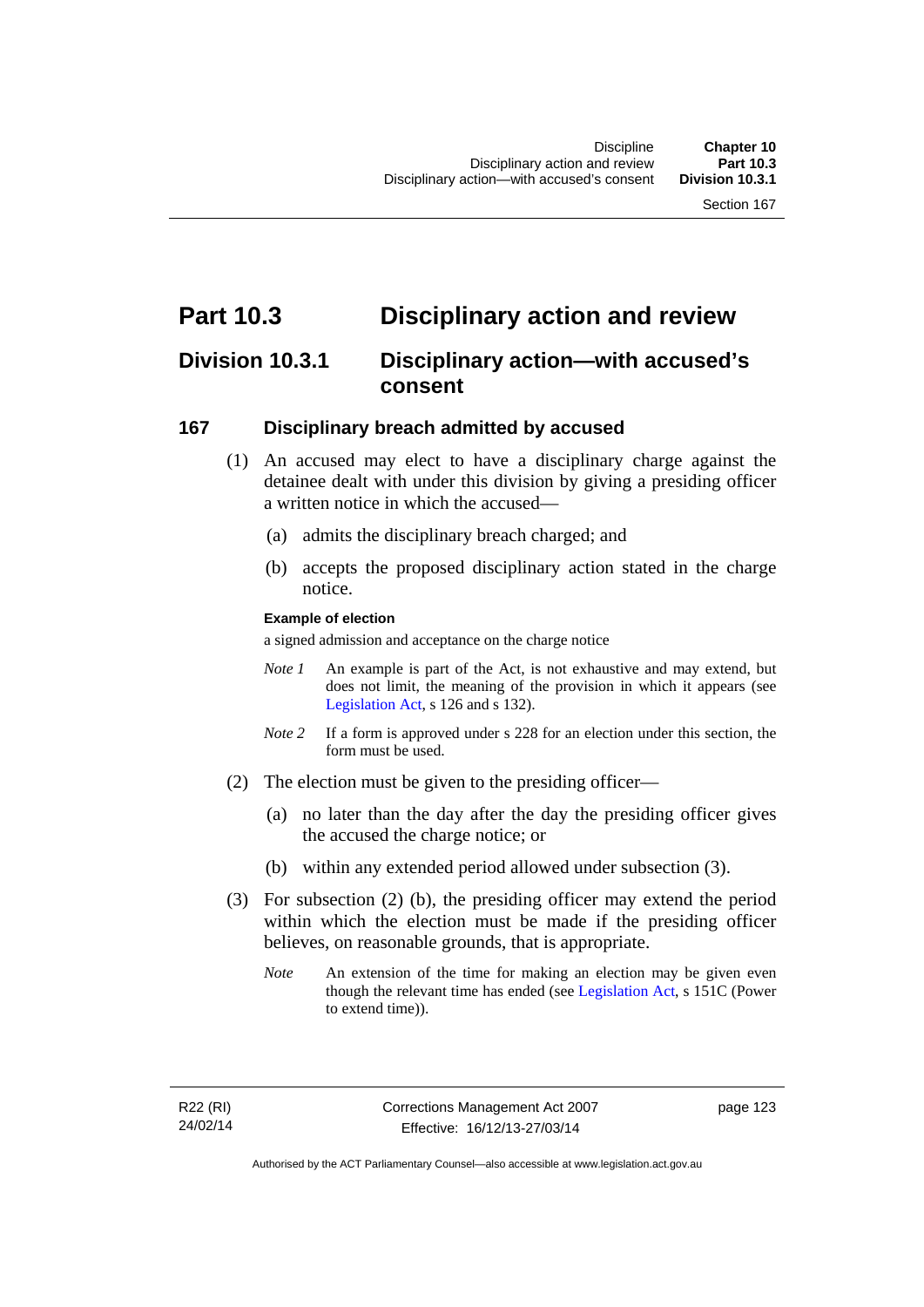(4) The presiding officer must give the accused written notice of a decision under subsection (3).

### **168 Presiding officer's powers—breach admitted by accused**

- (1) This section applies if the accused elects under section 167 to have a disciplinary charge dealt with under this division.
- (2) A presiding officer may, without further investigation or inquiry, counsel the accused and take disciplinary action against the accused in accordance with division 10.3.5 (Disciplinary action).
- (3) However, the only disciplinary action the presiding officer may take under this section is the disciplinary action stated as the appropriate action in the charge notice.
- (4) The presiding officer must give the accused written notice of a decision made under this section.

## **Division 10.3.2 Internal disciplinary inquiry**

### **170 Disciplinary inquiry into charge**

- (1) This section applies if an accused—
	- (a) is given a charge notice; and
	- (b) does not elect under section 167 to have the charge dealt with under division 10.3.1 (Disciplinary action—with accused's consent).
- (2) A presiding officer must conduct an inquiry into the disciplinary breach charged.
- (3) A corrections officer must not exercise any function of a presiding officer under this division in relation to the disciplinary charge if the officer—
	- (a) made a report under either of the following sections in relation to the alleged disciplinary breach to which the charge relates:

Authorised by the ACT Parliamentary Counsel—also accessible at www.legislation.act.gov.au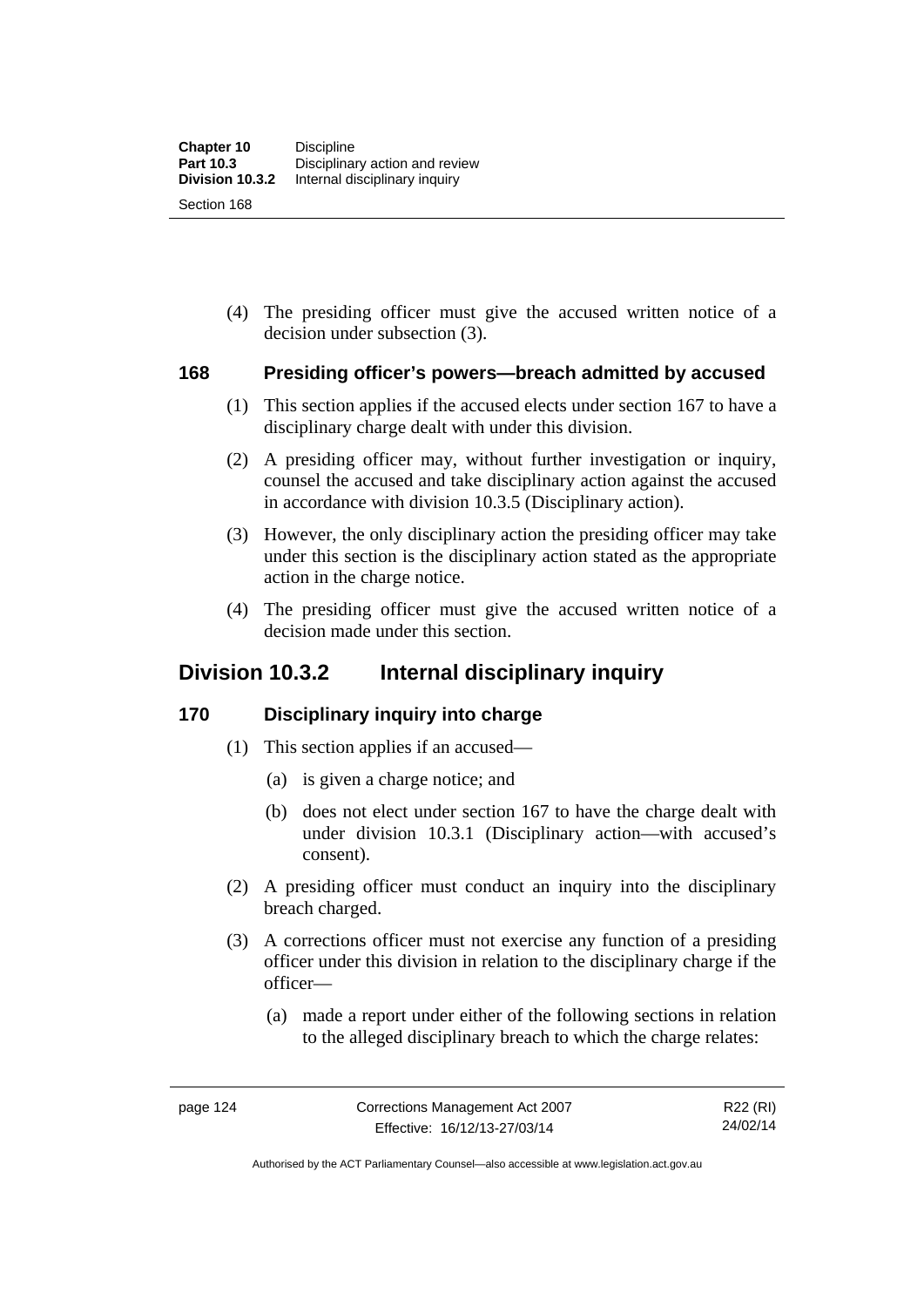- (i) section 156 (Report etc by corrections officer);
- (ii) section 157 (Investigation by investigator); or
- (b) made the charge under section 158 (Action by presiding officer).
- *Note* Ch 11 (Disciplinary inquiries) applies in relation to an inquiry under this division (see s 190).

### **171 Presiding officer's powers after internal inquiry**

- (1) This section applies if a presiding officer has completed an inquiry under section 170.
- (2) If the presiding officer is satisfied, on the balance of probabilities, that a disciplinary breach charged has been proven, the presiding officer may take disciplinary action against the accused in accordance with division 10.3.5 (Disciplinary action).
- (3) The presiding officer must dismiss the charge—
	- (a) if not satisfied, on the balance of probabilities, that the disciplinary breach charged has been proven; or
	- (b) if satisfied, on reasonable grounds, that it would otherwise be appropriate to do so.
- (4) If the presiding officer believes, on reasonable grounds, that it is necessary or desirable to do so, the presiding officer may refer the charge to—
	- (a) the chief police officer; or
	- (b) the director of public prosecutions.
- (5) The presiding officer must give the accused prompt written notice of the presiding officer's decision under this section, including—
	- (a) a statement of the reasons for the decision; and

page 125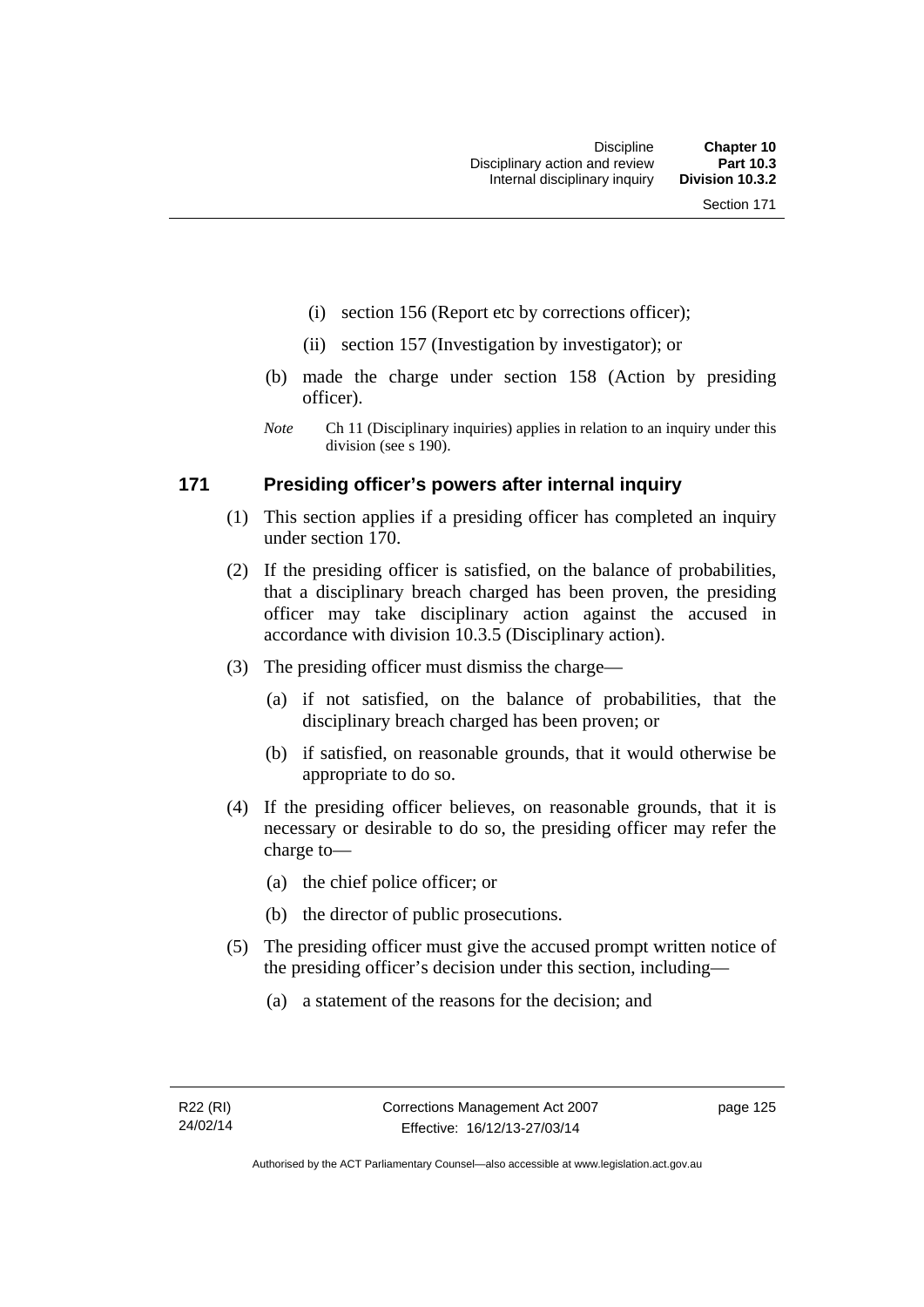(b) a statement about the effect of division 10.3.3.

- *Note 1* If a form is approved under s 228 for the notice, the form must be used.
- *Note 2* For the meaning of a statement of reasons, see the [Legislation Act,](http://www.legislation.act.gov.au/a/2001-14) s 179.
- (6) The presiding officer must give the director-general a copy of the notice under subsection (5).
- (7) A referral under subsection (4) must be in writing and be accompanied by a report by the presiding officer.

## **Division 10.3.3 Internal review of inquiry decision**

### **173 Application for review of inquiry decision**

 (1) An accused may apply to the director-general for a review of a decision by a presiding officer under section 171 in relation to the accused.

#### **Example of application for review**

a signed application on the presiding officer's notice under section 171

- *Note 1* An example is part of the Act, is not exhaustive and may extend, but does not limit, the meaning of the provision in which it appears (see [Legislation Act,](http://www.legislation.act.gov.au/a/2001-14) s 126 and s 132).
- *Note 2* If a form is approved under s 228 for an application under this section, the form must be used.
- (2) The application must be made no later than 7 days after the day the accused is given notice of the decision under section 171.
- (3) Subject to any decision by the director-general under section 176, the making of the application does not affect the taking of disciplinary action under the decision under review.

Authorised by the ACT Parliamentary Counsel—also accessible at www.legislation.act.gov.au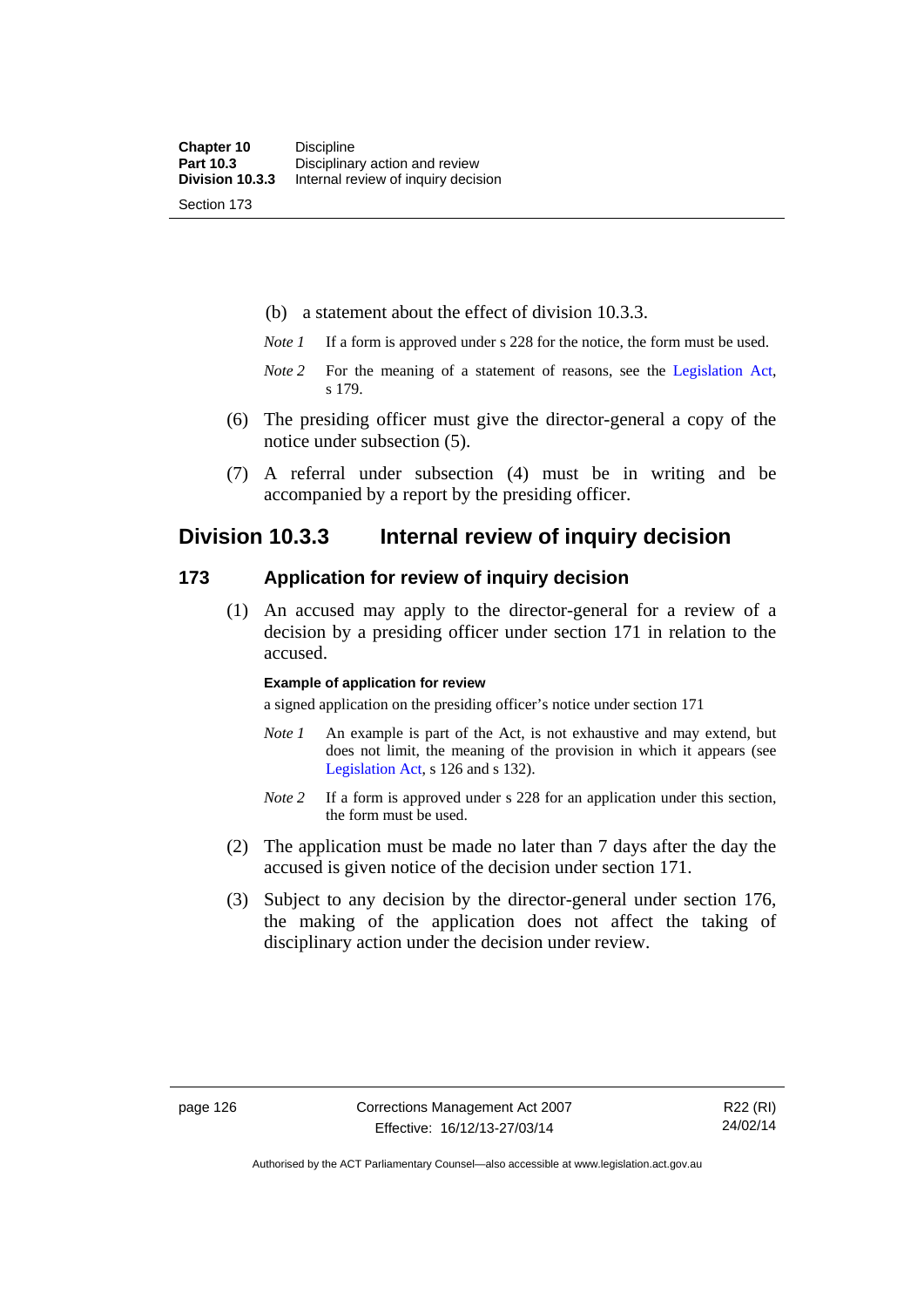### **175 Review of inquiry decision**

- (1) On application under section 173, the director-general must conduct a further inquiry to review the decision to which the application relates.
- (2) The director-general may, on the director-general's own initiative, conduct a further inquiry to review the decision to which the notice under section 171 (5) relates.
	- *Note* Ch 11 (Disciplinary inquiries) applies in relation to an inquiry under this division (see s 190).

### **176 Director-general's powers after further inquiry**

- (1) After completing a review under section 175, the director-general may—
	- (a) confirm the decision under review; or
	- (b) exercise any function of a presiding officer under section 171 in relation to the accused, either by—
		- (i) amending the decision under review; or
		- (ii) setting aside the decision under review and making a decision in substitution for the decision set aside.
- (2) The director-general must give the accused prompt written notice of the director-general's decision under this section, including—
	- (a) a statement of the reasons for the decision; and
	- (b) a statement about the effect of division 10.3.4.
	- *Note 1* If a form is approved under s 228 for the notice, the form must be used.
	- *Note* 2 For the meaning of a statement of reasons, see the [Legislation Act,](http://www.legislation.act.gov.au/a/2001-14) s 179.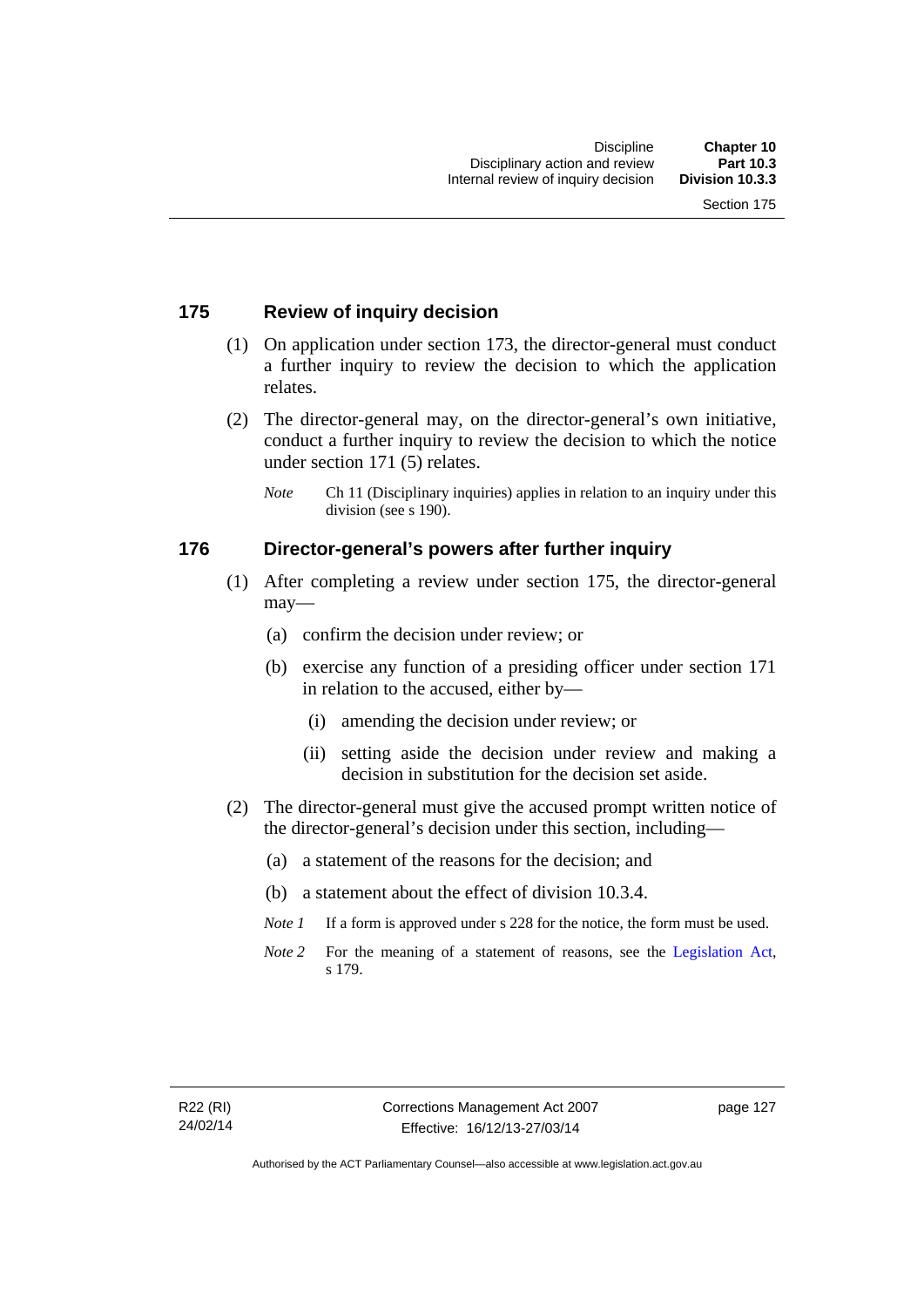**Division 10.3.4 External review of inquiry decisions** 

### **177 Appointment of adjudicator**

- (1) The Minister may appoint at least 1 adjudicator.
	- *Note* For the making of appointments (including acting appointments), see the [Legislation Act,](http://www.legislation.act.gov.au/a/2001-14) pt 19.3.
- (2) A person may be appointed as an adjudicator only if the person is a magistrate and consents, in writing, to be appointed as an adjudicator.
	- *Note* The appointment of a magistrate to another position under a law of the Territory requires consultation between the Attorney-General and the Chief Magistrate (see the *[Magistrates Court Act 1930](http://www.legislation.act.gov.au/a/1930-21)*, s 7G (Magistrates not to do other work)).
- (3) The [Legislation Act,](http://www.legislation.act.gov.au/a/2001-14) division 19.3.3 (Appointments—Assembly consultation) does not apply to an appointment of an adjudicator under subsection (1).

## **178 Application for review by adjudicator**

 (1) An accused may apply to an adjudicator for a review of a decision under section 176 (Director-general's powers after further inquiry) in relation to the accused.

### **Example of application for review**

a signed application on the review officer's notice under section 176

- *Note* An example is part of the Act, is not exhaustive and may extend, but does not limit, the meaning of the provision in which it appears (see [Legislation Act,](http://www.legislation.act.gov.au/a/2001-14) s 126 and s 132).
- (2) The application must be made no later than 7 days after the day the accused is given notice of the director-general's decision under section 176.
- (3) Subject to any decision by the adjudicator under section 180, the making of the application does not affect the taking of disciplinary action under the decision under review.

page 128 Corrections Management Act 2007 Effective: 16/12/13-27/03/14

R22 (RI) 24/02/14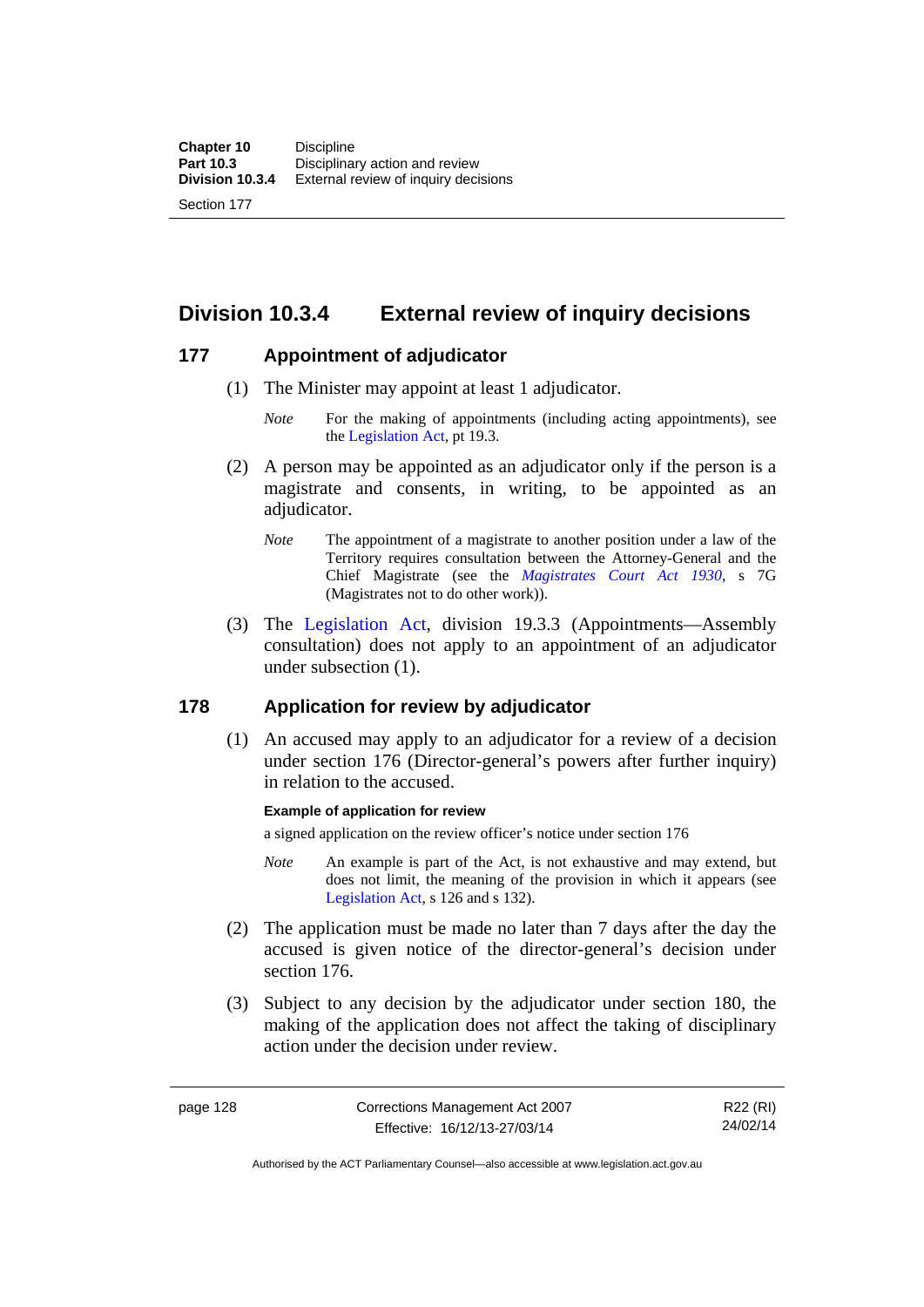# **179 Review by adjudicator**

- (1) On application under section 178, an adjudicator may—
	- (a) conduct an inquiry to review the director-general's decision; or
	- (b) refuse to review the director-general's decision.

- (2) If the adjudicator refuses to review the director-general's decision, the adjudicator must give the accused prompt written notice of the refusal, including—
	- (a) a statement of the reasons for the refusal; and
	- (b) notice that a person aggrieved by the decision may apply for a review of the decision under the *[Administrative Decisions](http://www.legislation.act.gov.au/a/alt_a1989-33co)  [\(Judicial Review\) Act 1989](http://www.legislation.act.gov.au/a/alt_a1989-33co)*.
	- *Note 1* If a form is approved under s 228 for the notice, the form must be used.
	- *Note 2* For the meaning of a statement of reasons, see the [Legislation Act,](http://www.legislation.act.gov.au/a/2001-14) s 179.
	- *Note 3* Under the *[Administrative Decisions \(Judicial Review\) Act 1989](http://www.legislation.act.gov.au/a/alt_a1989-33co)*, a person aggrieved by an administrative decision made under an enactment may apply to the Supreme Court for a review of the decision. Subject to any order of the Court, the making of the application does not affect the operation of the decision or prevent its implementation (see that Act, s 16).

## **180 Adjudicator's powers after review**

- (1) After completing a review under section 179, the adjudicator may—
	- (a) confirm the decision under review; or
	- (b) exercise any function of the director-general under section 176 in relation to the accused, either by—
		- (i) amending the decision under review; or

*Note* Ch 11 (Disciplinary inquiries) applies in relation to an inquiry under this division (see s 190).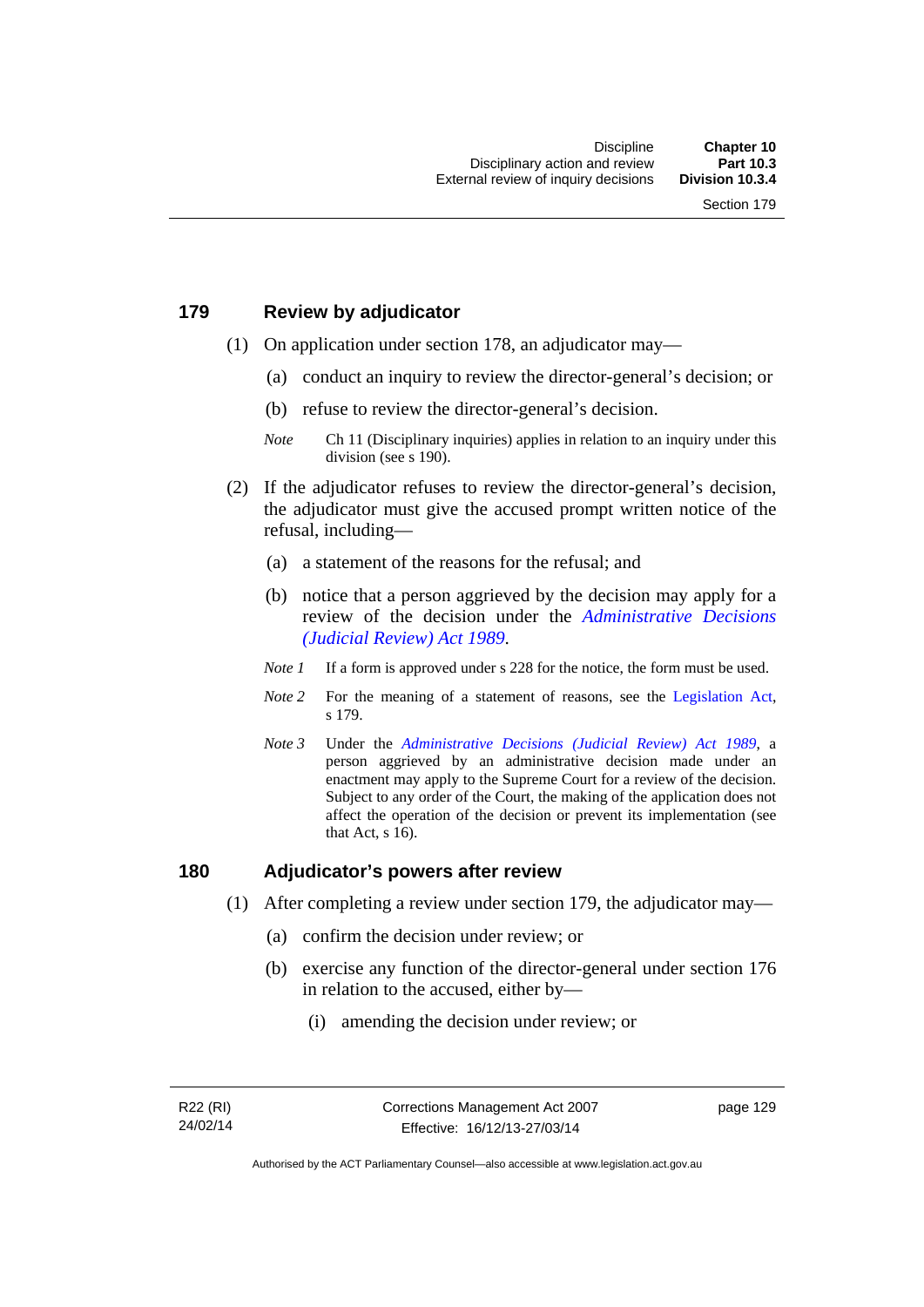- (ii) setting aside the decision under review and making a decision in substitution for the decision set aside.
- (2) The adjudicator must give the accused prompt written notice of the adjudicator's decision under this section, including—
	- (a) a statement of the reasons for the decision; and
	- (b) notice that a person aggrieved by the decision may apply for a review of the decision under the *[Administrative Decisions](http://www.legislation.act.gov.au/a/alt_a1989-33co)  [\(Judicial Review\) Act 1989](http://www.legislation.act.gov.au/a/alt_a1989-33co)*.
	- *Note 1* If a form is approved under s 228 for the notice, the form must be used.
	- *Note* 2 For the meaning of a statement of reasons, see the [Legislation Act,](http://www.legislation.act.gov.au/a/2001-14) s 179.
	- *Note 3* Under the *[Administrative Decisions \(Judicial Review\) Act 1989](http://www.legislation.act.gov.au/a/alt_a1989-33co)*, a person aggrieved by an administrative decision made under an enactment may apply to the Supreme Court for a review of the decision. Subject to any order of the Court, the making of the application does not affect the operation of the decision or prevent its implementation (see that Act, s 16).

# **Division 10.3.5 Disciplinary action**

# **181 Application—div 10.3.5**

This division applies to a detainee against whom disciplinary action may be taken under this chapter.

# **182 Meaning of** *relevant presiding officer***—div 10.3.5**

In this division:

*relevant presiding officer* means any of the following:

- (a) a presiding officer under division 10.3.1 (Disciplinary action with accused's consent);
- (b) a presiding officer under division 10.3.2 (Internal disciplinary inquiry);

Authorised by the ACT Parliamentary Counsel—also accessible at www.legislation.act.gov.au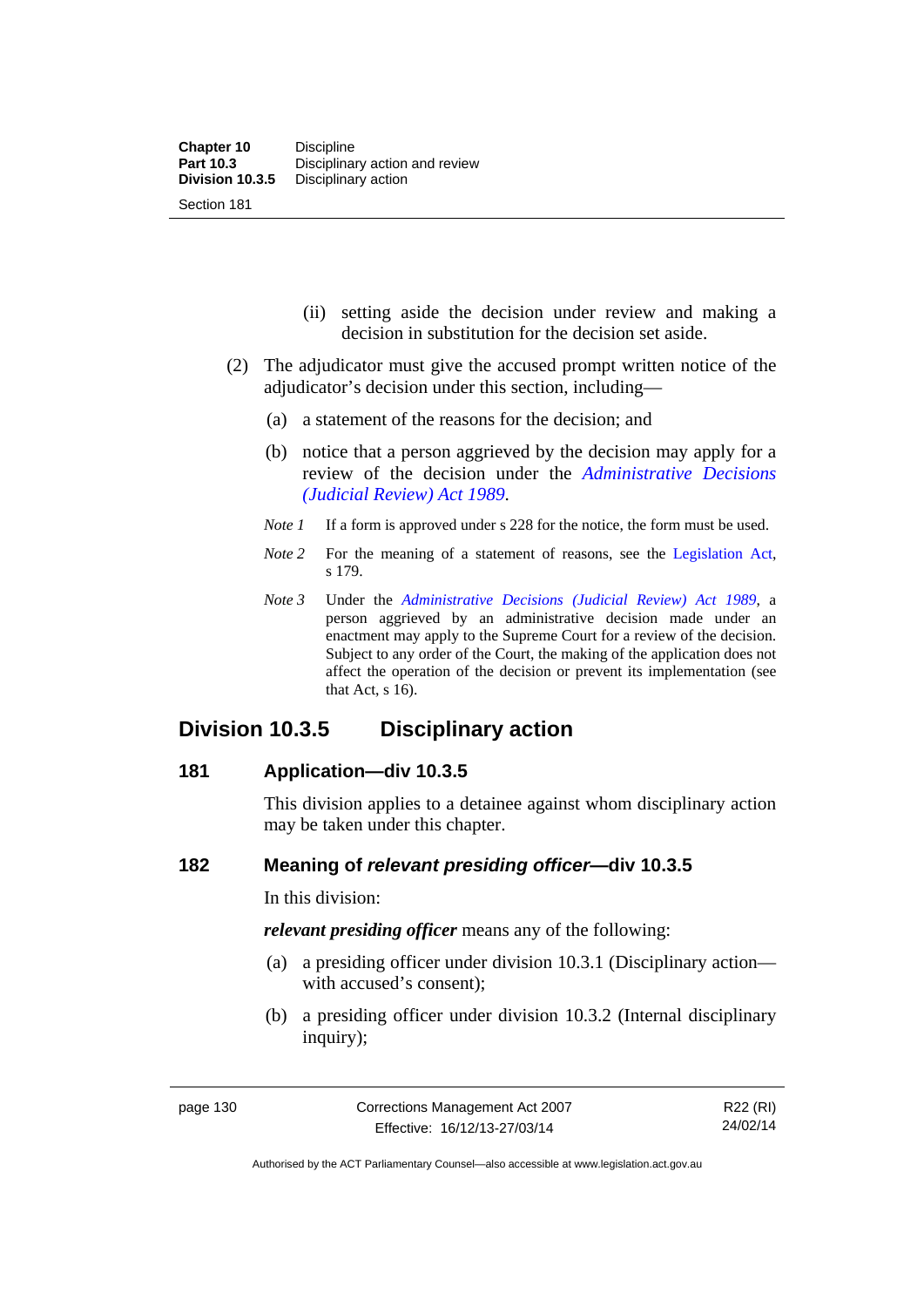- (c) the director-general under division 10.3.3 (Internal review of inquiry decision);
- (d) an adjudicator under division 10.3.4 (External review of inquiry decisions).

# **183 Disciplinary action by relevant presiding officer**

- (1) As disciplinary action against a detainee, a relevant presiding officer may do 1 or more of the following (each of which is *disciplinary action*):
	- (a) warn the detainee about committing a disciplinary breach;
	- (b) reprimand the detainee;
	- (c) impose an administrative penalty, or a combination of administrative penalties, on the detainee;
	- (d) give the detainee a direction under section 185 (Reparation).
- (2) The relevant presiding officer must ensure that the disciplinary action against a detainee for a disciplinary breach is proportionate to the breach.
- (3) Without limiting section 14 (Corrections policies and operating procedures), the director-general must make a corrections policy and operating procedure providing for matters to be considered when deciding whether disciplinary action is proportionate to a disciplinary breach.

# **184 Administrative penalties**

Each of the following is an *administrative penalty*:

- (a) a financial penalty not exceeding \$500;
- (b) a withdrawal of privileges for not longer than 180 days;
- (c) a requirement to perform extra work;

page 131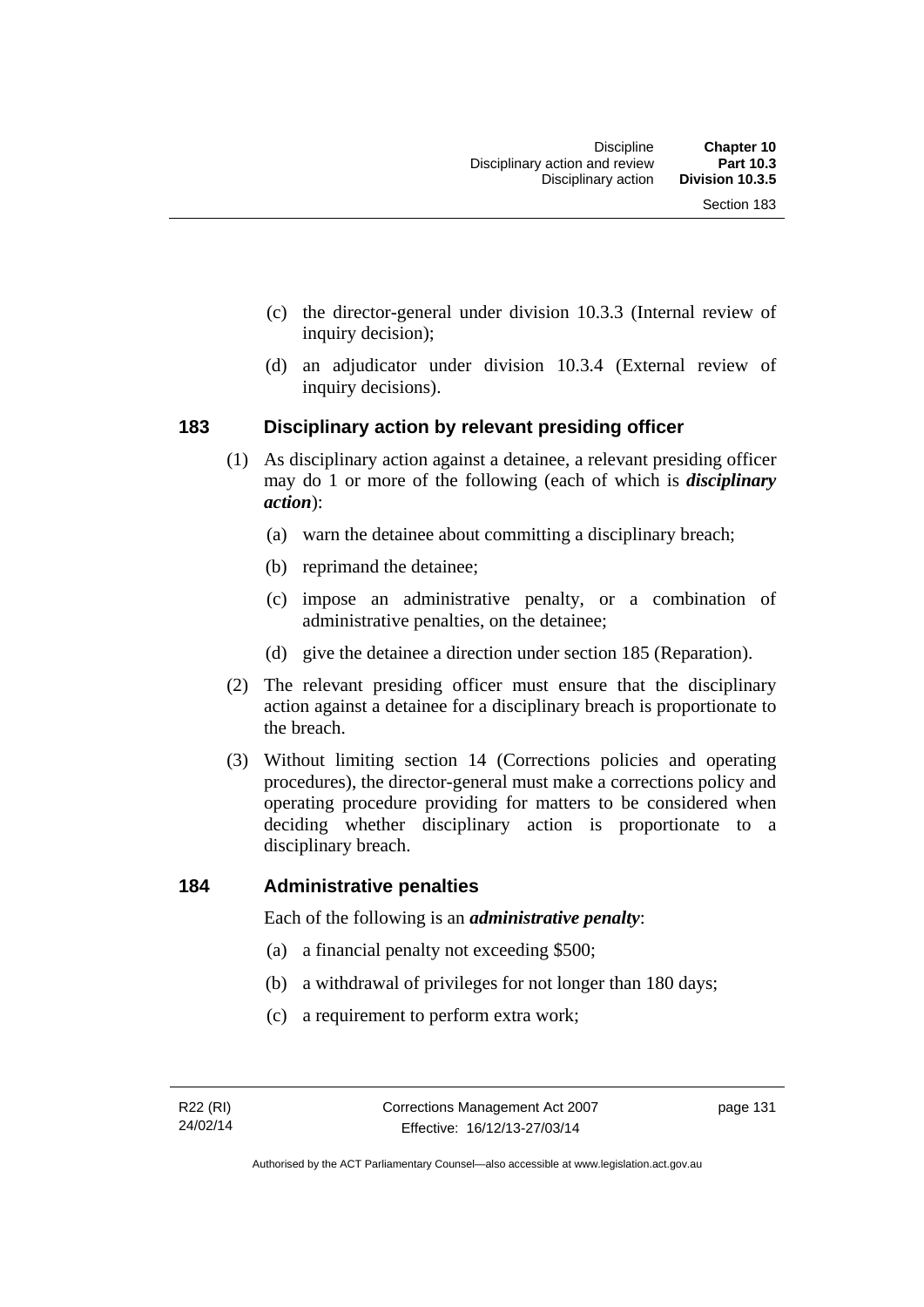(d) separate confinement for 1 of the following:

- $(i)$  3 days;
- $(ii)$  7 days;
- (iii) 28 days;
- (e) anything declared by regulation to be an administrative penalty.

## **185 Reparation**

- (1) This section applies if a relevant presiding officer finds that—
	- (a) a charge for a disciplinary breach by a detainee is proven; and
	- (b) a person (the *injured person*) suffered loss as a direct result of the breach.
- (2) The relevant presiding officer may direct the detainee to make reparation for the injured person's loss by payment of an amount or otherwise.
- (3) An amount directed to be paid must not exceed—
	- (a) \$100; or
	- (b) if a higher amount is prescribed by regulation—the prescribed amount.
- (4) An amount payable under a direction is payable out of any money held by the director-general for the detainee.
- (5) In this section:

*loss*—

- (a) see the [Criminal Code](http://www.legislation.act.gov.au/a/2002-51), section 300; and
- (b) includes out-of-pocket or other expense incurred.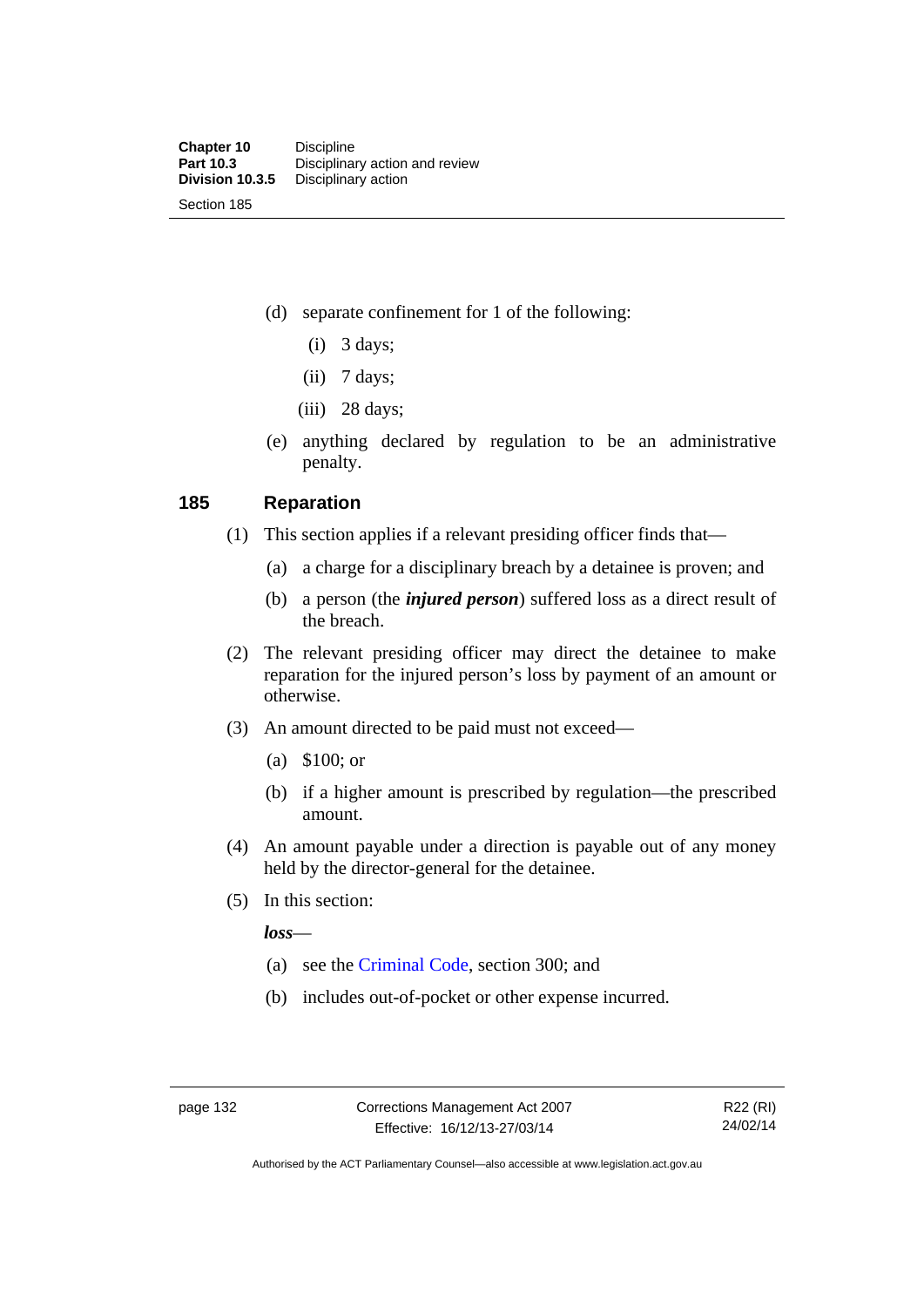# **186 Maximum administrative penalties**

- (1) This section applies if—
	- (a) a detainee is charged with 2 or more disciplinary breaches; and
	- (b) the charges arise out of the same conduct.
- (2) The total of the administrative penalties imposed for the breaches must not, for any particular kind of penalty, be more than the maximum penalty that may be imposed for any 1 of those breaches.

# **187 Separate confinement conditions**

- (1) This section applies if separate confinement is imposed on a detainee as an administrative penalty for a disciplinary breach.
- (2) The director-general must ensure that—
	- (a) a doctor appointed under section 21 (Doctors—health service appointments) examines the detainee as soon as practicable after the separate confinement starts and ends; and
	- (b) a corrections officer monitors the detainee's condition in separate confinement at least daily.

# **188 Privileges and entitlements—impact of discipline**

To remove any doubt—

- (a) anything expressed in chapter 6 (Living conditions at correctional centres) to be an entitlement for this chapter is not affected by anything that happens under this chapter, including—
	- (i) investigative segregation; and
	- (ii) disciplinary action; and
- (b) anything else mentioned in chapter 6 is, for this chapter, a privilege.

page 133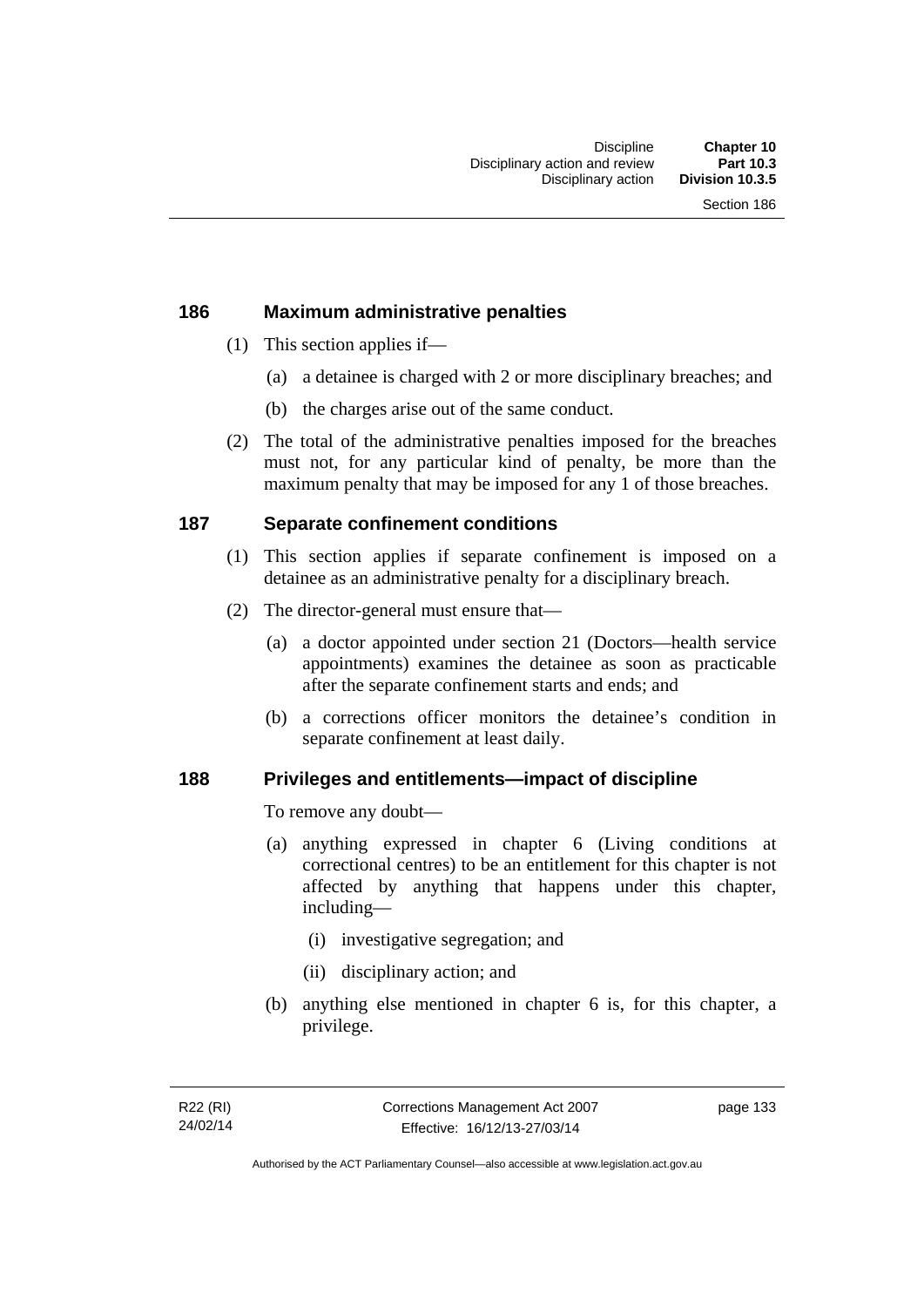# **189 Record of disciplinary action**

- (1) The director-general must keep a record of any disciplinary action taken against a detainee.
- (2) The record must include details of the following:
	- (a) the detainee's name;
	- (b) the disciplinary breach;
	- (c) a brief statement of the conduct to which the disciplinary breach applies and when, or the period during which, it happened;
	- (d) the disciplinary action taken against the detainee;
	- (e) anything else prescribed by regulation.
- (3) The record must also include details of any finding by a relevant presiding officer that a disciplinary breach is proven against the detainee if the relevant presiding officer decides not to take disciplinary action against the detainee.
- (4) The record must be available for inspection under chapter 7 (Inspection of correctional centres).

page 134 Corrections Management Act 2007 Effective: 16/12/13-27/03/14

R22 (RI) 24/02/14

Authorised by the ACT Parliamentary Counsel—also accessible at www.legislation.act.gov.au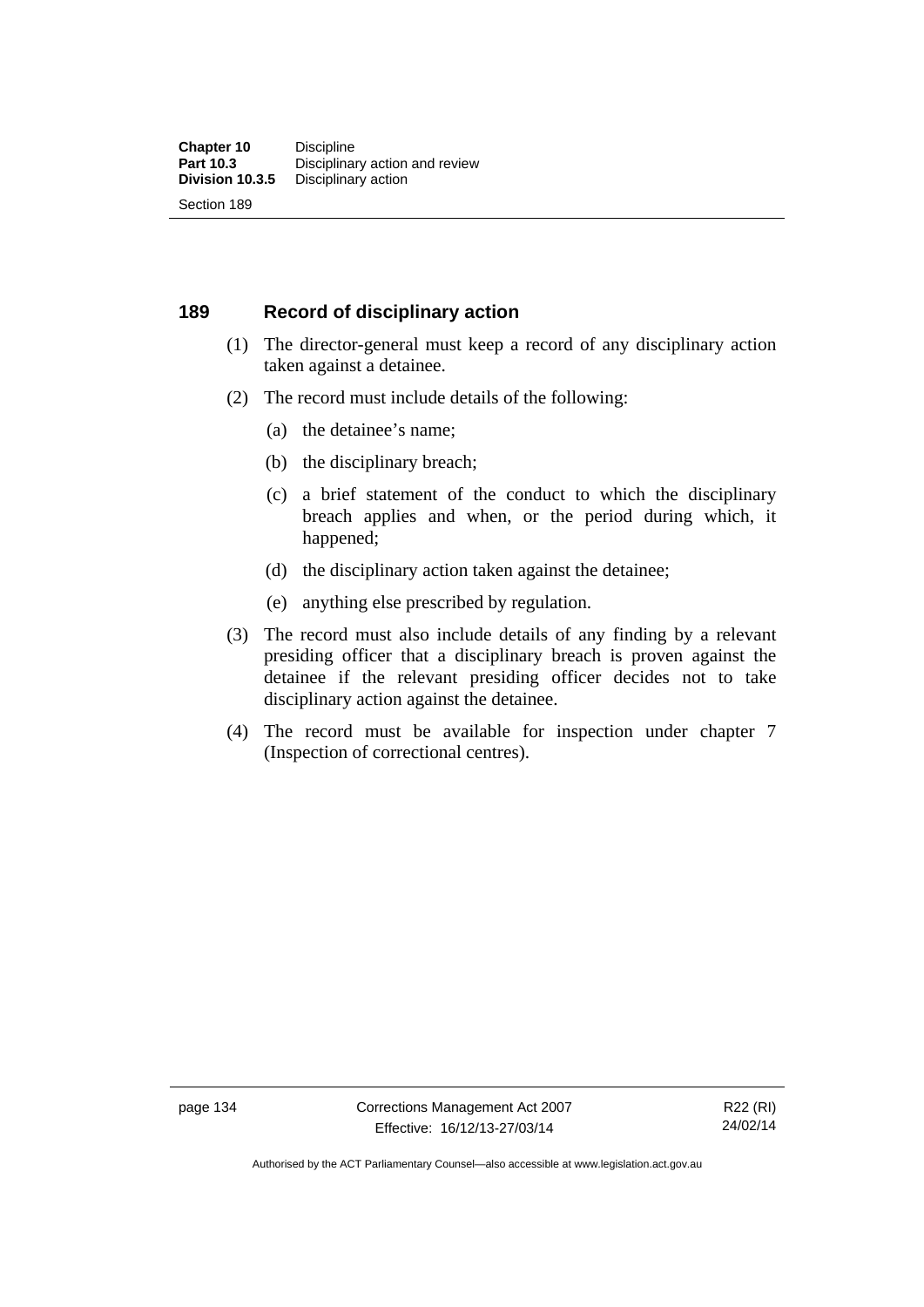# **Chapter 11 Disciplinary inquiries**

# **Part 11.1 Conduct of disciplinary inquiries—general**

# **190 Application—ch 11**

This chapter applies to an inquiry under any of the following:

- (a) division 10.3.2 (Internal disciplinary inquiry);
- (b) division 10.3.3 (Internal review of inquiry decision);
- (c) division 10.3.4 (External review of inquiry decisions).

# **191 Meaning of** *presiding officer—***ch 11**

In this chapter:

*presiding officer*, for an inquiry, means the relevant presiding officer under division 10.3.5 (Disciplinary action) for the inquiry.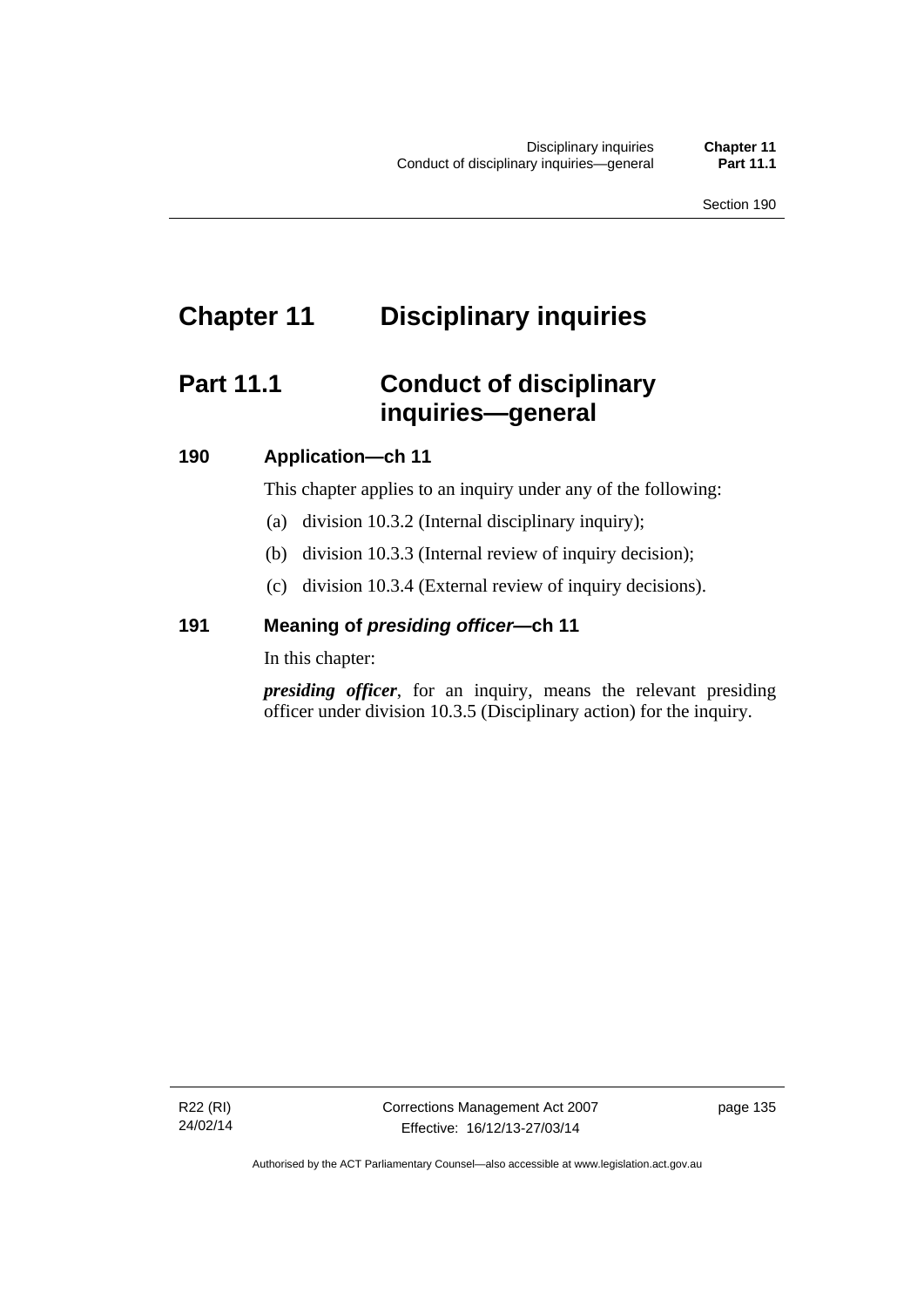Section 192

# **Part 11.2 Disciplinary inquiry procedures**

# **192 Nature of disciplinary inquiries**

- (1) To remove any doubt, an inquiry is an administrative process.
- (2) At an inquiry—
	- (a) the rules of natural justice apply; and
	- (b) the laws of evidence do not apply; and
	- (c) evidence must not be given on oath or by affidavit; and
	- (d) the question whether a detainee has committed a disciplinary breach must be decided on the balance of probabilities.

# **193 Application of Criminal Code, ch 7**

To remove any doubt, an inquiry is not a legal proceeding for the [Criminal Code](http://www.legislation.act.gov.au/a/2002-51), chapter 7 (Administration of justice offences).

*Note* That chapter includes offences (eg perjury, falsifying evidence, failing to attend and refusing to be sworn) applying in relation to an inquiry.

# **194 Notice of disciplinary inquiry etc**

- (1) The presiding officer for an inquiry in relation to an accused must give the accused written notice of the inquiry.
- (2) The notice must include the following:
	- (a) a statement about where and when the inquiry is to start;
	- (b) details of the disciplinary charge or disciplinary action to which the inquiry relates:
	- (c) the closing date for the accused to give the presiding officer submissions to the inquiry;
	- (d) a statement about the effect of section 192 (Nature of disciplinary inquiries);

R22 (RI) 24/02/14

Authorised by the ACT Parliamentary Counsel—also accessible at www.legislation.act.gov.au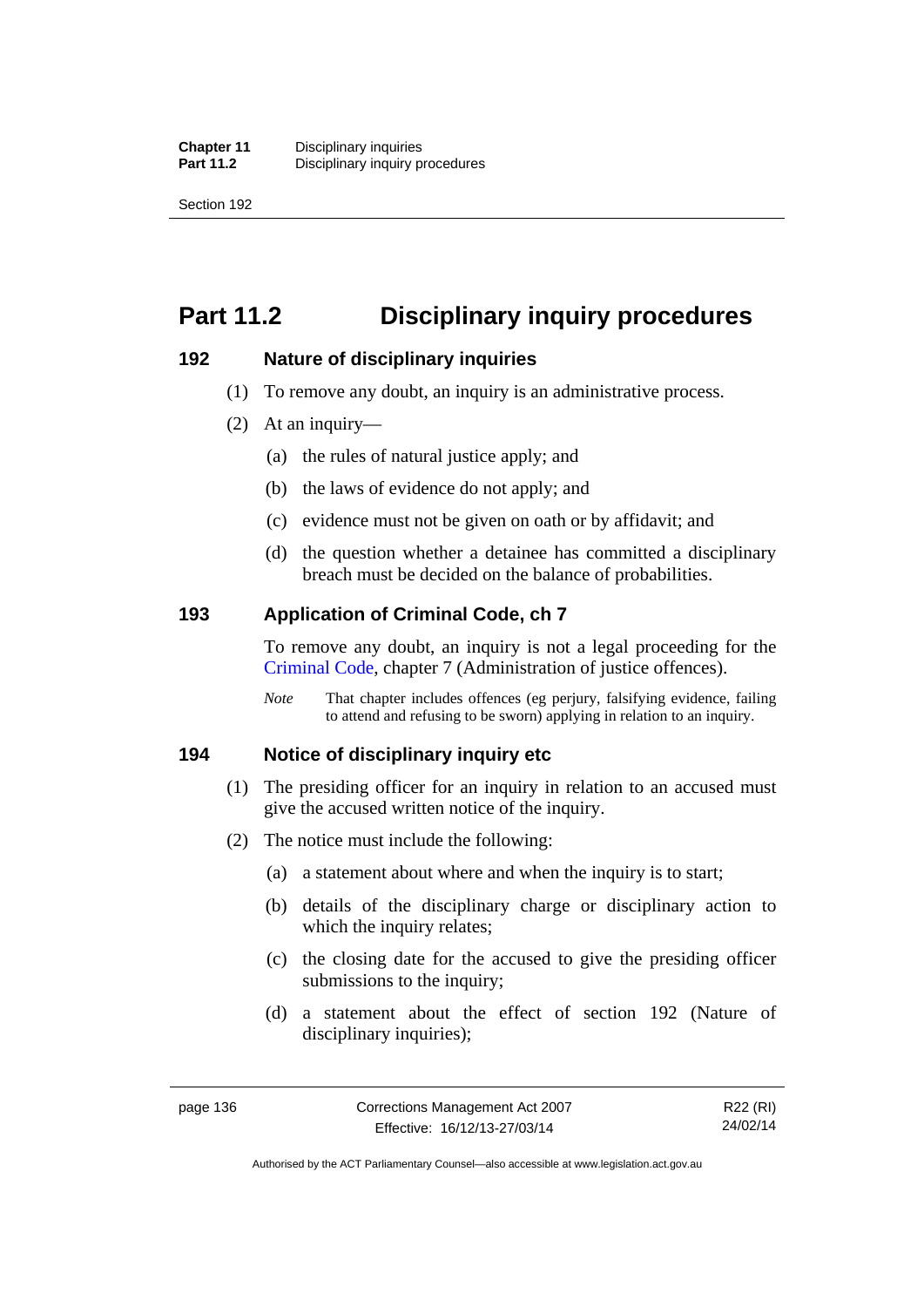- (e) a statement about the effect of subsections (3) and (4);
- (f) a statement to the effect that the presiding officer may hold a hearing for the inquiry in accordance with part 11.3 (Disciplinary hearing procedures).
- (3) The accused may make submissions to the presiding officer for the inquiry in any form acceptable to the presiding officer.

### **Example of acceptable form**

an audio recording or a document written for a detainee

- *Note* An example is part of the Act, is not exhaustive and may extend, but does not limit, the meaning of the provision in which it appears (see [Legislation Act,](http://www.legislation.act.gov.au/a/2001-14) s 126 and s 132).
- (4) The presiding officer must consider any submission given to the presiding officer by the accused before the closing date for submissions stated in the notice of the inquiry given to the accused.

# **195 Conduct of disciplinary inquiries**

- (1) An inquiry must be conducted with as little formality and technicality, and as quickly as the requirements of this Act and a proper consideration of the charge allow.
- (2) The presiding officer at an inquiry may hold a hearing for the inquiry.
- (3) A hearing for an inquiry must be held in accordance with part 11.3.
- (4) Proceedings at an inquiry are not open to the public, unless the presiding officer decides otherwise in a particular case.
- (5) A decision of the presiding officer at an inquiry is not invalid only because of any informality or lack of form.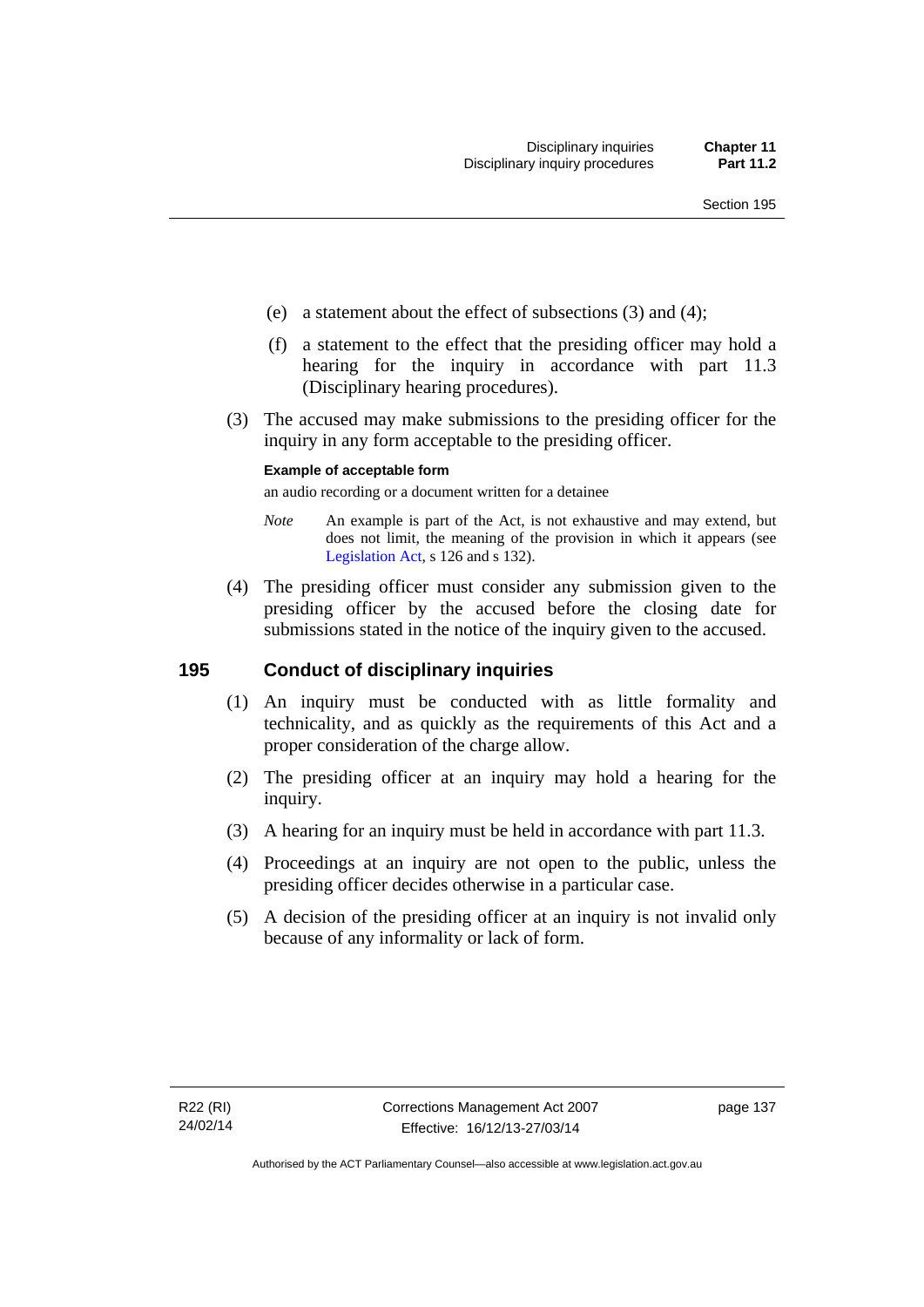Section 196

# **196 Presiding officer may require official reports**

- (1) For an inquiry, the presiding officer may, by written notice given to any of the following, require the person to give the presiding officer a written report about the accused:
	- (a) the director-general;
	- (b) if the accused has been detained at a NSW correctional centre—the commissioner of corrective services under the *[Crimes \(Administration of Sentences\) Act 1999](http://www.legislation.nsw.gov.au/maintop/view/inforce/act+93+1999+cd+0+N)* (NSW);
	- (c) the director of public prosecutions;
	- (d) a corrections officer;
	- (e) a public servant.
- (2) The person given the notice must comply with it.

# **197 Presiding officer may require information and documents**

- (1) For an inquiry, the presiding officer may, by written notice given to a person, require the person—
	- (a) to provide stated information to the presiding officer relevant to the inquiry; or
	- (b) to produce to the presiding officer a stated document or thing relevant to the inquiry.
- (2) This section does not require a person to give information, or produce a document or other thing, to the presiding officer if the Minister certifies in writing that giving the information, or producing the document or other thing—
	- (a) may endanger a detainee or anyone else; or
	- (b) is contrary to the public interest.
	- *Note* The [Legislation Act,](http://www.legislation.act.gov.au/a/2001-14) s 170 and s 171 deal with the application of the privilege against self-incrimination and client legal privilege.

Authorised by the ACT Parliamentary Counsel—also accessible at www.legislation.act.gov.au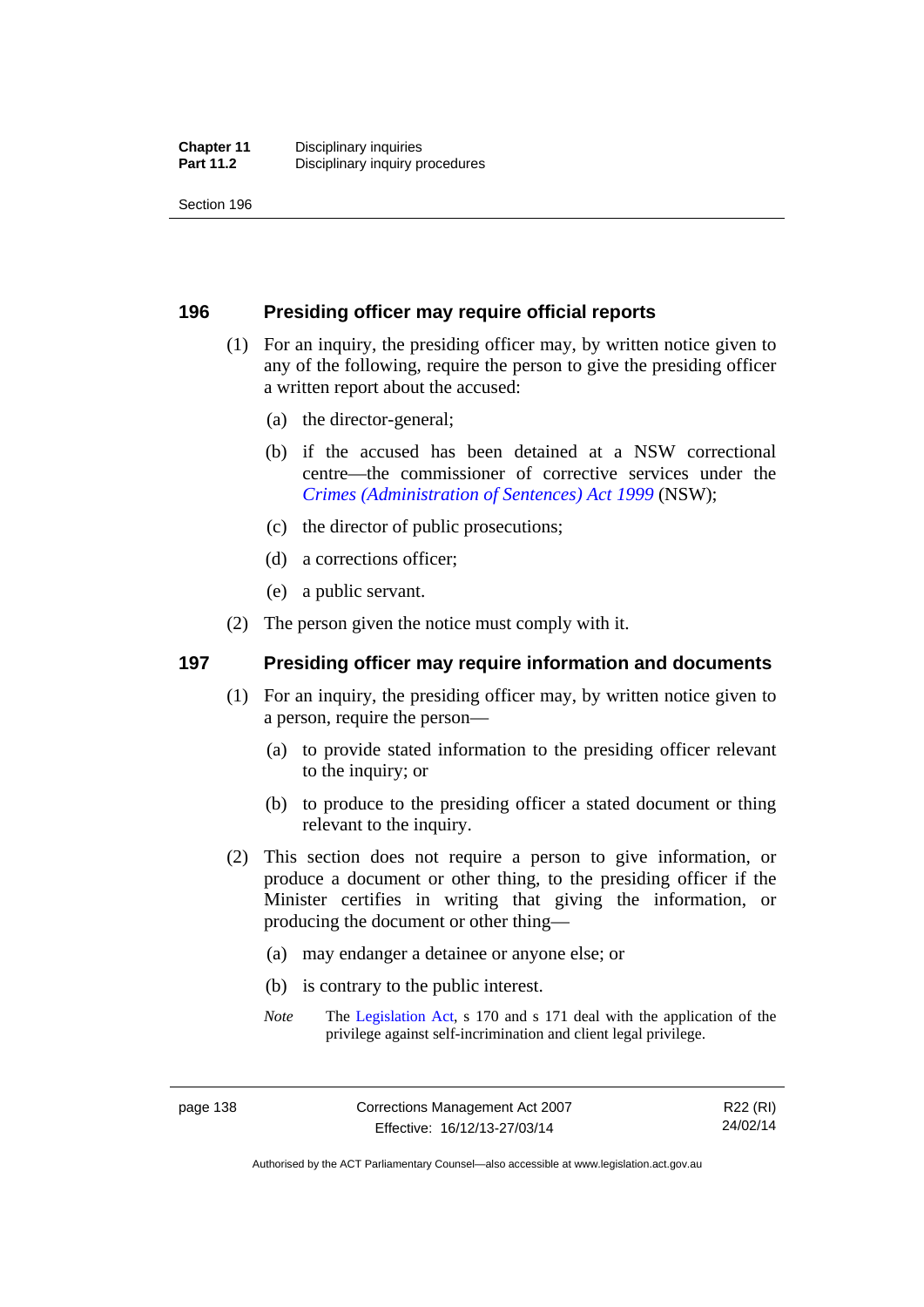# **198 Possession of inquiry documents etc**

The presiding officer may have possession of a document or other thing produced to the presiding officer for an inquiry for as long as the presiding officer considers necessary for the inquiry.

# **199 Record of inquiry**

The presiding officer for an inquiry must keep a written record of proceedings at the inquiry.

R22 (RI) 24/02/14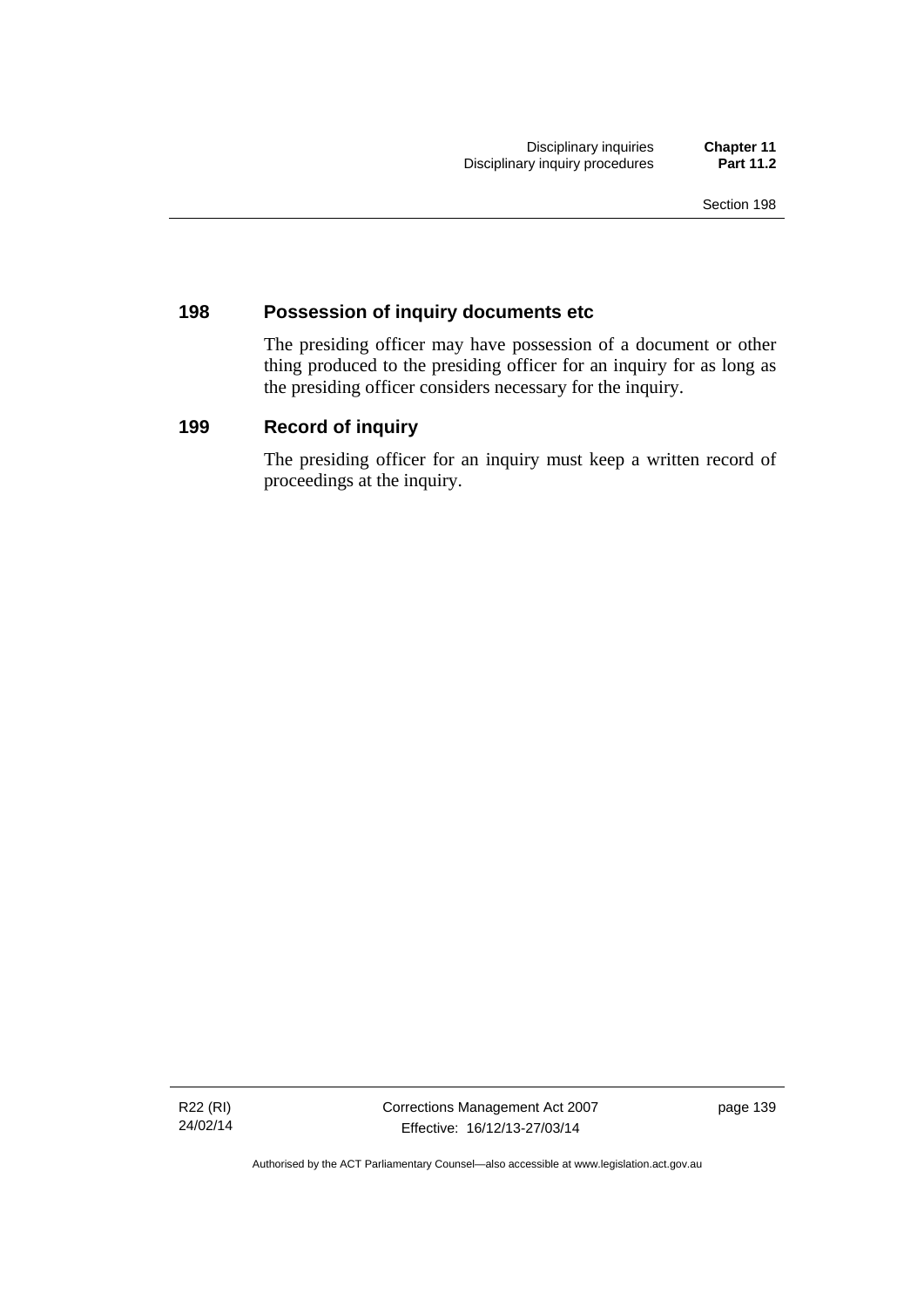Section 200

# **Part 11.3 Disciplinary hearing procedures**

# **200 Notice of disciplinary hearing**

- (1) The presiding officer for an inquiry must give written notice of a hearing for the inquiry to each of the following:
	- (a) the accused to whom the inquiry relates;
	- (b) the director-general.
- (2) The notice must include the following:
	- (a) a statement about where and when the hearing is to be held;
	- (b) a statement about the accused's entitlements under section 201 and section 202.
- (3) To remove any doubt, the hearing may be held at the correctional centre where the accused is detained.

# **201 Appearance at disciplinary hearing**

- (1) The accused is entitled to be present at a hearing for an inquiry in relation to the accused.
- (2) For the hearing, the presiding officer may, by written notice given to the accused or anyone else, require the person to appear before the presiding officer, at a stated time and place, to do either or both of the following:
	- (a) answer questions;
	- (b) produce a stated document or other thing relevant to the inquiry.
- (3) A person is taken to have complied with a notice under subsection (2) (b) if the person gives the document or thing to the presiding officer before the time stated in the notice for its production.

R22 (RI) 24/02/14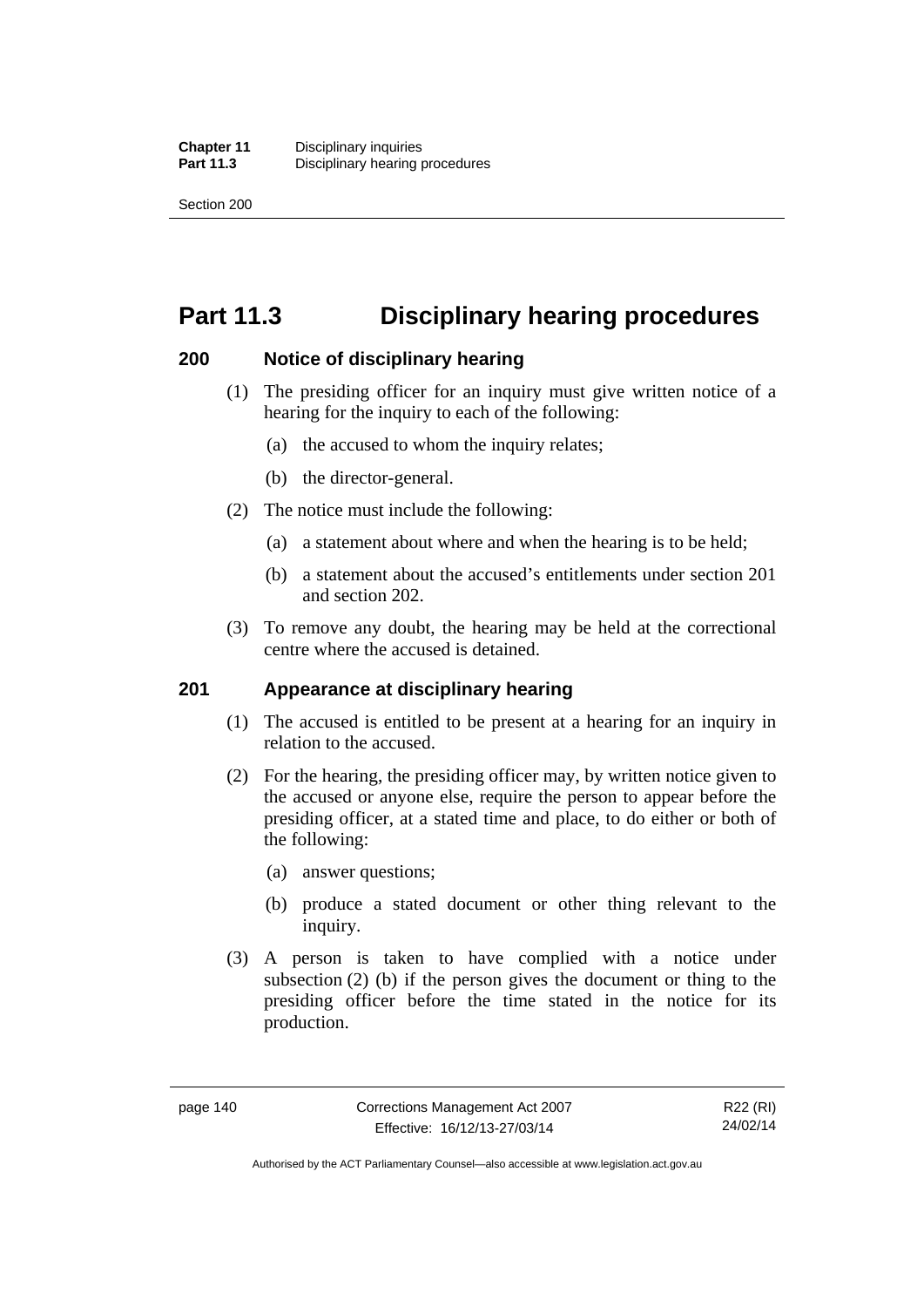- (4) The presiding officer at a hearing for an inquiry may require the accused, or a witness, appearing before the presiding officer to do 1 or more of the following:
	- (a) answer a question relevant to the inquiry;
	- (b) produce a document or other thing relevant to the inquiry.
- (5) The presiding officer at the hearing may disallow a question put to a person if the presiding member considers the question—
	- (a) is unfair, unduly prejudicial or vexatious; or
	- (b) involves an abuse of the inquiry process.
	- *Note* The [Legislation Act,](http://www.legislation.act.gov.au/a/2001-14) s 170 and s 171 deal with the application of the privilege against self-incrimination and client legal privilege.
- (6) The presiding officer may allow a corrections officer or anyone else to be present, and to be heard, at a disciplinary hearing.

## **202 Rights of accused at disciplinary hearing**

- (1) An accused who appears at a hearing for an inquiry in relation to the accused—
	- (a) is entitled to be heard, to examine and cross-examine witnesses, and to make submissions for the inquiry; and
	- (b) is not entitled to be represented by a lawyer or anyone else, without the presiding officer's consent.
- (2) In deciding whether to grant leave for legal representation, the presiding officer must have regard to the following:
	- (a) the seriousness of the disciplinary breach charged;
	- (b) the administrative penalty likely to be imposed for the disciplinary breach charged;
	- (c) the likely procedural complexities;
	- (d) the accused's capacity for selfrepresentation;

page 141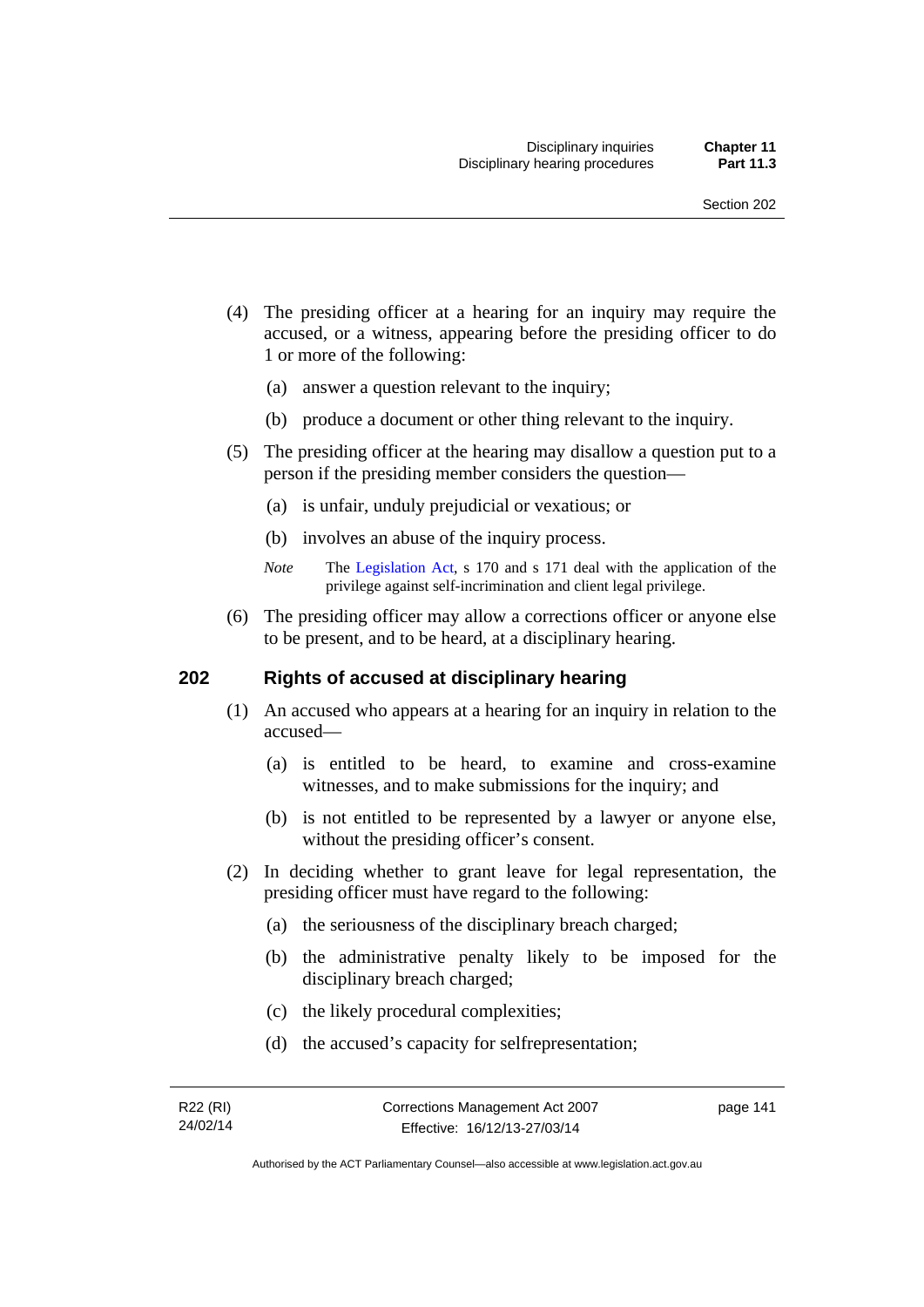Section 203

(e) the need for a fair and prompt resolution of the charge.

### **Example—par (c)**

the extent of cross-examination that might be required

- *Note* An example is part of the Act, is not exhaustive and may extend, but does not limit, the meaning of the provision in which it appears (see [Legislation Act,](http://www.legislation.act.gov.au/a/2001-14) s 126 and s 132).
- (3) However, the presiding officer may, by written order, exclude the accused from a hearing for the inquiry if the accused—
	- (a) unreasonably interrupts, interferes with or obstructs the hearing; or
	- (b) contravenes a reasonable direction by the presiding officer about the conduct of the hearing.
- (4) If the accused fails to attend a hearing for the inquiry, the presiding officer may conduct the hearing, and make a decision on the charge, in the accused's absence.

# **203 Appearance at disciplinary hearing—audiovisual or audio link**

- (1) This section applies if, in relation to a hearing for an inquiry, or part of the hearing, the presiding officer has given a direction under either of the following sections of the *[Evidence \(Miscellaneous](http://www.legislation.act.gov.au/a/1991-34)  [Provisions\) Act 1991](http://www.legislation.act.gov.au/a/1991-34)*:
	- (a) section 20 (1) (Territory courts may take evidence and submissions from participating States);
	- (b) section 32 (1) (Territory courts may take evidence and submissions from place other than participating State).
- (2) A person may appear and take part in the hearing in accordance with the direction, if the person—
	- (a) is required or entitled to appear personally, whether as the accused or as a witness; or

Authorised by the ACT Parliamentary Counsel—also accessible at www.legislation.act.gov.au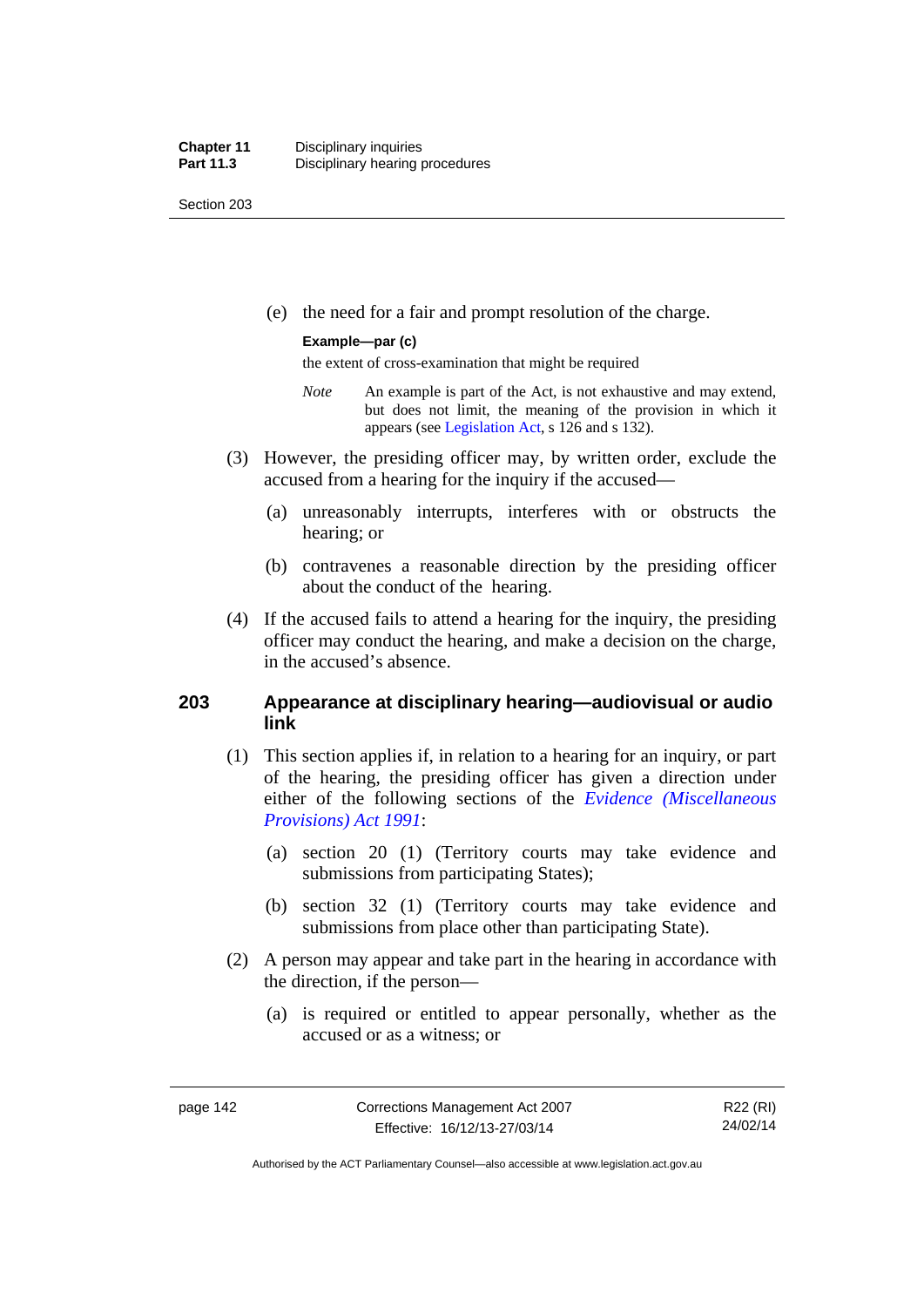- (b) is entitled to appear for someone else.
- (3) A person who appears at the hearing under this section is taken to be before the presiding officer.

R22 (RI) 24/02/14 Corrections Management Act 2007 Effective: 16/12/13-27/03/14

page 143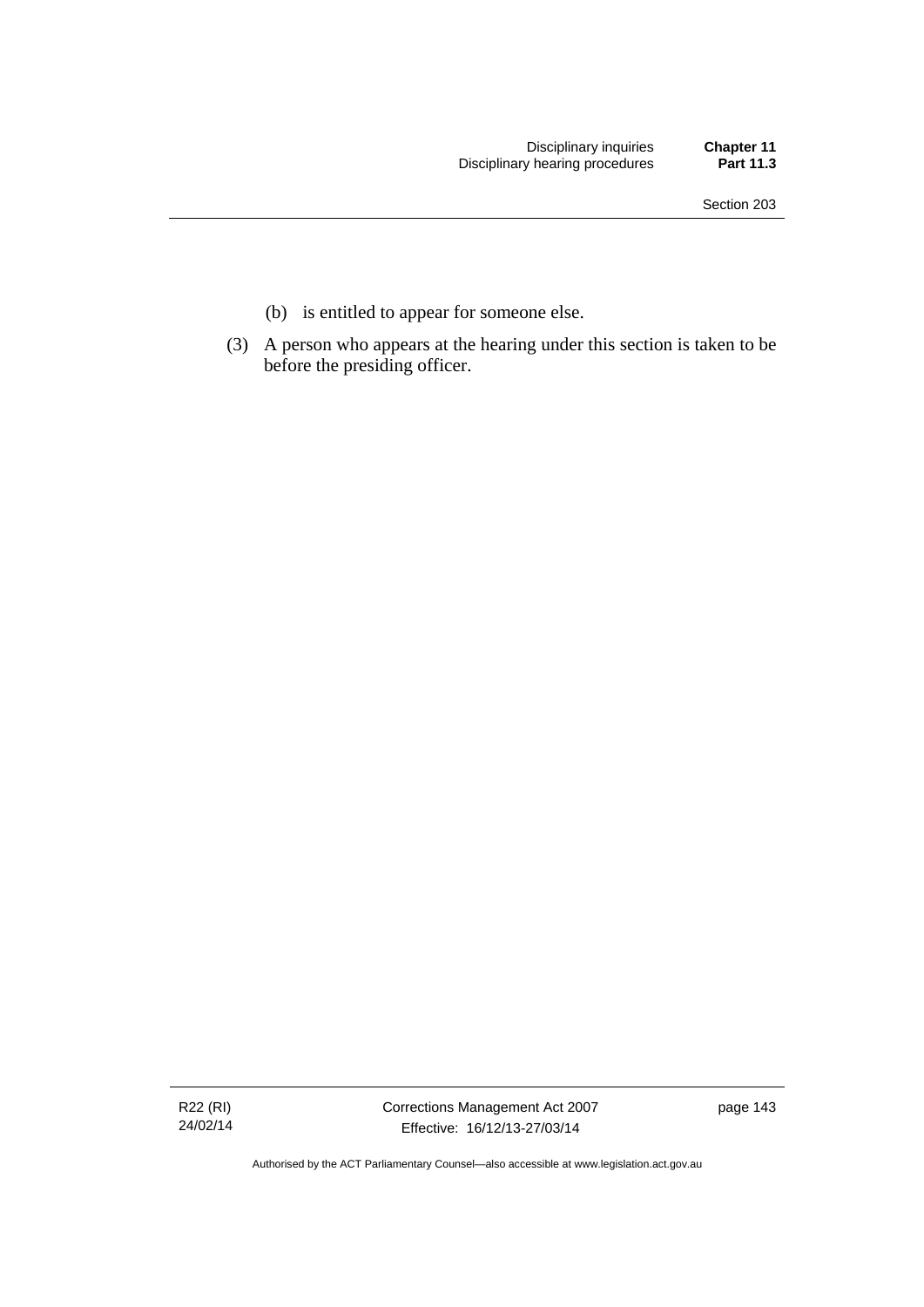**Chapter 12** Full-time detainees—leave<br>**Part 12.1** Local leave **Part 12.1** 

Section 204

# **Chapter 12 Full-time detainees—leave**

# **Part 12.1 Local leave**

### **204 Local leave directions**

 (1) The director-general may direct that a full-time detainee be taken from a correctional centre to any place in the ACT for any purpose the director-general considers appropriate.

### **Example**

a direction that a detainee be taken to a place to assist police or a criminal justice entity in relation to the administration of justice

- *Note 1* An example is part of the Act, is not exhaustive and may extend, but does not limit, the meaning of the provision in which it appears (see [Legislation Act,](http://www.legislation.act.gov.au/a/2001-14) s 126 and s 132).
- *Note 2* Power given under an Act to make a statutory instrument (including a direction) includes power to amend or revoke the instrument (see [Legislation Act,](http://www.legislation.act.gov.au/a/2001-14) s 46 (1)).
- (2) The direction is subject to the following conditions:
	- (a) any condition prescribed by regulation;
	- (b) any other condition, consistent with the conditions (if any) prescribed by regulation, that—
		- (i) the director-general believes, on reasonable grounds, is necessary and reasonable; and
		- (ii) is stated in the permit.

#### **Example of condition stated in direction**

a condition that an escort officer escorts the detainee

Authorised by the ACT Parliamentary Counsel—also accessible at www.legislation.act.gov.au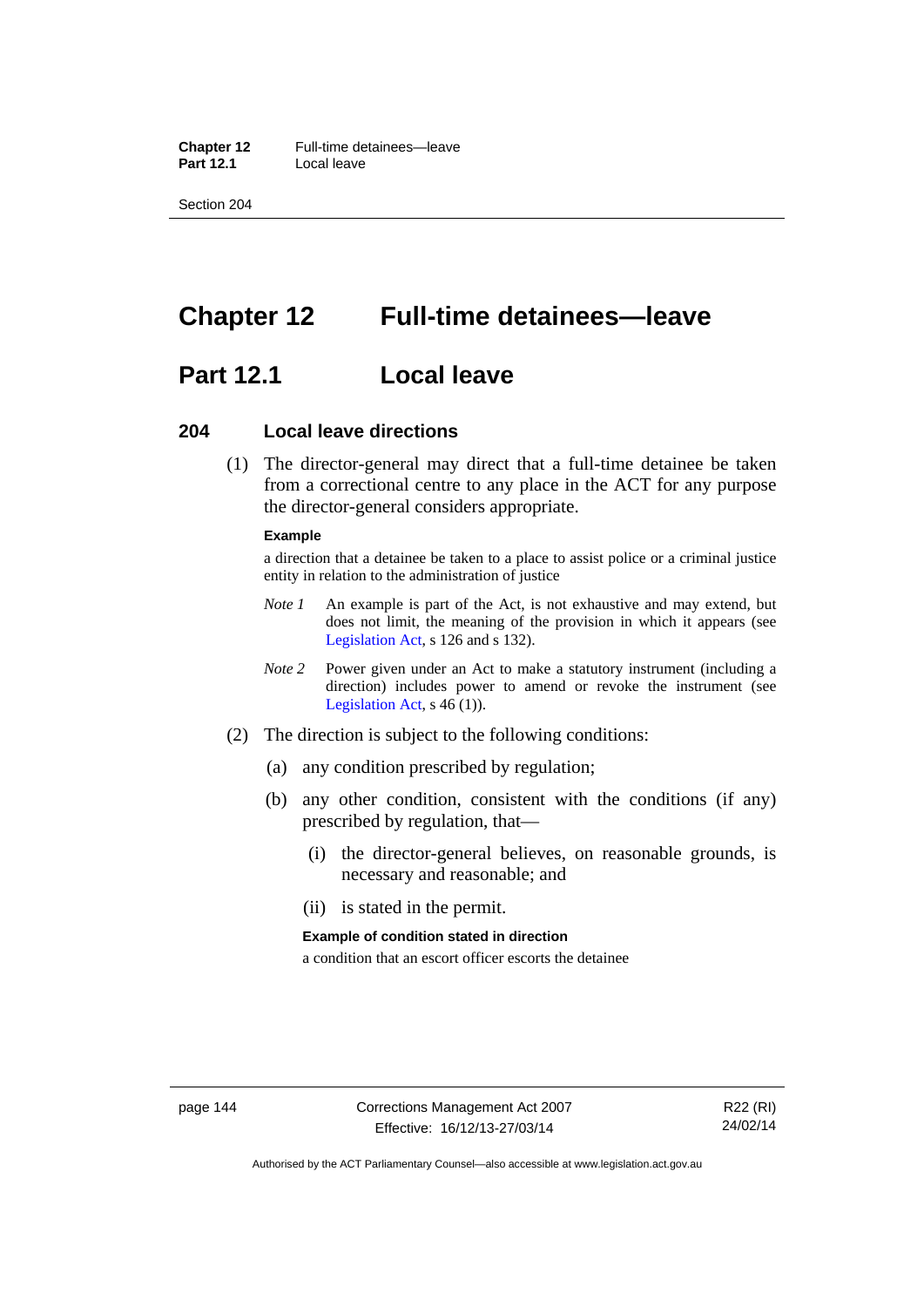# **205 Local leave permits**

 (1) The director-general may give a full-time detainee a written permit (a *local leave permit*) to be absent from a correctional centre for any purpose the director-general considers appropriate.

### **Examples of purposes**

- 1 to attend a health or rehabilitation service
- 2 to take part in work or work-related activities
- 3 for compassionate reasons
- *Note 1* An example is part of the Act, is not exhaustive and may extend, but does not limit, the meaning of the provision in which it appears (see [Legislation Act,](http://www.legislation.act.gov.au/a/2001-14) s 126 and s 132).
- *Note* 2 If a form is approved under s 228 for this provision, the form must be used.
- *Note 3* Power given under an Act to make a statutory instrument (including a direction) includes power to amend or revoke the instrument (see [Legislation Act,](http://www.legislation.act.gov.au/a/2001-14)  $s$  46 (1)).
- (2) The permit must include the following:
	- (a) the purpose for which the leave is granted;
	- (b) the period, not longer than 7 days, for which leave is granted.
- (3) The permit is subject to the following conditions:
	- (a) any condition prescribed by regulation;
	- (b) any other condition, consistent with the conditions (if any) prescribed by regulation, that—
		- (i) the director-general believes, on reasonable grounds, is necessary and reasonable; and
		- (ii) is stated in the permit.

#### **Example of condition stated in permit**

a condition prohibiting association with a particular person or being near a particular place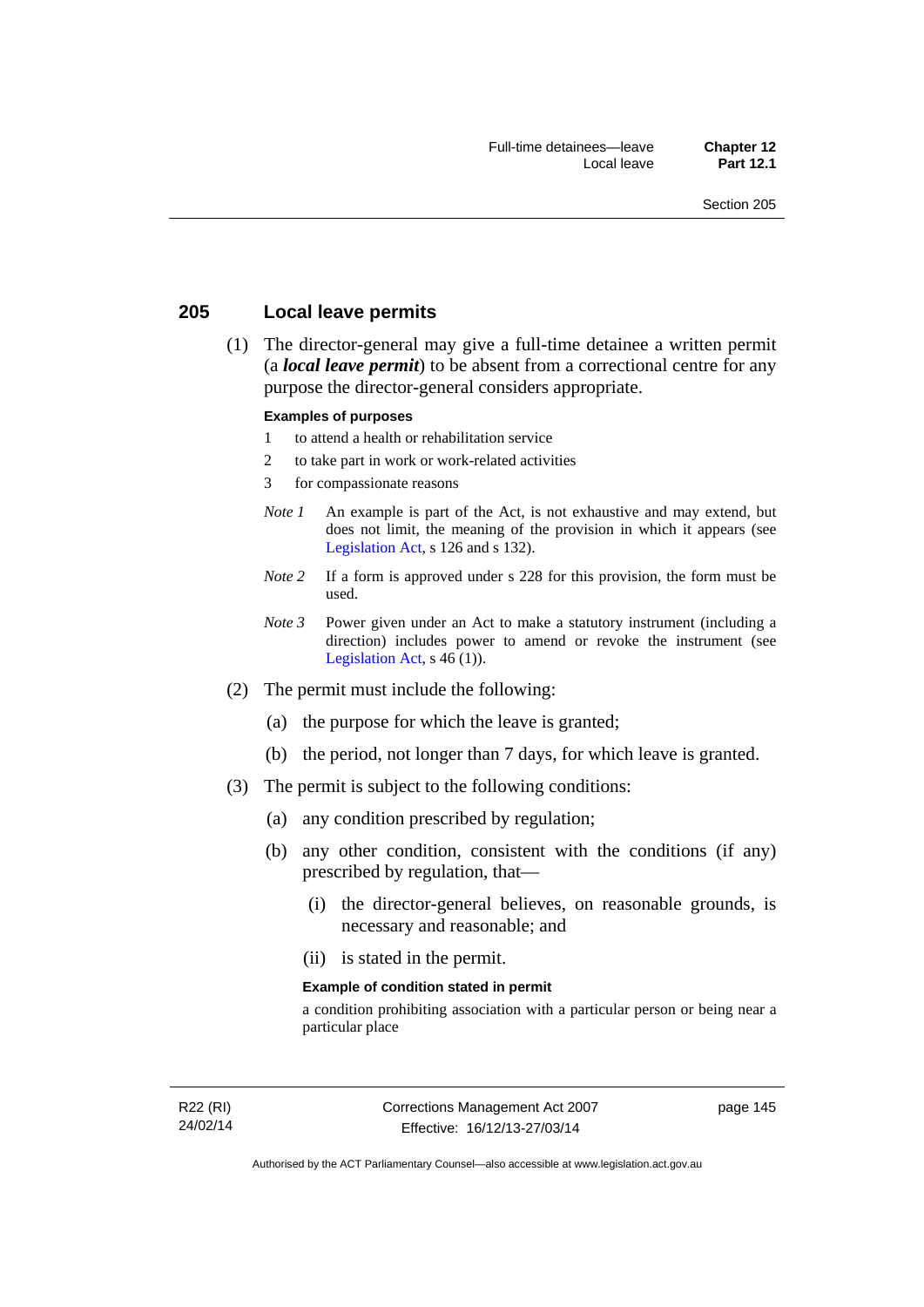**Chapter 12** Full-time detainees—leave<br>**Part 12.2** Interstate leave **Interstate leave**<br>General **Division 12.2.1** Section 206

# **Part 12.2 Interstate leave**

# **Division 12.2.1 General**

### **206 Definitions—pt 12.2**

In this part:

*corresponding director-general*, of a participating State, means the person responsible for the administration of correctional centres (however described) for full-time detention in the participating State.

*corresponding leave law* means a law of a State or another Territory declared to be a corresponding leave law under section 207.

*escape*, in relation to an interstate detainee, includes fail to return to lawful custody at the end of the period to which the detainee's interstate leave permit applies.

*interstate detainee* means a person to whom an interstate leave permit under a corresponding leave law applies.

*participating State* means a State or another Territory where a corresponding leave law is in force.

# **207 Declaration of corresponding leave laws**

- (1) The Minister may declare that a law of a State or another Territory is a corresponding leave law.
- (2) The Minister may make the declaration only if satisfied that the law substantially corresponds to this part.
- (3) A declaration under this section is a notifiable instrument.

*Note* A notifiable instrument must be notified under the [Legislation Act](http://www.legislation.act.gov.au/a/2001-14).

Authorised by the ACT Parliamentary Counsel—also accessible at www.legislation.act.gov.au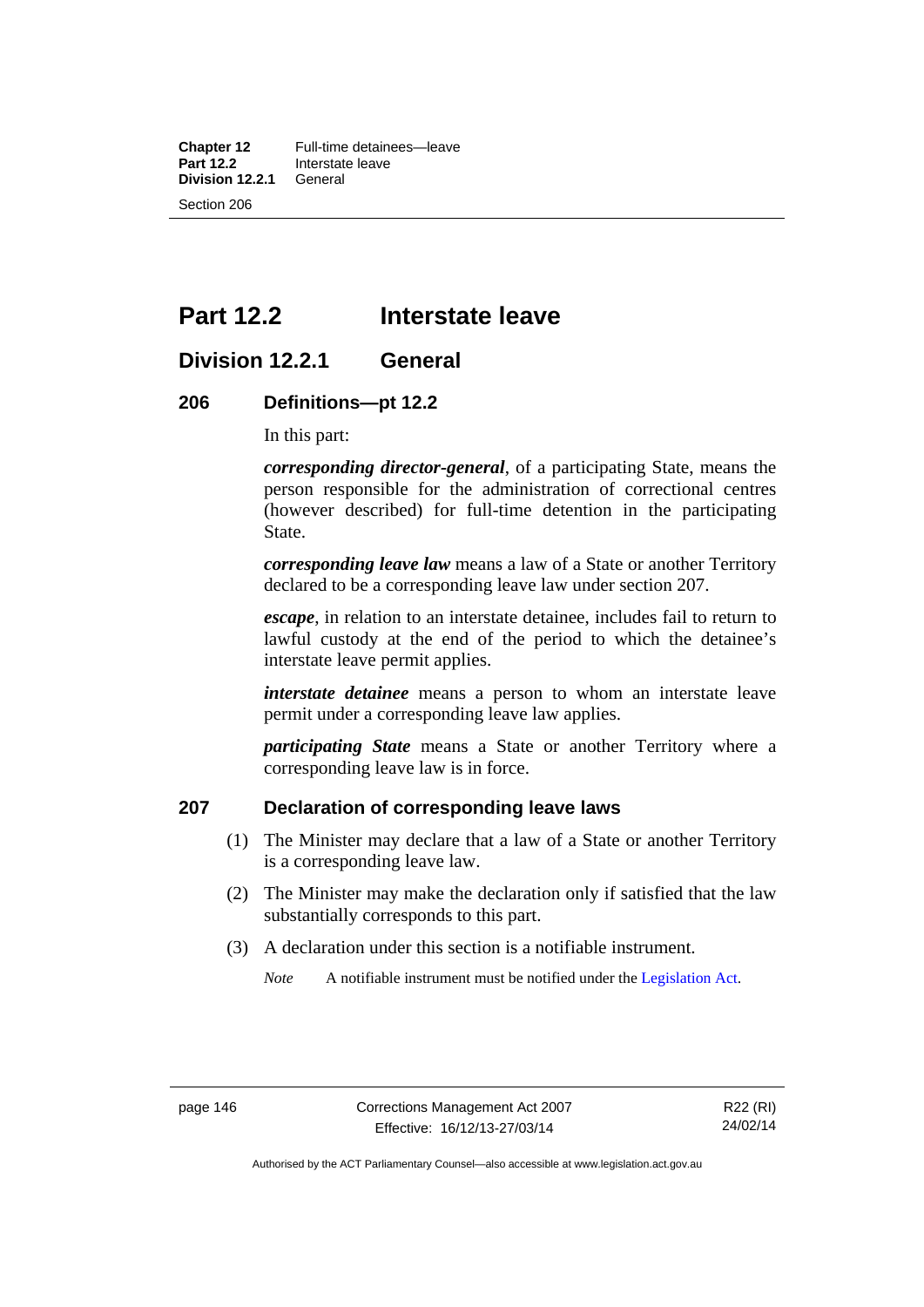# **Division 12.2.2 ACT permits for interstate leave**

# **208 Interstate leave permits**

- (1) The director-general may, by written notice (an *interstate leave permit*) given to a full-time detainee, give the detainee leave to travel to and from, and remain in, a participating State.
- (2) An interstate leave permit must include the following details:
	- (a) the State or Territory to which the permit applies;
	- (b) the purpose for which the leave is granted;
	- (c) the period, not longer than 7 days, for which leave is granted.
	- *Note 1* If a form is approved under s 228 for this provision, the form must be used.
	- *Note 2* Power given under an Act to make a statutory instrument (including an interstate leave permit) includes power to amend or revoke the instrument (see [Legislation Act,](http://www.legislation.act.gov.au/a/2001-14) s 46 (1)).
- (3) An interstate leave permit may be issued—
	- (a) for a full-time detainee with a high security classification only if the leave is to enable the detainee to receive a health service or for a compassionate reason; or
	- (b) in any other case—for any purpose the director-general believes, on reasonable grounds, is appropriate.
- (4) An interstate leave permit is subject to the following conditions:
	- (a) any condition prescribed by regulation;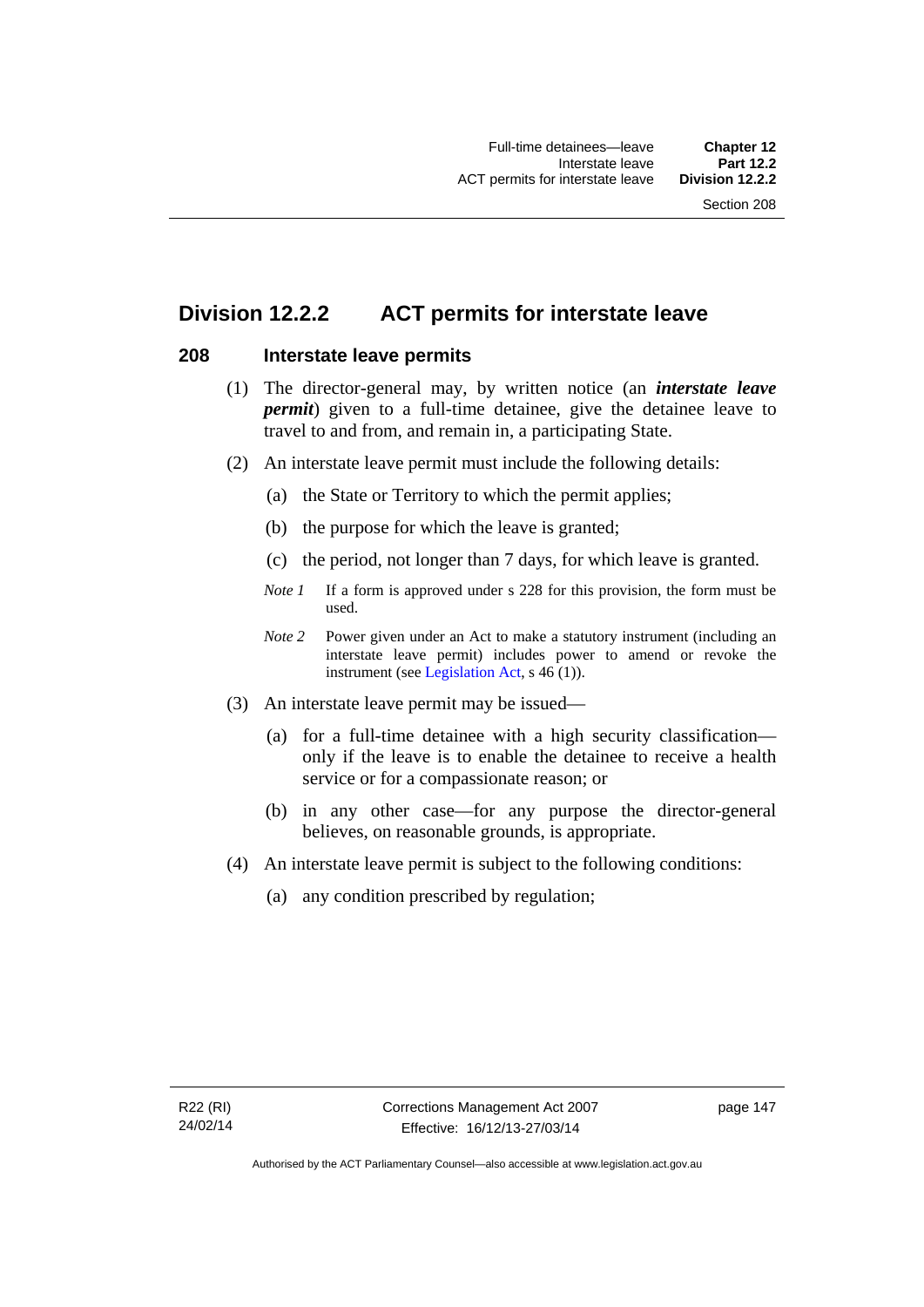- (b) any other condition, consistent with the conditions (if any) prescribed by regulation, that—
	- (i) the director-general believes, on reasonable grounds, is necessary and reasonable; and
	- (ii) is stated in the permit.

### **Examples of conditions stated in interstate leave permits**

- 1 a condition that an escort officer stated in the permit escort the detainee
- 2 a condition prohibiting association with a particular person or being near a particular place
- 3 a condition that an indigenous detainee travelling interstate to mark the birth or death of a relative be escorted by an indigenous elder or relative
- *Note* An example is part of the Act, is not exhaustive and may extend, but does not limit, the meaning of the provision in which it appears (see [Legislation Act,](http://www.legislation.act.gov.au/a/2001-14) s 126 and s 132).

# **209 Effect of ACT permit for interstate leave**

- (1) An interstate leave permit for a full-time detainee authorises the detainee to be absent from a correctional centre in accordance with the permit—
	- (a) unescorted; or
	- (b) if the permit is subject to a condition that an escort officer must escort the detainee—while under escort by the escort officer.
- (2) If an interstate leave permit is subject to a condition that the full-time detainee be escorted by an escort officer, the permit authorises the escort officer to escort the detainee in accordance with the permit—
	- (a) to and within the participating State stated in the permit (whether or not through any other jurisdiction); and
	- (b) back to the correctional centre.

Authorised by the ACT Parliamentary Counsel—also accessible at www.legislation.act.gov.au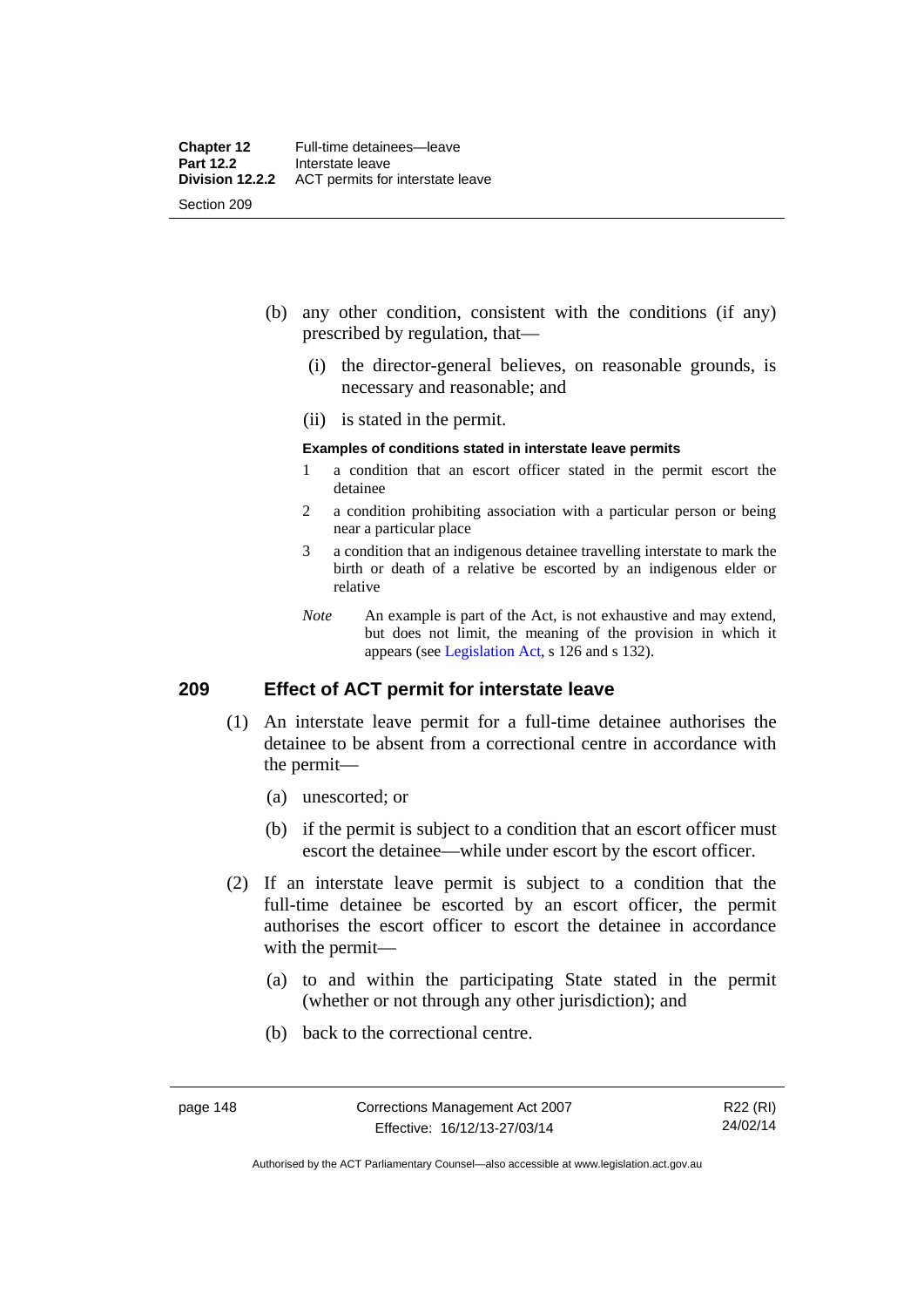# **210 Notice to participating States**

The director-general must give written notice of an interstate leave permit given to a full-time detainee, and the period of the permit, to each of the following:

- (a) the corresponding director-general of the participating State to which the permit applies;
- (b) the chief of police (however described) of the participating State to which the permit applies;
- (c) the chief of police (however described) of any other State or Territory through which the detainee may travel under the permit.

# **211 Powers of escort officers**

- (1) An escort officer escorting a full-time detainee under an interstate leave permit may, to keep custody of the detainee under the permit or to arrest the detainee if the detainee has escaped—
	- (a) give the detainee any direction that the officer believes, on reasonable grounds, is necessary and reasonable; and
	- (b) use force in accordance with part 9.7 (Use of force).
- (2) An escort officer escorting a full-time detainee under an interstate leave permit may conduct a scanning search, frisk search or ordinary search of the detainee if the officer suspects, on reasonable grounds, the detainee may be carrying a prohibited thing.
- (3) Part 9.4 (Searches) and part 9.5 (Seizing property) apply, with any necessary changes and any changes prescribed by regulation, in relation to a search under this section.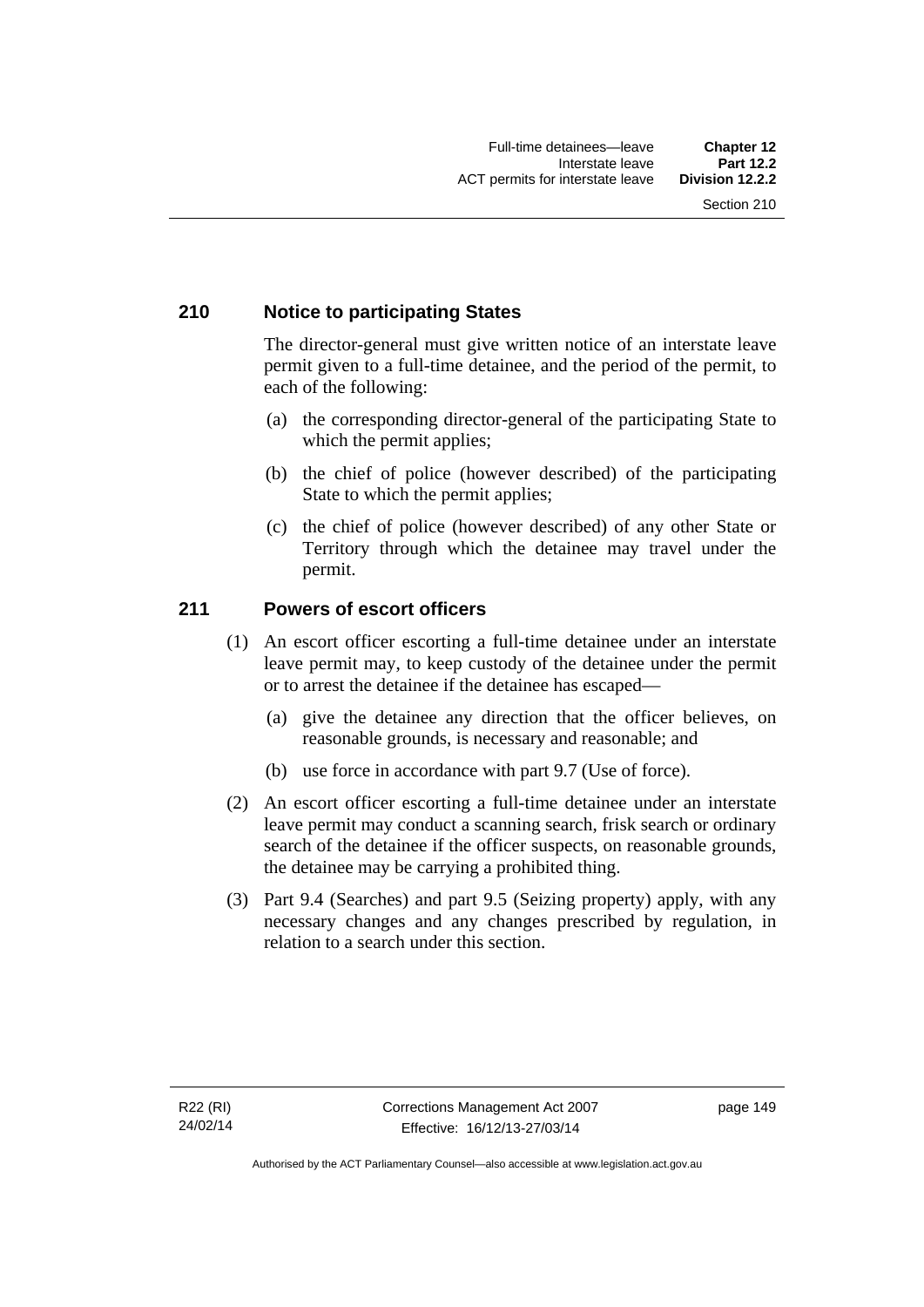# **212 Liability for damage etc**

- (1) The Territory is liable for any damage or loss sustained by anyone in a participating State that is caused by the conduct of a full-time detainee or an escort officer while in the participating State under an interstate leave permit.
- (2) This section does not affect any right the Territory may have against the detainee or escort officer for the damage or loss.

# **Division 12.2.3 Interstate leave under corresponding leave laws**

# **213 Effect in ACT of interstate leave permit under corresponding leave law**

- (1) This section applies to a person (an *interstate escort officer*) who is authorised under an interstate leave permit issued under a corresponding leave law to escort an interstate detainee to or from, or in, the ACT.
- (2) The interstate escort officer is authorised, in the ACT, to escort the interstate detainee in accordance with the interstate leave permit.

# **214 Powers of interstate escort officers**

- (1) This section applies if an interstate escort officer uses force, a weapon, or a means of restraint, in the ACT for—
	- (a) keeping custody of an interstate detainee under an interstate leave permit; or
	- (b) arresting an interstate detainee who has escaped.
- (2) The use of force, weapon or means of restraint is lawful in the ACT if it would have been lawful in the participating State where the interstate permit was issued.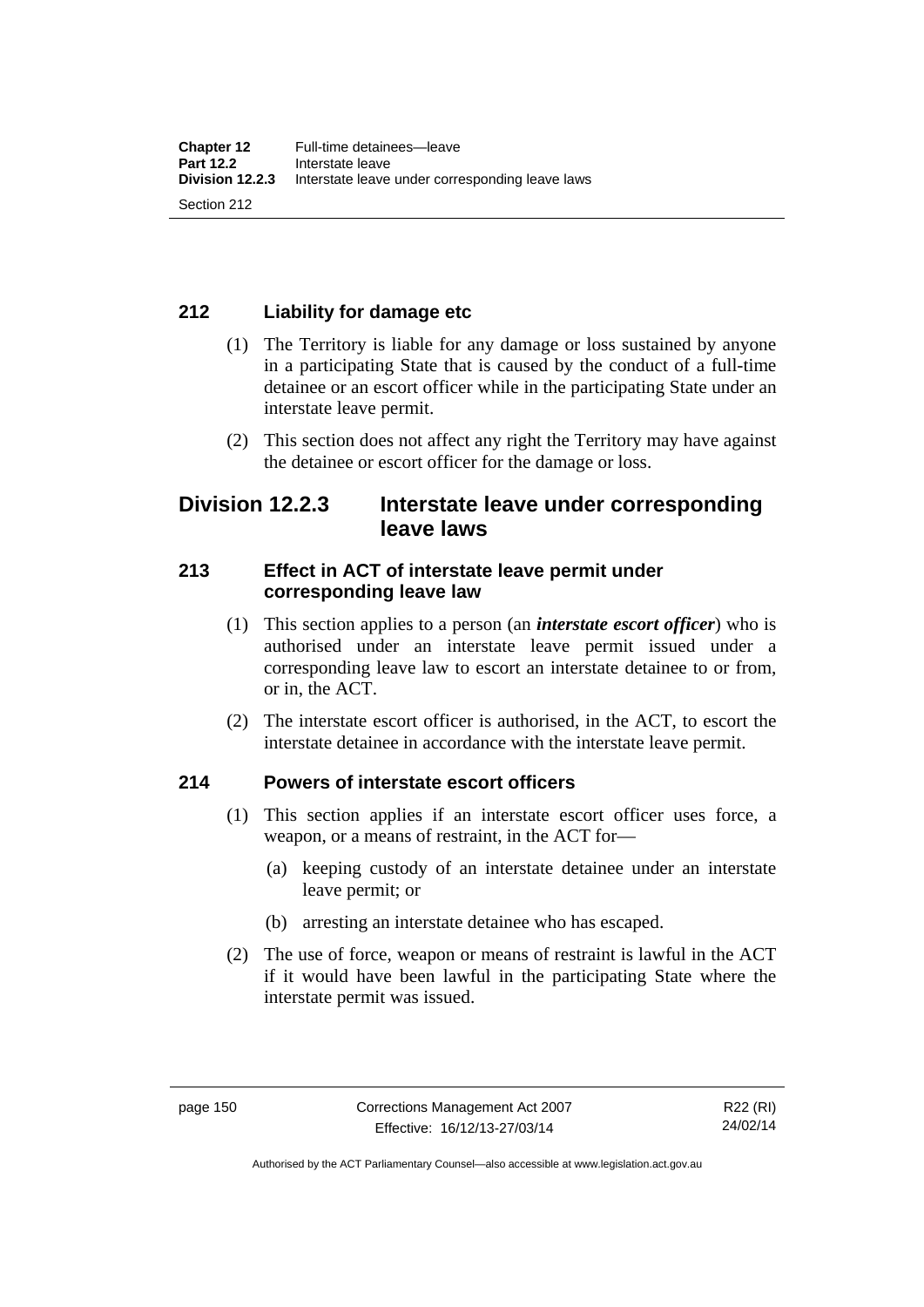# **215 Escape of interstate detainee**

- (1) This section applies to an interstate detainee in the ACT under an interstate leave permit issued under a corresponding leave law.
- (2) If the interstate detainee escapes from lawful custody, the detainee may be arrested without warrant by—
	- (a) an interstate escort officer for the detainee; or
	- (b) a police officer.
- (3) A police officer who arrests the detainee may return the detainee to an interstate escort officer for the detainee.
	- *Note* A police officer may also arrest without a warrant a person who has escaped from lawful custody or who is unlawfully at large (see *[Crimes](http://www.legislation.act.gov.au/a/1900-40)  [Act 1900](http://www.legislation.act.gov.au/a/1900-40)*, s 212 and s 214).

## **216 Return of escaped interstate detainee**

- (1) This section applies if, in the ACT, an interstate detainee attempts to escape or is arrested after an escape.
- (2) The interstate detainee may be taken before a magistrate.
- (3) Despite the terms of the interstate detainee's interstate leave permit, the magistrate may by warrant (a *return warrant*)—
	- (a) order the return of the detainee to the participating State where the permit was issued; and
	- (b) order the interstate detainee to be delivered into the custody of a police officer or interstate escort officer for that purpose.
- (4) If a return warrant is issued for the interstate detainee, the detainee may be kept in detention until the earlier of the following events:
	- (a) the detainee is delivered into the custody of a police officer or interstate escort officer in accordance with the warrant;
	- (b) the end of 14 days after the day the warrant was issued.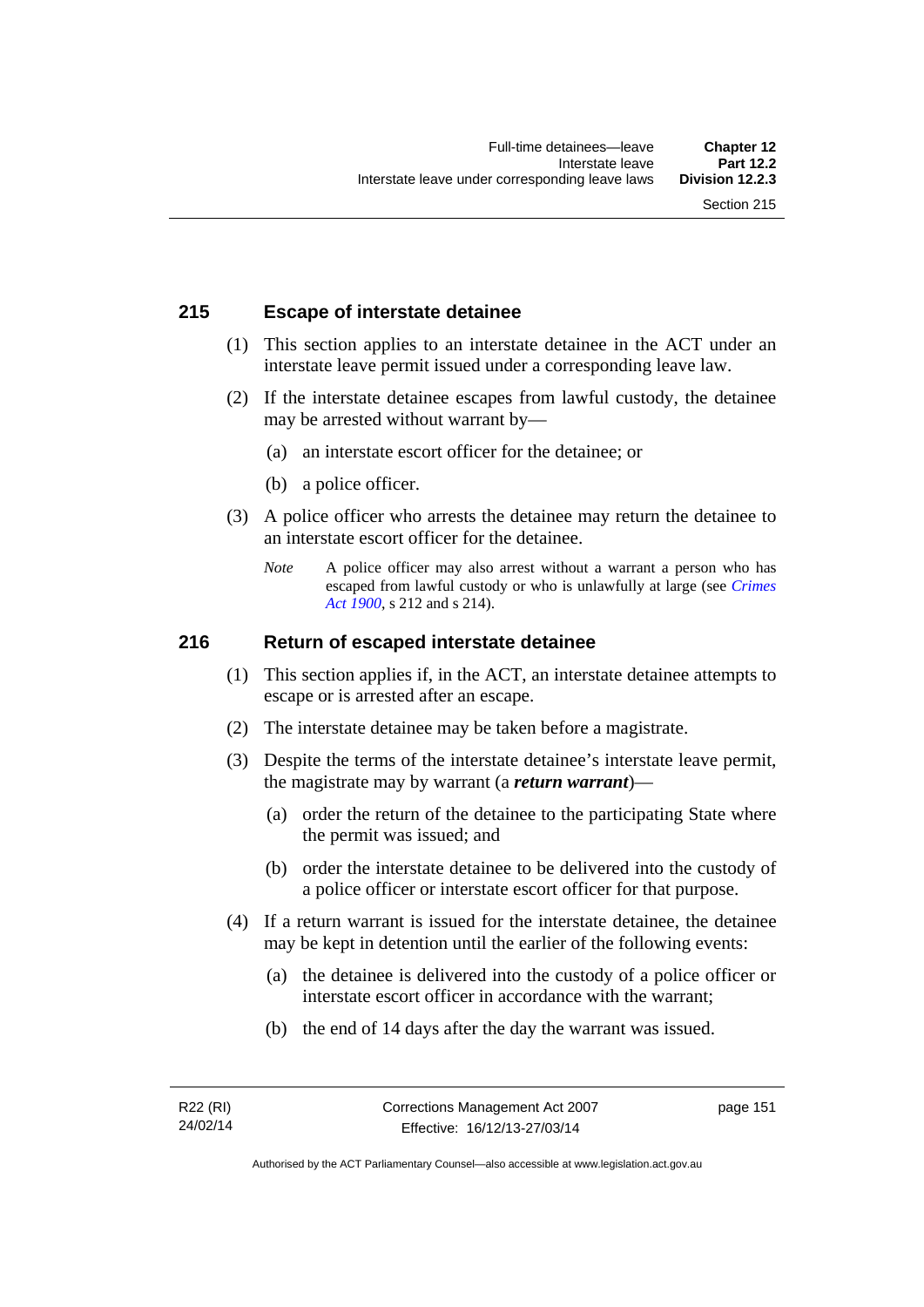| <b>Chapter 12</b><br><b>Part 12.2</b> | Full-time detainees-leave<br>Interstate leave   |
|---------------------------------------|-------------------------------------------------|
| Division 12.2.3                       | Interstate leave under corresponding leave laws |
| Section 216                           |                                                 |

 (5) The return warrant ends if the interstate detainee is not delivered into the custody of a police officer or interstate escort officer, in accordance with the warrant, before the end of 14 days after the day the warrant is issued.

page 152 Corrections Management Act 2007 Effective: 16/12/13-27/03/14

R22 (RI) 24/02/14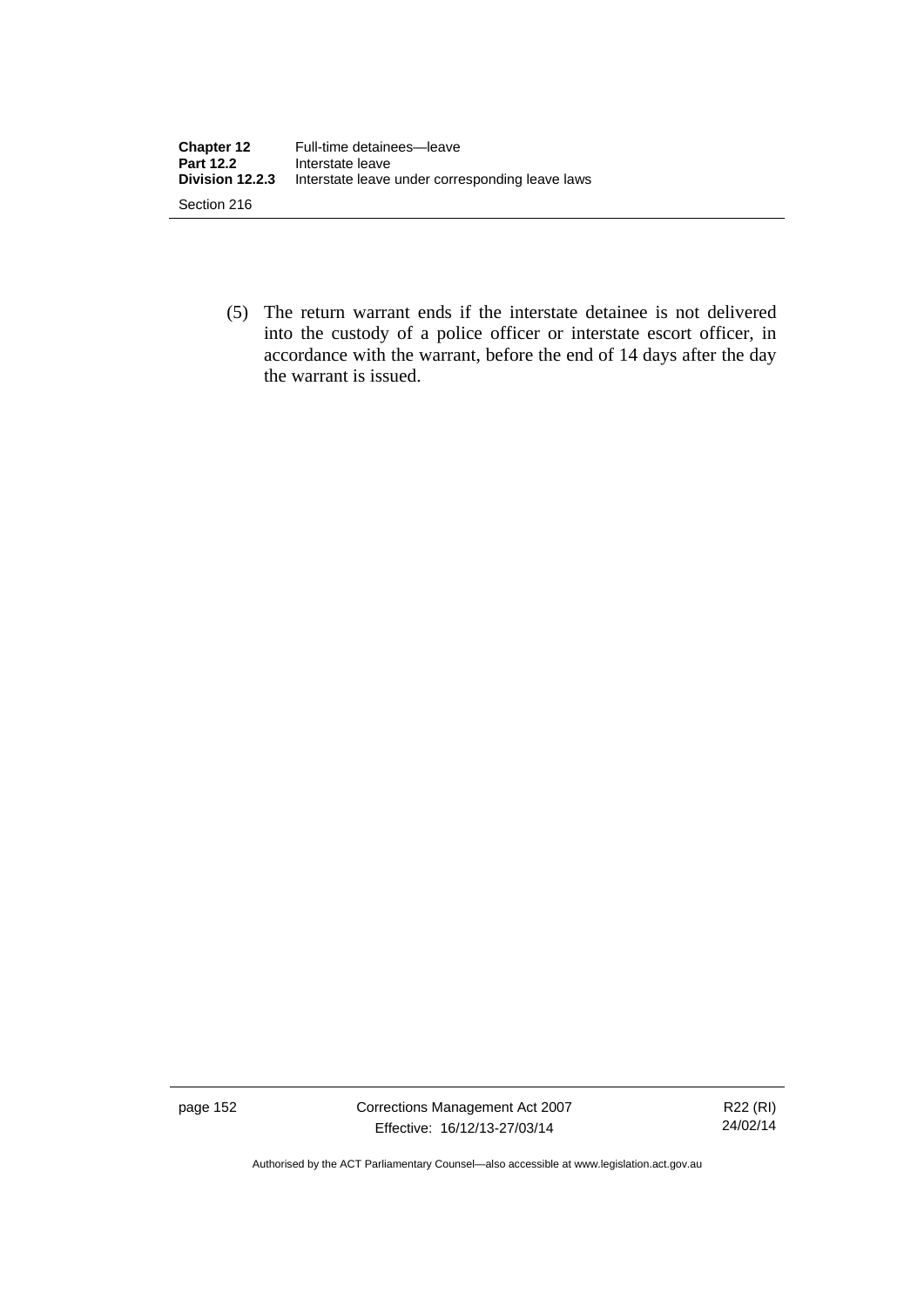# **Chapter 13 Miscellaneous**

# **217 Lawful temporary absence from correctional centre**

- (1) This section applies to a detainee who is absent from a correctional centre under any of the following:
	- (a) a direction by the director-general, including a direction under—
		- (i) section 54 (Transfers to health facilities);
		- (ii) section 204 (Local leave directions);
	- (b) a local leave permit;
	- (c) an interstate leave permit;
	- (d) any other authority (however described) prescribed by regulation.
- (2) To remove any doubt, the detainee is—
	- (a) taken to be in the director-general's custody; and
	- (b) if under escort by an escort officer—also taken to be in the escort officer's custody.

# **218 Detainee's work—no employment contract etc**

- (1) To remove any doubt, any work by a detainee under this Act, whether at a correctional centre or elsewhere, is taken not to create a contract of employment or a contract for services.
- (2) In particular, a contract of employment is taken not to exist between the following in relation to work by a detainee:
	- (a) the detainee and the Territory;
	- (b) the detainee and a person involved in the work;
	- (c) the Territory and a person involved in the work.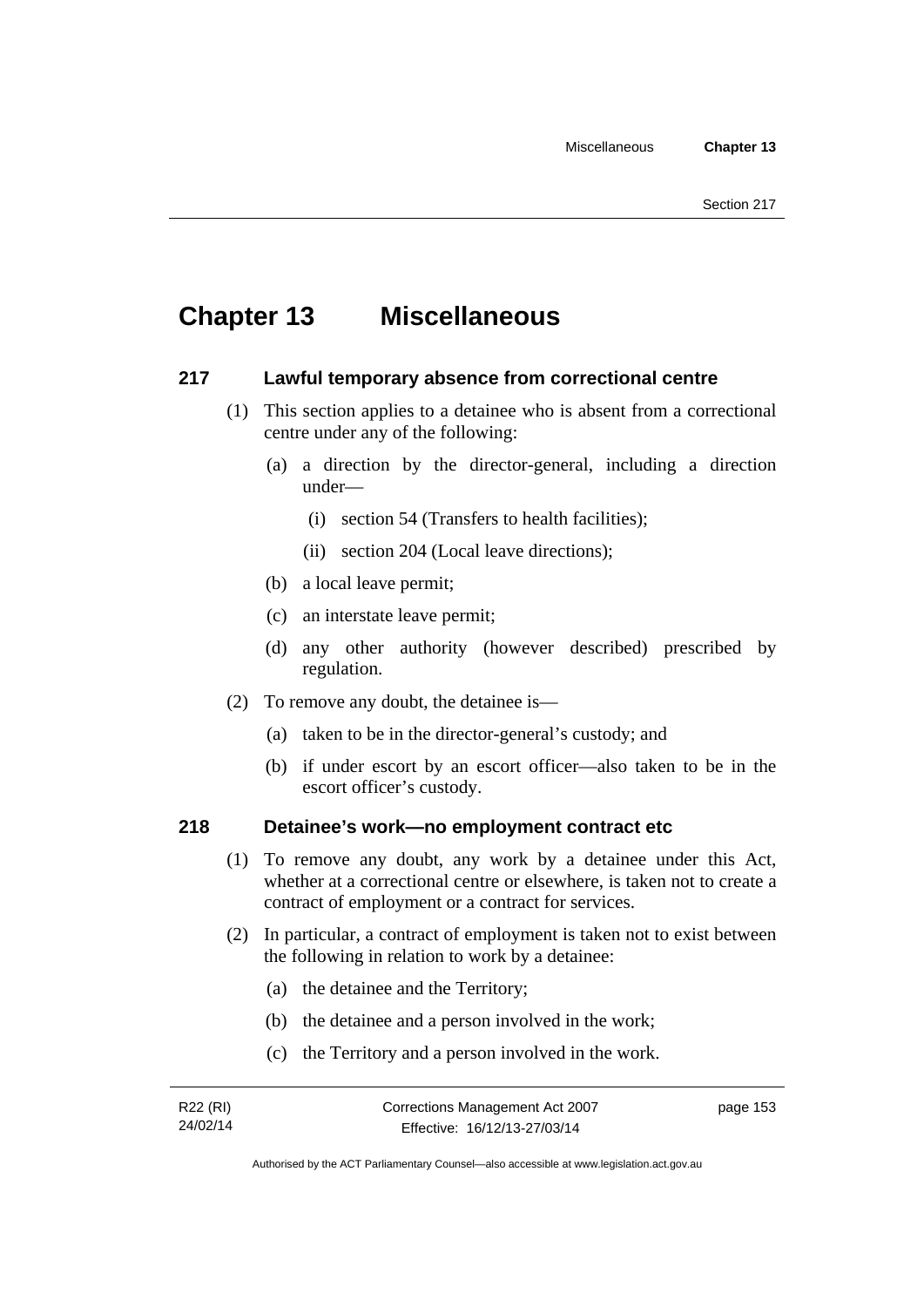#### **Chapter 13** Miscellaneous

## **219 Detainee's work—work health and safety**

- (1) The director-general must ensure, as far as practicable, that the conditions in relation to work by a detainee, whether at a correctional centre or elsewhere, comply with requirements under the *[Work Health and Safety Act 2011](http://www.legislation.act.gov.au/a/2011-35)* in relation to work by workers.
- (2) In particular, the director-general must ensure that arrangements in relation to a detainee's work take account, as far as practicable, of the need—
	- (a) to secure the health, safety and welfare of the detainee; and
	- (b) to protect people at or near the workplace from risks to health or safety arising out of the activities of the detainee.
- (3) A regulation may provide for the application of the *[Work Health](http://www.legislation.act.gov.au/a/2011-35)  [and Safety Act 2011](http://www.legislation.act.gov.au/a/2011-35)* in relation to work by a detainee, including for changes to that Act in its application in relation to the work.

### **220 Personal injury management—detainees etc**

- (1) This section applies if—
	- (a) a detainee suffers injury that arises out of, or in the course of, the detainee's detention; or
	- (b) an offender, who is directed to do community service work under the *[Crimes \(Sentence Administration\) Act 2005](http://www.legislation.act.gov.au/a/2005-59)*, section 91, suffers injury that arises out of, or in the course of, the work.
- (2) A regulation may make provision in relation to the injury, including provision in relation to the following:
	- (a) injury management;
	- (b) vocational rehabilitation;
	- (c) compensation for a permanent injury;
	- (d) death benefits.

Authorised by the ACT Parliamentary Counsel—also accessible at www.legislation.act.gov.au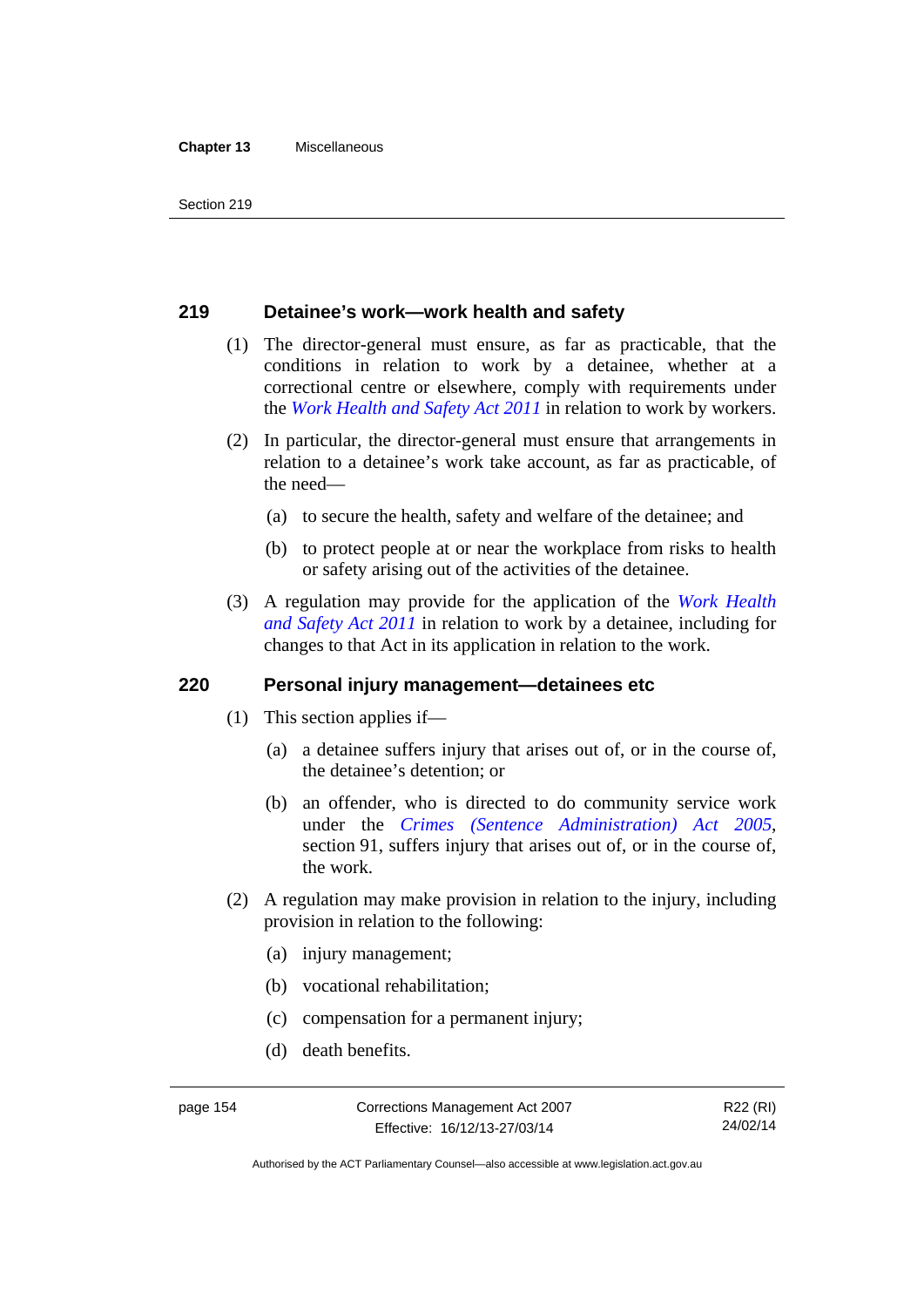(3) In this section:

*injury* includes—

- (a) disease; and
- (b) aggravation, acceleration and recurrence of an injury or disease.

# **221 Random testing of detainees—statistical purposes**

- (1) The director-general may direct a number of randomly selected detainees at a correctional centre to provide test samples for detecting alcohol or drug abuse.
- (2) The director-general must ensure that—
	- (a) no record is made that identifies the donor of a test sample; and
	- (b) the results of any tests conducted on the test samples are used only for statistical purposes.
- (3) In this section:

*random selection* means selection by a computer programmed to select names randomly from the register of detainees.

# **222 Confidentiality**

(1) In this section:

*corresponding corrections law* means a law of a State or another Territory declared to be a corresponding corrections law under section 225.

*court* includes a tribunal.

*Note* A *tribunal* includes any entity authorised to hear, receive and examine evidence (see [Legislation Act,](http://www.legislation.act.gov.au/a/2001-14) dict, pt 1).

*divulge* includes communicate.

page 155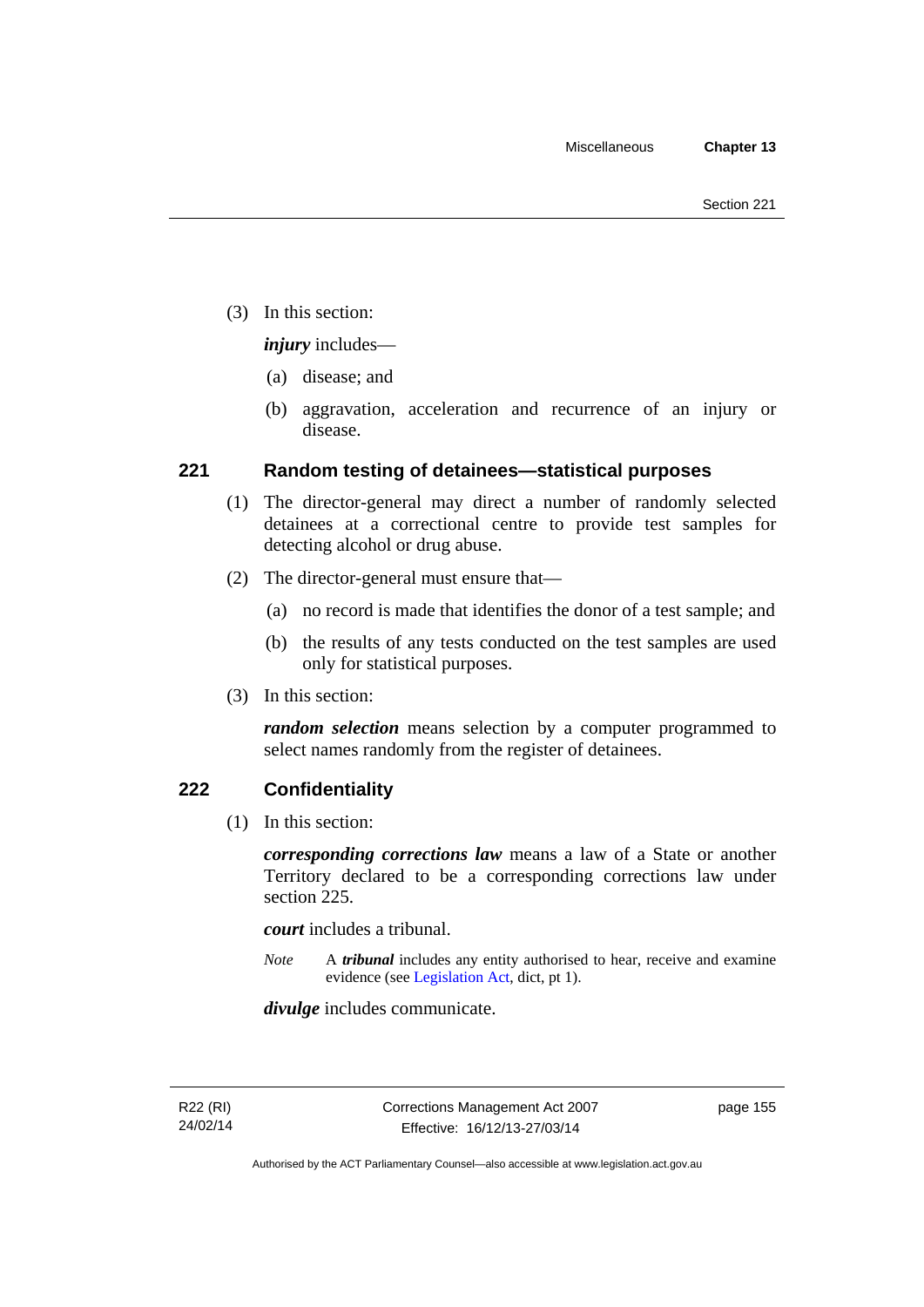### *person to whom this section applies* means a person who—

- (a) exercises, or has exercised, a function under this Act; or
- (b) is, or has been, otherwise involved in the administration of this Act.

*produce* includes allow access to.

*protected information* means information about a person that is disclosed to, or obtained by, a person to whom this section applies because of—

- (a) the exercise of a function under this Act by the person or someone else; or
- (b) the involvement of the person, or someone else, in the administration of this Act.
- (2) A person to whom this section applies commits an offence—
	- (a) if the person—
		- (i) makes a record of protected information about someone else; and
		- (ii) is reckless about whether the information is protected information about someone else; or
	- (b) if the person does something that divulges protected information about someone else and is reckless about whether—
		- (i) the information is protected information about someone else; and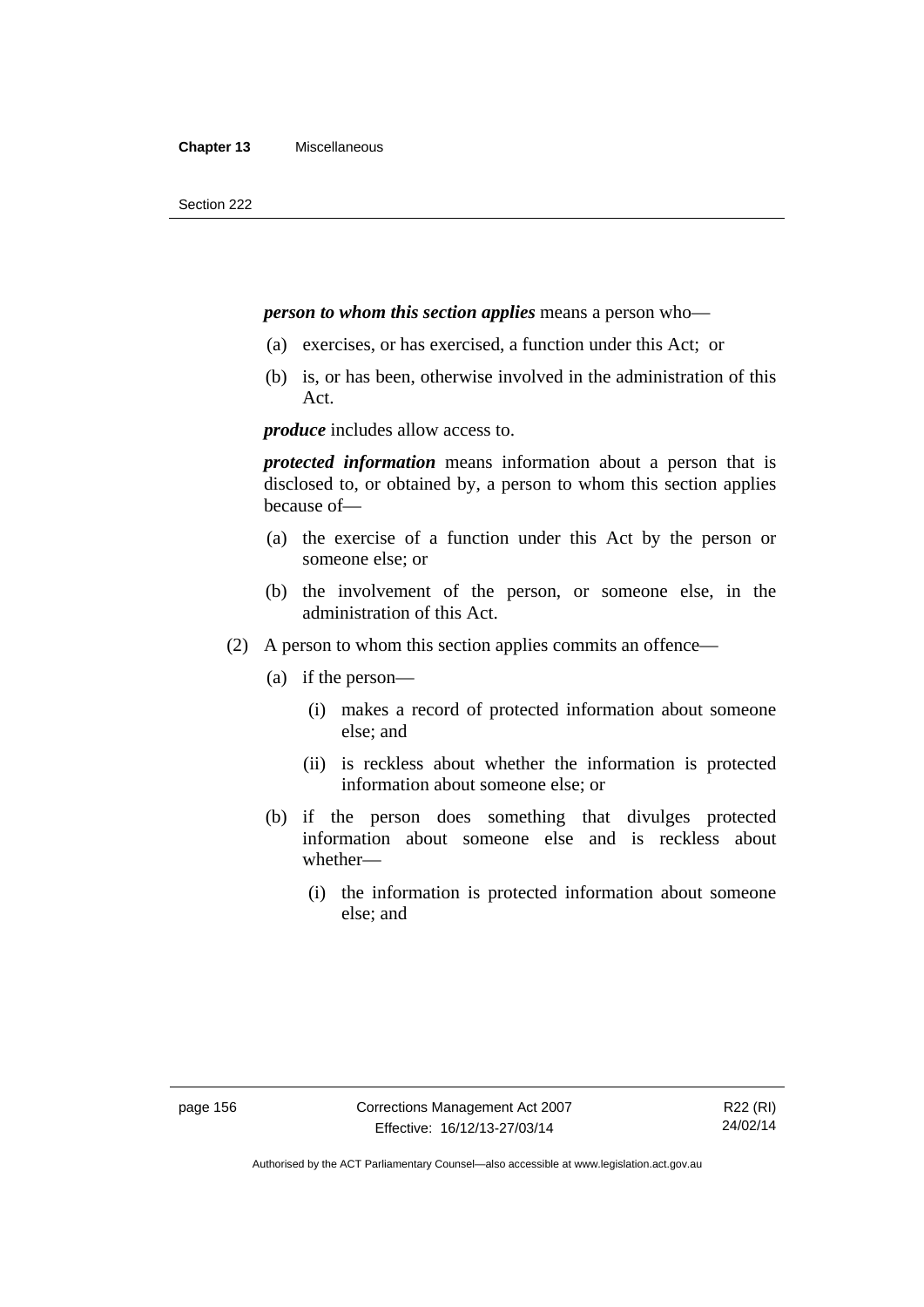(ii) doing the thing would result in the information being divulged to someone else.

Maximum penalty: 50 penalty units, imprisonment for 6 months or both.

- (3) Subsection (2) does not apply if the record is made, or the information is divulged, by the person as follows:
	- (a) under this Act or another territory law;
	- (b) in relation to the exercise of a function under this Act or another territory law;
	- (c) for the *[Crimes \(Sentencing\) Act 2005](http://www.legislation.act.gov.au/a/2005-58)*, section 136 (Information exchanges between criminal justice entities);
	- (d) to a person exercising a function under, or otherwise involved in the administration of, a corresponding corrections law;
	- (e) to a law enforcement agency;

*Note Law enforcement agency* is defined in the dictionary.

- (f) to an entity prescribed by regulation;
- (g) otherwise in relation to the administration of this Act or another territory law.
- (4) Subsection (2) does not apply to the divulging of protected information about someone—
	- (a) with the person's consent; or
	- (b) if authorised by the director-general under subsection (5); or
	- (c) if the information only tells someone of the place where a detainee is held in detention; or
	- (d) if the information is disclosed under a regulation.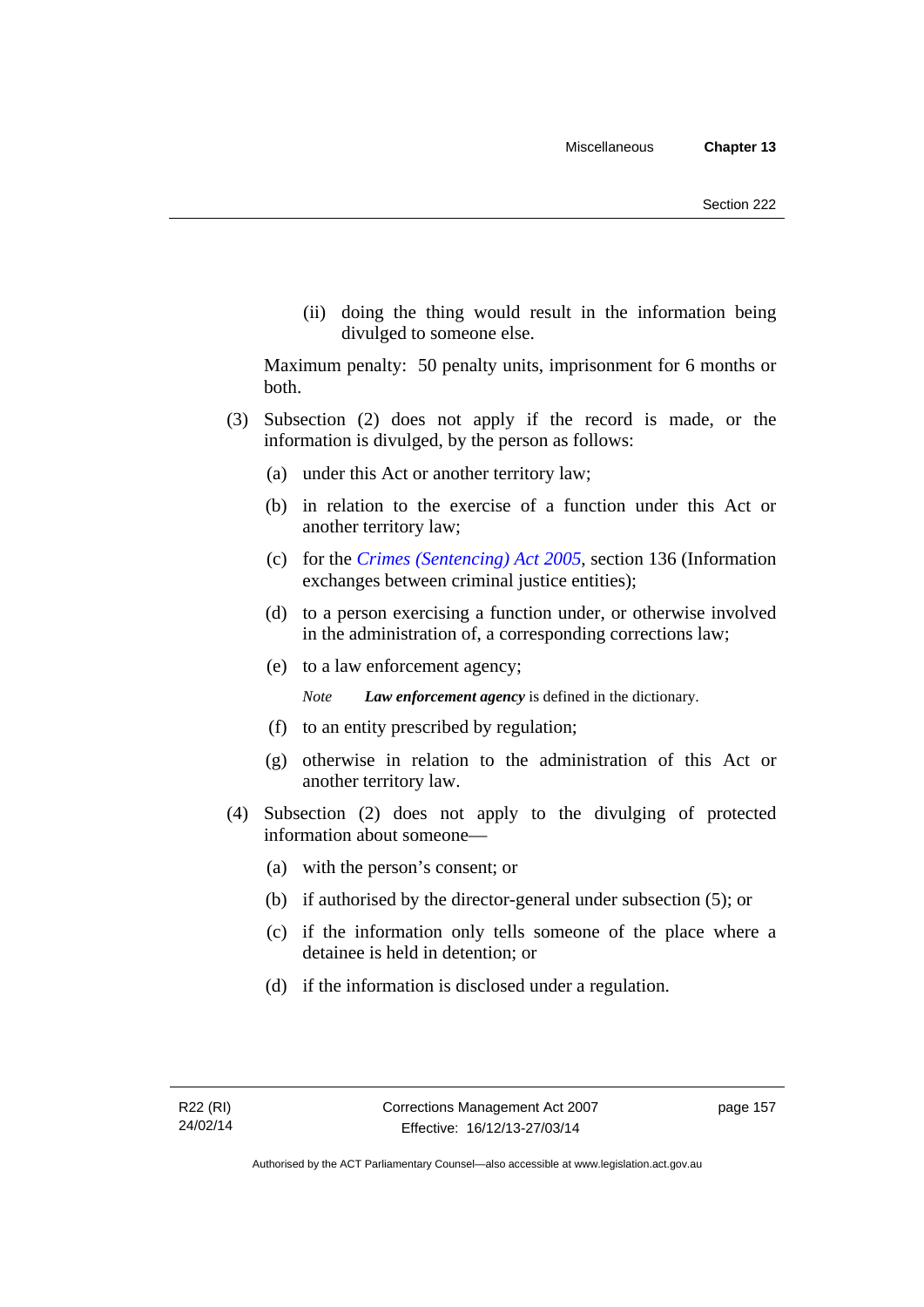#### **Chapter 13** Miscellaneous

- (5) The director-general may, in writing, authorise the divulging of protected information about a person if the director-general believes, on reasonable grounds, that divulging the information is—
	- (a) necessary to protect someone whose life or safety is in danger; or
	- (b) otherwise in the public interest.

## **223 Protection from liability**

- (1) This section applies to a person who—
	- (a) exercises, or has exercised, a function under this Act; or
	- (b) is, or has been, otherwise involved in the administration of this Act.
- (2) The person does not incur civil liability for an act or omission done honestly and without recklessness for this Act.
	- *Note* A reference to an Act includes a reference to the statutory instruments made or in force under the Act, including regulations and the corrections rules (see [Legislation Act,](http://www.legislation.act.gov.au/a/2001-14) s 104).
- (3) Any civil liability that would, apart from this section, attach to the person attaches instead to the Territory.

### **224 Corrections dogs**

A regulation may make provision in relation to the use of corrections dogs.

### **Examples of provision made by regulation**

- 1 the training and approval of dogs for exercising functions under this Act
- 2 approvals for corrections officers to use corrections dogs
- *Note* An example is part of the Act, is not exhaustive and may extend, but does not limit, the meaning of the provision in which it appears (see [Legislation Act,](http://www.legislation.act.gov.au/a/2001-14) s 126 and s 132).

Authorised by the ACT Parliamentary Counsel—also accessible at www.legislation.act.gov.au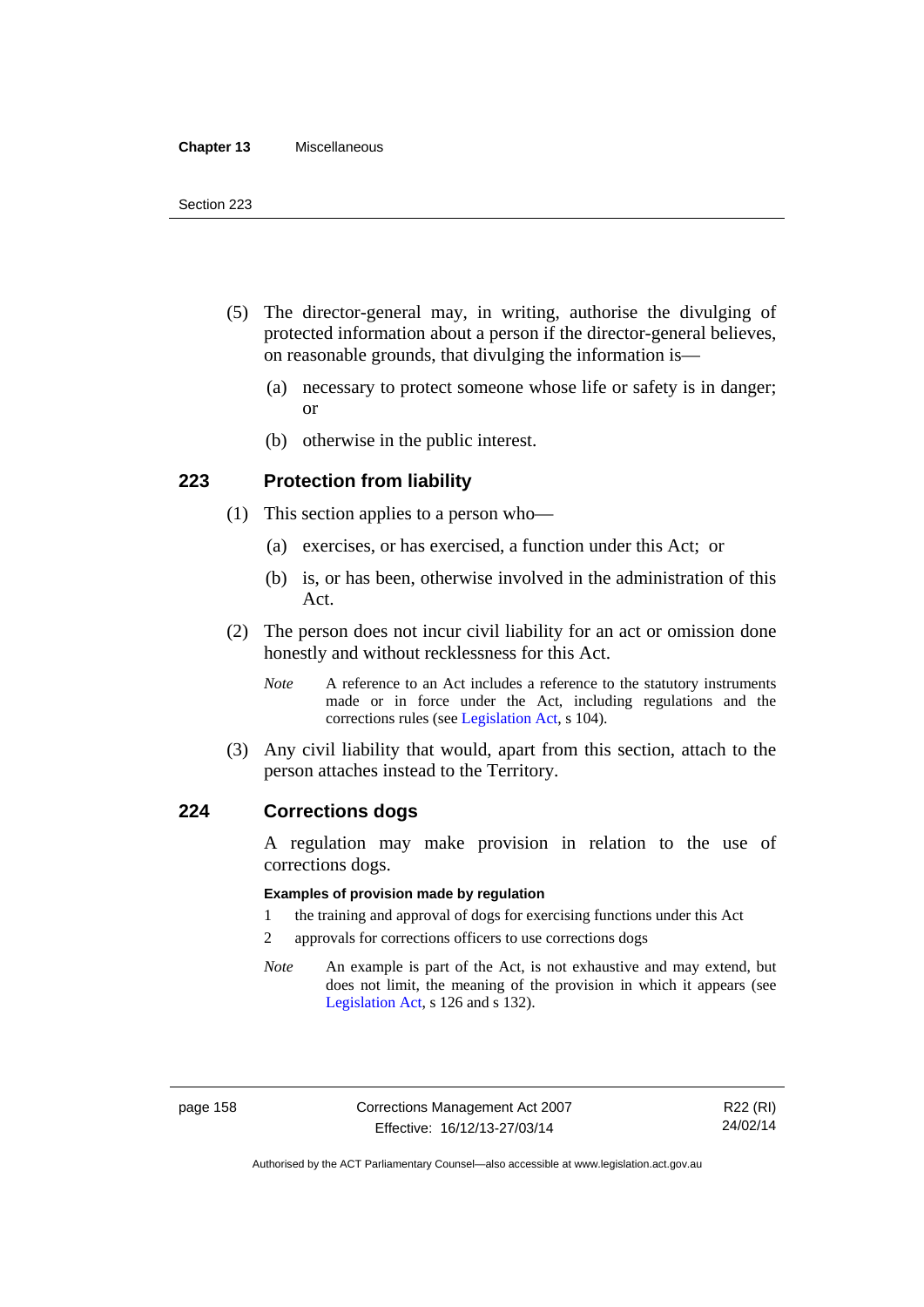# **225 Declaration of corresponding corrections law**

- (1) The Minister may declare that a law of a State or another Territory is a corresponding corrections law.
- (2) The Minister may make the declaration only if satisfied that the law substantially corresponds to this Act or a part of this Act.
- (3) A declaration is a notifiable instrument.

*Note* A notifiable instrument must be notified under the [Legislation Act](http://www.legislation.act.gov.au/a/2001-14).

# **226 Evidentiary certificates**

- (1) A certificate that appears to be signed by or for the director-general, and states any matter relevant to anything done or not done under this Act in relation to a detainee, is evidence of the matter.
- (2) Without limiting subsection (1), a certificate under subsection (1) may state any of the following:
	- (a) that a stated person did, or did not, occupy a position under this Act;
	- (b) that a stated person was, or was not, a detainee;
	- (c) that a stated instrument under this Act was, or was not, in force;
	- (d) that a stated disciplinary breach by a stated detainee was, or was not, admitted by the detainee or found proven at an inquiry for chapter 10 (Discipline);
	- (e) that a stated instrument is a copy of an instrument made, given, issued or received under this Act.
- (3) A certificate that appears to be signed by or for the director-general, and states any matter prescribed by regulation for this section, is evidence of the stated matter.
- (4) A certificate mentioned in subsection (1) or (2) may state a matter by reference to a date or period.

page 159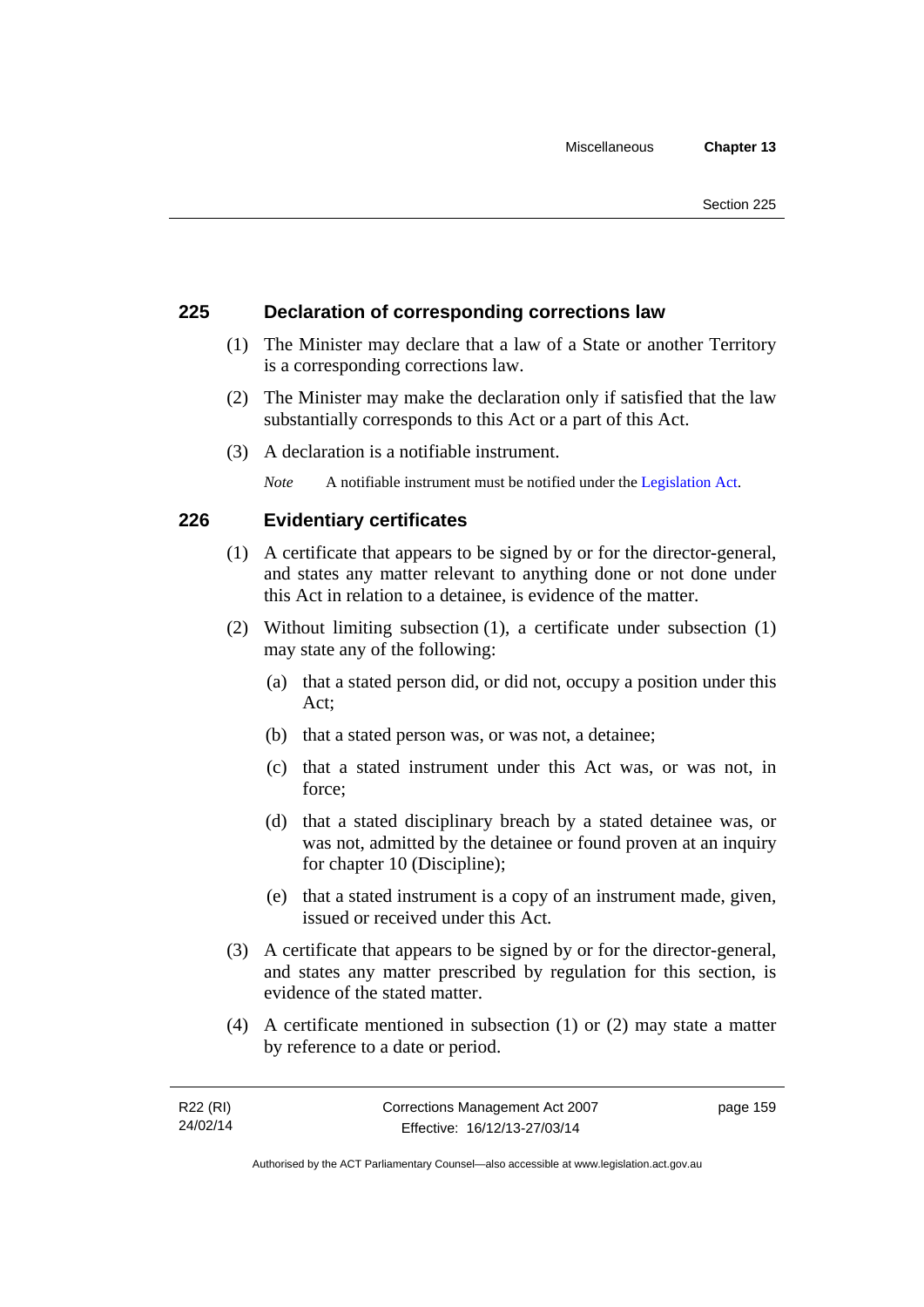#### **Chapter 13** Miscellaneous

- (5) A certificate of the results of the analysis of a substance under this Act, signed by an analyst appointed under subsection (8), is evidence of the facts stated in the certificate.
- (6) A court must accept a certificate or other document mentioned in this section as proof of the matters stated in it if there is no evidence to the contrary.
- (7) However, an instrument mentioned in subsection (2) (c), or certificate mentioned in subsection (5), must not be admitted in evidence by a court unless the court is satisfied that reasonable efforts have been made to serve a copy of the instrument or certificate on the person concerned.
- (8) The director-general may appoint analysts for this Act.
	- *Note 1* For the making of appointments (including acting appointments), see the [Legislation Act,](http://www.legislation.act.gov.au/a/2001-14) pt 19.3.
	- *Note* 2 In particular, a person may be appointed for a particular provision of a law (see [Legislation Act,](http://www.legislation.act.gov.au/a/2001-14) s 7 (3)) and an appointment may be made by naming a person or nominating the occupant of a position (see s 207).
- (9) An appointment under subsection (8) is a notifiable instrument.
	- *Note* A notifiable instrument must be notified under the [Legislation Act](http://www.legislation.act.gov.au/a/2001-14).

## **227 Determination of fees**

- (1) The Minister may determine fees for this Act.
	- *Note* The [Legislation Act](http://www.legislation.act.gov.au/a/2001-14) contains provisions about the making of determinations and regulations relating to fees (see pt 6.3).
- (2) A determination is a disallowable instrument.
	- *Note* A disallowable instrument must be notified, and presented to the Legislative Assembly, under the [Legislation Act.](http://www.legislation.act.gov.au/a/2001-14)

### **228 Approved forms**

 (1) The Minister may approve forms for this Act (other than forms for use in or in relation to a court).

page 160 Corrections Management Act 2007 Effective: 16/12/13-27/03/14

R22 (RI) 24/02/14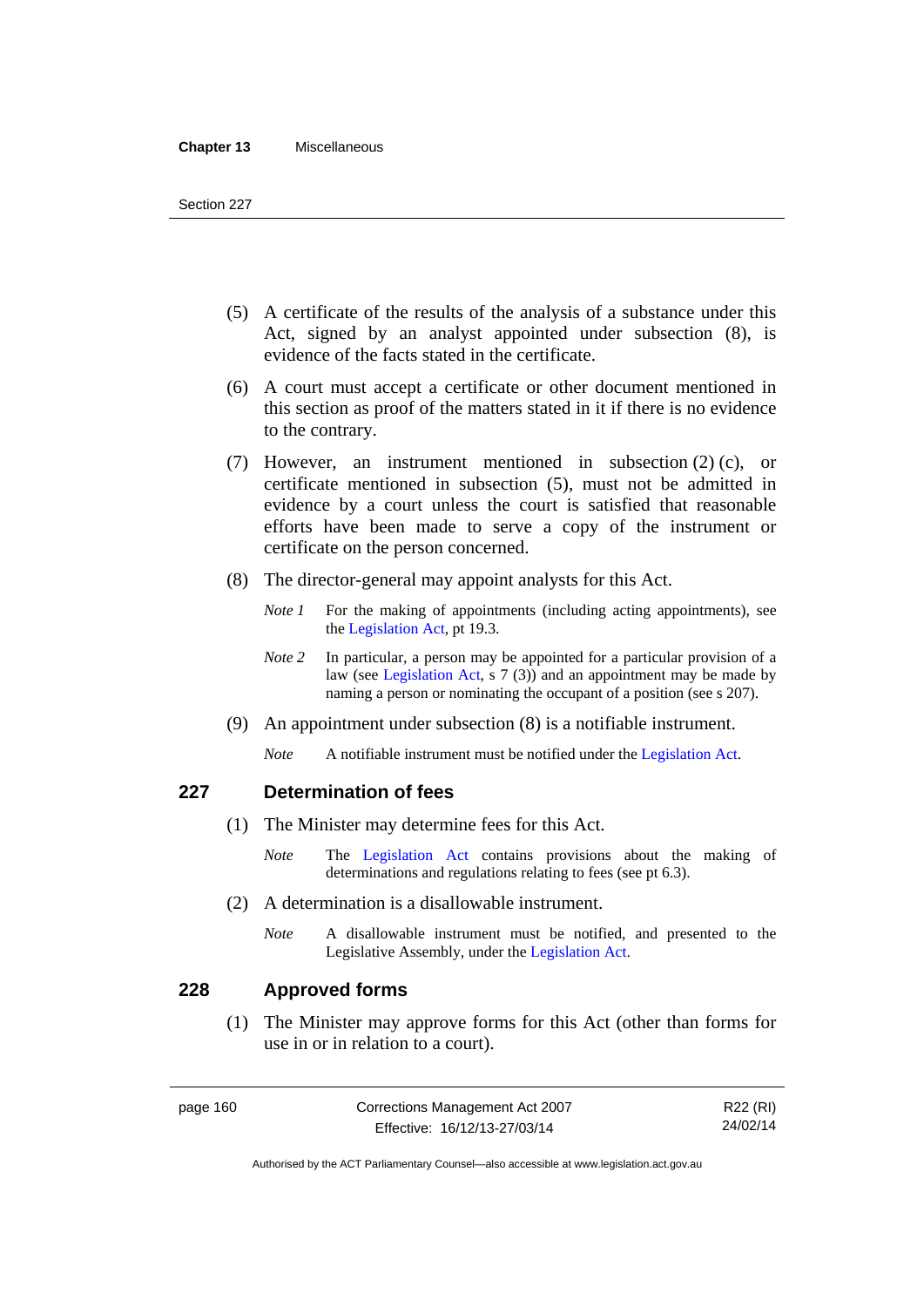(2) If the Minister approves a form for a particular purpose, the approved form must be used for that purpose.

*Note* For other provisions about forms, see the [Legislation Act,](http://www.legislation.act.gov.au/a/2001-14) s 255.

(3) An approved form is a notifiable instrument.

*Note* A notifiable instrument must be notified under the [Legislation Act](http://www.legislation.act.gov.au/a/2001-14).

## **229 Regulation-making power**

- (1) The Executive may make regulations for this Act.
- (2) In particular, a regulation may deal with any of the following:
	- (a) the administration of correctional centres;
	- (b) the detention of people in police and court cells;
	- (c) the escorting of detainees;
	- (d) living conditions at correctional centres, including the treatment of detainees;
	- (e) the inspection of correctional centres and investigation of complaints by detainees;
	- (f) the admission of detainees to correctional centres;
	- (g) the management and security of correctional centres, particularly in relation to any of the following:
		- (i) the assessment of risks and measures to contain risks;
		- (ii) the classification and management of detainees;
		- (iii) work or activities by detainees;
		- (iv) correctional centre routine;
		- (v) detainees' money or property;
		- (vi) communications by detainees with other people, whether by phone or mail or any other means;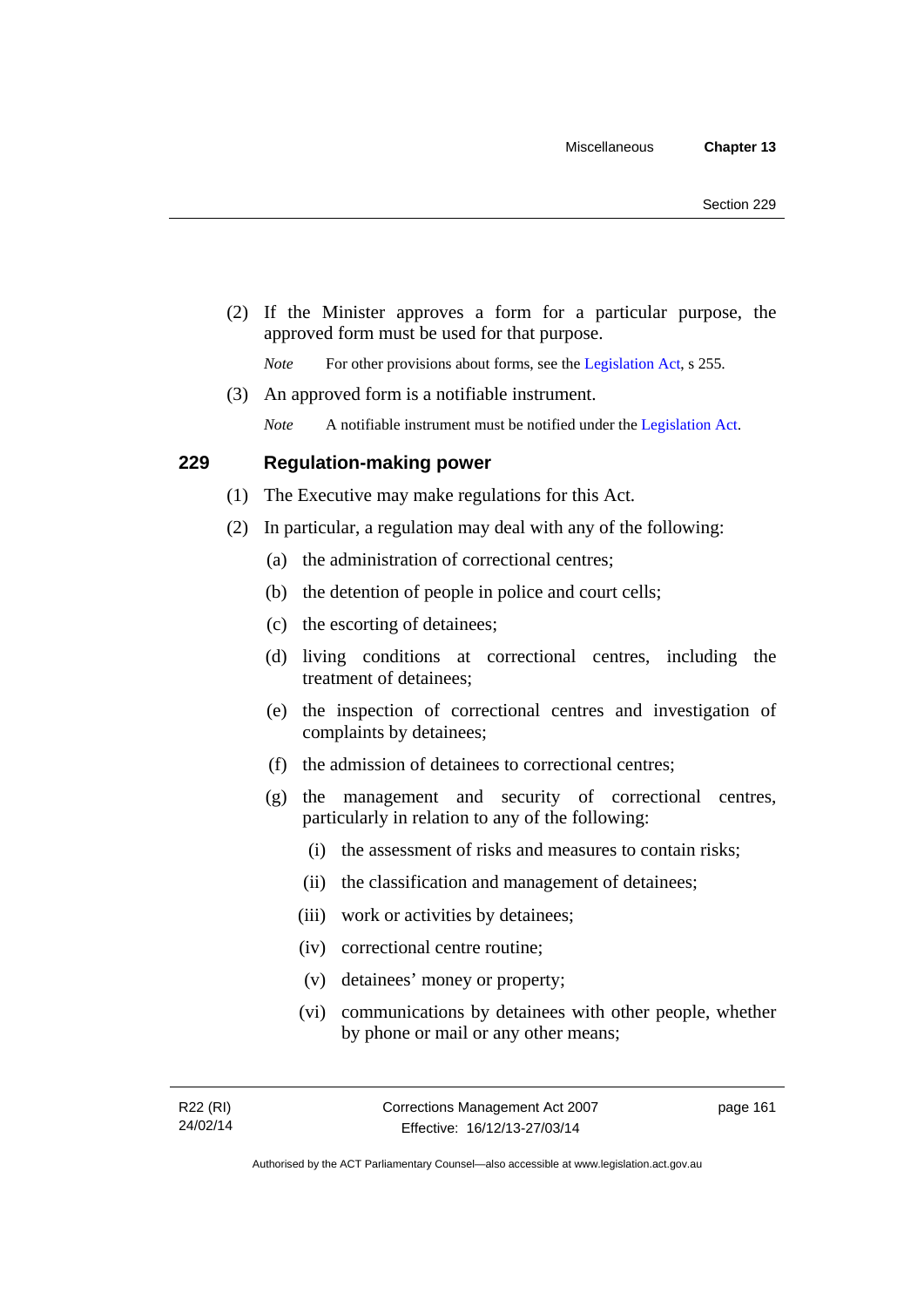- (vii) the movement or segregation of detainees;
- (viii) requirements for the wearing of uniforms by detainees;
	- (ix) searches of people or property and the seizure of property;
	- (x) alcohol or drug testing;
- (xi) the use of force;
- (xii) the analysis of things seized under this Act;
- (xiii) access to correctional centres;
- (xiv) good order and discipline;
- (xv) release procedures;
- (h) leave for detainees to be absent from correctional centres.
- (3) For chapter 10 (Discipline), a detainee's entitlements in relation to chapter 6 (Living conditions at correctional centres) include anything expressed to be an entitlement in a regulation made for a provision of chapter 6.
- (4) A regulation is taken to be consistent with this Act to the extent that it is capable of operating concurrently with this Act.
- (5) A regulation may apply, adopt or incorporate a law of another jurisdiction or an instrument, or a provision of a law of another jurisdiction or instrument, as in force from time to time.
	- *Note 1* The text of an applied, adopted or incorporated law or instrument, whether applied as in force from time to time or at a particular time, is taken to be a notifiable instrument if the operation of the [Legislation](http://www.legislation.act.gov.au/a/2001-14)  [Act,](http://www.legislation.act.gov.au/a/2001-14) s 47 (5) or (6) is not disapplied (see s 47 (7)).
	- *Note 2* A notifiable instrument must be notified under the [Legislation Act](http://www.legislation.act.gov.au/a/2001-14).
- (6) A regulation may create offences and fix maximum penalties of not more than 20 penalty units for the offences.
	- *Note* Regulations must be notified, and presented to the Legislative Assembly, under the [Legislation Act](http://www.legislation.act.gov.au/a/2001-14).

page 162 Corrections Management Act 2007 Effective: 16/12/13-27/03/14

R22 (RI) 24/02/14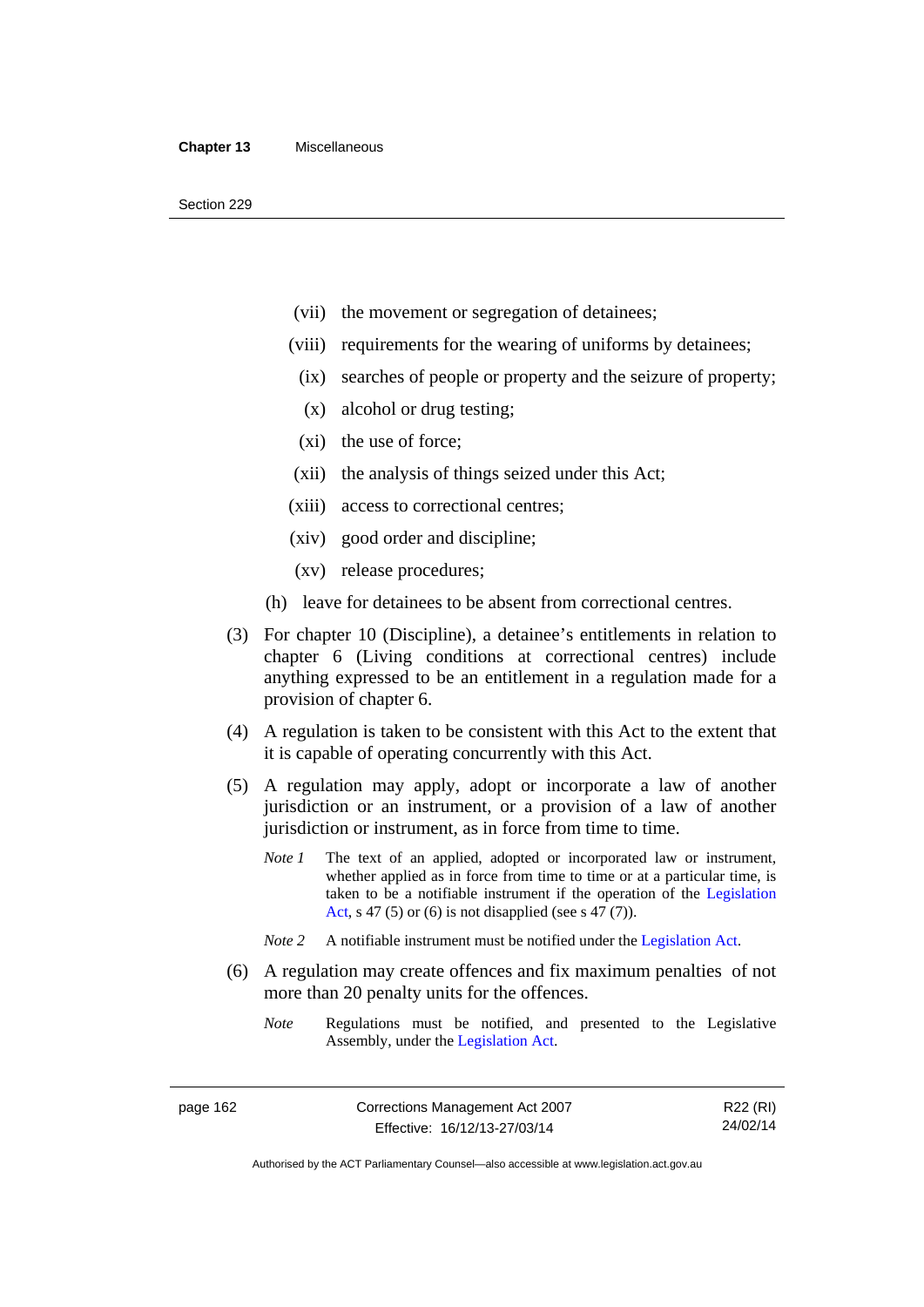# **Dictionary**

(see s 3)

*Note 1* The [Legislation Act](http://www.legislation.act.gov.au/a/2001-14) contains definitions and other provisions relevant to this Act.

*Note 2* For example, the [Legislation Act,](http://www.legislation.act.gov.au/a/2001-14) dict, pt 1, defines the following terms:

- bankrupt or personally insolvent
- chief police officer
- civil partnership
- civil union
- director-general (see s 163)
- doctor
- domestic partner (see s 169 (1))
- found guilty
- Governor
- health practitioner
- human rights commissioner
- in relation to
- intersex person (see s 169B)
- judge
- Legislative Assembly
- magistrate
- NSW correctional centre
- nurse
- ombudsman
- police officer
- public advocate
- public employee
- public servant
- quarter
- sentence administration board
- transgender person (see s 169A (1) and (2))
- tribunal.

Corrections Management Act 2007 Effective: 16/12/13-27/03/14

page 163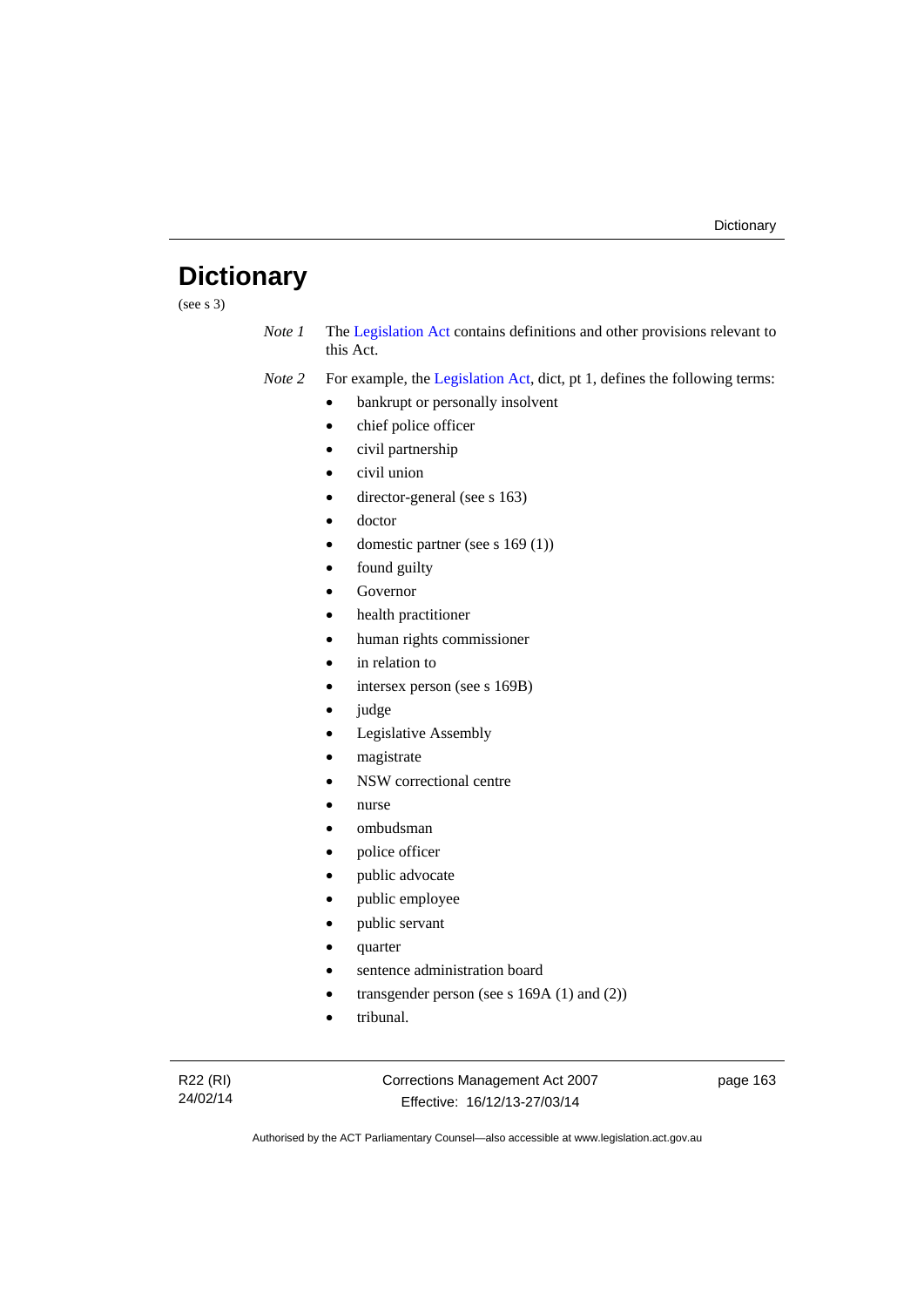*accredited person*, in relation to a detainee, means each of the following:

- (a) if the detainee is a sentenced offender—anyone involved in relation to the administration of the sentence;
- (b) a lawyer representing the detainee;
- (c) an official visitor;
- (d) the human rights commissioner;
- (e) the public advocate;
- (f) the ombudsman;
- (g) a person prescribed by regulation.
- *Note* Territory laws apply to a delegate of a person in the exercise of a delegation as if the delegate were the person who appointed the delegate (see [Legislation Act,](http://www.legislation.act.gov.au/a/2001-14) s 239 (2)).

*accused*—see section 151.

*activity*—see the *[Crimes \(Sentence Administration\) Act 2005](http://www.legislation.act.gov.au/a/2005-59)*, dictionary.

*adjudicator* means a person who is appointed as an adjudicator under section 177.

*administrative penalty*—see section 184.

*admission*, of a detainee to a correctional centre—see section 63.

*body search*, of a detainee—see section 107.

*case management plan*, for a detainee, means the detainee's case management plan maintained under section 78.

*charge*—see section 151.

*charge notice*—see section 159.

*conduct* means an act or omission.

page 164 Corrections Management Act 2007 Effective: 16/12/13-27/03/14

R22 (RI) 24/02/14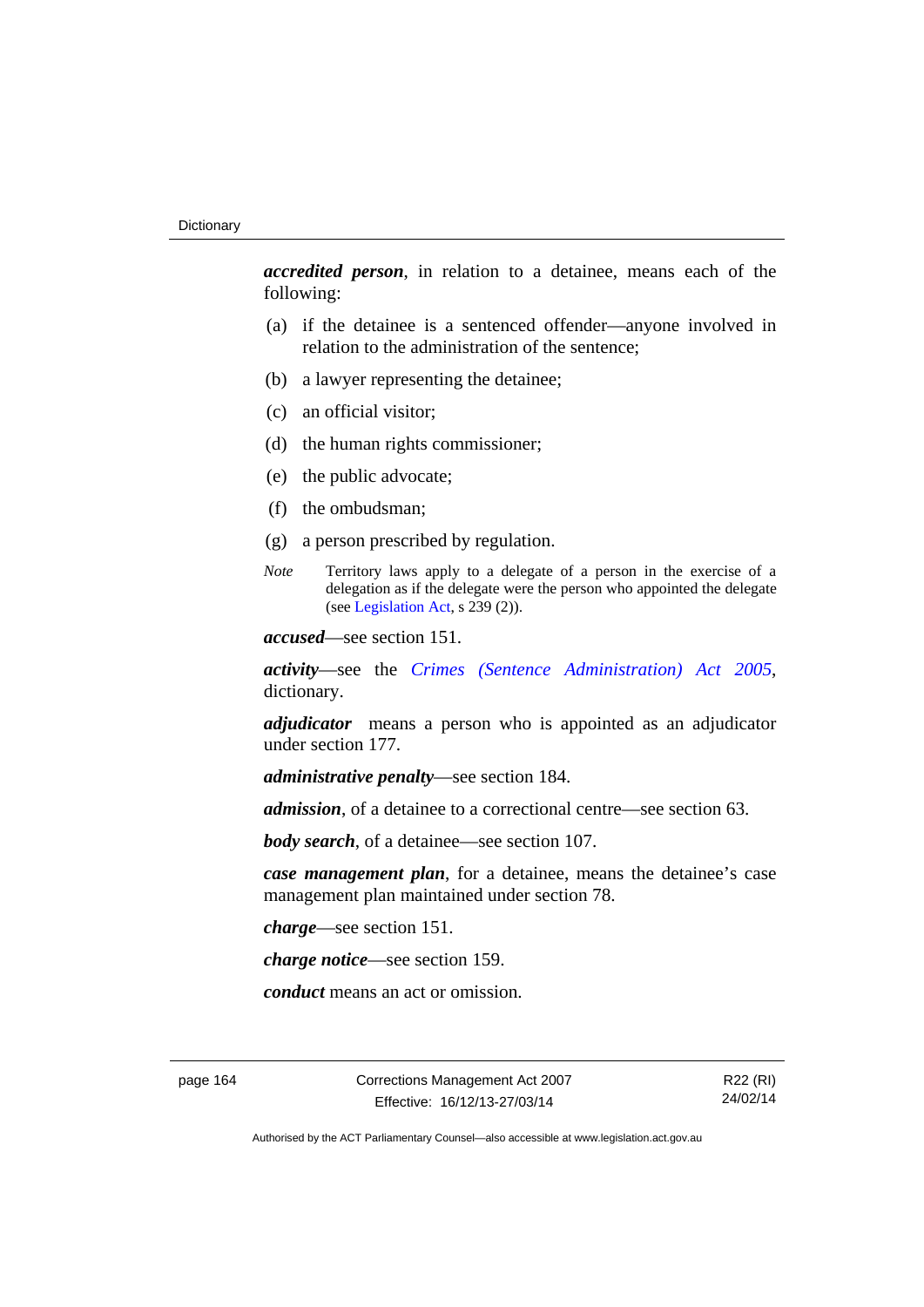*correctional centre* means a place declared to be a correctional centre under section 24.

*corrections dog* means a dog approved under the regulations to exercise functions as a corrections dog under this Act.

*corrections officer* means a person who is appointed as a corrections officer under section 19.

*corrections policy* means a corrections policy under section 14.

*corresponding director-general*, for part 12.2 (Interstate leave) see section 206.

*corresponding leave law*, for part 12.2 (Interstate leave)—see section 206.

*court cell*, for chapter 4 (Detention in police and court cells etc) see section 29.

*detainee*—see section 6.

*detention period*, for an offender's periodic detention—see the *[Crimes \(Sentence Administration\) Act 2005](http://www.legislation.act.gov.au/a/2005-59)*, section 41.

*director-general*, for chapter 4 (Detention in police and court cells etc)—see section 29.

*disciplinary action*—see section 183.

*disciplinary breach*—see section 152.

*disciplinary charge*—see section 151.

*drug*—see section 132.

*engage in conduct* means—

- (a) do an act; or
- (b) omit to do an act.

*entitled person*—see section 57.

*escape*, for part 12.2 (Interstate leave)—see section 206.

R22 (RI) 24/02/14 page 165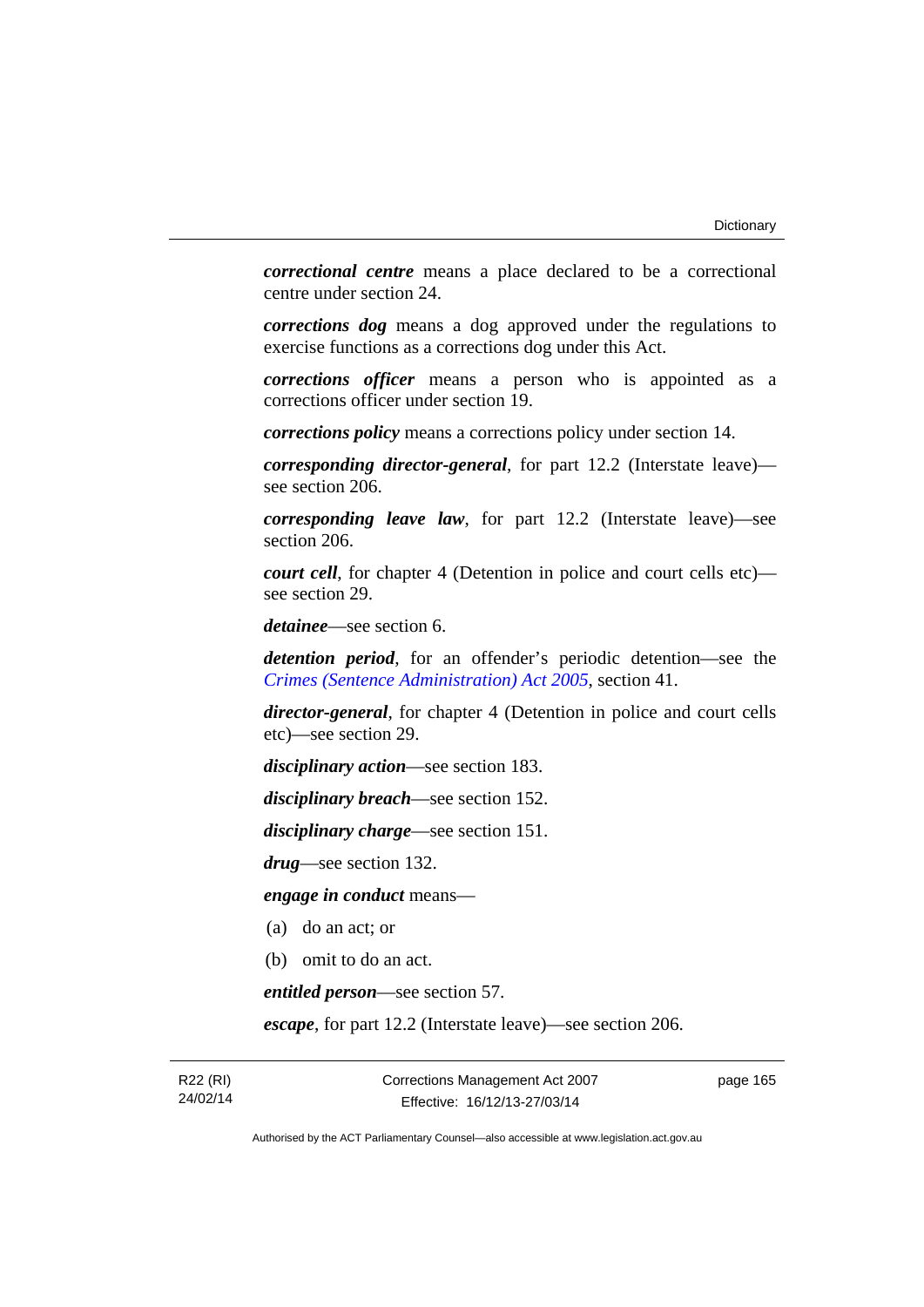*escort officer*, in relation to a person, means—

- (a) a police officer; or
- (b) a corrections officer whose functions including escorting the person.

*family member*, of a detainee, means any of the following:

- (a) the detainee's domestic partner;
- (b) a parent, step-parent or grandparent of the detainee;
- (c) a child, step-child or grandchild of the detainee;
- (d) a brother, sister, step-brother or step-sister of the detainee;
- (e) a guardian or carer of the detainee.

*frisk search*—see section 107.

*full-time detainee*—see the *[Crimes \(Sentence Administration\)](http://www.legislation.act.gov.au/a/2005-59)  [Act 2005](http://www.legislation.act.gov.au/a/2005-59)*, section 22 (1).

*health facility* means a hospital or other facility where health services are provided.

## *health service*—

- (a) means a service provided to someone (the *service user*) for any of the following purposes:
	- (i) assessing, recording, maintaining or improving the physical, mental or emotional health, comfort or wellbeing of the service user;
	- (ii) diagnosing or treating an illness, disability, disorder or condition of the service user; and
- (b) includes a service provided by a health practitioner in the practitioner's capacity as a health practitioner.

*hearing*, for an inquiry—see section 151.

*initial report*—see section 156 (2) (e).

R22 (RI) 24/02/14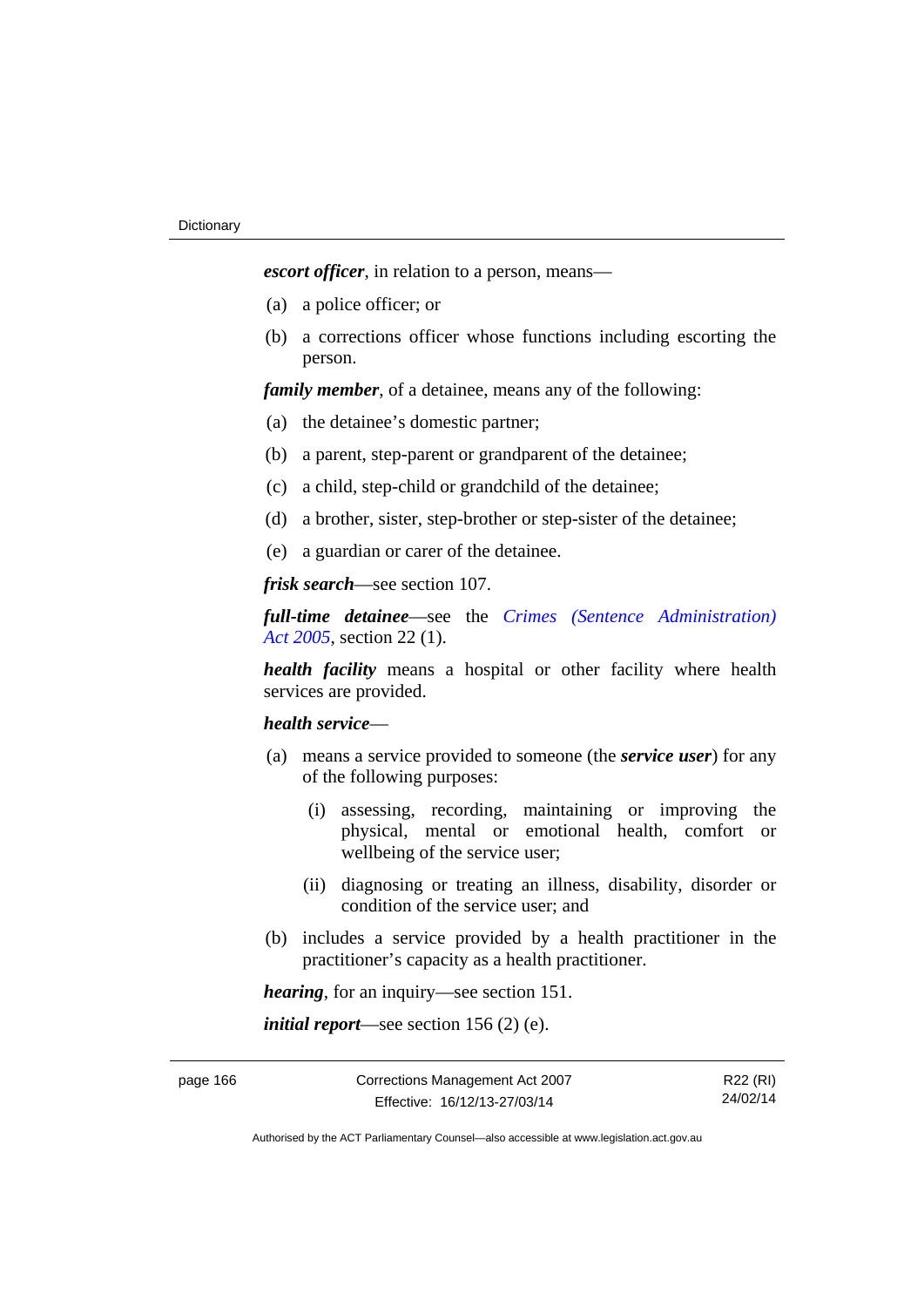*inquiry*—see section 151.

*interstate detainee*, for part 12.2 (Interstate leave)—see section 206.

*interstate escort officer*—see section 213.

*interstate leave permit*—see section 208.

*investigative segregation*—see section 151.

*investigator*—see section 153.

*investigator's report*—see section 157 (2) (b).

*law enforcement agency*—see the *[Spent Convictions Act 2000](http://www.legislation.act.gov.au/a/2000-48)*, dictionary.

*legally privileged—*a thing is *legally privileged* if client legal privilege attaches to the thing.

*local leave permit—*see section 205.

*mail* means postal mail.

*nonsmoking area*, at a correctional centre—see section 86.

*offender*—see the *[Crimes \(Sentence Administration\) Act 2005](http://www.legislation.act.gov.au/a/2005-59)*, dictionary.

*official visitor* means an official visitor for this Act appointed under the *[Official Visitor Act 2012](http://www.legislation.act.gov.au/a/2012-33)*, section 10.

*operating procedure* means an operating procedure under section 14.

*ordinary search*—see section 107.

*participating State*, for part 12.2 (Interstate leave)—see section 206.

*periodic detention*, for an offender—see the *[Crimes \(Sentence](http://www.legislation.act.gov.au/a/2005-59)  [Administration\) Act 2005](http://www.legislation.act.gov.au/a/2005-59)*, section 40.

*personal monitoring device*—see section 101.

*police cell*, for Chapter 4 (Detention in police and court cells etc) see section 29.

R22 (RI) 24/02/14 page 167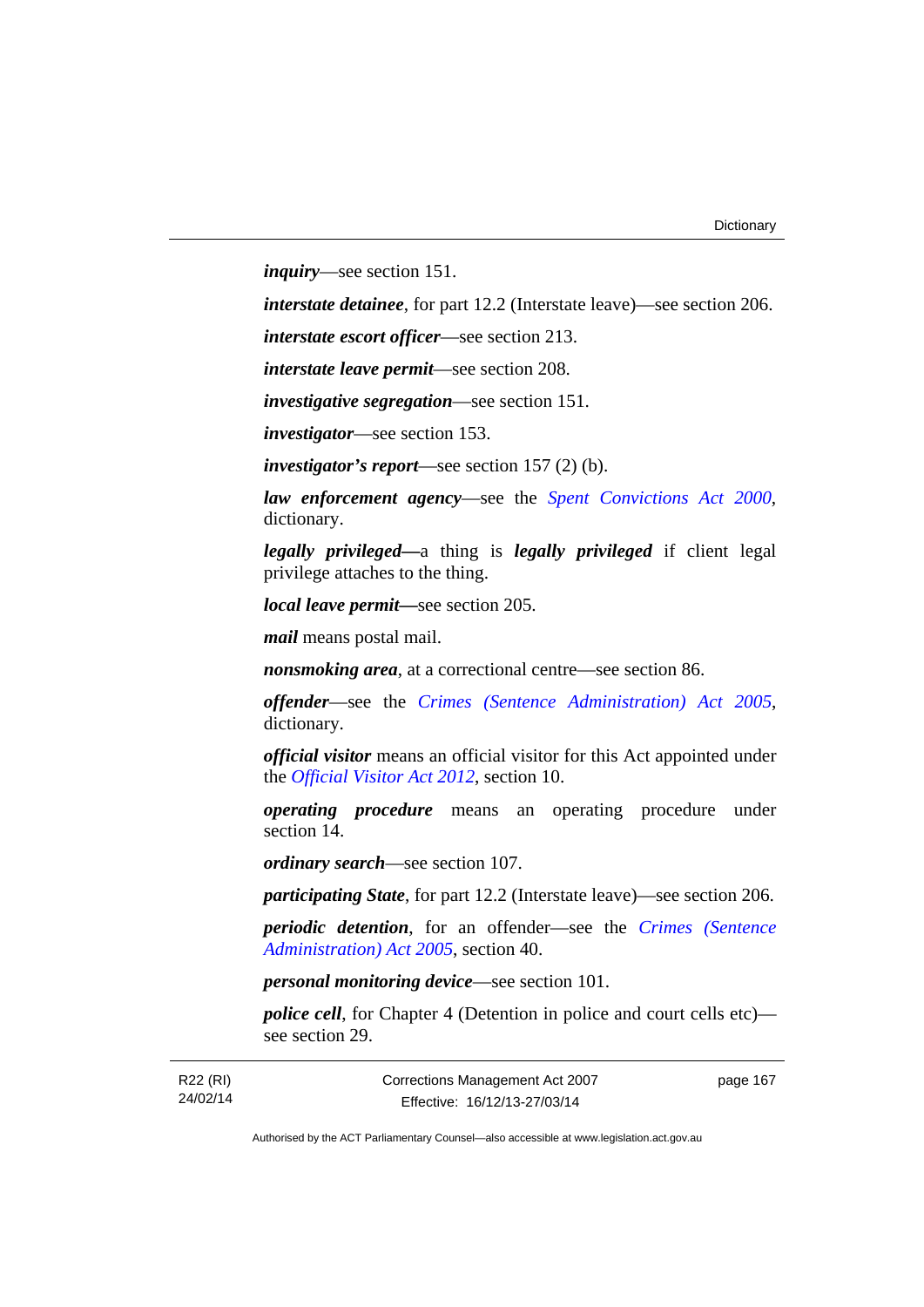*positive*, for a test sample for alcohol or a drug—see section 133.

*possession*, of a thing, includes the following:

- (a) receiving or obtaining possession of the thing;
- (b) having control over the disposition of the thing (whether or not having custody of the thing);
- (c) having joint possession of the thing.

# *presiding officer*—

- (a) for this Act generally—see section 151; and
- (b) for chapter 11 (Disciplinary inquiries)—see section 191.

*privilege*, in relation to a detainee—see section 154.

*prohibited area*, at a correctional centre—see section 85.

*prohibited thing* means a thing declared to be a prohibited thing under section 81.

*protected mail*—see section 104 (4).

*register of detainees* means the register kept under section 76.

*relevant presiding officer*, for division 10.3.5 (Disciplinary action)—see section 182.

*remandee*—see the *[Crimes \(Sentence Administration\) Act 2005](http://www.legislation.act.gov.au/a/2005-59)*, dictionary.

*scanning search*—see section 107.

*security classification*, for a detainee, means the detainee's security classification under section 80.

*segregation*, of a detainee—see section 88.

*seizeable item*, for division 9.4.3 (Strip searches)—see section 113.

*sentence—*see the *[Crimes \(Sentence Administration\) Act 2005](http://www.legislation.act.gov.au/a/2005-59)*, dictionary.

R22 (RI) 24/02/14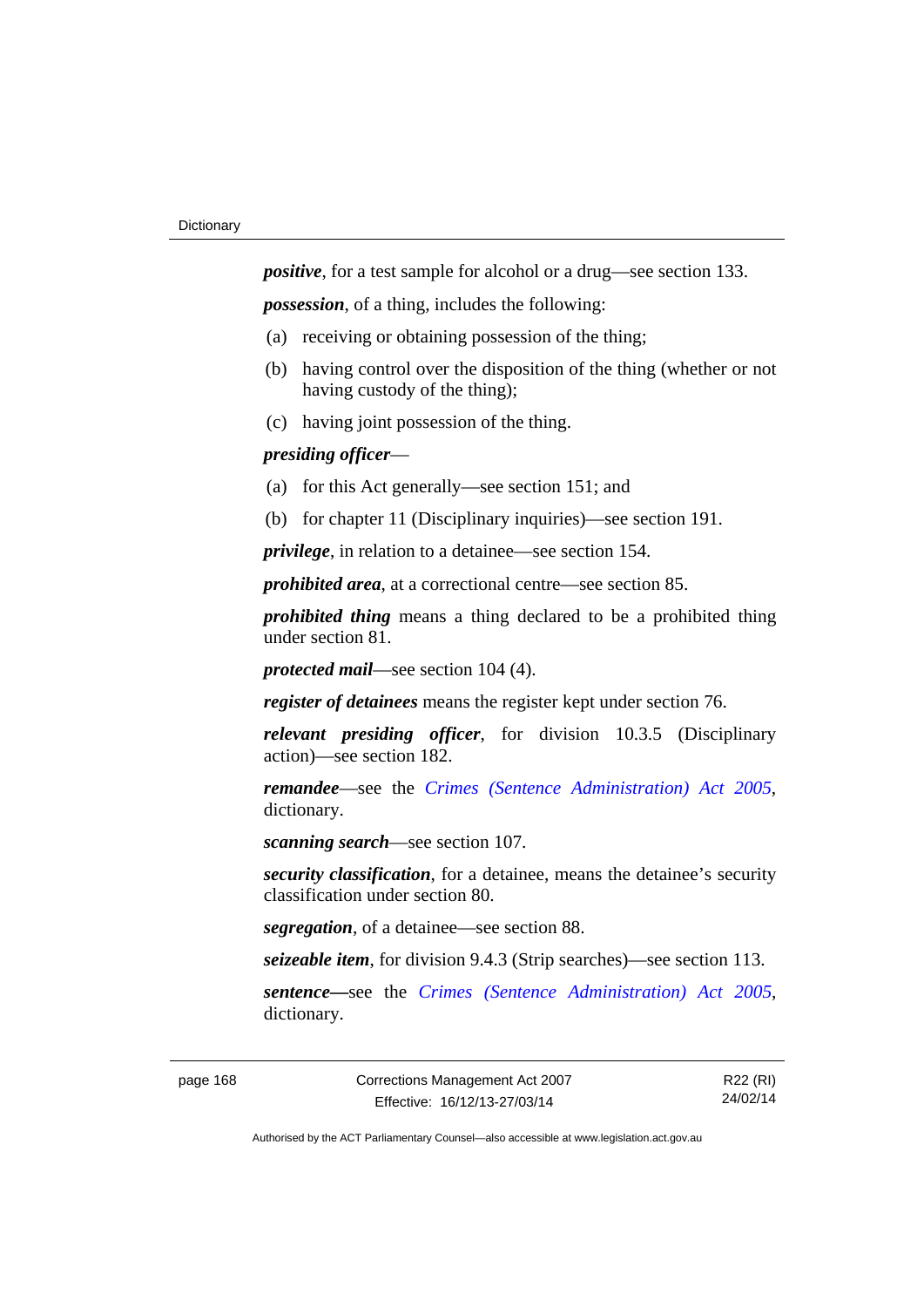*separate confinement*, of a detainee—see section 151.

*strip search*, of a detainee—see section 107.

*test sample*—see section 132.

*visitable place*—see section 57.

*visiting conditions*, at a correctional centre, means conditions declared under section 143 (Visiting conditions) in relation to the centre.

*visitor*, in relation to a correctional centre, includes a person wishing to enter the centre as a visitor.

*young detainee*, for chapter 4 (Detention in police and court cells etc)—see the *[Children and Young People Act 2008](http://www.legislation.act.gov.au/a/2008-19)*, section 95.

R22 (RI) 24/02/14 Corrections Management Act 2007 Effective: 16/12/13-27/03/14

page 169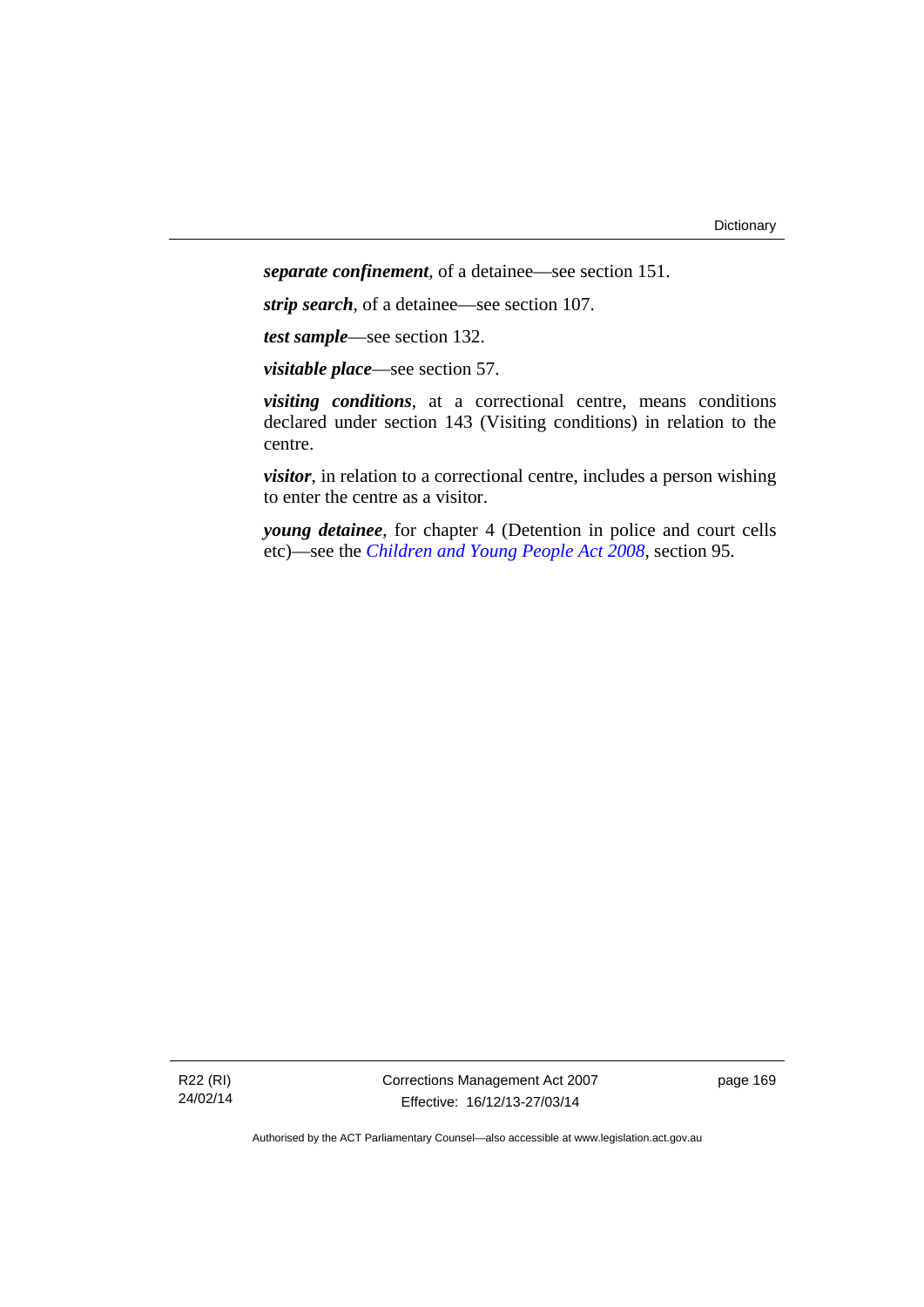1 About the endnotes

# **Endnotes**

# **1 About the endnotes**

Amending and modifying laws are annotated in the legislation history and the amendment history. Current modifications are not included in the republished law but are set out in the endnotes.

Not all editorial amendments made under the *[Legislation Act 2001](http://www.legislation.act.gov.au/a/2001-14)*, part 11.3 are annotated in the amendment history. Full details of any amendments can be obtained from the Parliamentary Counsel's Office.

Uncommenced amending laws are not included in the republished law. The details of these laws are underlined in the legislation history. Uncommenced expiries are underlined in the legislation history and amendment history.

If all the provisions of the law have been renumbered, a table of renumbered provisions gives details of previous and current numbering.

The endnotes also include a table of earlier republications.

| $A = Act$                                    | NI = Notifiable instrument                  |
|----------------------------------------------|---------------------------------------------|
| $AF =$ Approved form                         | $o = order$                                 |
| $am = amended$                               | $om = omitted/repealed$                     |
| $amdt = amendment$                           | $ord = ordinance$                           |
| $AR = Assembly resolution$                   | $orig = original$                           |
| $ch = chapter$                               | $par = paragraph/subparagraph$              |
| $CN =$ Commencement notice                   | $pres = present$                            |
| $def = definition$                           | $prev = previous$                           |
| $DI = Disallowable instrument$               | $(\text{prev}) = \text{previously}$         |
| $dict = dictionary$                          | $pt = part$                                 |
| disallowed = disallowed by the Legislative   | $r = rule/subrule$                          |
| Assembly                                     | $reloc = relocated$                         |
| $div = division$                             | $renum = renumbered$                        |
| $exp = expires/expired$                      | $R[X]$ = Republication No                   |
| $Gaz = gazette$                              | $RI = reissue$                              |
| $hdg = heading$                              | $s = section/subsection$                    |
| $IA = Interpretation Act 1967$               | $sch = schedule$                            |
| $ins = inserted/added$                       | $sdiv = subdivision$                        |
| $LA =$ Legislation Act 2001                  | $SL = Subordinate$ law                      |
| $LR =$ legislation register                  | $sub =$ substituted                         |
|                                              |                                             |
| $LRA =$ Legislation (Republication) Act 1996 | $underlining = whole or part not commenced$ |
| $mod = modified/modification$                | or to be expired                            |

# **2 Abbreviation key**

page 170 Corrections Management Act 2007 Effective: 16/12/13-27/03/14

R22 (RI) 24/02/14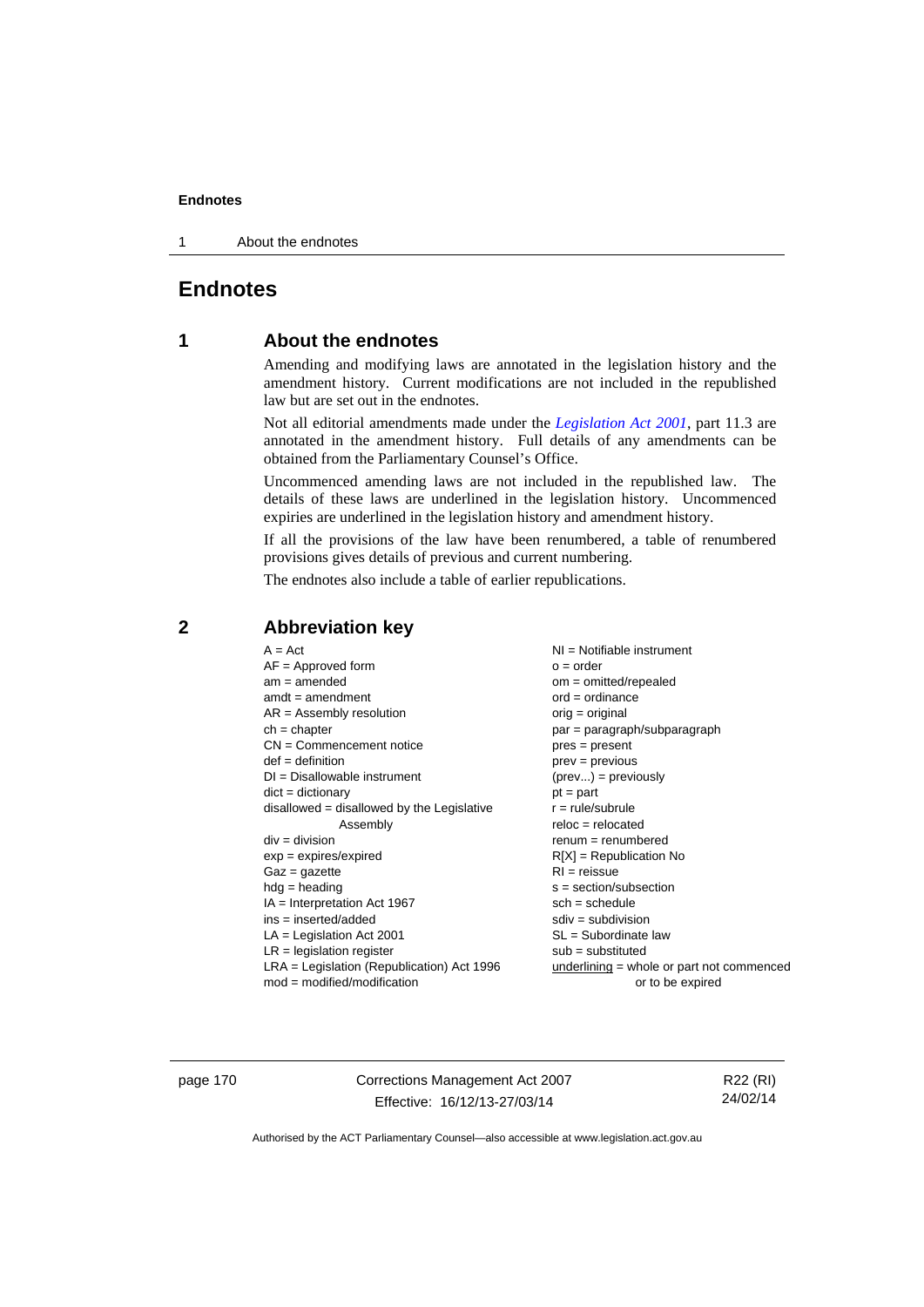# **3 Legislation history**

## **Corrections Management Act 2007 A2007-15**

notified LR 18 June 2007

s 1, s 2 commenced 18 June 2007 (LA s 75 (1)) s 230 commenced 1 August 2007 (LA s 75AA) sch 1 pt 1.2, pt 1.3 commenced 1 August 2007 (s 2 and [CN2007-6](http://www.legislation.act.gov.au/cn/2007-6/default.asp))

remainder commenced 18 December 2007 (s 2 and LA s 79)

as amended by

## **[Civil Partnerships Act 2008](http://www.legislation.act.gov.au/a/2008-14) A2008-14 sch 1 pt 1.6**

notified LR 15 May 2008

s 1, s 2 commenced 15 May 2008 (LA s 75 (1))

sch 1 pt 1.6 commenced 19 May 2008 (s 2 and [CN2008-8\)](http://www.legislation.act.gov.au/cn/2008-8/default.asp)

## **[Children and Young People Act 2008](http://www.legislation.act.gov.au/a/2008-19) A2008-19 sch 1 pt 1.1**

notified LR 17 July 2008 s 1, s 2 commenced 17 July 2008 (LA s 75 (1)) sch 1 pt 1.1 commenced 9 September 2008 (s 2 and [CN2008-13\)](http://www.legislation.act.gov.au/cn/2008-13/default.asp)

## **[Children and Young People \(Consequential Amendments\) Act 2008](http://www.legislation.act.gov.au/a/2008-20) A2008-20 sch 2 pt 2.4**

notified LR 17 July 2008 s 1, s 2 commenced 17 July 2008 (LA s 75 (1)) s 3 commenced 18 July 2008 (s 2 (1)) sch 2 pt 2.4 commenced 9 September 2008 (s 2 (3) and see Children [and Young People Act 2008](http://www.legislation.act.gov.au/a/2008-19) A2008-19, s 2 and [CN2008-13](http://www.legislation.act.gov.au/cn/2008-13/default.asp))

## **[Crimes Legislation Amendment Act 2008](http://www.legislation.act.gov.au/a/2008-44) A2008-44 sch 1 pt 1.2**

notified LR 9 September 2008 s 1, s 2 commenced 9 September 2008 (LA s 75 (1)) sch 1 pt 1.2 commenced 30 May 2009 (s 2 and [CN2009-4\)](http://www.legislation.act.gov.au/cn/2009-4/default.asp)

# **[Corrections Management Amendment Act 2008](http://www.legislation.act.gov.au/a/2008-49) A2008-49**

notified LR 15 September 2008 s 1, s 2 commenced 15 September (LA s 75 (1)) remainder commenced 16 September 2008 (s 2)

R22 (RI) 24/02/14 Corrections Management Act 2007 Effective: 16/12/13-27/03/14

page 171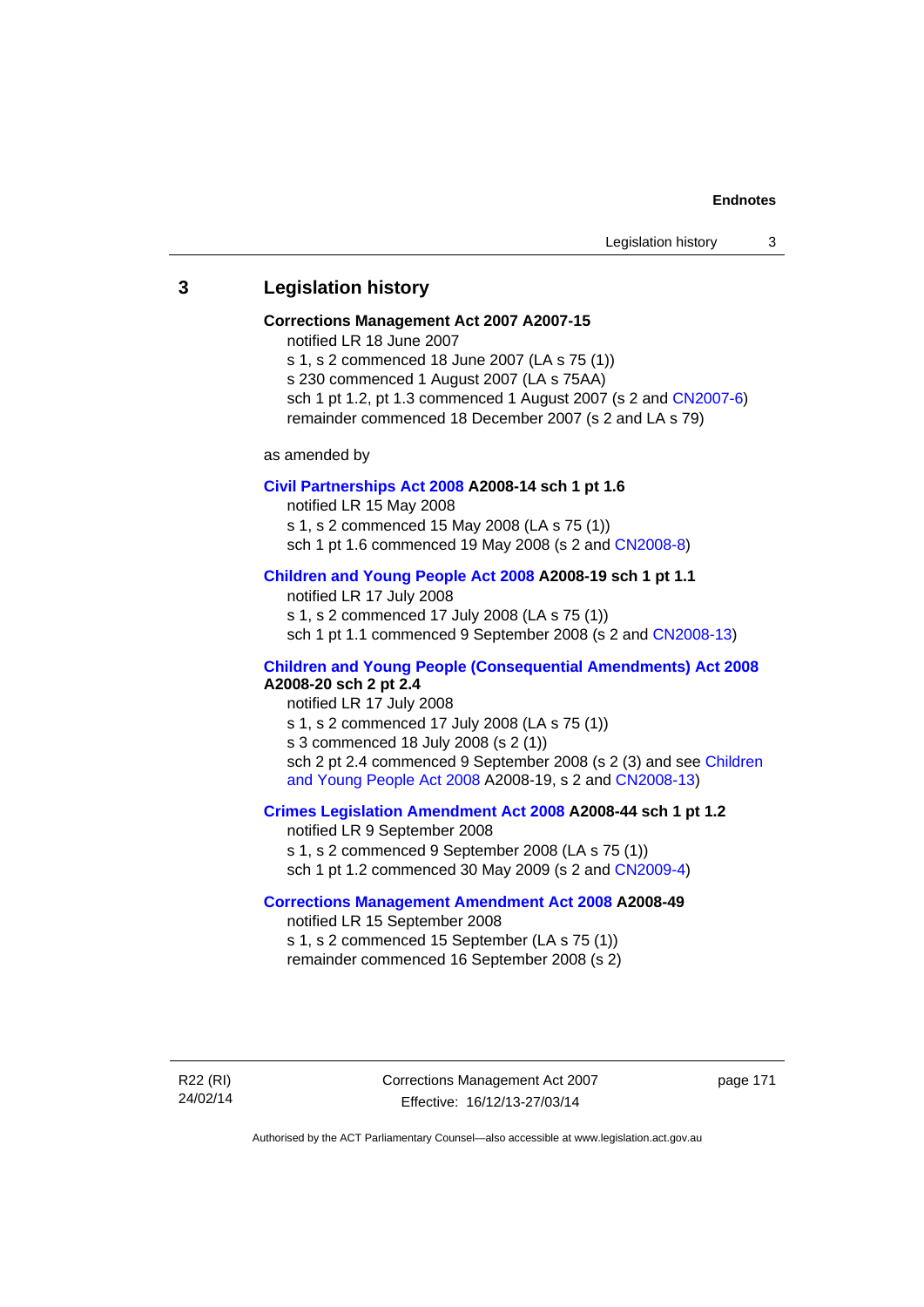| -3 | Legislation history |  |
|----|---------------------|--|
|----|---------------------|--|

## **[Work Safety Legislation Amendment Act 2009](http://www.legislation.act.gov.au/a/2009-28) A2009-28 sch 2 pt 2.2**  notified LR 9 September 2009

s 1, s 2 commenced 9 September 2009 (LA s 75 (1)) sch 2 pt 2.2 commenced 1 October 2009 (s 2 and see [Work Safety Act](http://www.legislation.act.gov.au/a/2008-51)  [2008](http://www.legislation.act.gov.au/a/2008-51) A2008-51, s 2 (1) (b) and [CN2009-11\)](http://www.legislation.act.gov.au/cn/2009-11/default.asp)

## **[Smoking \(Prohibition in Enclosed Public Places\) Amendment](http://www.legislation.act.gov.au/a/2009-51)  [Act 2009](http://www.legislation.act.gov.au/a/2009-51) A2009-51 sch 1 pt 1.1**

notified LR 18 December 2009

s 1, s 2 commenced 18 December 2009 (LA s 75 (1))

sch 1 pt 1.1 commenced 9 December 2010 (s 2 (1) (b) and [CN2010-4\)](http://www.legislation.act.gov.au/cn/2010-4/default.asp)

## **[Health Practitioner Regulation National Law \(ACT\) Act 2010](http://www.legislation.act.gov.au/a/2010-10) A2010-10 sch 2 pt 2.4**

notified LR 31 March 2010 s 1, s 2 commenced 31 March 2010 (LA s 75 (1)) sch 2 pt 2.4 commenced 1 July 2010 (s 2 (1) (a))

## **[Justice and Community Safety Legislation Amendment Act 2010](http://www.legislation.act.gov.au/a/2010-30)**

# **[\(No 2\)](http://www.legislation.act.gov.au/a/2010-30) A2010-30 sch 1 pt 1.5**  notified LR 31 August 2010 s 1, s 2 commenced 31 August 2010 (LA s 75 (1)) s 3 commenced 1 September 2010 (s 2 (1)) sch 1 pt 1.5 commenced 28 September 2010 (s 2 (2))

#### **[Justice and Community Safety Legislation Amendment Act 2010](http://www.legislation.act.gov.au/a/2010-40)  [\(No 3\)](http://www.legislation.act.gov.au/a/2010-40) A2010-40 sch 2 pt 2.4**

notified LR 5 October 2010

s 1, s 2 commenced 5 October 2010 (LA s 75 (1))

s 3 commenced 6 October 2010 (s 2 (1))

sch 2 pt 2.4 commenced 2 November 2010 (s 2 (2))

## **[Administrative \(One ACT Public Service Miscellaneous Amendments\)](http://www.legislation.act.gov.au/a/2011-22)  [Act 2011](http://www.legislation.act.gov.au/a/2011-22) A2011-22 sch 1 pt 1.37**

notified LR 30 June 2011

s 1, s 2 commenced 30 June 2011 (LA s 75 (1)) sch 1 pt 1.37 commenced 1 July 2011 (s 2 (1))

page 172 Corrections Management Act 2007 Effective: 16/12/13-27/03/14

R22 (RI) 24/02/14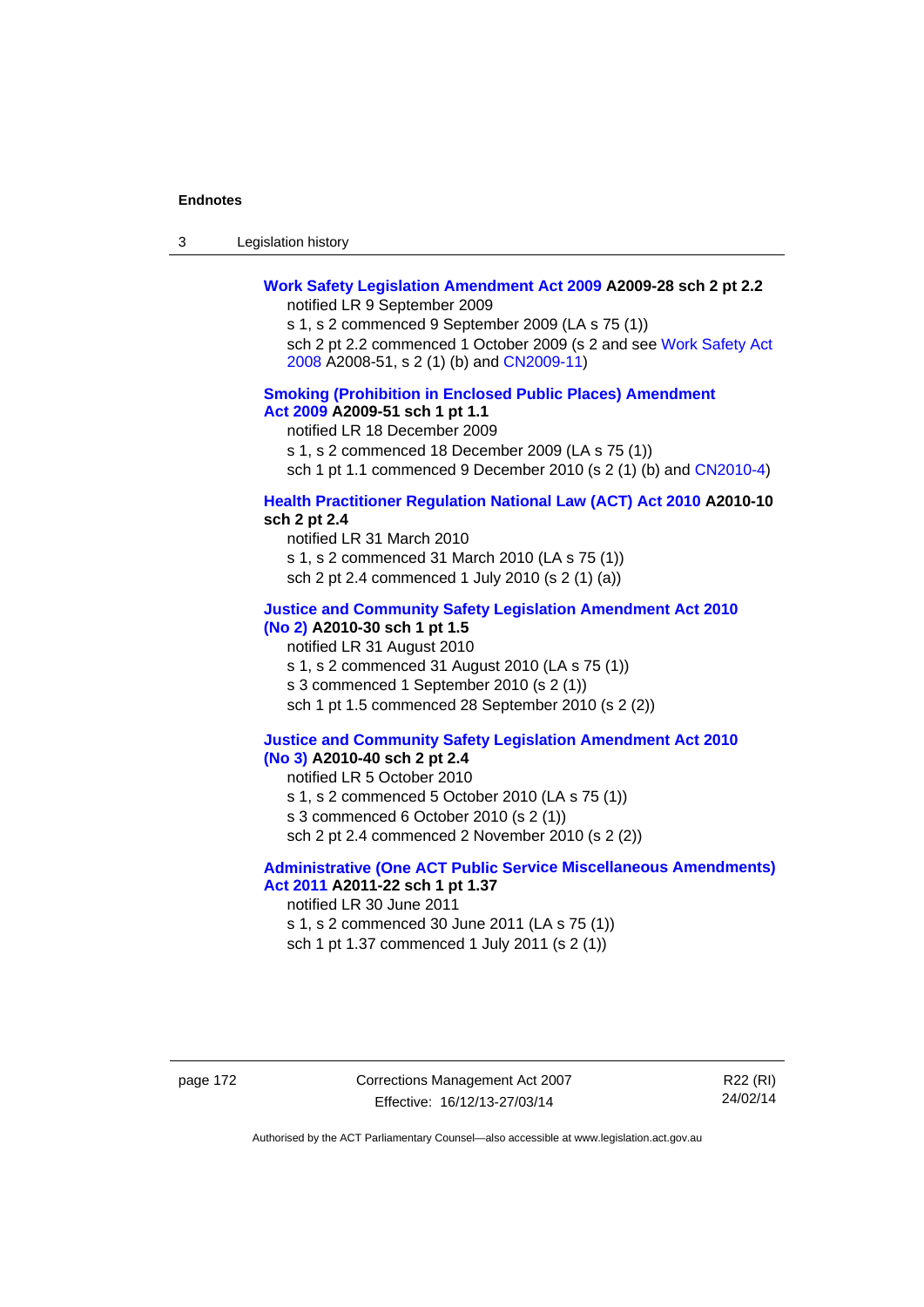## **[Statute Law Amendment Act 2011 \(No 3\)](http://www.legislation.act.gov.au/a/2011-52) A2011-52 sch 3 pt 3.13**

notified LR 28 November 2011

s 1, s 2 commenced 28 November 2011 (LA s 75 (1)) sch 3 pt 3.13 commenced 12 December 2011 (s 2)

## **[Work Health and Safety \(Consequential Amendments\) Act 2011](http://www.legislation.act.gov.au/a/2011-55) A2011-55 sch 1 pt 1.3**

notified LR 14 December 2011

s 1, s 2 commenced 14 December 2011 (LA s 75 (1))

sch 1 pt 1.3 commenced 1 January 2012 (s 2 and see Work Health [and Safety Act 2011](http://www.legislation.act.gov.au/a/2011-35) A2011-35, s 2 and [CN2011-12\)](http://www.legislation.act.gov.au/cn/2011-12/default.asp)

#### **[Corrections and Sentencing Legislation Amendment Act 2011](http://www.legislation.act.gov.au/a/2011-57) A2011-57 pt 2**

notified LR 14 December 2011 s 1, s 2 commenced 14 December 2011 (LA s 75 (1)) pt 2 commenced 15 December 2011 (s 2)

### **[Official Visitor Act 2012](http://www.legislation.act.gov.au/a/2012-33) A2012-33 sch 1 pt 1.2**

notified LR 15 June 2012 s 1, s 2 commenced 15 June 2012 (LA s 75 (1)) sch 1 pt 1.2 commenced 1 September 2013 (s 2 as amended by [A2013-22](http://www.legislation.act.gov.au/a/2013-22) s 4)

## **[Corrections and Sentencing Legislation Amendment Act 2012](http://www.legislation.act.gov.au/a/2012-34) A2012-34 pt 2**

notified LR 15 June 2012 s 1, s 2 commenced 15 June 2012 (LA s 75 (1)) pt 2 commenced 15 December 2012 (s 2 (2))

## **[Civil Unions Act 2012](http://www.legislation.act.gov.au/a/2012-40) A2012-40 sch 3 pt 3.7**

notified LR 4 September 2012 s 1, s 2 commenced 4 September 2012 (LA s 75 (1)) sch 3 pt 3.7 commenced 11 September 2012 (s 2)

## **[Statute Law Amendment Act 2013](http://www.legislation.act.gov.au/a/2013-19) A2013-19 sch 3 pt 3.7**

notified LR 24 May 2013 s 1, s 2 commenced 24 May 2013 (LA s 75 (1)) sch 3 pt 3.7 commenced 14 June 2013 (s 2)

R22 (RI) 24/02/14 Corrections Management Act 2007 Effective: 16/12/13-27/03/14

page 173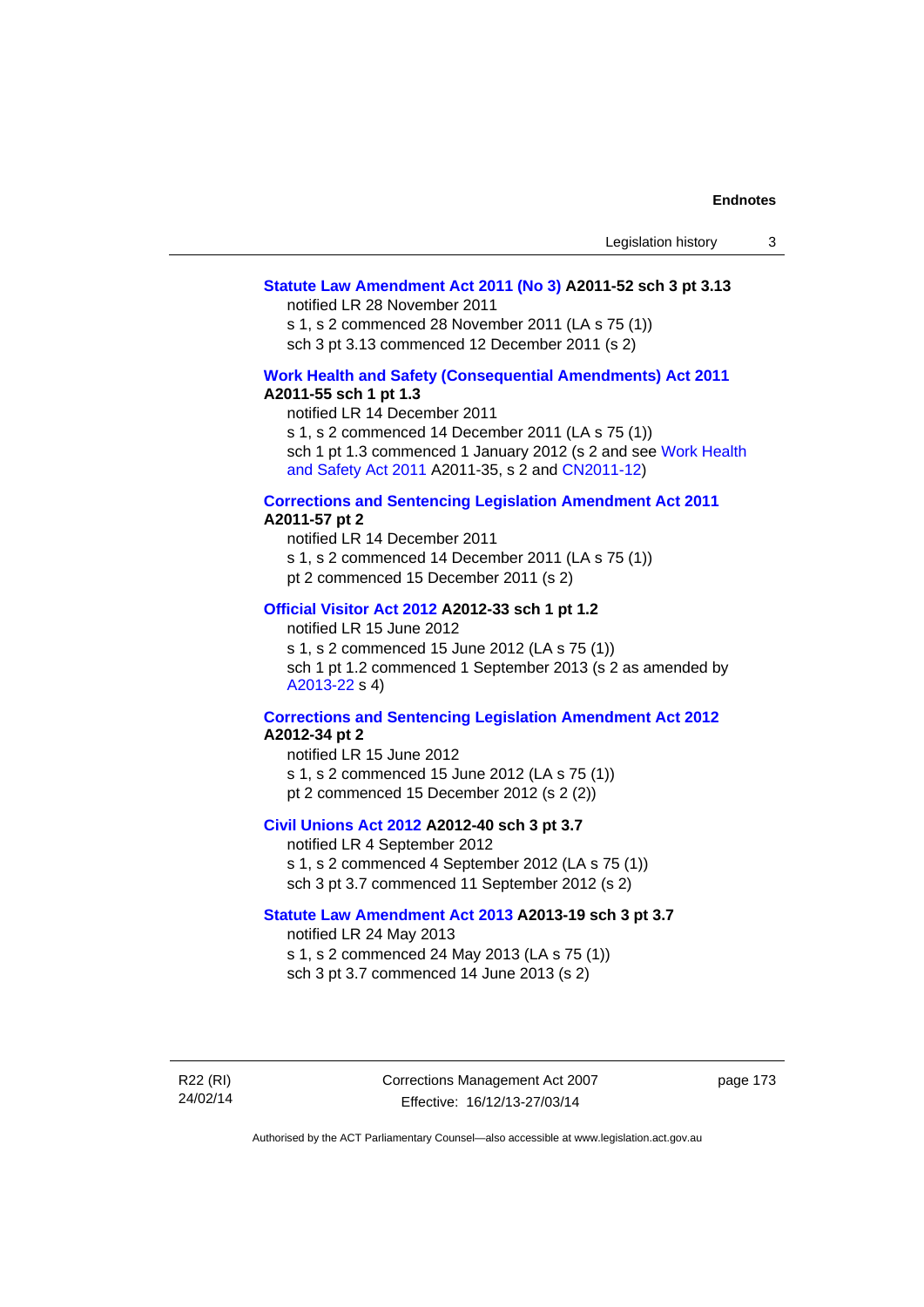3 Legislation history

## **[Official Visitor Amendment Act 2013](http://www.legislation.act.gov.au/a/2013-22) A2013-22 sch 1 pt 1.2**

notified LR 17 June 2013 s 1, s 2 commenced 17 June 2013 (LA s 75 (1)) sch 1 pt 1.2 commenced 1 September 2013 (s 2 and see Official [Visitor Act 2012](http://www.legislation.act.gov.au/a/2012-33) A2012-33 s 2 as amended by this Act)

## **[Marriage Equality \(Same Sex\) Act 2013](http://www.legislation.act.gov.au/a/2013-39) A2013-39 sch 2 pt 2.6**

notified LR 4 November 2013

s 1, s 2 commenced 4 November 2013 (LA s 75 (1))

sch 2 pt 2.6 commenced 7 November 2013 (s 2 and [CN2013-11](http://www.legislation.act.gov.au/cn/2013-11))

*Note* The High Court held this Act to be of no effect (see *Commonwealth v Australian Capital Territory* [2013] HCA 55)

page 174 Corrections Management Act 2007 Effective: 16/12/13-27/03/14

R22 (RI) 24/02/14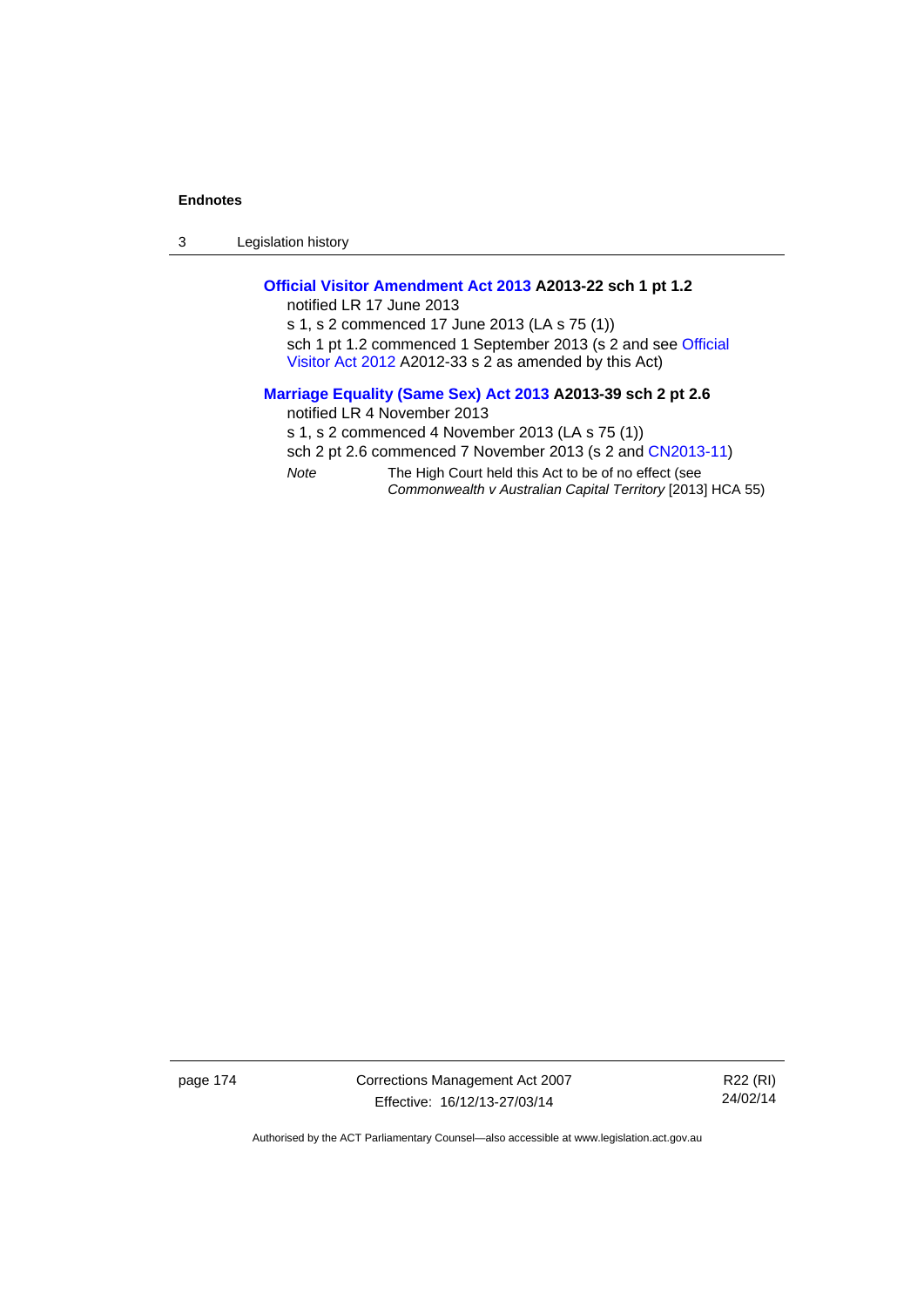# **4 Amendment history Commencement**  s 2 om LA s 89 (4) **Application of Act—***detainees* s 6 am [A2008-19](http://www.legislation.act.gov.au/a/2008-19) amdt 1.1 (1) note 2 exp 2 June 2011 (s 501 (2), (4) (LA s 88 declaration applies)) **Correctional centres—minimum living conditions**  s 12 am [A2011-22](http://www.legislation.act.gov.au/a/2011-22) amdt 1.113 **Ministerial directions to director-general**  s 13 hdg am [A2011-22](http://www.legislation.act.gov.au/a/2011-22) amdt 1.113 s 13 am [A2011-22](http://www.legislation.act.gov.au/a/2011-22) amdt 1.113 **Corrections policies and operating procedures**  s 14 am [A2011-22](http://www.legislation.act.gov.au/a/2011-22) amdt 1.113 **Exclusions from notified corrections policies and operating procedures**  s 15 am [A2011-22](http://www.legislation.act.gov.au/a/2011-22) amdt 1.113 **Director-general directions**  s 16 hdg am [A2011-22](http://www.legislation.act.gov.au/a/2011-22) amdt 1.113 s 16 am [A2011-22](http://www.legislation.act.gov.au/a/2011-22) amdt 1.113 **Director-general directions**<br>s 17 hdg am A201 am [A2011-22](http://www.legislation.act.gov.au/a/2011-22) amdt 1.113 s 17 am [A2011-22](http://www.legislation.act.gov.au/a/2011-22) amdt 1.113, amdt 1.114 **Corrections officers—appointment**  s 19 am [A2011-22](http://www.legislation.act.gov.au/a/2011-22) amdt 1.113 **Corrections officers—functions**  s 20 am [A2011-22](http://www.legislation.act.gov.au/a/2011-22) amdt 1.113 **Doctors—health service appointments**  s 21 am [A2011-22](http://www.legislation.act.gov.au/a/2011-22) amdt 1.113 **Health practitioners—non-therapeutic functions**  s 22 hdg sub [A2010-10](http://www.legislation.act.gov.au/a/2010-10) amdt 2.15 s 22 am [A2010-10](http://www.legislation.act.gov.au/a/2010-10) amdt 2.15; [A2011-22](http://www.legislation.act.gov.au/a/2011-22) amdt 1.113 **Identity cards**  s 23 am [A2010-10](http://www.legislation.act.gov.au/a/2010-10) amdt 2.20; [A2011-22](http://www.legislation.act.gov.au/a/2011-22) amdt 1.113 **Declaration of emergency**  s 26 am [A2011-22](http://www.legislation.act.gov.au/a/2011-22) amdt 1.113 **Emergency powers**  s 27 am [A2011-22](http://www.legislation.act.gov.au/a/2011-22) amdt 1.113

R22 (RI) 24/02/14 Corrections Management Act 2007 Effective: 16/12/13-27/03/14

page 175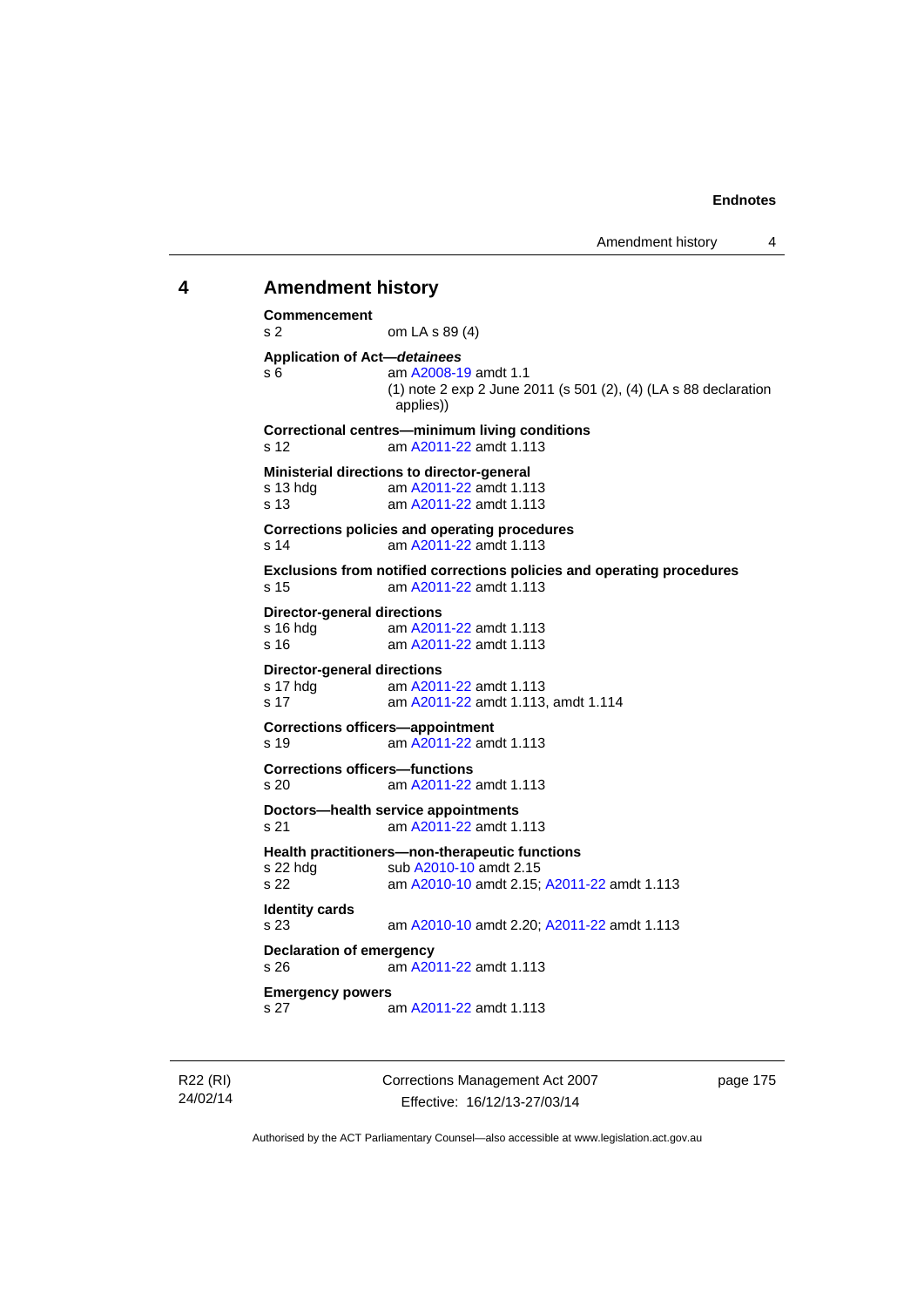4 Amendment history

```
page 176 Corrections Management Act 2007 
                                                                     R22 (RI)
          Arrangements with police 
          s 28 am A2011-22 amdt 1.113
          Definitions—ch 4 
          s 29 am A2008-19 amdt 1.3
                           def chief executive ins A2008-19 amdt 1.2 
                              om A2011-22 amdt 1.109
                           def director-general ins A2011-22 amdt 1.110 
                           def young detainee ins A2008-19 amdt 1.2 
          Detention in police cells 
          s 30 am A2008-19 amdt 1.4, amdt 1.5; A2011-22 amdt 1.113
          Detention in police cells—search powers etc 
          s 31 am A2008-19 amdt 1.6, amdt 1.7 
          Detention in police cells—additional provisions for young detainees 
          s 31A ins A2008-19 amdt 1.8 
                           am A2008-44 amdt 1.14
          Detention in court cells 
          s 33 am A2008-19 amdts 1.9-1.12; A2011-22 amdt 1.113, 
                           amdt 1.114 
          Detention in court cells—additional provisions for young detainees 
          s 33A ins A2008-19 amdt 1.13 
                           am A2011-22 amdt 1.113
          Detainees accommodated away from correctional centre 
          s 34 am A2008-19 amdt 1.14; A2011-22 amdt 1.113 
          Escort officer functions etc 
          s 35 am A2011-22 amdt 1.113, amdt 1.114 
          Executing warrants of imprisonment or remand etc 
          s 38 am A2011-22 amdt 1.113
          Food and drink 
          s 40 am A2010-10 amdt 2.20; A2011-22 amdt 1.113 
          Clothing 
          s 41 A2011-22 amdt 1.113
          Personal hygiene 
          s 42  A2011-22 amdt 1.113
          Sleeping areas 
          s 43  A2011-22 amdt 1.113
          Treatment of convicted and non-convicted detainees 
          s 44 am A2011-22 amdt 1.113
          Access to open air and exercise 
          s 45 am A2011-22 amdt 1.113
```
Effective: 16/12/13-27/03/14

Authorised by the ACT Parliamentary Counsel—also accessible at www.legislation.act.gov.au

24/02/14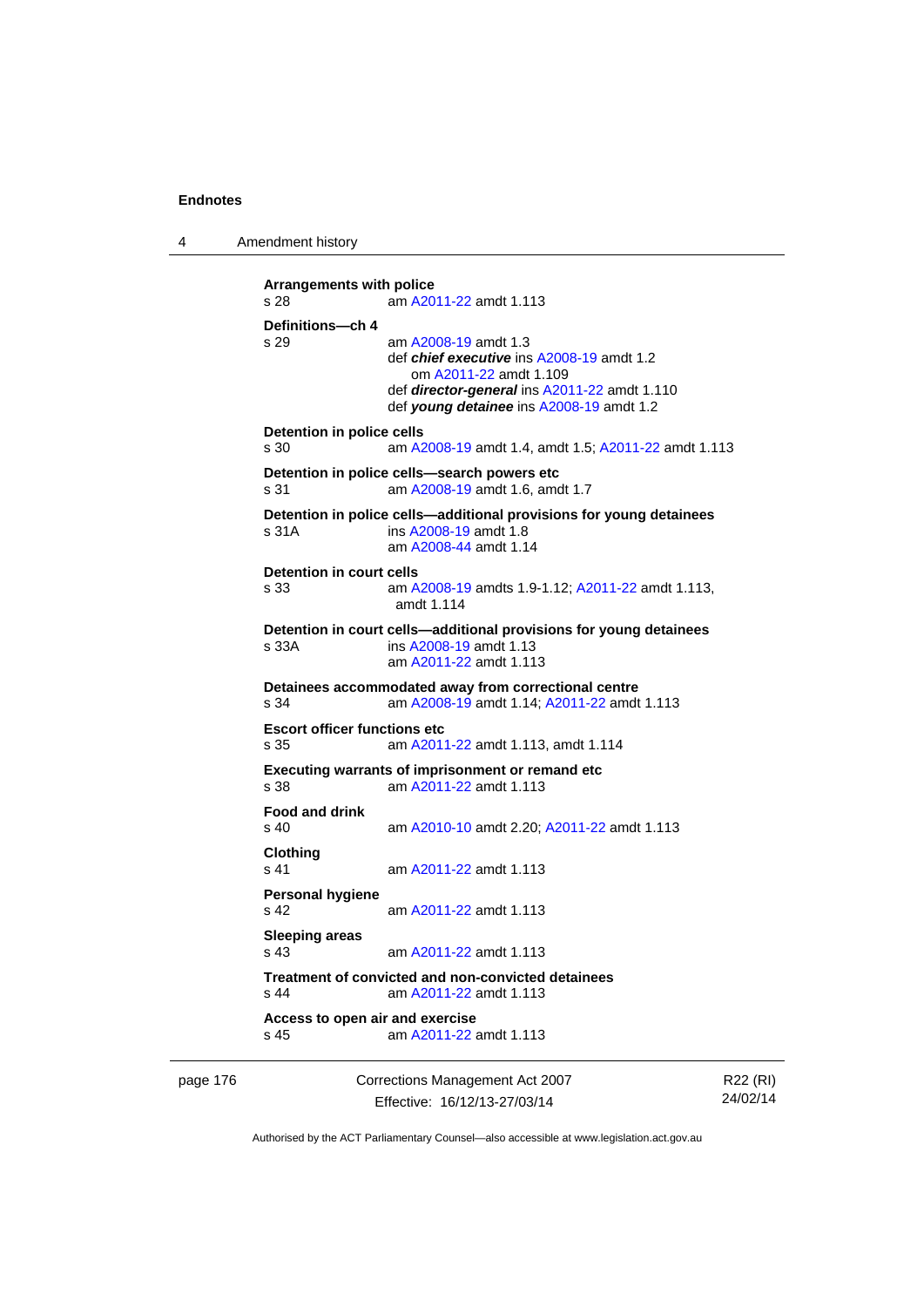Amendment history 4

```
Communication with family and others<br>s 46 am A2011-22 amdt 1.
                A2011-22 amdt 1.113
Telephone calls 
                 s 47 am A2011-22 amdt 1.113
Mail 
                 A2011-22 amdt 1.113
Visits by family members etc 
s 49 am A2011-22 amdt 1.113
Contact with accredited people 
s 50 am A2011-22 amdt 1.113
Visits—protected communications 
s 51 am A2011-22 amdt 1.113
News and educational services 
s 52 am A2011-22 amdt 1.113
Health care 
s 53 am A2010-10 amdt 2.20; A2011-22 amdt 1.113 
Transfers to health facilities 
s 54 am A2010-10 amdt 2.20; A2011-22 amdt 1.113 
Religious, spiritual and cultural needs 
s 55 am A2011-22 amdt 1.113
Official visitors—meaning of entitled person and visitable place 
s 57 sub A2012-33 amdt 1.16 
                  am A2013-22 amdt 1.6, amdt 1.7 
Frequency of visits by official visitors<br>s 58 sub A2012-33 amdt
                 A2012-33 amdt 1.16
                 om A2013-22 amdt 1.8
Complaints to official visitors 
s 59 am A2011-22 amdt 1.113
                 om A2012-33 amdt 1.16
Investigation etc by official visitors 
s 60 am A2011-22 amdt 1.113
                 om A2012-33 amdt 1.16
Official visitors—ending appointments 
 A2010-30 amdt 1.19
                 om A2012-33 amdt 1.16
Relationship with other inspection laws 
s 62 am A2011-22 amdt 1.113
```
R22 (RI) 24/02/14 Corrections Management Act 2007 Effective: 16/12/13-27/03/14

page 177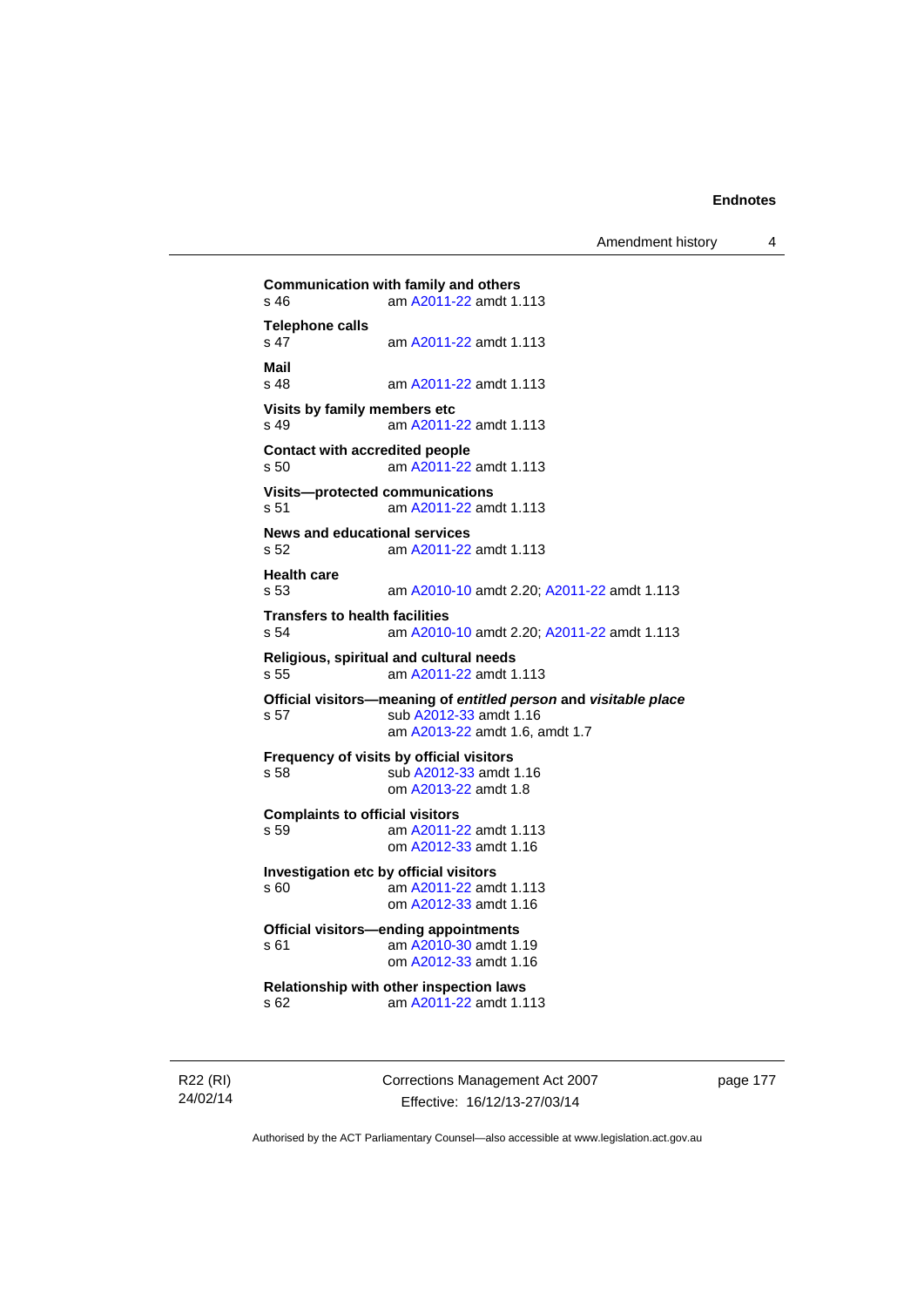4 Amendment history

```
Authority for detention 
s 64 am A2011-22 amdt 1.113
Identification of detainees 
s 65 am A2010-10 amdt 2.16; A2011-22 amdt 1.113; A2013-19
                amdt 3.41
Information about entitlements and obligations 
s 66 am A2011-22 amdt 1.113, amdt 1.114 
Initial assessment 
s 67 am A2011-22 amdt 1.113
Alcohol and drug tests on admission 
s 69 am A2011-22 amdt 1.113
Strip search on admission 
s 70 am A2011-22 amdt 1.113
Property of detainees 
s 71 am A2011-22 amdt 1.113
Security classification 
s 72 am A2011-22 amdt 1.113
Case management plan 
s 73 am A2011-22 amdt 1.113
Entries in register of detainees 
s 74 am A2011-22 amdt 1.113
Compliance with director-general's directions 
s 75 hdg am A2011-22 amdt 1.114
s 75 am A2011-22 amdt 1.113, amdt 1.114 
Register of detainees 
s 76 am A2011-22 amdt 1.113
Health reports 
s 77 am A2008-20 amdt 2.14; A2011-22 amdt 1.113, amdt 1.114 
Case management plans—scope etc 
s 78 am A2011-22 amdt 1.113
Transgender and intersex detainees—sexual identity 
s 79 am A2010-10 amdt 2.20; A2011-22 amdt 1.113 
Security classification—basis etc 
s 80 am A2011-22 amdt 1.113
Prohibited things 
s 81 am A2011-22 amdt 1.113
Possession of prohibited things 
s 82 am A2011-22 amdt 1.113
```
page 178 Corrections Management Act 2007 Effective: 16/12/13-27/03/14

R22 (RI) 24/02/14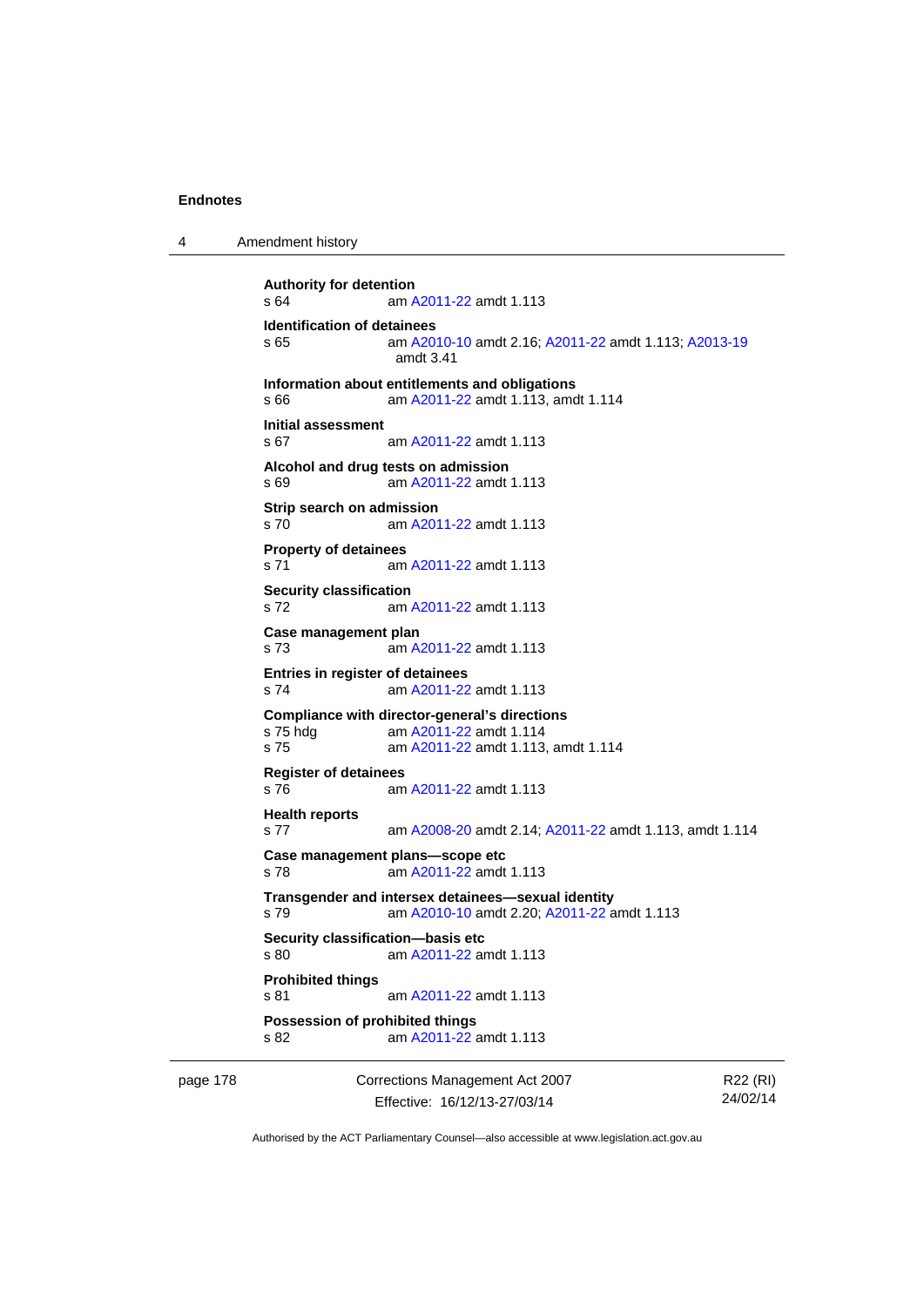**Trust accounts for detainees**<br>s 84 am A2011-am [A2011-22](http://www.legislation.act.gov.au/a/2011-22) amdt 1.113 **Prohibited areas**  s 85 am [A2011-22](http://www.legislation.act.gov.au/a/2011-22) amdt 1.113 **Nonsmoking areas**  s 86 am [A2009-51](http://www.legislation.act.gov.au/a/2009-51) amdt 1.1; [A2011-22](http://www.legislation.act.gov.au/a/2011-22) amdt 1.113 **Management and security—corrections policies and operating procedures**  s 87 am [A2008-14](http://www.legislation.act.gov.au/a/2008-14) amdt 1.17; [A2011-22](http://www.legislation.act.gov.au/a/2011-22) amdt 1.113; [A2012-40](http://www.legislation.act.gov.au/a/2012-40) amdt 3.25; [A2013-39](http://www.legislation.act.gov.au/a/2013-39) amdt 2.11 [\(A2013-39](http://www.legislation.act.gov.au/a/2013-39) never effective (see *Commonwealth v Australian Capital Territory* [2013] HCA 55)) **Segregation—safety and security**  s 90 am [A2011-22](http://www.legislation.act.gov.au/a/2011-22) amdt 1.113, amdt 1.114; [A2011-57](http://www.legislation.act.gov.au/a/2011-57) s 4 **Segregation—protective custody**  s 91 am [A2011-22](http://www.legislation.act.gov.au/a/2011-22) amdt 1.113, amdt 1.114; [A2011-57](http://www.legislation.act.gov.au/a/2011-57) s 5 **Segregation—health**  s 92 am [A2011-22](http://www.legislation.act.gov.au/a/2011-22) amdt 1.113, amdt 1.114; [A2011-57](http://www.legislation.act.gov.au/a/2011-57) s 6 **Application for review of segregation directions**  s 96 am [A2011-22](http://www.legislation.act.gov.au/a/2011-22) amdt 1.113, amdt 1.114 **Review of segregation directions**  s 97 am [A2011-22](http://www.legislation.act.gov.au/a/2011-22) amdt 1.113, amdt 1.114 **Other separation of detainees**  s 98 am [A2011-22](http://www.legislation.act.gov.au/a/2011-22) amdt 1.113 **Monitoring—general considerations**  s 99 am [A2011-22](http://www.legislation.act.gov.au/a/2011-22) amdt 1.113 **Monitoring at correctional centres**  s 100 am [A2011-22](http://www.legislation.act.gov.au/a/2011-22) amdt 1.113 **Personal monitoring devices**  s 101 am [A2011-22](http://www.legislation.act.gov.au/a/2011-22) amdt 1.113 **Interfering with personal monitoring devices**  s 102 am [A2011-22](http://www.legislation.act.gov.au/a/2011-22) amdt 1.113 **Monitoring telephone calls etc**  s 103 am [A2011-22](http://www.legislation.act.gov.au/a/2011-22) amdt 1.113 **Monitoring ordinary mail**  s 104 am [A2011-22](http://www.legislation.act.gov.au/a/2011-22) amdt 1.113 **Monitoring protected mail**<br>s 105 am A20 am [A2011-22](http://www.legislation.act.gov.au/a/2011-22) amdt 1.113

R22 (RI) 24/02/14 Corrections Management Act 2007 Effective: 16/12/13-27/03/14

page 179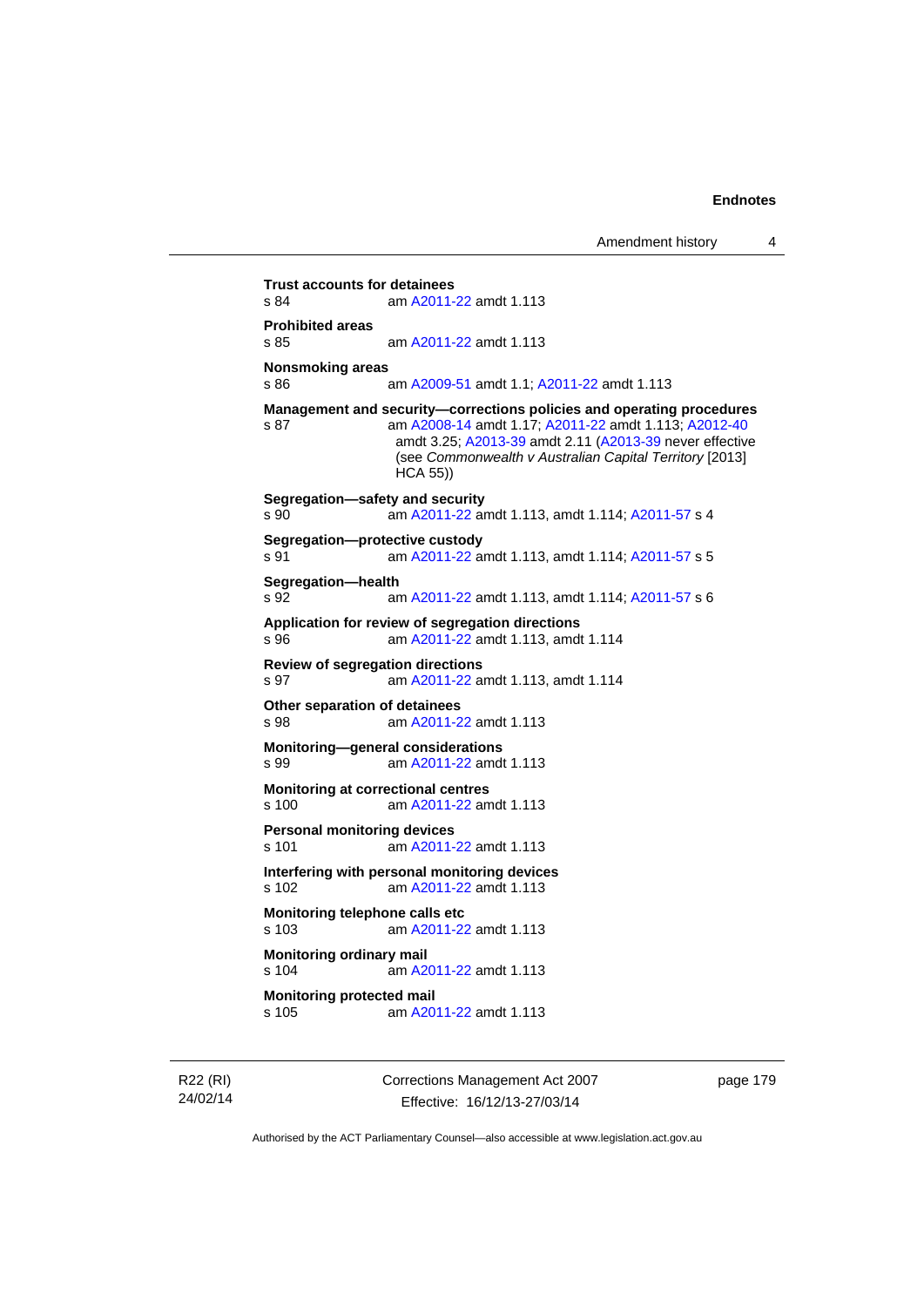4 Amendment history

```
Mail searches—consequences 
s 106 am A2011-22 amdt 1.113
Register of strip and body searches 
s 110 am A2011-22 amdt 1.113
Scanning, frisk and ordinary searches—directions 
s 111 am A2011-22 amdt 1.113
Meaning of seizeable item—div 9.4.3 
s 113 sub A2008-49 s 4 
Strip searches—when may be conducted 
s 113A  A2008-49 s 4
                am A2011-22 amdt 1.113
Strip searches—on suspicion 
s 113B ins A2008-49 s 4
                am A2011-22 amdt 1.113
Strip searches—where prudent 
s 113C ins A2008-49 s 4
                am A2011-22 amdt 1.113
Strip searches—general rules 
s 115 am A2011-22 amdt 1.113
Body searches—directions 
s 116 am A2010-10 amdt 2.20; A2011-22 amdt 1.113 
Body searches—presence of nurse and corrections officers 
s 117 am A2010-10 amdt 2.20; A2011-22 amdt 1.113 
Body searches—assistance from corrections officer 
s 118 am A2011-22 amdt 1.113
Body searches—rules about detainee's clothing 
s 119 am A2011-22 amdt 1.113
Searches—premises and property 
s 122 am A2011-22 amdt 1.113
Searches of detainee cells—suspected legally privileged material 
s 124 am A2011-22 amdt 1.113
Searches—use of corrections dogs 
s 125 am A2011-22 amdt 1.113
Seizing mail etc 
s 127 am A2011-22 amdt 1.113, amdt 1.114 
Seizing property—general 
s 128  A2011-22 amdt 1.113
```
page 180 Corrections Management Act 2007 Effective: 16/12/13-27/03/14

R22 (RI) 24/02/14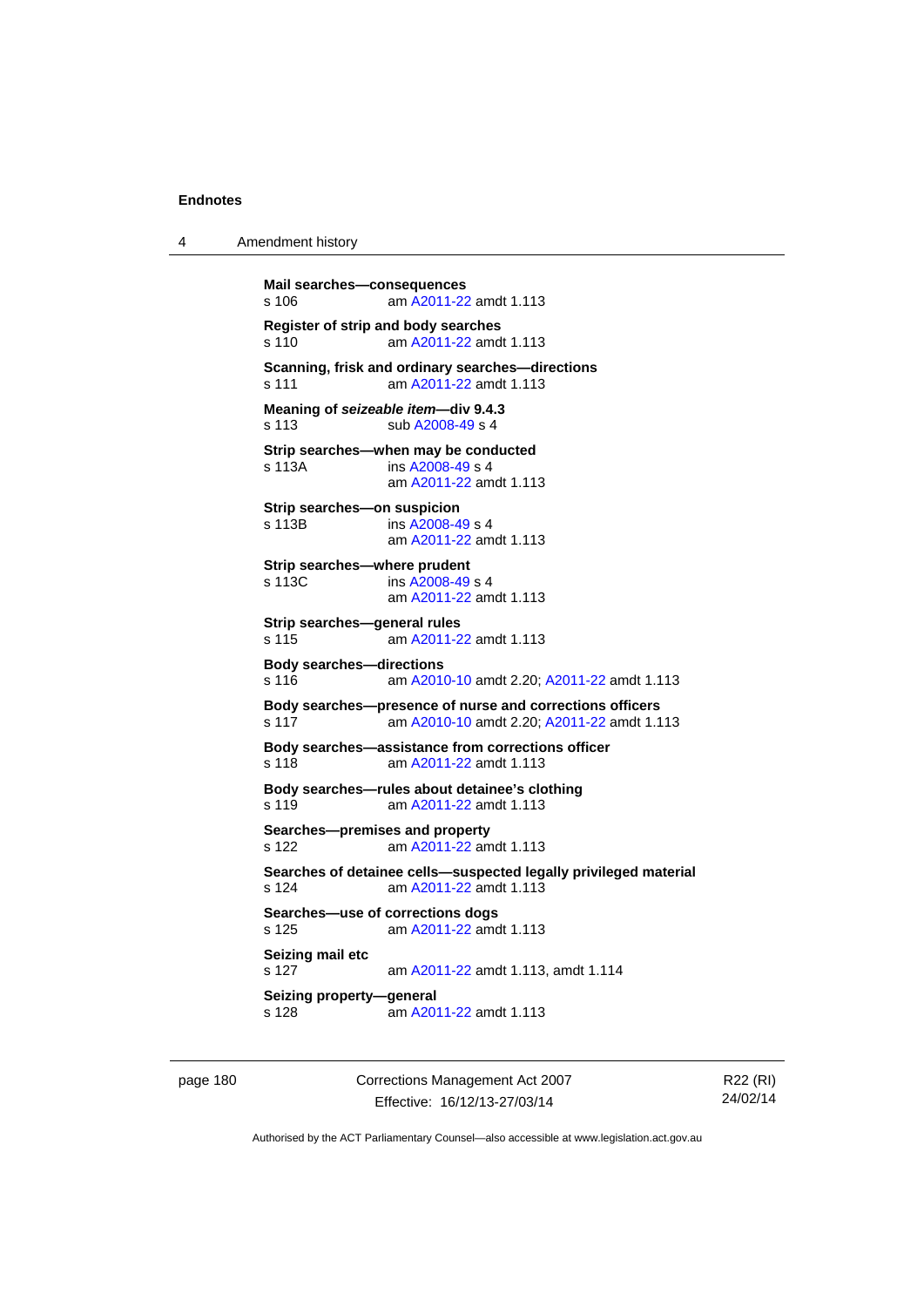```
Receipt for seizure 
               A2011-22 amdt 1.113
Forfeiture of things seized 
s 130 am A2011-22 amdt 1.113
Return of things seized but not forfeited 
s 131 am A2011-22 amdt 1.113
Definitions—drug and test sample
s 132 am A2010-10 amdt 2.20
When test sample positive
s 133 am A2011-22 amdt 1.113
Alcohol and drug testing of detainees 
s 134 am A2010-10 amdt 2.20; A2011-22 amdt 1.113 
Effect of positive test sample from detainee 
s 135 am A2011-22 amdt 1.113
Managing use of force 
 A2011-22 amdt 1.113
Authorised use of force 
s 138 am A2011-22 amdt 1.113
Use of restraints or weapons 
s 140 am A2010-10 amdt 2.17; A2011-22 amdt 1.113 
Medical examination after use of force 
s 141 am A2011-22 amdt 1.113
Reporting use of force 
s 142 am A2011-22 amdt 1.113
Visiting conditions 
s 143 am A2011-22 amdt 1.113
Notice of visiting conditions 
s 144 am A2011-22 amdt 1.113
Taking prohibited things etc into correctional centre 
 A2011-22 amdt 1.113
Directions to visitors 
s 146 am A2011-22 amdt 1.113
Searches of visitors 
s 147 am A2011-22 amdt 1.113
Directions to leave correctional centre etc 
s 148 am A2011-22 amdt 1.113
```
R22 (RI) 24/02/14 Corrections Management Act 2007 Effective: 16/12/13-27/03/14

page 181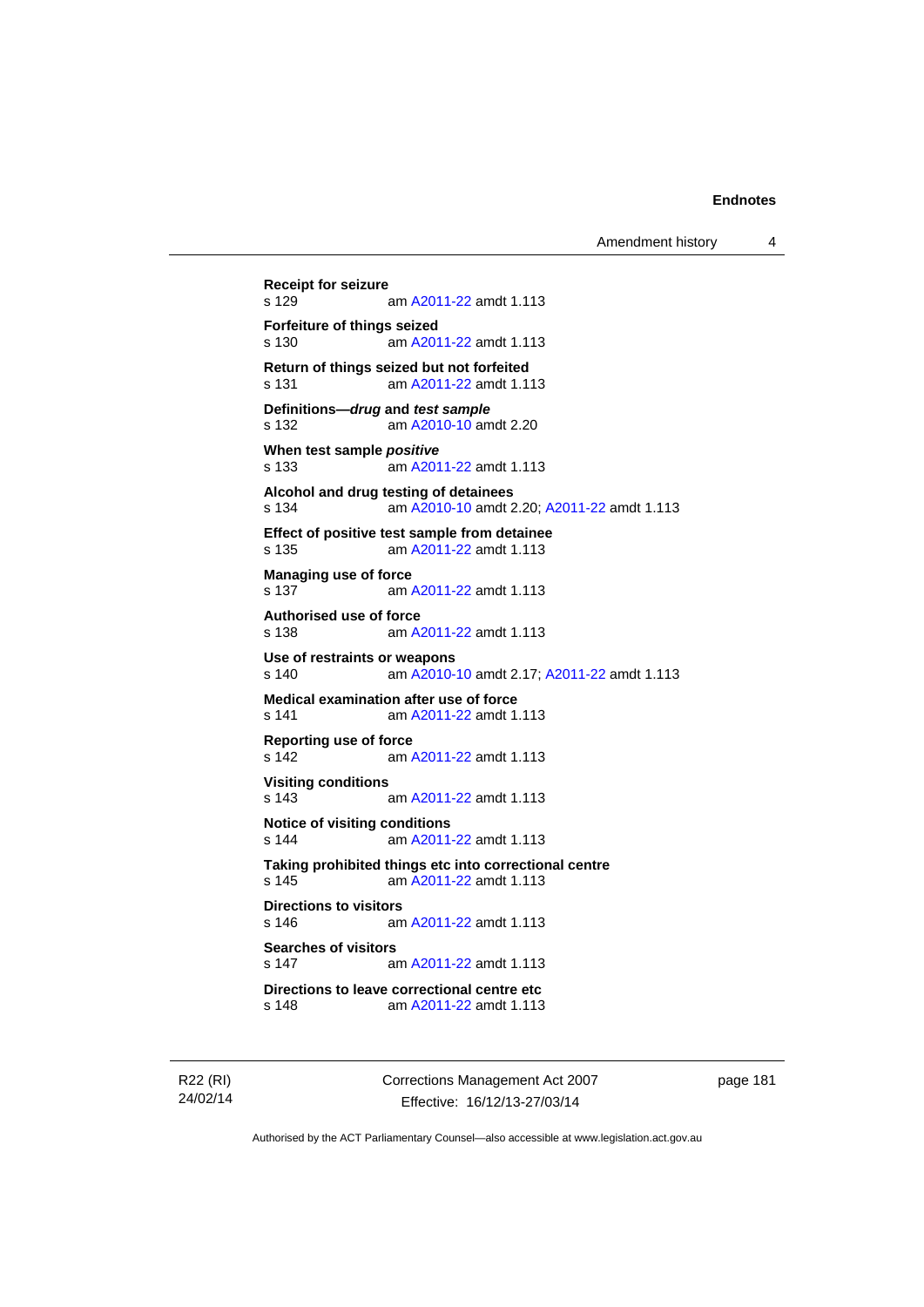4 Amendment history

```
Removing people from correctional centre 
s 149 am A2011-22 amdt 1.113
Definitions—discipline<br>s 151 def a
                 s 151 def administrator am A2011-22 amdt 1.113 
                     om A2012-34 s 4 
                  def initial report ins A2012-34 s 5 
                  def investigative segregation am A2011-22 amdt 1.113 
                     sub A2012-34 s 6 
                  def investigator's report sub A2012-34 s 6 
                  def presiding officer ins A2012-34 s 7 
Meaning of disciplinary breach
s 152 am A2011-22 amdt 1.113, amdt 1.114 
Meaning of investigator
s 153 am A2011-22 amdt 1.113
Report etc by corrections officer 
s 156 am A2012-34 s 8, s 9 
Investigation by investigator 
A2012-34 s 10
Action by presiding officer 
A2012-34 s 10
Disciplinary charge 
s 159 am A2012-34 s 11 
Director-general directions—investigative segregation 
s 160 hdg am A2011-22 amdt 1.113
s 160 am A2011-22 amdt 1.113; A2012-34 s 12, s 13
Duration of investigative segregation 
s 163 am A2011-22 amdt 1.113, amdt 1.114; A2011-57 s 7; 
                  A2012-34 s 14 
Meaning of presiding officer—div 10.3.1 
s 166 am A2011-22 amdt 1.113
                  om A2012-34 s 15 
Disciplinary breach admitted by accused 
 A2012-34 s 16, s 17
Meaning of presiding officer—div 10.3.2<br>s 169 am A2011-22 amdt 1.1
                  A2011-22 amdt 1.113
                  om A2012-34 s 18 
Disciplinary inquiry into charge 
s 170 am A2012-34 s 19
```
page 182 Corrections Management Act 2007 Effective: 16/12/13-27/03/14

R22 (RI) 24/02/14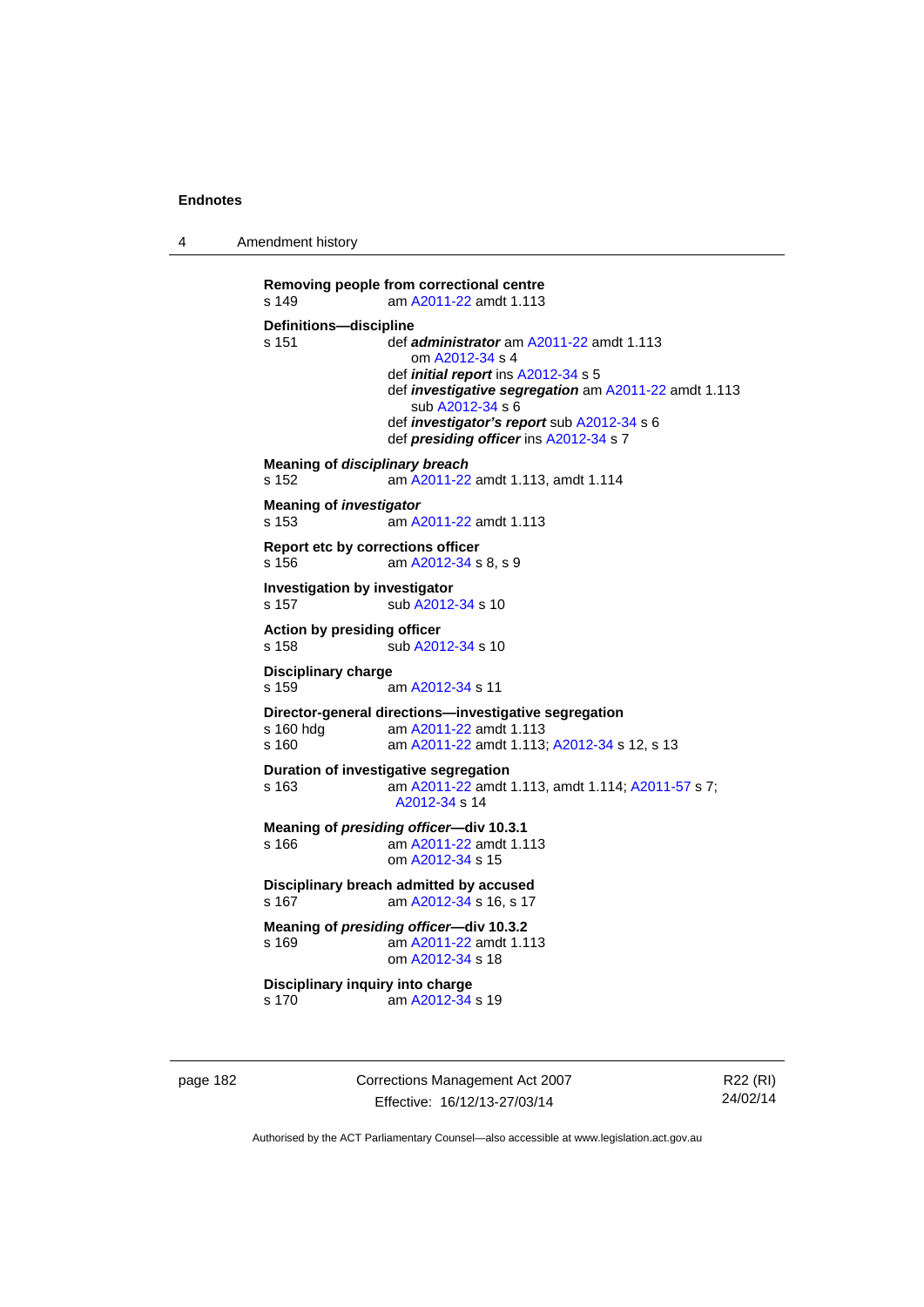```
Presiding officer's powers after internal inquiry 
s 171 am A2012-34 s 20; ss renum R18 LA
Meaning of review officer—div 10.3.3 
s 172 am A2011-22 amdt 1.113
                 om A2012-34 s 21 
Application for review of inquiry decision 
s 173 am A2011-22 amdt 1.113; A2012-34 s 22 
Director-general to assign review officer<br>s 174 hdg am A2011-22 amdt 1.11
                 A2011-22 amdt 1.113
s 174 am A2011-22 amdt 1.113
                 om A2012-34 s 23 
Review of inquiry decision 
A2012-34 s 23
Director-general's powers after further inquiry 
s 176 hdg<br>s 176  A2012-34 s 25
                 A2012-34 s 25, s 26
Application for review by adjudicator 
s 178 am A2012-34 s 26 
Review by adjudicator 
                A2012-34 s 26
Adjudicator's powers after review 
s 180 am A2012-34 s 27 
Meaning of relevant presiding officer—div 10.3.5 
s 182 am A2012-34 s 28 
Disciplinary action by relevant presiding officer 
s 183 am A2011-22 amdt 1.113
Reparation 
                 A2011-22 amdt 1.113
Separate confinement conditions 
s 187 am A2011-22 amdt 1.113
Record of disciplinary action 
s 189 am A2011-22 amdt 1.113
Presiding officer may require official reports 
s 196 am A2011-22 amdt 1.113
Notice of disciplinary hearing 
s 200 am A2011-22 amdt 1.113
Appearance at disciplinary hearing—audiovisual or audio link 
s 203 am A2010-40 amdt 2.4
```
R22 (RI) 24/02/14 Corrections Management Act 2007 Effective: 16/12/13-27/03/14

page 183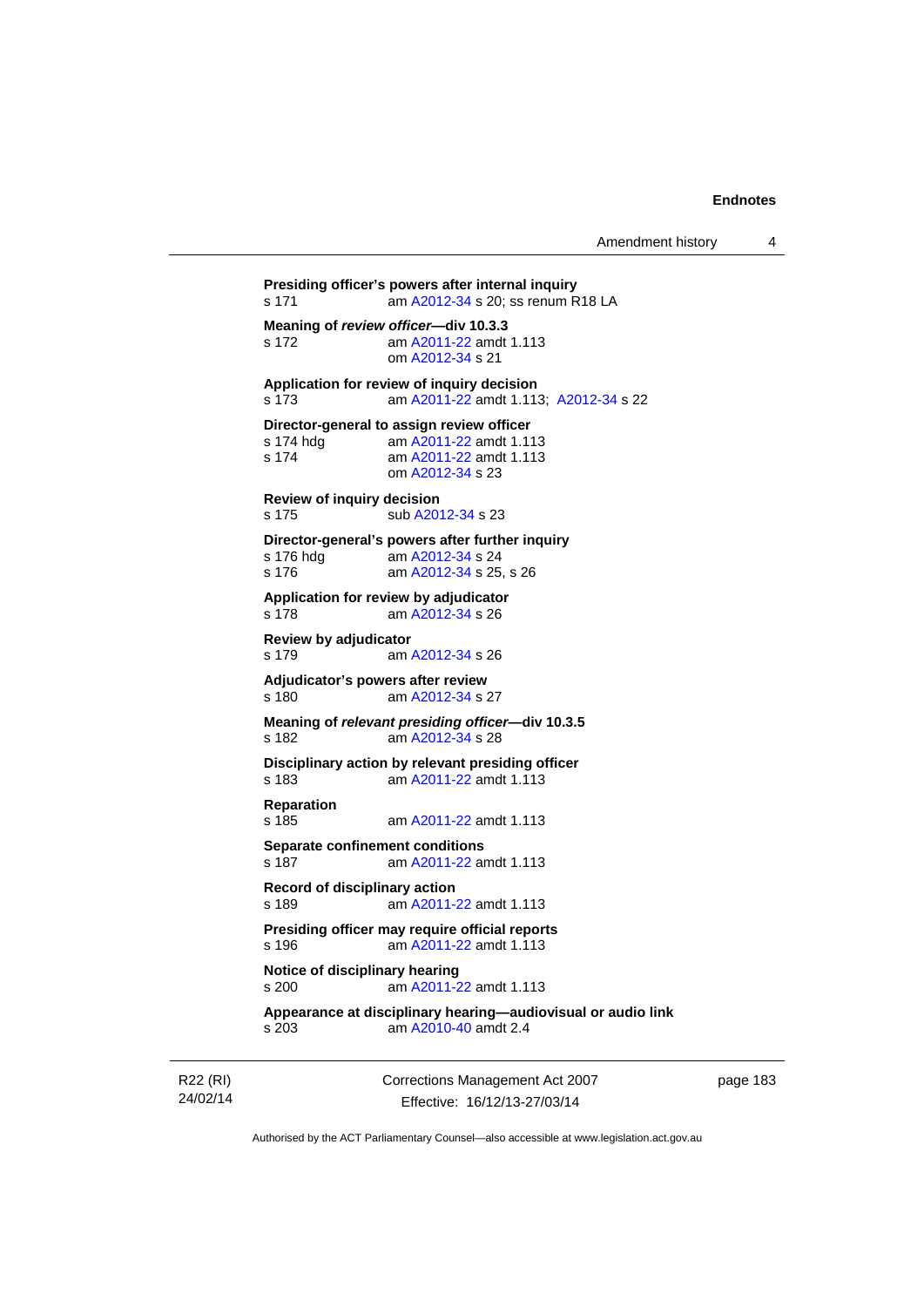4 Amendment history

```
Local leave directions 
                 A2011-22 amdt 1.113
Local leave permits 
s 205 am A2011-22 amdt 1.113
Definitions—pt 12.2 
                 def corresponding chief executiveA2011-22 amdt 1.113
                  def corresponding director-general ins A2011-22
                  amdt 1.113
Interstate leave permits 
s 208 am A2011-22 amdt 1.113
Notice to participating States 
s 210 am A2011-22 amdt 1.113
Lawful temporary absence from correctional centre 
s 217 am A2011-22 amdt 1.113, amdt 1.114 
Detainee's work—work health and safety<br>s 219 hdg sub A2009-28 amdt 2.3;
                A2009-28A2011-55 amdt 1.4
s 219 am A2009-28 amdt 2.4, amdt 2.5; A2011-22 amdt 1.113; 
                  A2011-55 amdt 1.5 
Random testing of detainees—statistical purposes 
                A2011-22 amdt 1.113
Confidentiality 
s 222 am A2011-22 amdt 1.113
Evidentiary certificates 
s 226 am A2011-22 amdt 1.113
Legislation amended—sch 1 
s 230 om LA s 89 (3) 
Transitional 
ch 50 hdg om A2011-52 amdt 3.57
Meaning of commencement day—ch 50 
s 500 om A2011-52 amdt 3.57
Application of Act to transitional detainees 
s 501 exp 2 June 2011 (s 501 (4) (LA s 88 declaration applies)) 
Application of Act to transitional interstate leave permits 
s 502 exp 2 June 2011 (s 502 (3) (LA s 88 declaration applies)) 
Application of Act to certain transitional remandees 
s 503 exp 18 December 2009 (s 503 (6) (LA s 88 declaration 
                  applies))
```
page 184 Corrections Management Act 2007 Effective: 16/12/13-27/03/14

R22 (RI) 24/02/14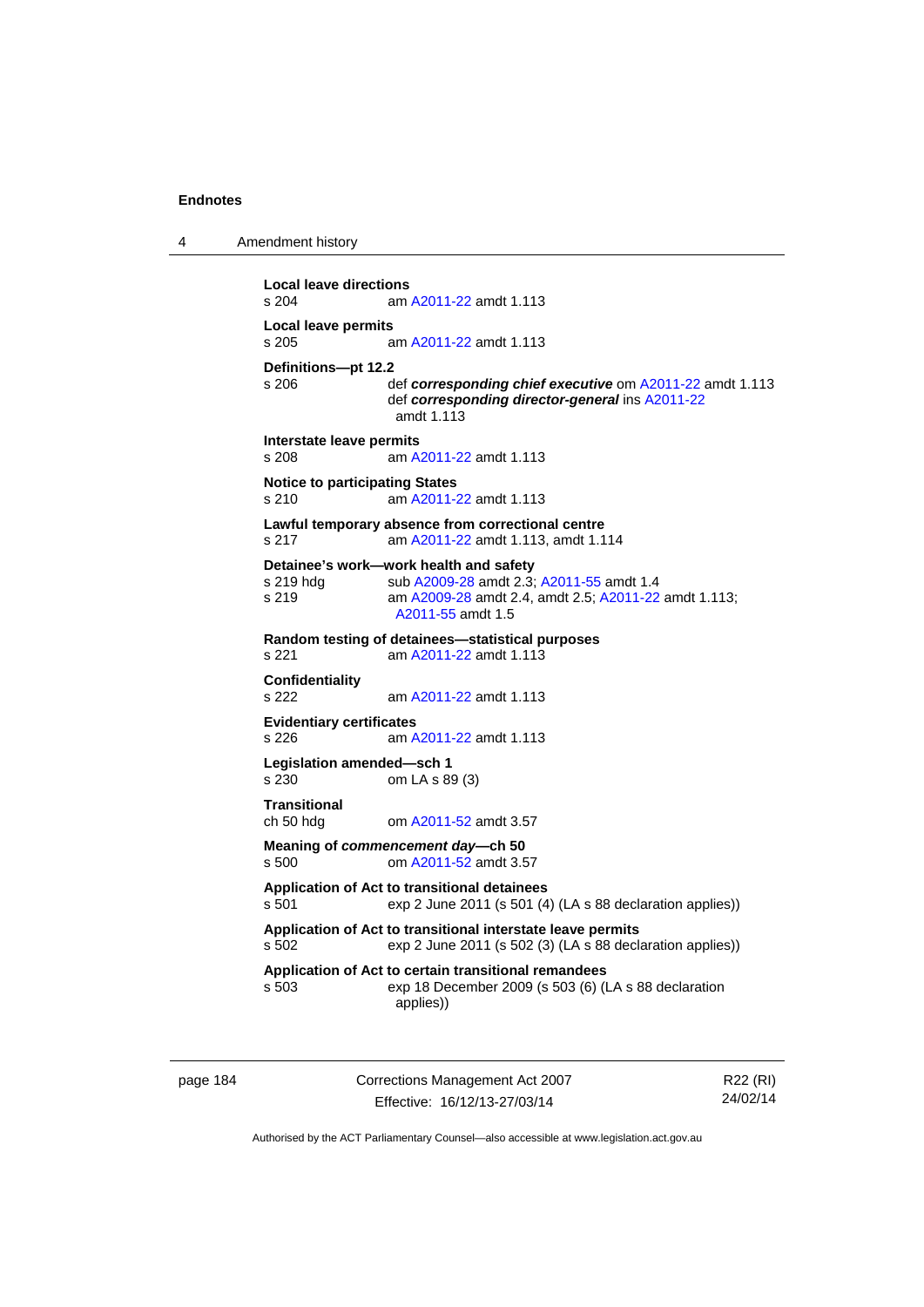|                      | Transitional arrangements with NSW—Rehabilitation of Offenders (Interim)<br>Act, s 94                                                                                                                                       |                                                                                                                                                                                                                                                                                                                                                                                                                                                                                                                                                                                                                                                                                                                                                                                                                                                                                                                           |          |  |
|----------------------|-----------------------------------------------------------------------------------------------------------------------------------------------------------------------------------------------------------------------------|---------------------------------------------------------------------------------------------------------------------------------------------------------------------------------------------------------------------------------------------------------------------------------------------------------------------------------------------------------------------------------------------------------------------------------------------------------------------------------------------------------------------------------------------------------------------------------------------------------------------------------------------------------------------------------------------------------------------------------------------------------------------------------------------------------------------------------------------------------------------------------------------------------------------------|----------|--|
|                      | s 504                                                                                                                                                                                                                       | exp 18 December 2009 (s 504 (4) (LA s 88 declaration<br>applies))                                                                                                                                                                                                                                                                                                                                                                                                                                                                                                                                                                                                                                                                                                                                                                                                                                                         |          |  |
|                      | <b>Construction of outdated references</b><br>s 505<br>om A2011-52 amdt 3.57                                                                                                                                                |                                                                                                                                                                                                                                                                                                                                                                                                                                                                                                                                                                                                                                                                                                                                                                                                                                                                                                                           |          |  |
|                      | Crimes (Sentence Administration) Act 2005, ch 17 (Transitional-interim<br>custody arrangements)-definition of Corrections Management Act 2007<br>exp 18 December 2009 (s 506 (4) (LA s 88 declaration<br>s 506<br>applies)) |                                                                                                                                                                                                                                                                                                                                                                                                                                                                                                                                                                                                                                                                                                                                                                                                                                                                                                                           |          |  |
|                      | <b>Transitional regulations</b><br>s 507                                                                                                                                                                                    | exp 18 December 2009 (s 507 (4) (LA s 88 declaration<br>applies))                                                                                                                                                                                                                                                                                                                                                                                                                                                                                                                                                                                                                                                                                                                                                                                                                                                         |          |  |
|                      | ch 51 hdg                                                                                                                                                                                                                   | Transitional-Corrections and Sentencing Legislation Amendment Act 2012<br>ins A2012-34 s 29<br>exp 15 December 2013 (s 509)                                                                                                                                                                                                                                                                                                                                                                                                                                                                                                                                                                                                                                                                                                                                                                                               |          |  |
|                      | Alleged disciplinary breaches not finally dealt with before commencement                                                                                                                                                    |                                                                                                                                                                                                                                                                                                                                                                                                                                                                                                                                                                                                                                                                                                                                                                                                                                                                                                                           |          |  |
|                      | day<br>s 508                                                                                                                                                                                                                | ins A2012-34 s 29<br>exp 15 December 2013 (s 509)                                                                                                                                                                                                                                                                                                                                                                                                                                                                                                                                                                                                                                                                                                                                                                                                                                                                         |          |  |
|                      | Expiry-ch 51<br>s 509                                                                                                                                                                                                       | ins A2012-34 s 29<br>exp 15 December 2013 (s 509)                                                                                                                                                                                                                                                                                                                                                                                                                                                                                                                                                                                                                                                                                                                                                                                                                                                                         |          |  |
|                      | sch 1                                                                                                                                                                                                                       | <b>Consequential amendments</b><br>om LA s 89 (3)<br>am A2008-14 amdt 1.18; A2010-10 amdt 2.18; A2010-30<br>amdt 1.20; A2011-22 amdt 1.111, amdt 1.112; A2012-40<br>amdt 3.26; A2013-19 amdt 3.42; A2012-33 amdt 1.17;<br>A2013-22 amdt 1.9; A2013-39 amdt 2.12, amdt 2.13<br>(A2013-39 never effective (see Commonwealth v Australian<br>Capital Territory [2013] HCA 55))<br>def <i>administrator</i> om A2012-34 s 30<br>def <i>administrative penalty</i> sub A2013-19 amdt 3.43<br>def charge notice sub A2013-19 amdt 3.44<br>def corresponding chief executive om A2011-22 amdt 1.113<br>def corresponding corrections law om A2013-19 amdt 3.45<br>def corresponding director-general ins A2011-22<br>amdt 1.113<br>def disciplinary action sub A2013-19 amdt 3.46<br>def disciplinary breach sub A2013-19 amdt 3.46<br>def director-general ins A2011-52 amdt 3.58<br>def entitled person ins A2012-33 amdt 1.18 |          |  |
|                      | <b>Dictionary</b><br>dict                                                                                                                                                                                                   |                                                                                                                                                                                                                                                                                                                                                                                                                                                                                                                                                                                                                                                                                                                                                                                                                                                                                                                           |          |  |
| R22 (RI)<br>24/02/14 |                                                                                                                                                                                                                             | Corrections Management Act 2007<br>Effective: 16/12/13-27/03/14                                                                                                                                                                                                                                                                                                                                                                                                                                                                                                                                                                                                                                                                                                                                                                                                                                                           | page 185 |  |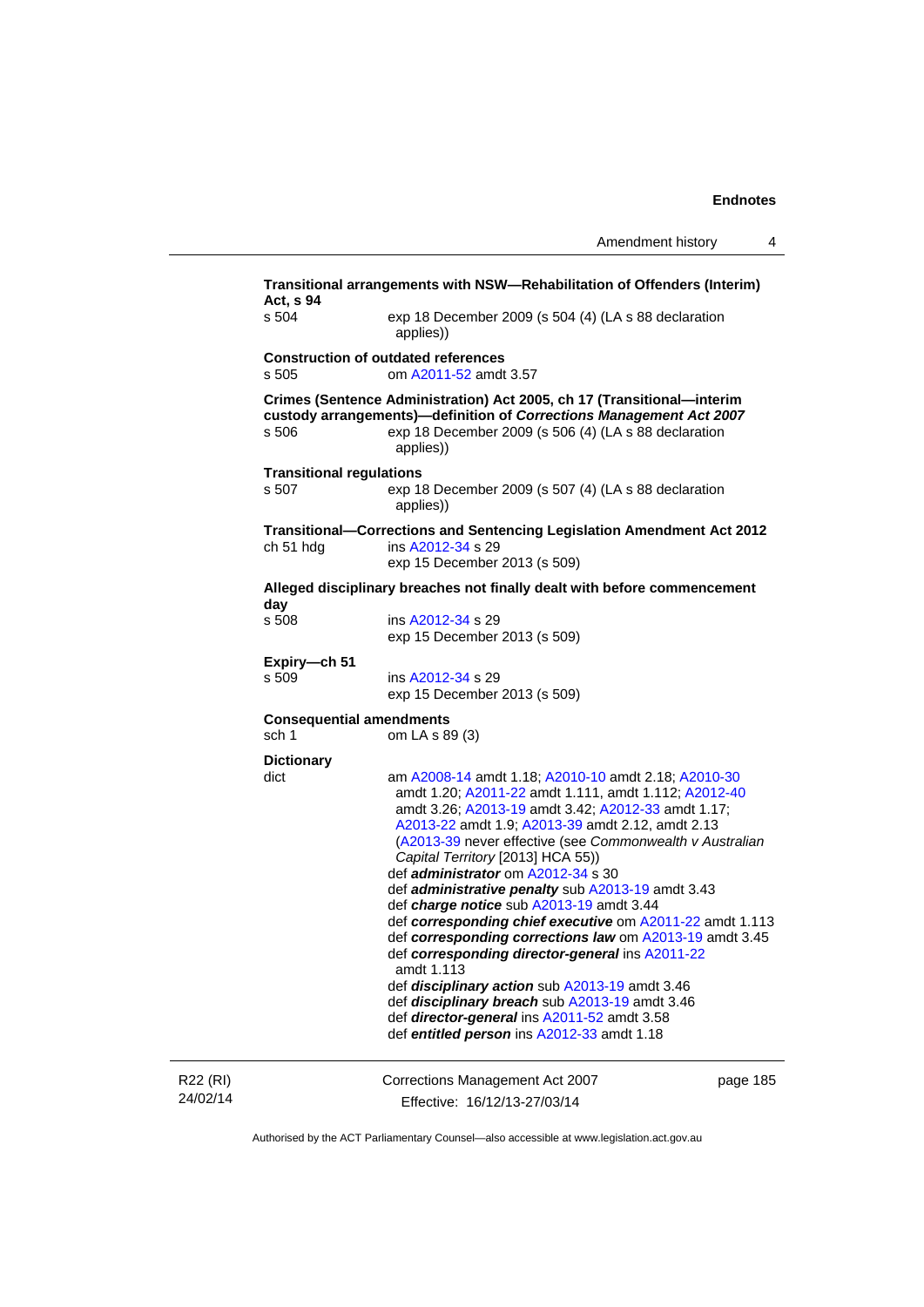4 Amendment history

 def *health professional* om [A2010-10](http://www.legislation.act.gov.au/a/2010-10) amdt 2.19 def *health service* sub [A2010-10](http://www.legislation.act.gov.au/a/2010-10) amdt 2.19 def *initial report* ins [A2012-34](http://www.legislation.act.gov.au/a/2012-34) s 31 def *investigator* sub [A2013-19](http://www.legislation.act.gov.au/a/2013-19) amdt 3.47 def *investigator's report* sub [A2012-34](http://www.legislation.act.gov.au/a/2012-34) s 32 def *official visitor* om [A2012-33](http://www.legislation.act.gov.au/a/2012-33) amdt 1.19 ins [A2013-22](http://www.legislation.act.gov.au/a/2013-22) amdt 1.10 def *presiding officer* sub [A2012-34](http://www.legislation.act.gov.au/a/2012-34) s 33 def *privilege* sub [A2013-19](http://www.legislation.act.gov.au/a/2013-19) amdt 3.48 def *review officer* om [A2012-34](http://www.legislation.act.gov.au/a/2012-34) s 34 def *seizable item* ins [A2008-49](http://www.legislation.act.gov.au/a/2008-49) s 5 def *visitable place* ins [A2012-33](http://www.legislation.act.gov.au/a/2012-33) amdt 1.20 def *young detainee* ins [A2011-52](http://www.legislation.act.gov.au/a/2011-52) amdt 3.58

page 186 Corrections Management Act 2007 Effective: 16/12/13-27/03/14

R22 (RI) 24/02/14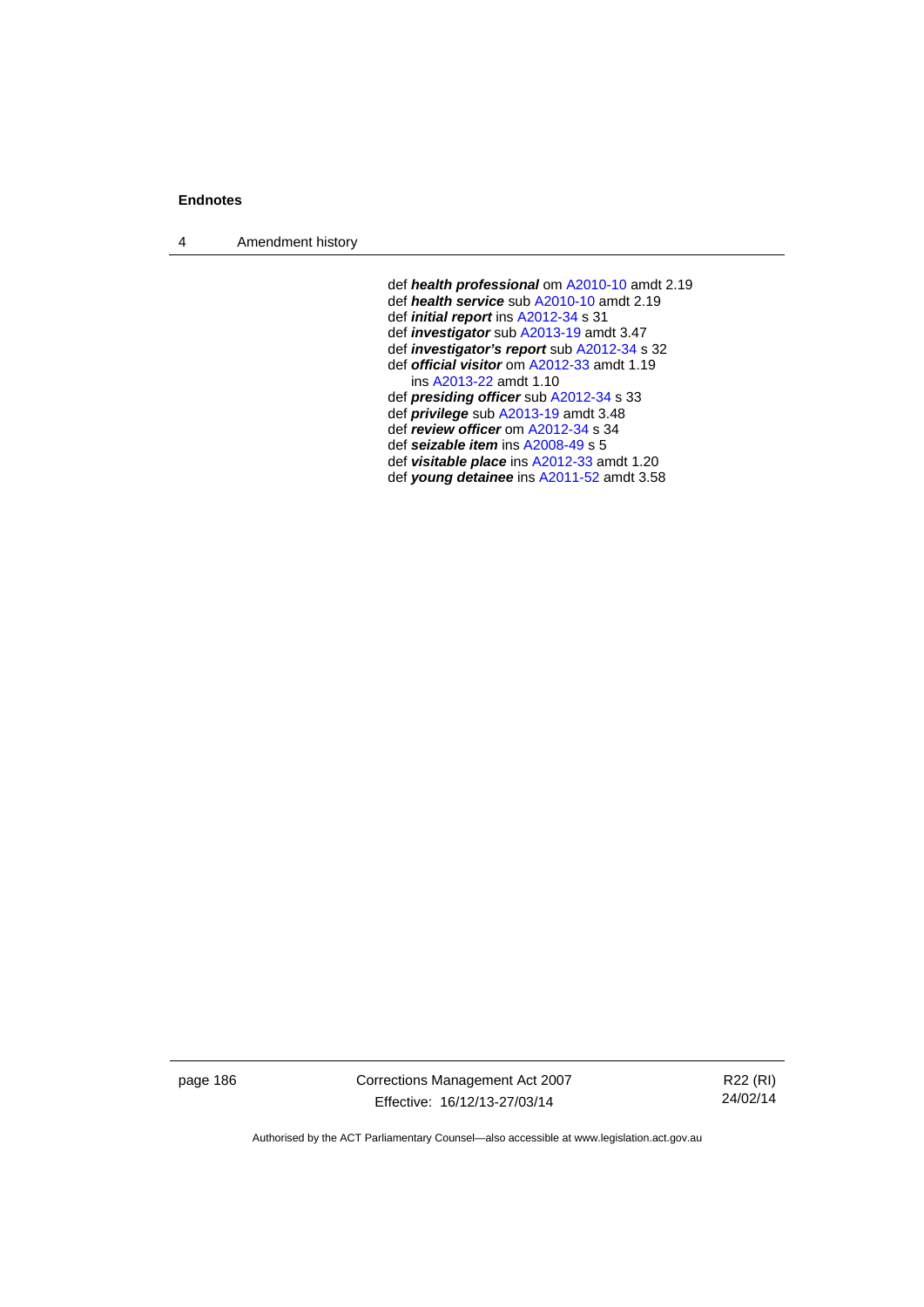# **5 Earlier republications**

Some earlier republications were not numbered. The number in column 1 refers to the publication order.

Since 12 September 2001 every authorised republication has been published in electronic pdf format on the ACT legislation register. A selection of authorised republications have also been published in printed format. These republications are marked with an asterisk (\*) in column 1. Electronic and printed versions of an authorised republication are identical.

| <b>Republication</b><br>No and date | <b>Effective</b>             | Last<br>amendment<br>made by | <b>Republication</b><br>for               |
|-------------------------------------|------------------------------|------------------------------|-------------------------------------------|
| R <sub>1</sub><br>18 Dec 2007       | 18 Dec 2007-<br>18 May 2008  | not amended                  | new Act                                   |
| R <sub>2</sub>                      | 19 May 2008-                 | A2008-14                     | amendments by                             |
| 19 May 2008                         | 8 Sept 2008                  |                              | A2008-14                                  |
| R <sub>3</sub><br>9 Sept 2008       | 9 Sept 2008-<br>15 Sept 2008 | A2008-44                     | amendments by<br>A2008-19 and<br>A2008-20 |
| R4                                  | 16 Sept 2008-                | A2008-49                     | amendments by                             |
| 16 Sept 2008                        | 29 May 2009                  |                              | A2008-49                                  |
| R <sub>5</sub>                      | 30 May 2009-                 | A2008-49                     | amendments by                             |
| 30 May 2009                         | 30 Sept 2009                 |                              | A2008-44                                  |
| R <sub>6</sub>                      | 1 Oct 2009-                  | A2009-28                     | amendments by                             |
| 1 Oct 2009                          | 18 Dec 2009                  |                              | A2009-28                                  |
| R7<br>19 Dec 2009                   | 19 Dec 2009-<br>30 June 2010 | A2009-51                     | commenced expiry                          |
| R <sub>8</sub>                      | 1 July 2010-                 | A2010-10                     | amendments by                             |
| 1 July 2010                         | 27 Sept 2010                 |                              | A2010-10                                  |
| R <sub>9</sub>                      | 28 Sept 2010-                | A2010-30                     | amendments by                             |
| 28 Sept 2010                        | 1 Nov 2010                   |                              | A2010-30                                  |
| R <sub>10</sub>                     | 2 Nov 2010-                  | A2010-40                     | amendments by                             |
| 2 Nov 2010                          | 8 Dec 2010                   |                              | A2010-40                                  |
| R <sub>11</sub>                     | 9 Dec 2010-                  | A2010-40                     | amendments by                             |
| 9 Dec 2010                          | 2 June 2011                  |                              | A2009-51                                  |

R22 (RI) 24/02/14 Corrections Management Act 2007 Effective: 16/12/13-27/03/14

page 187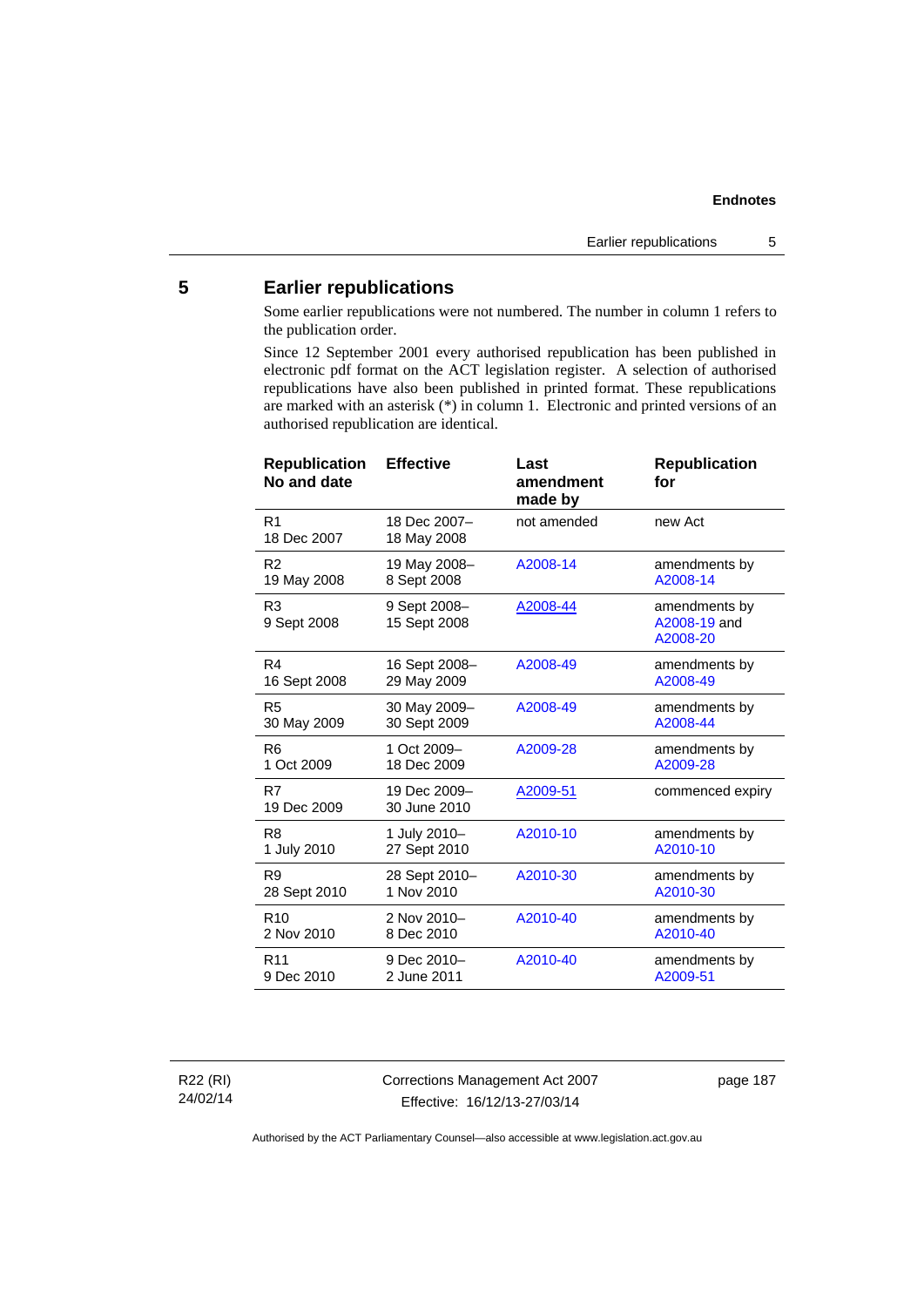| <b>Republication</b><br>No and date | <b>Effective</b>             | Last<br>amendment<br>made by  | <b>Republication</b><br>for                                                        |
|-------------------------------------|------------------------------|-------------------------------|------------------------------------------------------------------------------------|
| R <sub>12</sub><br>3 June 2011      | 3 June 2011-<br>30 June 2011 | A2010-40                      | expiry of<br>transitional<br>provisions (s 501,<br>s 502)                          |
| R <sub>13</sub>                     | 1 July 2011-                 | A2011-22                      | amendments by                                                                      |
| 1 July 2011                         | 11 Dec 2011                  |                               | A2011-22                                                                           |
| R <sub>14</sub>                     | 12 Dec 2011-                 | A2011-52                      | amendments by                                                                      |
| 12 Dec 2011                         | 14 Dec 2011                  |                               | A2011-52                                                                           |
| R15                                 | 15 Dec 2011-                 | A2011-57                      | amendments by                                                                      |
| 15 Dec 2011                         | 31 Dec 2011                  |                               | A2011-57                                                                           |
| R <sub>16</sub>                     | 1 Jan 2012-                  | A2011-57                      | amendments by                                                                      |
| 1 Jan 2012                          | 10 Sept 2012                 |                               | A2011-55                                                                           |
| R <sub>17</sub>                     | 11 Sept 2012-                | A2012-40                      | amendments by                                                                      |
| 11 Sept 2012                        | 14 Dec 2012                  |                               | A2012-40                                                                           |
| R <sub>18</sub>                     | 15 Dec 2012-                 | A2012-40                      | amendments by                                                                      |
| 15 Dec 2012                         | 13 June 2013                 |                               | A2012-34                                                                           |
| R <sub>19</sub>                     | 14 June 2013-                | A2013-19                      | amendments by                                                                      |
| 14 June 2013                        | 31 Aug 2013                  |                               | A2013-19                                                                           |
| R <sub>20</sub><br>1 Sept 2013      | 1 Sept 2013-<br>6 Nov 2013   | A2013-22                      | amendments by<br>A2012-33 and<br>A2013-22                                          |
| R <sub>21</sub>                     | never effective              | A2013-39 (never               | amendments by                                                                      |
| 7 Nov 2013                          |                              | effective)                    | A2013-39                                                                           |
| R21 (RI)<br>24 Feb 2014             | 7 Nov 2013-<br>15 Dec 2013   | A2013-39 (never<br>effective) | reissue because of<br><b>High Court</b><br>decision in relation<br>to A2013-39     |
| R <sub>22</sub><br>16 Dec 2013      | never effective              | A2013-39 (never<br>effective) | removed from LR<br>because of High<br>Court decision in<br>relation to<br>A2013-39 |

# 5 Earlier republications

page 188 Corrections Management Act 2007 Effective: 16/12/13-27/03/14

R22 (RI) 24/02/14